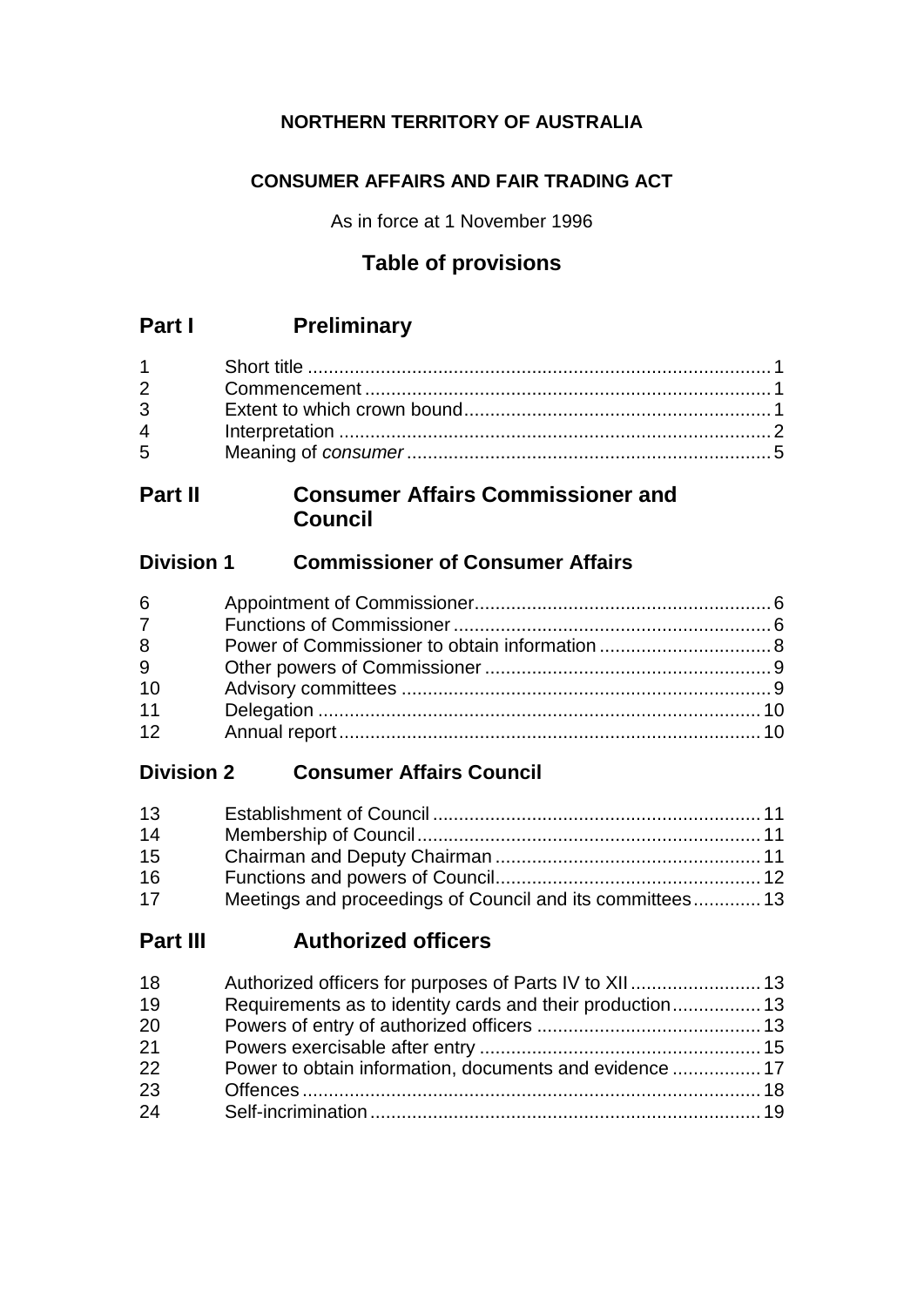# **Part IV Product safety and product information**

## **Division 1 Safety standards**

| 25  |                                                            |  |
|-----|------------------------------------------------------------|--|
| 26  | Prohibition on supply of goods not complying with safety   |  |
|     |                                                            |  |
| -27 | Recovery of money paid for goods not complying with safety |  |

### **Division 2 Prohibition of, or restriction on, supply of dangerous goods**

| 28 |                                                              |  |
|----|--------------------------------------------------------------|--|
| 29 | Power of commissioner to establish investigation committee21 |  |
| 30 |                                                              |  |
| 31 |                                                              |  |
| 32 |                                                              |  |

## **Division 3 Product recall, &c.**

| 33 |                                                                   |  |
|----|-------------------------------------------------------------------|--|
| 34 | Ancillary provisions with respect to notices under section 33  25 |  |
| 35 |                                                                   |  |
| 36 | Special provisions as to notification of recall (including        |  |
|    |                                                                   |  |
| 37 |                                                                   |  |

**Division 4 Product information**

| 38 |  |
|----|--|
| 39 |  |

**Division 5 Miscellaneous**

| 40 |  |  |
|----|--|--|
|----|--|--|

## **Part V Fair trading, conditions and warranties implied in contracts for goods or services, recourse to manufacturers, &c.**

### **Division 1 Prohibition of unfair trade practices**

| 41 |                                                               |  |
|----|---------------------------------------------------------------|--|
| 42 |                                                               |  |
| 43 | Unconscionable conduct in relation to supply of certain goods |  |
| 44 | False or misleading representations in relation to goods or   |  |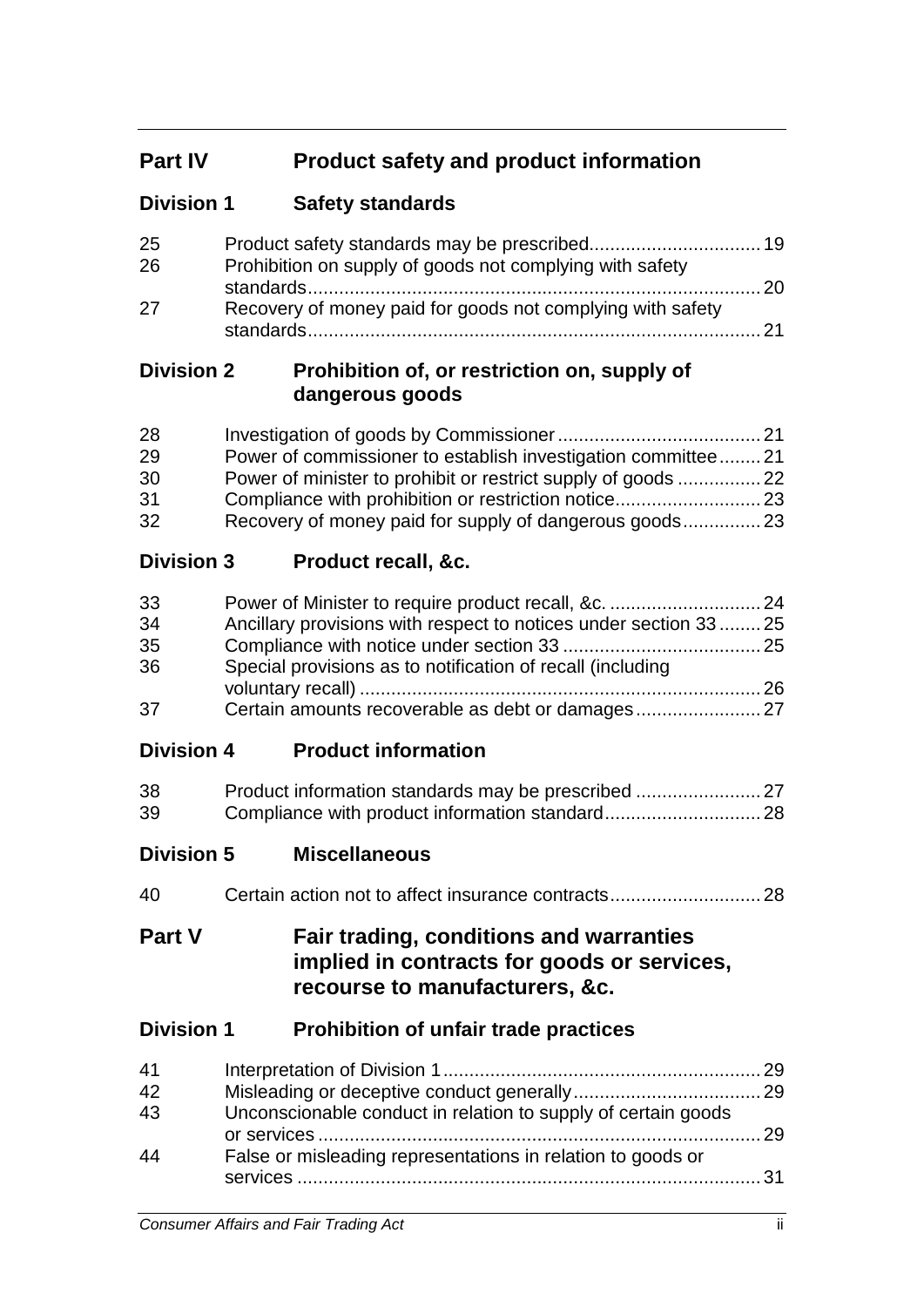| 45 | False or misleading representations, and other offensive          |    |
|----|-------------------------------------------------------------------|----|
|    |                                                                   | 32 |
| 46 | Misleading conduct in relation to employment32                    |    |
| 47 | Certain misleading conduct in relation to goods 33                |    |
| 48 | Certain misleading conduct in relation to services33              |    |
| 49 | Misleading representations about certain business activities  33  |    |
| 50 | Cash price to be stated in certain circumstances 33               |    |
| 51 |                                                                   |    |
| 52 |                                                                   |    |
| 53 |                                                                   |    |
| 54 | Accepting payment without intending or being able to supply       |    |
|    |                                                                   |    |
| 55 |                                                                   |    |
| 56 |                                                                   |    |
| 57 |                                                                   |    |
| 58 | Assertion of right to payment for unsolicited goods or services,  |    |
|    |                                                                   |    |
| 59 |                                                                   |    |
| 60 | Application of division 1 to prescribed information providers  42 |    |

## **Division 2 Implied conditions and warranties in contract for goods or services**

| Implied undertakings as to title, encumbrances and quiet      |                                                            |
|---------------------------------------------------------------|------------------------------------------------------------|
|                                                               |                                                            |
|                                                               |                                                            |
|                                                               |                                                            |
|                                                               |                                                            |
| Warranties in relation to the supply of services  47          |                                                            |
| Rescission of contract for breach of implied condition 48     |                                                            |
|                                                               |                                                            |
| Limitation of liability for breach of certain conditions or   |                                                            |
|                                                               | 50                                                         |
|                                                               |                                                            |
| Convention on contracts for the international sale of goods52 |                                                            |
|                                                               | Application of provisions not to be excluded or modified50 |

## **Division 3 Actions against manufacturers and importers of goods**

| 72 |                                                                    |  |
|----|--------------------------------------------------------------------|--|
| 73 |                                                                    |  |
| 74 |                                                                    |  |
| 75 | Actions in respect of goods of unmerchantable quality56            |  |
| 76 | Actions in respect of non-correspondence with samples, &c57        |  |
| 77 | Actions in respect of failure to provide facilities for repairs or |  |
|    |                                                                    |  |
| 78 | Actions in respect of non-compliance with express warranty61       |  |
| 79 | Right of seller to recover against manufacturer or importer 62     |  |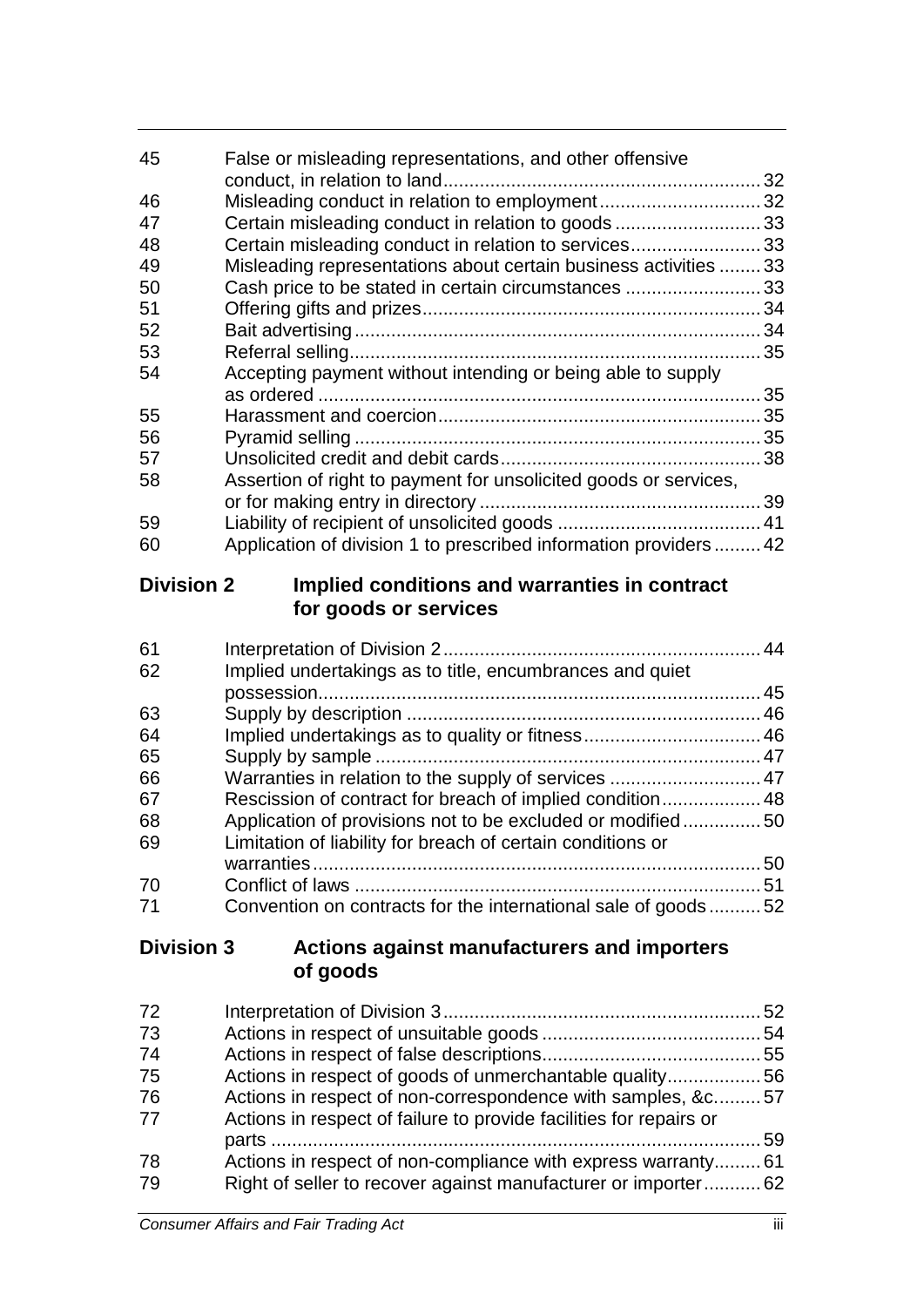| 80 |                                                                  |  |
|----|------------------------------------------------------------------|--|
| 81 | Application of division not to be excluded or modified  63       |  |
| 82 | Limitation in certain circumstances of liability of manufacturer |  |
|    |                                                                  |  |

## **Division 4 Transactions involving credit providers**

| Joint liability of supplier and credit provider for breach of |  |
|---------------------------------------------------------------|--|
| Meaning of <i>continuing credit contract</i> for purposes of  |  |
|                                                               |  |
|                                                               |  |
|                                                               |  |
|                                                               |  |

## **Part VI Enforcement, &c., of Part IV and Part V, Division 1**

| 87 |                                                           |  |
|----|-----------------------------------------------------------|--|
| 88 |                                                           |  |
| 89 |                                                           |  |
| 90 |                                                           |  |
| 91 |                                                           |  |
| 92 |                                                           |  |
| 93 |                                                           |  |
| 94 |                                                           |  |
| 95 |                                                           |  |
| 96 | Power of supreme court to prohibit payment or transfer of |  |
|    |                                                           |  |

# **Part VII Door-to-door trading**

# **Division 1 Preliminary**

| 97 |  |
|----|--|
| 98 |  |

## **Division 2 Special provisions with respect to contracts**

| 99  | Prohibition of certain terms in contracts to which Part VII    |  |
|-----|----------------------------------------------------------------|--|
|     |                                                                |  |
| 100 | Certain Part VII contracts to be prescribed contracts  89      |  |
| 101 | Requirements in relation to prescribed contracts 89            |  |
| 102 | No consideration, &c., during cooling-off period in prescribed |  |
|     |                                                                |  |

# **Division 3 Regulation of door-to-door trading practices**

| 103 |  |
|-----|--|
| 104 |  |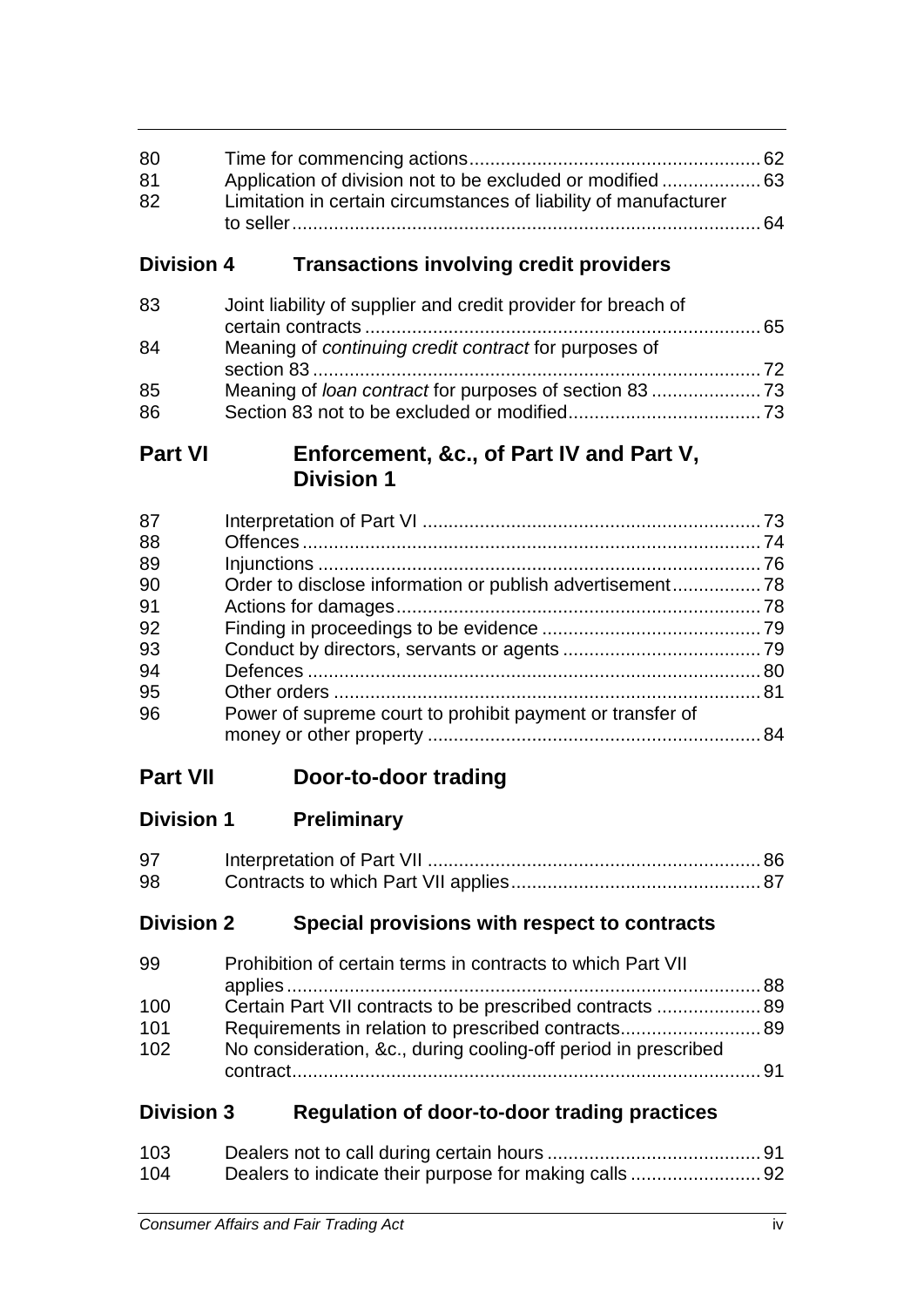| 105 |  |
|-----|--|
| 106 |  |

## **Division 4 Rescission of contracts**

| 107 | Right of consumer to rescind in certain circumstances 93 |  |
|-----|----------------------------------------------------------|--|
| 108 |                                                          |  |
| 109 |                                                          |  |
| 110 |                                                          |  |
| 111 |                                                          |  |
| 112 |                                                          |  |

### **Division 5 Miscellaneous**

| 113 |  |
|-----|--|
|     |  |

# **Part VIII Fair reporting**

| 114 |                                                            |  |
|-----|------------------------------------------------------------|--|
| 115 |                                                            |  |
| 116 |                                                            |  |
| 117 | Duty of trader to disclose receipt of prescribed report 98 |  |
| 118 |                                                            |  |
| 119 |                                                            |  |
| 120 |                                                            |  |
| 121 |                                                            |  |
| 122 |                                                            |  |

# **Part IX Trading stamps**

| 123 |  |
|-----|--|
|     |  |

# **Part X Motor vehicle dealers**

**Division 1 Preliminary**

| 125 |  |
|-----|--|
| 126 |  |
| 127 |  |

### **Division 2 Offences of unlicensed dealing, dealing from unlicensed premises, &c.**

| 128 |                                                                |  |
|-----|----------------------------------------------------------------|--|
| 129 |                                                                |  |
| 130 |                                                                |  |
| 131 | Forfeiture of vehicles and proceeds for unlicensed dealing 109 |  |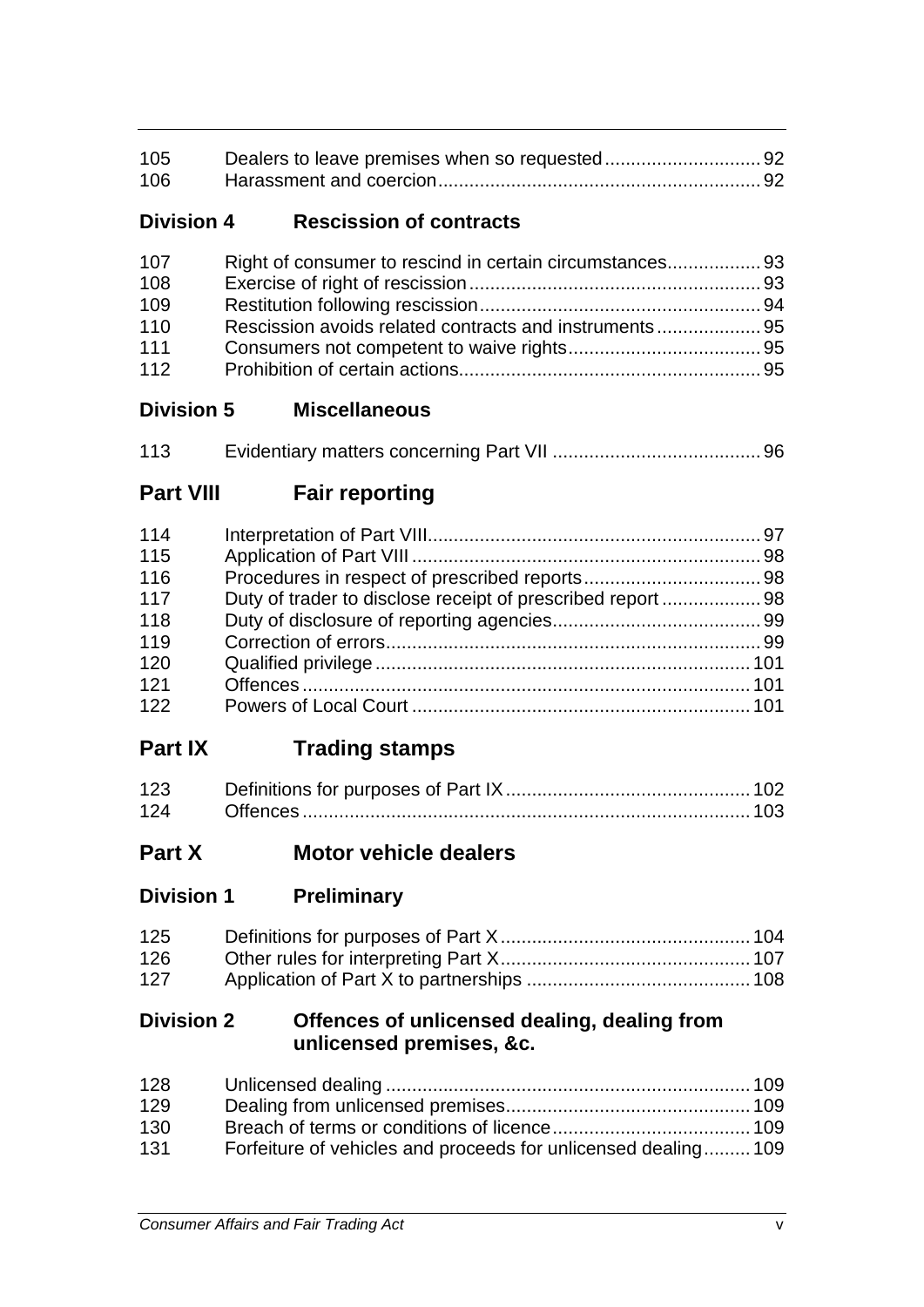## **Division 3 Licences**

## **Subdivision A Grant of licence**

| 132 |                                                          |  |
|-----|----------------------------------------------------------|--|
| 133 | Commissioner may require additional information 111      |  |
| 134 |                                                          |  |
| 135 |                                                          |  |
| 136 |                                                          |  |
| 137 |                                                          |  |
| 138 |                                                          |  |
| 139 | Notification of commissioner's decision, appeals, &c 116 |  |

## **Subdivision B Duration of licence, annual fee and return, &c.**

| 140 |  |
|-----|--|
| 141 |  |
| 142 |  |
| 143 |  |
| 144 |  |

### **Subdivision C Revocation and suspension &c., of licence**

| 145 |  |
|-----|--|
| 146 |  |
| 147 |  |
| 148 |  |
| 149 |  |
| 150 |  |
| 151 |  |

## **Subdivision D General**

| 152 |  |
|-----|--|
| 153 |  |
| 154 |  |

## **Division 4 Register of Motor Vehicle Dealers**

| 155 | Commissioner to keep Register of Motor Vehicle Dealers  123 |  |
|-----|-------------------------------------------------------------|--|
| 156 |                                                             |  |

## **Division 5 Dealings in Motor Vehicles**

## **Subdivision A Dealings registers**

| 157 |  |
|-----|--|
| 158 |  |
| 159 |  |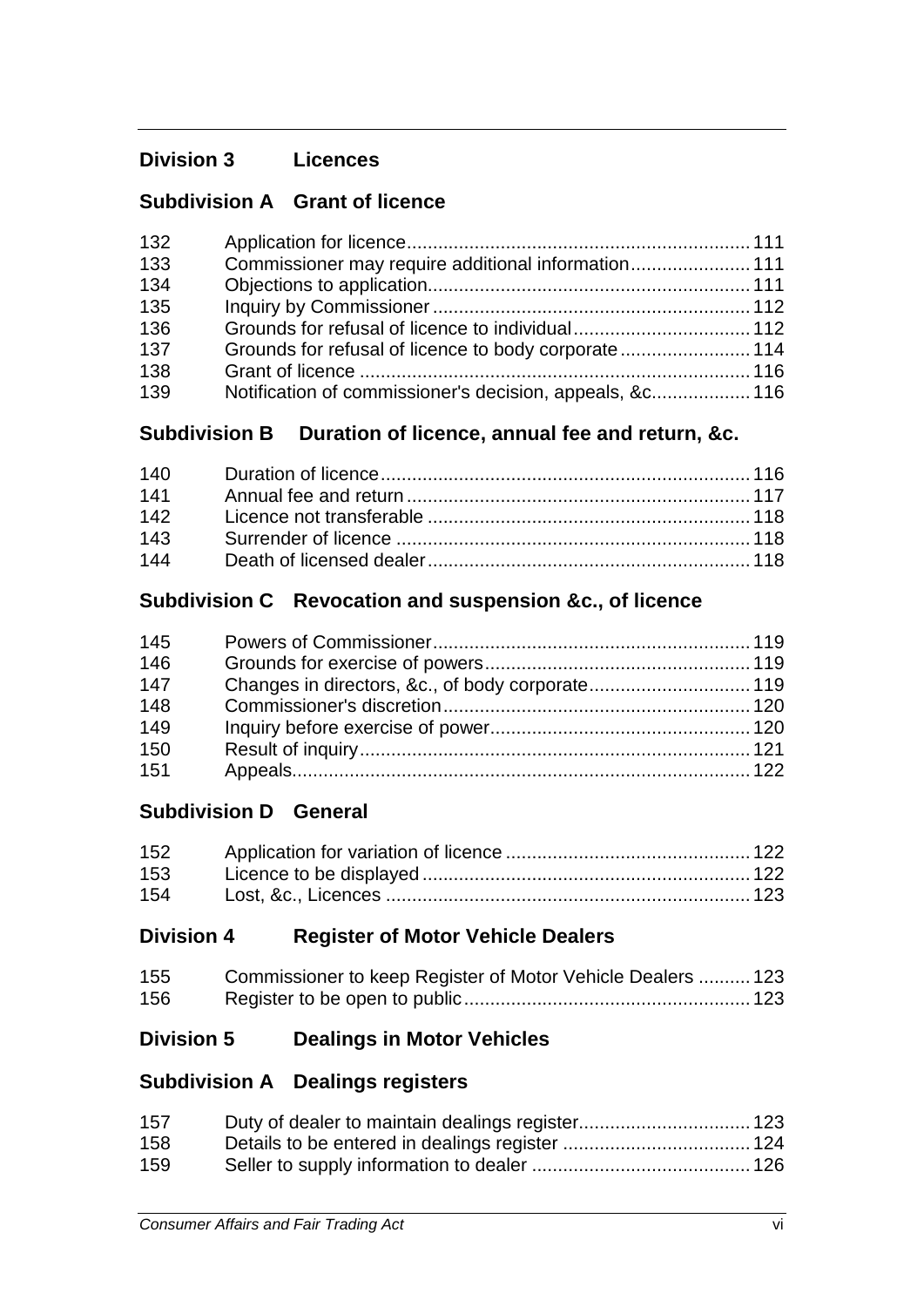## **Subdivision B General provisions with respect to dealings**

| 160 | Contract for sale of second-hand vehicle to be in prescribed   |  |
|-----|----------------------------------------------------------------|--|
| 161 |                                                                |  |
| 162 | Sale price partly recoverable in case of certain offences 128  |  |
| 163 | Prohibition of sale of vehicles without vehicle identification |  |
|     |                                                                |  |
| 164 | Prohibition on sale of vehicles registered interstate 129      |  |
| 165 |                                                                |  |
| 166 |                                                                |  |
| 167 |                                                                |  |

## **Subdivision C Warranties**

| 168 |  |
|-----|--|
| 169 |  |
| 170 |  |
| 171 |  |

## **Subdivision D Sales on consignment**

| 172 | Authority required by dealer for sale of motor vehicle on |  |
|-----|-----------------------------------------------------------|--|
|     |                                                           |  |
| 173 |                                                           |  |

**Division 6 Miscellaneous**

| 174 |                                                                |  |
|-----|----------------------------------------------------------------|--|
| 175 |                                                                |  |
| 176 | Dealers' managers to be approved by Commissioner 137           |  |
| 177 | Disqualifications resulting from revocation, cancellation or   |  |
|     |                                                                |  |
| 178 | Commissioner to be notified of dissolution of partnership  138 |  |
| 179 | Dealer not entitled to indemnity by antecedent owner 138       |  |
| 180 |                                                                |  |
| 181 |                                                                |  |
| 182 | Power of commissioner to grant temporary exemptions 139        |  |
| 183 |                                                                |  |

## **Division 7 Vehicle rental businesses**

| 184 | Certain provisions of Part X to apply to vehicle rental |  |
|-----|---------------------------------------------------------|--|
|     |                                                         |  |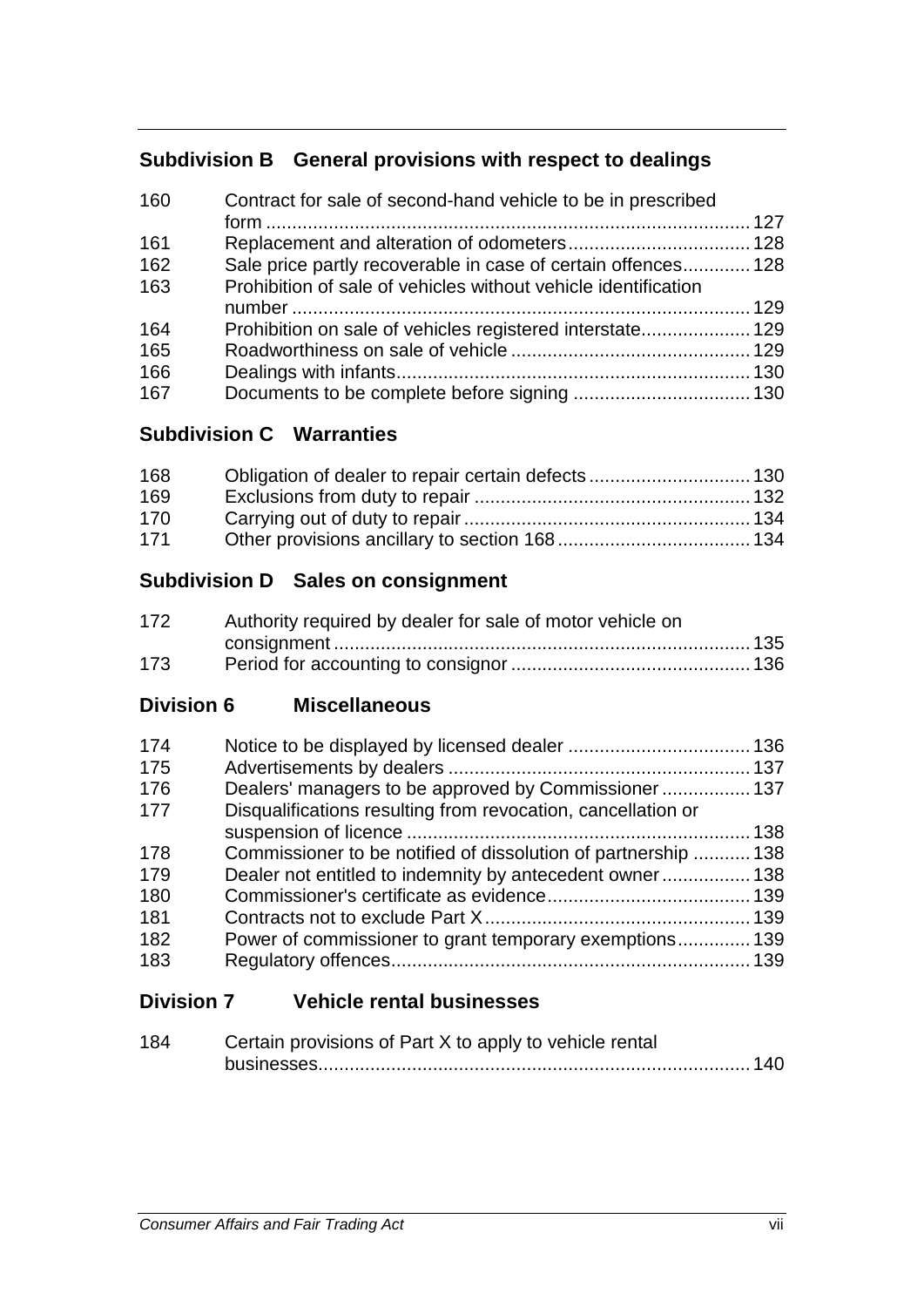# **Part XI Travel agents**

## **Division 1 Preliminary**

| 185 |  |
|-----|--|
| 186 |  |

### **Division 2 Restriction on carrying on business as travel agent**

| 188  |  |
|------|--|
| 188A |  |
| 189  |  |

## **Division 3 Licences**

| 190 |                                                              |  |
|-----|--------------------------------------------------------------|--|
| 191 |                                                              |  |
| 192 |                                                              |  |
| 193 |                                                              |  |
| 194 | Licence to state licensee's name, business name and place of |  |
|     |                                                              |  |
| 195 |                                                              |  |
| 196 |                                                              |  |
| 197 |                                                              |  |
| 198 |                                                              |  |
| 199 |                                                              |  |
| 200 |                                                              |  |
| 201 |                                                              |  |
| 202 |                                                              |  |
| 203 |                                                              |  |

## **Division 4 Disciplinary proceedings**

| 204 |                                                            |  |
|-----|------------------------------------------------------------|--|
| 205 | Determination of disciplinary measures by commissioner 157 |  |

## **Division 5 Appeals**

| 206 |                                                            |  |
|-----|------------------------------------------------------------|--|
| 207 | Determination of appeal concerning disciplinary action 159 |  |
| 208 | Determination of appeal regarding compensation scheme160   |  |

## **Division 6 Conduct of business**

| 209 |  |
|-----|--|
| 210 |  |
| 211 |  |
| 212 |  |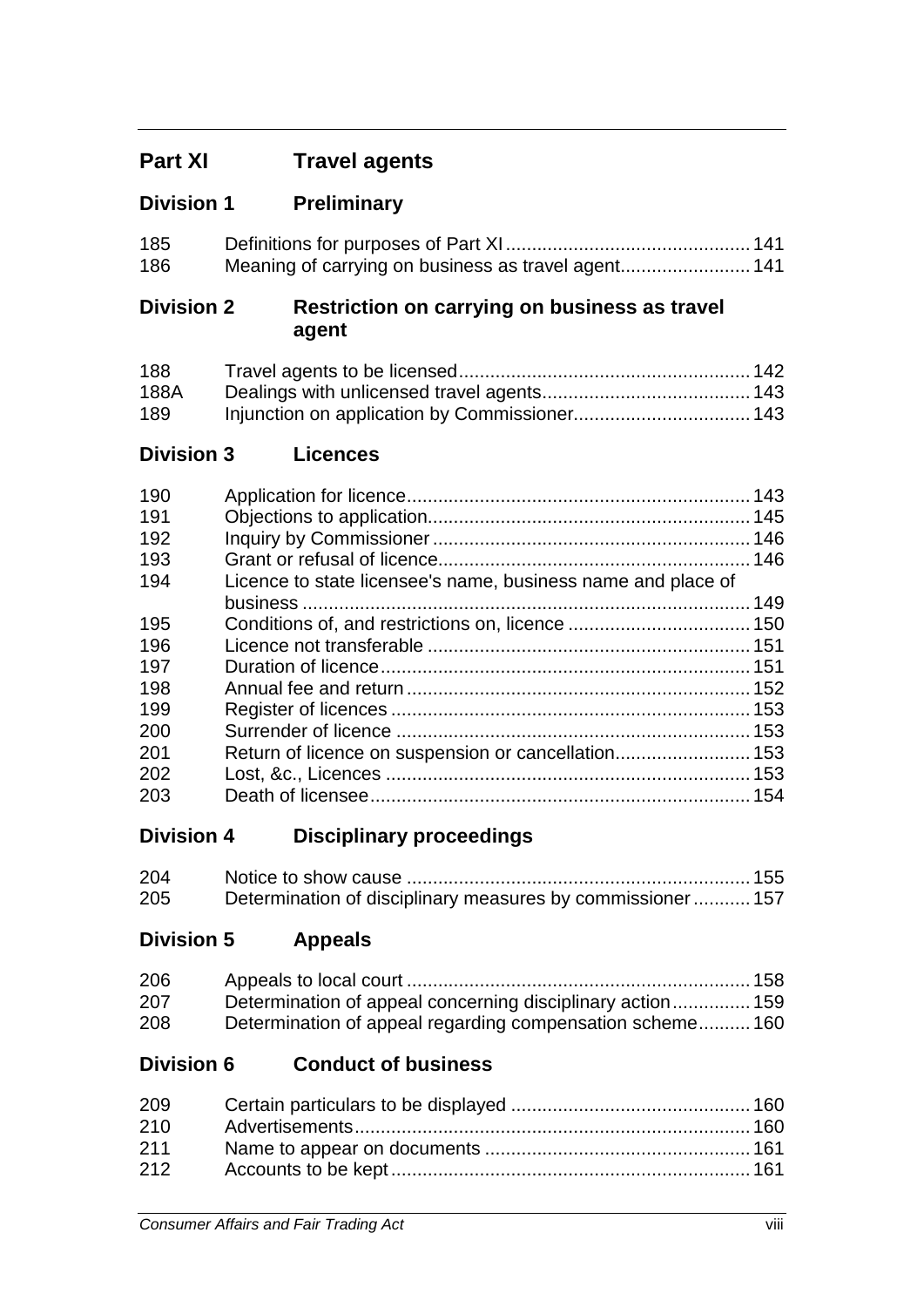| 213 |  |
|-----|--|
| 214 |  |

## **Division 7 Unjust conduct by travel agents**

| 215 |  |
|-----|--|
| 216 |  |
| 217 |  |
| 218 |  |
| 219 |  |

### **Division 8 The compensation scheme**

| 220 |                                                                   |  |
|-----|-------------------------------------------------------------------|--|
| 221 | Obligation of licensee to participate in compensation scheme  165 |  |
| 222 | Compensation scheme trustees to have certain rights by            |  |
|     |                                                                   |  |
| 223 |                                                                   |  |

### **Division 9 Miscellaneous**

| 224 |  |
|-----|--|
| 225 |  |

## **Part XIA Credit providers**

**Division 1 Preliminary**

| 225A |  |  |
|------|--|--|
|------|--|--|

## **Division 2 Control of credit providers**

| 225B |  |
|------|--|
| 225C |  |
| 225D |  |
| 225E |  |
| 225F |  |
| 225G |  |
| 225H |  |
| 225J |  |
| 225K |  |

## **Division 3 Consumer Credit Fund**

## **Division 4 Miscellaneous**

| 225M |  |
|------|--|
|      |  |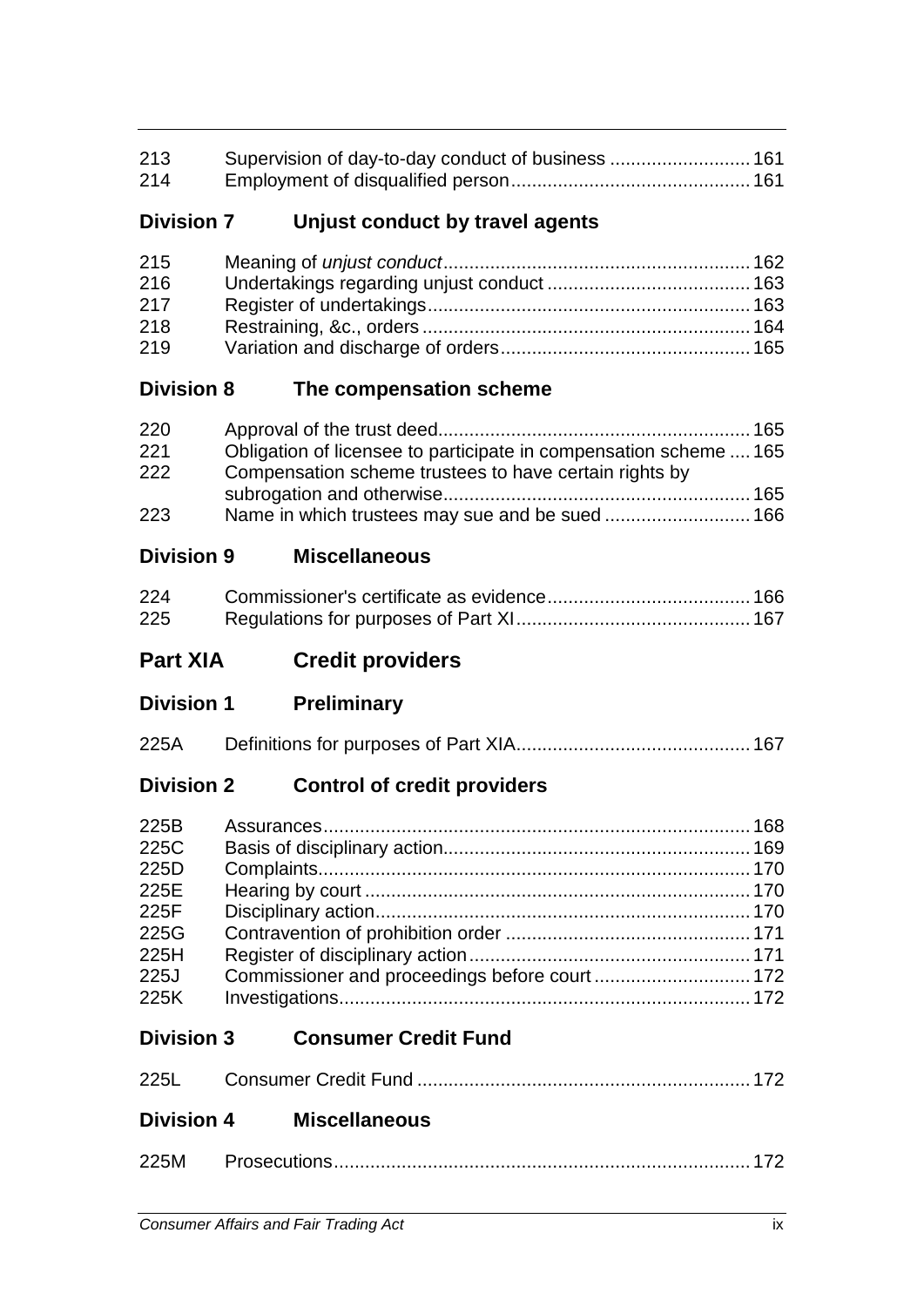# **Part XII Codes of practice**

| 226 |                                                                |  |
|-----|----------------------------------------------------------------|--|
| 227 | Regulations may prescribe code approved by Minister  174       |  |
| 228 |                                                                |  |
| 229 |                                                                |  |
| 230 | Orders by local court where undertaking refused or breached175 |  |
| 231 |                                                                |  |

### **Part XIII Miscellaneous**

| 232  |                                                                 |  |
|------|-----------------------------------------------------------------|--|
| 232A | Liability for act or default of officer, employee or agent  176 |  |
| 233  |                                                                 |  |
| 234  |                                                                 |  |
| 235  |                                                                 |  |
| 236  | Protection of commissioner, council members, officers, &c 179   |  |
| 236A |                                                                 |  |
| 237  |                                                                 |  |

## **Part XIV Repeals, savings and transitional provisions**

| 238 |  |
|-----|--|
| 239 |  |

# **Schedule 1 Further provisions with respect to the Council and its committees**

- **Schedule 2 Repeals**
- **Schedule 3 Savings and transitional provisions**

**ENDNOTES**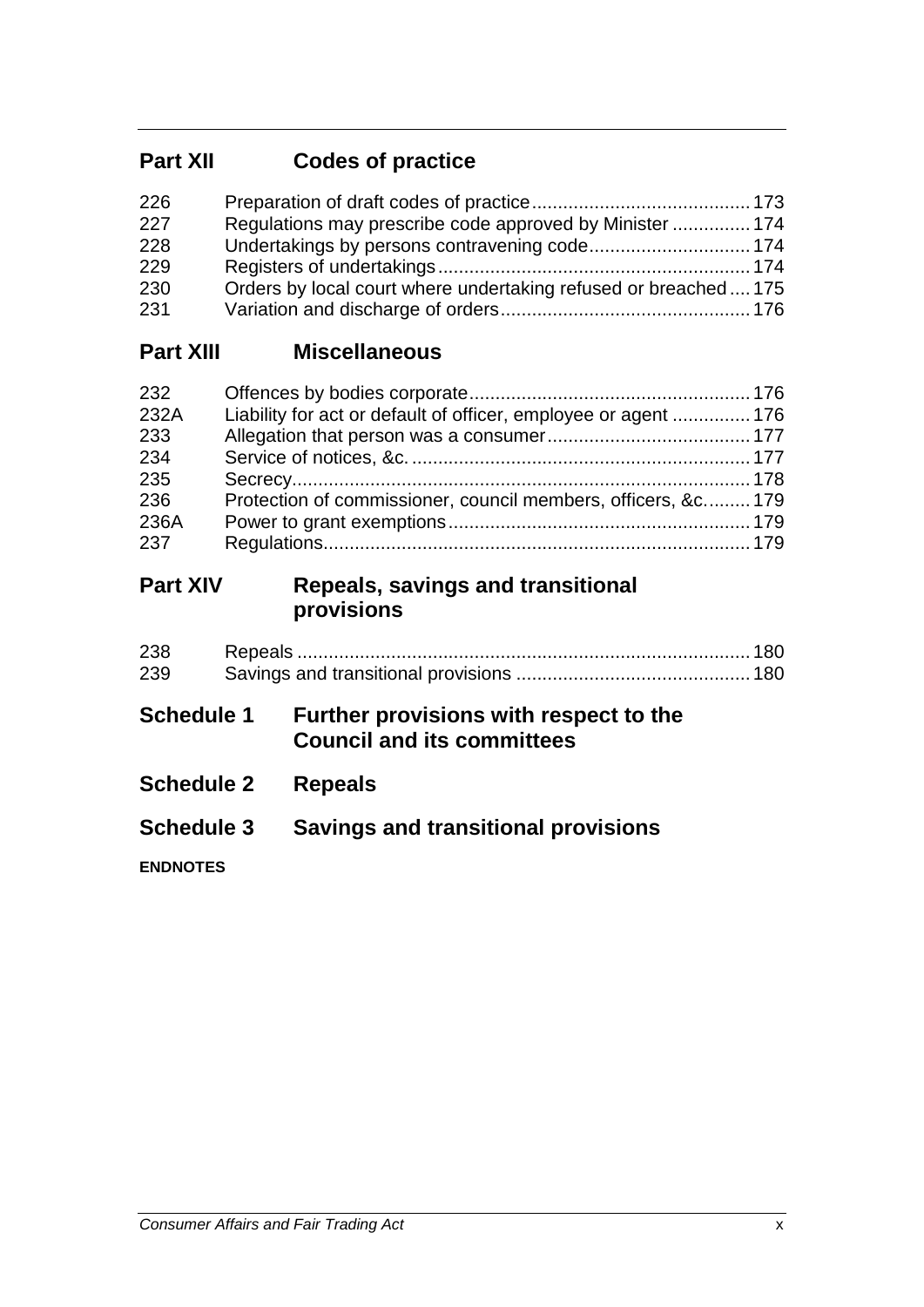## **NORTHERN TERRITORY OF AUSTRALIA**

As in force at 1 November 1996 \_\_\_\_\_\_\_\_\_\_\_\_\_\_\_\_\_\_\_\_

\_\_\_\_\_\_\_\_\_\_\_\_\_\_\_\_\_\_\_\_

### **CONSUMER AFFAIRS AND FAIR TRADING ACT**

**An Act to provide for the appointment and functions of a Commissioner and Deputy Commissioners of Consumer Affairs, to constitute a Consumer Affairs Council, to make provision with respect to product safety and product information, to prohibit unfair practices in consumer transactions and promote the development of codes of practice for fair dealing in consumer transactions, to imply conditions and warranties in contracts for goods and services and enable recourse to manufacturers, to regulate door-to-door trading, credit reporting, credit providers and the provision and redemption of trading stamps, to provide a licensing system for motor vehicle dealers and make provision generally with respect to dealings in motor vehicles, to provide for the licensing of travel agents and the regulation of their operations, and for related purposes**

## **Part I Preliminary**

### **1 Short title**

This Act may be cited as the *Consumer Affairs and Fair Trading Act*.

### **2 Commencement**

The provisions of this Act shall come into operation on such date or dates as is or are fixed by the Administrator by notice in the *Gazette*.

### **3 Extent to which crown bound**

- (1) Subject to subsections (2) and (3), this Act binds the Crown not only in right of the Territory but, to the extent that the legislative power of the Legislative Assembly so permits, in all its other capacities.
- (2) The Crown, in any of its capacities, is not required to hold a licence under Part XI.
- (3) Nothing in this Act renders the Crown liable to be prosecuted for an offence.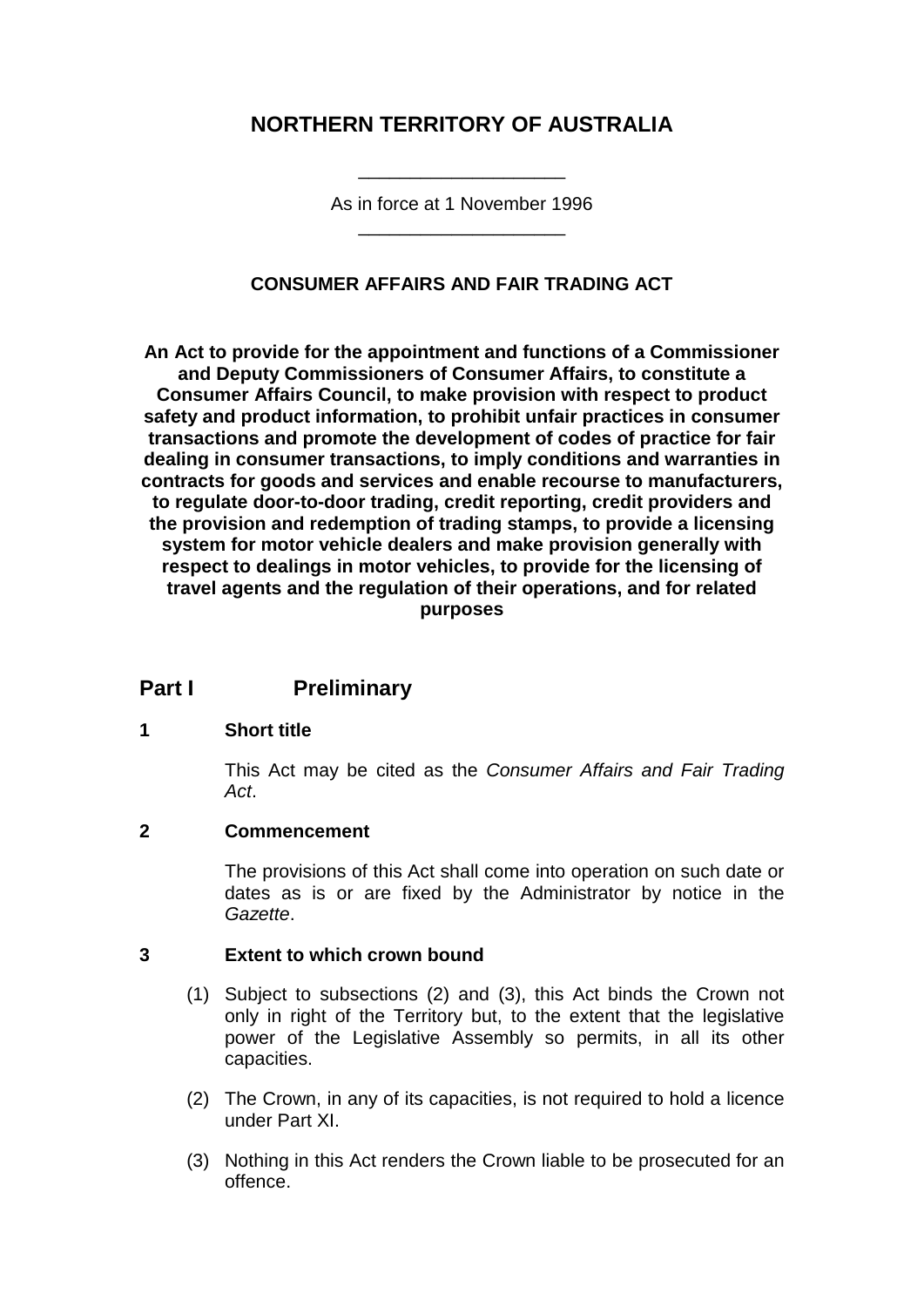#### **4 Interpretation**

(1) In this Act, unless the contrary intention appears:

#### *acquire* includes:

- (a) in relation to goods acquire by purchase or exchange or by taking on lease, on hire or on hire-purchase; and
- (b) in relation to services accept.

*authorized officer* means a person who is, in accordance with section 18, an authorized officer for the purposes of all or any of Parts IV to XII.

#### *business* includes:

- (a) a business not carried on for profit; and
- (b) a trade or profession.

*code of practice* means a code of practice for the time being prescribed pursuant to section 227.

*Commissioner* means the Commissioner of Consumer Affairs appointed under section 6, and includes any person for the time being acting in, or performing the duties of, the office of Commissioner.

*consumer* has the meaning given by section 5.

*Council* means the Consumer Affairs Council established by section 13 of this Act.

*director*, in relation to a body corporate, includes any person occupying or acting in the position of director of the body corporate, by whatever name called and whether or not validly appointed to occupy, or duly authorized to act in, the position.

**document** includes any record of information, whether or not the information is available only after the record is subjected to electronic or other process.

*enactment* includes regulations made under an Act.

*goods* includes:

- (a) ships, aircraft and other vehicles;
- (b) animals, including fish;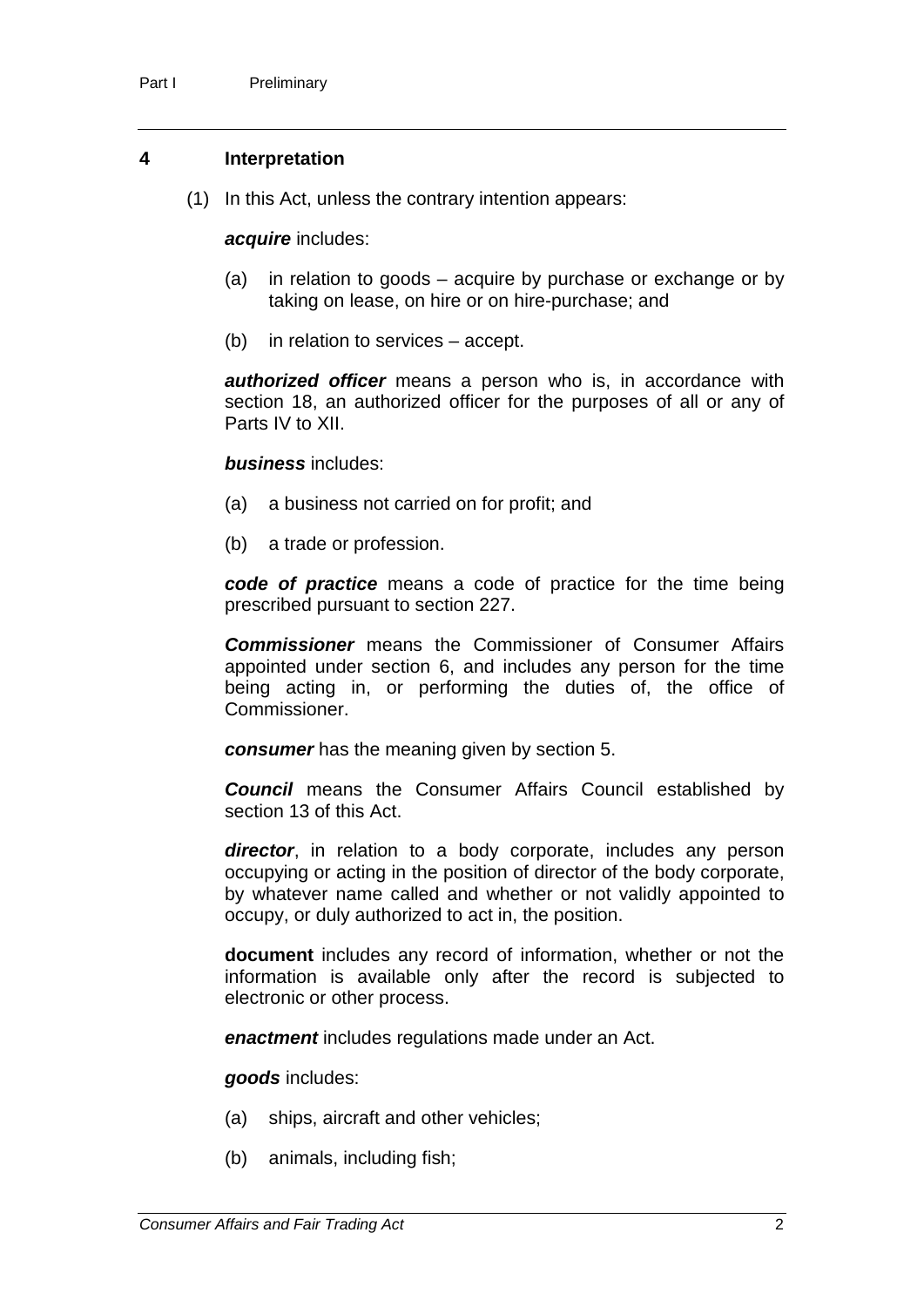- (c) minerals, trees and crops, whether on, under or attached to land or not; and
- (d) gas and electricity.

*officer*, in relation to a body corporate, has the same meaning as in the Companies (Northern Territory) Code.

*price* includes a charge of any description.

*product information standard* means a standard prescribed by regulations pursuant to section 38.

*product safety standard* means a standard prescribed by regulations pursuant to section 25.

*regulations* means regulations made under section 237.

*send* includes deliver.

*services* includes any rights (including rights in relation to, and interests in, real or personal property), benefits, privileges or facilities that are, or are to be, provided, granted or conferred in trade or commerce, and without limiting the generality of the foregoing, includes the rights, benefits, privileges or facilities that are, or are to be, provided, granted or conferred under:

- (a) a contract for or in relation to:
	- (i) the performance of work (including work of a professional nature), whether with or without the supply of goods;
	- (ii) the provision of, or the use or enjoyment of facilities for, amusement, entertainment, recreation or instruction; or
	- (iii) the conferring of rights, benefits or privileges for which remuneration is payable in the form of a royalty, tribute, levy or similar exaction;
- (b) a contract of insurance;
- (c) a contract between a banker and a customer of the banker entered into in the course of the carrying on by the banker of the business of banking; or
- (d) any contract for or in relation to the lending of moneys,

but does not include rights or benefits consisting in the supply of goods or the performance of work under a contract of service.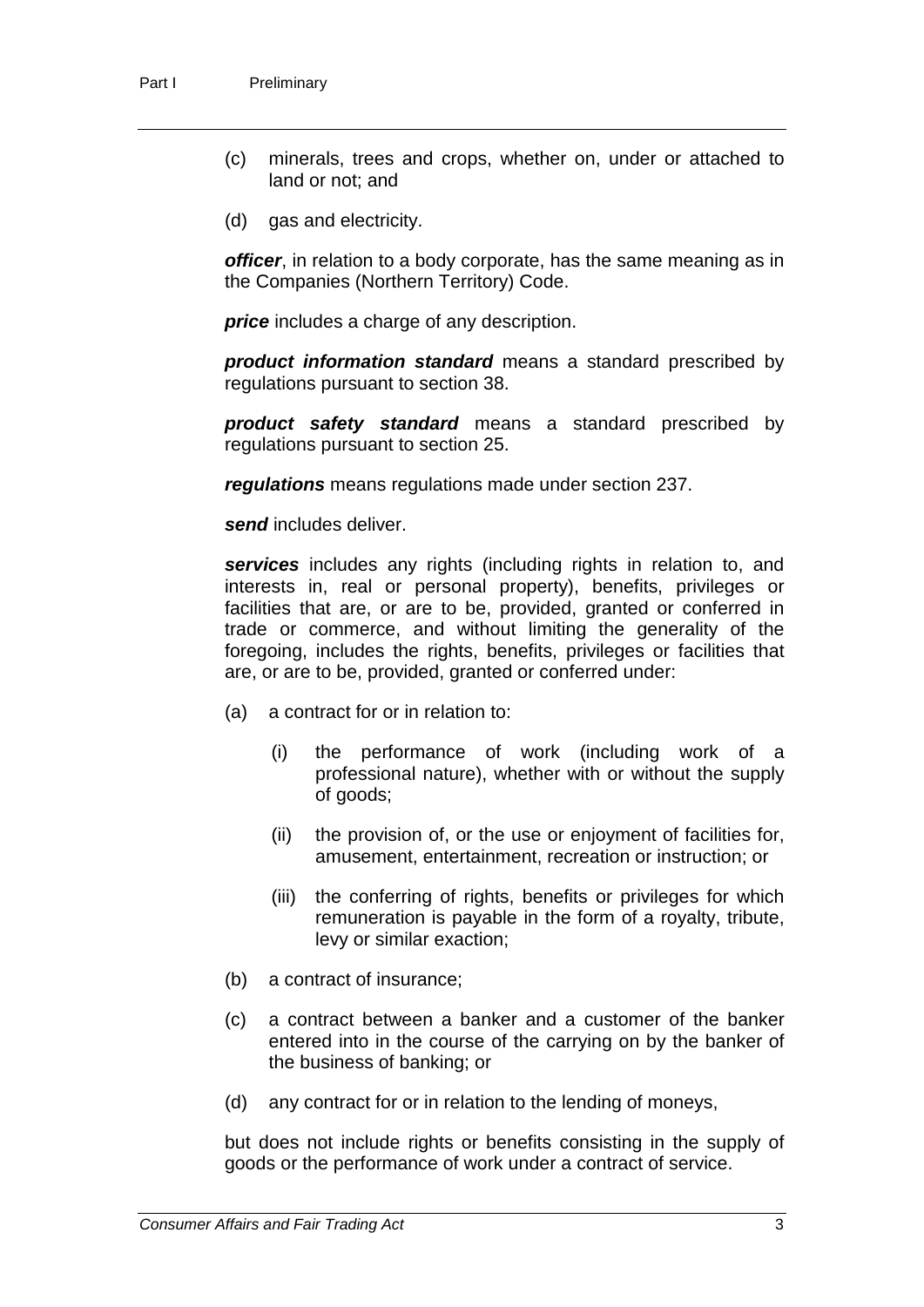*supplier* means a person who, in the course of a business, supplies goods or services.

#### *supply* includes:

- (a) in relation to goods supply (including re-supply) by way of sale, exchange, lease, hire or hire-purchase; and
- (b) in relation to services provide, grant or confer for valuable consideration.

*this Act* includes regulations under this Act.

*trade or commerce* includes any business or professional activity.

- (2) In this Act, unless the contrary intention appears:
	- (a) a reference to the acquisition of goods includes a reference to the acquisition of property in, or rights in relation to, goods in consequence of a supply of the goods;
	- (b) a reference to the supply or acquisition of goods or services includes a reference to agreeing to supply or acquire goods or services;
	- (c) a reference to the supply or acquisition of goods includes a reference to the supply or acquisition of goods together with other property or services, or both;
	- (d) a reference to the supply or acquisition of services includes a reference to the supply or acquisition of services together with property or other services, or both; and
	- (e) a reference to the re-supply of goods acquired from a person includes a reference to:
		- (i) a supply of the goods to another person in an altered form or condition; and
		- (ii) a supply to another person of goods in which the firstmentioned goods have been incorporated.
- (3) For the purposes of this Act:
	- (a) the obtaining of credit by a person in connection with the acquisition of goods or services by the person is an acquisition by the person of services; and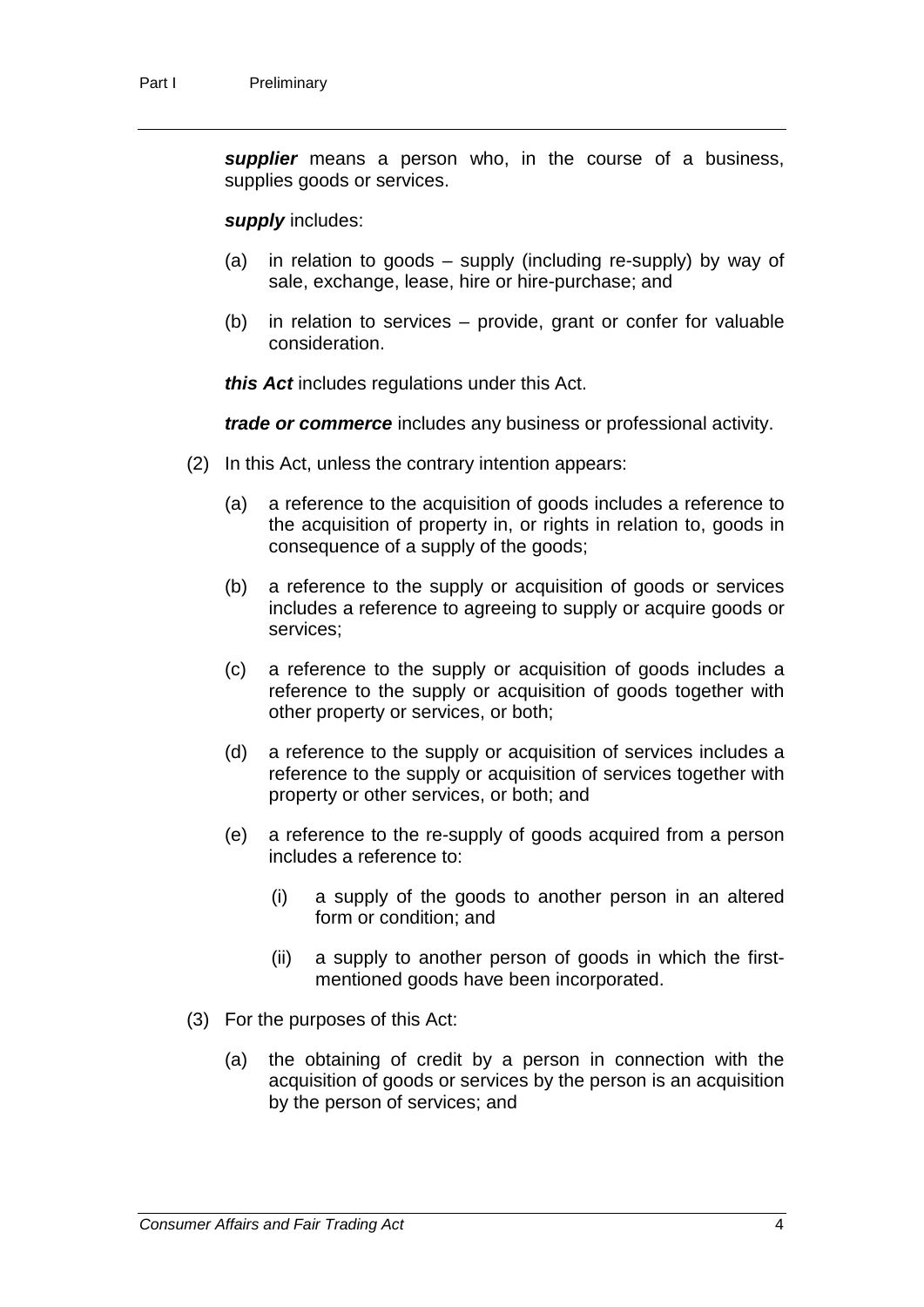- (b) any amount by which the price of goods or services is increased because credit was obtained is the price of the services represented by the obtaining of credit.
- (4) In this Act:
	- (a) a reference to conduct is a reference to the doing of any act, or the refusing to do any act, including an act that constitutes (or would but for the refusal constitute) making or giving effect to a provision of a contract or arrangement, arriving at or giving effect to a provision of an understanding, or requiring or entering into a covenant;
	- (b) a reference to refusing to do an act includes a reference to:
		- (i) refraining (otherwise than inadvertently) from doing that act; or
		- (ii) making it known that that act will not be done; and
	- (c) a reference to a person offering to do an act, or to do an act on a particular condition, includes a reference to the person making it known that the person will accept applications, offers or proposals for the person to do that act or to do that act on that condition, as the case may be.
- (5) In this Act:
	- (a) a reference to loss or damage, other than a reference to the amount of any loss or damage, includes a reference to injury; and
	- (b) a reference to the amount of any loss or damage includes a reference to damages in respect of an injury.

#### **5 Meaning of** *consumer*

- (1) In this Act, a reference to a consumer is, subject to subsection (2), a reference to a person who acquires goods or services from a supplier.
- (2) In subsection (1), *goods* does not include goods which are acquired, or are held out as being acquired:
	- (a) for the purpose of re-supply; or
	- (b) for the purpose of using them up or transforming them, in the course of a business, in or in connection with a process of manufacture or production,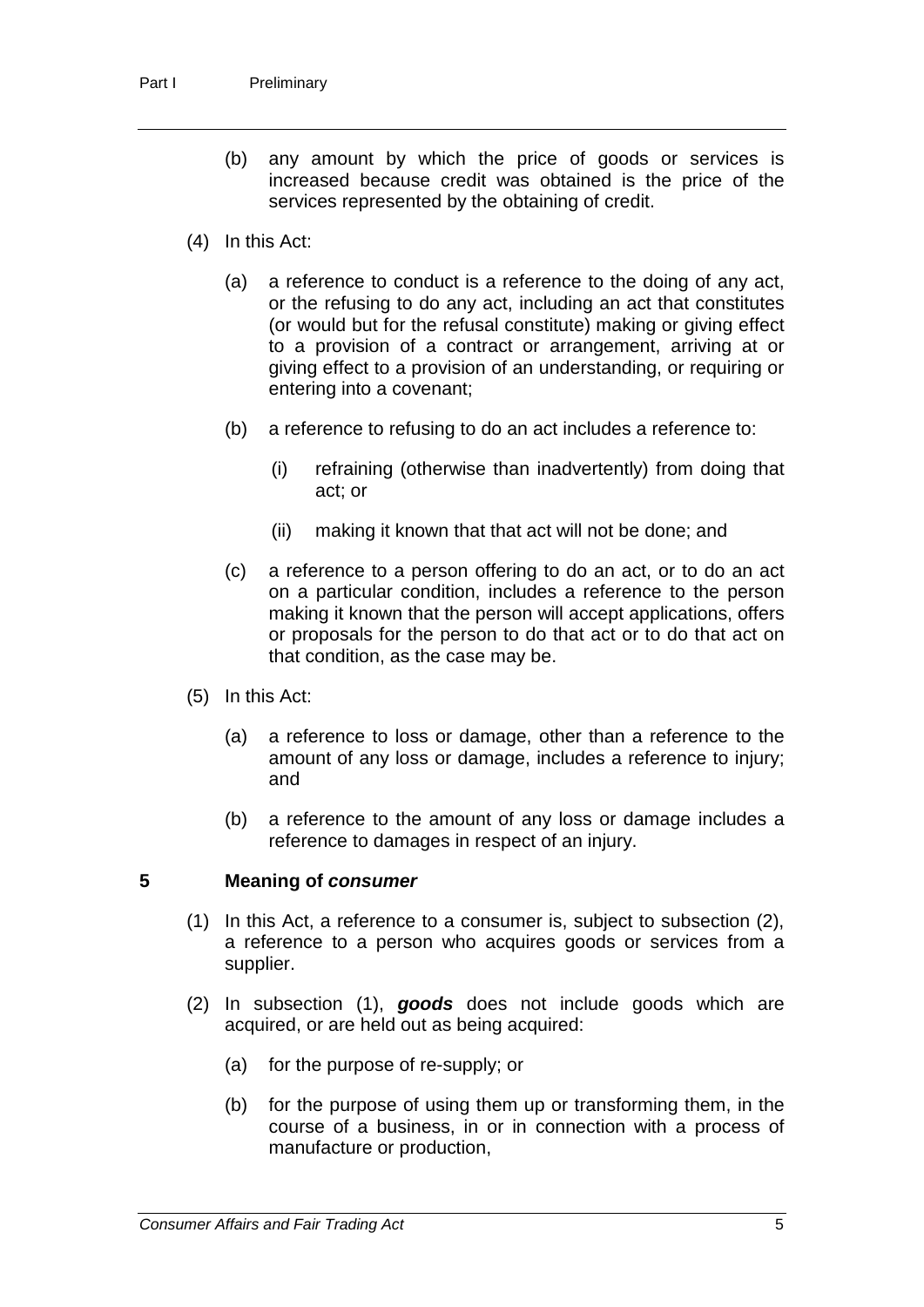and in that subsection as it has effect for the purposes of Parts V and VI, the term also does not include goods which are acquired, or held out as being acquired, for the purpose of using them up or transforming them, in the course of a business, in or in connection with the repair or treatment of other goods or of fixtures on land.

## **Part II Consumer Affairs Commissioner and Council**

### **Division 1 Commissioner of Consumer Affairs**

### **6 Appointment of Commissioner**

The Minister shall appoint a person to be Commissioner of Consumer Affairs.

### **7 Functions of Commissioner**

- (1) The functions of the Commissioner are:
	- (a) to promote the interests of consumers, and to assist consumers to a greater awareness in relation to their assessment and use of goods and services;
	- (b) without prejudice to the generality of paragraph (a), to promote the maintenance of fair trading practices and of product safety;
	- (c) to receive complaints from consumers concerning matters touching their interests as consumers, to investigate those complaints, and to take such action in respect thereof as seems proper to the Commissioner;
	- (d) to receive complaints of fraudulent, misleading, deceptive or unfair practices in relation to matters which affect, or are likely to affect, the interests of consumers or of traders, and to take such action as seems proper to the Commissioner;
	- (e) to advise and assist consumers who seek from the Commissioner information or guidance on matters affecting their interests as consumers;
	- (f) to collect, collate and disseminate information in respect of matters affecting the interests of consumers;
	- (g) to encourage and undertake the dissemination of information concerning consumer affairs (and in particular, the maintenance of fair trading practices and of product safety) to producers, manufacturers, traders and suppliers of goods or services;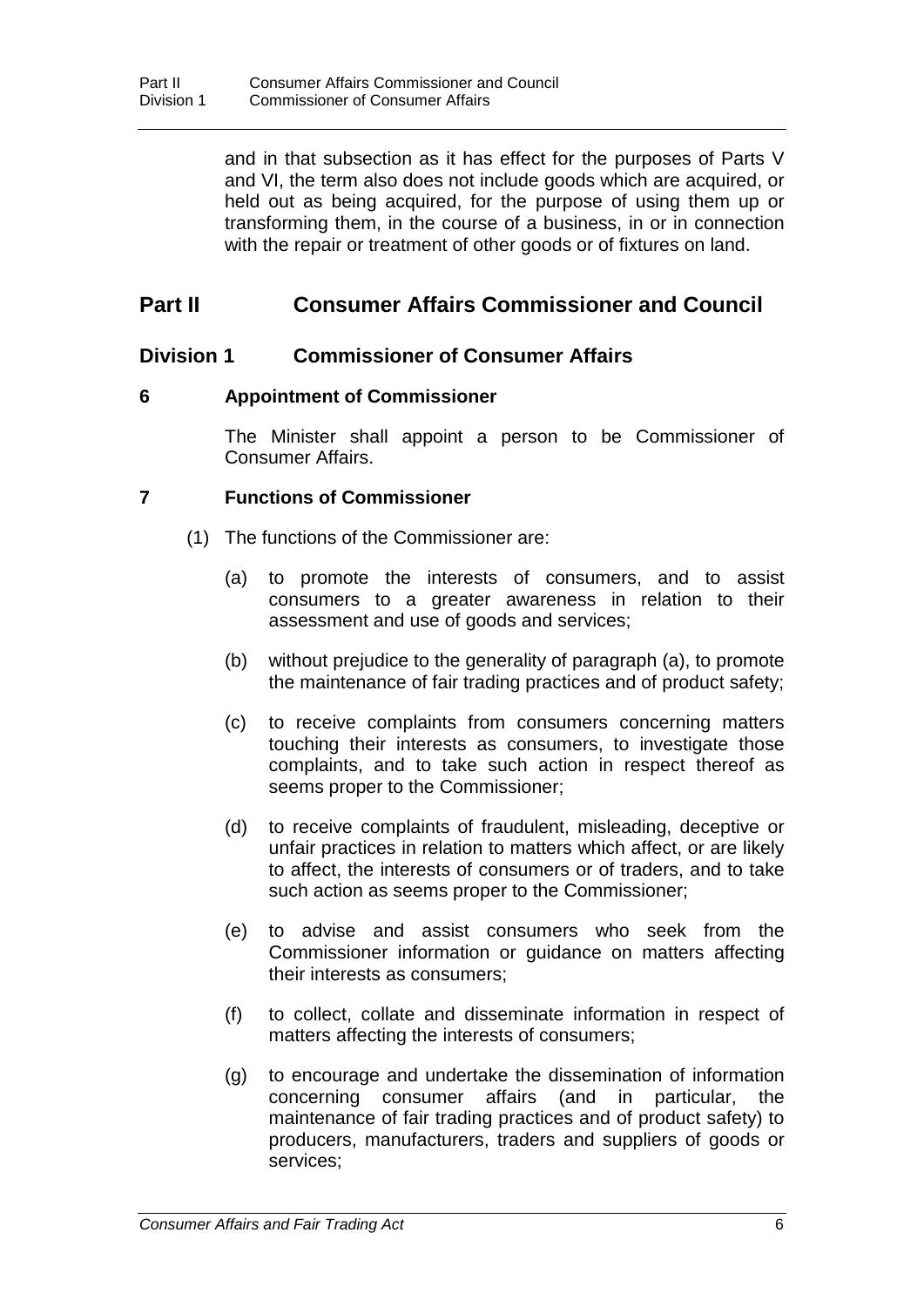- (h) to carry out consumer education programs;
- (j) to issue consumer guidelines to the public; and
- (k) to perform such other functions as are conferred on the Commissioner by or under this or any other Act.
- (2) The Commissioner shall:
	- (a) keep under critical examination, and from time to time report to the Minister on, the laws in force relating to the interests of consumers;
	- (b) keep under review market-place trends and other matters affecting the interests of consumers and, where that appears desirable, make recommendations to the Minister with respect to responses thereto; and
	- (c) report to the Minister on any matter that is referred to the Commissioner by the Minister as relating to the interests of consumers,

and, for those purposes, may conduct research and make investigations.

- (3) The Commissioner shall give such assistance to the Council in carrying out its functions as the Council may require, and shall in particular:
	- (a) arrange for investigations to be carried out on behalf of the Council;
	- (b) arrange for the collection, collation and furnishing to the Council of data; and
	- (c) make available to the Council and its members any information with respect to matters affecting the interests of consumers that comes into the Commissioner's possession.
- (4) The Commissioner shall attend a meeting of the Council if requested to do so by the Chairman of the Council, and may if invited to do so participate in the meeting, but is not entitled to vote on any matter.
- (5) Nothing in this section is to be construed as requiring the Commissioner, or any person under the Commissioner's direction or control, to give, or to hold him or herself out as ready or competent to give, advice to a consumer concerning the consumer's rights and liabilities in law in respect of any matter.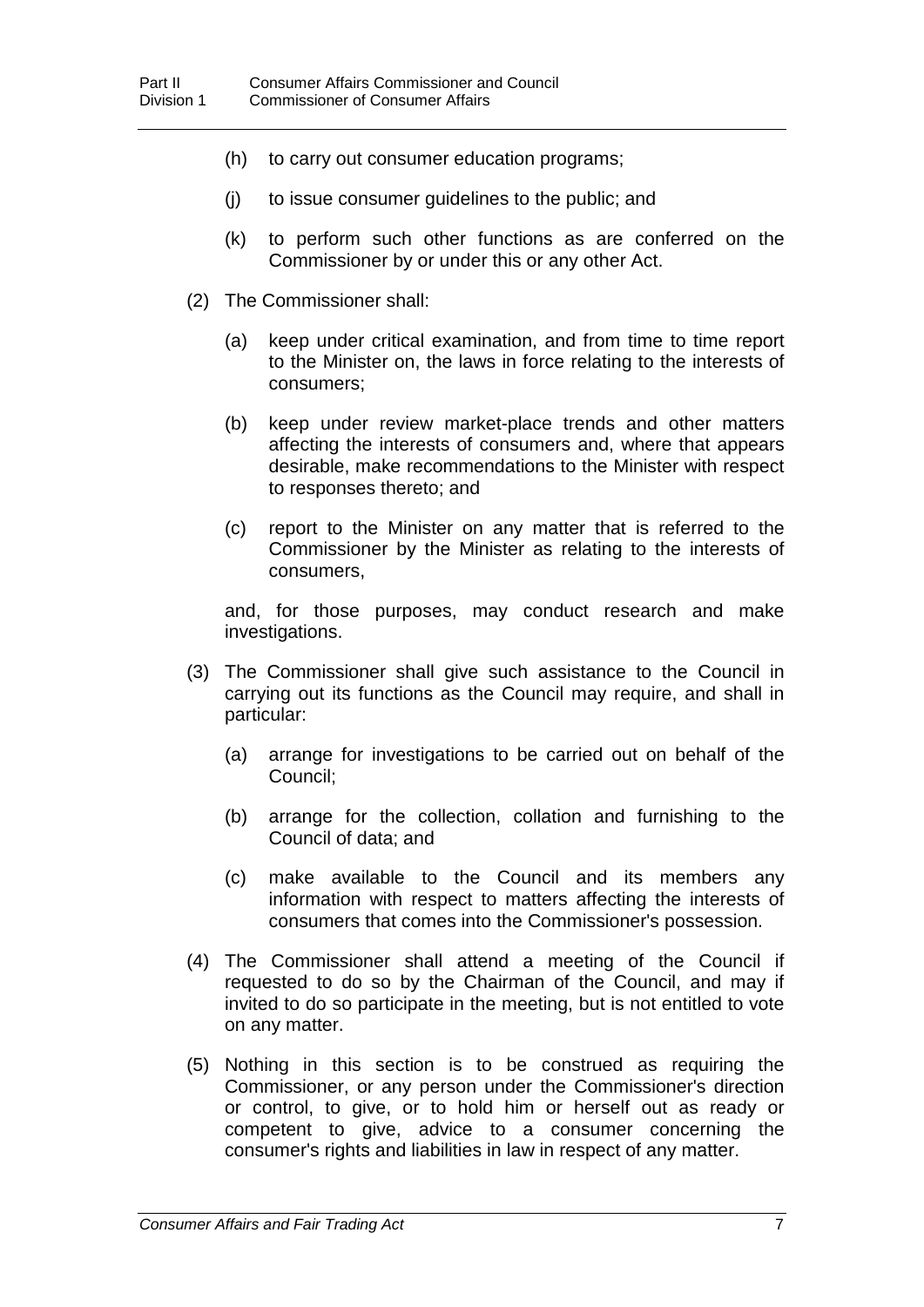#### **8 Power of Commissioner to obtain information**

- (1) The Commissioner may, for the purpose of, or in connection with, the performance of any function conferred on the Commissioner by or under this or any other Act, require any person to furnish the Commissioner with such information as the Commissioner requires or to answer any question put by the Commissioner.
- (2) The Commissioner may under subsection (1) require that information be given, or a question answered:
	- (a) orally, at a place and time specified by the Commissioner; or
	- (b) in writing, within a period specified by the Commissioner,

and, in a case falling within paragraph (a), may further require that the information or question be furnished or answered on oath (the Commissioner being empowered for this purpose to administer an oath).

- (3) A person is not excused from furnishing any information or answering any question pursuant to a requirement under subsection (1) on the ground that the information or answer might tend to incriminate the person, or to make the person liable to a penalty, but information so furnished or an answer so given is not admissible against the person in any criminal proceedings other than proceedings for an offence against this Act.
- (4) A person who:
	- (a) fails to furnish information, or to answer a question, pursuant to a requirement under subsection (1); or
	- (b) pursuant to such a requirement, furnishes information or gives an answer which is false or misleading in any material particular,

is (subject, in a case falling within paragraph (a), to subsection (5)) guilty of an offence.

Penalty: \$20,000 or imprisonment for 3 years.

(5) A person is not guilty of an offence by reason of a failure mentioned in subsection (4)(a) unless, before the failure, the Commissioner warned the person that it is an offence not to comply with a requirement under subsection (1).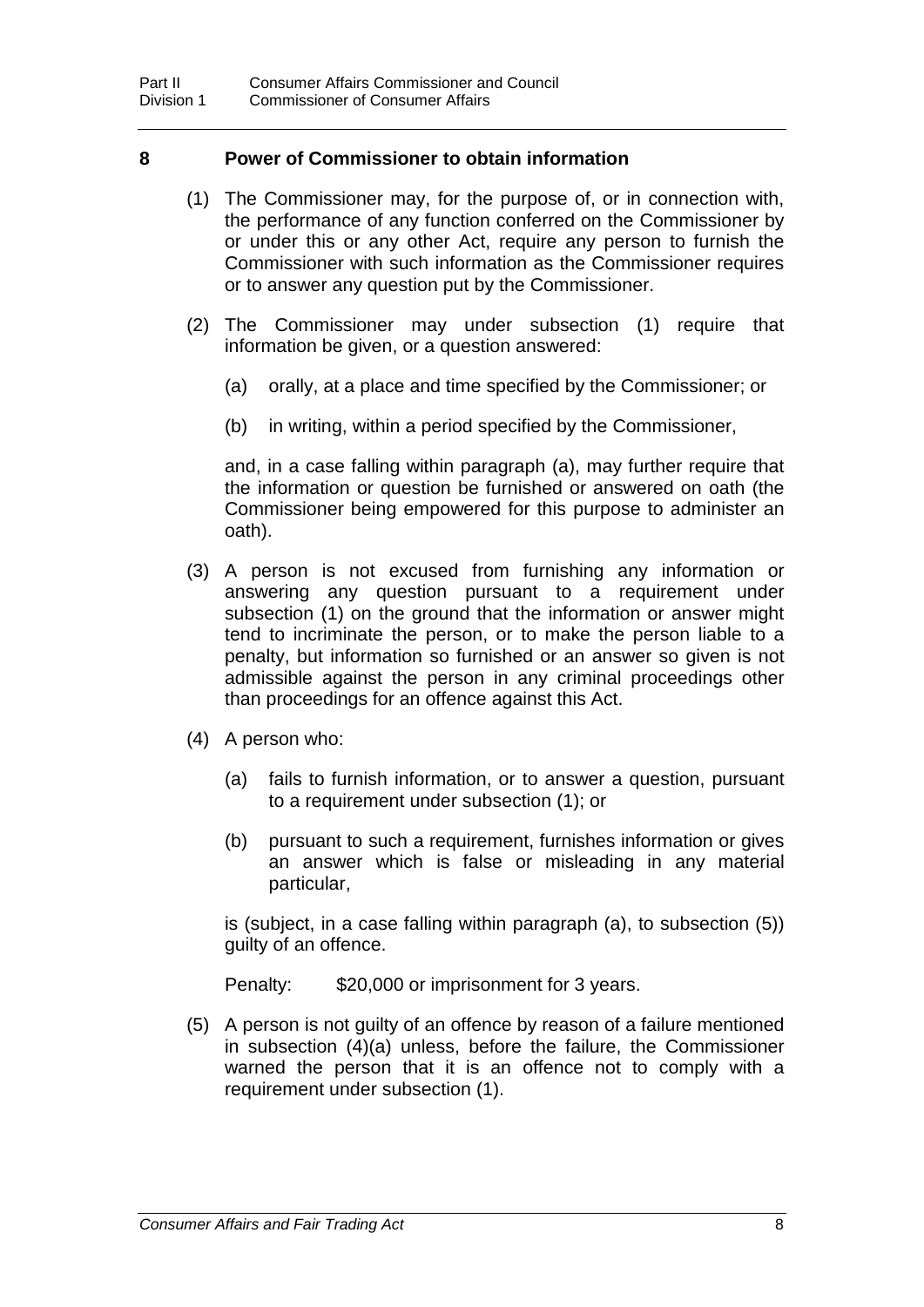(6) Where a person is found guilty of an offence falling within subsection (4)(a), the court may order that person to furnish the information or answer the question which was the subject of the offence.

### **9 Other powers of Commissioner**

- (1) The Commissioner may, with the approval of the Minister and on terms and conditions approved by the Public Service Commissioner, arrange with a department or statutory corporation, or a council within the meaning of the *Local Government Act*, for the use of the services of any staff, or the use of any facilities, of the department, corporation or council.
- (2) With the approval of the Minister, and on such terms and conditions as the Minister thinks fit, the Commissioner may, for a particular purpose and otherwise than under a contract of service, appoint and employ any person, body or organization considered to be capable of providing information, services or advice that would assist in the performance of the Commissioner's functions.
- (3) The Commissioner may, at the Commissioner's sole discretion, institute and defend proceedings in a court of competent jurisdiction for or on behalf of a consumer or class of consumers.
- (4) Where a dispute arises concerning a consumer, the Commissioner may:
	- (a) if the dispute is governed by an arbitration agreement which appoints the Commissioner as arbitrator or empowers the Commissioner to appoint an arbitrator – act as arbitrator or, as the case may be, appoint an arbitrator; and
	- (b) in the absence of an arbitration agreement, with the consent in writing of all the parties to the dispute – act as arbitrator in the dispute or nominate a person to act as arbitrator.

### **10 Advisory committees**

- (1) The Minister may appoint committees for the purpose of advising the Commissioner with respect to matters arising under section 7(2).
- (2) An advisory committee:
	- (a) shall consist of such number of persons as the Minister thinks fit;
	- (b) may include an employee or employees as defined in the *Public Sector Employment and Management Act*;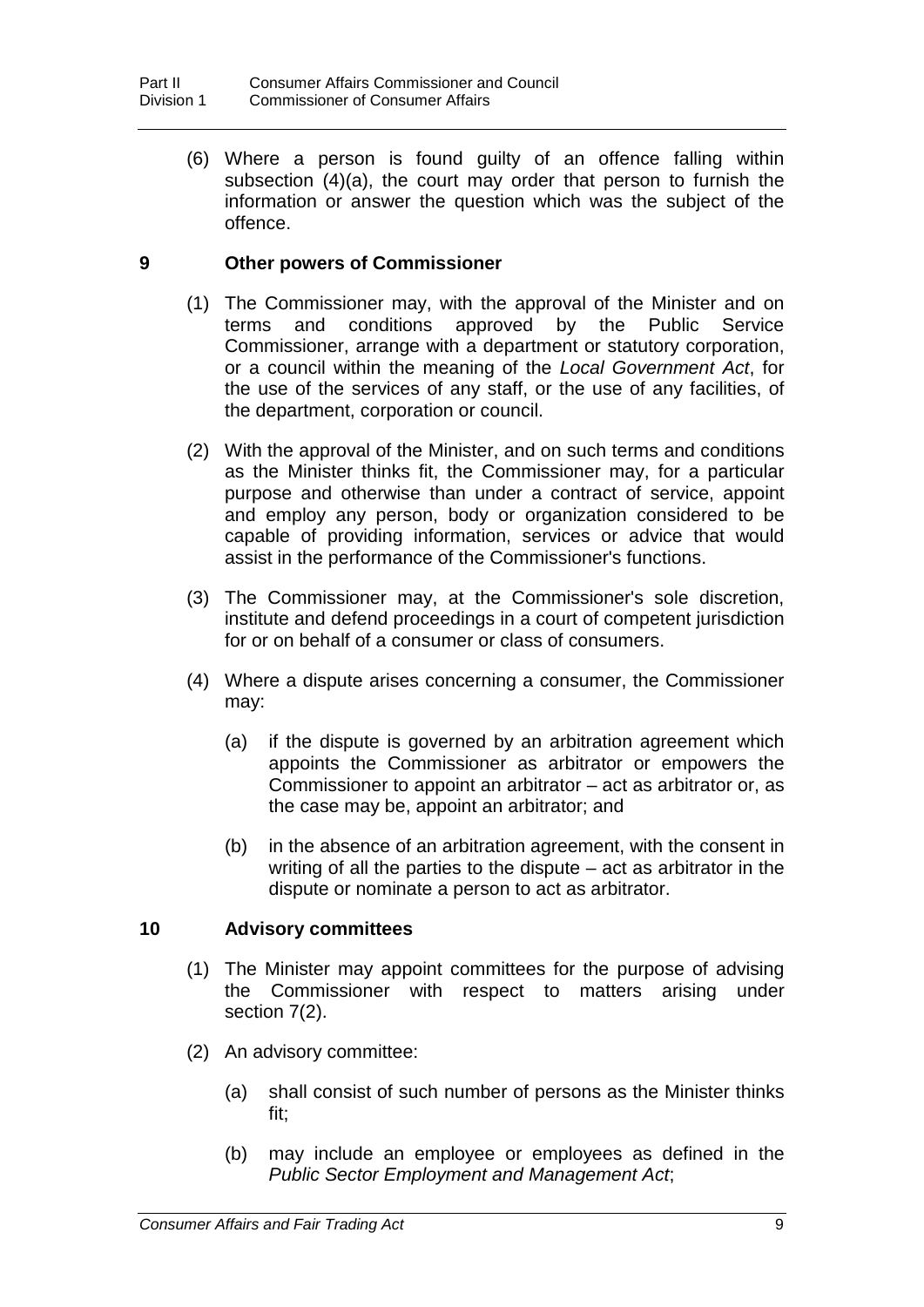- (c) has such functions in relation to the provision of advice as the Minister directs; and
- (d) subject to any directions given by the Minister, may regulate its own procedure for the calling of meetings and the conduct of business at meetings.
- (3) The Minister may at any time terminate a person's appointment as a member of an advisory committee or dissolve an advisory committee.
- (4) A member of an advisory committee is entitled to receive:
	- (a) such travelling expenses as are fixed by the Minister; and
	- (b) unless the member is an employee as defined in the *Public Sector Employment and Management Act*, such fees as are fixed by the Minister for attending meetings and transacting business of the committee.

### **11 Delegation**

- (1) Subject to subsection (2), the Commissioner may, by instrument in writing, delegate any function or power conferred on the Commissioner by or under this or any other Act:
	- (a) to an employee as defined in the *Public Sector Employment and Management Act*; or
	- (b) with the consent of the Minister, to any other person.
- (2) The power of delegation conferred by subsection (1) is not itself capable of being delegated.
- (3) A power or function delegated under this section shall, when exercised or performed by the delegate, be deemed for the purposes of the Act by or under which it is conferred to have been exercised or performed by the Commissioner.
- (4) A delegation under this section does not prevent the exercise of a power or the performance of a function by the Commissioner.

### **12 Annual report**

- (1) The Commissioner shall submit annually to the Minister a report on the Commissioner's activities and, on behalf of the Council, a report on the activities of the Council prepared by its Chairman.
- (2) The Commissioner's report shall include an account of the operation during the year to which it relates of Parts X, XI and XIA.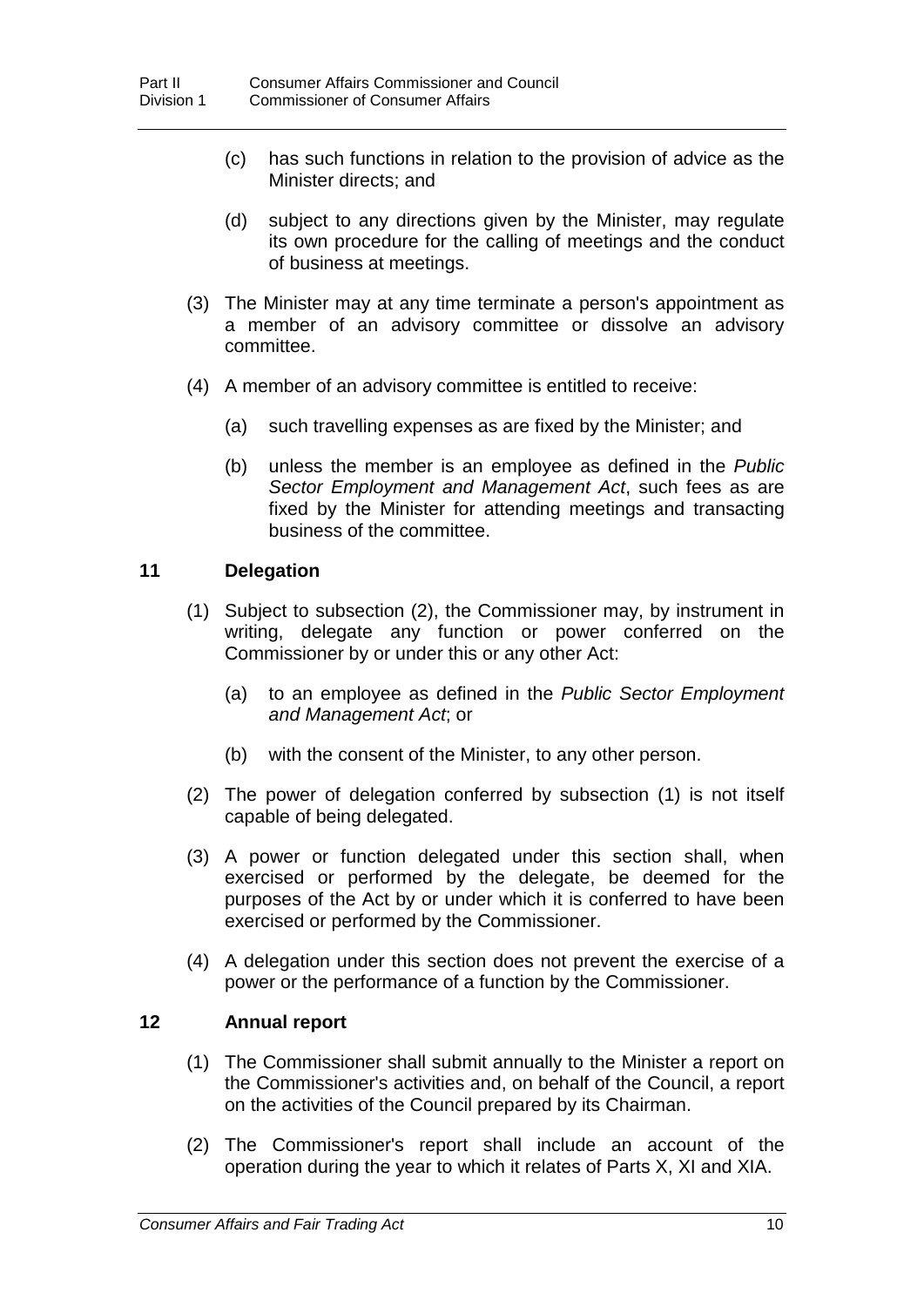- (3) Neither the Commissioner nor the Chairman of the Council shall, unless satisfied that it is in the public interest to do so, disclose in any report furnished pursuant to this section:
	- (a) information with respect to any plant, equipment or process used in a business carried on by a person; or
	- (b) information with respect to a person's financial affairs.
- (4) The Minister shall, within 6 sitting days of the Legislative Assembly after receiving a report furnished pursuant to this section, lay a copy of the report before the Assembly.

### **Division 2 Consumer Affairs Council**

### **13 Establishment of Council**

There is established by this Act a Council to be known as the Consumer Affairs Council.

### **14 Membership of Council**

- (1) The Council shall consist of not less than 6 and not more than 10 members, who shall be appointed by the Minister by notice in the *Gazette*.
- (2) Of the members of the Council:
	- (a) at least 4 shall be persons who are not engaged wholly or primarily in commerce or industry; and
	- (b) not more than 2 shall be persons engaged in commerce or the manufacture of goods or the business of advertising.
- (3) Subject to this Act, a member of the Council holds office as a member for a term of 3 years, or for such shorter term as is specified in the notice appointing the member, but is eligible for reappointment.
- (4) Part I of Schedule 1 also has effect with respect to the membership of the Council.

### **15 Chairman and Deputy Chairman**

(1) The Minister shall appoint a member of the Council to be its Chairman, and the members shall elect a Deputy Chairman from amongst their number.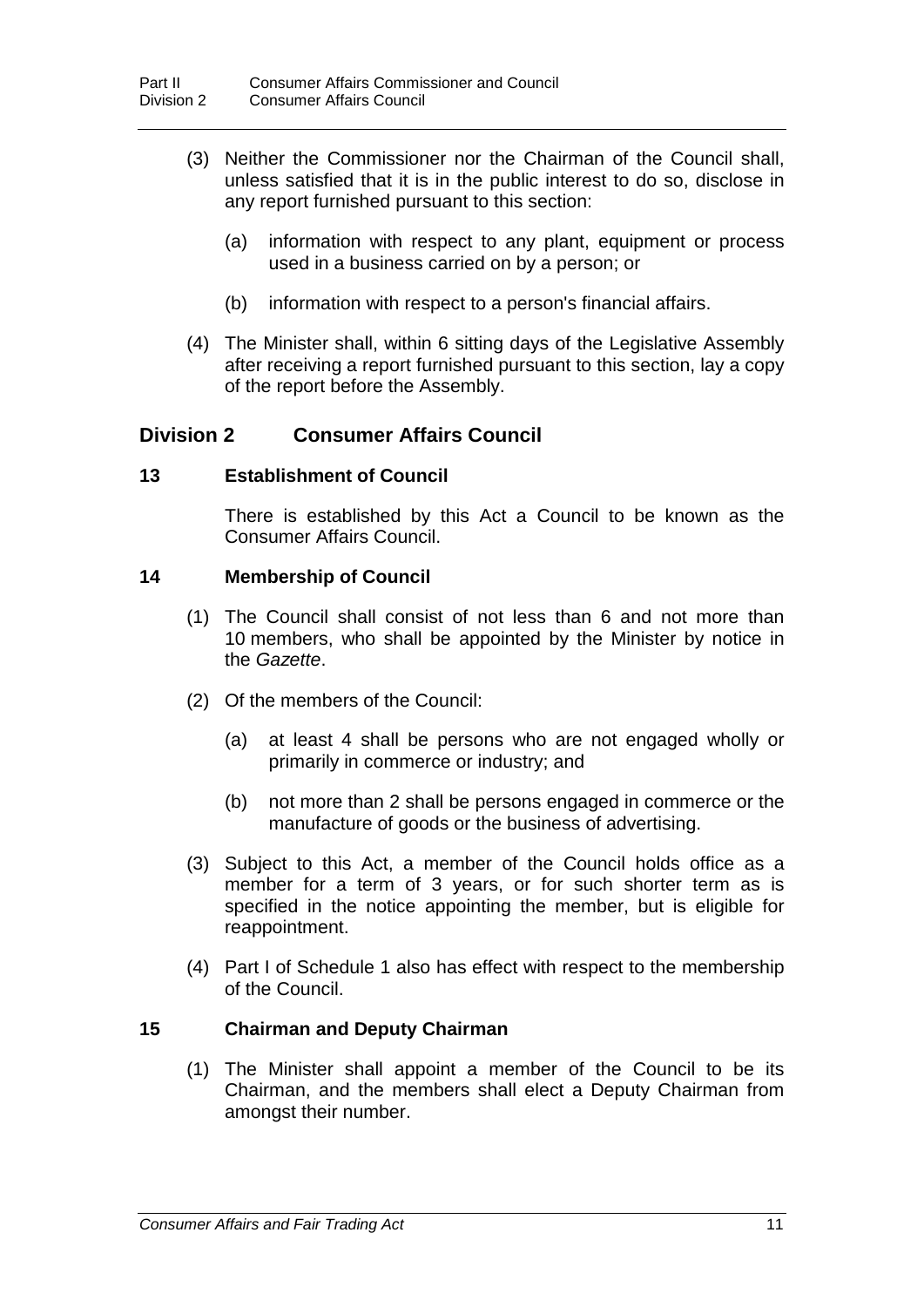- (2) Subject to subsection (3), the Chairman and Deputy Chairman hold their respective offices for so long as they remain members of the Council, disregarding for this purpose any subsequent Council, disregarding for this reappointment as a member.
- (3) The Chairman and Deputy Chairman may resign their respective offices by writing, signed and delivered to the Minister, and the Deputy Chairman ceases to hold office as such if he or she is appointed Chairman.

### **16 Functions and powers of Council**

- (1) The functions of the Council are:
	- (a) to act as an advisory body to the Minister on matters affecting the interests of consumers;
	- (b) to investigate matters calculated to protect the interests of consumers, and make recommendations thereon to the Minister;
	- (c) to investigate matters referred to the Council by the Minister, and make recommendations thereon to the Minister;
	- (d) to consult and receive submissions from:
		- (i) manufacturers, retailers, advertisers and other persons concerned with the provision and distribution of consumer goods and services; and
		- (ii) consumers and consumer organizations,

with respect to matters affecting the interests of consumers; and

- (e) to disseminate information to the public relating to matters affecting the interests of consumers.
- (2) The Council has power:
	- (a) to affiliate and co-operate with organizations, wherever formed, whose powers or objects include the investigation of matters of interest to consumers or the protection of the interests of consumers;
	- (b) to establish committees for such purposes as the Council thinks fit, including the carrying out of any of its functions, and to appoint as members of its committees persons who are not members of the Council; and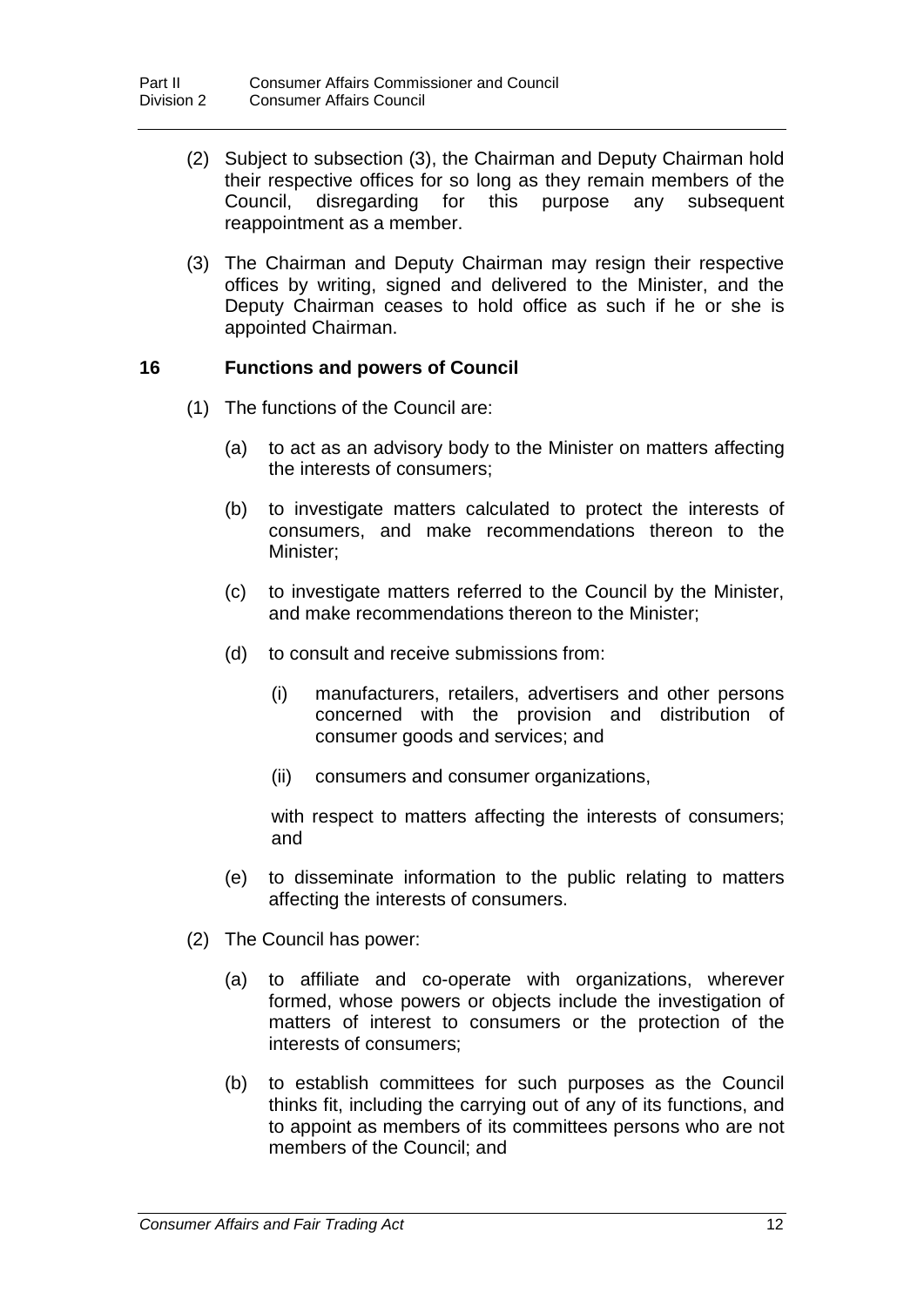(c) to take any other action incidental to the performance of its functions or the exercise of its powers.

#### **17 Meetings and proceedings of Council and its committees**

Part II of Schedule 1 has effect with respect to meetings and proceedings of the Council and committees of the Council.

### **Part III Authorized officers**

### **18 Authorized officers for purposes of Parts IV to XII**

- (1) There shall be, in accordance with this section, authorized officers for the purposes of Parts IV to XII, or for the purposes of one or more of those Parts only.
- (2) The Commissioner is an authorized officer for the purposes of Parts IV to XII.
- (3) The Commissioner may, by instrument in writing, appoint a person to be an authorized officer either for the purposes of Parts IV to XII or for the purposes of one or more of those Parts specified in the instrument.
- (4) Every member of the Police Force is an authorized officer for the purposes of Part X.
- (5) An authorized officer is, in the exercise of the officer's powers as such, subject to the control and direction of the Commissioner.

### **19 Requirements as to identity cards and their production**

- (1) The Commissioner shall issue to each authorized officer appointed under section 18(3) an identity card containing the officer's photograph and signature.
- (2) An authorized officer appointed under section 18(3) who is exercising or proposing to exercise a power conferred by this Part shall produce the officer's identity card on request.
- (3) On the termination of an appointment under section 18(3), the person whose appointment is terminated shall surrender his or her identity card to the Commissioner.

### **20 Powers of entry of authorized officers**

(1) For the purpose of ascertaining whether a provision of this Act, of regulations or of a code of practice is being or has been complied with, a person who is an authorized officer for the purposes of the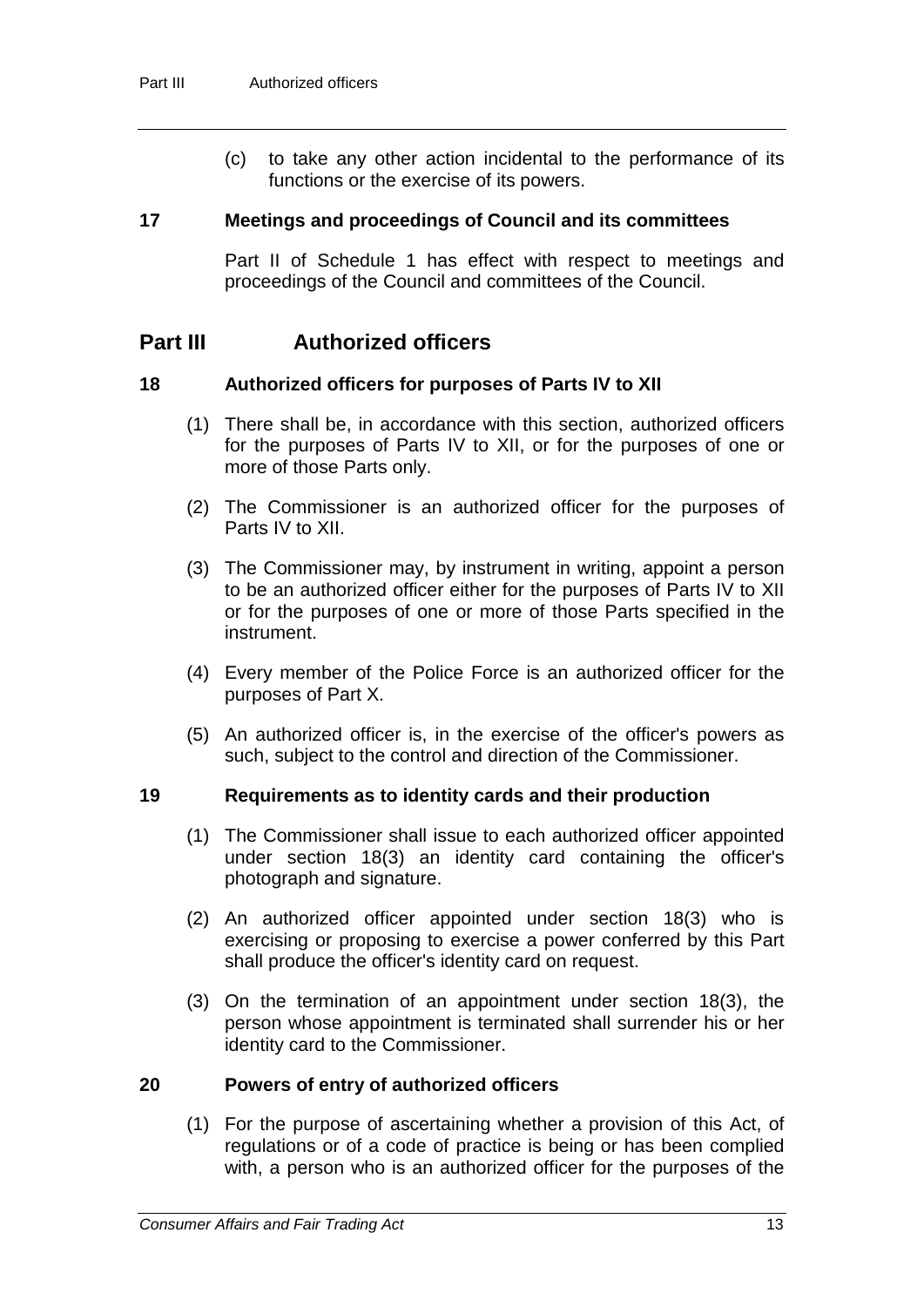Part which contains that provision, or of the Part for the purposes of which the regulations were made or under which the code was prescribed, may at any reasonable time (but subject to subsection (2)) enter as may be appropriate in relation to that provision any place which the officer knows or believes on reasonable grounds to be:

- (a) a place where:
	- (i) goods are produced, manufactured, assembled, prepared, stored or supplied;
	- (ii) services are supplied or arranged; or
	- (iii) documents are kept relating to goods or services supplied or to be supplied;
- (b) a place where a person carries on business as a dealer in motor vehicles within the meaning of Part X, or where documents relating to any such business are kept;
- (c) a place where a person carries on business as a travel agent within the meaning of Part XI, or where documents relating to any such business are kept; or
- (d) a place where any activity takes place to which a code of practice applies, or where documents relating to any such activity are kept,

and exercise the powers conferred by section 21 in relation to that place.

- (2) An authorized officer is not entitled to enter any place used for residential purposes except:
	- (a) with the consent of the occupier; or
	- (b) under the authority of a search warrant.
- (3) A justice who is satisfied on the application of an authorized officer that, for the purpose specified in subsection (1), there is reasonable cause to permit the officer to enter a place referred to in that subsection with a view to exercising the powers conferred by section 21 may issue a warrant directed to the authorized officer to enter the place specified in the warrant for the purpose of exercising those powers.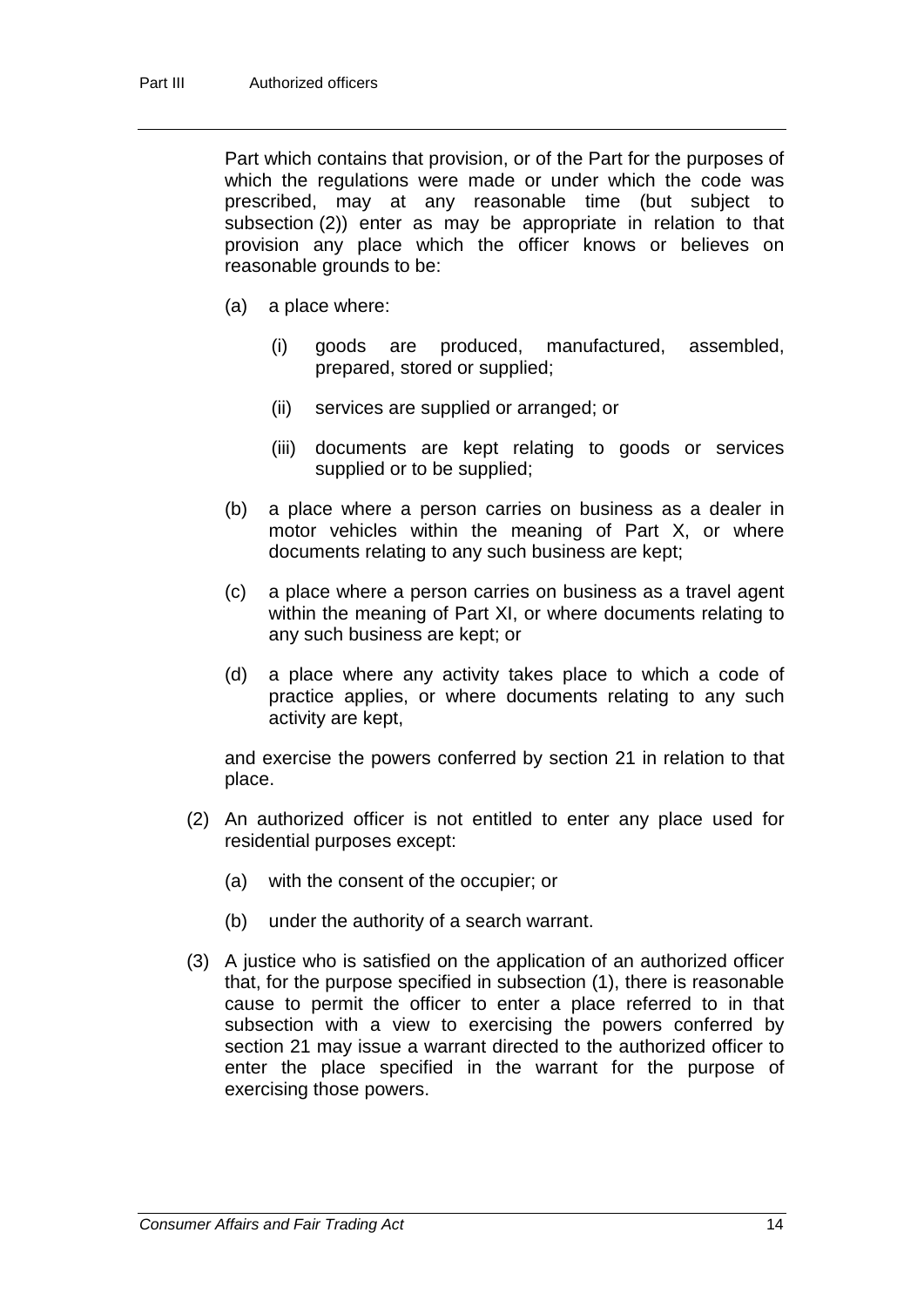- (4) A warrant issued under subsection (3) is, for a period of one month from its issue, sufficient authority:
	- (a) to the authorized officer to whom it is directed, and to all persons acting in aid of the authorized officer, to enter the place specified in the warrant; and
	- (b) to the authorized officer, to exercise in respect of the place specified in the warrant the powers conferred on an authorized officer by section 21.
- (5) Where it is impracticable for an authorized officer to apply in person to a justice for a warrant under subsection (3), the officer may make the application to a justice by telephone, and the justice may issue such a warrant on that application.
- (6) Where a justice issues a warrant by virtue of subsection (5):
	- (a) the justice shall complete and sign the warrant, shall inform the authorized officer by telephone of its terms, and shall record on the warrant the justice's reasons for issuing it; and
	- (b) the authorized officer shall complete in duplicate a form of warrant in the terms furnished by the justice, shall write on it the name of the justice and the date and time of its issue, and shall forward a copy to the justice.
- (7) On receiving the copy referred to in subsection (6)(b), the justice shall compare it with the warrant signed by the justice and, if satisfied that they are in substance identical, shall note this fact on the warrant and forward both the warrant and the copy to the Commissioner.
- (8) A form of warrant prepared by an authorized officer pursuant to subsection (6)(b) has, if it is in accordance with the terms of the warrant signed by the justice, the like authority as that which the justice's warrant has by virtue of subsection (4).

### **21 Powers exercisable after entry**

- (1) The powers exercisable by an authorized officer who has entered a place under or by virtue of section 20 are those specified in subsections (2), (3) and (4) so far as applicable to that place.
- (2) In the case of a place falling within section  $20(1)(a)(i)$  or (d), the authorized officer may:
	- (a) inspect any goods, or partly manufactured or assembled goods, and make such other inspections, and such searches, as the officer considers necessary;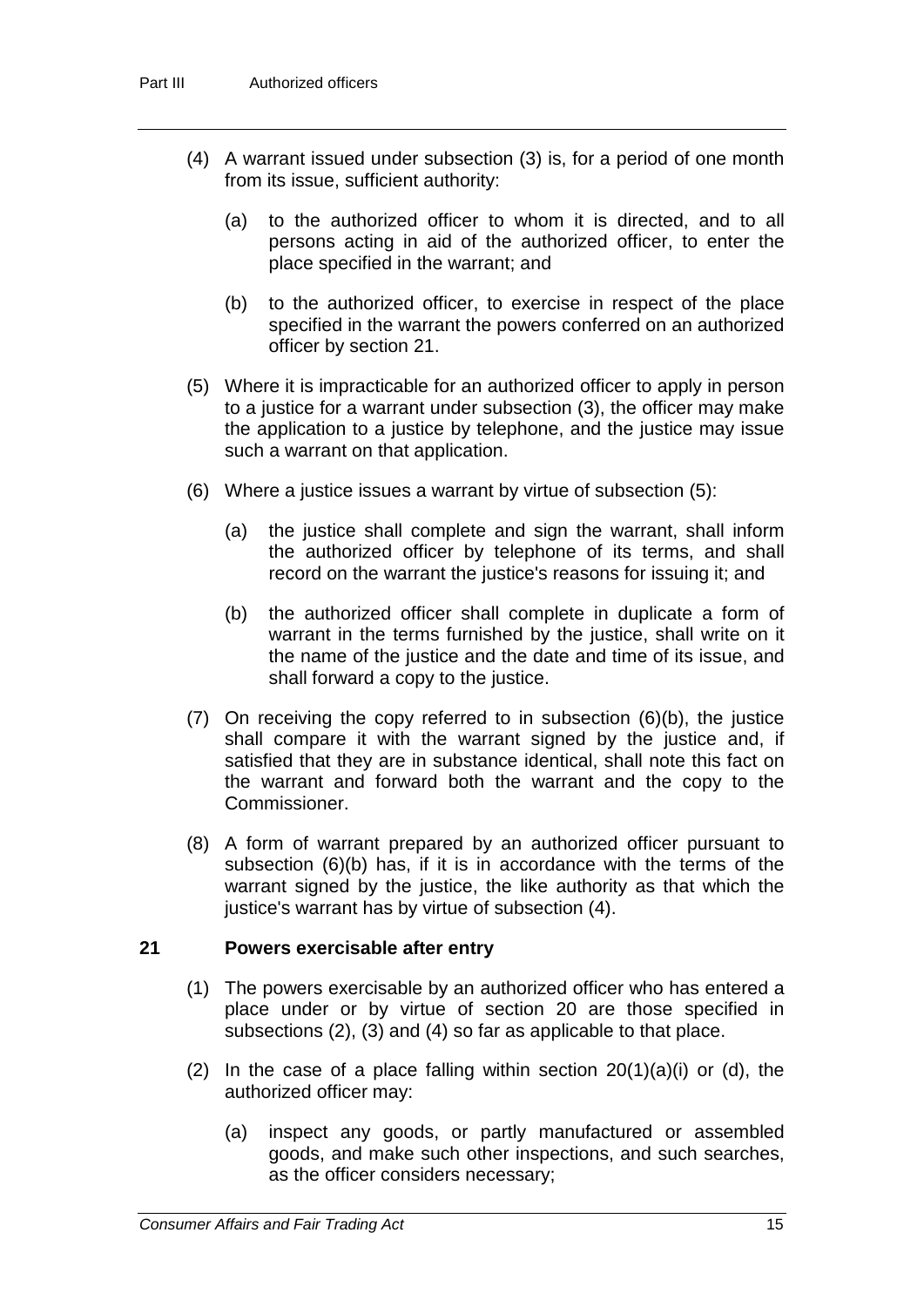- (b) weigh, or otherwise measure, any goods;
- (c) open any room, container or package which the officer believes on reasonable grounds to contain goods;
- (d) seize without payment, and detain, any goods which the officer believes on reasonable grounds are intended for supply, or have been supplied, in contravention of section 31(1);
- (e) take (otherwise than by way of seizure under paragraph (d)) any goods, or partly manufactured or assembled goods, for which the officer undertakes on behalf of the Commissioner that a fair price will be paid; and
- (f) take a sample of anything from which goods are manufactured or produced in that place.
- (3) In the case of a place falling within section 20(1)(b), the authorized officer may inspect any motor vehicle there which is offered or displayed for sale, or which the authorized officer believes on reasonable grounds may be there for the purposes of sale.
- (4) In the case of any of the places referred to in section 20(1), the authorized officer may:
	- (a) ask questions of any person found there;
	- (b) require the production of documents;
	- (c) inspect and require explanations of any document; and
	- (d) take copies of or extracts from any document or, if in the officer's opinion it is not appropriate for copies or extracts to be taken at the place, remove a document for a reasonable time to enable copies or extracts to be taken.
- (5) If an authorized officer seizes goods under subsection (2)(d) and:
	- (a) proceedings for an offence against section 31(1) in connection with the goods are not instituted within 6 months after their seizure; or
	- (b) proceedings for such an offence are instituted within that period but the defendant is not on the determination of those proceedings (whether or not within that period) found guilty of an offence,

the person from whom the goods were seized is, on application to the Commissioner, entitled to their return.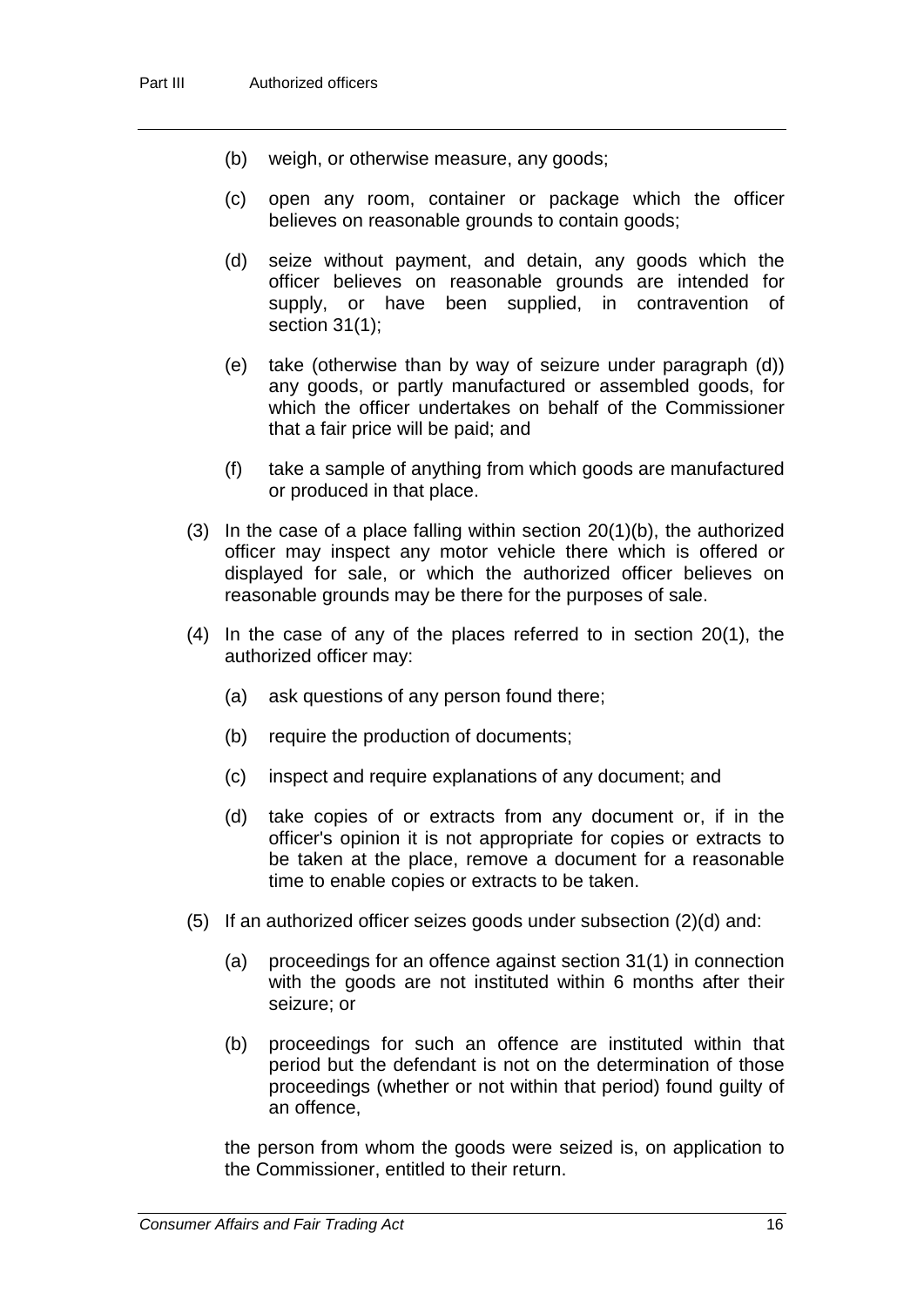- (6) If an application for the return of goods is not made within 3 months after the entitlement to their return arises, the Commissioner may dispose of the goods as the Commissioner thinks fit.
- (7) If, in proceedings for an offence against section 31(1), the court finds the offence proved, and to have concerned goods seized under subsection (2)(d), the court may order that the goods be forfeited to the Territory.

### **22 Power to obtain information, documents and evidence**

- (1) Where a person who is an authorized officer for the purposes of a Part of this Act believes on reasonable grounds that another person is capable of furnishing information, producing documents or giving evidence in relation to a possible contravention of that Part, or of regulations or a code of practice made for the purposes of or prescribed under that Part, he or she may serve on that other person a notice under subsection (2).
- (2) A notice under this subsection may require the person on whom it is served:
	- (a) to furnish in writing to the Commissioner, within the time and in the manner specified in the notice, any information referred to in subsection (1) of which that person has know-ledge;
	- (b) to produce to the Commissioner, in accordance with the notice, any documents referred to in subsection (1); or
	- (c) to appear before the Commissioner at a time and place specified in the notice, and give any evidence referred to in subsection (1) and produce any documents so referred to.
- (3) Where a document has been produced in response to a notice under subsection (2), the Commissioner may:
	- (a) inspect the document and take copies of or extracts from it; and
	- (b) if the person otherwise entitled to possession of the document is supplied as soon as practicable with a copy certified by the Commissioner to be a true copy, retain possession of the document for as long as is necessary for the purposes of this Act.
- (4) A certified copy of a document provided under subsection (3)(b) is admissible in all courts as if it were the original.
- (5) Until a certified copy of a document is provided under subsection (3)(b), the Commissioner shall, at such times and places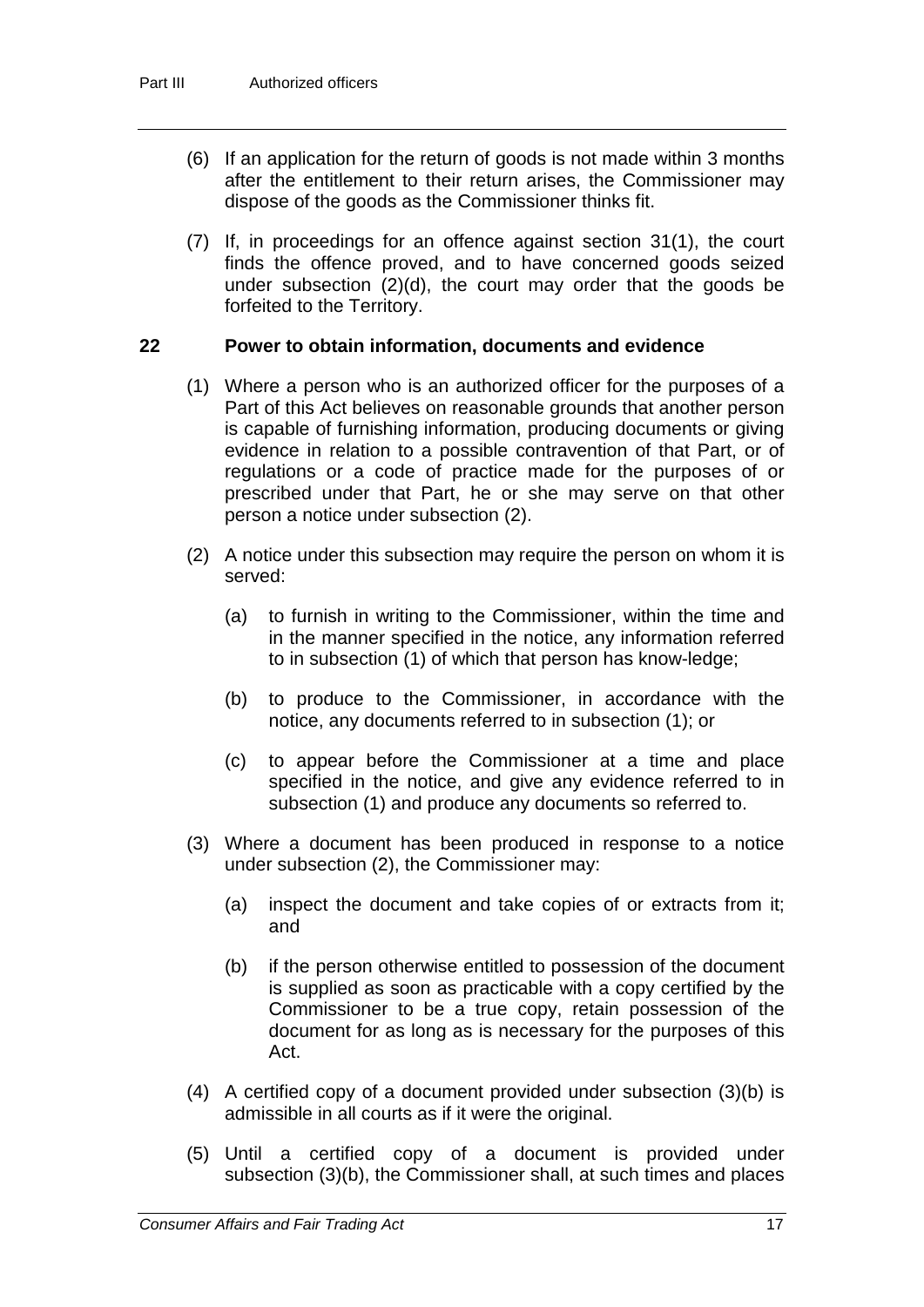as the Commissioner thinks appropriate, permit the person otherwise entitled to possession of the document, or a person authorized by that person, to inspect the document and take copies of or extracts from it.

#### **23 Offences**

- (1) A person shall not:
	- (a) hinder or obstruct an authorized officer in the exercise by the officer of a power conferred by this Part;
	- (b) assault, or directly or indirectly threaten, an authorized officer while the officer is exercising a power conferred by this Part; or
	- (c) impersonate an authorized officer.

Penalty: \$5,000 or imprisonment for 12 months.

- (2) A person who:
	- (a) fails to answer a question asked by an authorized officer pursuant to section 21(4)(a);
	- (b) fails to comply with a requirement of an authorized officer under section 21(4)(b) or (c); or
	- (c) fails to comply with a notice under section 22(2),

is, to the extent that the person is capable of answering the question or complying with the requirement or notice (but subject, in a case falling within paragraph (a) or (b), to subsection (3)) guilty of an offence.

Penalty: \$5,000.

- (3) A person is not guilty of an offence by reason of a failure mentioned in subsection (2)(a) or (b) unless, before the failure, the authorized officer warned the person that it would be an offence for the person not to answer the question or, as the case may be, comply with the requirement.
- (4) A person who:
	- (a) gives to a question asked by an authorized officer pursuant to section 21(4)(a) an answer that the person knows to be false or misleading in a material particular;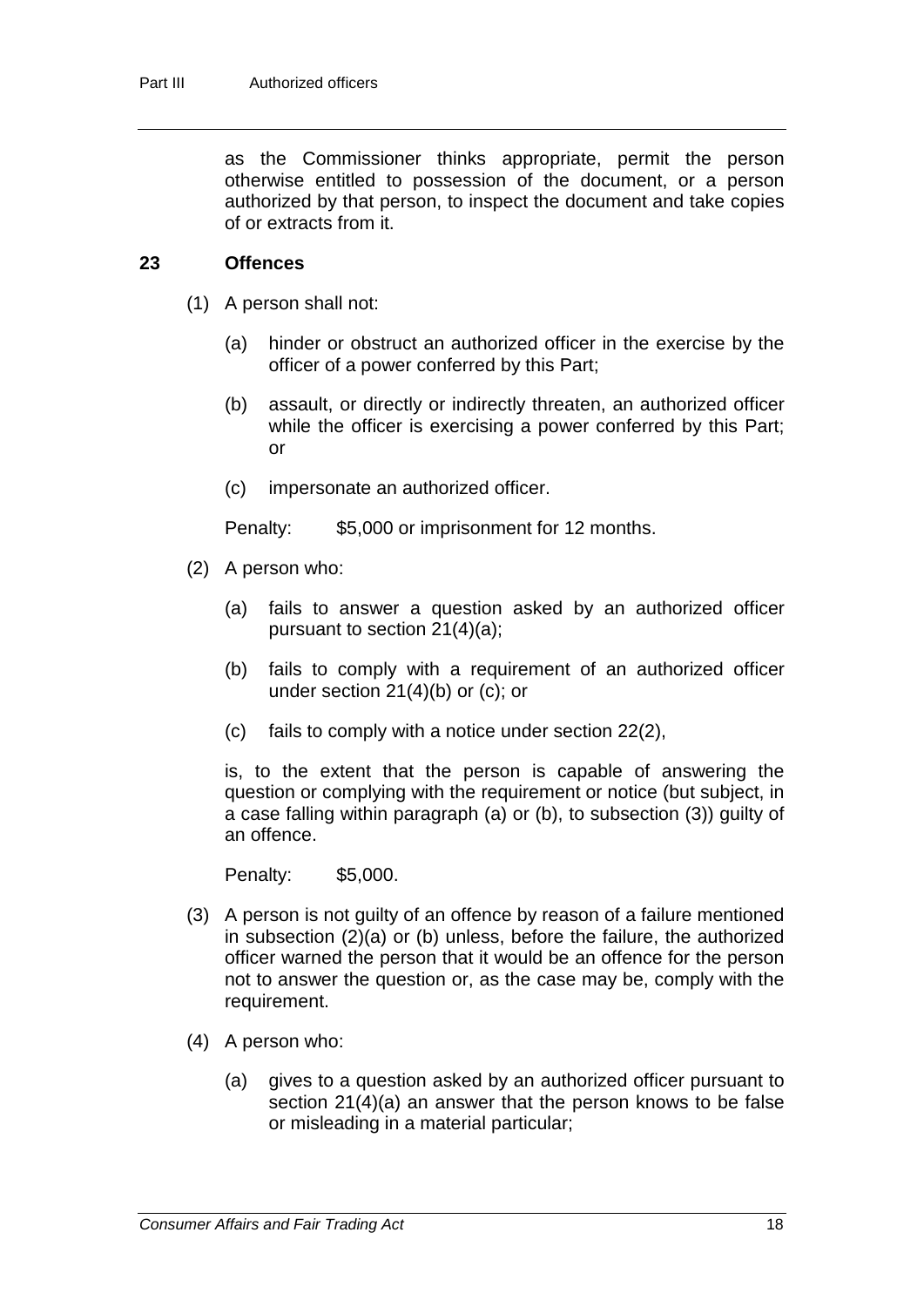- (b) gives pursuant to a requirement of an authorized officer under section 21(4)(c) an explanation that the person knows to be false or misleading in a material particular; or
- (c) in purported compliance with a notice under section 22(2), knowingly furnishes information, produces a document or gives evidence that is false or misleading in a material particular,

is guilty of an offence.

Penalty: \$5,000.

### **24 Self-incrimination**

A person is not excused from:

- (a) answering a question asked by an authorized officer pursuant to section  $21(4)(a)$ ;
- (b) producing a document or giving an explanation of a document pursuant to a requirement of an authorized officer under section  $21(4)(b)$  or (c); or
- (c) furnishing information, producing a document or giving evidence in response to a notice under section 22(2),

on the ground that the answer, document, explanation, information or evidence may tend to incriminate the person or make the person liable to a penalty, but an answer, document, explanation, information or evidence given, produced or furnished as mentioned in any of paragraphs (a) to (c) is inadmissible against the person in criminal proceedings other than proceedings for an offence against this Act.

### **Part IV Product safety and product information**

### **Division 1 Safety standards**

### **25 Product safety standards may be prescribed**

(1) Regulations may, in accordance with subsection (2), prescribe a product safety standard for a class or description of goods specified in the regulations.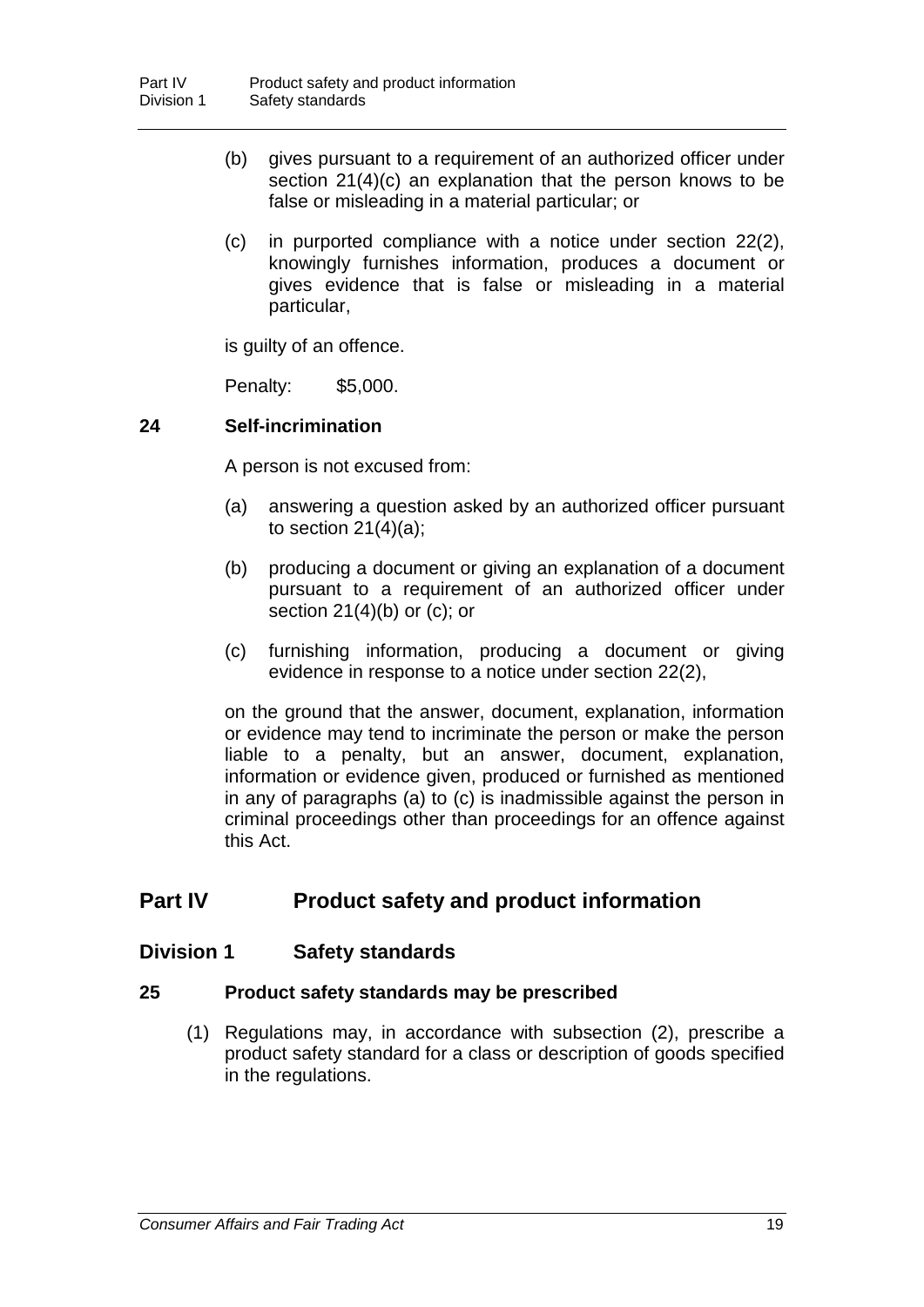- (2) A product safety standard shall consist of such requirements as to:
	- (a) the performance, composition, contents, methods of manufacture or processing, design, construction, finish or packaging of goods of the class or description to which the standard relates;
	- (b) the testing of such goods during or after the completion of manufacture or processing;
	- (c) the form and content of markings, warnings or instructions to accompany the goods, or to be placed on a vending machine for the goods or a display stand or sign adjacent to the goods; and
	- (d) any equipment or accessories to be supplied with the goods,

as are reasonably necessary to prevent or reduce the risk of injury to a person.

#### **26 Prohibition on supply of goods not complying with safety standards**

- (1) A person shall not, in trade or commerce, supply goods:
	- (a) that are intended to be used, or are of a kind likely to be used, by a consumer; and
	- (b) in relation to which there is a product safety standard,

unless the goods comply with the standard.

- (2) If:
	- (a) a person supplies goods in contravention of subsection (1); and
	- (b) another person suffers loss or damage because of a defect in the goods, or a dangerous characteristic of the goods, or by not having particular information in relation to the goods, but would not have suffered it had the goods complied with the product safety standard,

the person who suffers the loss or damage shall be deemed for the purposes of this Act to have suffered it by the supplying of the goods.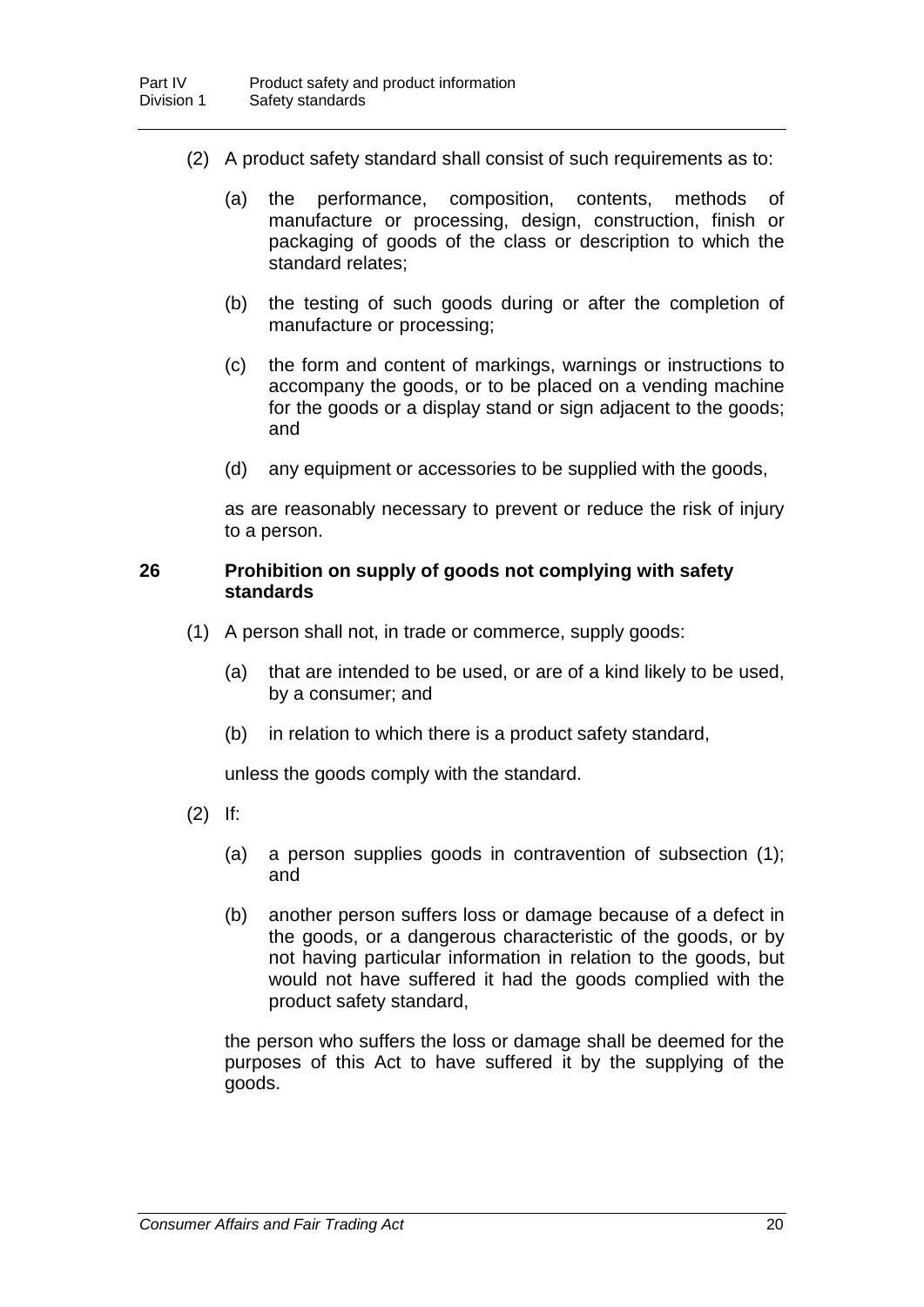#### **27 Recovery of money paid for goods not complying with safety standards**

- (1) Subject to subsection (2), where goods are supplied to a person in contravention of section 26(1), the person to whom the goods are supplied may recover from the supplier as a debt due and payable any money paid for the goods.
- (2) Where judgment is given for the plaintiff in an action brought by virtue of subsection (1), the judgment debt may, if the court so directs, be satisfied by the repair or modification of the goods in such a manner that:
	- (a) the contravention relied on by the plaintiff would not have occurred had the goods been supplied as repaired or modified; and
	- (b) the repaired or modified goods are accepted by the plaintiff on or before a day specified in the direction.

### **Division 2 Prohibition of, or restriction on, supply of dangerous goods**

### **28 Investigation of goods by Commissioner**

The Commissioner may, and on the direction of the Minister shall, investigate the question whether particular goods, or goods of a particular class or description, are of such a nature as to be dangerous to health or a possible source of danger to health.

### **29 Power of commissioner to establish investigation committee**

- (1) The Commissioner may, on undertaking an investigation pursuant to section 28, establish by instrument under the Commissioner's hand, a committee to assist and advise the Commissioner in the matter.
- (2) A committee established under subsection (1) shall consist of persons who, in the opinion of the Commissioner, have expertise in product safety.
- (3) For the purpose of assisting and advising the Commissioner in connection with an investigation, a committee established under subsection (1) may serve on any person a notice in writing signed by the member appointed by the Commissioner to be its Chairman:
	- (a) requiring the person to attend at a time and place specified in the notice, and to give evidence to the committee or a member of the committee nominated by it for the purpose; or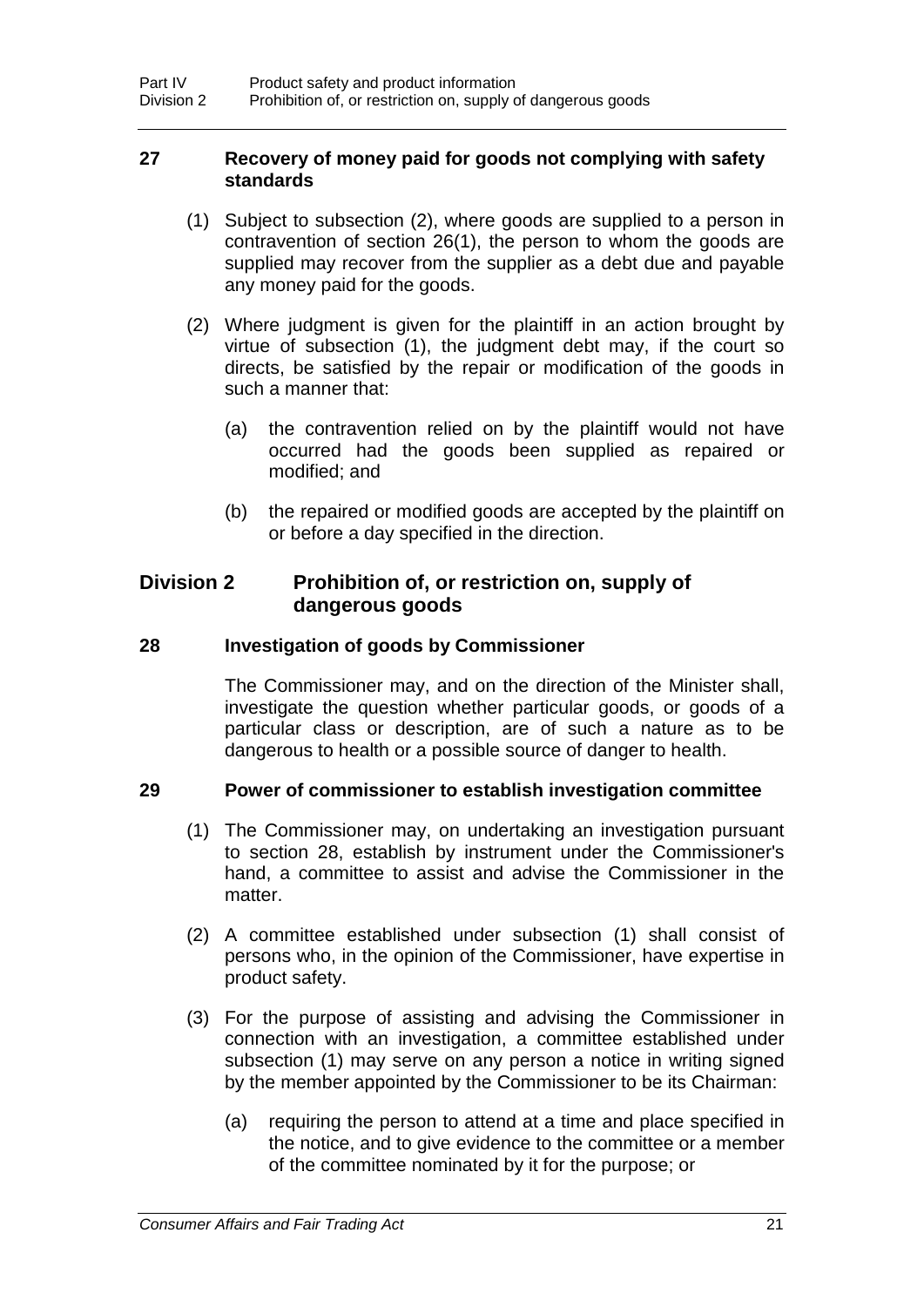- (b) requiring the person to produce at a time and place specified in the notice, to the committee or a member of the committee nominated by it for the purpose, any goods or documents described in the notice that are in the custody or under the control of that person.
- (4) A committee established under subsection (1) may, after paying a fair price for them, cause goods produced pursuant to a notice under subsection (3) to be subjected to such tests and examinations as the committee considers necessary for the purpose of determining whether or not the goods are dangerous to health or a possible source of danger to health.
- (5) A person is not compellable to give any evidence, or produce any document, pursuant to a notice under subsection (3) which the person could not be compelled to give or produce in civil proceedings in the Supreme Court.
- (6) A person is not required to comply with a notice under subsection (3) unless the reasonable expenses of attending on the committee are paid or tendered to the person.
- (7) A person shall not:
	- (a) without reasonable excuse, refuse or fail to do anything required of the person by a notice under subsection (3);
	- (b) in response to a notice under subsection (3), give evidence that the person knows to be false or misleading in a material particular; or
	- (c) alter, suppress or destroy any document which the person is required to produce by a notice under subsection (3).

Penalty: \$5,000.

### **30 Power of minister to prohibit or restrict supply of goods**

- (1) Where the Commissioner notifies the Minister in writing that the Commissioner has undertaken an investigation under section 28, the Minister may, by notice in the *Gazette*, prohibit the supply in the Territory, for a period not exceeding 28 days specified in the notice, of the goods to which the investigation relates or, as the case may be, of goods of the class or description to which the investigation relates.
- (2) The Minister may, by further notice in the *Gazette*, extend for up to 28 days the period specified in a notice under subsection (1), but the power conferred by this subsection may be exercised once only in relation to any such notice.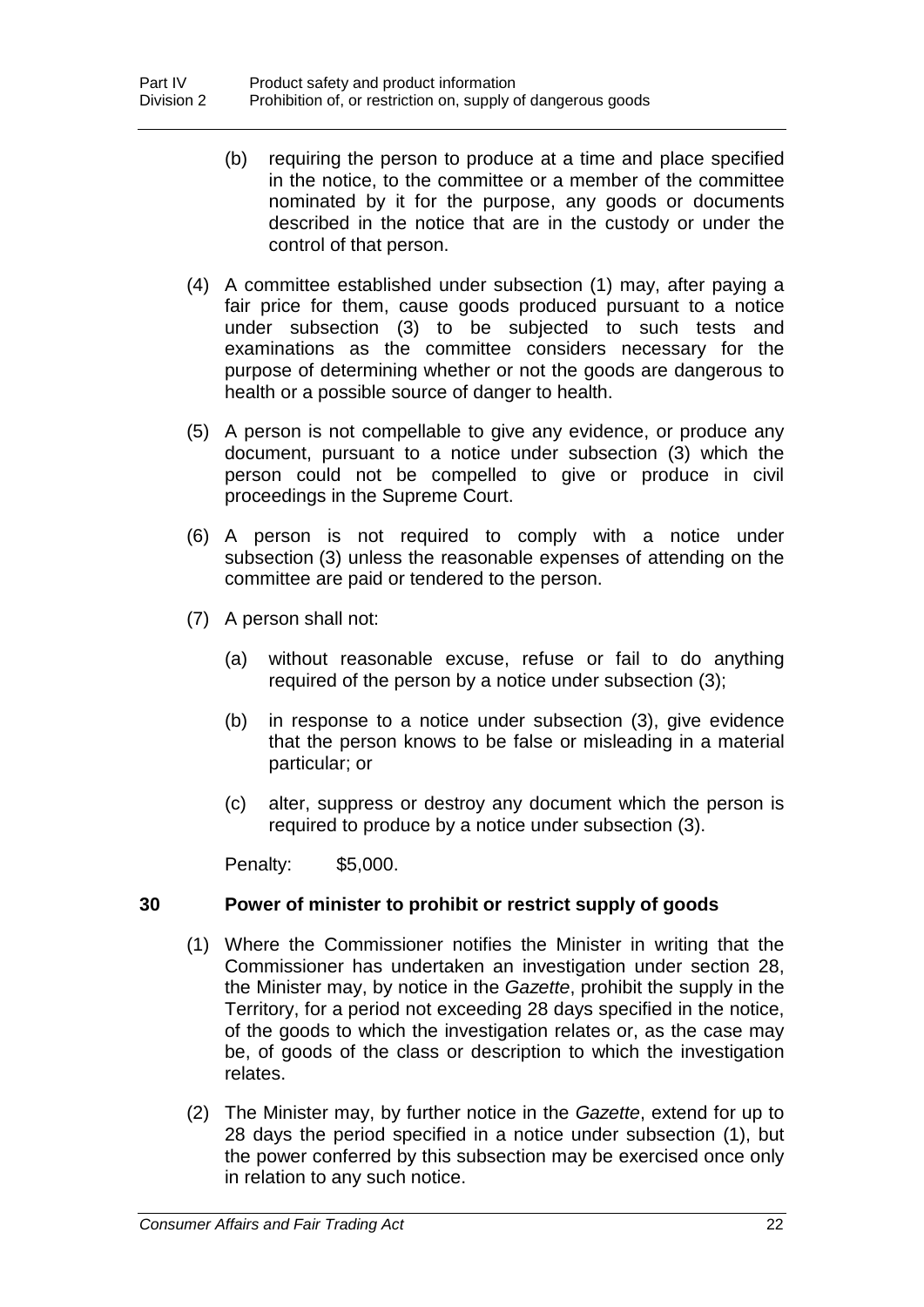- (3) Where the Commissioner has, after carrying out an investigation under section 28, reported to the Minister in writing that particular goods or goods of a particular class or description are dangerous to health or a possible source of danger to health, the Minister may, by notice in the *Gazette*:
	- (a) prohibit the supply in the Territory of the goods, or goods of the class or description, to which the report relates; or
	- (b) restrict the supply in the Territory of such goods in such manner as is specified in the notice.

### **31 Compliance with prohibition or restriction notice**

- (1) A person shall not supply goods in contravention of a notice in force under section 30.
- (2) If:
	- (a) a person supplies goods in contravention of subsection (1); and
	- (b) another person suffers loss or damage because of a defect in the goods, or a dangerous characteristic of the goods, or by not having particular information as to a characteristic of the goods,

the person who suffers the loss or damage shall be deemed for the purposes of this Act to have suffered it by the supplying of the goods.

### **32 Recovery of money paid for supply of dangerous goods**

- (1) Where goods are supplied to a person in contravention of section 31(1), the person to whom the goods are supplied may, subject to subsection (2), recover from the supplier as a debt due and payable any money paid for the goods.
- (2) Where judgment is given for the plaintiff in an action brought by virtue of subsection (1), the judgment debt may, if the court so directs, be satisfied by the repair or modification of the goods in such a manner that:
	- (a) the contravention relied on by the plaintiff would not have occurred had the goods been supplied as repaired or modified; and
	- (b) the repaired or modified goods are accepted by the plaintiff on or before a day specified in the direction.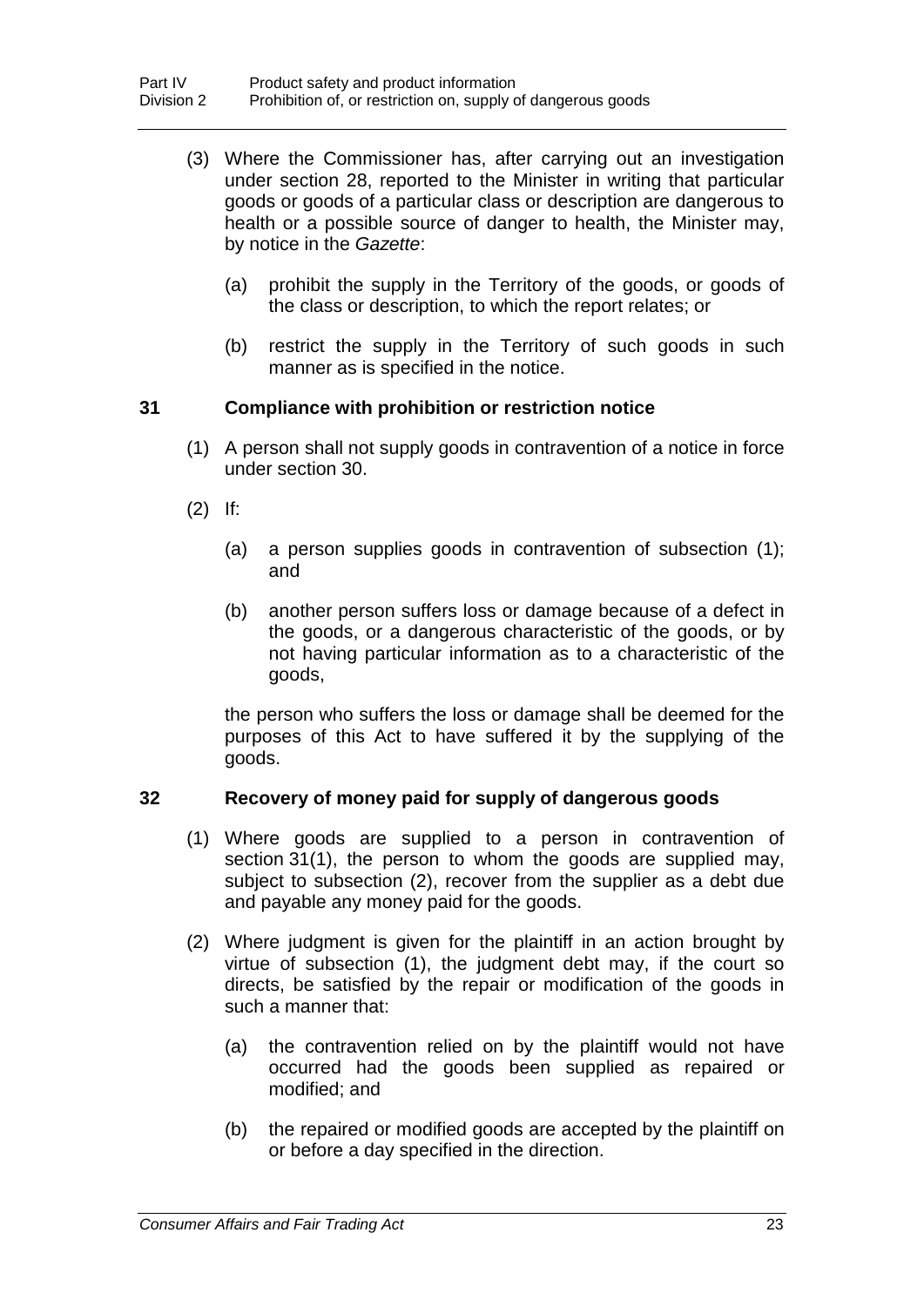### **Division 3 Product recall, &c.**

#### **33 Power of Minister to require product recall, &c.**

- (1) The Minister may, by notice in the *Gazette*, require a supplier of defective goods to do any one or more of the following in the manner and within the period specified in the notice:
	- (a) recall the goods;
	- (b) disclose to the public, or to a class or description of persons specified in the notice, any of the following:
		- (i) the nature of any defect in or dangerous characteristic of the goods identified in the notice;
		- (ii) the circumstances in which the use of the goods is dangerous; or
		- (iii) procedures for disposing of the goods;
	- (c) notify the public, or a class or description of persons specified in the notice, that the supplier undertakes to do, within a period specified in the notice, whichever of the following the supplier considers appropriate:
		- (i) except where the notice discloses a dangerous characteristic of the goods - repair the goods;
		- (ii) replace the goods; or
		- (iii) refund the price of the goods to a person to whom the goods were supplied (whether by the supplier or by some other person).
- (2) The reference in subsection (1) to defective goods is a reference to goods which:
	- (a) do not comply with a product safety standard applicable to the goods; or
	- (b) are the subject, or belong to a class or description of goods which are the subject, of an investigation undertaken by the Commissioner pursuant to section 28 or of a notice in force under section 30.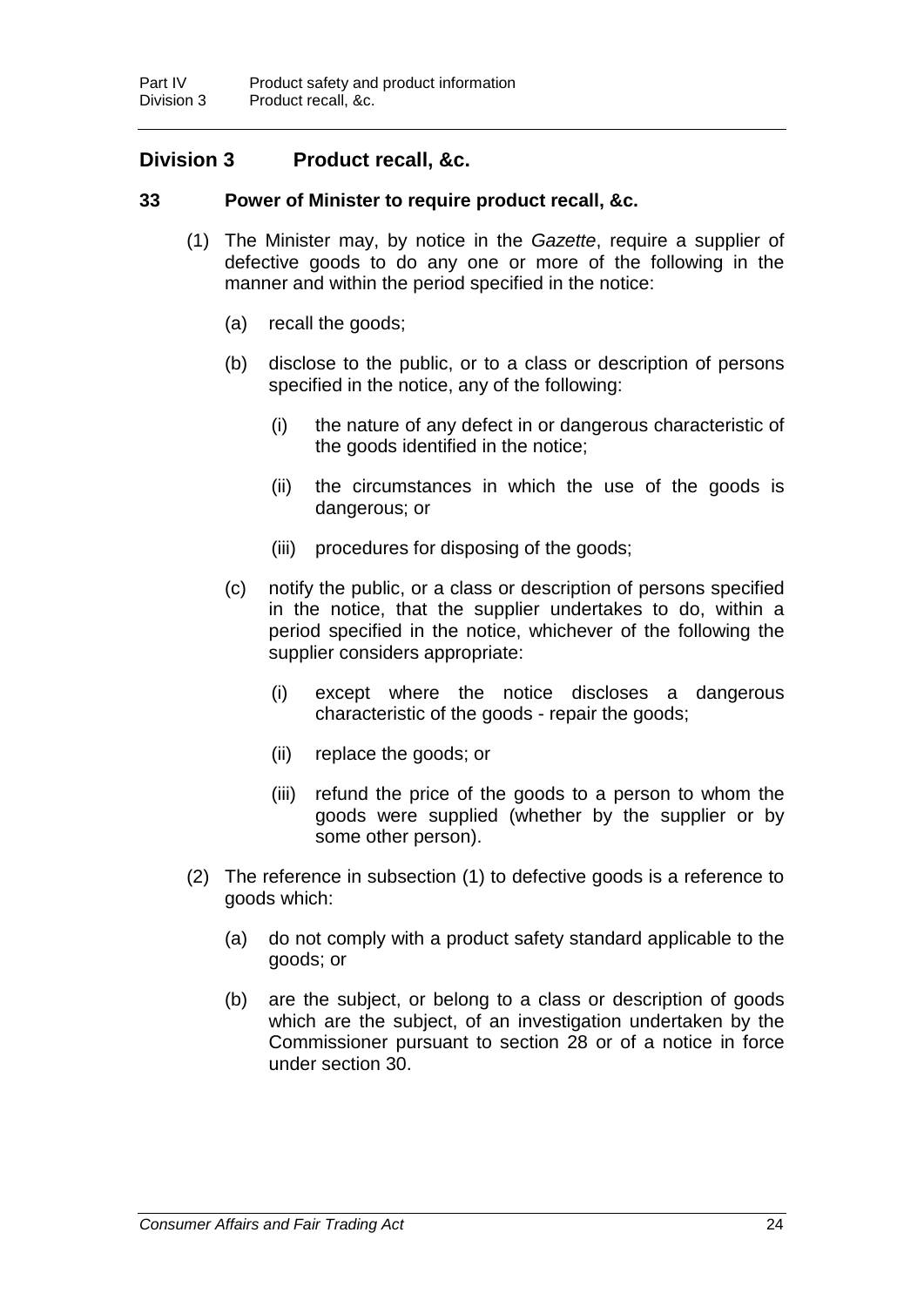#### **34 Ancillary provisions with respect to notices under section 33**

- (1) Where, pursuant to a notice under section 33, a supplier undertakes to repair goods, the supplier shall cause the goods to be repaired so that:
	- (a) any defect in the goods which is identified in the notice is remedied; and
	- (b) if there is a product safety standard for goods of that kind, the goods comply with that standard.
- (2) Where, pursuant to a notice under section 33, a supplier undertakes to replace goods, the supplier shall replace the goods with like goods which:
	- (a) if a defect in or dangerous characteristic of the goods to be replaced was identified in the notice, do not contain that defect or characteristic; and
	- (b) if there is a product safety standard for goods of that kind, comply with that standard.
- (3) A supplier who has undertaken a duty to repair or replace goods bears the cost of the repair or replacement, including any costs of transportation.
- (4) Where, pursuant to a notice under section 33, a supplier undertakes to refund the price of goods and a period exceeding 12 months has elapsed since a person (whether or not the person to whom the refund is to be made) acquired the goods from the supplier, the amount of the refund may, if the notice so provides, be reduced by an amount that is attributable to the use which a person has had of the goods and is calculated as specified in the notice.

#### **35 Compliance with notice under section 33**

Where a notice under section 33 is in force in relation to a supplier, the supplier shall not:

- (a) fail to comply with a requirement of the notice;
- (b) if the notice identifies a defect in or dangerous characteristic of goods, supply goods of the kind to which the notice relates and which contain that defect or characteristic;
- (c) in a case not falling within paragraph (b), supply goods of the kind to which the notice relates; or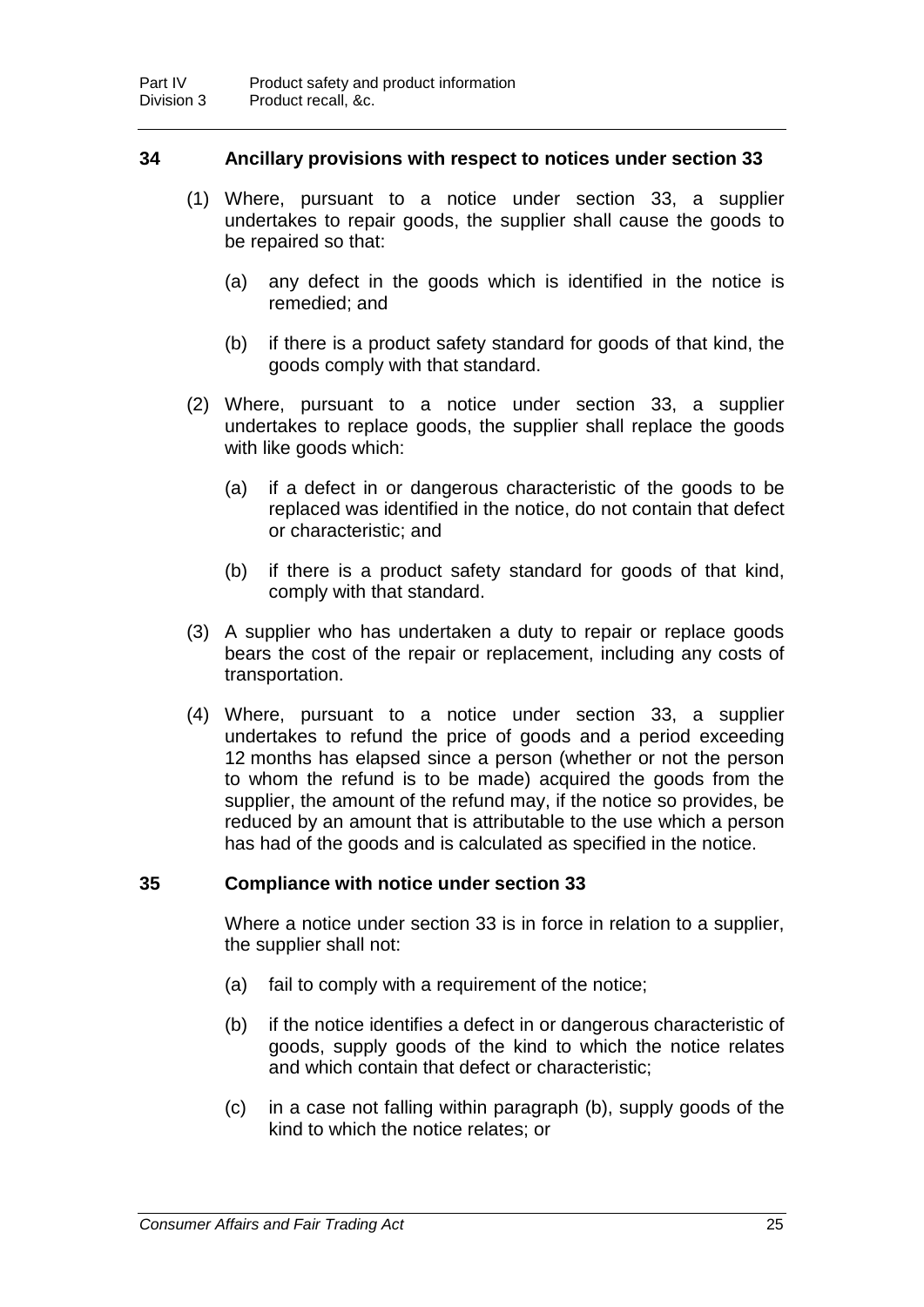(d) fail to carry out (in accordance with section 34 where applicable) any undertaking notified by the supplier pursuant to the notice.

### **36 Special provisions as to notification of recall (including voluntary recall)**

- (1) Where goods are recalled, whether voluntarily or in accordance with a notice under section 33, a person who has supplied or supplies any of the recalled goods to another person outside the Territory shall, as soon as practicable after the supply of the goods, give to that other person a notice in writing:
	- (a) stating that the goods are subject to recall;
	- (b) if the goods have a defect or dangerous characteristic, stating the nature of the defect or characteristic; and
	- (c) if the goods do not comply with a product safety standard for the goods, setting out the nature of the non-compliance.
- (2) A person who is required by subsection (1) to give a notice to another person shall, within 10 days after giving that notice, provide the Commissioner with a copy of it.

Penalty: In the case of an individual – \$5,000.

In the case of a body corporate  $-$  \$20,000.

- (3) A supplier who voluntarily takes action to recall goods shall, not later than 2 days after taking that action, give to the Commissioner a notice in writing:
	- (a) stating that the goods are subject to recall;
	- (b) if the goods have a defect or dangerous characteristic, stating its nature; and
	- (c) if the goods do not comply with a product safety standard for the goods, setting out the nature of the non-compliance.

Penalty: In the case of an individual – \$5,000.

In the case of a body corporate  $-$  \$20,000.

(4) It is a sufficient compliance with subsection (3) if, within the time allowed by that subsection, a copy of a notice relating to the goods is given to the Commissioner pursuant to subsection (2).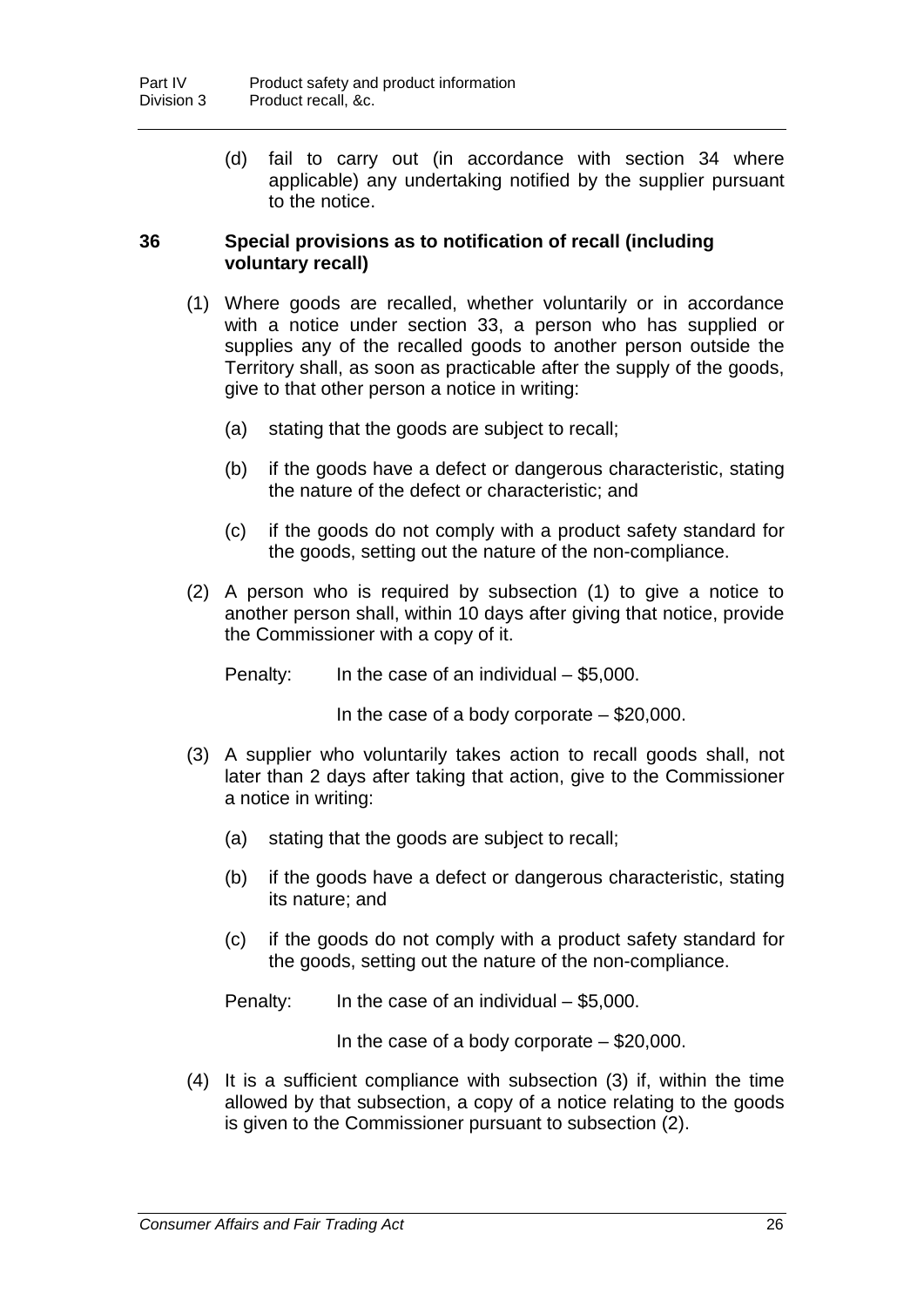#### **37 Certain amounts recoverable as debt or damages**

- (1) Where a supplier fails to carry out an under-taking, notified pursuant to a notice under section 33, to refund the price of goods to a person, that person may recover from the supplier as a debt due and payable the amount that should have been refunded.
- (2) Where a supplier fails to carry out an under-taking, notified pursuant to a notice under section 33, to repair or replace any goods within a specified period, the supplier shall be deemed to have given instead an undertaking so notified to refund the price of the goods within that period.
- (3) Where:
	- (a) a person fails to comply with any requirement of a notice under section 33, or supplies goods in contravention of section 35(b); and
	- (b) another person suffers loss or damage because of a defect in or dangerous characteristic of the goods, or by not having particular information as to a characteristic of the goods,

the person who suffered the loss or damage shall be deemed for the purposes of this Act to have suffered it because of the failure or contravention.

# **Division 4 Product information**

## **38 Product information standards may be prescribed**

- (1) Regulations may, in accordance with subsection (2), prescribe a product information standard for a class or description of goods specified in the regulations.
- (2) A product information standard for a class or description of goods shall consist of requirements for the disclosure of the information with respect to the goods specified in subsection (3), and requirements as to the form and manner of such disclosure.
- (3) The information referred to in subsection (2) is such information as to:
	- (a) the price, performance, composition, contents, methods of manufacture or processing, design, construction, finish or packaging of the goods;
	- (b) the place of manufacture or production of the goods;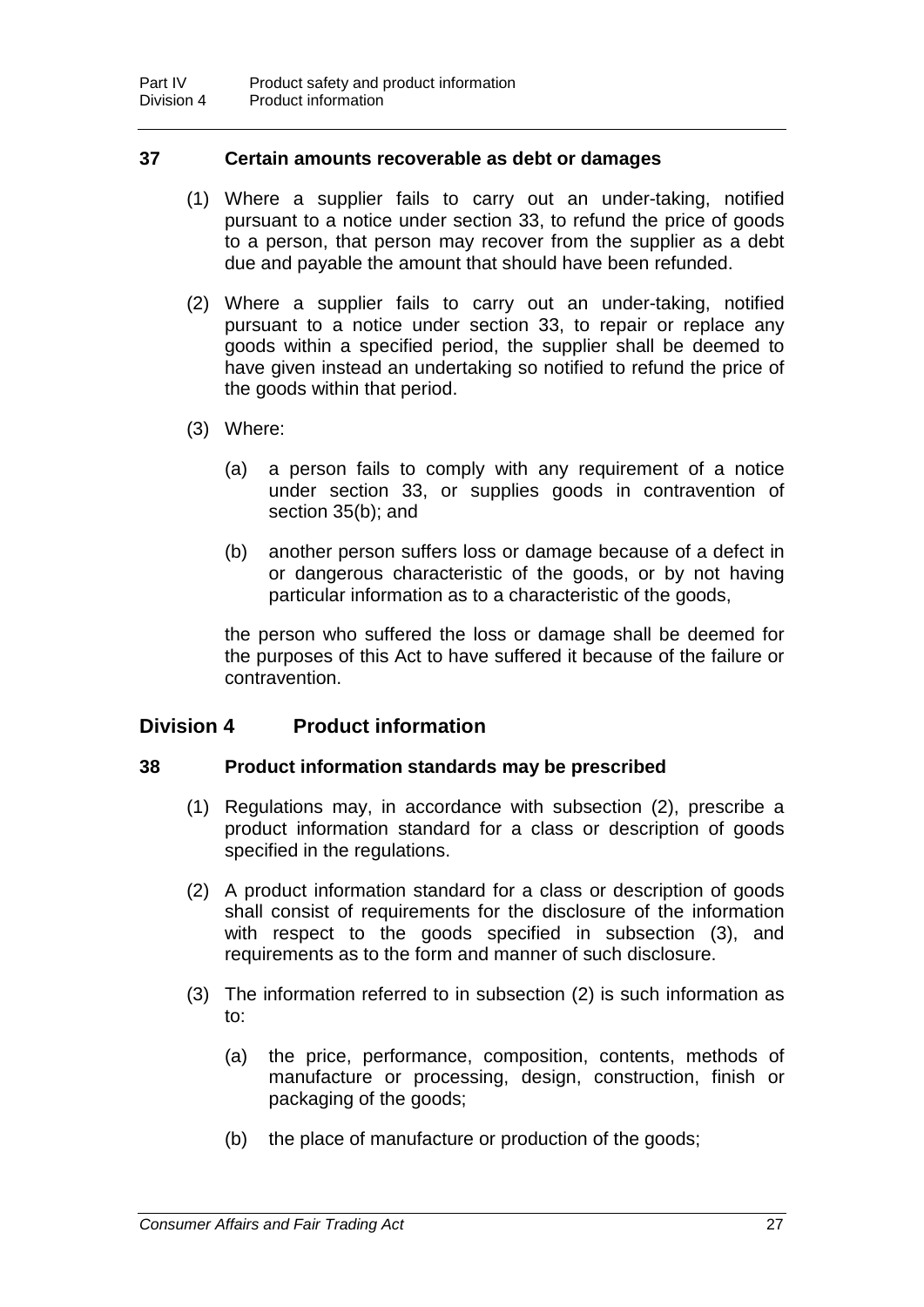- (c) the identity of the manufacturer, producer or supplier of the goods;
- (d) the date of manufacture or production of the goods, and their durable life; and
- (e) the care and storage of the goods,

as is reasonably necessary to give to persons using the goods information as to their origin, quantity, quality, nature, durability or value.

## **39 Compliance with product information standard**

- (1) A person shall not, in trade or commerce, supply goods:
	- (a) that are intended to be used, or are of a kind likely to be used, by a consumer; and
	- (b) in relation to which there is a product information standard,

unless the person has complied with the standard in relation to the goods.

- (2) Where:
	- (a) a person supplies goods in contravention of subsection (1); and
	- (b) another person suffers loss or damage by not having particular information relating to the goods and would not have suffered it had the product information standard been complied with in relation to the goods,

the person who suffers the loss or damage shall be deemed for the purposes of this Act to have suffered it by the supplying of the goods.

## **Division 5 Miscellaneous**

#### **40 Certain action not to affect insurance contracts**

The liability of an insurer under a contract of insurance with a person, being a contract relating to the recall of goods supplied or proposed to be supplied by the person or to the liability of the person with respect to possible defects in, or dangerous characteristics of, goods supplied or proposed to be supplied by the person, shall not be affected only because the person gives to the Commissioner, to a committee established by the Commissioner under section 29, to a member of such a committee, or to an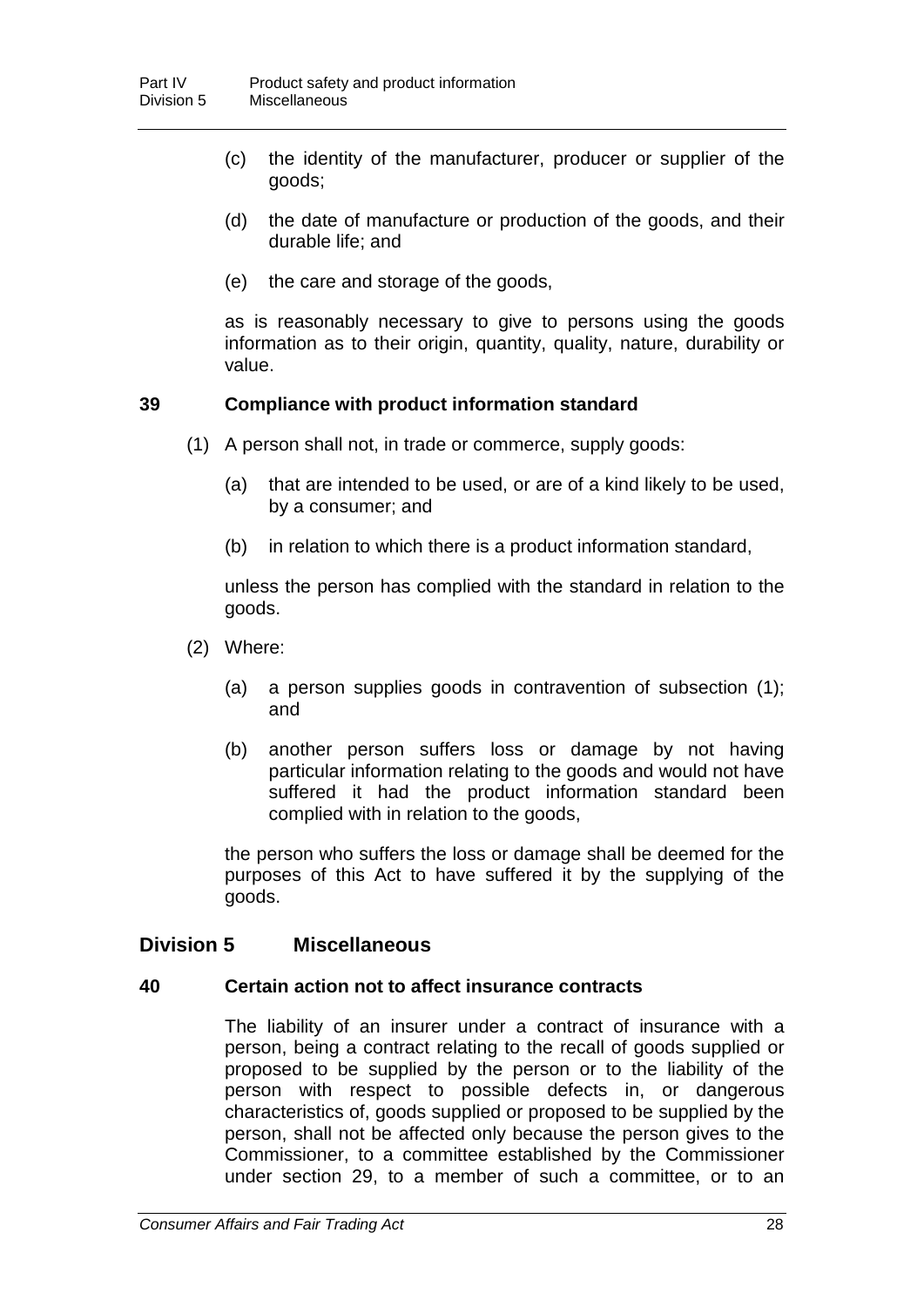authorized officer, information relating to any goods supplied or proposed to be supplied by the person.

# **Part V Fair trading, conditions and warranties implied in contracts for goods or services, recourse to manufacturers, &c.**

# **Division 1 Prohibition of unfair trade practices**

## **41 Interpretation of Division 1**

- (1) For the purposes of this Division, where a person makes a representation with respect to any future matter (including the doing of, or the refusing to do, any act) and the person does not have reasonable quounds for making the representation. the grounds for making the representation, the representation shall be taken to be misleading.
- (2) The onus of establishing that a person had reasonable grounds for making a representation referred to in subsection (1) is on the person.
- (3) Subsection (1) shall not be taken to limit by implication the meaning of a reference in this Division to a misleading representation, a representation that is misleading in a material particular, or conduct that is misleading or is likely or liable to mislead.

## **42 Misleading or deceptive conduct generally**

- (1) A person shall not, in trade or commerce, engage in conduct that is misleading or deceptive or is likely to mislead or deceive.
- (2) Nothing in this Division shall be taken as limiting by implication the generality of subsection (1).

#### **43 Unconscionable conduct in relation to supply of certain goods or services**

(1) A supplier shall not, in trade or commerce, in connection with the supply or possible supply to a person (in this section referred to as the customer) of goods or services of a kind ordinarily acquired for personal, domestic or household use or consumption, engage in conduct that is, in all the circumstances, unconscionable.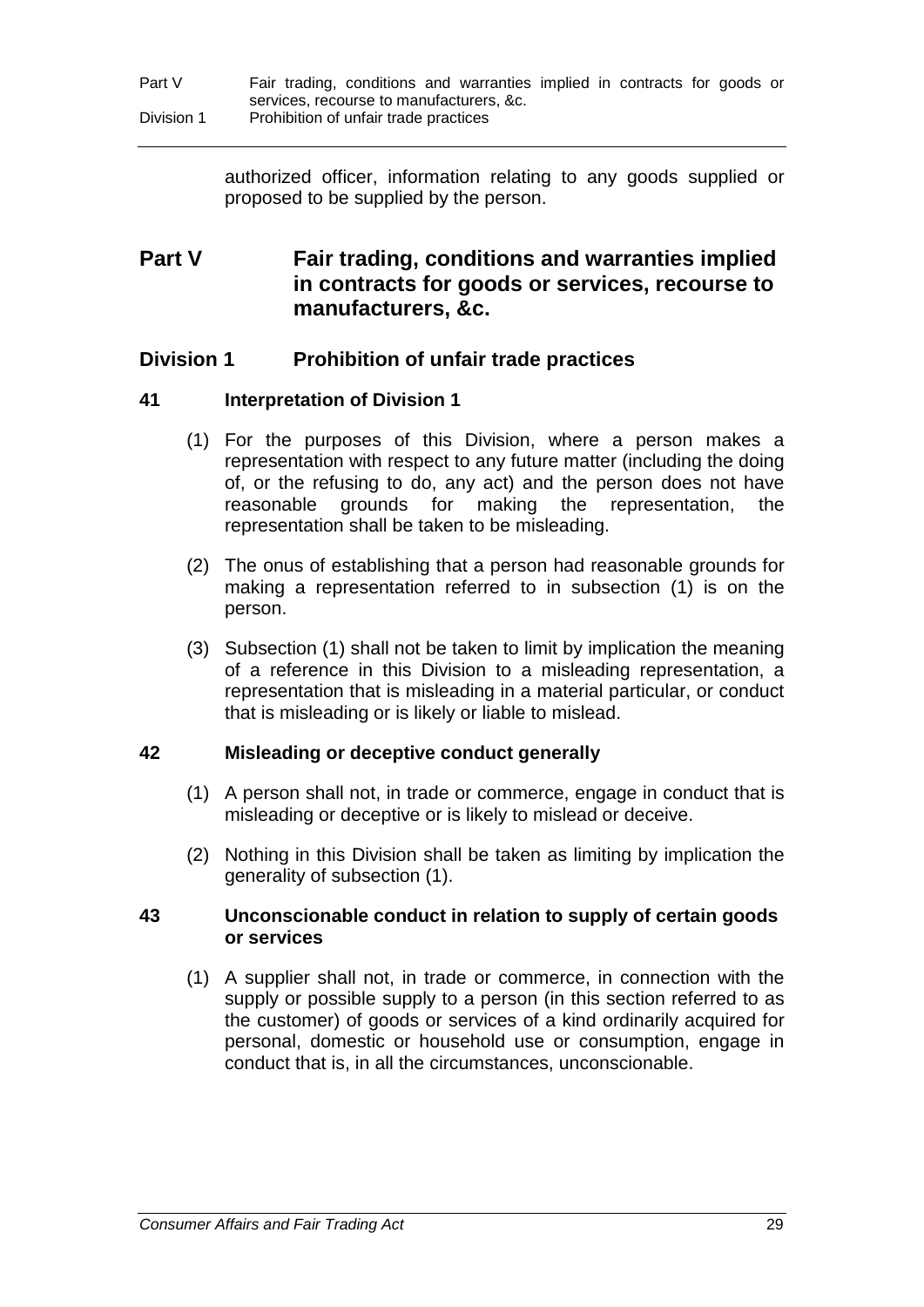| Part V     | Fair trading, conditions and warranties implied in contracts for goods or |
|------------|---------------------------------------------------------------------------|
|            | services, recourse to manufacturers, &c.                                  |
| Division 1 | Prohibition of unfair trade practices                                     |

- (2) Without limiting the matters to which regard may be had for the purpose of determining whether a supplier has contravened subsection (1) in connection with the supply or possible supply of goods or services, regard may be had to:
	- (a) the relative strengths of the bargaining positions of the supplier and the customer;
	- (b) whether, as a result of conduct engaged in by the supplier, the customer was required to comply with conditions that were not reasonably necessary for the protection of the legitimate interests of the supplier;
	- (c) whether the customer was able to understand any documents relating to the supply or possible supply of the goods or services;
	- (d) whether any undue influence or pressure was exerted on, or any unfair tactics were used against, the customer (or a person acting on behalf of the customer) by the supplier or a person acting on behalf of the supplier in relation to the supply or possible supply of the goods or services; and
	- (e) the amount for which, and the circumstances under which, the customer could have acquired identical or equivalent goods or services from a person other than the supplier.
- (3) A supplier shall not be taken for the purposes of this section to engage in unconscionable conduct in connection with the supply or possible supply of goods or services to a customer by reason only that the supplier institutes legal proceedings in relation to that supply or possible supply or refers a dispute or claim in relation to that supply or possible supply to arbitration.
- (4) For the purposes of determining whether a supplier has contravened subsection (1) in connection with the supply or possible supply of goods or services to a customer:
	- (a) regard shall not be had to any circumstances that were not reasonably foreseeable at the time of the alleged contravention; and
	- (b) regard may be had to conduct engaged in, or circumstances existing, before the coming into operation of this section.
- (5) A reference in this section to the supply or possible supply of goods does not include a reference to the supply or possible supply of goods for the purpose of re-supply, or for the purpose of using them up or transforming them in trade or commerce.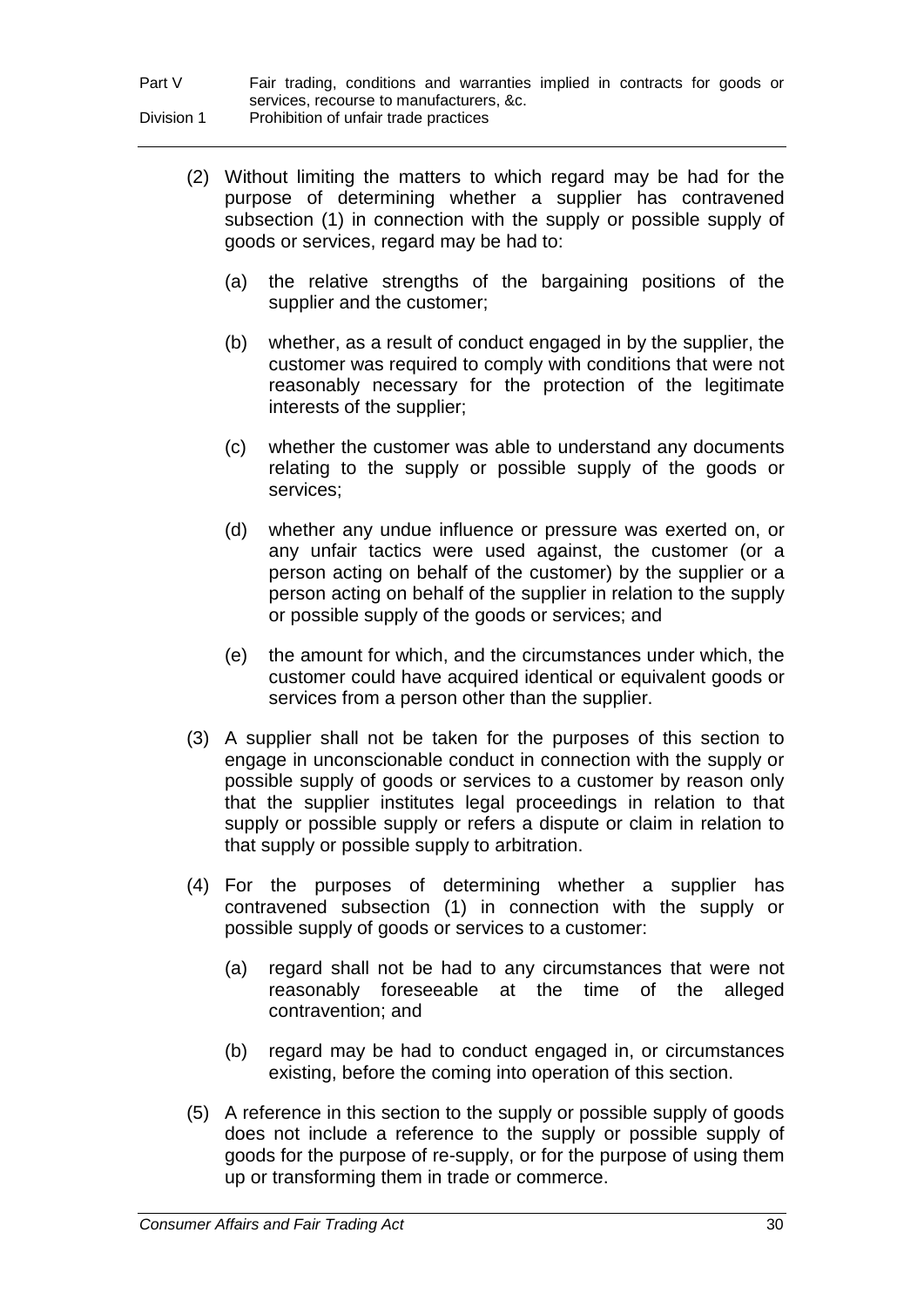| Part V     | Fair trading, conditions and warranties implied in contracts for goods or |
|------------|---------------------------------------------------------------------------|
|            | services, recourse to manufacturers, &c.                                  |
| Division 1 | Prohibition of unfair trade practices                                     |

#### **44 False or misleading representations in relation to goods or services**

A person shall not, in trade or commerce, in connection with the supply or possible supply of goods or services or the promotion by any means of the supply or use of goods or services:

- (a) falsely represent that goods are of a particular standard, quality, grade, composition, style or model or have had a particular history or particular previous use;
- (b) falsely represent that services are of a particular standard, quality or grade;
- (c) falsely represent that goods are new;
- (d) falsely represent that a particular person has agreed to acquire goods or services;
- (e) represent that goods or services have sponsor-ship, approval, performance characteristics, accessories, uses or benefits they do not have;
- (f) represent that the person has a sponsorship, approval or affiliation the person does not have;
- (g) make a false or misleading representation concerning the price of goods or services;
- (h) make a false or misleading representation concerning the availability of facilities for the repair of goods or the availability of spare parts for goods;
- (j) make a false or misleading representation concerning the place of origin of goods;
- (k) make a false or misleading representation concerning the need for any goods or services; or
- (m) make a false or misleading representation concerning the existence, exclusion or effect of any condition, warranty, guarantee, right or remedy.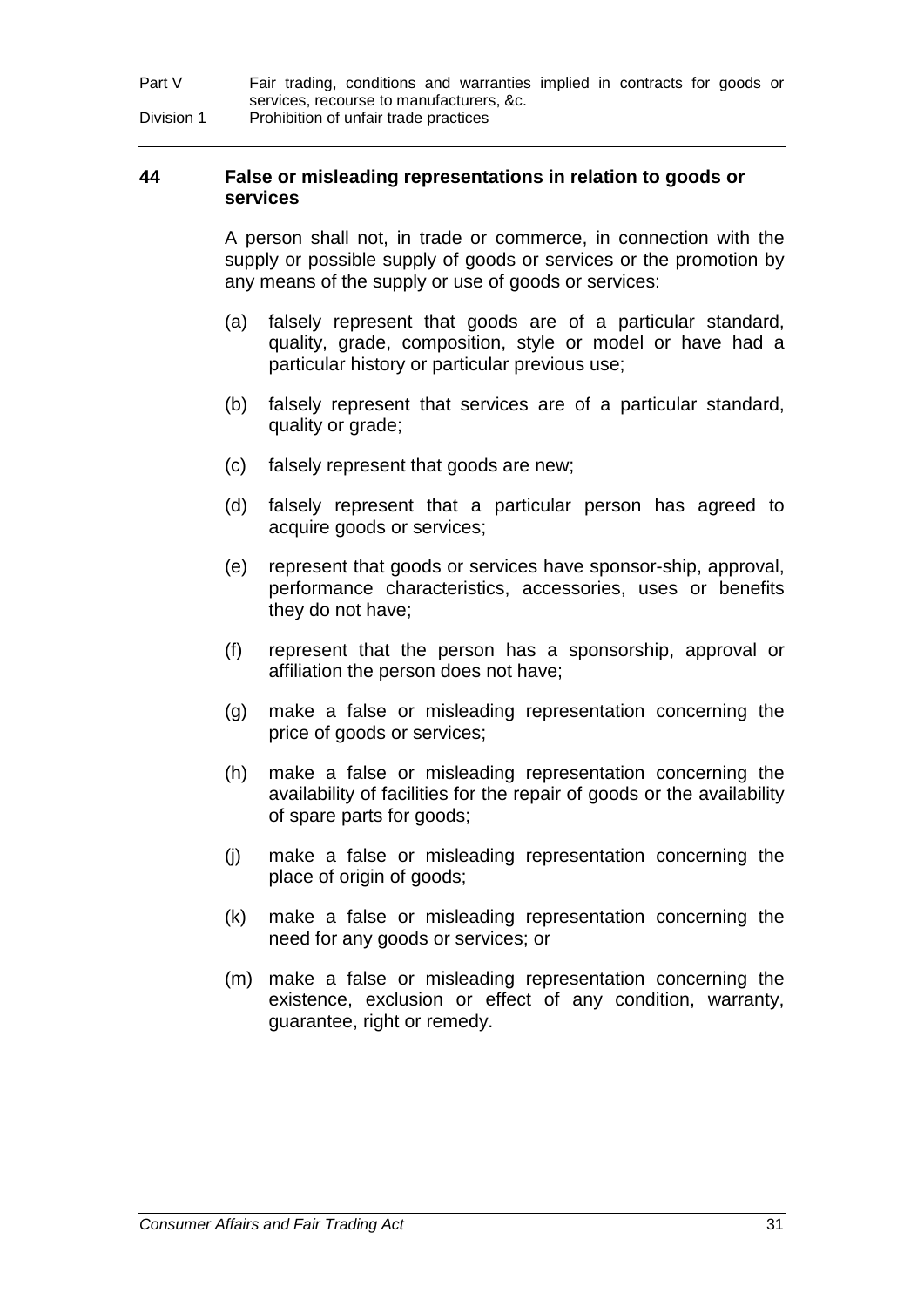| Part V     | Fair trading, conditions and warranties implied in contracts for goods or |
|------------|---------------------------------------------------------------------------|
|            | services, recourse to manufacturers, &c.                                  |
| Division 1 | Prohibition of unfair trade practices                                     |

#### **45 False or misleading representations, and other offensive conduct, in relation to land**

- (1) A person shall not, in trade or commerce, in connection with the sale or grant, or the possible sale or grant, of an interest in land or the promotion by any means of the sale or grant of an interest in land:
	- (a) represent that the person has a sponsorship, approval or affiliation the person does not have;
	- (b) make a false or misleading representation concerning the nature of the interest in the land, the price payable for the land, the location of the land, the characteristics of the land, the use to which the land is capable of being put or may lawfully be put or the existence or availability of facilities associated with the land; or
	- (c) offer gifts, prizes or other free items with the intention of not providing them or of not providing them as offered.
- (2) A person shall not use physical force or undue harassment or coercion in connection with the sale or grant, or the possible sale or grant, of an interest in land or the payment for an interest in land.
- (3) Nothing in this section shall be taken as implying that other provisions of this Division do not apply in relation to the supply or acquisition, or the possible supply or acquisition, of interests in land.
- (4) In this section, *interest* in relation to land means:
	- (a) a legal or equitable estate or interest in the land;
	- (b) a right of occupancy of the land, or of a building or part of a building erected on the land, arising by virtue of:
		- (i) the holding of shares; or
		- (ii) a contract to purchase shares,

in a body corporate that owns the land or building; or

(c) a right, power or privilege over or in connection with the land.

## **46 Misleading conduct in relation to employment**

A person shall not, in relation to employment that is to be, or may be, offered by that person or another person, engage in conduct which is liable to mislead persons seeking the employment as to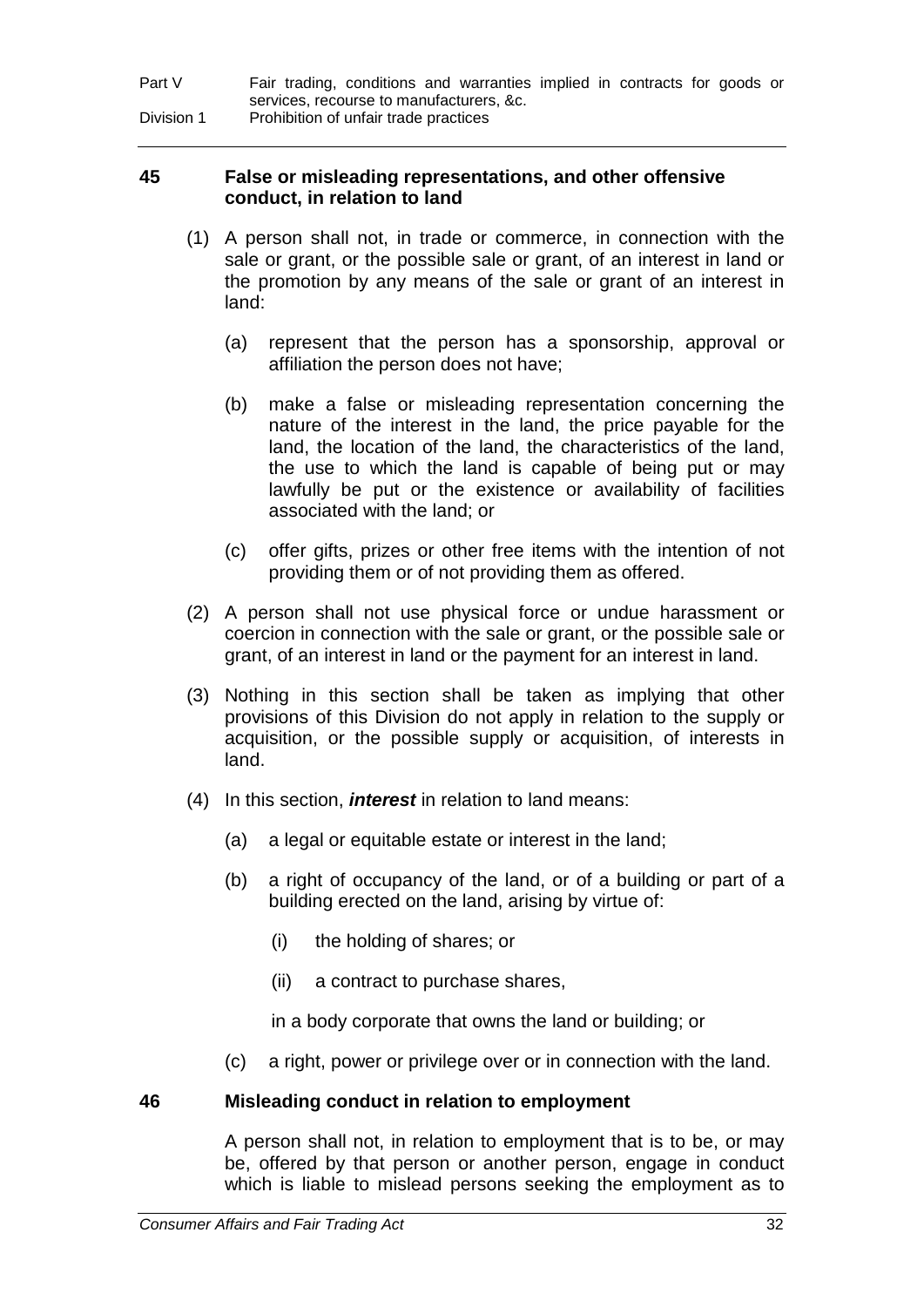| Part V     | Fair trading, conditions and warranties implied in contracts for goods or |
|------------|---------------------------------------------------------------------------|
|            | services, recourse to manufacturers, &c.                                  |
| Division 1 | Prohibition of unfair trade practices                                     |

the availability, nature, terms or conditions of, or any other matter relating to, the employment.

#### **47 Certain misleading conduct in relation to goods**

A person shall not, in trade or commerce, engage in conduct that is liable to mislead the public as to the nature, the manufacturing process, the characteristics, the suitability for their purpose or the quantity of any goods.

#### **48 Certain misleading conduct in relation to services**

A person shall not, in trade or commerce, engage in conduct that is liable to mislead the public as to the nature, the characteristics, the suitability for their purpose or the quantity of any services.

#### **49 Misleading representations about certain business activities**

- (1) A person shall not, in trade or commerce, make a representation that is false or misleading in a material particular concerning the profitability or risk or any other material aspect of any business activity that the person has represented as one that can be, or can be to a considerable extent, carried on at or from any place of residence.
- (2) Where a person, in trade or commerce, invites (whether by advertisement or otherwise) other persons to engage or participate, or to offer or apply to engage or participate, in a business activity requiring:
	- (a) the performance by the other persons of work; or
	- (b) the investment of money by the other persons and the performance by them of work associated with the investment,

the inviter shall not make, with respect to the profitability or risk or any other material aspect of the business activity, a representation that is false or misleading in a material particular.

## **50 Cash price to be stated in certain circumstances**

A person shall not, in trade or commerce, in connection with the supply or possible supply of goods or services or the promotion by any means of the supply or use of goods or services, make a representation with respect to an amount that, if paid, would constitute a part of the consideration for the supply of the goods or services unless the person also specifies the cash price for the goods or services.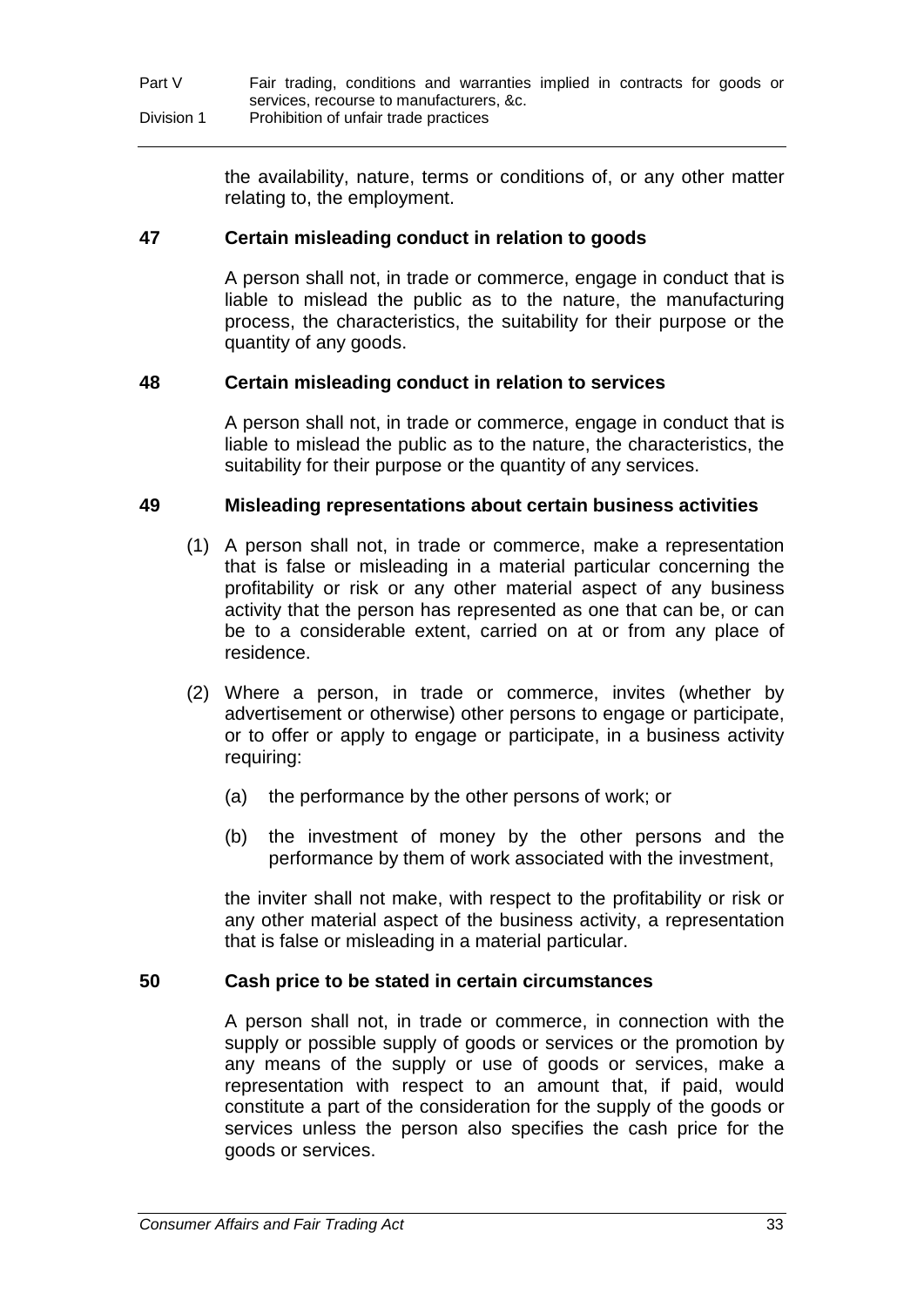## **51 Offering gifts and prizes**

A person shall not, in trade or commerce, in connection with the supply or possible supply of goods or services or the promotion by any means of the supply or use of goods or services, offer gifts, prizes or other free items with the intention of not providing them or of not providing them as offered.

## **52 Bait advertising**

- (1) A person shall not, in trade or commerce, advertise goods or services for supply at a specified price if there are reasonable grounds, of which the person is aware or ought reasonably to be aware, for believing that the person will not be able to offer those goods or services for supply at that price for a period that is, and in the quantities that are, reasonable having regard to the nature of the market in which the person carries on business and the nature of the advertisement.
- (2) A person who has, in trade or commerce, advertised goods or services for supply at a specified price shall offer the goods or services for supply at that price for a period that is, and in quantities that are, reasonable having regard to the nature of the market in which the person carries on business and the nature of the advertisement.
- (3) In proceedings for an offence in relation to a failure to offer goods or services to a person (in this subsection referred to as the customer) in accordance with subsection (2), it is a defence if it is established:
	- (a) that the defendant offered to supply, or to procure another person to supply, to the customer goods or services of the kind advertised within a reasonable time, in a reasonable quantity and at the advertised price; or
	- (b) that the defendant offered to supply immediately, or to procure another person to supply within a reasonable time, to the customer equivalent goods or services in a reasonable quantity and at the price at which the first-mentioned goods or services were advertised,

and, in either case, where the offer was accepted by the customer, that the defendant has so supplied, or procured another person to supply, goods or services.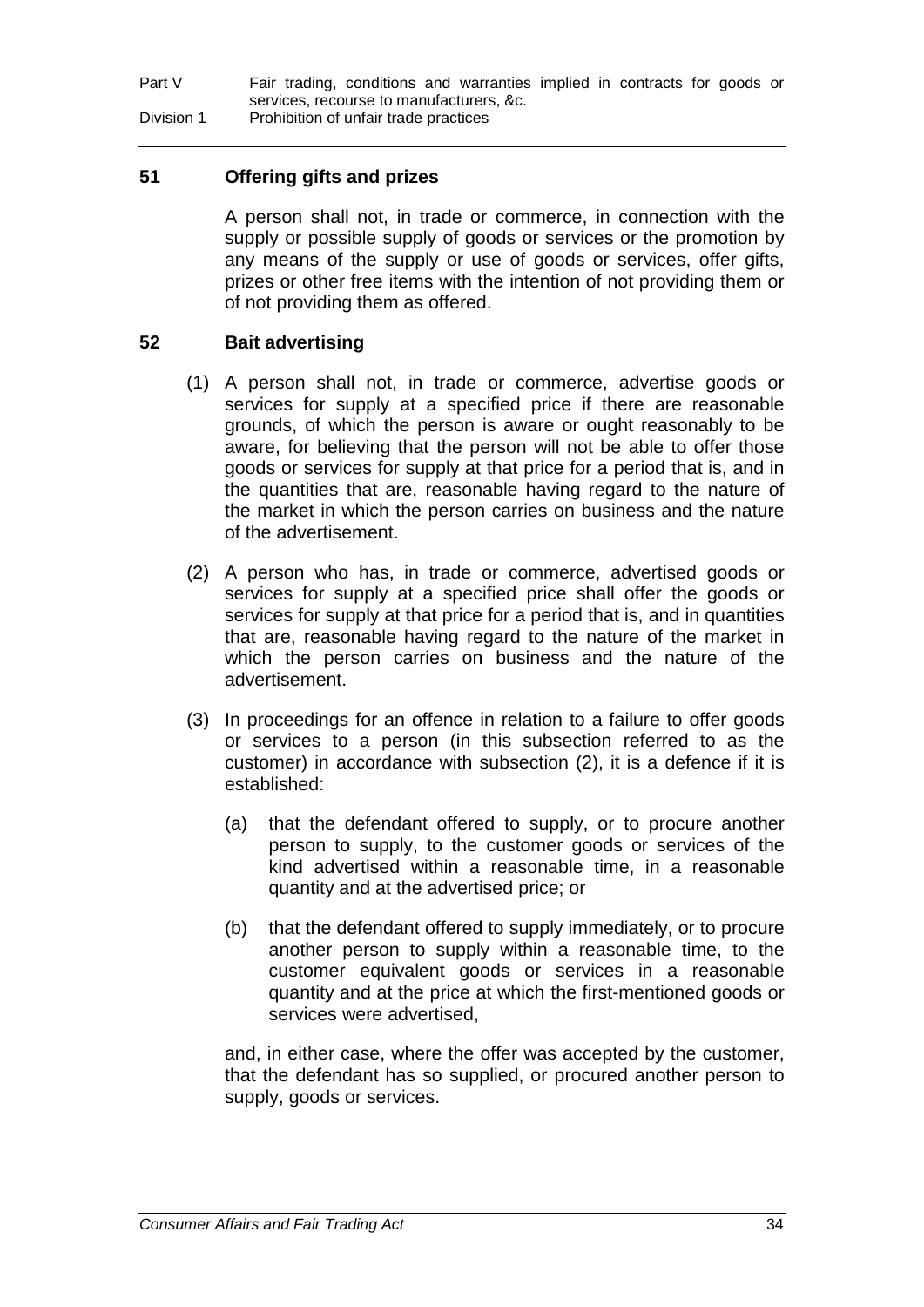**53 Referral selling**

A person shall not, in trade or commerce, induce a consumer to acquire goods or services by representing that the consumer will, after the contract for the acquisition of the goods or services is made, receive a rebate, commission or other benefit in return for giving the person the names of prospective customers or otherwise assisting the person to supply goods or services to other consumers, if receipt of the rebate, commission or other benefit is contingent on an event occurring after that contract is made.

## **54 Accepting payment without intending or being able to supply as ordered**

A person shall not, in trade or commerce, accept payment or other consideration for goods or services where, at the time of the acceptance:

- (a) the person intends:
	- (i) not to supply the goods or services; or
	- (ii) to supply goods or services materially different from the goods or services in respect of which the payment or other consideration is accepted; or
- (b) there are reasonable grounds, of which the person is aware or ought reasonably to be aware, for believing that the person will not be able to supply the goods or services within the period specified by the person or, if no period is specified, within a reasonable time.

# **55 Harassment and coercion**

A person shall not use physical force or undue harassment or coercion in connection with the supply, or possible supply, of goods or services to a consumer, or in connection with the payment for goods or services by a consumer.

# **56 Pyramid selling**

- (1) A person contravenes this section if:
	- (a) he or she is the promoter of, or (if there are more than one) one of the promoters of, or is a participant in, a trading scheme to which this section applies; and
	- (b) another person who is a participant in the trading scheme, or has applied or been invited to become a participant in the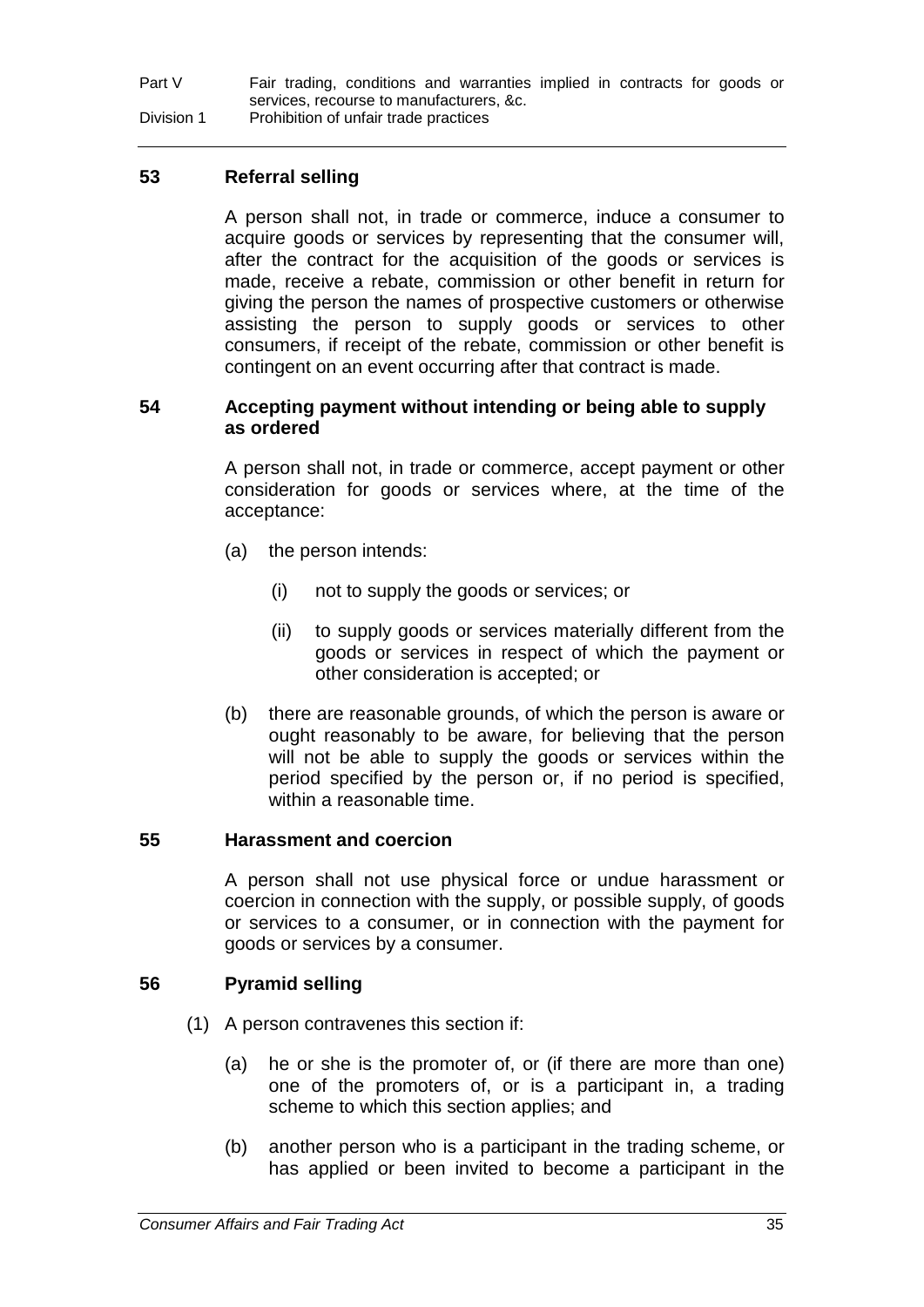> trading scheme, makes a payment to or for the benefit of the first-mentioned person, being a payment that he or she is induced to make because the prospect is held out to him or her of receiving payments or other benefits in respect of the introduction (whether by himself or herself or by another person) of other persons who become participants in the trading scheme.

- (2) A person also contravenes this section if:
	- (a) he or she is the promoter of, or (if there are more than one) one of the promoters of, is a participant in, or is otherwise acting in accordance with, a trading scheme to which this section applies; and
	- (b) he or she, by holding out to another person the prospect of receiving payments or other benefits in respect of the introduction (whether by that person or by another person) of other persons who become participants in the trading scheme, attempts to induce the person to whom the prospect is held out:
		- (i) if that person is already a participant in the trading scheme – to make any payment to or for the benefit of the promoter or any of the promoters, or to or for the benefit of a participant in the trading scheme; or
		- (ii) if that person is not already a participant in the trading scheme – to become such a participant and to make a payment of a kind referred to in subparagraph (i).
- (3) A person also contravenes this section if he or she promotes, or takes part in the promotion of, a scheme under which:
	- (a) a payment is to be made by another person who participates, or has applied or been invited to participate, in the scheme to or for the benefit of the first-mentioned person or of another person who takes part in the promotion of the scheme, or to or for the benefit of another person who participates in the scheme; and
	- (b) the inducement for making the payment is the holding out to the person who makes or is to make the payment of the prospect of receiving payments from other persons who may participate in the scheme.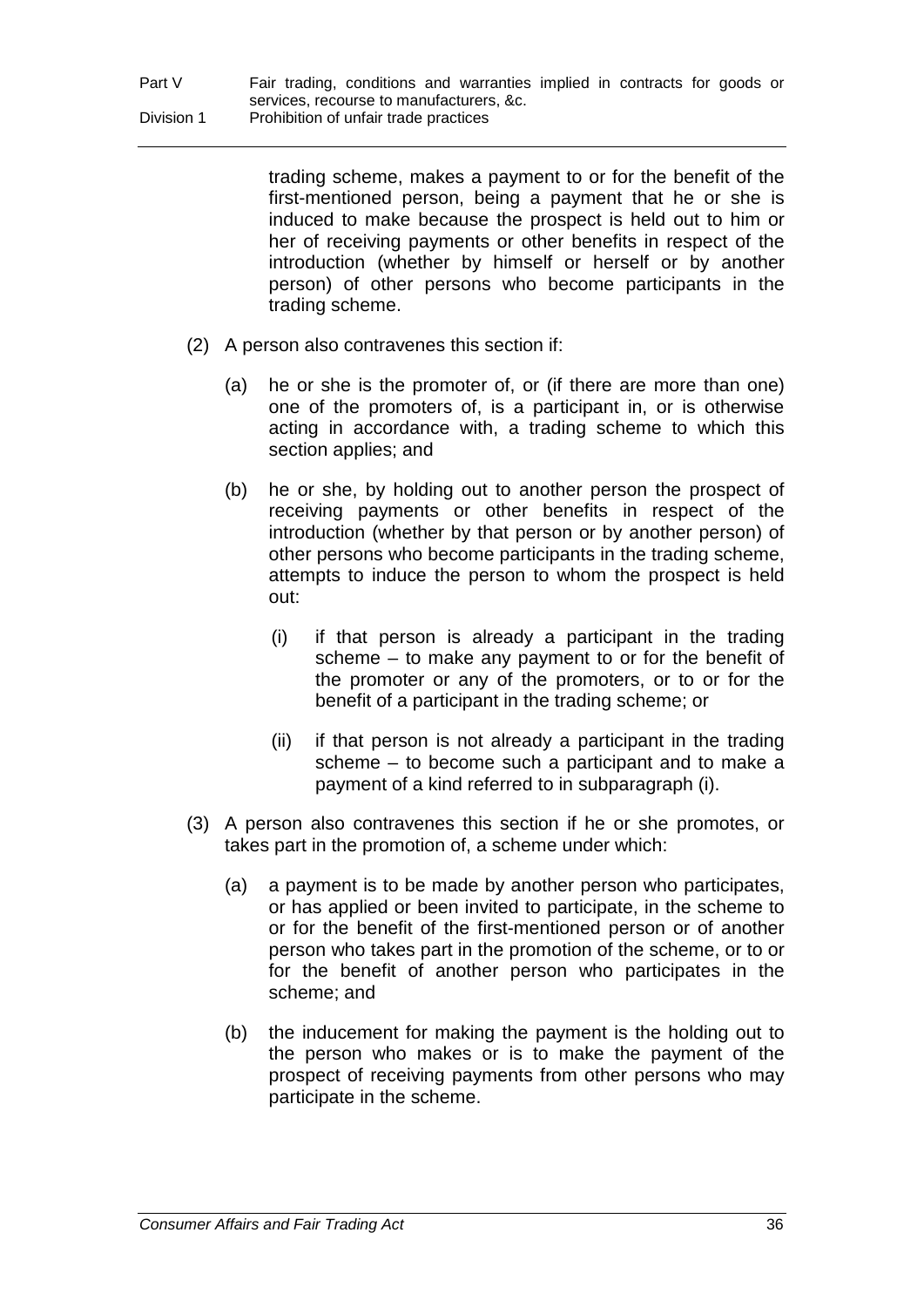- (4) For the purposes of subsection (1), (2) or (3):
	- (a) a prospect of a kind referred to in that subsection shall be taken to be held out to a person whether or not it is held out so as to confer on the person a legally enforceable right;
	- (b) in determining whether an inducement or attempt to induce is made by holding out a prospect of a kind referred to in that subsection, it is sufficient if a prospect of that kind constitutes, or would constitute, a substantial part of the inducement; and
	- (c) a reference to the making of a payment to or for the benefit of a person shall be construed as including the making of a payment partly to or for the benefit of the person and partly to or for the benefit of one or more other persons.
- (5) For the purposes of this section, a scheme is a trading scheme to which this section applies if the elements of the scheme include:
	- (a) the provision of goods or services by the person promoting the scheme (in this section referred to as the *promoter*) or, in the case of a scheme promoted by 2 or more persons acting in concert (in this section referred to as the *promoters*), by one or more of those persons; and
	- (b) the supply of those goods or services to or for other persons under transactions arranged or effected by persons who participate in the scheme (each of whom is in this section referred to as a *participant*), being persons not all of whom are promoters.
- (6) For the purposes of subsection (5):
	- (a) a scheme shall be taken to include the element referred to in subsection (5)(b) whether a participant who is not a promoter acts in relation to a transaction in the capacity of a servant or agent of the promoter, or of one of the promoters, or in any other capacity;
	- (b) a scheme includes any arrangements made in connection with the carrying on of a business, whether or not those arrangements are made or recorded wholly or partly in writing; and
	- (c) a reference to the provision of goods or services by a person includes a reference to the provision of goods or services under arrangements to which the person is a party.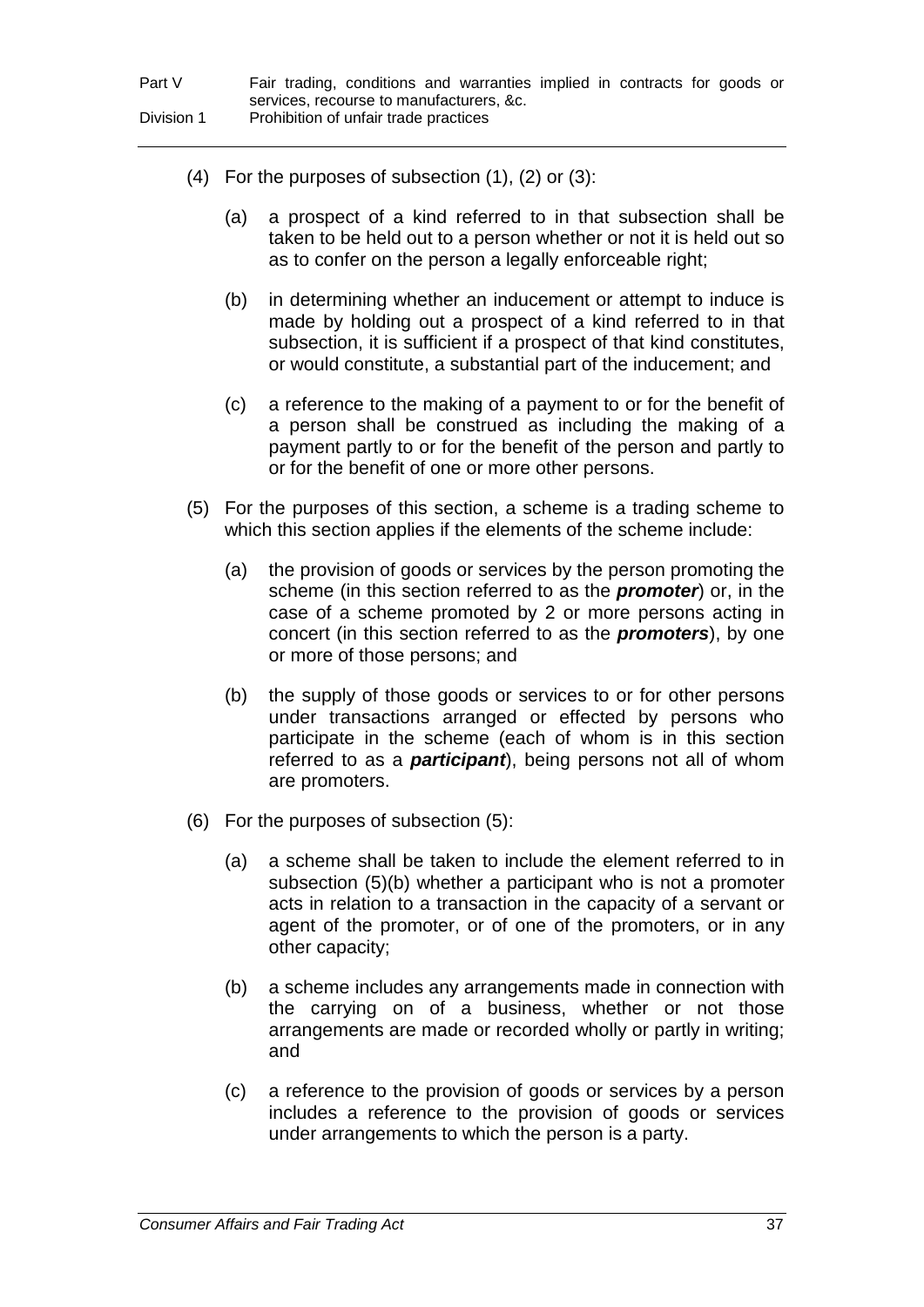#### **57 Unsolicited credit and debit cards**

- (1) A person shall not send a prescribed card to another person (*the recipient*) except:
	- (a) in pursuance of a request in writing by the person who will be under a liability to the person who issued the card in respect of the use of the card; or
	- (b) in renewal or replacement of, or in substitution for:
		- (i) a prescribed card of the same kind previously sent to the recipient in pursuance of a request in writing by the person who was under a liability to the person who issued the card previously so sent in respect of the use of that card; or
		- (ii) a prescribed card of the same kind previously sent to the recipient and used for a purpose for which it was intended to be used.
- (2) Subsection (1) applies only in relation to the sending of a prescribed card by or on behalf of the person who issued the card.
- (3) A person shall not take any action that enables another person who has a credit card or a debit card to use the card as a debit card or a credit card, as the case may be, except in accordance with a request in writing by the other person.
- (4) In this section:

*article* includes a token, card and document.

*credit card* means an article of a kind commonly known as a credit card or a similar article intended for use in obtaining cash, goods or services on credit, and includes an article of a kind commonly issued by persons carrying on business to customers or prospective customers of those persons for use in obtaining goods or services from those persons on credit.

*debit card* means an article intended for use by a person in obtaining access to an account held by the person for the purpose of withdrawing or depositing cash or obtaining goods or services.

*prescribed card* means a credit card, a debit card or an article that may be used as a credit card and a debit card.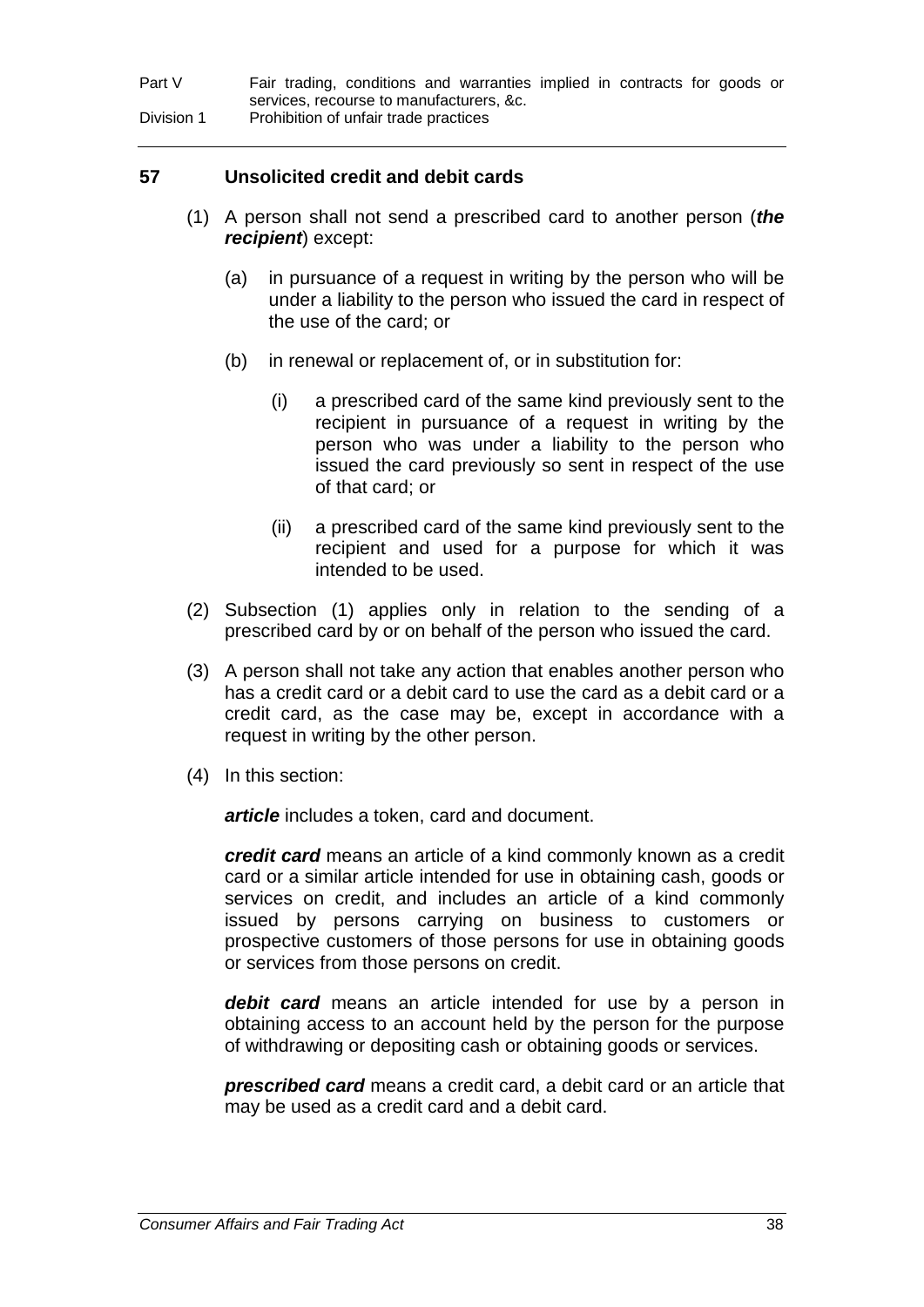| Part V     | Fair trading, conditions and warranties implied in contracts for goods or |
|------------|---------------------------------------------------------------------------|
|            | services, recourse to manufacturers, &c.                                  |
| Division 1 | Prohibition of unfair trade practices                                     |

#### **58 Assertion of right to payment for unsolicited goods or services, or for making entry in directory**

- (1) A person shall not, in trade or commerce, assert a right to payment from another person for unsolicited goods unless the person asserting the right has reasonable cause to believe that there is a right to payment.
- (2) A person shall not, in trade or commerce, assert a right to payment from another person for unsolicited services unless the person asserting the right has reasonable cause to believe that there is a right to payment.
- (3) A person shall not assert a right to payment from another person of a charge for the making in a directory of an entry relating to the other person, or to the profession, business, trade or occupation of the other person, unless the person asserting the right knows, or has reasonable cause to believe, that the other person has authorized the making of the entry.
- (4) A person is not liable to make any payment to another person, and is entitled to recover by action in a court of competent jurisdiction against another person any payment made by the person to the other person, in full or part satisfaction of a charge for the making of an entry in a directory unless the first-mentioned person has authorized the making of the entry.
- (5) For the purposes of this section, a person shall be taken to assert a right to payment from another person for unsolicited goods or unsolicited services, or of a charge for the making of an entry in a directory, if the first-mentioned person:
	- (a) makes a demand for the payment or asserts a present or prospective right to the payment;
	- (b) threatens to bring any legal proceedings with a view to obtaining the payment;
	- (c) places or causes to be placed the name of the other person on a list of defaulters or debtors, or threatens to do so, with a view to obtaining the payment;
	- (d) invokes or causes to be invoked any other collection procedure, or threatens to do so, with a view to obtaining payment; or
	- (e) sends any invoice or other document stating the amount of the payment or setting out the price of the goods or services or the charge for the making of the entry and not stating as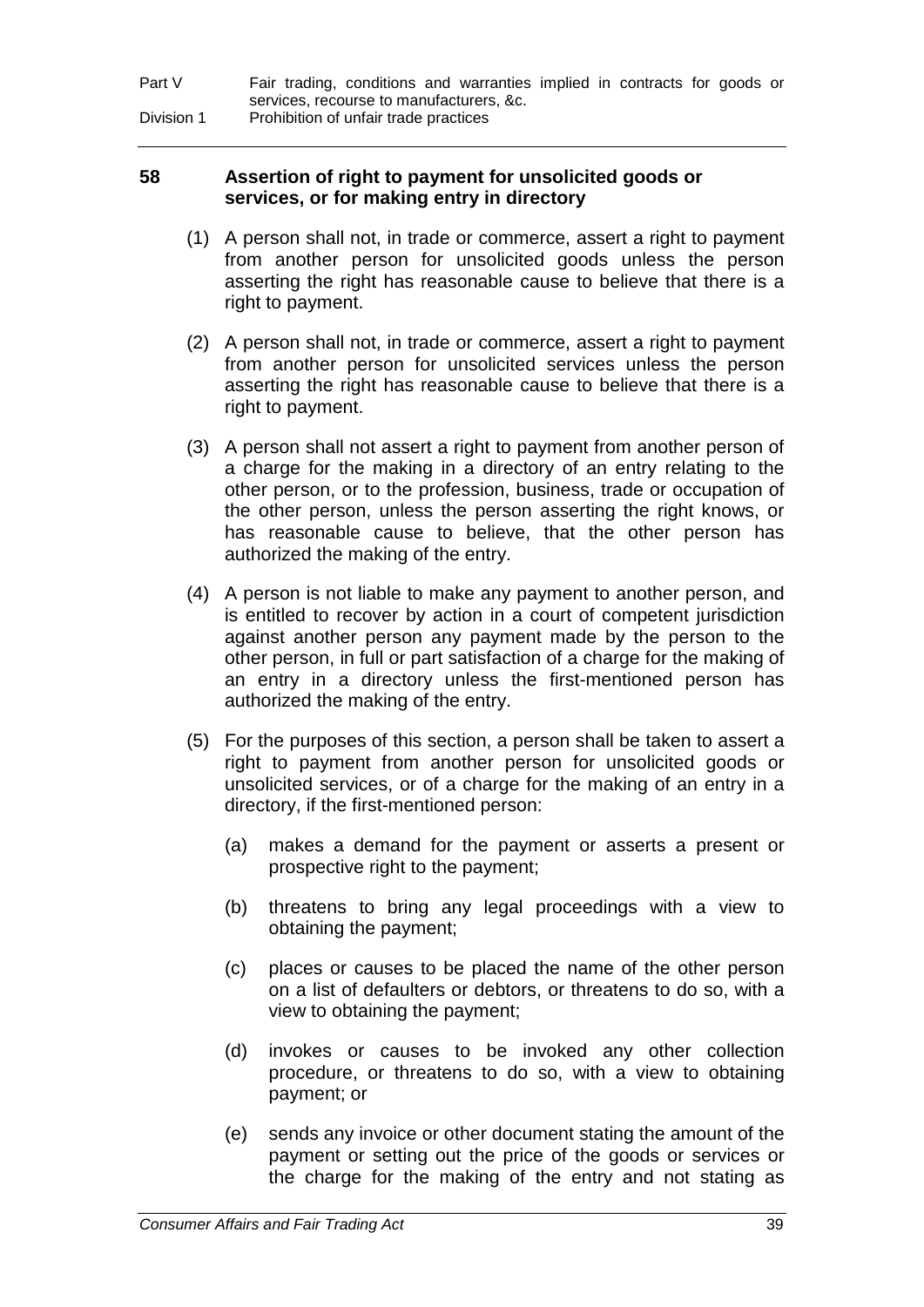prominently (or more prominently) that no claim is made to the payment, or to payment of the price or charge, as the case may be.

- (6) A person shall not be taken for the purposes of this section to have authorized the making of an entry in a directory unless:
	- (a) a document authorizing the making of the entry has been signed by, or with the authority of, the person;
	- (b) the document specifies:
		- (i) the name of the directory;
		- (ii) the name and address of the person publishing the directory;
		- (iii) particulars of the entry; and
		- (iv) the amount of the charge for the making of the entry or the basis on which the charge is, or is to be, calculated; and
	- (c) a copy of the document has been given to the person before the right to payment of a charge for the making of the entry is asserted.
- (7) For the purposes of this section, an invoice or other document purporting to have been sent by or on behalf of a person shall be deemed to have been sent by that person unless the contrary is established.
- (8) In a proceeding against a person in respect of a contravention of this section:
	- (a) in the case of a contravention constituted by asserting a right to payment from another person for unsolicited goods or unsolicited services -the burden lies on the defendant of proving that the defendant had reasonable cause to believe that there was a right to payment; or
	- (b) in the case of a contravention constituted by asserting a right to payment from another person of a charge for the making of an entry in a directory – the burden lies on the defendant of proving that the defendant knew or had reasonable cause to believe that the other person had authorized the making of the entry.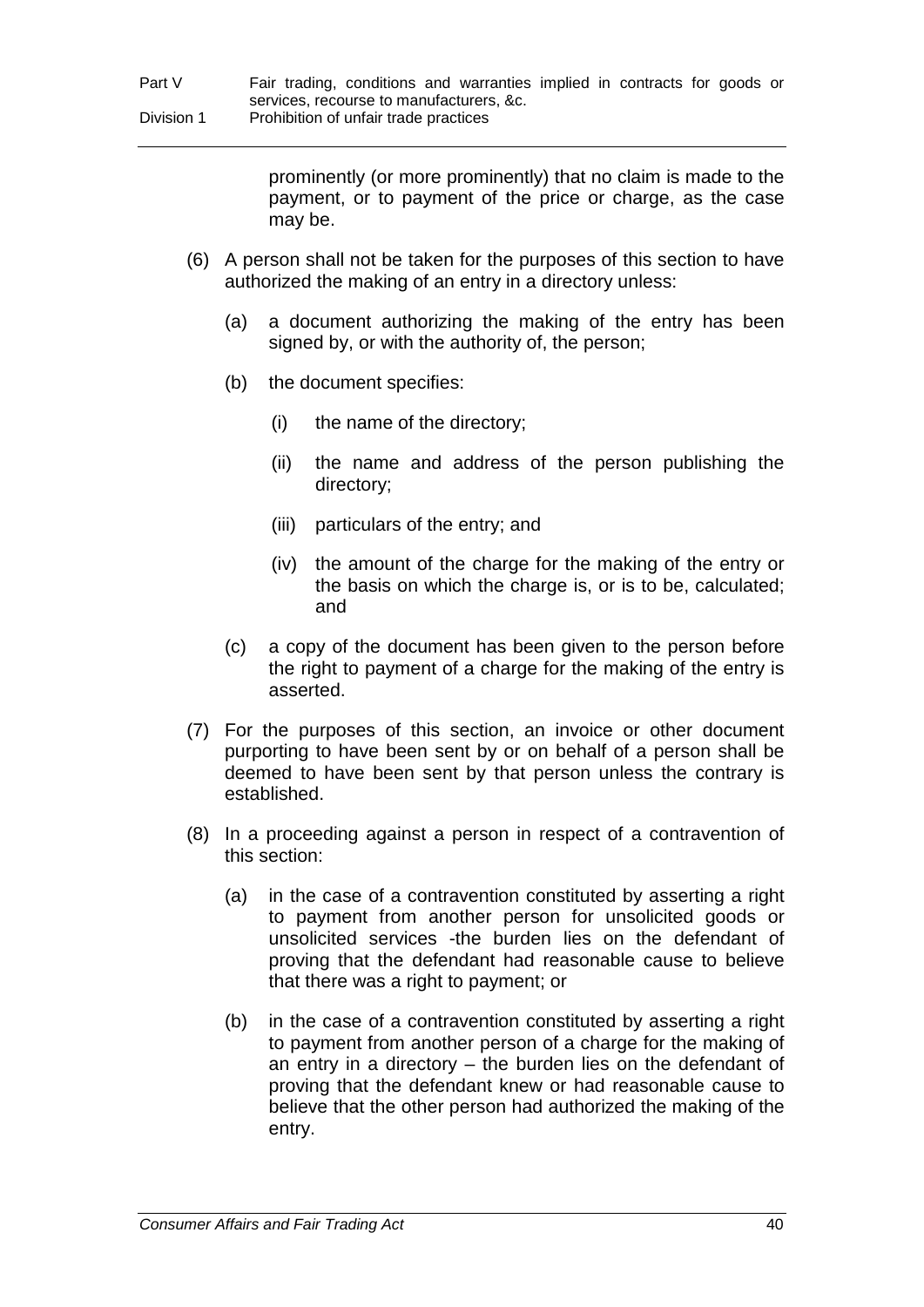(9) In this section:

*directory* includes any publication of a similar nature to a directory but does not include a newspaper published in good faith as a newspaper at regular intervals or a publication published, or to be published, by or under the authority of the Australian Telecommunications Commission.

*making*, in relation to an entry in a directory, means including, or arranging for the inclusion of, the entry.

*unsolicited goods* means goods sent to a person without any request for the goods being made by, or by the authority of, that person.

*unsolicited services* means services supplied to a person without any request for the services being made by, or by the authority of, that person.

## **59 Liability of recipient of unsolicited goods**

- (1) A person to whom unsolicited goods are supplied by another person, in trade or commerce, is not liable to make any payment for the goods and is not liable for the loss of or damage to the goods other than loss or damage resulting from the doing by him or her of a wilful and unlawful act in relation to the goods during the period specified in subsection (4).
- (2) Subject to subsection (3), where a person sends, in trade or commerce, unsolicited goods to another person:
	- (a) neither the person who sent the goods nor any person claiming under that person is entitled after the expiration of the period specified in subsection (4) to take action for the recovery of the goods from the person to whom the goods were sent; and
	- (b) upon the expiration of that period the goods become, by force of this section, the property of the person to whom the goods were sent, freed and discharged from all liens and charges of any description.
- (3) Subsection (2) does not apply to or in relation to unsolicited goods sent to a person if:
	- (a) the person has at any time during the period specified in subsection (4) unreasonably refused to permit the sender or the owner of the goods to take possession of the goods;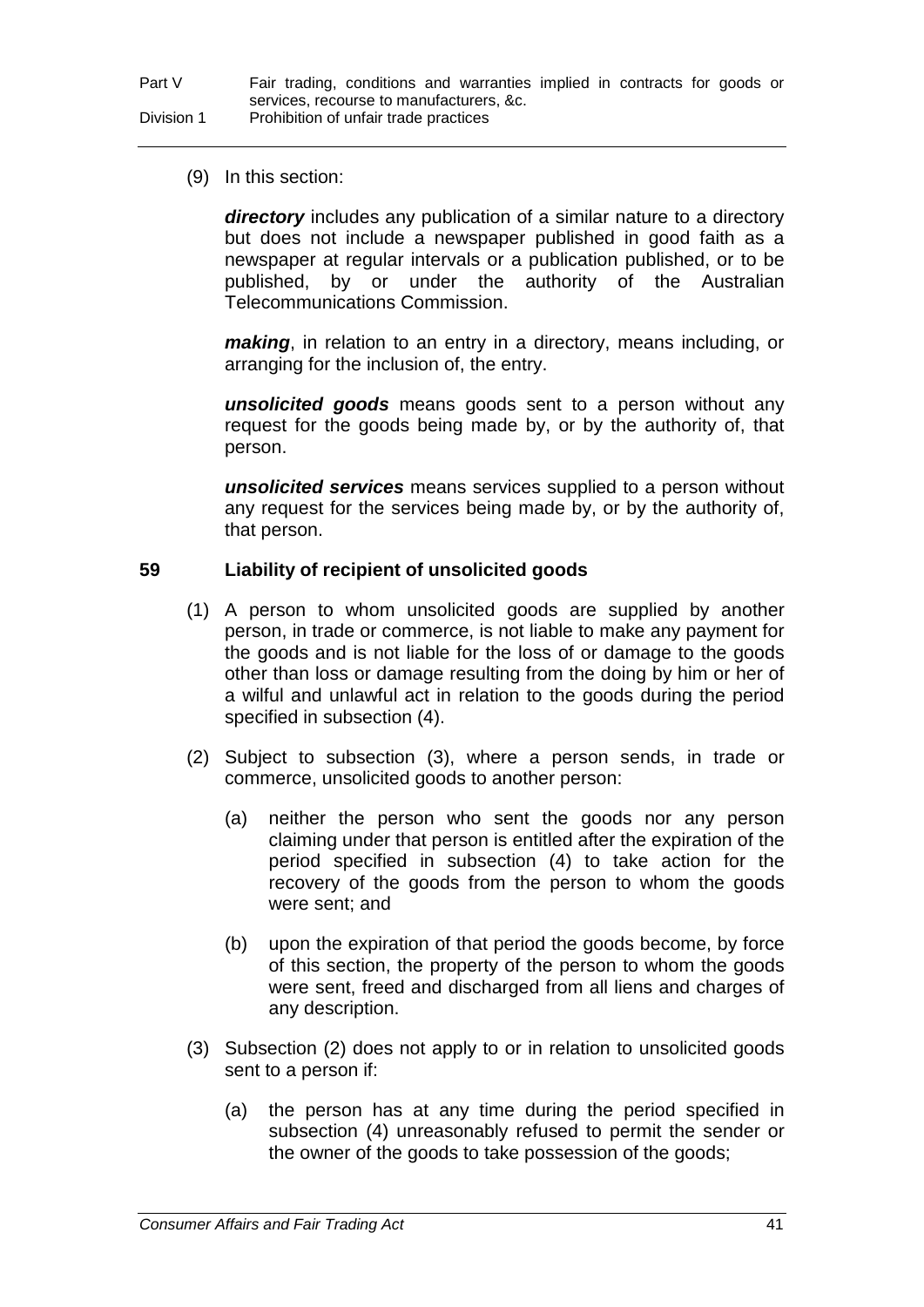- (b) the sender or the owner of the goods has within that period taken possession of the goods; or
- (c) the goods were received by the person in circum-stances in which the person knew, or might reasonably be expected to have known, that the goods were not intended for him or her.
- (4) The period referred to in subsections  $(1)$ ,  $(2)$  and  $(3)$  is:
	- (a) if the person who receives the unsolicited goods gives notice with respect to the goods to the sender in accordance with subsection (5):
		- (i) one month next following the day on which the notice is given; or
		- (ii) 3 months next following the day on which the person received the goods,

whichever first expires; and

- (b) in any other case  $-3$  months next following the day on which the person received the goods.
- (5) A notice referred to in subsection (4) shall be in writing and shall:
	- (a) state the name and address of the person who received the goods;
	- (b) state the address at which possession may be taken of the goods if it is an address other than that person's address; and
	- (c) contain a statement to the effect that the goods are unsolicited goods.
- (6) In this section, *unsolicited goods* has the same meaning as in section 58.

## **60 Application of division 1 to prescribed information providers**

- (1) Nothing in section 42, 44, 45, 47, 48 or 49 applies to a prescribed publication of matter by a prescribed information provider, other than:
	- (a) a publication of matter in connection with:
		- (i) the supply or possible supply of goods or services;
		- (ii) the sale or grant, or possible sale or grant, of interests in land;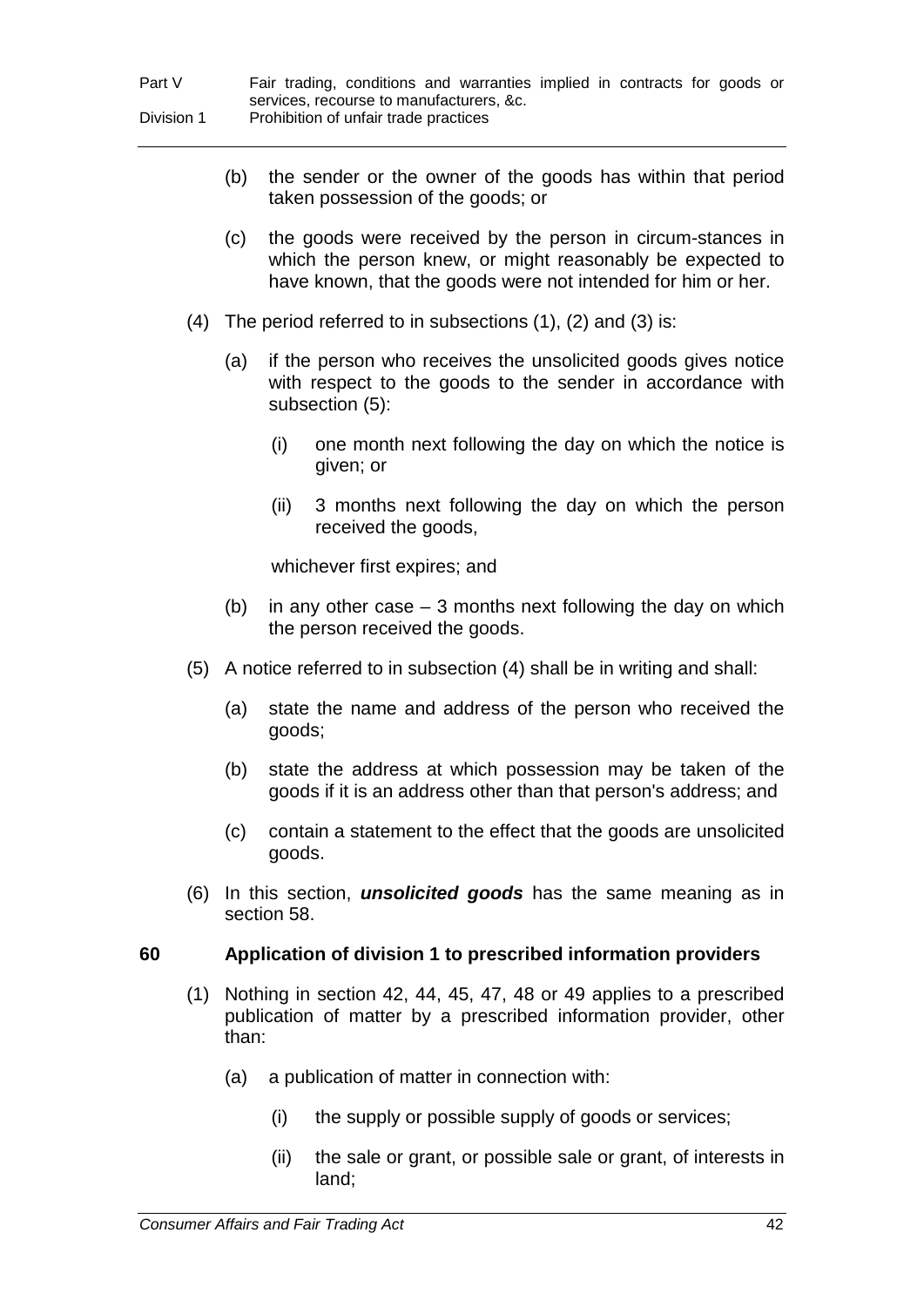| Part V     | Fair trading, conditions and warranties implied in contracts for goods or |
|------------|---------------------------------------------------------------------------|
|            | services, recourse to manufacturers, &c.                                  |
| Division 1 | Prohibition of unfair trade practices                                     |

- (iii) the promotion by any means of the supply or use of goods or services; or
- (iv) the promotion by any means of the sale or grant of interests in land,

where:

- (v) the goods or services were relevant goods or services, or the interests in land were relevant interests in land, as the case may be, in relation to the prescribed information provider; or
- (vi) the publication was made on behalf of, or pursuant to a contract, arrangement or understanding with:
	- (A) a person who supplies goods or services of that kind, or who sells or grants interests in land, being interests of that kind; or
	- (B) a body corporate that is, for the purposes of the Companies (Northern Territory) Code, related to a body corporate that supplies goods or services of that kind, or that sells or grants interests in land, being interests of that kind; or
- (b) a publication of an advertisement.
- (2) For the purposes of this section, a publication by a prescribed information provider is a prescribed publication if:
	- (a) in any case the publication was made by the prescribed information provider in the course of carrying on a business of providing information; or
	- (b) in the case of a person who is a prescribed information provider by virtue of paragraph (a), (b) or (c) of the definition of *prescribed information provider* in subsection (3) (whether or not the person is also a prescribed information provider by virtue of another operation of that definition) – the publication was by way of a radio or television broadcast by the prescribed information provider.
- (3) In this section:

*consortium* has the same meaning as in Part IIIB of the *Broadcasting and Television Act 1942* of the Commonwealth.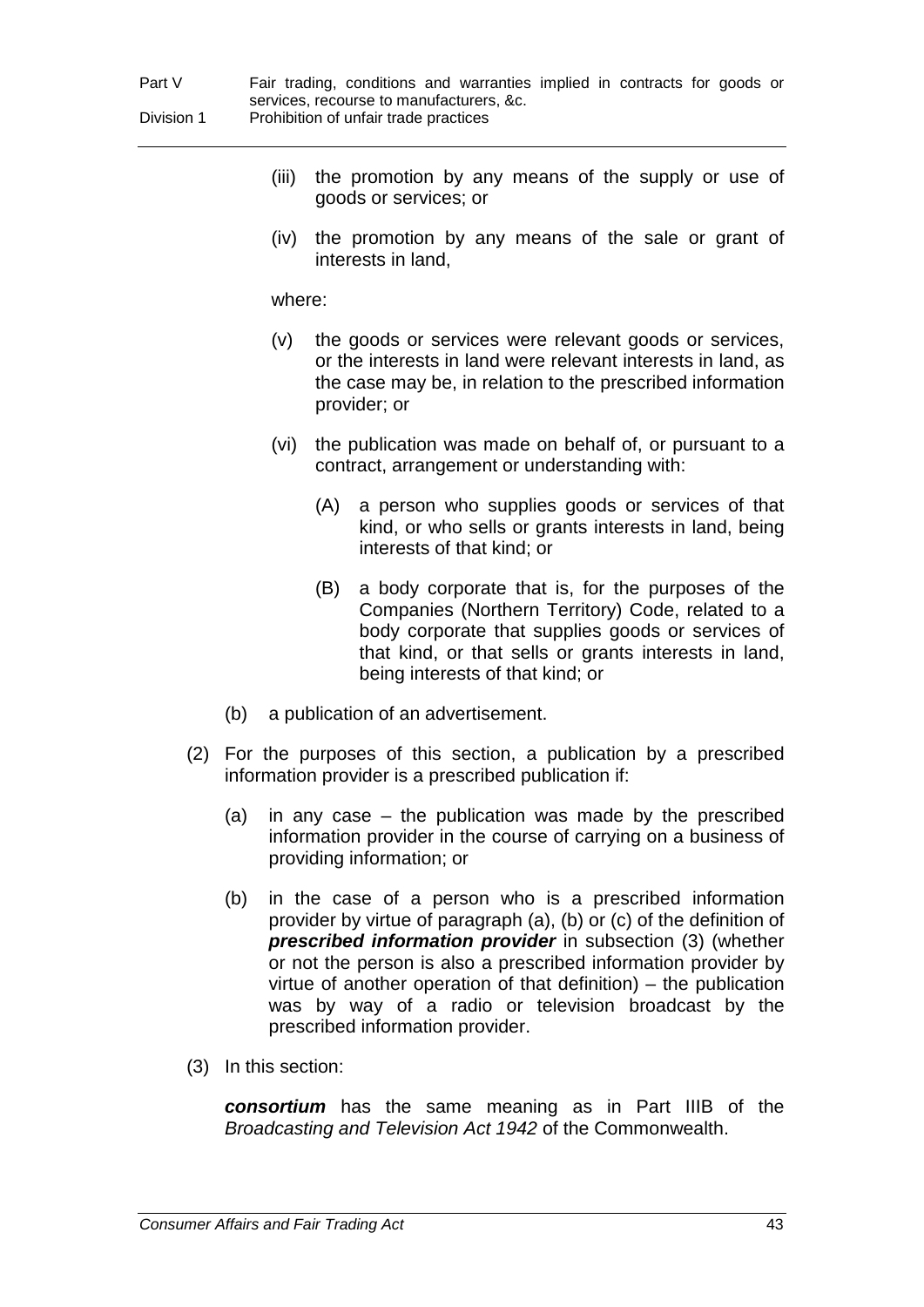*prescribed information provider* means a person who carries on a business of providing information and, without limiting the generality of the foregoing, includes:

- (a) a person to whom, or each of the members of a consortium to which, a licence has been granted under Part IIIB of the *Broadcasting and Television Act 1942* of the Commonwealth;
- (b) the Australian Broadcasting Corporation; and
- (c) the Special Broadcasting Service.

*relevant goods or services*, in relation to a prescribed information provider, means goods or services of a kind supplied by the prescribed information provider or, where the prescribed information provider is a body corporate, by a body corporate that is, for the purposes of the Companies (Northern Territory) Code, to be deemed to be related to the prescribed information provider.

*relevant interests in land*, in relation to a prescribed information provider, means interests in land, being interests of a kind sold or granted by the prescribed information provider or, where the prescribed information provider is a body corporate, by a body corporate that is, for the purposes of the Companies (Northern Territory) Code, to be deemed to be related to the prescribed information provider.

# **Division 2 Implied conditions and warranties in contract for goods or services**

# **61 Interpretation of Division 2**

- (1) In this Division:
	- (a) a reference to the quality of goods includes a reference to the state or condition of the goods;
	- (b) a reference to a contract does not include a reference to a contract made before the coming into operation of the provision containing the reference;
	- (c) a reference to antecedent negotiations in relation to a contract for the supply of goods by a person to a consumer is a reference to any negotiations or arrangements conducted or made with the consumer by another person in the course of a business carried on by that other person whereby the consumer was induced to make the contract, or which otherwise promoted the transaction to which the contract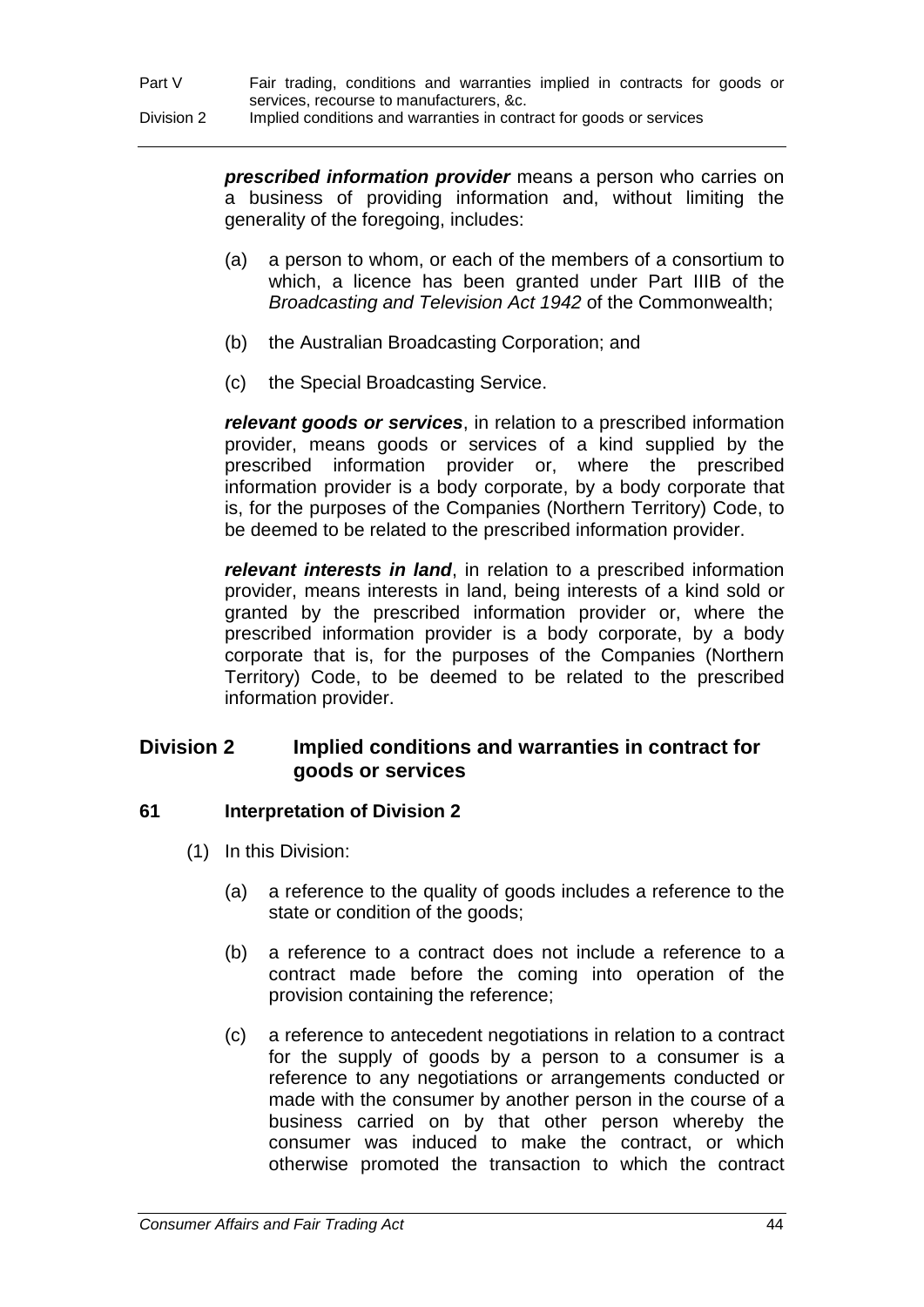relates; and

- (d) a reference to the person by whom any antecedent negotiations were conducted is a reference to the person by whom the negotiations or arrangements concerned were conducted or made.
- (2) Goods of any kind are of merchantable quality within the meaning of this Division if they are as fit for the purpose or purposes for which goods of that kind are commonly bought as it is reasonable to expect having regard to any description applied to them, the price (if relevant) and all other relevant circumstances.

#### **62 Implied undertakings as to title, encumbrances and quiet possession**

- (1) In every contract for the supply of goods to a consumer, other than a contract to which subsection (3) applies, there is:
	- (a) an implied condition that, in the case of a supply by way of sale, the supplier has a right to sell the goods, and, in the case of an agreement to sell or a hire-purchase agreement, the supplier will have a right to sell the goods at the time when the property is to pass;
	- (b) an implied warranty that the consumer will enjoy quiet possession of the goods except so far as it may lawfully be disturbed by the supplier or by another person who is entitled to the benefit of any charge or encumbrance disclosed or known to the consumer before the contract is made; and
	- (c) in the case of a contract for the supply of goods under which the property is to pass or may pass to the consumer - an implied warranty that the goods are free, and will remain free until the time when the property passes, from any charge or encumbrance not disclosed or known to the consumer before the contract is made.
- (2) A person is not, in relation to a contract for the supply of goods, in breach of the implied warranty referred to in subsection (1)(c) by reason only of the existence of a floating charge over assets of the person unless and until the charge becomes fixed and enforceable by the person to whom the charge is given.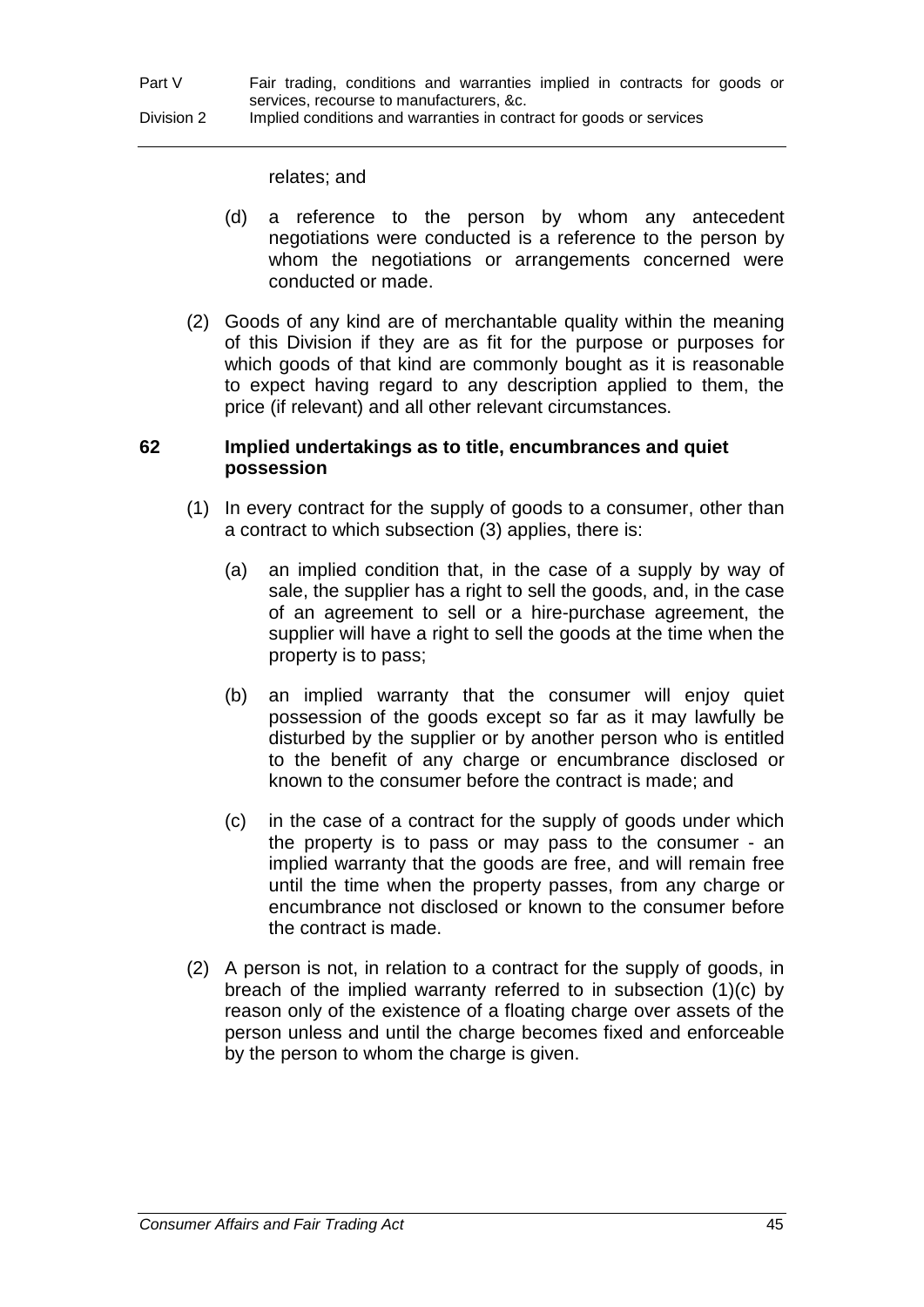| Part V     | Fair trading, conditions and warranties implied in contracts for goods or |
|------------|---------------------------------------------------------------------------|
|            | services, recourse to manufacturers, &c.                                  |
| Division 2 | Implied conditions and warranties in contract for goods or services       |

- (3) In a contract for the supply of goods to a consumer in the case of which there appears from the contract, or is to be inferred from the circumstances of the contract, an intention that the supplier should transfer only such title as the supplier or a third person may have, there is:
	- (a) an implied warranty that all charges or encumbrances known to the supplier and not known to the consumer have been disclosed to the consumer before the contract is made; and
	- (b) an implied warranty that:
		- (i) the supplier;
		- (ii) in a case where the parties to the contract intend that the supplier should transfer only such title as a third person may have – that person; and
		- (iii) anyone claiming through or under the supplier or that third person otherwise than under a charge or encumbrance disclosed or known to the consumer before the contract is made,

will not disturb the consumer's quiet possession of the goods.

## **63 Supply by description**

- (1) Where there is a contract for the supply to a consumer of goods by description, being a supply by a person in the course of a business and otherwise than by way of sale by auction, there is an implied condition that the goods will correspond with the description; and, if the supply is by reference to a sample as well as by description, it is not sufficient that the bulk of the goods corresponds with the sample if the goods do not also correspond with the description.
- (2) A supply of goods is not prevented from being a supply by description for the purposes of subsection (1) by reason only that, being exposed for sale or hire, they are selected by the consumer.

## **64 Implied undertakings as to quality or fitness**

- (1) Where a person supplies (otherwise than by way of sale by auction) goods to a consumer in the course of a business, there is an implied condition that the goods supplied under the contract for the supply of the goods are of merchantable quality, except that there is no such condition by virtue only of this section:
	- (a) as regards defects specifically drawn to the consumer's attention before the contract is made; or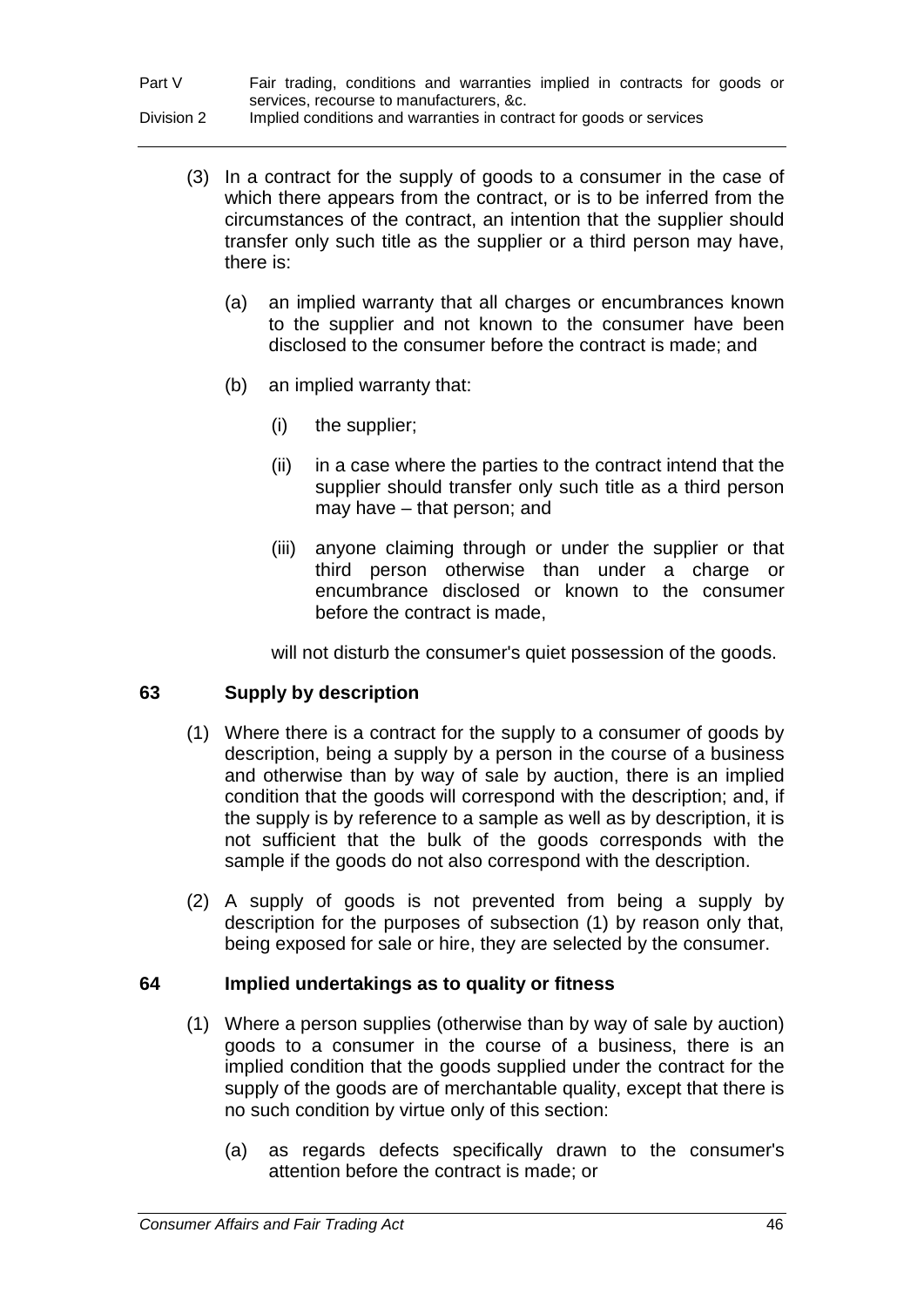- (b) if the consumer examines the goods before the contract is made, as regards defects which that examination ought to reveal.
- (2) Where a person supplies (otherwise than by way of sale by auction) goods to a consumer in the course of a business and the consumer, expressly or by implication, makes known to the supplier or to another person by whom any antecedent negotiations are conducted any particular purpose for which the goods are being acquired, there is an implied condition that the goods supplied under the contract for the supply of the goods are reasonably fit for that purpose (whether or not that is a purpose for which such goods are commonly supplied) except where the circumstances show that the consumer does not rely, or that it is unreasonable for the consumer to rely, on the skill or judgment of the supplier or of that other person.
- (3) Subsections (1) and (2) apply to a contract for the supply of goods made by a person who in the course of a business is acting as agent for another as they apply to a contract for the supply of goods made by a supplier in the course of a business, except where that other is not supplying in the course of a business and either the consumer knows that fact or reasonable steps are taken to bring it to the notice of the consumer before the contract is made.

# **65 Supply by sample**

Where in a contract for the supply (otherwise than by way of sale by auction) by a person in the course of business of goods to a consumer there is a term in the contract, express or implied, to the effect that the goods are supplied by reference to a sample there is an implied condition:

- (a) that the bulk will correspond with the sample in quality;
- (b) that the consumer will have a reasonable opportunity of comparing the bulk with the sample; and
- (c) that the goods will be free from any defect rendering them unmerchantable that would not be apparent on reasonable examination of the sample.

# **66 Warranties in relation to the supply of services**

(1) In every contract for the supply by a person in the course of a business of services to a consumer there is an implied warranty that the services will be rendered with due care and skill and that any materials supplied in connection with those services will be reasonably fit for the purpose for which they are supplied.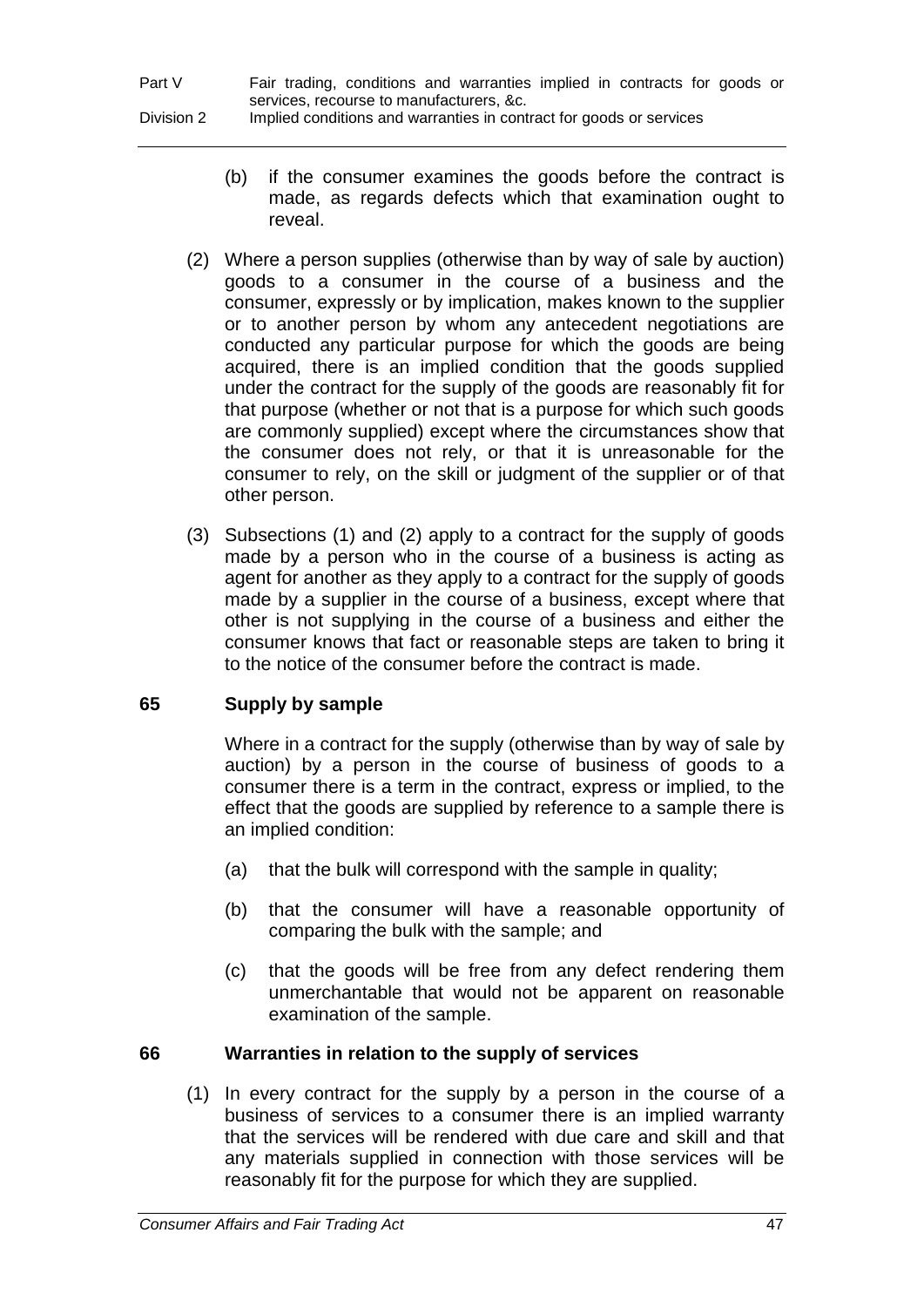| Part V     | Fair trading, conditions and warranties implied in contracts for goods or |
|------------|---------------------------------------------------------------------------|
|            | services, recourse to manufacturers, &c.                                  |
| Division 2 | Implied conditions and warranties in contract for goods or services       |

- (2) Where a person supplies services (other than services of a professional nature provided by a qualified architect or engineer) to a consumer in the course of a business and the consumer, expressly or by implication, makes known to the supplier any particular purpose for which the services are required or the result that the consumer desires the services to achieve, there is an implied warranty that the services supplied under the contract for the supply of the services and any materials supplied in connection with those services will be reason-ably fit for that purpose, or are of such a nature and quality that they might reasonably be expected to achieve that result, except where the circumstances show that the consumer does not rely, or that it is unreasonable for the consumer to rely, on the supplier's skill or judgment.
- (3) A reference in this section to services does not include a reference to services that are, or are to be, provided, granted or conferred under:
	- (a) a contract for or in relation to the transportation or storage of goods for the purposes of a business, trade, profession or occupation carried on or engaged in by the person for whom the goods are transported or stored; or
	- (b) a contract of insurance.

# **67 Rescission of contract for breach of implied condition**

- (1) Where:
	- (a) a person supplies goods to a consumer in the course of a business; and
	- (b) there is a breach of a condition that is, by virtue of a provision of this Division, implied in the contract for the supply of the goods,

the consumer is, subject to this section, entitled to rescind the contract by:

- (c) causing to be served on the supplier a notice in writing signed by the consumer giving particulars of the breach; or
- (d) causing the goods to be returned to the supplier and giving to the supplier, either orally or in writing, particulars of the breach.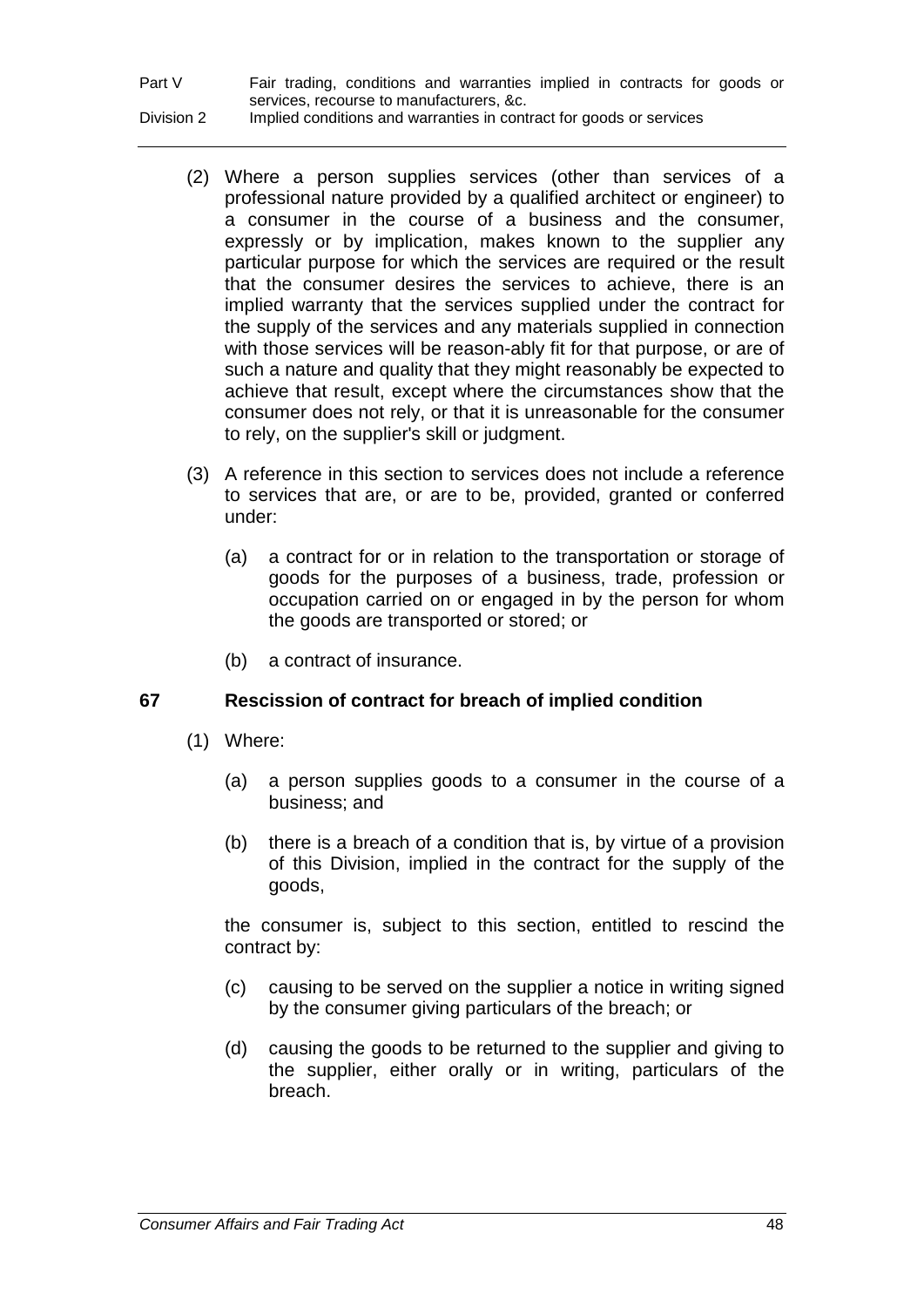| Part V     | Fair trading, conditions and warranties implied in contracts for goods or |
|------------|---------------------------------------------------------------------------|
|            | services, recourse to manufacturers, &c.                                  |
| Division 2 | Implied conditions and warranties in contract for goods or services       |

- (2) Where a consumer purports to rescind a contract for the supply of goods by virtue of this section, the purported rescission does not have any effect if:
	- (a) the notice is not served, or the goods are not returned, within a reasonable time after the consumer has had a reasonable opportunity of inspecting the goods;
	- (b) in the case of a rescission effected by service of a notice, after the delivery of the goods to the consumer but before the notice is served:
		- (i) the goods were disposed of by the consumer, were lost, or were destroyed otherwise than by reason of a defect in the goods;
		- (ii) the consumer caused the goods to become unmerchantable or failed to take reasonable steps to prevent the goods from becoming unmerchantable; or
		- (iii) the goods were damaged by abnormal use; or
	- (c) in the case of a rescission effected by return of the goods, while the goods were in the possession of the consumer:
		- (i) the consumer caused the goods to become unmerchantable or failed to take reasonable steps to prevent the goods from becoming unmerchantable; or
		- (ii) the goods were damaged by abnormal use.
- (3) Where a contract for the supply of goods has been rescinded in accordance with this section:
	- (a) if the property in the goods had passed to the consumer before the notice of rescission was served on, or the goods were returned to, the supplier - the property in the goods revests in the supplier upon the service of the notice or the return of the goods; and
	- (b) the consumer may recover from the supplier, as a debt due and payable, the amount or value of any consideration paid or provided by the consumer for the goods.
- (4) The right of rescission conferred by this section is in addition to, and not in derogation of, any other right or remedy under this Act or any other law.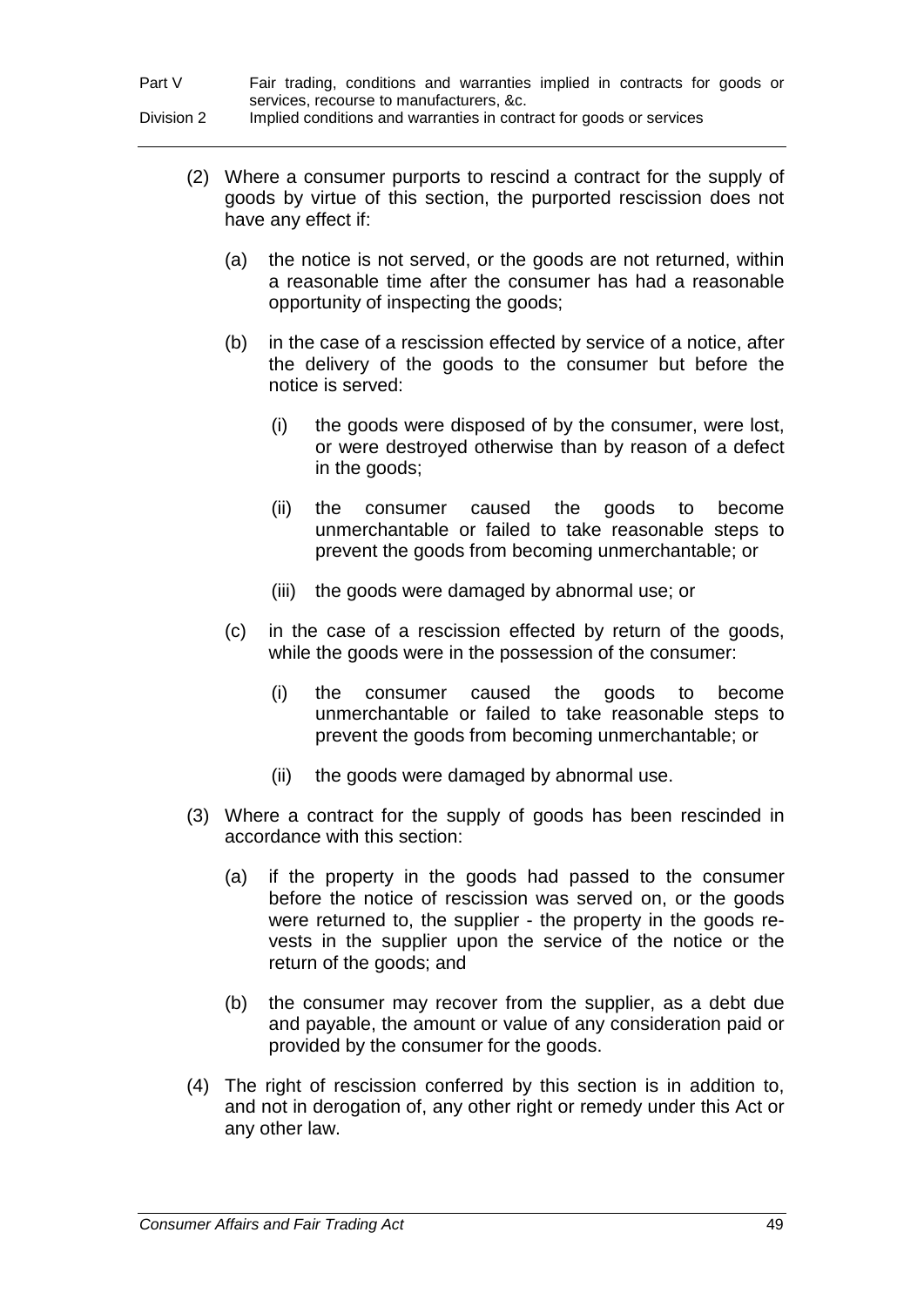| Part V     | Fair trading, conditions and warranties implied in contracts for goods or |
|------------|---------------------------------------------------------------------------|
|            | services, recourse to manufacturers, &c.                                  |
| Division 2 | Implied conditions and warranties in contract for goods or services       |

#### **68 Application of provisions not to be excluded or modified**

- (1) A term of a contract (including one that is not set out in the contract but is incorporated in it by another term of the contract) that purports to exclude, restrict or modify, or has the effect of excluding, restricting or modifying:
	- (a) the application of a provision of this Division;
	- (b) the exercise of a right conferred by such a provision; or
	- (c) any liability of a person for breach of a condition or warranty implied by such a provision,

is void.

(2) A term of a contract shall not be taken to exclude, restrict or modify the application of a provision unless it does so expressly or is inconsistent with the provision.

#### **69 Limitation of liability for breach of certain conditions or warranties**

- (1) Subject to this section, a term of a contract for the supply of goods or services other than goods or services of a kind ordinarily acquired for personal, domestic or household use or consumption is not void under section 68 by reason only that the term limits the liability of the supplier for a breach of a condition or warranty (other than a condition or warranty implied by section 62) to:
	- (a) in the case of goods, any one or more of the following:
		- (i) the replacement of the goods or the supply of equivalent goods;
		- (ii) the repair of the goods;
		- (iii) the payment of the cost of replacing the goods or of acquiring equivalent goods;
		- (iv) the payment of the cost of having the goods repaired; or
	- (b) in the case of services:
		- (i) the supplying of the services again; or
		- (ii) the payment of the cost of having the services supplied again.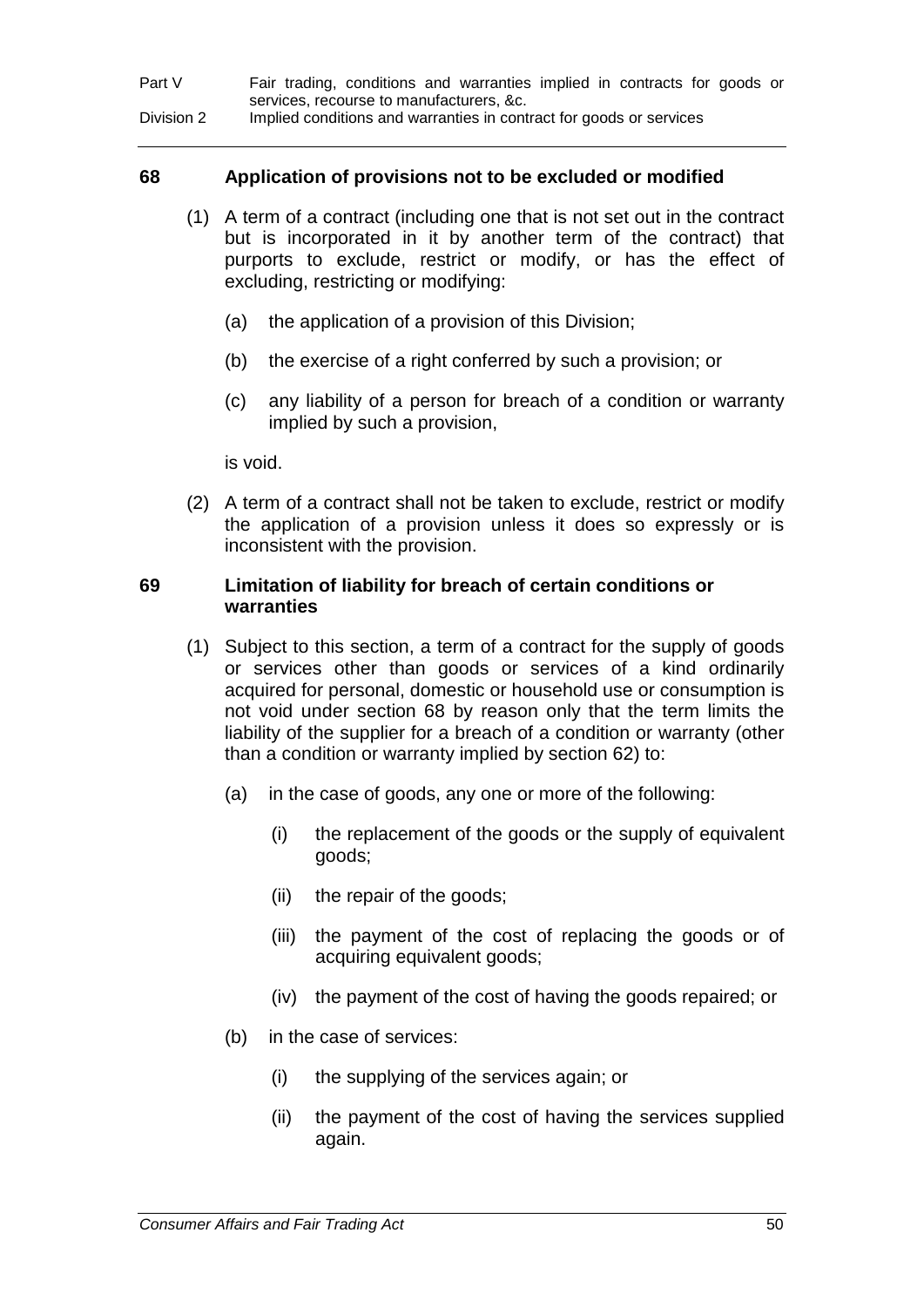- (2) Subsection (1) does not apply in relation to a term of a contract if the person to whom the goods or services were supplied establishes that it is not fair or reasonable for the supplier to rely on that term.
- (3) In determining for the purposes of subsection (2) whether or not reliance on a term of a contract is fair or reasonable, a court shall have regard to all the circumstances of the case and in particular to the following matters:
	- (a) the strength of the bargaining positions of the supplier and the person to whom the goods or services were supplied (in this subsection referred to as *the buyer*) relative to each other, taking into account, among other things, the availability of equivalent goods or services and suitable alternative sources of supply;
	- (b) whether the buyer received an inducement to agree to the term or, in agreeing to the term, had an opportunity of acquiring the goods or services or equivalent goods or services from any source of supply under a contract that did not include that term;
	- (c) whether the buyer knew or ought reasonably to have known of the existence and extent of the term (having regard, among other things, to any custom of the trade and any previous course of dealing between the parties); and
	- (d) in the case of the supply of goods, whether the goods were manufactured, processed or adapted to the special order of the buyer.

# **70 Conflict of laws**

Where:

- (a) the proper law of a contract for the supply of goods or services to a consumer would, but for a term that it should be the law of some other place, be the law of the Territory; or
- (b) a contract for the supply of goods or services to a consumer contains a term that purports to substitute, or has the effect of substituting, provisions of the law of some other place for all or any of the provisions of this Division,

this Division applies to the contract notwithstanding that term.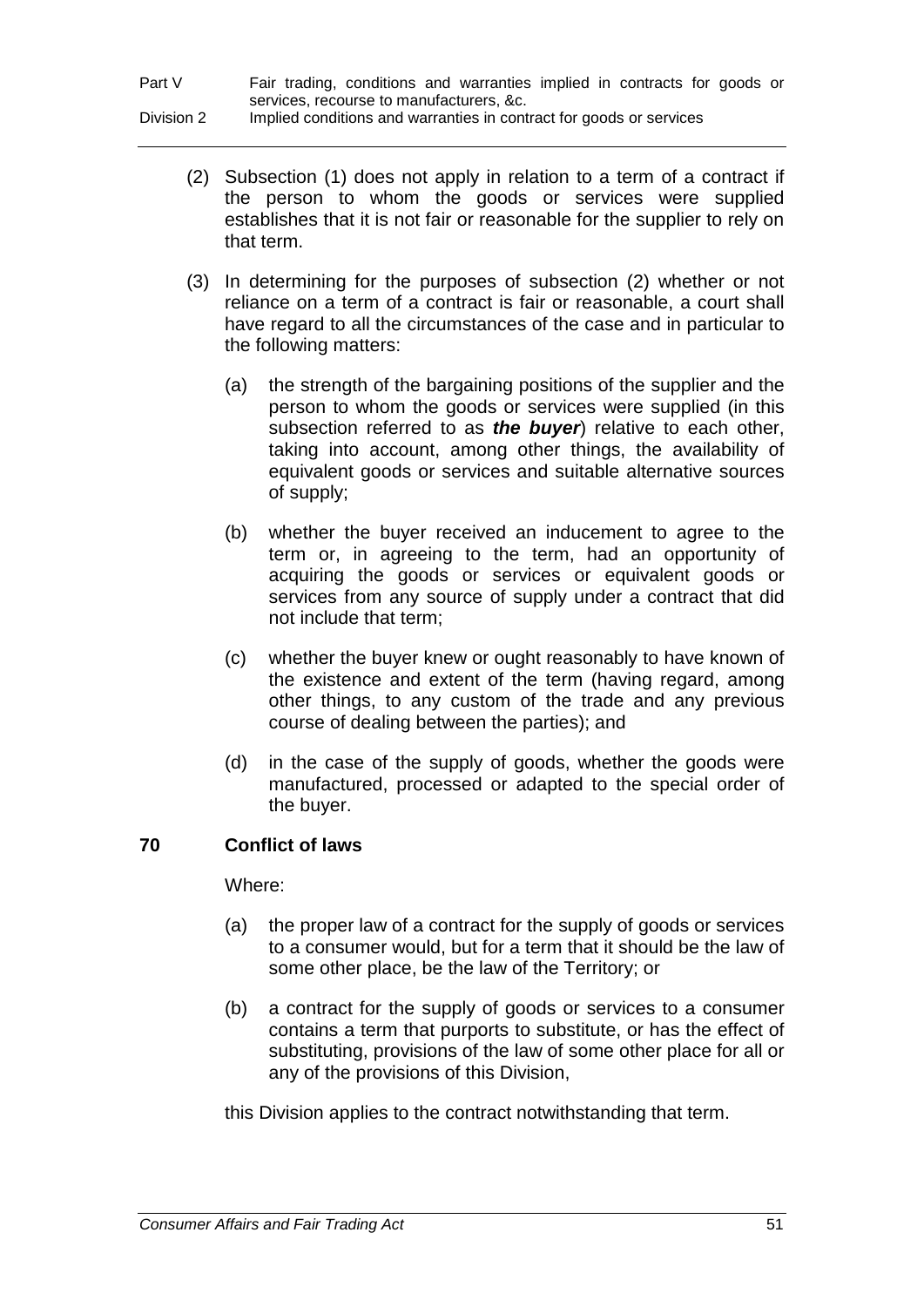| Part V     | Fair trading, conditions and warranties implied in contracts for goods or |
|------------|---------------------------------------------------------------------------|
|            | services, recourse to manufacturers, &c.                                  |
| Division 3 | Actions against manufacturers and importers of goods                      |

#### **71 Convention on contracts for the international sale of goods**

The provisions of the United Nations Convention on Contracts for the International Sale of Goods, as set out in and given effect to by the *Sale of Goods (Vienna Convention) Act*, prevail over the provisions of this Division to the extent of any inconsistency.

## **Division 3 Actions against manufacturers and importers of goods**

#### **72 Interpretation of Division 3**

(1) In this Division:

*express warranty*, in relation to goods, means an undertaking, assertion or representation in relation to:

- (a) the quality, performance or characteristics of the goods;
- (b) the provision of services that are or may at any time be required in respect of the goods;
- (c) the supply of parts that are or may at any time be required for the goods; or
- (d) the future availability of identical goods, or of goods constituting or forming part of a set of which the goods in relation to which the undertaking, assertion or representation is given or made form part,

which is given or made in connection with the supply of the goods, or the promotion by any means of the supply or use of the goods, and the natural tendency of which is to induce persons to acquire the goods.

*manufactured* includes grown, extracted, produced, processed and assembled.

- (2) In this Division:
	- (a) a reference to goods is, unless the contrary intention appears, a reference to goods of a kind ordinarily acquired for personal, domestic or household use or consumption;
	- (b) a reference to a person who acquires goods from a consumer does not include a reference to a person who acquires goods for the purpose of re-supply;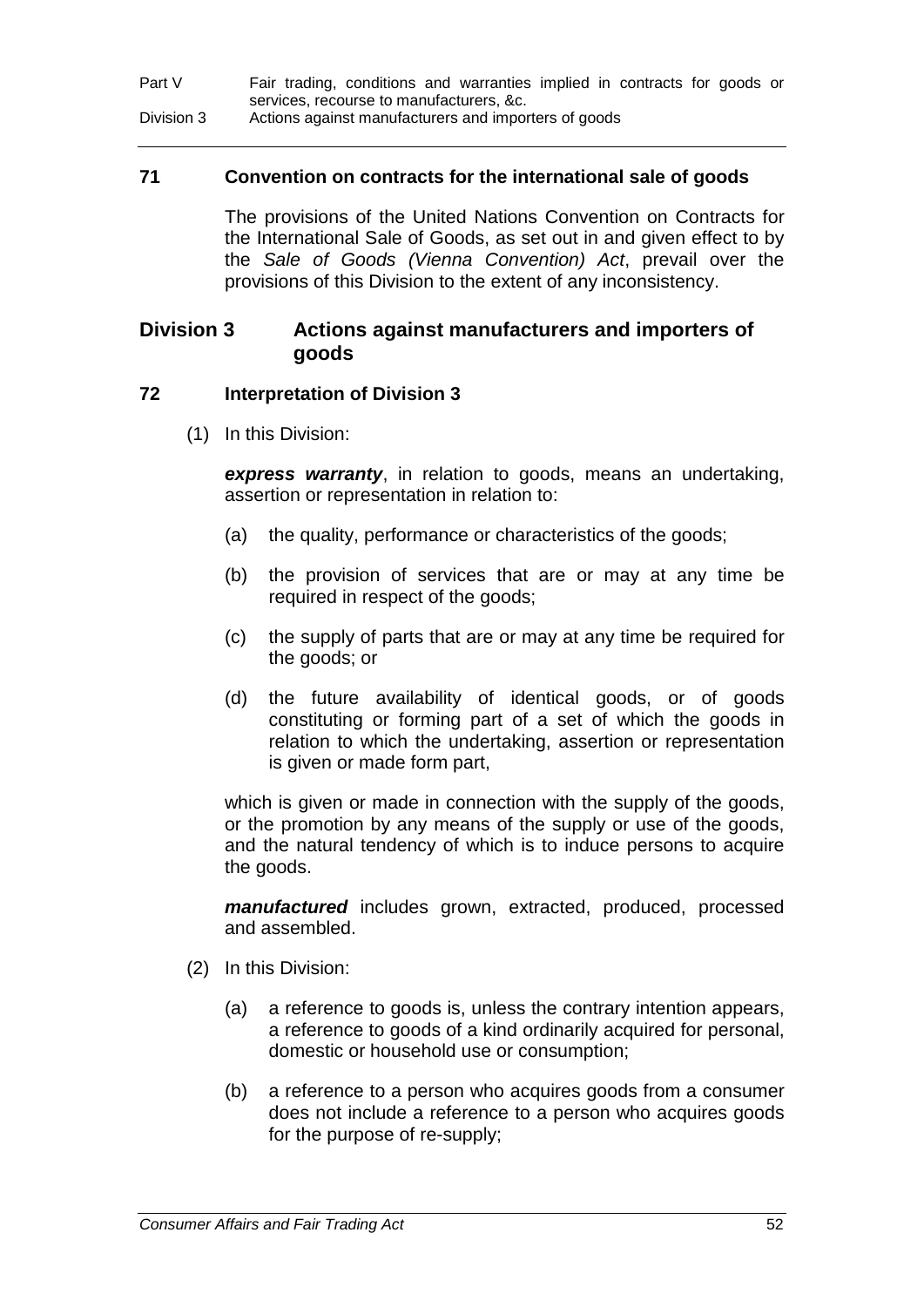- (c) a reference to the quality of goods includes a reference to the state or condition of the goods;
- (d) a reference to antecedent negotiations in relation to the acquisition of goods by a consumer is a reference to any negotiations or arrangements conducted or made with the consumer by another person in the course of a business carried on by that other person whereby the consumer was induced to acquire the goods, or which otherwise promoted the acquisition of the goods by the consumer; and
- (e) a reference to the person by whom any antecedent negotiations were conducted is a reference to the person by whom the negotiations or arrangements concerned were conducted or made.
- (3) A person who:
	- (a) holds him or herself out to the public as the manufacturer of goods;
	- (b) causes or permits the person's name, a name by which the person carries on business, or a brand or mark of the person, to be applied to goods supplied by the person; or
	- (c) causes or permits another, in connection with the supply or possible supply of goods by that other or the promotion by that other by any means of the supply or use of goods, to hold out the person to the public as the manufacturer of the goods,

shall be deemed for the purposes of this Division to have manufactured the goods.

- (4) If:
	- (a) goods are imported into Australia by a person who was not the manufacturer of the goods; and
	- (b) at the time of the importation the manufacturer of the goods does not have a place of business in Australia,

the importer shall be deemed for the purposes of this Division to have manufactured the goods.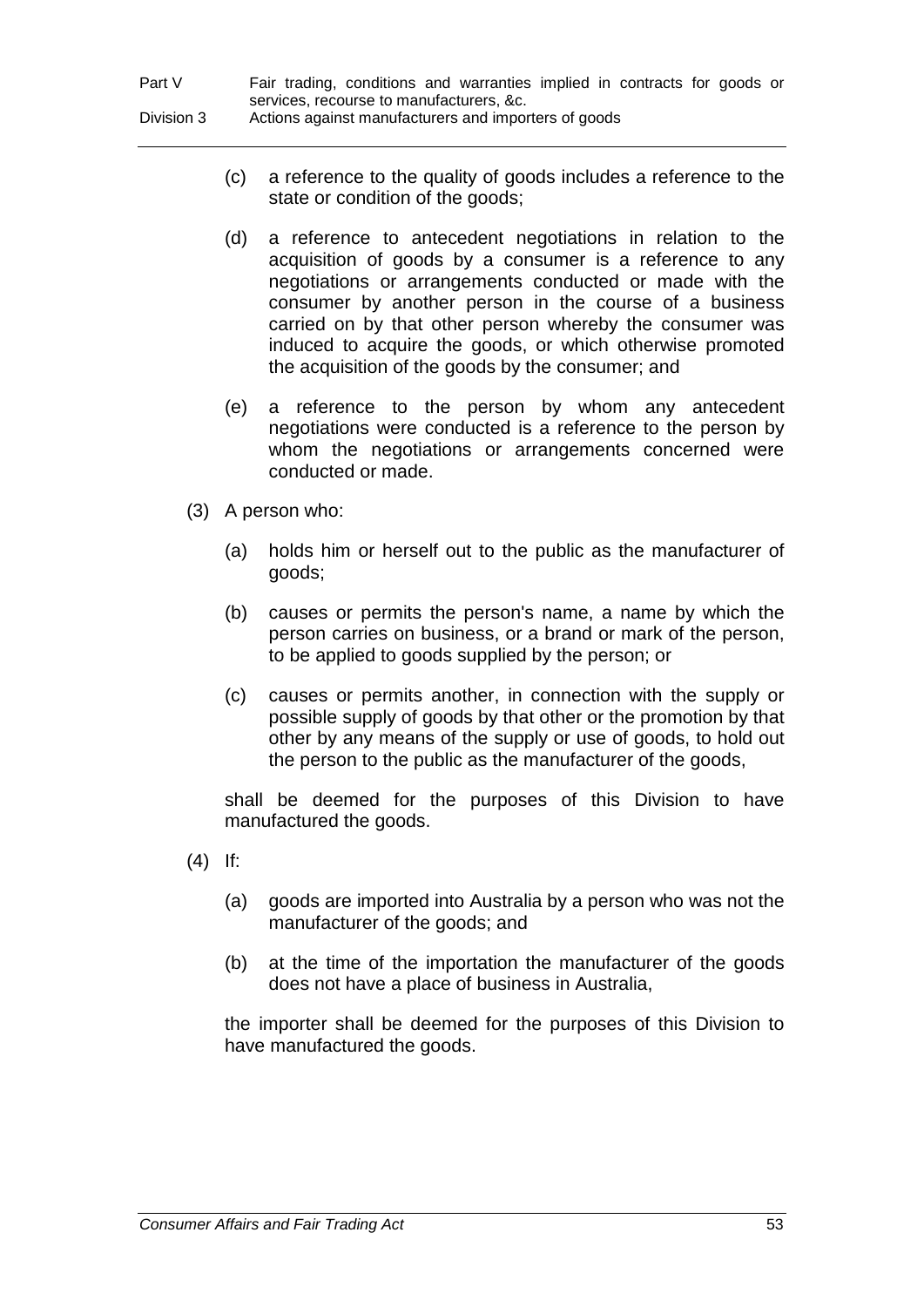- (5) For the purposes of subsection (3)(b):
	- (a) a name, brand or mark shall be deemed to be applied to goods if it is:
		- (i) woven in, impressed on, worked into or annexed or affixed to the goods; or
		- (ii) applied to a covering, label, reel or thing in or with which the goods are supplied; and
	- (b) if the name of a person, a name in which a person carries on business or a brand or mark of a person is applied to goods, it shall be presumed, unless the contrary is established, that the person caused or permitted the name, brand or mark to be applied to the goods.
- (6) The reference in subsection (5)(a)(ii) to a covering includes a reference to a stopper, glass, bottle, vessel, box, capsule, case, frame or wrapper, and the reference in that subparagraph to a label includes a reference to a band or ticket.
- (7) If goods are imported into Australia on behalf of a person, that person shall be deemed for the purposes of this Division to have imported the goods into Australia.
- (8) For the purposes of this Division, goods shall be taken to be supplied to a consumer notwithstanding that, at the time of the supply, they are affixed to land or premises.

## **73 Actions in respect of unsuitable goods**

- (1) Where:
	- (a) a person (*the supplier*), in trade or commerce, supplies goods manufactured by the supplier to another person who acquires the goods for re-supply;
	- (b) a person (whether or not the person who acquired the goods from the supplier) supplies the goods (otherwise than by way of sale by auction) to a consumer;
	- (c) the goods are acquired by the consumer for a particular purpose that was, expressly or by implication, made known to the supplier, either directly or through the person from whom the consumer acquired the goods or a person by whom any antecedent negotiations in connection with the acquisition of the goods were conducted;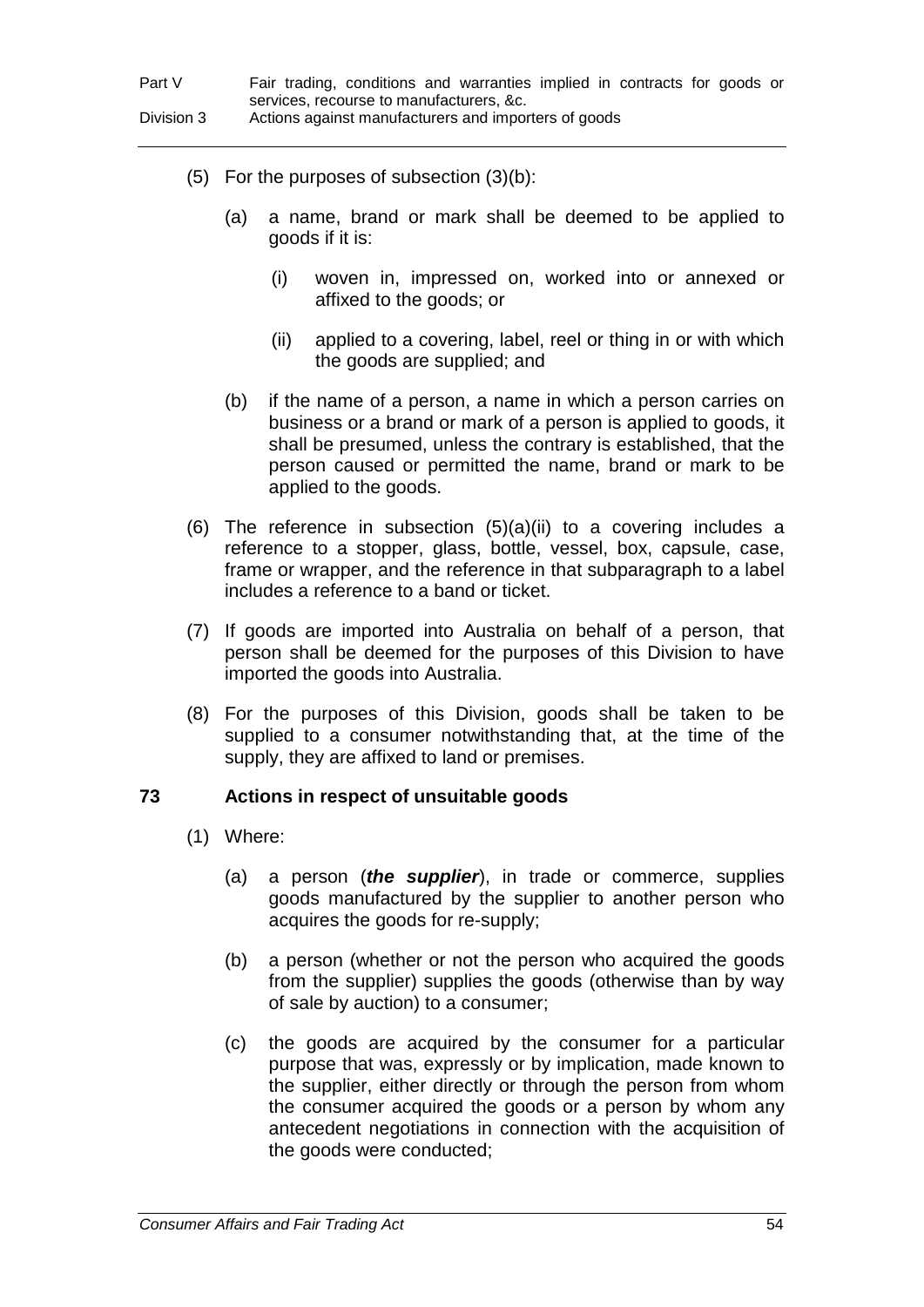- (d) the goods are not reasonably fit for that purpose, whether or not it is a purpose for which such goods are commonly supplied; and
- (e) the consumer or a person who acquires the goods from, or derives title to the goods through or under, the consumer suffers loss or damage by reason that the goods are not reasonably fit for that purpose,

the supplier is liable to compensate the consumer or that other person for the loss or damage, and the consumer or that other person may recover the amount of the compensation by action against the supplier in a court of competent jurisdiction.

- (2) Subsection (1) does not apply:
	- (a) if the goods are not reasonably fit for the purpose referred to in that subsection by reason of:
		- (i) an act or default of any person (not being the supplier or a servant or agent of the supplier); or
		- (ii) a cause independent of human control,

occurring after the goods have left the control of the supplier; or

(b) where the circumstances show that the consumer did not rely, or that it was unreasonable for the consumer to rely, on the skill or judgment of the supplier.

## **74 Actions in respect of false descriptions**

- (1) Where:
	- (a) a person (*the supplier*), in trade or commerce, supplies goods manufactured by the supplier to another person who acquires the goods for re-supply;
	- (b) a person (whether or not the person who acquired the goods from the supplier) supplies the goods (otherwise than by way of sale by auction) to a consumer by description;
	- (c) the goods do not correspond with the description; and
	- (d) the consumer or a person who acquires the goods from, or derives title to the goods through or under, the consumer suffers loss or damage by reason that the goods do not correspond with the description,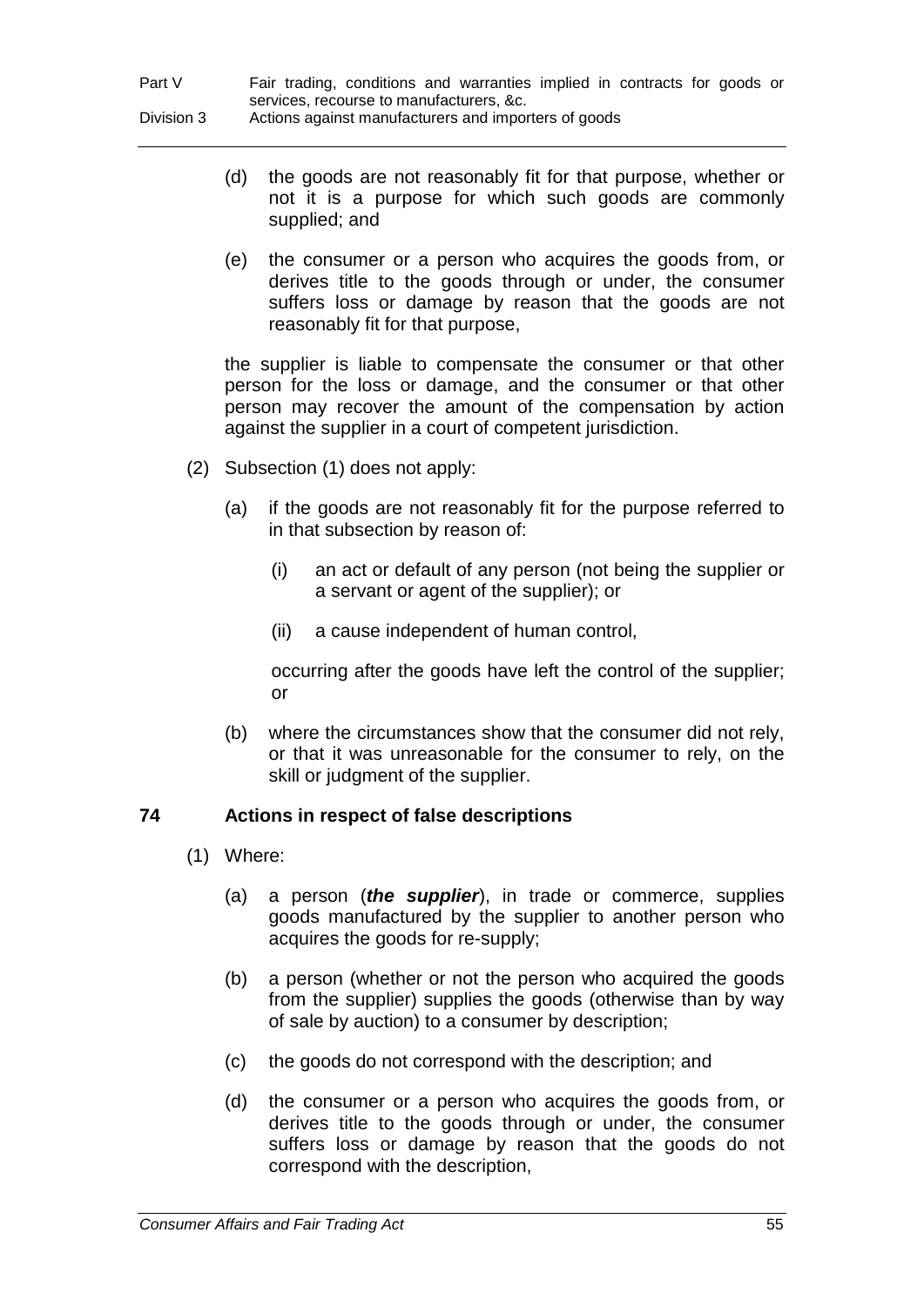the supplier is liable to compensate the consumer or that other person for the loss or damage, and the consumer or that other person may recover the amount of the compensation by action against the supplier in a court of competent jurisdiction.

- (2) Subsection (1) does not apply if the goods do not correspond with the description referred to in that subsection by reason of:
	- (a) an act or default of any person (not being the supplier or a servant or agent of the supplier); or
	- (b) a cause independent of human control,

occurring after the goods have left the control of the supplier.

- (3) A supplier is not liable to compensate a person for loss or damage suffered by the person by reason that goods do not correspond with a description unless the description was applied to the goods:
	- (a) by or on behalf of the supplier; or
	- (b) with the consent of the supplier, whether express or implied.
- (4) If the goods referred to in subsection (1) are supplied to the consumer by reference to a sample as well as by description, it is not a defence to an action under this section that the bulk of the goods corresponds with the sample if the goods do not also correspond with the description.
- (5) A supply of goods is not prevented from being a supply by description for the purposes of subsection (1) by reason only that, being exposed for sale or hire, they are selected by the consumer.

## **75 Actions in respect of goods of unmerchantable quality**

- (1) Where:
	- (a) a person (*the supplier*), in trade or commerce, supplies goods manufactured by the supplier to another person who acquires the goods for re-supply;
	- (b) a person (whether or not the person who acquired the goods from the supplier) supplies the goods (otherwise than by way of sale by auction) to a consumer;
	- (c) the goods are not of merchantable quality; and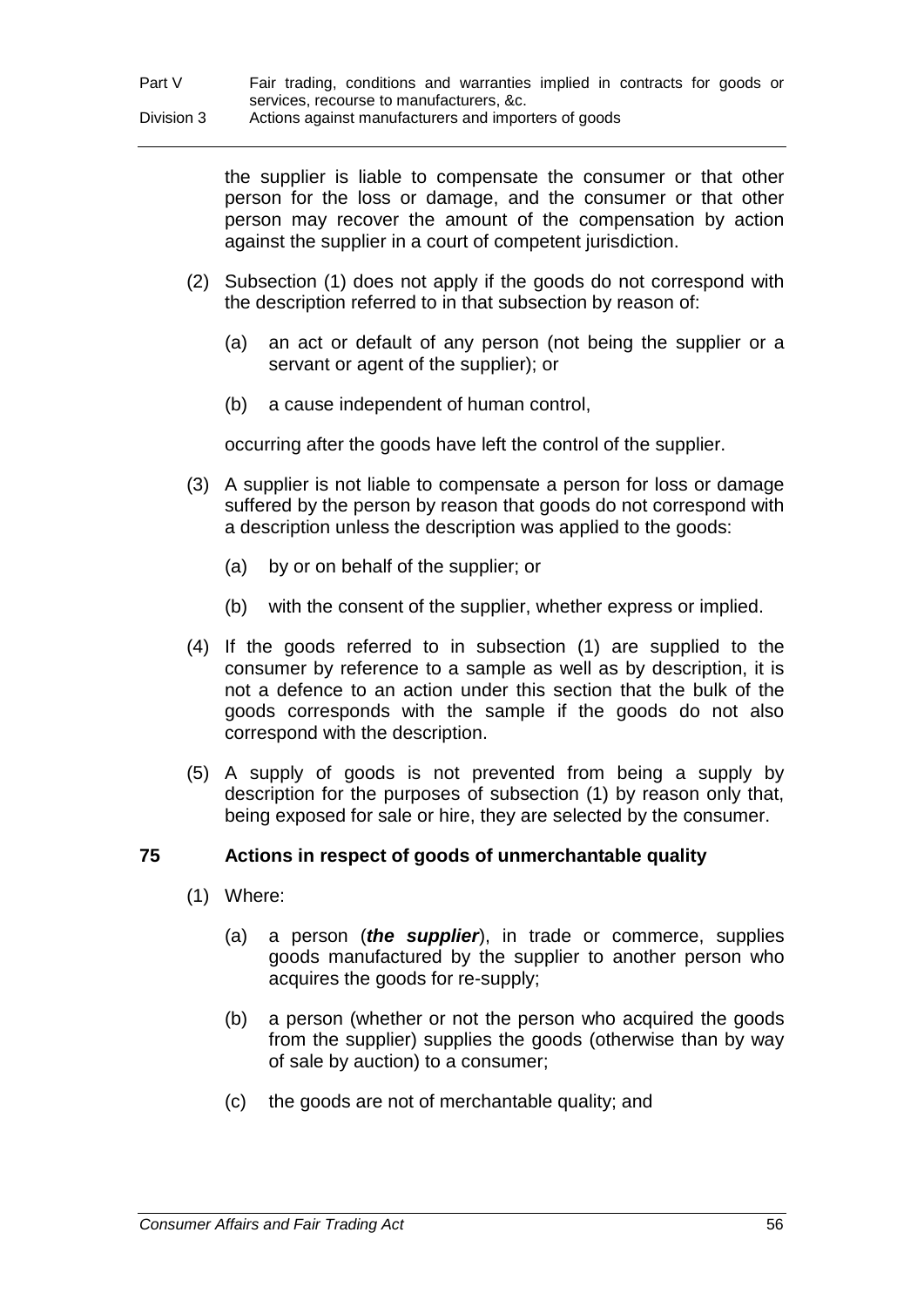(d) the consumer or a person who acquires the goods from, or derives title to the goods through or under, the consumer suffers loss or damage by reason that the goods are not of merchantable quality,

the supplier is liable to compensate the consumer or that other person for the loss or damage, and the consumer or that other person may recover the amount of the compensation by action against the supplier in a court of competent jurisdiction.

- (2) Subsection (1) does not apply:
	- (a) if the goods are not of merchantable quality by reason of:
		- (i) an act or default of any person (not being the supplier or a servant or agent of the supplier); or
		- (ii) a cause independent of human control,

occurring after the goods have left the control of the supplier;

- (b) as regards defects specifically drawn to the consumer's attention before the making of the contract for the supply of the goods to the consumer; or
- (c) where the consumer examines the goods before that contract is made, as regards defects that the examination ought to reveal.
- (3) Goods of any kind are of merchantable quality within the meaning of this section if they are as fit for the purpose or purposes for which goods of that kind are commonly bought as it is reasonable to expect having regard to:
	- (a) any description applied to the goods by the supplier;
	- (b) the price received by the supplier for the goods (if relevant); and
	- (c) all other relevant circumstances.

## **76 Actions in respect of non-correspondence with samples, &c.**

- (1) Where:
	- (a) a person (*the supplier*), in trade or commerce, supplies goods manufactured by the supplier to another person who acquires the goods for re-supply;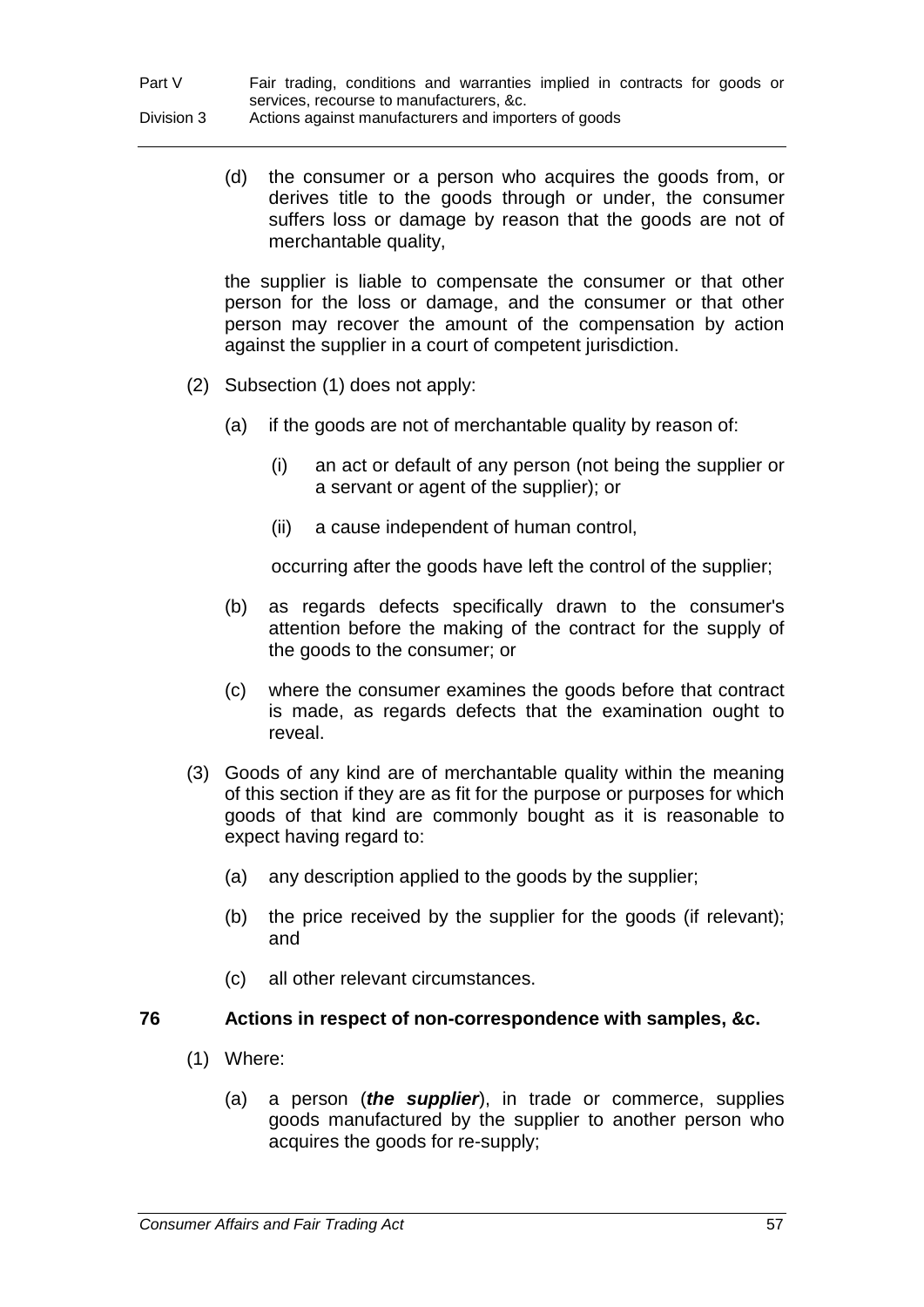- (b) a person (whether or not the person who acquired the goods from the supplier) supplies the goods (otherwise than by way of sale by auction) to a consumer;
- (c) the goods are supplied to the consumer by reference to a sample;
- (d) the bulk of the goods does not correspond with the sample in quality, or the goods have a defect rendering them unmerchantable that is not, or would not be, apparent on reasonable examination of the sample; and
- (e) the consumer or a person who acquires the goods from, or derives title to the goods through or under, the consumer suffers loss or damage by reason that the bulk does not correspond with the sample in quality or by reason that the goods have that defect,

the supplier is liable to compensate the consumer or that other person for the loss or damage, and the consumer or that other person may recover the amount of the loss or damage by action against the supplier in a court of competent jurisdiction.

- (2) Subsection (1) does not apply where:
	- (a) the sample is not supplied by the supplier;
	- (b) the supply by sample is made without the express or implied concurrence of the supplier; or
	- (c) the failure of the bulk of the goods to correspond with the sample in quality or the existence of the defect is due to:
		- (i) an act or default of any person (not being the supplier or a servant or agent of the supplier), or a cause independent of human control, occurring after the goods have left the control of the supplier; or
		- (ii) other circumstances that were beyond the control of the supplier and that the supplier could not reasonably be expected to have fore-seen.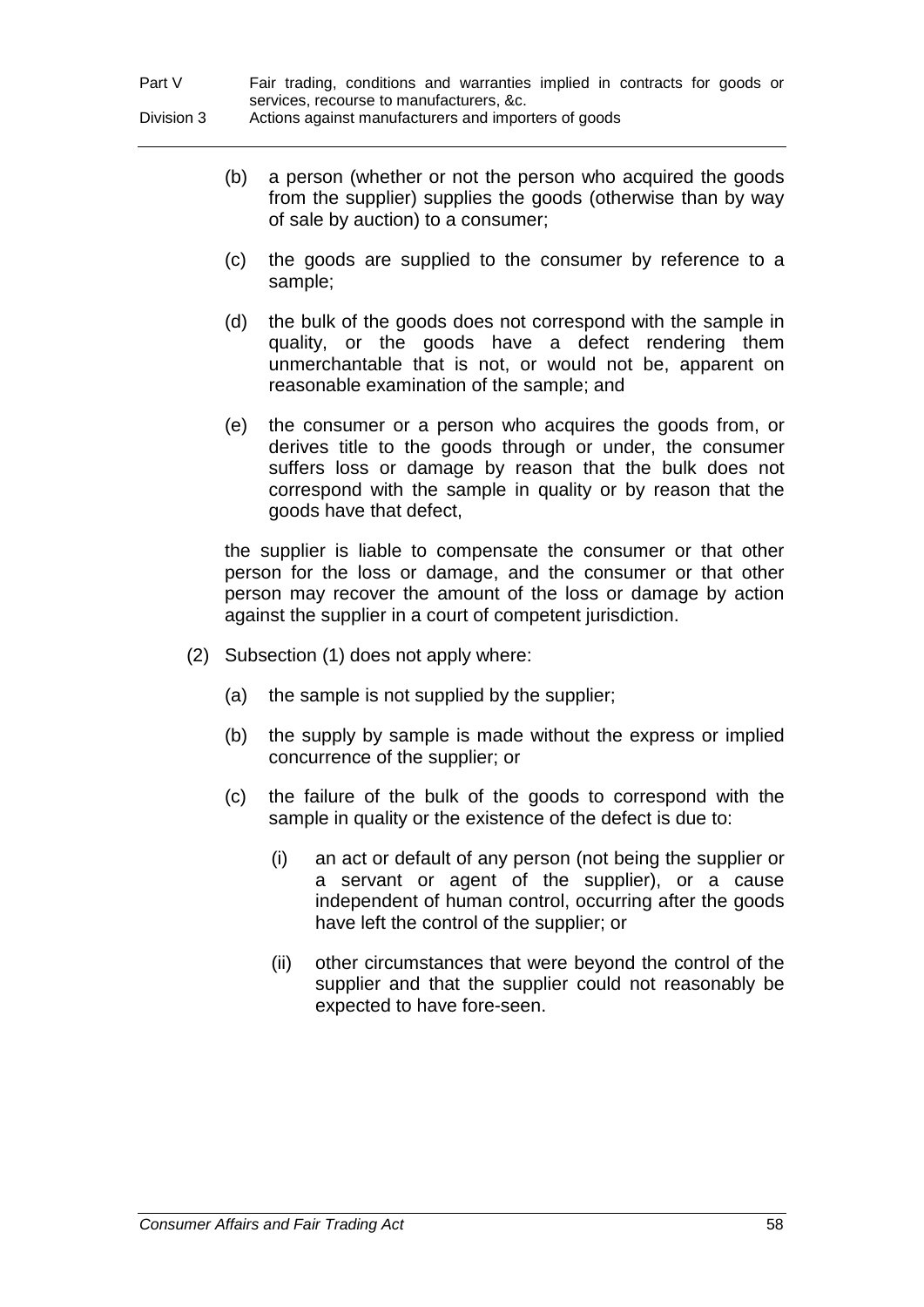Part V Fair trading, conditions and warranties implied in contracts for goods or services, recourse to manufacturers, &c. Division 3 Actions against manufacturers and importers of goods

## **77 Actions in respect of failure to provide facilities for repairs or parts**

- (1) Where:
	- (a) a person (*the supplier*), in trade or commerce, supplies goods (otherwise than by way of sale by auction) manufactured by the supplier to a consumer; or
	- (b) a person (*the supplier*), in trade or commerce, supplies goods manufactured by the supplier to another person who acquires the goods for re-supply and a person (whether or not the person who acquired the goods from the supplier) supplies the goods (otherwise than by way of sale by auction) to a consumer,

and, in either case:

- (c) at a time (*the relevant time*) after the acquisition of the goods by the consumer:
	- (i) the goods require to be repaired, but facilities for their repair are not reasonably available to the consumer or a person who acquires the goods from, or derives title to the goods through or under, the consumer; or
	- (ii) a part is required for the goods, but the part is not reasonably available to the consumer or a person who acquires the goods from, or derives title to the goods through or under, the consumer;
- (d) the supplier acted unreasonably in failing to ensure that facilities for the repair of the goods were, or that the required part was, reasonably available to the consumer or that other person at the relevant time; and
- (e) the consumer or that other person suffers loss or damage by reason of the failure of the supplier to ensure that facilities for the repair of the goods were, or that the required part was, reasonably available to the consumer or that other person at the relevant time,

the supplier is liable to compensate the consumer or that other person for the loss or damage, and the consumer or that other person may recover the amount of the compensation by action against the supplier in a court of competent jurisdiction.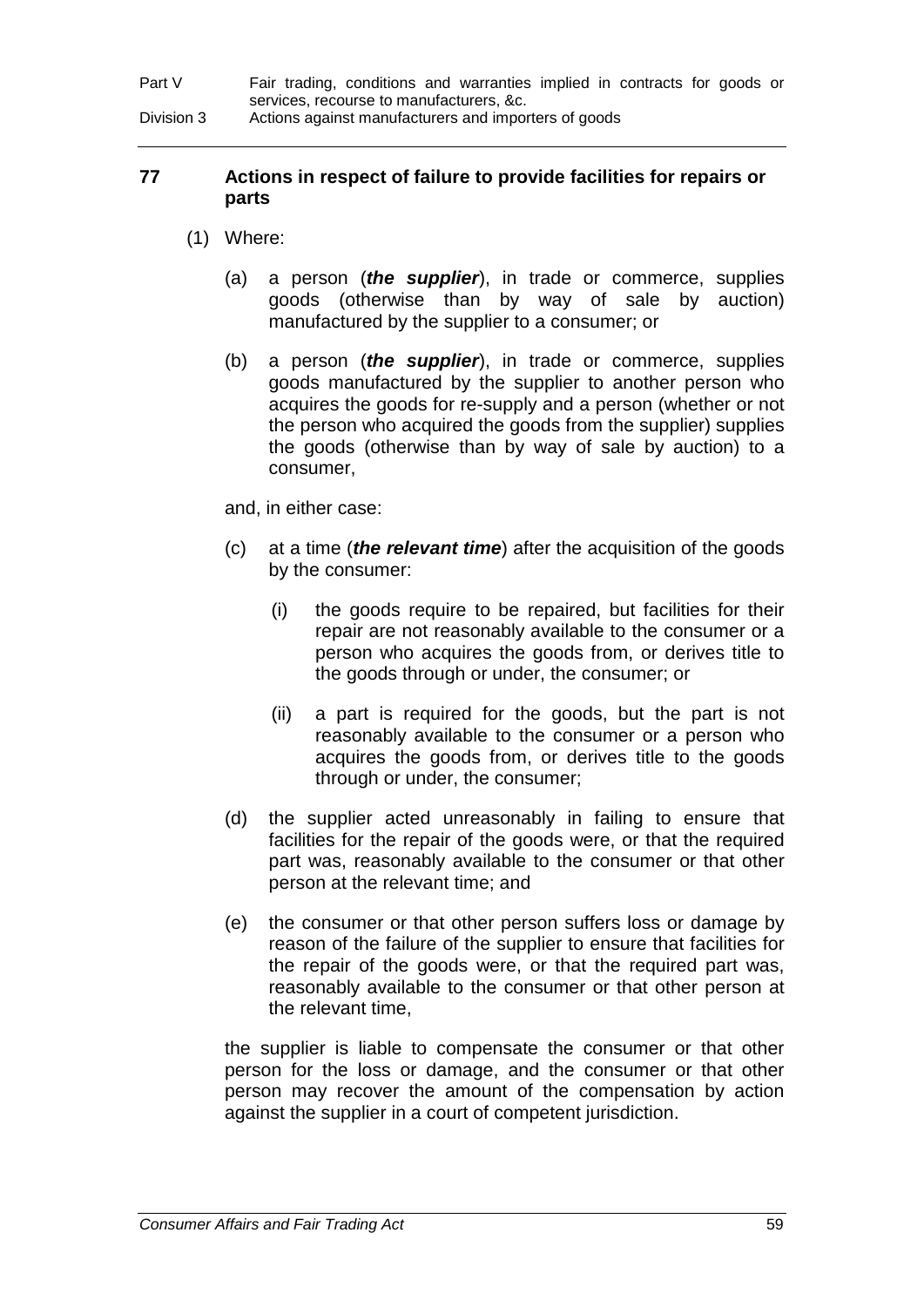| Part V     | Fair trading, conditions and warranties implied in contracts for goods or |
|------------|---------------------------------------------------------------------------|
|            | services, recourse to manufacturers, &c.                                  |
| Division 3 | Actions against manufacturers and importers of goods                      |

- (2) Subsection (1) does not apply where the relevant supplier took reasonable action to ensure that the consumer acquiring the goods would be given notice at or before the time when he or she acquired the goods that:
	- (a) the supplier did not promise that facilities for the repair of the goods, or that parts for the goods, would be available; or
	- (b) the supplier did not promise that facilities for the repair of the goods, or that parts for the goods, would be available after a specified period, being a period that expired before the relevant time.
- (3) Where the relevant supplier took reasonable action to ensure that the consumer acquiring the goods would be given notice at or before the time when he or she acquired the goods that the supplier did not promise that:
	- (a) facilities for the repair of the goods, being facilities of a kind specified in the notice, would be available;
	- (b) parts for the goods, being parts of a kind specified in the notice, would be available; or
	- (c) facilities for the repair of the goods would be available at, or parts for the goods would be available from, a place or places specified in the notice,

the supplier is not liable to compensate the consumer or a person who acquires the goods from, or derives title to the goods through or under, the consumer for loss or damage suffered by the consumer or that other person by reason of the failure of the supplier to ensure that facilities of the kind specified in the notice, or parts of the kind specified in the notice, were available, or that facilities for the repair of the goods were available at, or parts for the goods were available from, a place or places specified in the notice, as the case may be.

(4) In determining whether a supplier acted unreasonably in failing to ensure that facilities for the repair of goods were, or that a part was, reasonably available to a person at the relevant time, a court shall have regard to all the circumstances of the case, and, in particular, to the existence at the relevant time of circumstances that prevented those facilities or that part being so available, being circumstances beyond the control of the supplier.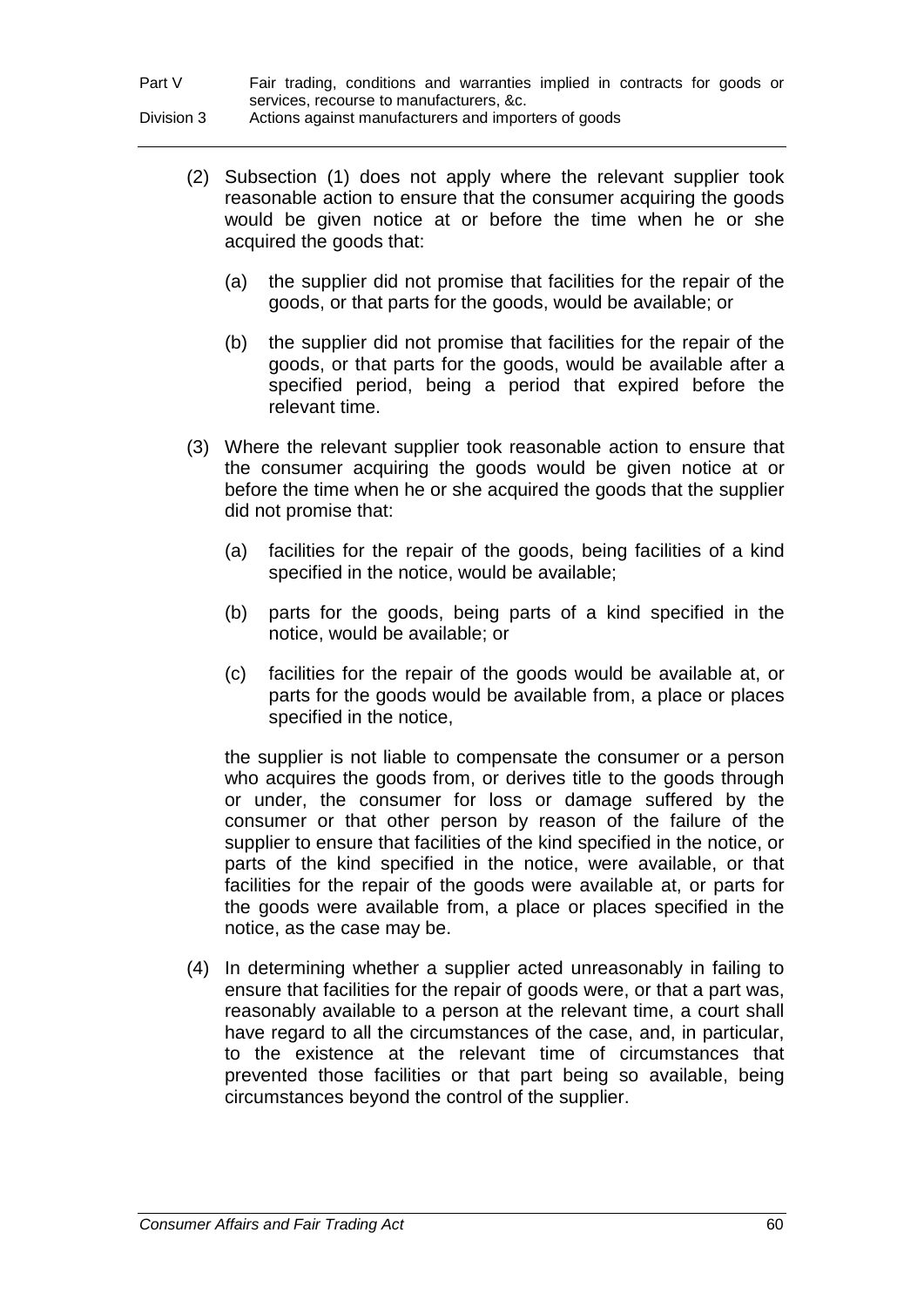## **78 Actions in respect of non-compliance with express warranty**

- (1) Where:
	- (a) a person (*the supplier*), in trade or commerce, supplies goods (otherwise than by way of sale by auction) manufactured by the supplier to a consumer; or
	- (b) a person (*the supplier*), in trade or commerce, supplies goods manufactured by the supplier to another person who acquires the goods for re-supply and a person (whether or not the person who acquired the goods from the supplier) supplies the goods (otherwise than by way of sale by auction) to a consumer,

and, in either case:

- (c) the supplier fails to comply with an express warranty given or made by the supplier in relation to the goods; and
- (d) the consumer or a person who acquires the goods from, or derives title to the goods through or under, the consumer suffers loss or damage by reason of the failure,

the supplier is liable to compensate the consumer or that other person for the loss or damage and the consumer or that other person may recover the amount of the compensation by action against the supplier in a court of competent jurisdiction.

- (2) For the purposes of any action instituted against a supplier under this section, where:
	- (a) an undertaking, assertion or representation was given or made in connection with the supply of goods or the promotion by any means of the supply or use of goods; and
	- (b) the undertaking, assertion or representation would, if it had been given or made by the supplier or a person acting on behalf of the supplier, have constituted an express warranty in relation to the goods,

it shall be presumed that the undertaking, assertion or representation was given or made by the supplier or a person acting on behalf of the supplier unless the supplier proves that the supplier did not give or make, and did not cause or permit the giving or making of, the undertaking, assertion or representation.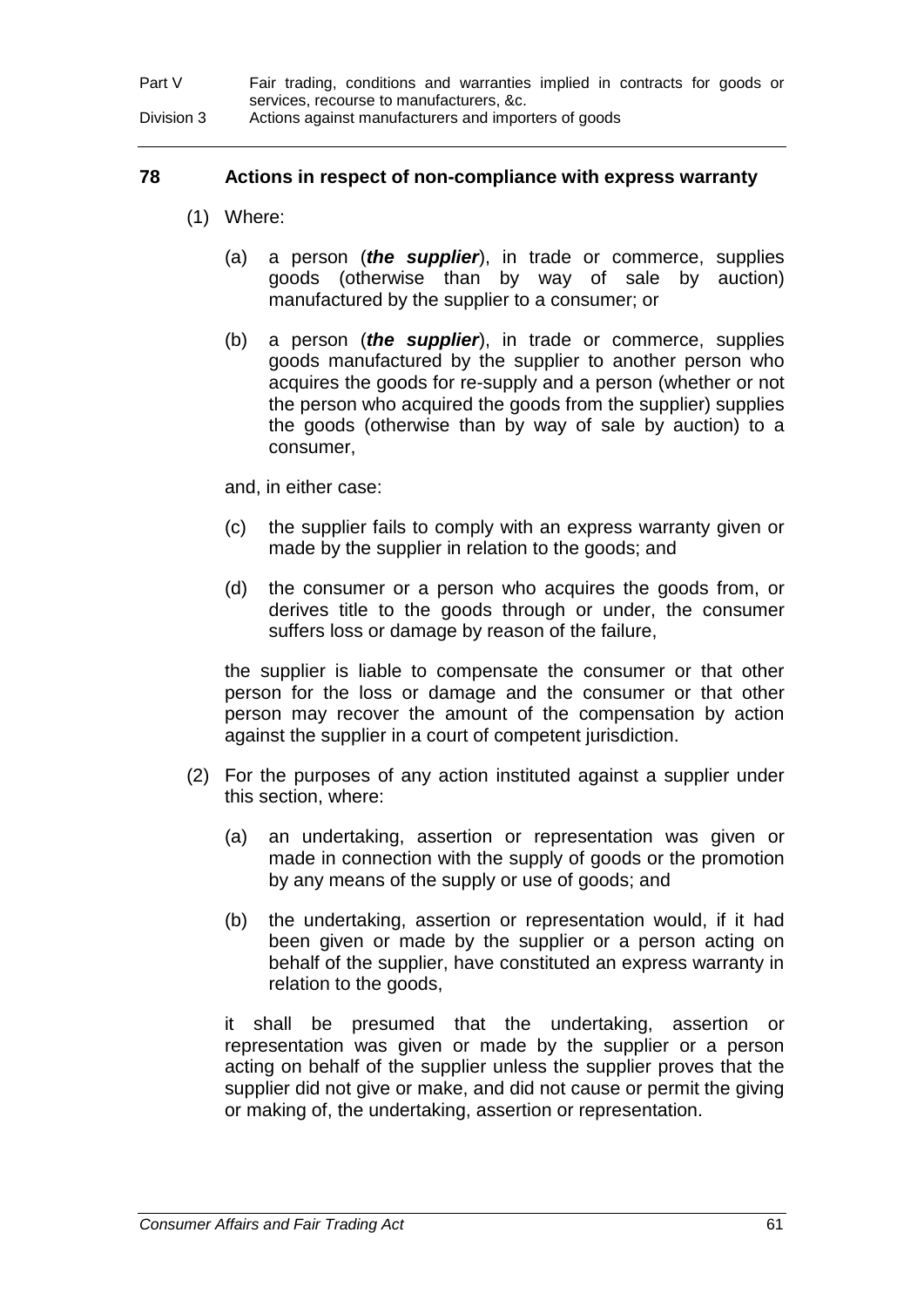## **79 Right of seller to recover against manufacturer or importer**

- (1) Where:
	- (a) a person (*the seller*) is under a liability to another person (*the customer*) in respect of loss or damage suffered by the customer as a result of a breach of a condition or warranty implied by a provision of Division 2 in a contract for the supply of goods (whether or not of a kind ordinarily acquired for personal, domestic or household use or consumption) by the seller to the customer; and
	- (b) a third person (*the manufacturer*):
		- (i) is liable to compensate the customer in respect of the same loss or damage by reason of a provision of this Division; or
		- (ii) in a case where the goods referred to in paragraph (a) are not of the kind ordinarily acquired for personal, domestic or household use or consumption – would, if sections 73, 74, 75 and 76 applied in relation to those goods, be liable to compensate the customer in respect of the same loss or damage by reason of any of those sections,

the manufacturer is liable to indemnify the seller in respect of the seller's liability to the customer.

(2) Where subsection (1) applies, the seller may, in respect of the manufacturer's liability to indemnify the seller, institute an action against the manufacturer in a court of competent jurisdiction for such legal or equitable relief as the seller could have obtained if that liability had arisen under a contract of indemnity made between the manufacturer and the seller.

# **80 Time for commencing actions**

- (1) Subject to this section, an action under a provision of this Division may be commenced at any time within 3 years after the day on which the cause of the action accrued.
- (2) For the purposes of this section, a cause of action shall be deemed to have accrued:
	- (a) in the case of an action other than an action under section 79, on the day on which the consumer or a person who acquired the goods from, or derived title to the goods through or under, the consumer first became aware, or ought reasonably to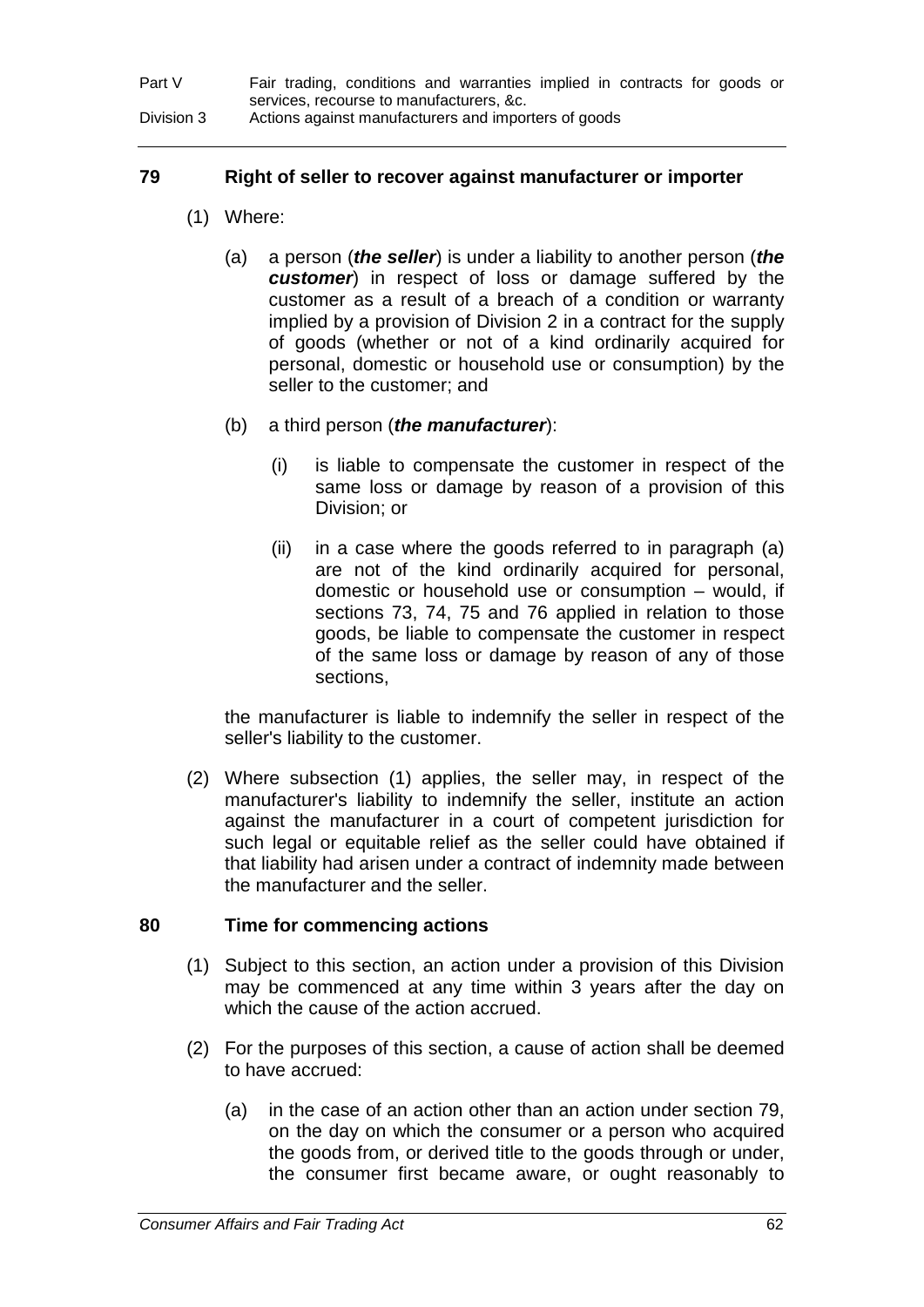have become aware:

- (i) in the case of an action under section  $73 -$  that the goods were not reasonably fit for the purpose referred to in that section;
- (ii) in the case of an action under section  $74 -$  that the goods did not correspond with the description referred to in that section;
- (iii) in the case of an action under section  $75 -$  that the goods were not of merchantable quality;
- (iv) in the case of an action under section 76 that the goods did not correspond with the sample in quality or the goods had the defect referred to in that section;
- (v) in the case of an action under section  $77 -$  that the goods required to be repaired or that the part was required for the goods, as the case may be; or
- (vi) in the case of an action under section  $78 -$  of the failure of a supplier within the meaning of that section to comply with the express warranty referred to in that section; or
- (b) in the case of an action under section 79, on:
	- (i) the day, or the first day, as the case may be, on which the seller within the meaning of that section made a payment in respect of, or otherwise discharged in whole or in part, his or her liability to the customer within the meaning of that section; or
	- (ii) the day on which a proceeding was instituted by that customer against that seller in respect of that liability or, if more than one such proceeding was instituted, the day on which the first such proceeding was instituted,

whichever was the earlier.

(3) In an action under a provision of this Division, it is a defence if the defendant proves that the action was not commenced within 10 years after the time of the first supply to a consumer of the goods to which the action relates.

### **81 Application of division not to be excluded or modified**

(1) Any term of a contract (including one that is not set out in the contract but is incorporated in the contract by another term of the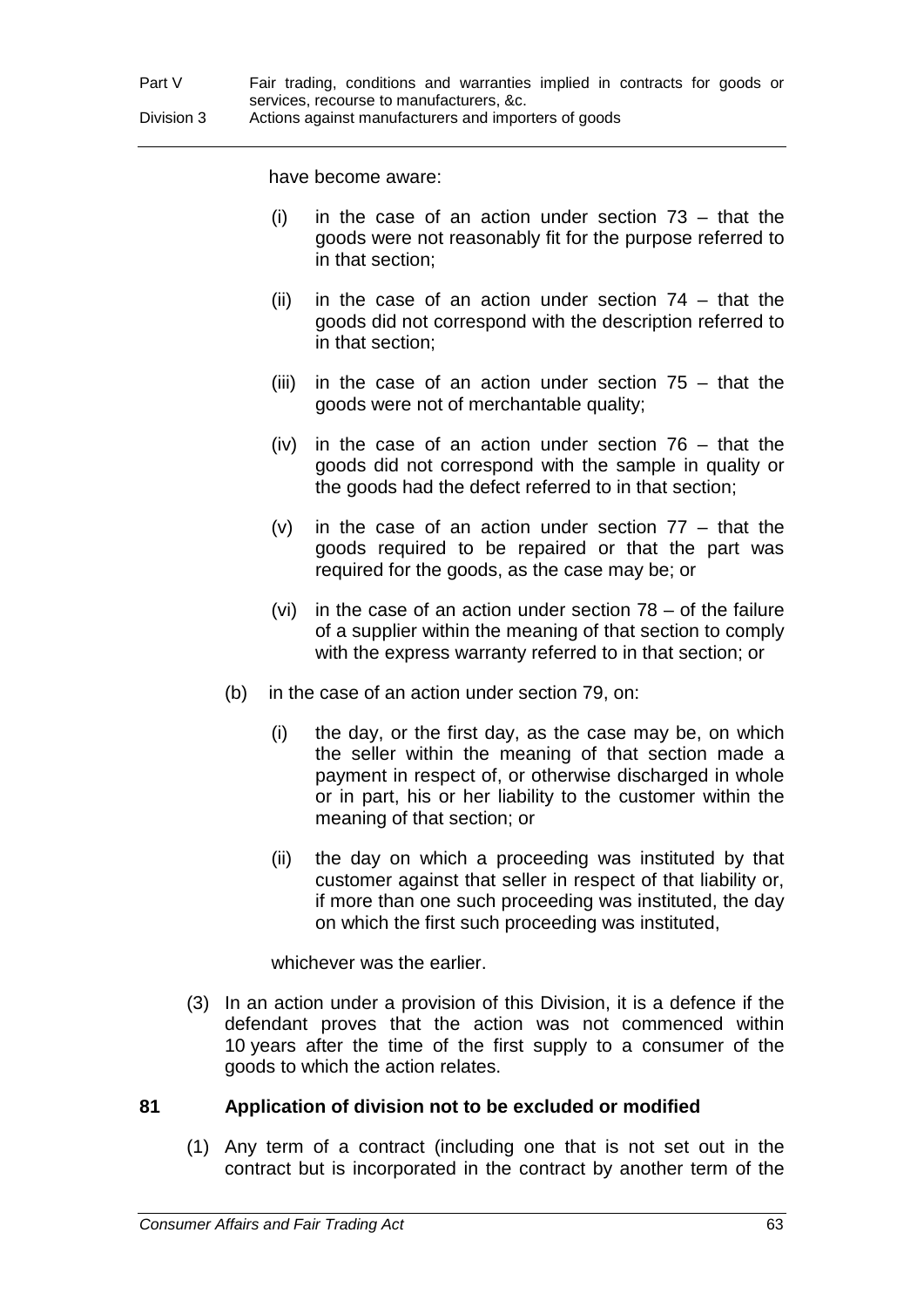contract) that purports to exclude, restrict or modify, or has the effect of excluding, restricting or modifying, any liability of a person to compensate or indemnify another person that may arise under this Division, is void.

- (2) A term of a contract shall not be taken to exclude, restrict or modify the application of a provision of this Division unless the term does so expressly or is inconsistent with that provision.
- (3) Nothing in this section applies to a term of contract referred to in section 82(4).

### **82 Limitation in certain circumstances of liability of manufacturer to seller**

- (1) Notwithstanding section 79 but subject to this section, in the case of goods other than goods of a kind ordinarily acquired for personal, domestic or household use or consumption, the liability under that section of a manufacturer to a seller is limited to a liability to pay to the seller an amount equal to:
	- (a) the cost of replacing the goods;
	- (b) the cost of obtaining equivalent goods; or
	- (c) the cost of having the goods repaired,

whichever is the lowest amount.

- (2) Subsection (1) does not apply in relation to particular goods if the seller establishes that it is not fair or reasonable for the liability under that section of a manufacturer in respect of those goods to be limited as mentioned in subsection (1).
- (3) In determining for the purposes of subsection (2) whether or not it is fair or reasonable for the liability of a manufacturer to a seller in respect of goods to be limited as mentioned in subsection (1), a court shall have regard to all the circumstances of the case and, in particular, to:
	- (a) the availability of suitable alternative sources of supply of the goods;
	- (b) the availability of equivalent goods; and
	- (c) whether the goods were manufactured, processed or adapted to the special order of the seller.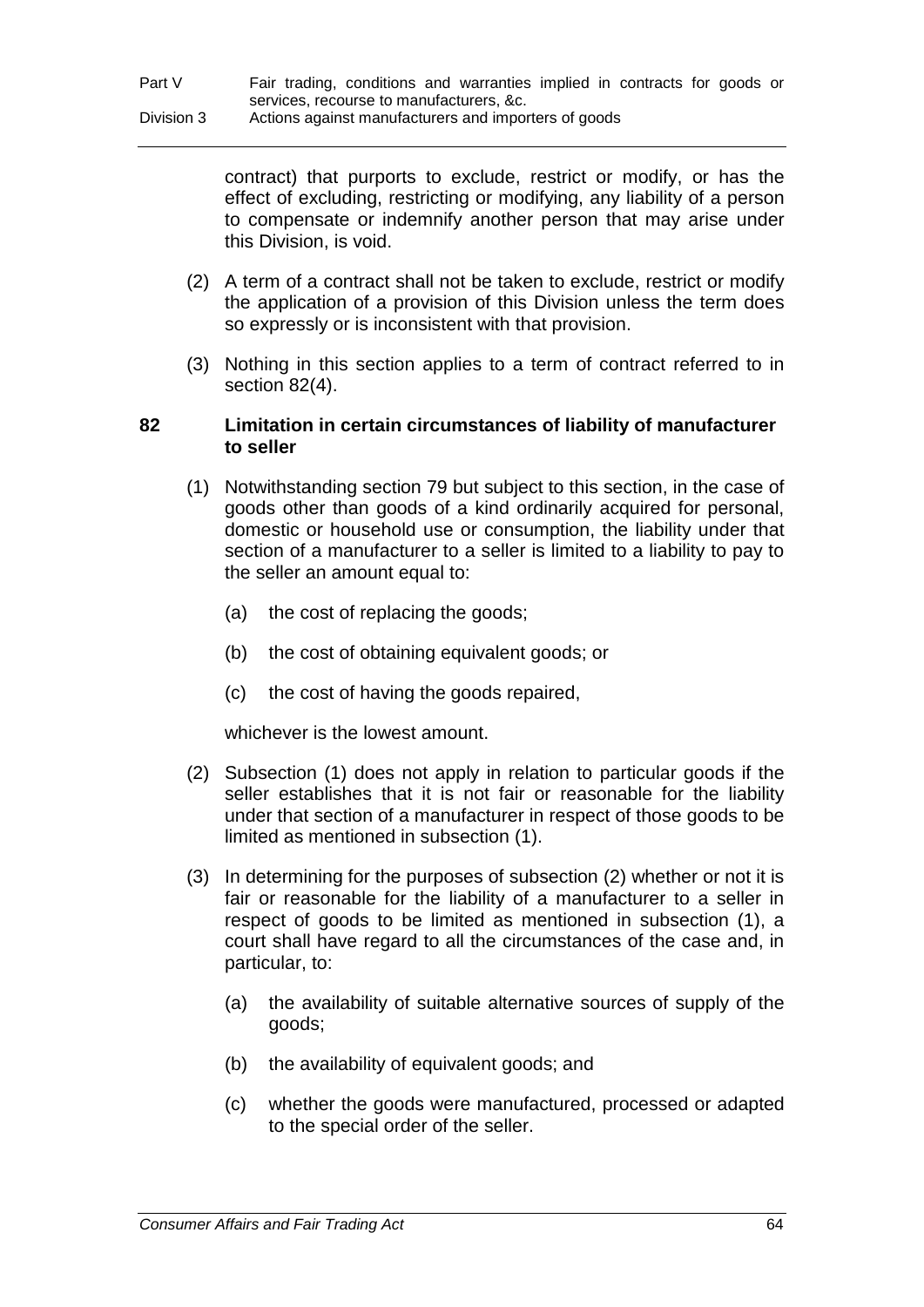- (4) This section is subject to any term of a contract between the manufacturer and the seller imposing on the manufacturer a greater liability than the liability mentioned in subsection (1).
- (5) In this section, the expressions *manufacturer* and *seller* have the same respective meanings as in section 79.

### **Division 4 Transactions involving credit providers**

### **83 Joint liability of supplier and credit provider for breach of certain contracts**

- (1) Where:
	- (a) a person (*the supplier*) supplies goods, or causes goods to be supplied, to a linked credit provider of the supplier and a consumer enters into a contract with the linked credit provider for the provision of credit in respect of the supply by way of sale, lease, hire or hire-purchase of the goods to the consumer; or
	- (b) a consumer enters into a contract with a linked credit provider of a person (*the supplier*) for the provision of credit in respect of the supply by the supplier of goods or services, or goods and services, to the consumer,

and the consumer suffers loss or damage as a result of misrepresentation, breach of contract, or failure of consideration in relation to the contract, or as a result of a breach of a condition that is implied in the contract by virtue of section 63, 64, or 65 or of a warranty that is implied in the contract by virtue of section 66, the supplier and the linked credit provider are, subject to this section, jointly and severally liable to the consumer for the amount of the loss or damage, and the consumer may recover that amount by action in accordance with this section in a court of competent jurisdiction.

- (2) Where:
	- (a) a person (*the supplier*) supplies goods, or causes goods to be supplied, to a credit provider who is not a linked credit provider of the supplier;
	- (b) a consumer enters into a contract with the credit provider for the provision of credit in respect of the supply by way of sale, lease, hire or hire-purchase of the goods to the consumer;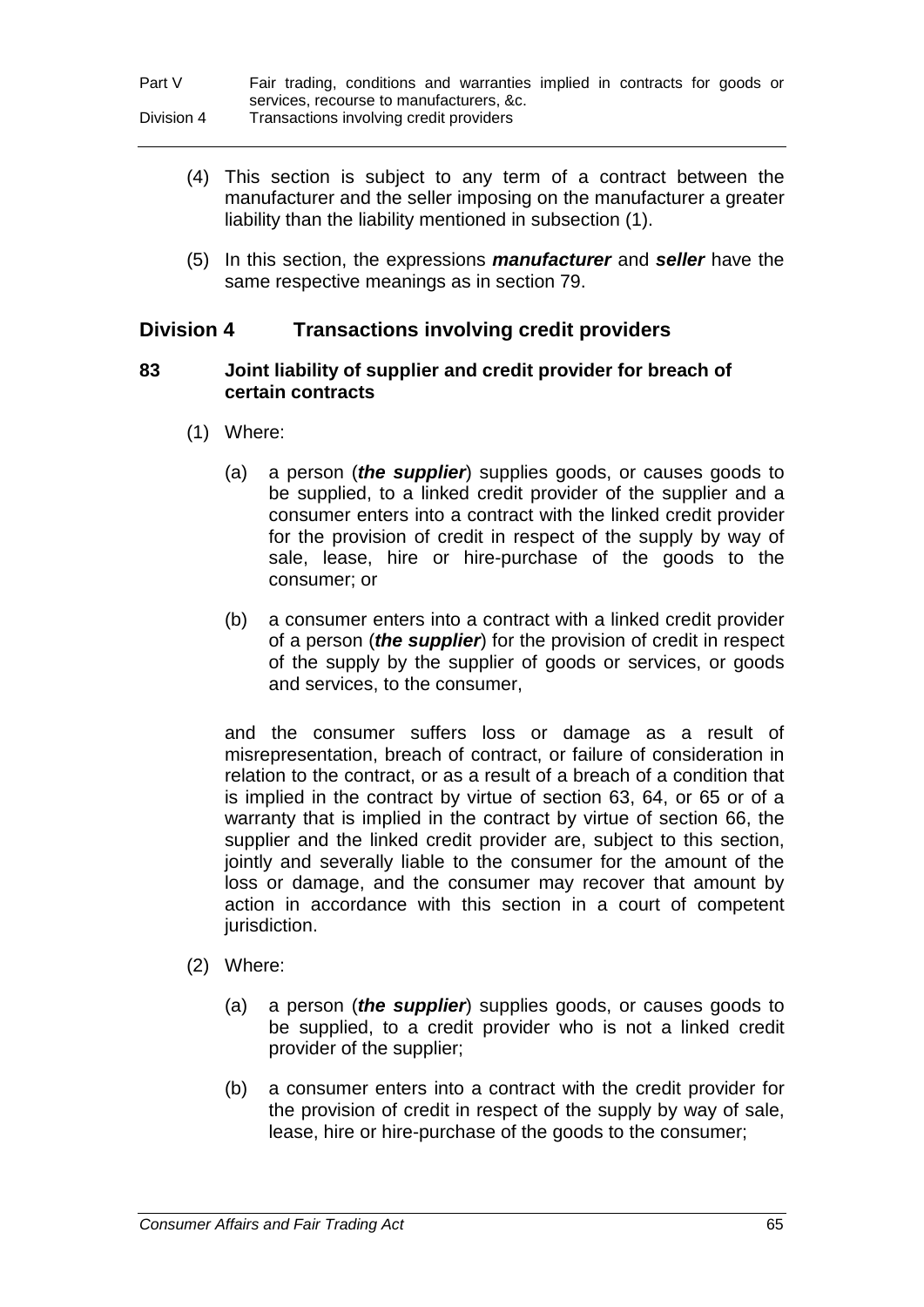- (c) antecedent negotiations in relation to the contract were conducted with the consumer by or on behalf of the supplier; and
- (d) the credit provider did not take physical possession of the goods before they were delivered to the consumer,

or where a consumer enters into a contract with a credit provider for the provision of credit in respect of the supply of services to the consumer by a person (*the supplier*) of whom the credit provider is not a linked credit provider, then if the consumer suffers loss or damage as a result of a breach of a condition that is implied in the contract by virtue of section 63, 64 or 65 or of a warranty so implied by virtue of section 66, the credit provider is not under any liability to the consumer for the amount of the loss or damage, but the consumer may recover that amount by action in a court of competent jurisdiction against the supplier.

- (3) A linked credit provider of a particular supplier is not liable to a consumer by virtue of subsection (1) in proceedings arising under that subsection if the credit provider establishes:
	- (a) that the credit provided by the credit provider to the consumer was the result of an approach made to the credit provider by the consumer that was not induced by the supplier;
	- (b) where the proceedings relate to the supply by way of lease, hire or hire-purchase of goods by the linked credit provider to the consumer, that:
		- (i) after due inquiry before becoming a linked credit provider of the supplier, the credit provider was satisfied that the reputation of the supplier in respect of the supplier's financial standing and business conduct was good; and
		- (ii) after becoming a linked credit provider of the supplier, the credit provider had not had cause to suspect that:
			- (A) the consumer might be entitled to recover an amount of loss or damage suffered as a result of misrepresentation or breach of a condition or warranty referred to in subsection (1); and
			- (B) the supplier might be unable to meet the supplier's liabilities as and when they fall due;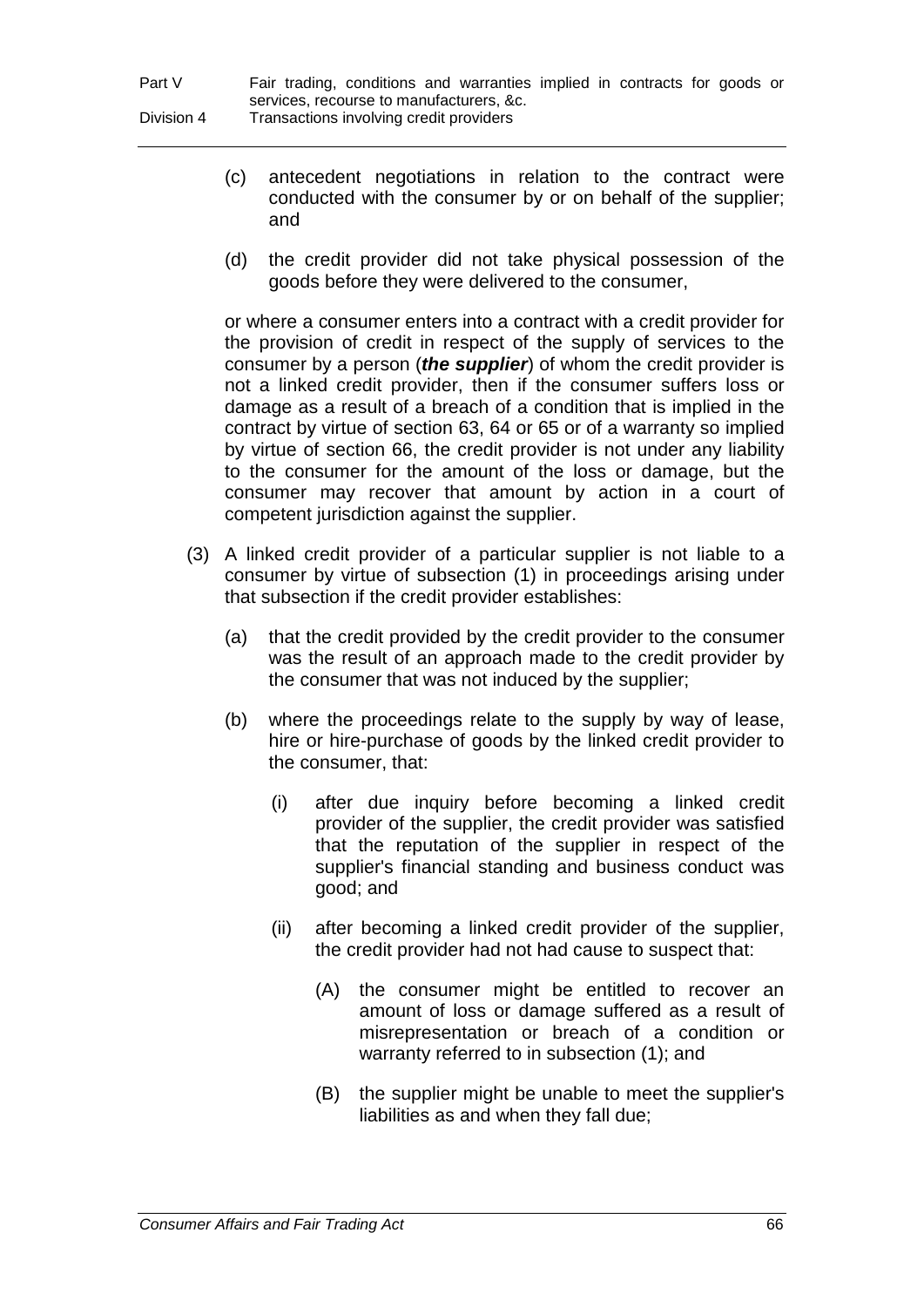| Part V     | Fair trading, conditions and warranties implied in contracts for goods or |
|------------|---------------------------------------------------------------------------|
|            | services, recourse to manufacturers, &c.                                  |
| Division 4 | Transactions involving credit providers                                   |

- (c) where the proceedings relate to a contract of sale with respect to which a tied loan contract applies, that:
	- (i) after due inquiry before becoming a linked credit provider of the supplier, the credit provider was satisfied that the reputation of the supplier in respect of the supplier's financial standing and business conduct was good; and
	- (ii) after becoming a linked credit provider of the supplier, but before the tied loan contract was entered into, the linked credit provider had not had cause to suspect that:
		- (A) the consumer might, if the contract were entered into, be entitled to recover an amount of loss or damage suffered as a result of misrepresentation, breach of contract or failure of consideration in relation to the contract, or as a result of a breach of a condition or warranty referred to in subsection (1); and
		- (B) the supplier might be unable to meet the supplier's liabilities as and when they fall due; or
- (d) where the proceedings relate to a contract of sale with respect to which a tied continuing credit contract entered into by the linked credit provider applies, that, having regard to:
	- (i) the nature and volume of business carried on by the linked credit provider; and
	- (ii) such other matters as appear to be relevant in the circumstances of the case,

the linked credit provider, before becoming aware of the contract of sale or of proposals for the making of the contract of sale (whichever the credit provider first became aware of), had not had cause to suspect that a person entering into such a contract with the supplier might be entitled to claim damages against, or recover a sum of money from, the supplier for misrepresentation, breach of contract, failure of consideration, breach of a condition or breach of a warranty as referred to in subsection (1).

(4) Subject to subsection (5), in any proceedings in relation to a contract referred to in subsection (1)(a) or (b) in which a credit provider claims damages or an amount of money from a consumer, the consumer may set up the liability of the credit provider under subsection (1) in diminution or extinction of the consumer's liability.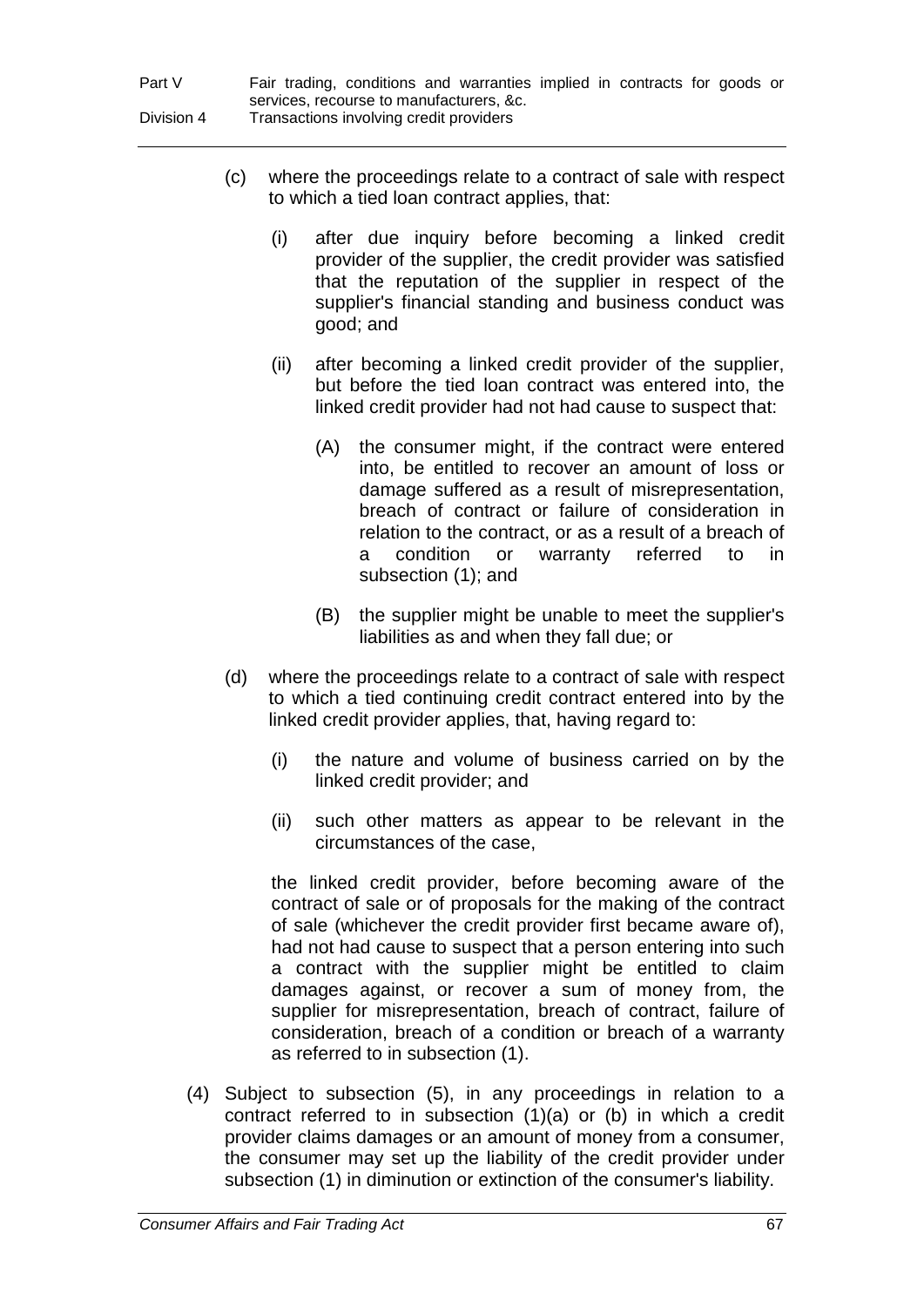| Part V     | Fair trading, conditions and warranties implied in contracts for goods or |
|------------|---------------------------------------------------------------------------|
|            | services, recourse to manufacturers, &c.                                  |
| Division 4 | Transactions involving credit providers                                   |

- (5) Subject to subsection (6), a consumer may not, in respect of a liability for which, by reason of this section, a supplier and a linked credit provider are jointly and severally liable:
	- (a) bring proceedings to recover an amount of loss or damage from the credit provider; or
	- (b) where proceedings are brought against the consumer by the credit provider, make a counter-claim or exercise the right conferred by subsection (4) against the credit provider,

unless the consumer brings the action against the supplier and the credit provider jointly or, in the case of a counter-claim or the right conferred by subsection (4), claims in the proceedings against the supplier in respect of the liability by third-party proceedings or otherwise.

- (6) Subsections (5), (8)(a) and (9)(a) do not apply in relation to proceedings where:
	- (a) the supplier, being a body corporate, has been dissolved or is commenced to be wound up; or
	- (b) in the opinion of the court in which the proceedings are taken, it is not reasonably likely that a judgment obtained against the supplier would be satisfied and the court has, on the application of the consumer, declared that those provisions do not apply in relation to the proceedings.
- (7) The liability of a linked credit provider to a consumer for damages or a sum of money in respect of a contract referred to in subsection (1) does not exceed the sum of:
	- (a) the amount financed under the tied loan con-tract, tied continuing credit contract, lease contract, contract of hire or contract of hire-purchase;
	- (b) the amount of interest (if any) or damages in the nature of interest allowed or awarded against the linked credit provider by the court; and
	- (c) the amount of costs (if any) awarded by the court against the linked credit provider or supplier or both.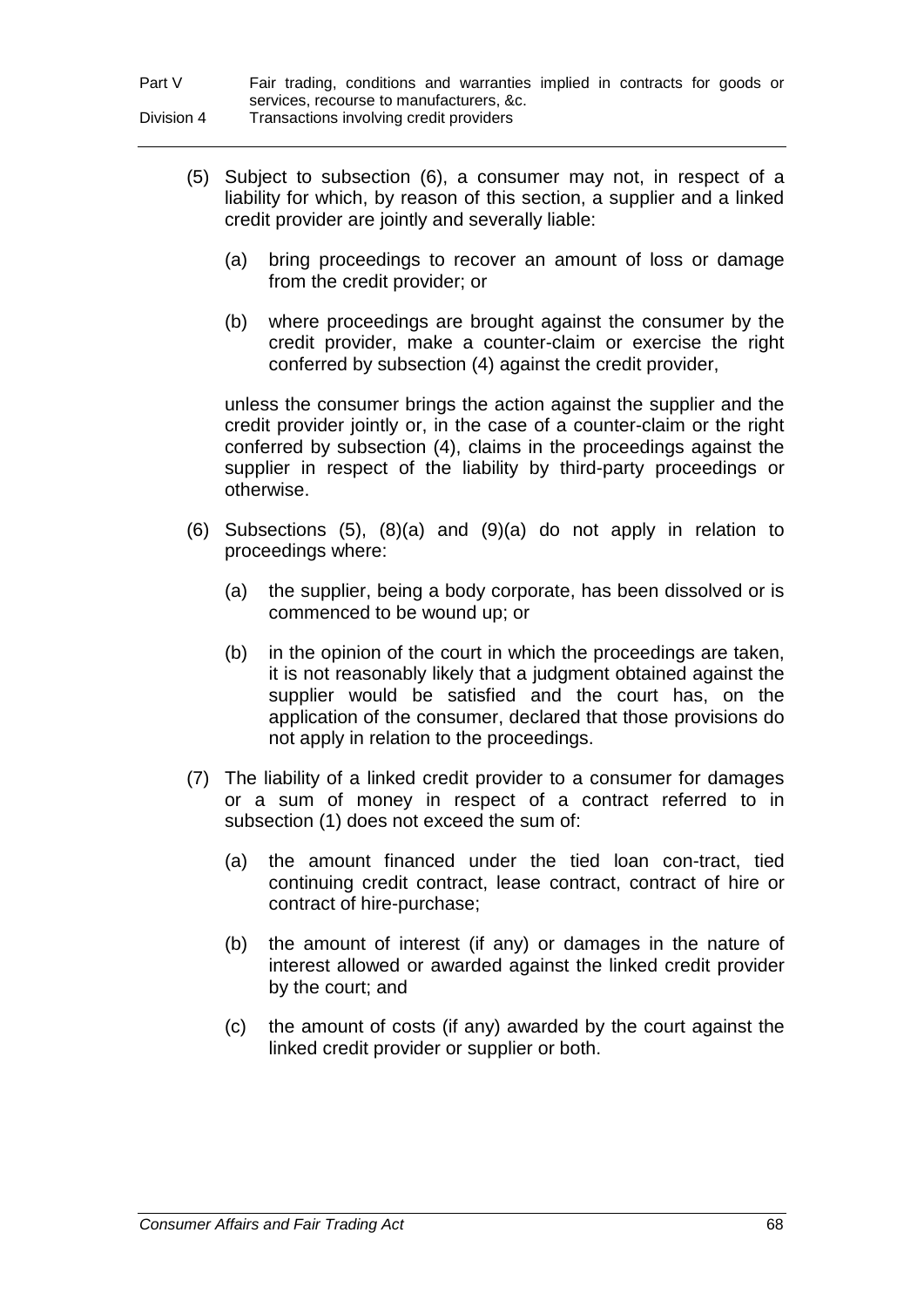| Part V     | Fair trading, conditions and warranties implied in contracts for goods or |
|------------|---------------------------------------------------------------------------|
|            | services, recourse to manufacturers, &c.                                  |
| Division 4 | Transactions involving credit providers                                   |

- (8) Where in proceedings arising under subsection (1), judgment is given against a supplier and a linked credit provider, the judgment:
	- (a) shall not be enforced against the linked credit provider unless a written demand made on the supplier for satisfaction of the judgment has remained unsatisfied for not less than 30 days; and
	- (b) may be enforced against the linked credit provider only to the extent of:
		- (i) the amount calculated in accordance with subsection (7); or
		- (ii) so much of the judgment debt as has not been satisfied by the supplier,

whichever is the lesser.

- (9) Where in proceedings arising under subsection (1), a right conferred by subsection (4) is established against a linked credit provider, the consumer:
	- (a) shall not receive the benefit of the right unless judgment has been given against the supplier and linked credit provider, a written demand has been made on the supplier for satisfaction of the judgment and the demand has remained unsatisfied for not less than 30 days; and
	- (b) may receive the benefit only to the extent of:
		- (i) the amount calculated in accordance with subsection (7); or
		- (ii) so much of the judgment debt as has not been satisfied by the supplier,

whichever is the lesser.

(10) Unless the linked credit provider and supplier otherwise agree, the supplier is liable to the linked credit provider for the amount of a loss suffered by the linked credit provider, being an amount not exceeding the maximum amount of the linked credit provider's liability under subsection (7) and, unless the court otherwise determines, the amount of costs (if any) reasonably incurred by the linked credit provider in defending the proceedings by reason of which the liability was incurred.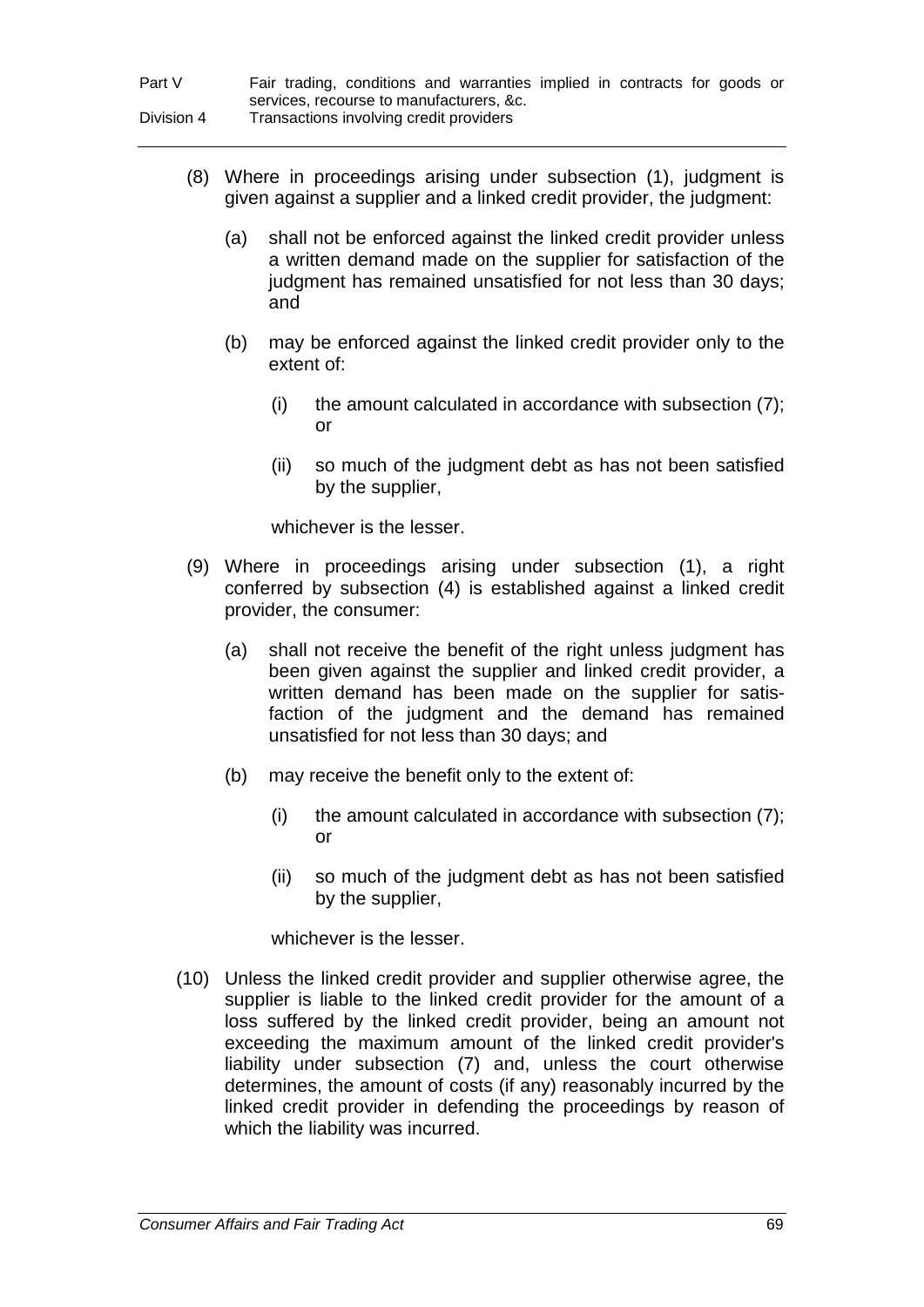| Part V     | Fair trading, conditions and warranties implied in contracts for goods or |
|------------|---------------------------------------------------------------------------|
|            | services, recourse to manufacturers, &c.                                  |
| Division 4 | Transactions involving credit providers                                   |

- (11) Notwithstanding any other law, where, in proceedings arising under subsection (1), judgment is given against a supplier and a linked credit provider or against a linked credit provider for an amount of loss or damage, the court in which the proceedings are taken shall, on the application of the consumer, unless good cause is shown to the contrary, award interest to the consumer against the supplier and credit provider or against the credit provider, as the case may be, on the whole or a part of the amount, from the time when the consumer became entitled to recover the amount until the date on which the judgment is given, at whichever of the following rates is the greater:
	- (a) where the amount payable by the consumer to the credit provider for the obtaining of credit in connection with the goods or services to which the proceedings relate may be calculated at a percentage rate per annum – that rate or, if more than one, the lower or lowest of those rates;
	- (b) 8% or such other rate as is prescribed.
- (12) In determining whether good cause is shown against awarding interest under subsection (11) on the whole or part of an amount of loss or damage, the court shall take into account any payment made into court by the supplier or credit provider.
- (13) Where a judgment given in proceedings arising under subsection (1) is enforced against a linked credit provider of a particular supplier, the credit provider is subrogated to the extent of the judgment so enforced to any rights that the consumer would have had but for the judgment against the supplier or any other person.
- (14) In this section:

*credit provider* means a person providing, or proposing to provide, in the course of a business carried on by the person, credit to consumers in relation to the acquisition of goods or services.

*linked credit provider*, in relation to a supplier, means a credit provider:

- (a) with whom the supplier has a contract, arrangement or understanding relating to:
	- (i) the supply to the supplier of goods in which the supplier deals;
	- (ii) the business carried on by the supplier of supplying goods or services; or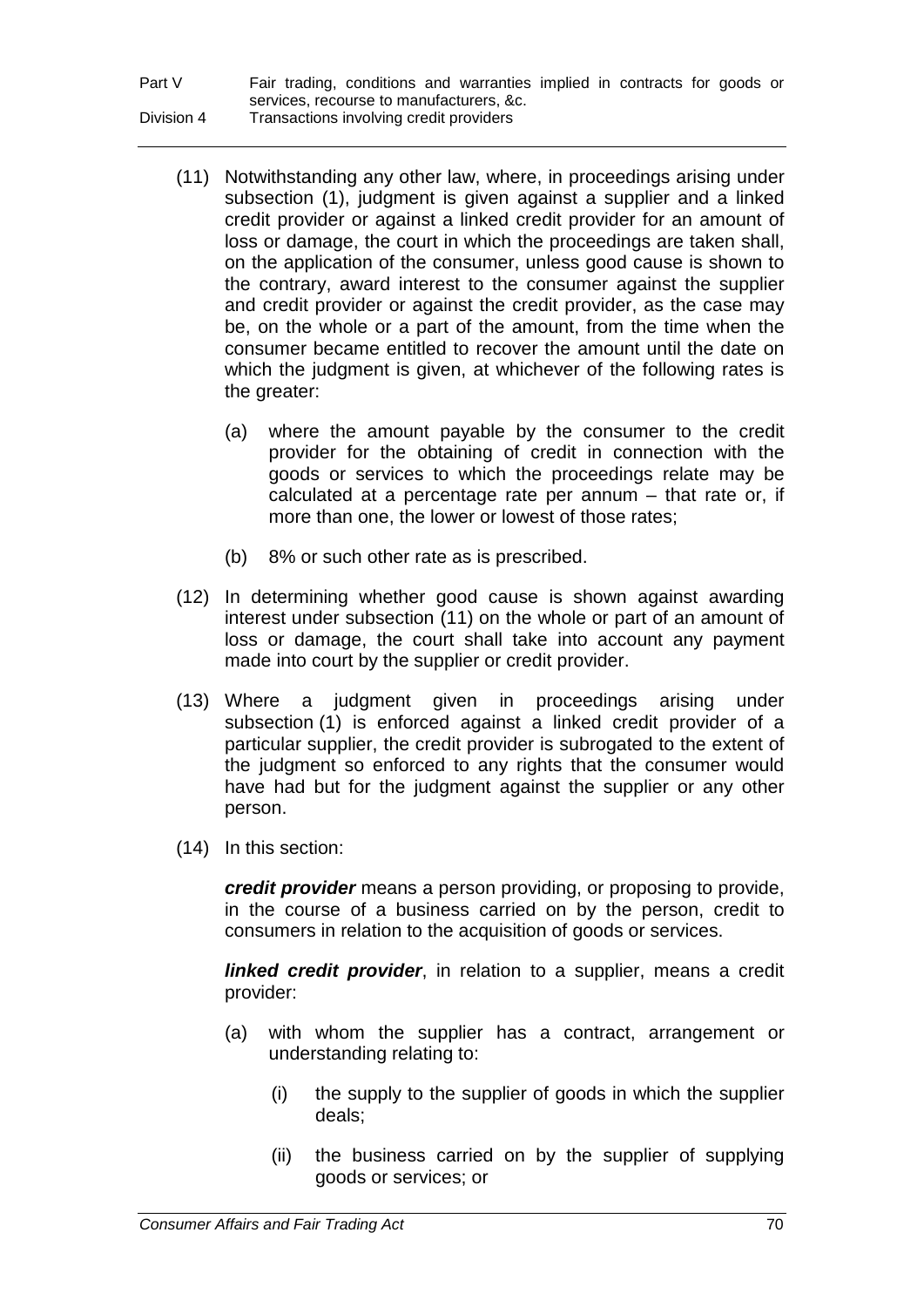- (iii) the provision to persons to whom goods or services are supplied by the supplier of credit in respect of payment for those goods or services;
- (b) to whom the supplier, by arrangement with the credit provider, regularly refers persons for the purpose of obtaining credit;
- (c) whose forms of contract or forms of application or offers for credit are, by arrangement with the credit provider, made available to persons by the supplier; or
- (d) with whom the supplier has a contract, arrangement or understanding under which contracts or applications or offers for credit from the credit provider may be signed by persons at premises of the supplier.

*tied continuing credit contract* means a continuing credit contract (as defined in section 84) under which the credit provider provides credit in respect of the payment by a consumer for goods or services supplied by a supplier in relation to whom the credit provider is a linked credit provider.

*tied loan contract* means a loan contract (as defined in section 85) entered into between a credit provider and a consumer where:

- (a) the credit provider knows or ought reasonably to know that the consumer enters into the loan contract wholly or partly for the purposes of payment for goods or services supplied by a supplier; and
- (b) at the time the loan contract is entered into the credit provider is a linked credit provider of the supplier,

and section 61(1)(c) and (d) have effect for the purposes of this section as they have effect for the purposes of Division 2.

(15) This section does not apply to contracts made before its coming into operation.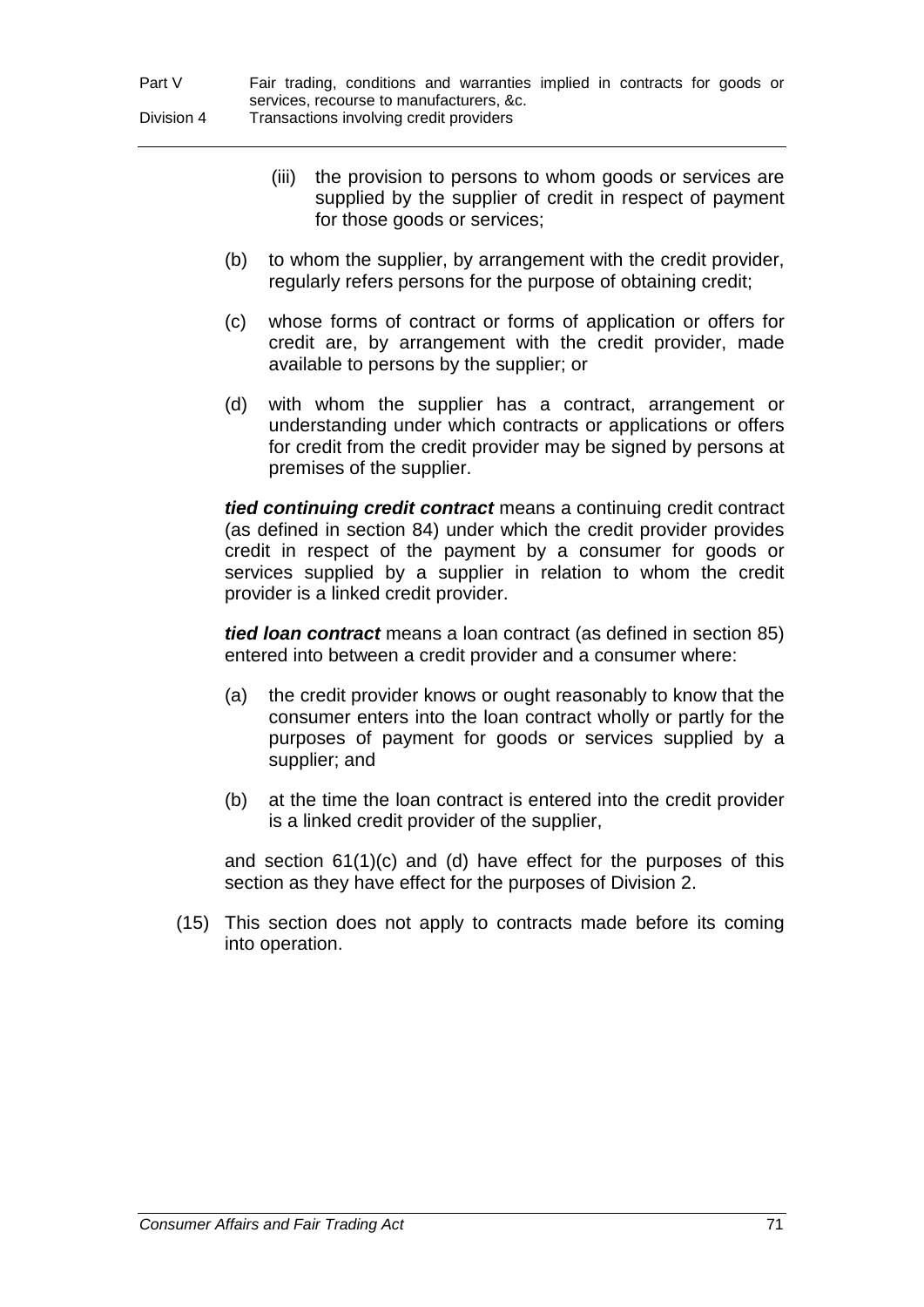| Part V     | Fair trading, conditions and warranties implied in contracts for goods or |
|------------|---------------------------------------------------------------------------|
|            | services, recourse to manufacturers, &c.                                  |
| Division 4 | Transactions involving credit providers                                   |

### **84 Meaning of** *continuing credit contract* **for purposes of section 83**

- (1) For the purposes of section 83, a continuing credit contract is any agreement whereby:
	- (a) a person (*the creditor*), in the course of a business carried on by the creditor, agrees with a consumer to provide credit to the consumer in respect of:
		- (i) payment for goods or services or cash supplied by the creditor to the consumer from time to time; or
		- (ii) payment by the creditor to a third person in respect of goods or services or cash supplied by that third person to the consumer from time to time; and
	- (b) the amounts owing to the creditor from time to time under the agreement are or are to be calculated on the basis that all amounts owing, and all payments made, by the consumer under or in respect of the agreement are entered in one or more accounts kept for the purpose of the agreement.
- (2) Where the creditor agrees to make payments to a third person in respect of goods or services or cash supplied by that third person to the consumer, as mentioned in subsection  $(1)(a)(ii)$ , then, for the purposes of this section, the creditor shall, in respect of any goods or services or cash so supplied, be deemed to have provided credit to the consumer to the extent of any payments made or to be made by the creditor to that third person.
- (3) For the purposes of this section:
	- (a) a reference to an agreement includes a reference to an arrangement, understanding or course of dealing; and
	- (b) a person shall be deemed to agree with another person with respect to a matter if the first-mentioned person has an agreement, arrangement or understanding with the other person, or is engaged in a course of dealing with the other person, with respect to the matter.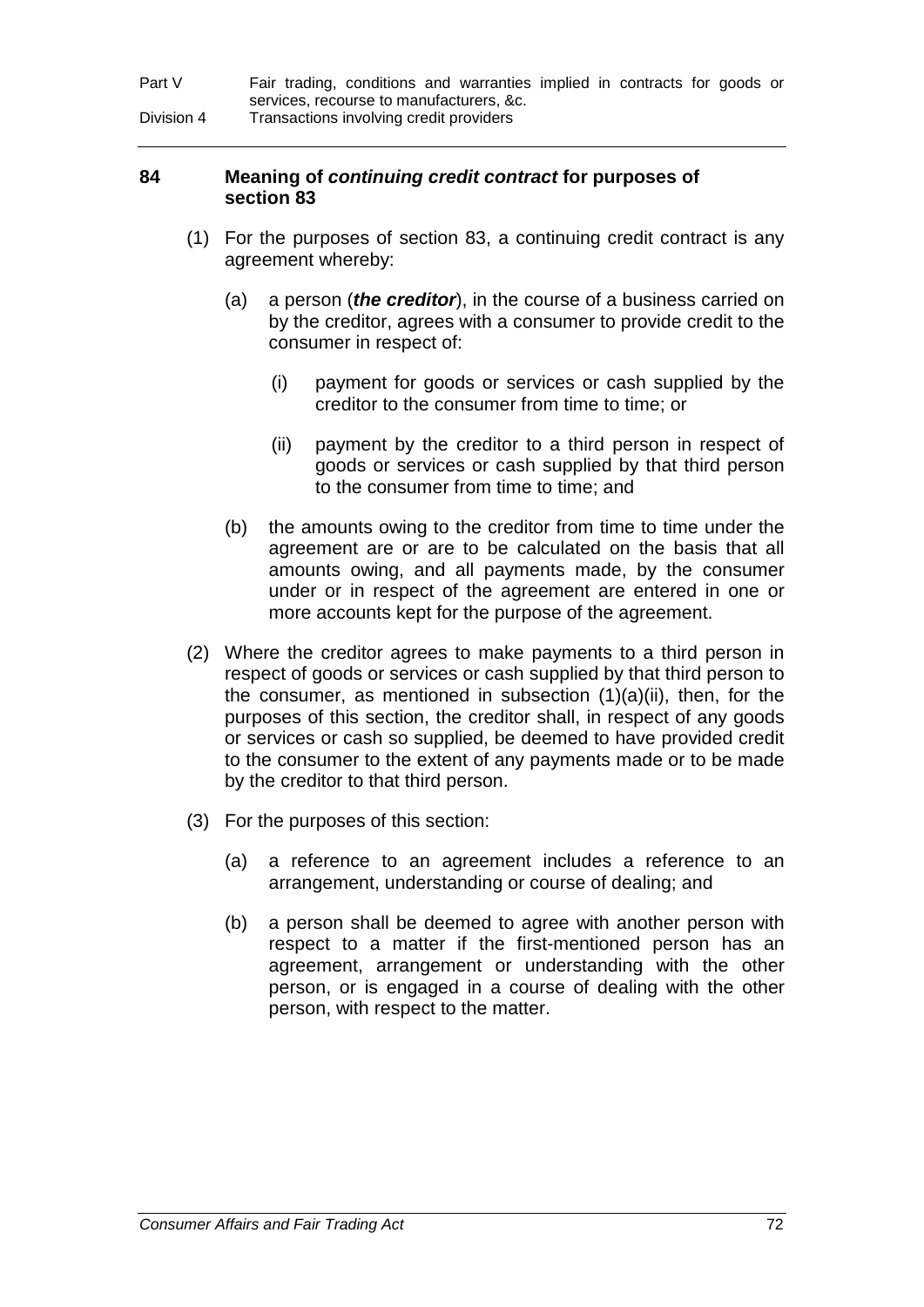#### **85 Meaning of** *loan contract* **for purposes of section 83**

For the purposes of section 83, *loan contract* means a contract under which a person in the course of a business carried on by that person provides or agrees to provide, whether on one or more occasions, credit to a consumer in one or more of the following ways:

- (a) by paying an amount to or in accordance with the instructions of the consumer;
- (b) by applying an amount in satisfaction or reduction of an amount owed to the person by the consumer;
- (c) by varying the terms of a contract under which money owed to the person by the consumer is payable;
- (d) by deferring an obligation of the consumer to pay an amount to the person;
- (e) by taking from the consumer a bill of exchange or other negotiable instrument on which the consumer (whether alone or with another person or other persons) is liable as drawer, acceptor or endorser.

#### **86 Section 83 not to be excluded or modified**

- (1) A term of a contract (including one that is not set out in the contract but is incorporated in it by another term of the contract) that purports to exclude, restrict or modify, or has the effect of excluding, restricting or modifying, the application of section 83 or the exercise of a right conferred by section 83 is void.
- (2) A term of a contract shall not be taken to exclude, restrict or modify the application of section 83 unless it does so expressly or is inconsistent with that section.

# **Part VI Enforcement, &c., of Part IV and Part V, Division 1**

#### **87 Interpretation of Part VI**

- (1) A reference in this Part to a person involved in a contravention of a provision of Part IV or Division 1 of Part V is a reference to a person who:
	- (a) has aided, abetted, counselled or procured the contravention;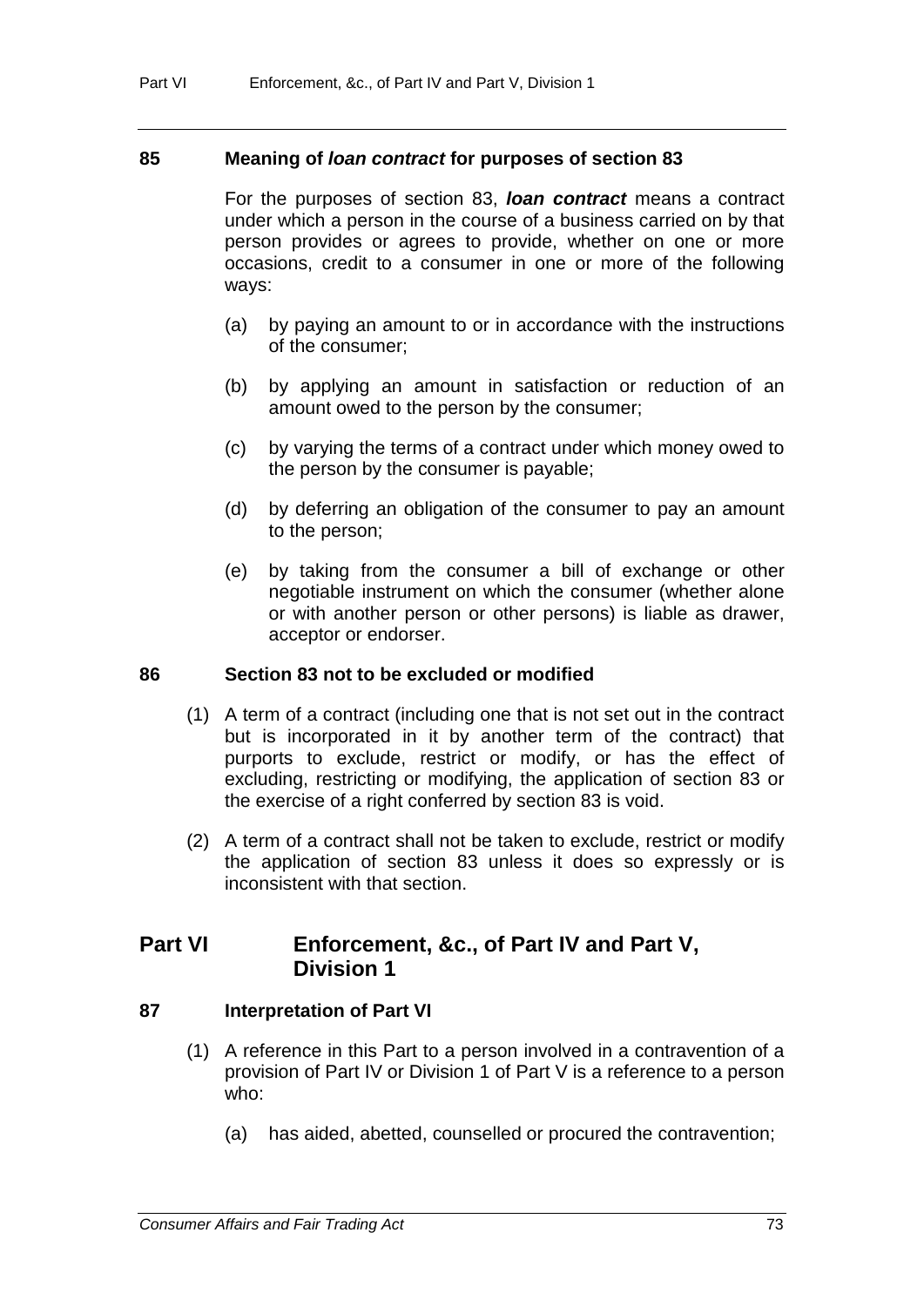- (b) has induced, whether by threats or promises or otherwise, the contravention;
- (c) has been in any way, directly or indirectly, knowingly concerned in, or party to, the contravention; or
- (d) has conspired with others to effect the contravention.
- (2) A reference in this Part to a judgment is, unless the contrary intention appears, a reference to a judgment, decree or order, whether final or interlocutory.

#### **88 Offences**

- (1) A person who:
	- (a) contravenes;
	- (b) aids, abets, counsels or procures a person to contravene;
	- (c) induces or attempts to induce a person, whether by threats or promises or otherwise, to contravene;
	- (d) is in any way, directly or indirectly, knowingly concerned in or party to the contravention by a person of; or
	- (e) conspires with others to contravene,

a provision of Part IV, or a provision of Division 1 of Part V other than section 42 or 43, is guilty of an offence.

- (2) A person guilty of an offence as mentioned in subsection (1) is (except in a case where a different penalty is applicable by virtue of section 29(7) or 36(2) or (3)) liable:
	- (a) in the case of an individual to a penalty not exceeding \$20,000; or
	- (b) in the case of a body corporate to a penalty not exceeding \$100,000.
- (3) Where:
	- (a) a person is found guilty of 2 or more offences constituted by, or relating to, contraventions of the same provision of Part IV or Division 1 of Part V; and
	- (b) the contraventions appear to the sentencing court to have been of the same nature or a substantially similar nature and to have occurred at or about the same time (whether or not the person is also found guilty of an offence or offences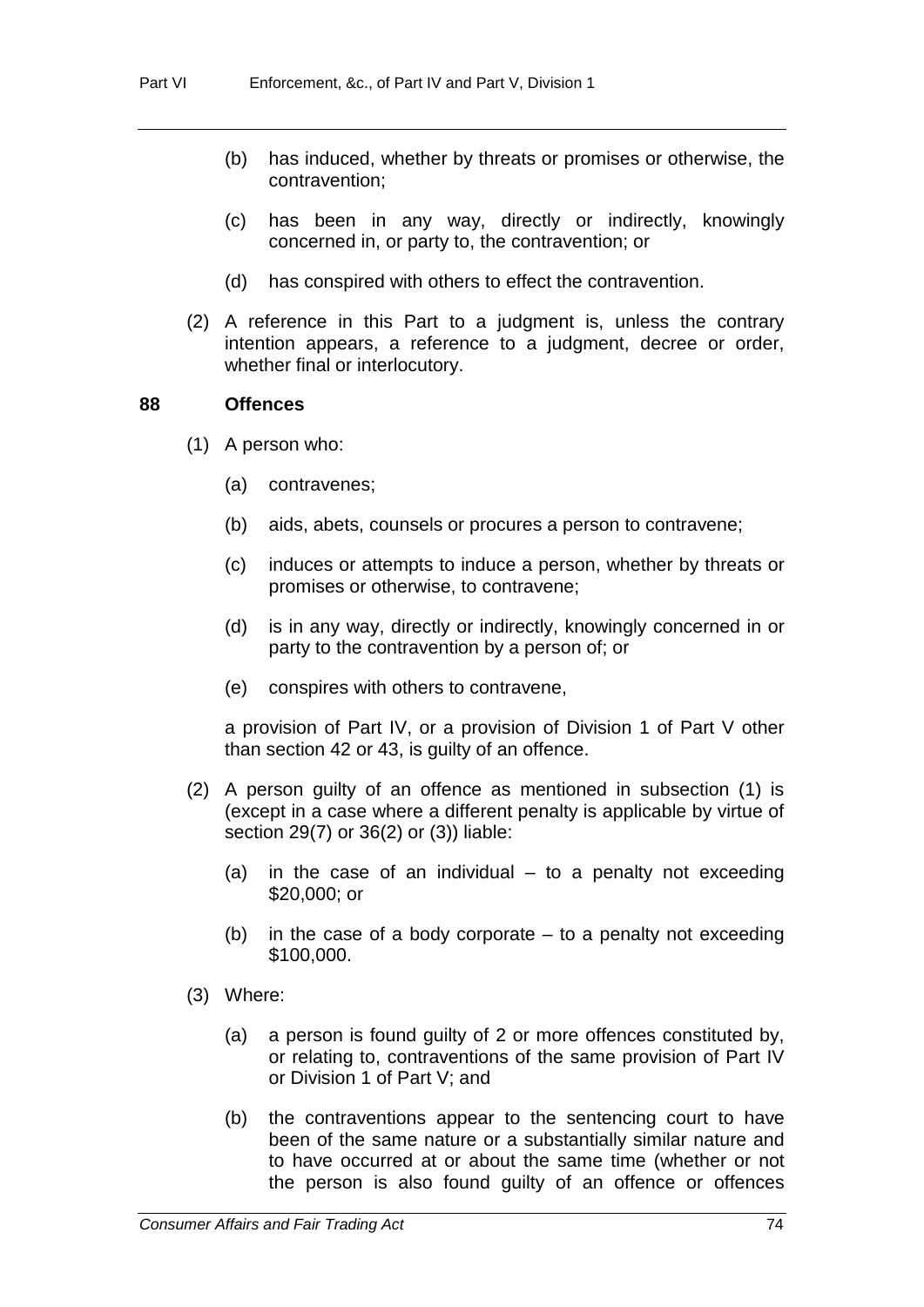constituted by, or relating to, another contravention or other contraventions of that provision which were of a different nature or occurred at a different time),

the court shall not, in respect of the offences referred to in paragraph (a), impose on the person fines that, in the aggregate, exceed the maximum fine that would be applicable in respect of one offence by the person against that provision.

- (4) Where:
	- (a) a person is found guilty of an offence constituted by, or relating to, a contravention of a pro-vision of Part IV or Division 1 of Part V; and
	- (b) a fine has, or fines have, previously been imposed on the person by the sentencing court for an offence or offences constituted by, or relating to, another contravention or other contraventions of the same provision, being a contravention which, or contraventions each of which, appears to the court to have been of the same nature as, or of a substantially similar nature to, and to have occurred at or about the same time as, the first-mentioned contravention (whether or not a fine has, or fines have, also previously been imposed on the person for an offence or offences constituted by, or relating to, a contravention or contraventions of that provision that were of a different nature or occurred at a different time),

the court shall not, in respect of the offence mentioned in paragraph (a), impose on the person a fine that exceeds the amount (if any) by which the maximum fine applicable in respect of that offence under subsection (2) is greater than the amount of the fine, or the sum of the amounts of the fines, first referred to in paragraph (b).

- (5) In proceedings in the Supreme Court against a person for contravening a provision of Part IV or Division 1 of Part V, the Court may:
	- (a) grant an injunction under section 89 against the person in relation to:
		- (i) the conduct that constitutes, or is alleged to constitute, the contravention; or
		- (ii) other conduct of that kind; or
	- (b) make an order under section 90 in relation to the contravention.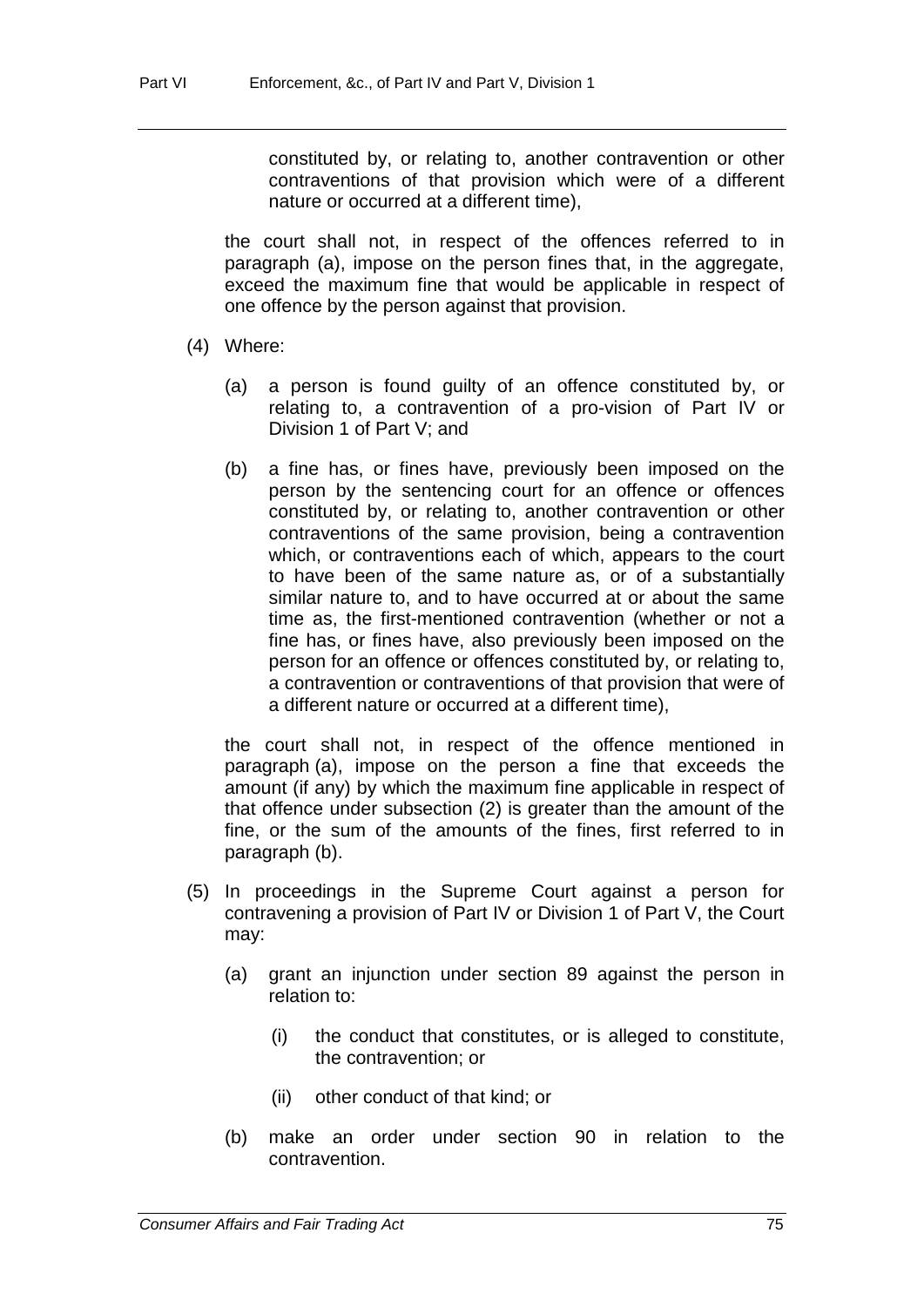- (6) Where a person on whom a fine has been imposed for an offence constituted by or relating to a contravention of a provision of Part IV or Division 1 of Part V defaults in payment of the fine, the Supreme Court may (whether the fine was imposed by that Court or by the Court of Summary Jurisdiction) make on the application of the Minister or Commissioner an order for the enforcement of the fine as if it were a judgment debt under a judgment of the Supreme Court.
- (7) On the making of an order under subsection (6), the fine becomes enforceable as if it were such a debt, and payment thereof ceases to be enforceable in any other way.
- (8) Proceedings for an offence constituted by or relating to a contravention of a provision of Part IV or Division 1 of Part V may be commenced within 3 years after the alleged offence.

#### **89 Injunctions**

- (1) Where, on the application of the Minister, the Commissioner or any other person, the Supreme Court is satisfied that a person has engaged, or is proposing to engage, in conduct that constitutes or would constitute:
	- (a) a contravention of a provision of Part IV or Division 1 of Part V;
	- (b) attempting to contravene such a provision;
	- (c) aiding, abetting, counselling or procuring a person to contravene such a provision;
	- (d) inducing, or attempting to induce, whether by threats, promises or otherwise, a person to contravene such a provision;
	- (e) being in any way, directly or indirectly, knowingly concerned in, or party to, the contravention by a person of such a provision; or
	- (f) conspiring with others to contravene such a provision,

the Court may grant an injunction in such terms as the Court determines to be appropriate.

(2) Without limiting the generality of subsection (1), an injunction granted under that subsection may be, or include, an injunction restraining a person from carrying on a business of supplying goods or services (whether or not as part of, or incidental to, the carrying on of another business):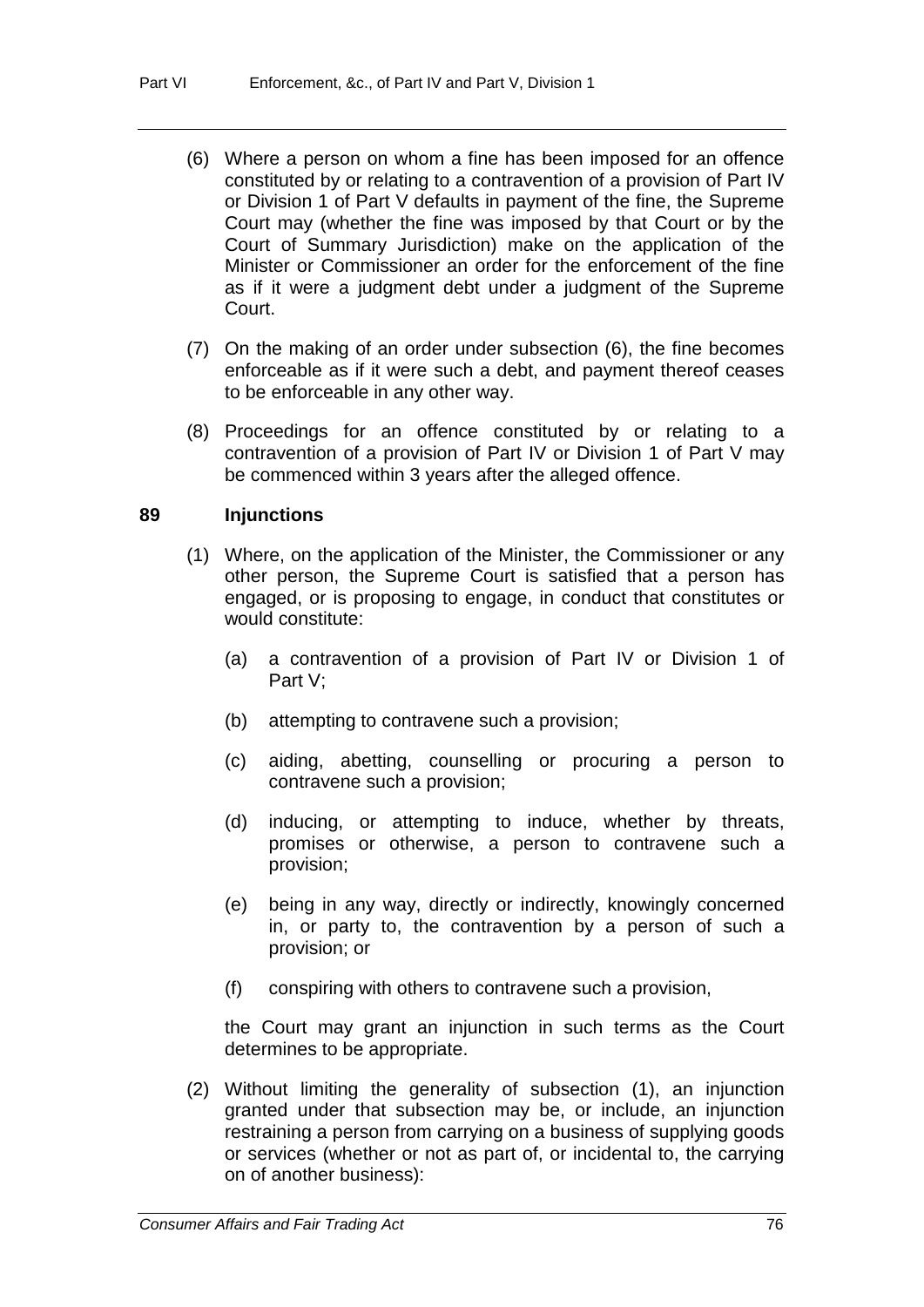- (a) for a specified period; or
- (b) except on specified terms and conditions.
- (3) Where an application for an injunction under subsection (1) has been made, the Supreme Court may, if the Court determines it to be appropriate, grant an injunction by consent of all the parties to the proceedings, whether or not the Court is satisfied that a person has engaged, or is proposing to engage, in conduct of a kind specified in subsection (1).
- (4) Where in the opinion of the Supreme Court it is desirable to do so, the Court may grant an injunction pending determination of an application under subsection (1).
- (5) The Supreme Court may at any time rescind or vary an injunction granted under this section.
- (6) The power of the Supreme Court to grant an injunction restraining a person from engaging in conduct may be exercised:
	- (a) whether or not it appears to the Court that the person intends to engage again, or to continue to engage, in conduct of that kind;
	- (b) whether or not the person has previously engaged in conduct of that kind; and
	- (c) whether or not there is an imminent danger of substantial damage to any person if the first-mentioned person engages in conduct of that kind.
- (7) The power of the Supreme Court to grant an injunction requiring a person to do an act or thing may be exercised:
	- (a) whether or not it appears to the Court that the person intends to refuse or fail again, or to continue to refuse or fail, to do that act or thing;
	- (b) whether or not the person has previously refused or failed to do that act or thing; and
	- (c) whether or not there is an imminent danger of substantial damage to any person if the first-mentioned person refuses or fails to do that act or thing.
- (8) Where the Minister or the Commissioner makes an application to the Supreme Court for the grant of an injunction under this section, the Court shall not require the applicant or any other person, as a condition of granting an interim injunction, to give any undertaking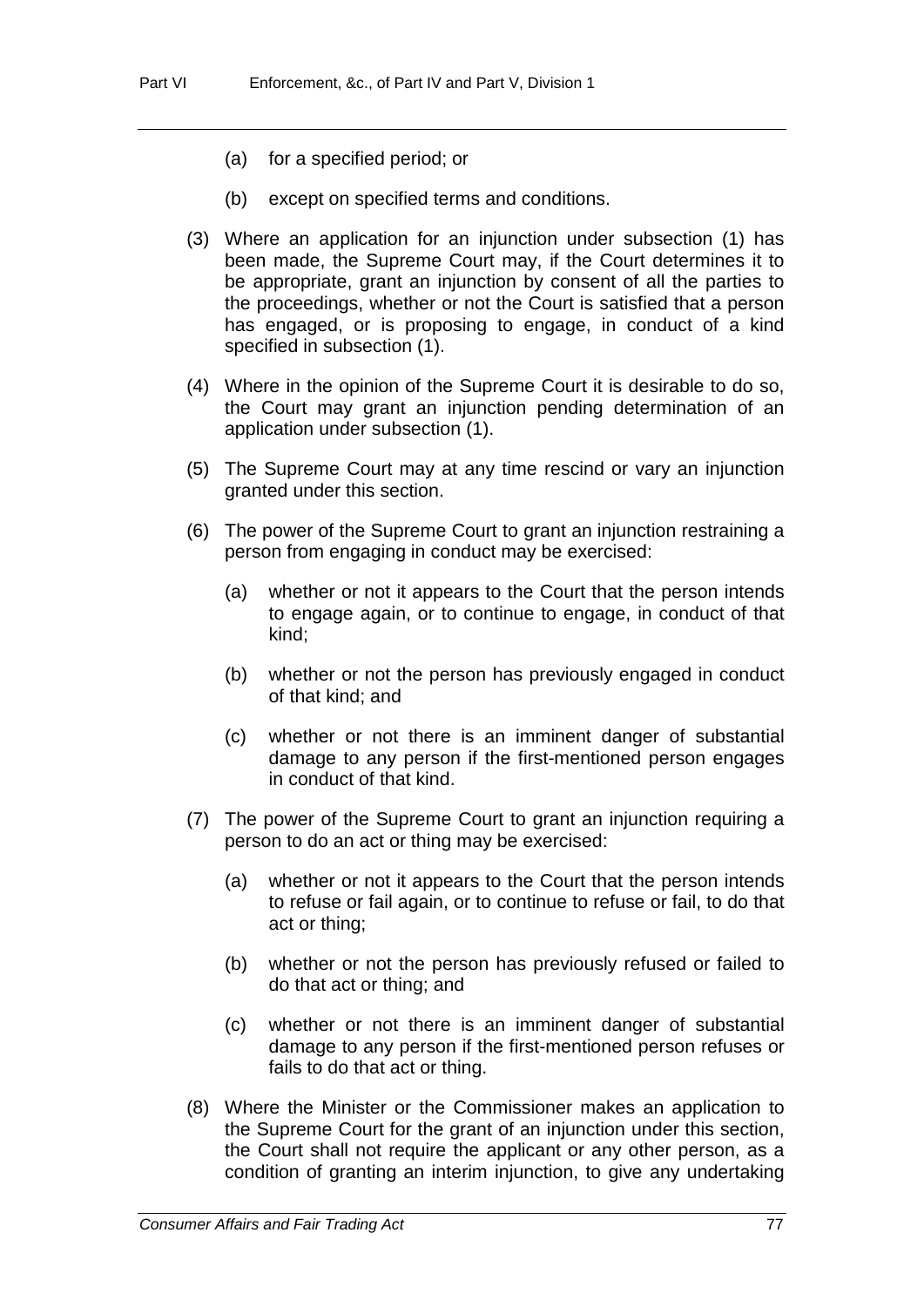as to damages or costs.

- (9) If in the case of an application made otherwise than by the Minister or the Commissioner:
	- (a) the Court would, but for this subsection, require a person to give an undertaking as to damages or costs; and
	- (b) the Minister gives the undertaking,

the Court shall accept the undertaking by the Minister and shall not require a further undertaking from any other person.

#### **90 Order to disclose information or publish advertisement**

Without limiting the generality of section 89, where, on the application of the Minister or the Commissioner, the Supreme Court is satisfied that a person has engaged in conduct constituting a contravention of a provision of Part IV, or of Division 1 of Part V other than section 43, the Court may make either or both of the following orders:

- (a) an order requiring that person or a person involved in the contravention to disclose to the public, to a particular person or to persons included in a particular class of persons, in such manner as is specified in the order, such information, or information of such a kind, as is so specified, being information that is in the possession of the person to whom the order is directed or to which that person has access;
- (b) an order requiring that person or a person involved in the contravention to publish, at the person's own expense, in a manner and at times specified in the order, advertisements the terms of which are specified in, or are to be deter-mined in accordance with, the order.

### **91 Actions for damages**

- (1) A person who suffers loss or damage by conduct of another person that is in contravention of a provision of Part IV, or of Division 1 of Part V other than section 43, may recover the amount of the loss or damage against that other person or against any person involved in the contravention.
- (2) An action under subsection (1) may be commenced at any time within 3 years after the date on which the cause of action accrued.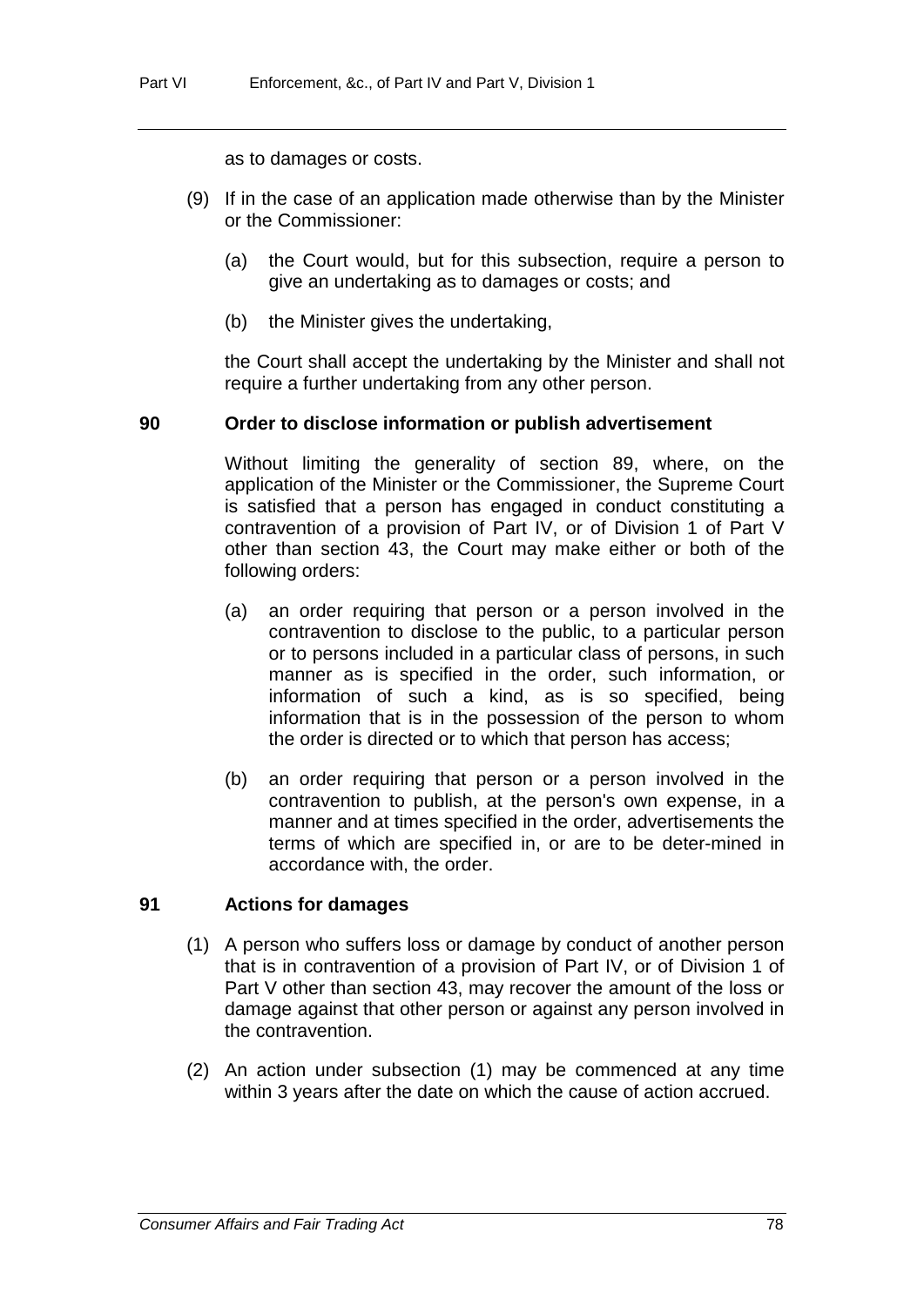#### **92 Finding in proceedings to be evidence**

In a proceeding against a person under section 91, or in an application under section 95(2) for an order against a person, a finding of any fact made by a court in:

- (a) proceedings under section 89 or 90; or
- (b) proceedings for an offence in which that person has been found to have contravened, or to have been involved in a contravention of, a provision of Part IV or Division 1 of Part V,

is evidence of that fact, and the finding may be proved by production of a document under the seal of the court from which the finding appears.

#### **93 Conduct by directors, servants or agents**

- (1) Where, in a proceeding in respect of conduct engaged in by a body corporate, being conduct in relation to which a provision of Part IV or Division 1 of Part V applies, it is necessary to establish the state of mind of the body corporate, it is sufficient to show that a director, servant or agent of the body corporate, being a director, servant or agent by whom the conduct was engaged in within the scope of the person's actual or apparent authority, had that state of mind.
- (2) Any conduct engaged in on behalf of a body corporate:
	- (a) by a director, servant or agent of the body corporate within the scope of the person's actual or apparent authority; or
	- (b) by any other person at the direction or with the consent or agreement (whether express or implied) of a director, servant or agent of the body corporate, where the giving of the direction, consent or agreement is within the scope of the actual or apparent authority of the director, servant or agent,

shall be deemed for the purposes of this Act to have been engaged in also by the body corporate.

(3) Where, in a proceeding in respect of conduct engaged in by a person other than a body corporate, being conduct in relation to which a provision of Part IV or Division 1 of Part V applies, it is necessary to establish the state of mind of the person, it is sufficient to show that a servant or agent of the person, being a servant or agent by whom the conduct was engaged in within the scope of the servant's or agent's actual or apparent authority, had that state of mind.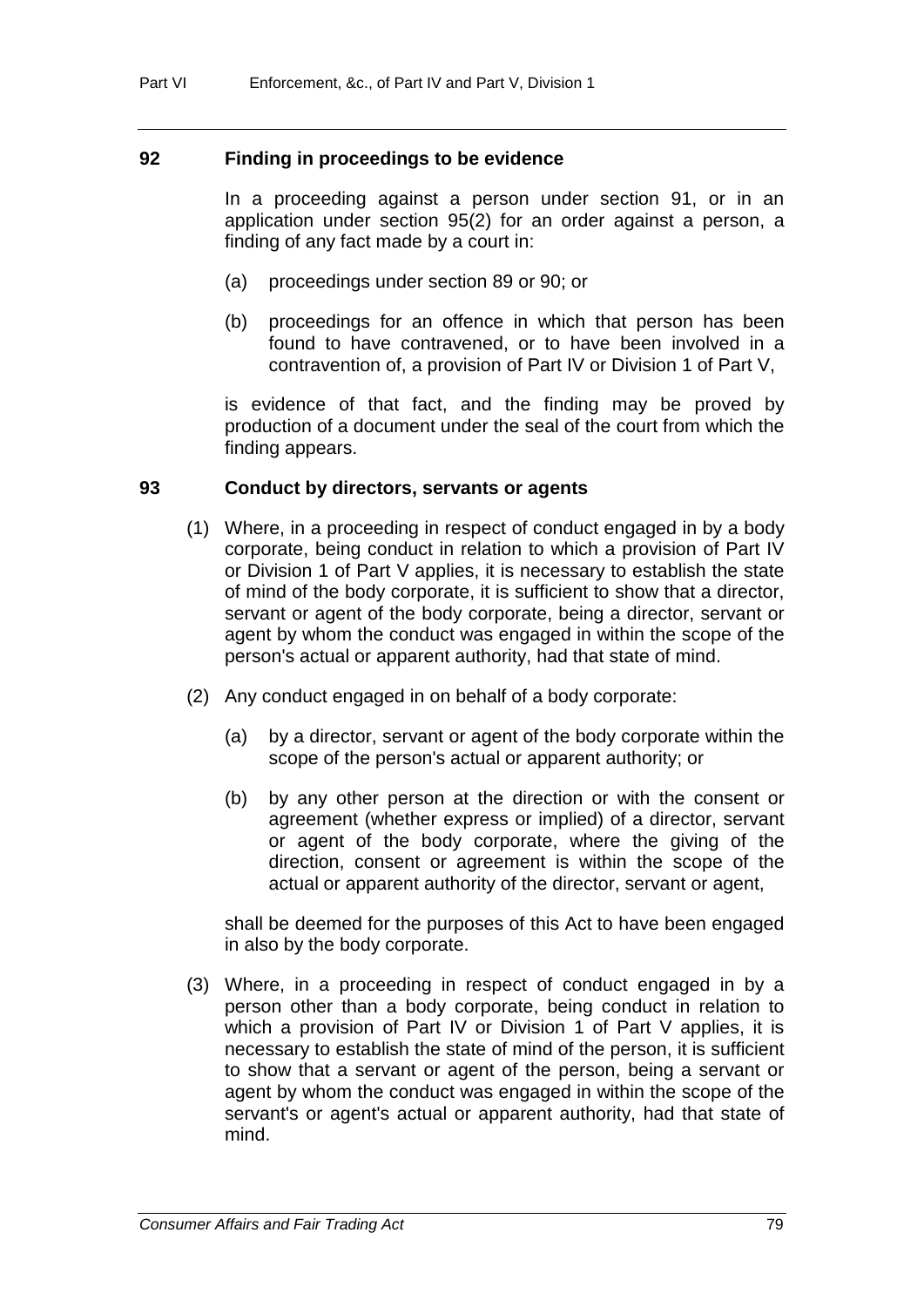- (4) Conduct engaged in on behalf of a person other than a body corporate:
	- (a) by a servant or agent of the person within the scope of the actual or apparent authority of the servant or agent; or
	- (b) by any other person at the direction or with the consent or agreement (whether express or implied) of a servant or agent of the first-mentioned person, where the giving of the direction, consent or agreement is within the scope of the actual or apparent authority of the servant or agent,

shall be deemed for the purposes of this Act to have been engaged in also by the first-mentioned person.

(5) A reference in this section to the state of mind of a person includes a reference to the knowledge, intention, opinion, belief or purpose of the person and the person's reasons for the person's intention, opinion, belief or purpose.

#### **94 Defences**

- (1) Subject to subsection (3), in a prosecution in relation to a contravention of a provision of Part IV or Division 1 of Part V, it is a defence if the defendant establishes:
	- (a) that the contravention in respect of which the proceeding was instituted was due to reasonable mistake;
	- (b) that the contravention in respect of which the proceeding was instituted was due to reasonable reliance on information supplied by another person; or
	- (c) that:
		- (i) the contravention in respect of which the proceeding was instituted was due to the act or default of another person, to an accident or to some other cause beyond the defendant's control; and
		- (ii) the defendant took reasonable precautions and exercised due diligence to avoid the contravention.
- (2) In subsection (1)(b) and (c), *another person* does not include a person who was:
	- (a) a servant or agent of the defendant; or
	- (b) in the case of a defendant being a body corporate, a director, servant or agent of the defendant,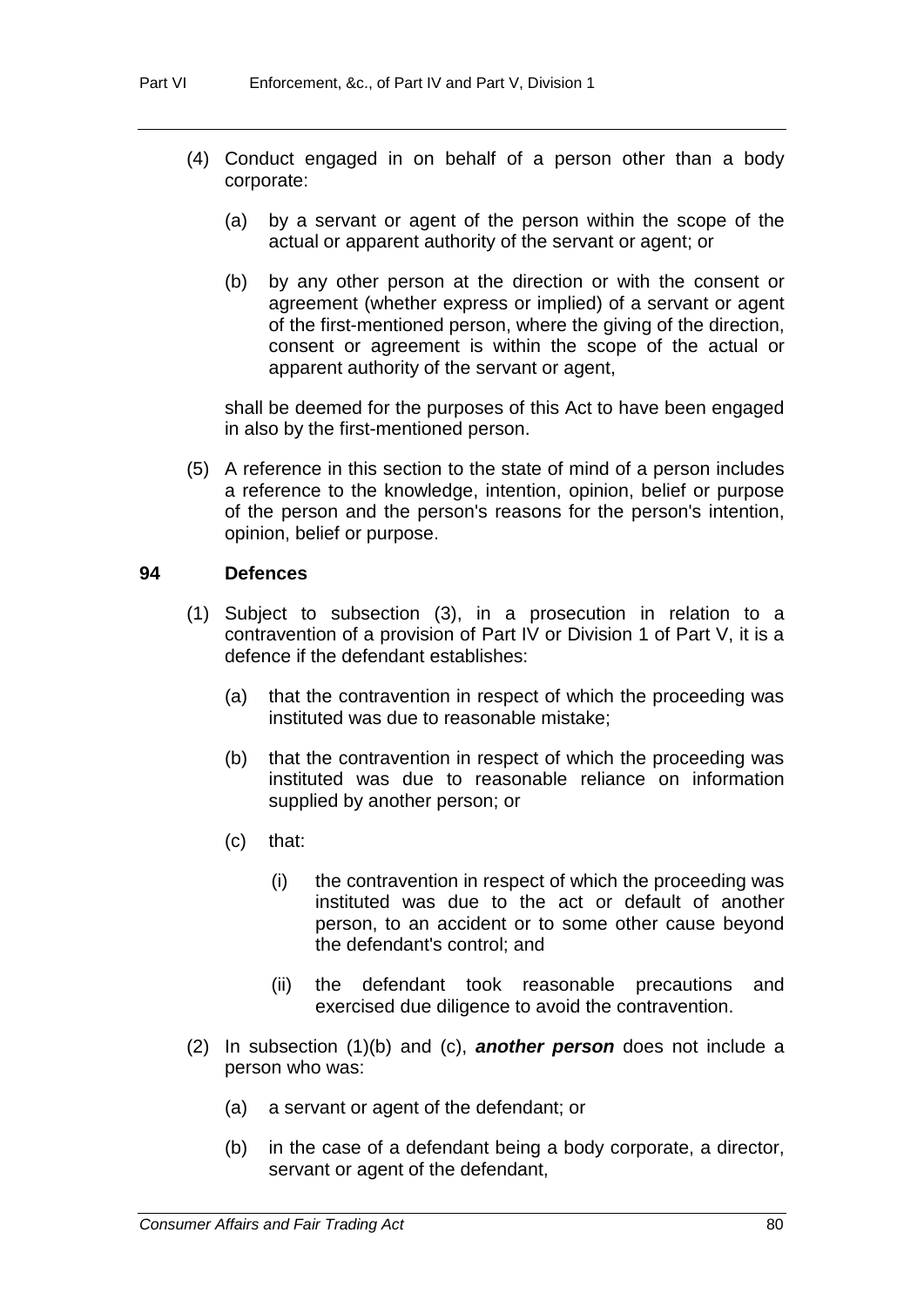at the time when the contravention occurred.

- (3) If a defence provided by section (1) involves an allegation that a contravention was due to reliance on information supplied by another person or to the act or default of another person, the defendant is not, without leave of the court, entitled to rely on that defence unless the defendant has, not later than 7 days before the day on which the hearing of the proceeding commences, served on the person by whom the proceeding was instituted a notice in writing giving such information that would identify or assist in the identification of the other person as was then in the defendant's possession.
- (4) In a proceeding in relation to a contravention of a provision of Division 1 of Part V committed by the publication of an advertisement, it is a defence if it is established that the defendant is a person whose business it is to publish or arrange for the publication of advertisements and that the defendant received the advertisement for publication in the ordinary course of business and did not know and had no reason to suspect that its publication would amount to a contravention of that provision.

### **95 Other orders**

- (1) Without limiting the generality of section 89, where, in a proceeding instituted under this Part, or for an offence constituted by or relating to a contravention of a provision of Part IV or Division 1 of Part V, the Supreme Court finds that a person has suffered, or is likely to suffer, loss or damage by conduct of another person that contravened such a provision, the Court may, whether or not it grants an injunction under section 89 or makes an order under section 90 or 91, make such order or orders as it thinks appropriate against the person who engaged in the conduct or a person who was involved in the contravention (including all or any of the orders specified in subsection (5)) if the Court considers that the order or orders concerned will compensate the first-mentioned person wholly or in part for the loss or damage or will prevent or reduce the loss or damage.
- (2) Without limiting the generality of section 89, the Supreme Court may, on the application of a person who has suffered, or is likely to suffer, loss or damage by conduct of another person that contravened a provision of Part IV or Division 1 of Part V, or on the application of the Commissioner in accordance with subsection (4) on behalf of such a person or 2 or more such persons, make such order or orders as the Court thinks appropriate against the person who engaged in the conduct or a person who was involved in the contravention (including all or any of the orders specified in subsection (5)) if the Court considers that the order or orders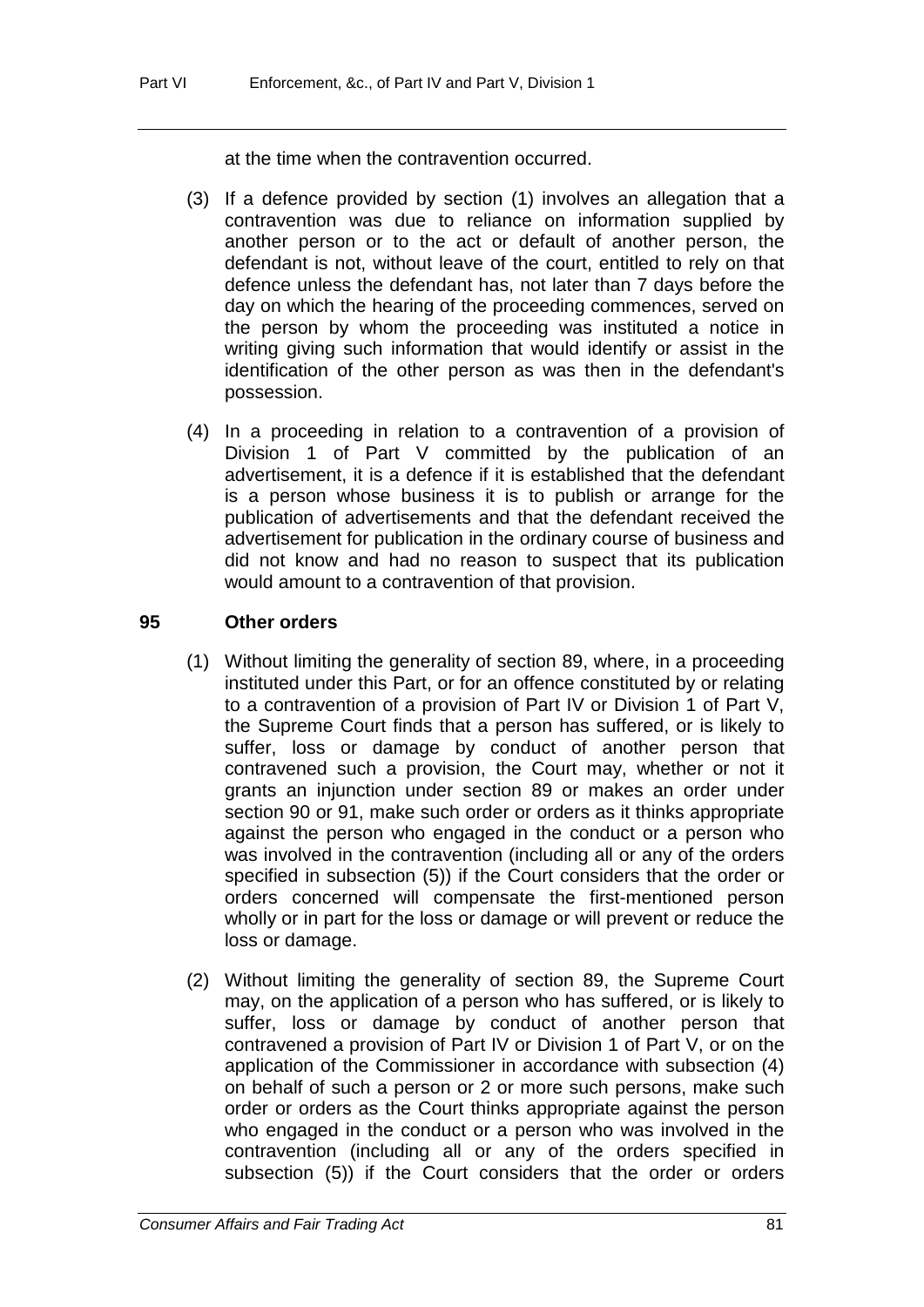concerned will compensate the person who made the application, or the person or any of the persons on whose behalf the application was made, wholly or in part for the loss or damage or will prevent or reduce the loss or damage.

- (3) An application may be made under subsection (2) in relation to a contravention of a provision of Part IV or Division 1 of Part V even if a proceeding has not been instituted under another provision of this Part in relation to the contravention.
- (4) Where, in a proceeding instituted for an offence constituted by or relating to a contravention of a provision of Part IV or Division 1 of Part V or instituted by the Minister or the Commissioner under section 89, a person is found to have engaged in conduct in contravention of a provision of Part IV or Division 1 of Part V, the Commissioner may make an application under subsection (2) on behalf of one or more persons identified in the application who have suffered, or are likely to suffer, loss or damage by the conduct, but the Commissioner shall not make such an application except with the consent in writing given before the application is made by the person, or by each of the persons, on whose behalf the application is made.
- (5) The orders referred to in subsections (1) and (2) are:
	- (a) an order declaring the whole or any part of a contract made between the person who suffered, or is likely to suffer, the loss or damage and the person who engaged in the conduct or a person who was involved in the contravention constituted by the conduct, or the whole or any part of a collateral arrangement relating to such a contract, to be void and, if the Court thinks fit, to have been void from its beginning or at all times on and after such date before the date on which the order is made as is specified in the order;
	- (b) an order varying such a contract or arrangement in such manner as is specified in the order and, if the Court thinks fit, declaring the contract or arrangement to have had effect as so varied on and after such date before the date on which the order is made as is so specified;
	- (c) an order refusing to enforce any or all of the provisions of such a contract or arrangement;
	- (d) an order directing the person who engaged in the conduct or a person who was involved in the contravention constituted by the conduct to refund money or return property to the person who suffered the loss or damage;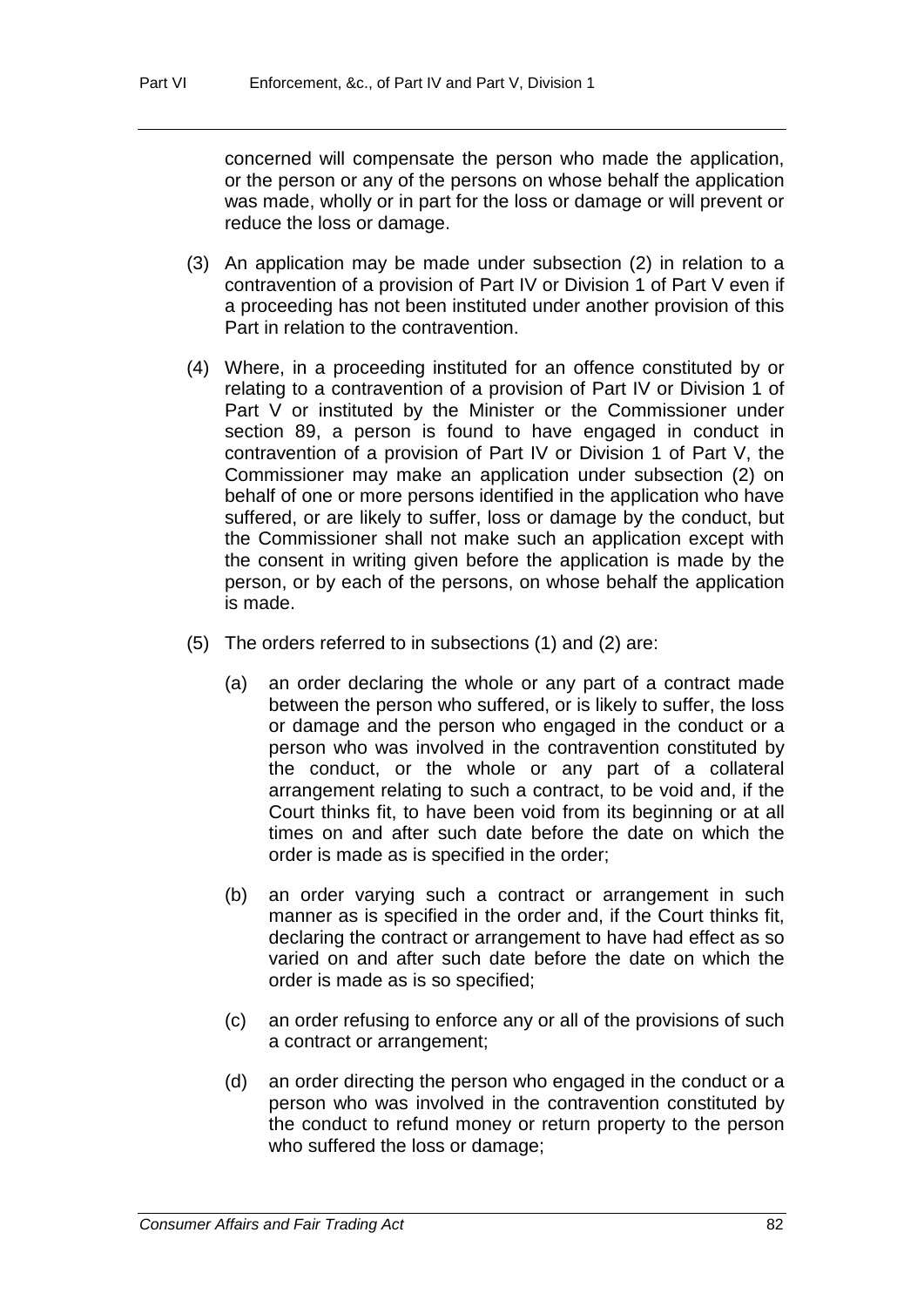- (e) an order directing the person who engaged in the conduct or a person who was involved in the contravention constituted by the conduct to pay to the person who suffered the loss or damage the amount of the loss or damage;
- (f) an order directing the person who engaged in the conduct or a person who was involved in the contravention constituted by the conduct, at the person's own expense, to repair, or provide parts for, goods that had been supplied by the person who engaged in the conduct to the person who suffered, or is likely to suffer, the loss or damage;
- (g) an order directing the person who engaged in the conduct or a person who was involved in the contravention constituted by the conduct, at the person's own expense, to supply specified services to the person who suffered, or is likely to suffer, the loss or damage; and
- (h) an order, in relation to an instrument creating or transferring an interest in land within the meaning of section 45(4), directing the person who engaged in the conduct or a person who was involved in the contravention constituted by the conduct to execute an instrument that:
	- (i) varies, or has the effect of varying, the first-mentioned instrument; or
	- (ii) terminates or otherwise affects, or has the effect of terminating or otherwise affecting, the operation or effect of the first-mentioned instrument.
- (6) An application under subsection (2) in relation to conduct in contravention of section 43 may be made at any time within 2 years after the cause of action accrued, and an application under that subsection may in any other case be made at any time within 3 years after the cause of action accrued.
- (7) For the purpose of determining whether to make an order under this section in relation to a contravention of section 43, the Court may have regard to the conduct of the parties to the proceedings since the contravention occurred.
- (8) The powers conferred on the Court under this section in relation to a contract or arrangement do not affect any powers that any other court may have in relation to the contract or arrangement in proceedings instituted in that other court in respect of the contract or arrangement.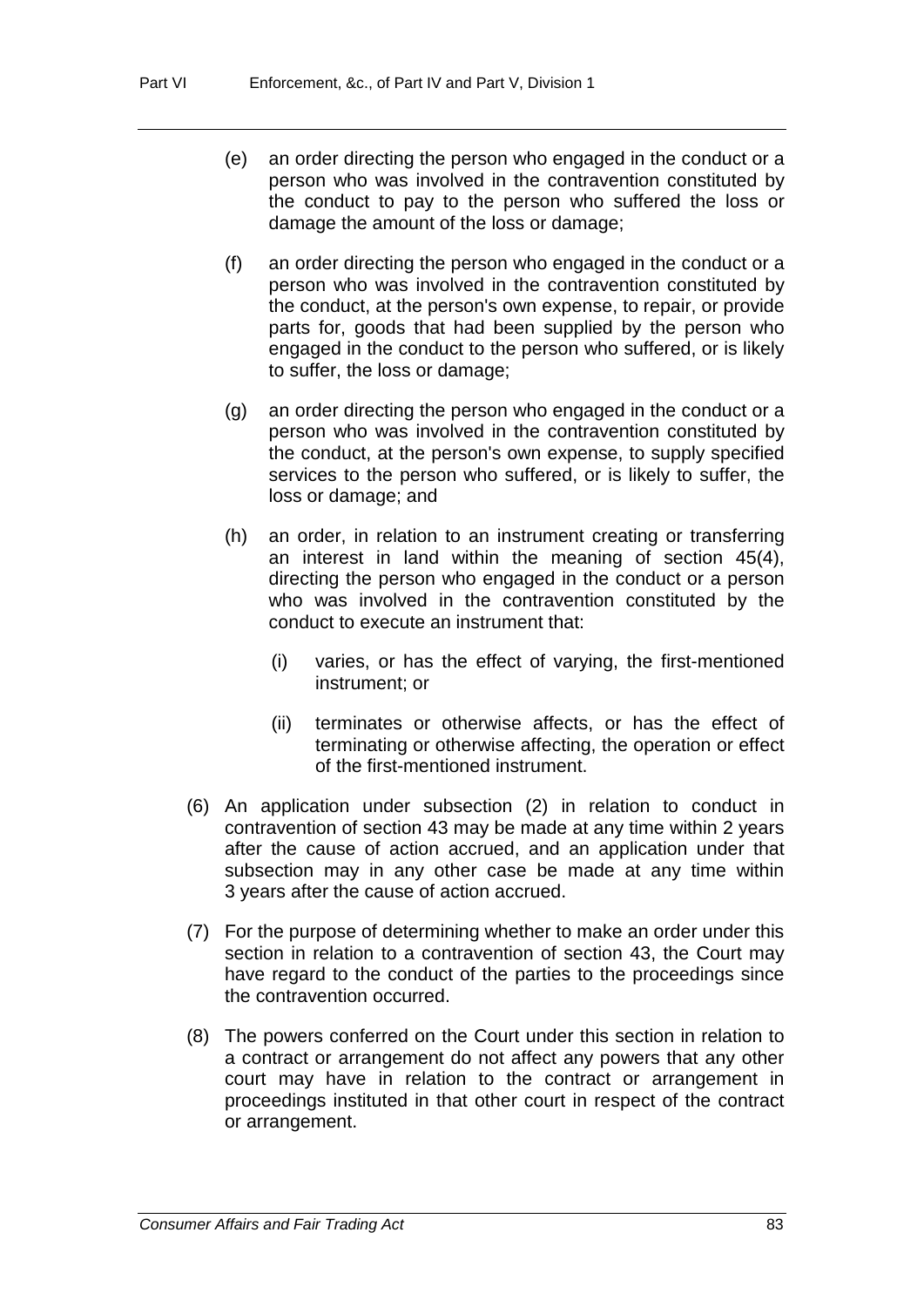### **96 Power of supreme court to prohibit payment or transfer of money or other property**

- (1) Where:
	- (a) proceedings have been commenced against a person for an offence constituted by or relating to a contravention of a provision of Part IV or Division 1 of Part V;
	- (b) an application has been made under section 89 for an injunction against a person in relation to a contravention of any such provision;
	- (c) an action has been commenced under section 91(1) against a person in relation to a contravention of any such provision; or
	- (d) an application for an order under section 95(2) has been or may be made against a person in relation to a contravention of any such provision,

the Supreme Court may, on the application of the Minister or the Commissioner, make an order mentioned in subsection (2) if the Court is satisfied that:

- (e) it is necessary or desirable to do so for the purpose of preserving money or other property held by or on behalf of a person referred to in paragraph (a), (b), (c) or (d), as the case may be (in this section referred to as the *relevant person*), where the relevant person is liable or may become liable under this Act to pay money by way of a fine, damages, compensation, refund or otherwise or to transfer, sell or refund other property; and
- (f) it will not unduly prejudice the rights and interests of any other person.
- (2) The orders referred to in subsection (1) are:
	- (a) an order prohibiting, either absolutely or subject to conditions, a person who is indebted to the relevant person or to an associate of the relevant person from making a payment in total or partial discharge of the debt to, or to another person at the direction or request of, the person to whom the debt is owed;
	- (b) an order prohibiting, either absolutely or subject to conditions, a person who is holding money or other property on behalf of the relevant person or on behalf of an associate of the relevant person from paying all or any of the money, or transferring or otherwise parting with possession of the other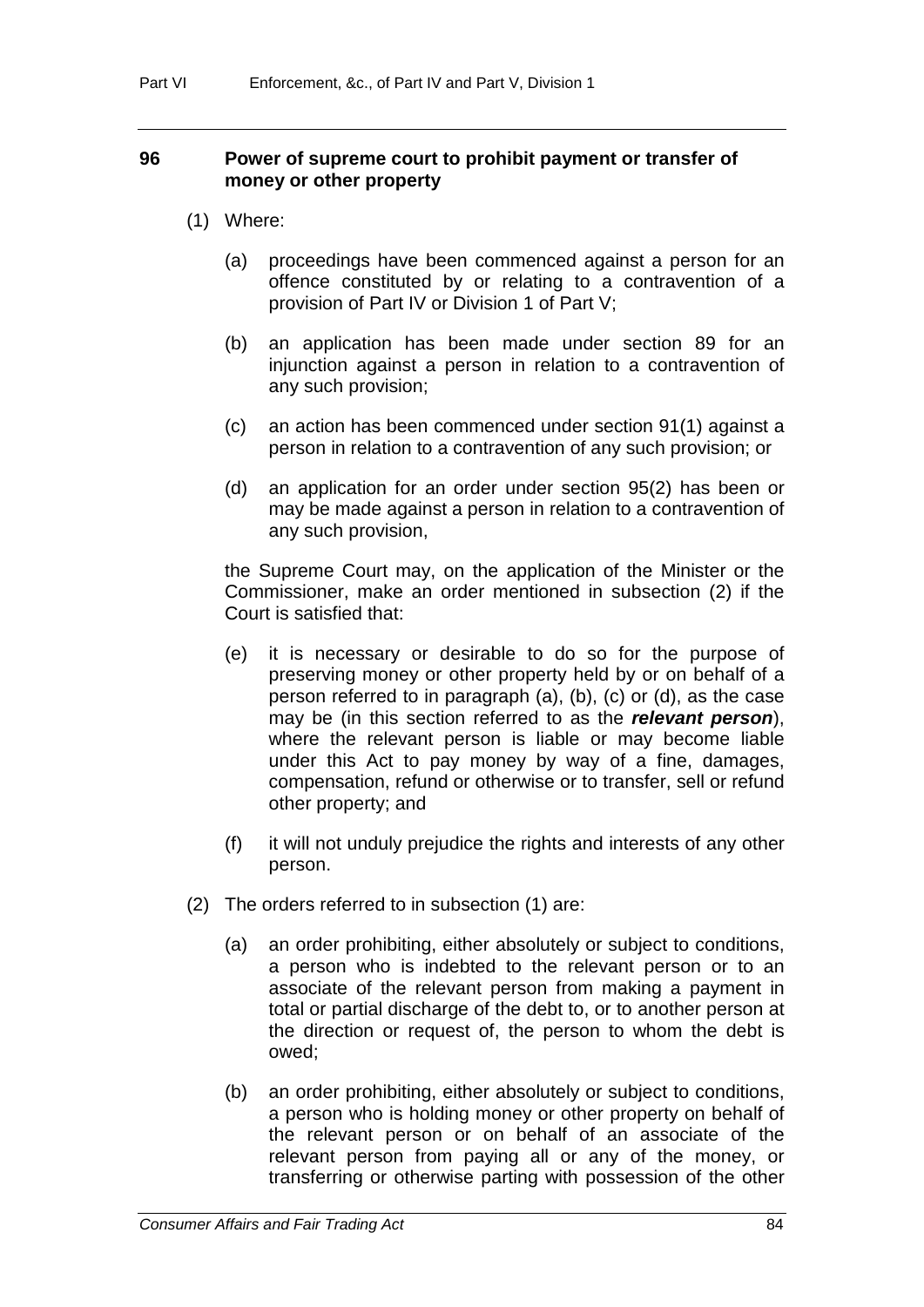property, to, or to another person at the direction or request of, the person on whose behalf the money or other property is held;

- (c) an order prohibiting, either absolutely or subject to conditions, the taking or sending by any person of money of the relevant person or of an associate of the relevant person to a place outside the Territory;
- (d) an order prohibiting, either absolutely or subject to conditions, the taking, sending or transfer by any person of other property of the relevant person or of an associate of the relevant person to a place outside the Territory; and
- (e) an order appointing, where the relevant person is a natural person, a receiver or trustee of the property or of part of the property of the relevant person with such powers as are specified in the order.
- (3) Subject to subsection (4), an order under this section may be expressed to operate:
	- (a) for a period specified in the order; or
	- (b) until proceedings under any other provision of this Part in relation to which the order was made have been concluded.
- (4) An order under this section made in the absence of the person against whom the order is sought shall not be expressed to operate for a period exceeding 30 days.
- (5) A person who contravenes or fails to comply with an order under this section that is applicable to the person is guilty of an offence punishable on a finding of guilt:
	- (a) in the case of an individual by a fine not exceeding \$20,000; or
	- (b) in the case of a body corporate  $-$  by a fine not exceeding \$100,000.
- (6) A reference in this section to a person who is an associate of a relevant person is a reference to:
	- (a) a person holding money or other property on behalf of the relevant person; or
	- (b) if the relevant person is a body corporate a wholly owned subsidiary of the relevant person for the purposes of the Companies (Northern Territory) Code.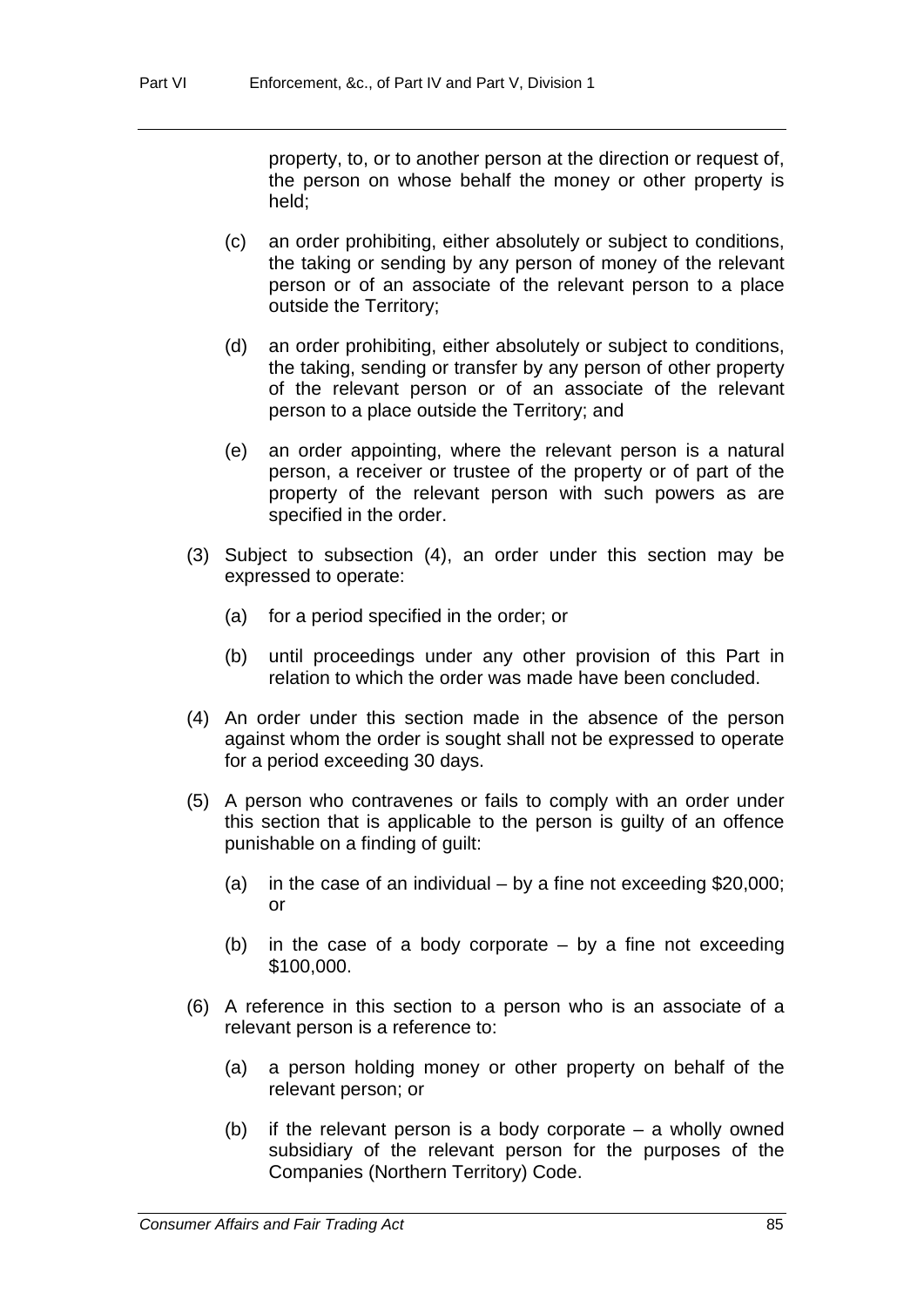# **Part VII Door-to-door trading**

### **Division 1 Preliminary**

### **97 Interpretation of Part VII**

(1) In this Part, unless the contrary intention appears:

*contract to which this Part applies* means a con-tract to which this Part applies by virtue of section 98.

*cooling-off period*, in relation to a prescribed contract, means the period of 10 days commencing on and including the day on which the contract is made.

*dealer* means a person who in the course of door-to- door trading:

- (a) enters into negotiations with another person which a view to the making of a contract for the supply of goods or services to that other person; or
- (b) calls on another person for the purpose of entering into such negotiations,

whether or not the first-mentioned person is or is to be the supplier of the goods or services.

*door-to-door trading* means the trading practice under which:

- (a) a person:
	- (i) goes from place to place; or
	- (ii) makes telephone calls,

seeking out persons who may be prepared to enter as consumers into contracts for the supply of goods or services; and

(b) that person or some other person then or subsequently enters into negotiations with those prospective consumers with a view to the making of such contracts.

*negotiation* includes any discussion or dealing directed towards the making of a contract (whether or not the terms of the contract are open to negotiation).

*premises* includes land.

*prescribed contract* has the meaning given by section 100.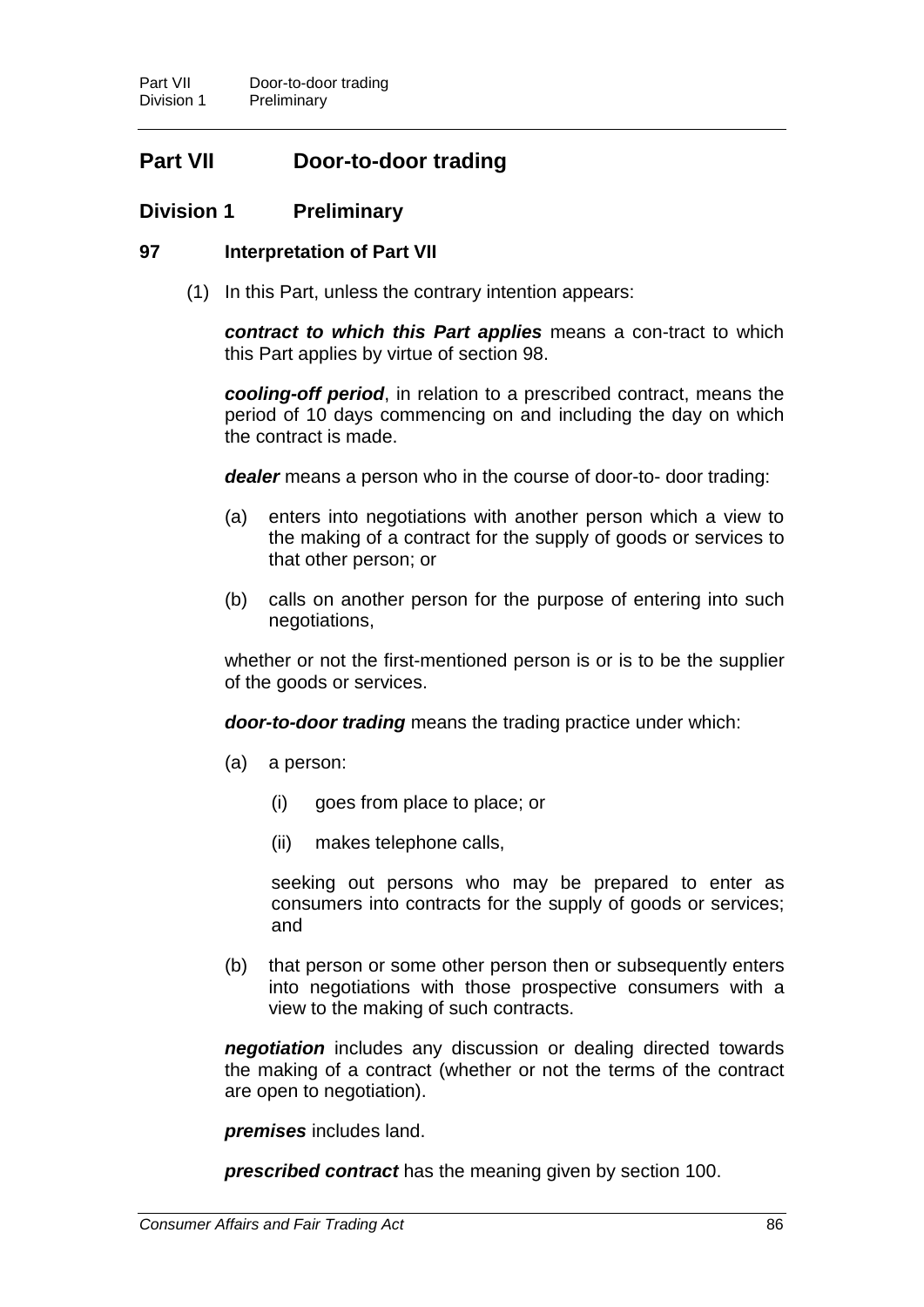*related contract or instrument*, in relation to a contract to which this Part applies, means:

- (a) a contract of guarantee or indemnity that is related to the contract;
- (b) an instrument related to the contract that creates a mortgage or charge in favour of the supplier or dealer, or a person nominated by the supplier or dealer; or
- (c) any other contract or instrument (not being an instrument of the kind referred to in paragraph (b)) that is collateral or related to the contract.
- (2) In this Part:
	- (a) a reference to the consumer or supplier under a contract for the supply of goods or services extends to any person to whom the rights of the original consumer or supplier under the contract are assigned or transferred, or pass by operation of law; and
	- (b) a reference to negotiation of a contract to which this Part applies is a reference to negotiation of a contract that would, on its formation, be a contract to which this Part applies.
- (3) For the purposes of this Part a contract is a contract for the supply of goods or services to a person (being a party to the contract) if it provides for the supply of goods or services either to that person or to some other person on the order of that person.

### **98 Contracts to which Part VII applies**

- (1) Subject to subsection (5), this Part applies to a contract for the supply of goods or services to a consumer (whether or not the law of the Territory is the proper law of the contract) if the following conditions are satisfied:
	- (a) negotiations leading to the formation of the contract (whether or not they are the only negotiations that precede the formation of the contract) take place between the consumer and a dealer in each other's presence in the Territory at a place other than trade premises of the supplier;
	- (b) the dealer attends at that place:
		- (i) in the course of door-to-door trading; and
		- (ii) otherwise than at the unsolicited invitation of the consumer.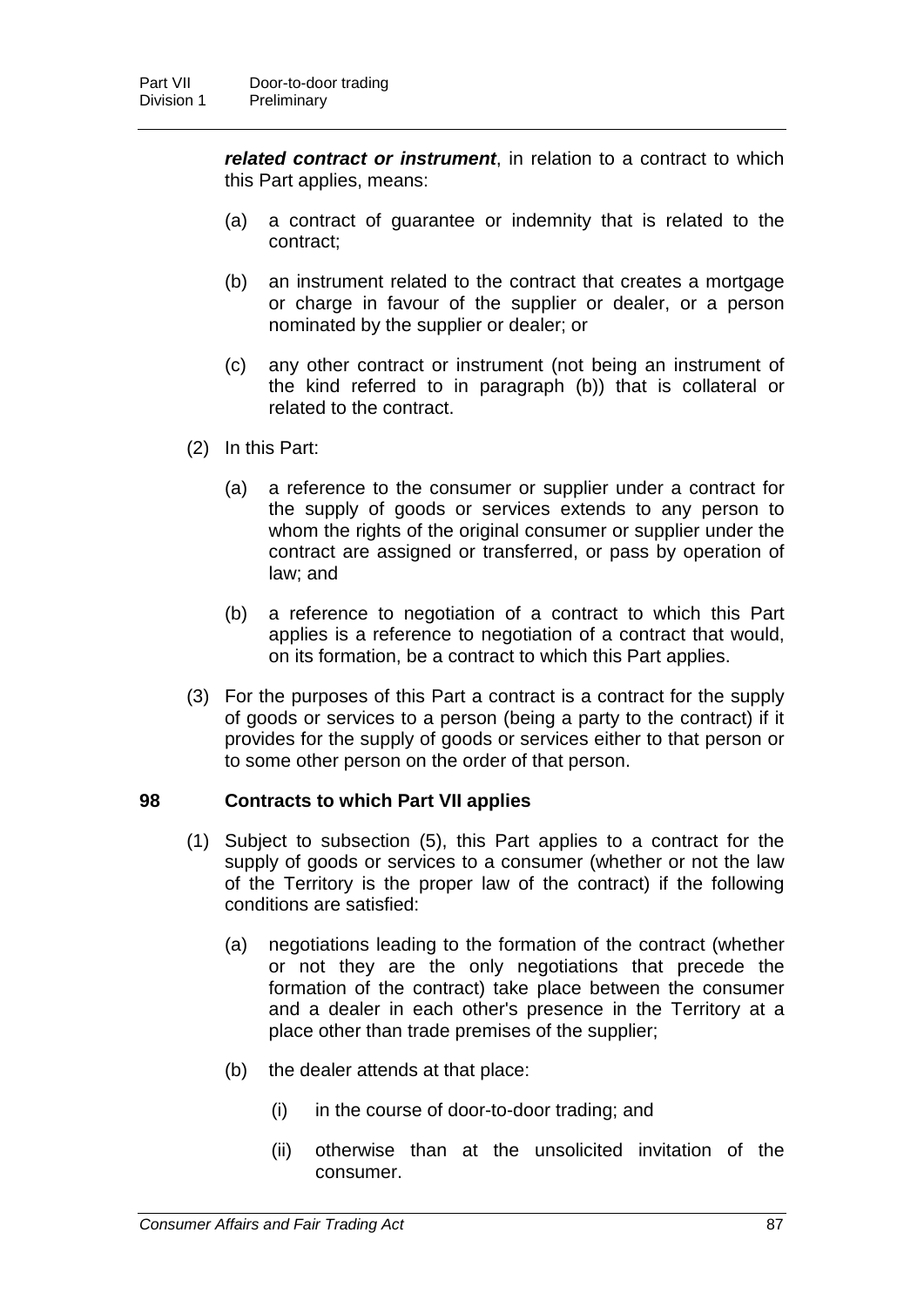- (2) In determining for the purposes of subsection  $(1)(b)(ii)$  whether an invitation is solicited or unsolicited, any solicitation by way of printed or written material delivered but not addressed personally to the consumer, or by way of advertisement addressed to the public or a substantial section of the public, shall be disregarded.
- (3) For the purposes of subsection (1)(b)(ii), where an invitation arises, except as mentioned in subsection (2), from a communication initiated by the supplier or dealer or a person acting on behalf of the supplier or dealer, the invitation shall not be regarded as unsolicited.
- (4) The reference in subsection (1)(a) to the trade premises of a supplier is a reference to premises that constitute an established place of business of the supplier or an agent of the supplier.
- (5) This Part does not apply to a contract of a kind excluded by regulations from the application of this Part.

### **Division 2 Special provisions with respect to contracts**

### **99 Prohibition of certain terms in contracts to which Part VII applies**

- (1) A contract to which this Part applies must not contain:
	- (a) a provision purporting to provide that the contract, or any proceeding arising from the contract, is governed by the law of a place other than the Territory;
	- (b) a provision purporting to provide that legal proceedings arising out of, or in relation to, the contract are justiciable only by the courts of a place other than the Territory;
	- (c) a provision purporting to exclude, restrict, or modify any right conferred on a consumer by this Part; or
	- (d) a provision of a kind prohibited by regulations.
- (2) Where a contract to which this Part applies contains a provision contrary to subsection (1), the provision is void and the supplier and the dealer are each guilty of an offence.

Penalty: \$5,000.

(3) In this section *contract to which this part applies* includes a related contract or instrument.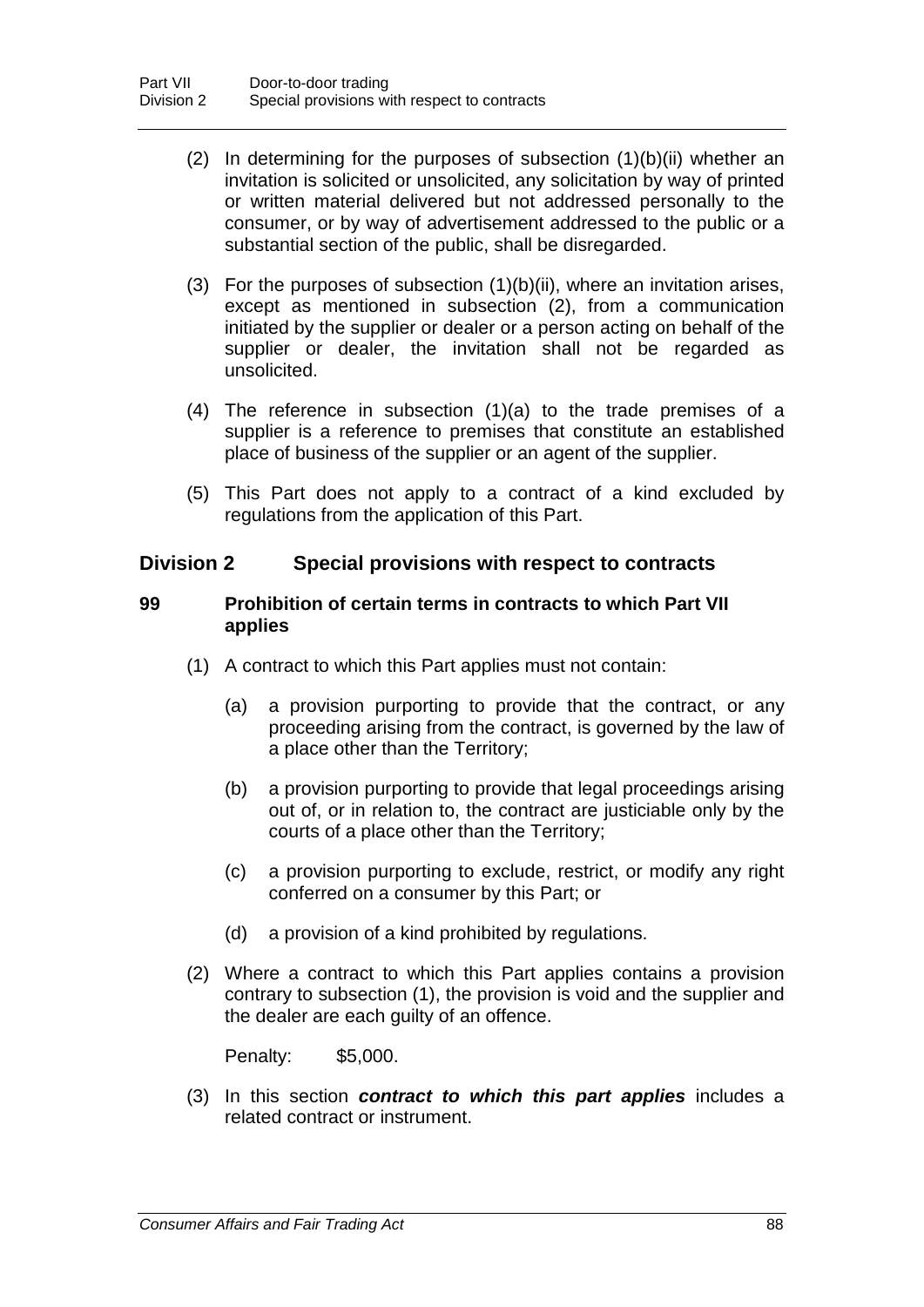### **100 Certain Part VII contracts to be prescribed contracts**

- (1) Subject to this section, a contract to which this Part applies is a prescribed contract if the total consideration payable by the consumer under, or in respect of, the contract:
	- (a) is not ascertainable at the time of the making of the contract; or
	- (b) is ascertainable at the time of the making of the contract and exceeds \$50 or, if another amount is prescribed by regulations, that other amount.
- (2) Where:
	- (a) 2 or more contracts relate to substantially the same transaction; and
	- (b) the transaction could have been effected by a single contract which would, in that case, have constituted a prescribed contract,

then each of the contracts that would not, if it stood alone, constitute a prescribed contract becomes a pre-scribed contract and, for the purpose of ascertaining the cooling-off period in relation to such a contract, it shall be deemed to have been made when the last of the contracts was made.

- (3) The following are not prescribed contracts:
	- (a) a contract of insurance;
	- (b) a contract solely for the provision of credit;
	- (c) a contract of a kind declared by regulations not to be a prescribed contract.

### **101 Requirements in relation to prescribed contracts**

- (1) The following requirements must be complied with in relation to a prescribed contract:
	- (a) the contract must set out in full all the contractual terms including:
		- (i) the total consideration to be paid or provided by the consumer or, if the total consideration is not ascertainable at the time the contract is made, the manner in which it is to be calculated; and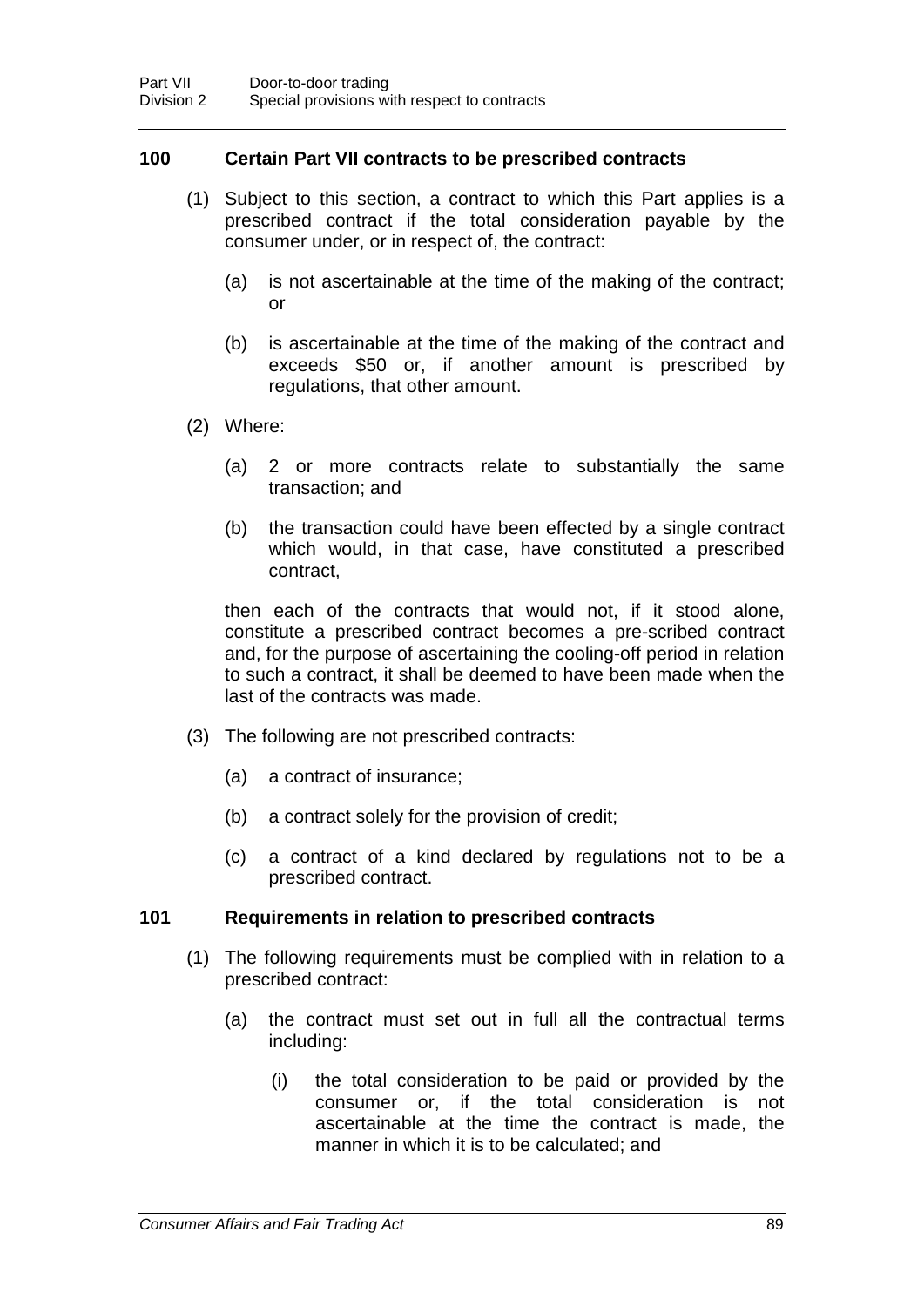- (ii) if the contract provides for the carrying out of work of a prescribed nature – detailed particulars of the work (including any such particulars required by regulations);
- (b) the contractual terms must be printed or type-written (apart from any insertions or amendments to the printed or typewritten form, which may be handwritten);
- (c) the making of the contract must be completed by the consumer signing the contract after it has already been executed by or on behalf of the supplier;
- (d) the consumer must be given a duplicate of the contract immediately after the making of the contract;
- (e) where the dealer is not the supplier, the con-tract must set out the full name and address of the dealer and identify that person as the dealer;
- (f) the contract must contain, immediately above the place provided for the signature of the consumer, the statement "THIS CONTRACT IS SUBJECT TO A COOLING-OFF PERIOD OF TEN DAYS" printed in upper case in type not smaller than 18 point;
- (g) the consumer must be given 2 notices at or immediately before the making of the contract:
	- (i) one being a notice in the prescribed form explaining the right of the consumer to rescind the contract; and
	- (ii) the other being a notice in the prescribed form that may be used by the consumer to rescind the contract;
- (h) the notices referred to in paragraph (g) must:
	- (i) be printed or typewritten (apart from any insertion, which may be handwritten);
	- (ii) set out the full name and address of the supplier and identify that person as the supplier; and
	- (iii) be separate from, and not attached to, any other document;
- (j) the printing or typewriting of the contract, the statement referred to in paragraph (f), and the notices referred to in paragraph (g), must be readily legible and conform with the requirements of regulations;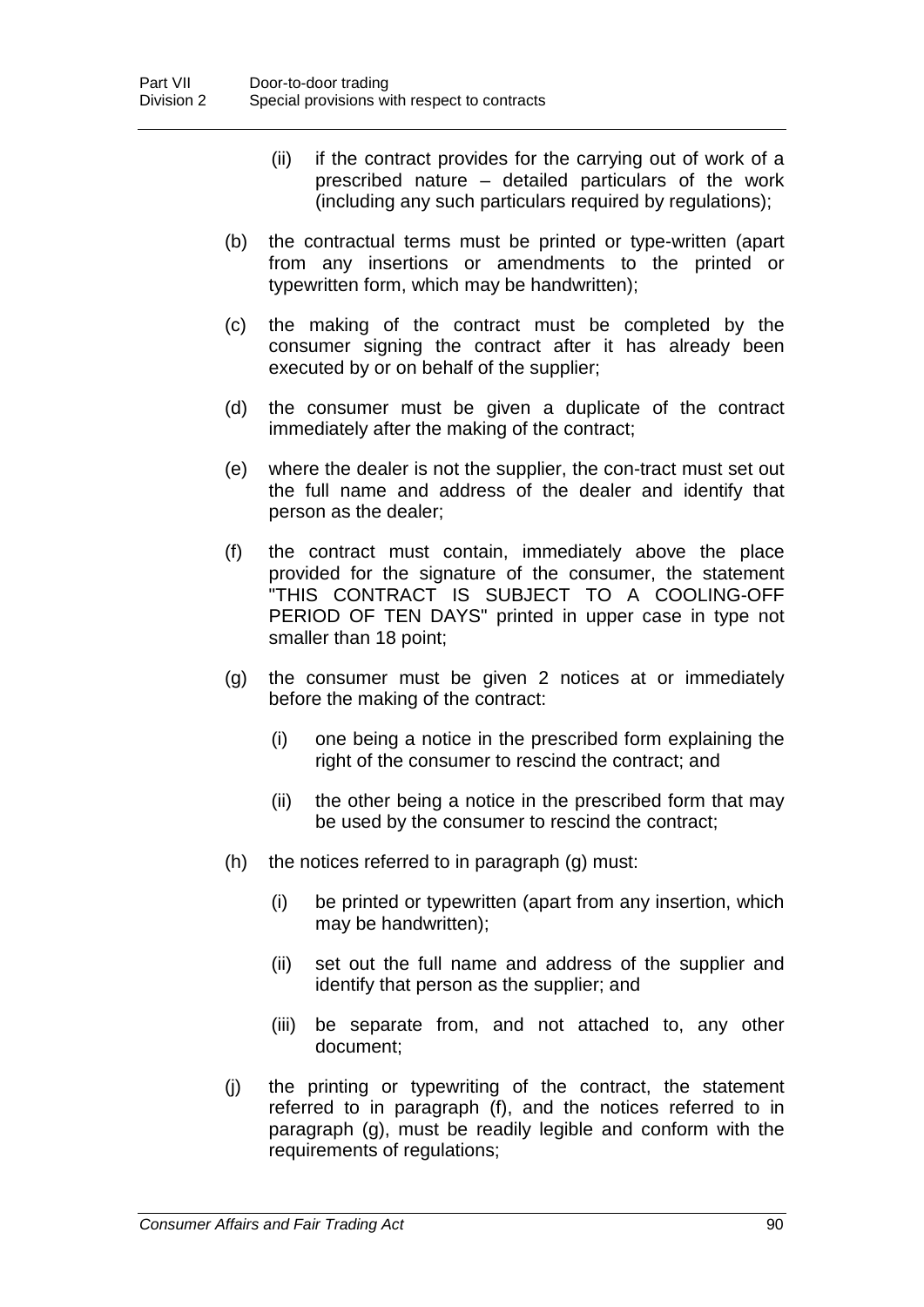- (k) any handwriting (apart from a signature or initial) in the contract or a notice referred to in paragraph (g) must be readily legible.
- (2) If any of the requirements of subsection (1) is not complied with, the supplier and the dealer are each guilty of an offence.

Penalty: \$5,000.

(3) Where a consumer acknowledges in writing receipt of a document required to be given under subsection (1), the acknowledgment is evidence, but not conclusive evidence, that the document was given to the consumer as required by that subsection.

### **102 No consideration, &c., during cooling-off period in prescribed contract**

(1) If a supplier or dealer accepts any money or other consideration from a consumer under a prescribed contract or a related contract or instrument before the expiration of the cooling-off period, the supplier and the dealer are each guilty of an offence.

Penalty: \$5,000.

(2) Subject to subsection (3), if services are supplied under a prescribed contract before the expiration of the cooling-off period, the supplier is guilty of an offence.

Penalty: \$5,000.

(3) Subsection (2) does not apply to the supply of services of a kind excluded by regulations from the application of that subsection.

### **Division 3 Regulation of door-to-door trading practices**

#### **103 Dealers not to call during certain hours**

Except by prior appointment, a dealer shall not call on a person:

- (a) at any time on a Sunday or a public holiday;
- (b) on a Saturday:
	- (i) before 9.00 am; or
	- (ii) between 5.00 pm and midnight; or
- (c) on any other day:
	- (i) before 9.00 am; or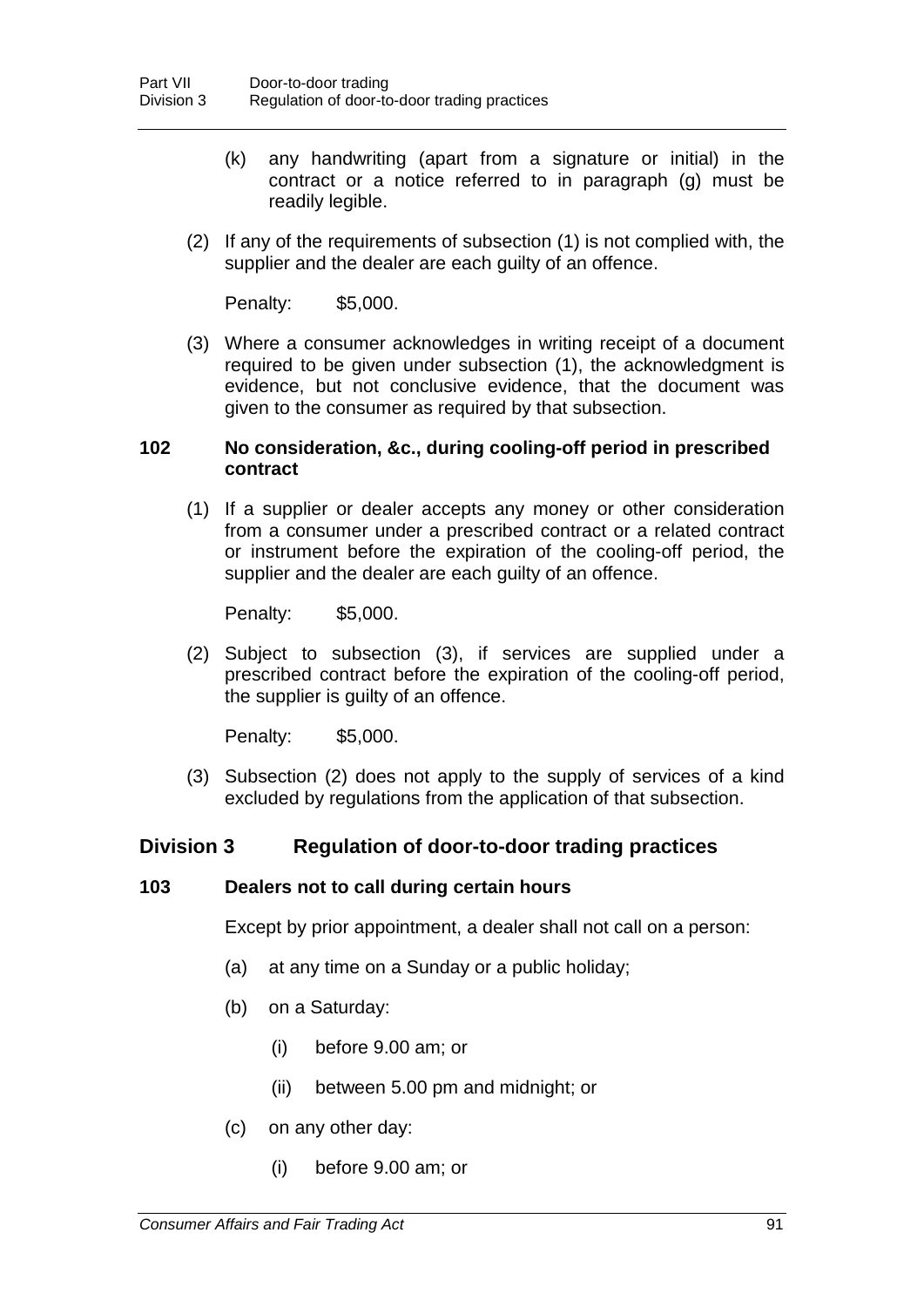(ii) between 8.00 pm and midnight,

for the purpose of negotiating a contract to which this Part applies or for an incidental or related purpose.

Penalty: \$5,000.

#### **104 Dealers to indicate their purpose for making calls**

A dealer who calls on a person for the purpose of negotiating a contract to which this Part applies or for an incidental or related purpose shall, as soon as it is practicable to do so:

- (a) make known to that person the purpose of the call; and
- (b) produce to that person an identity card setting out:
	- (i) the dealer's full name and address; and
	- (ii) if the dealer is not the supplier, the supplier's full name and address.

Penalty: \$5,000.

#### **105 Dealers to leave premises when so requested**

A dealer who calls at premises for the purpose of negotiating a contract to which this Part applies or for an incidental or related purpose shall leave the premises at the request of the occupier of the premises or any person acting with the actual or implied authority of the occupier.

Penalty: \$5,000.

#### **106 Harassment and coercion**

(1) No dealer or other person shall, for the purpose of, or in the course of, negotiating a contract to which this Part applies, harass or coerce a consumer.

Penalty: \$5,000.

(2) No dealer or other person shall harass or coerce a consumer for the purpose of dissuading or preventing the consumer from exercising a right conferred on the consumer by this Part.

Penalty: \$5,000.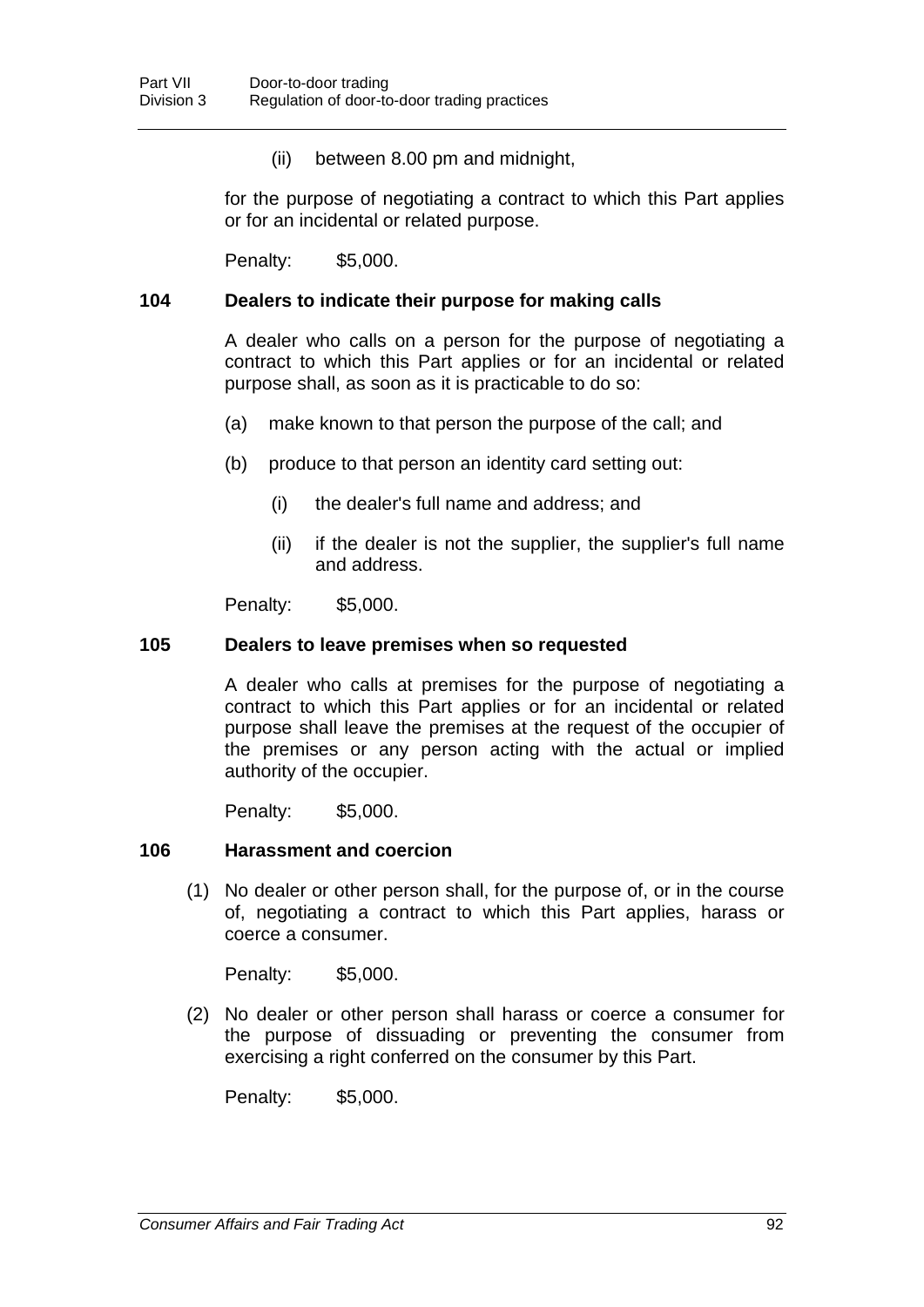# **Division 4 Rescission of contracts**

### **107 Right of consumer to rescind in certain circumstances**

- (1) A consumer may rescind a contract to which this Part applies (whether or not the contract is a prescribed contract) within 6 months of the date of the contract:
	- (a) if the contract or a related contract or instrument contains a provision contrary to section 99; or
	- (b) if the supplier or a dealer commits an offence against section 103, 104, 105 or 106(1) in the course of, or in relation to, the negotiations leading to the formation of the contract.
- (2) A consumer may rescind a prescribed contract:
	- (a) at any time before the expiration of the cooling-off period;
	- (b) if there has been a failure to comply with any of the requirements of section 101 in relation to the contract - within 6 months of the date of the contract; or
	- (c) if the supplier or dealer commits an offence against section 102(1) or (2) in relation to the prescribed contract or a related contract or instrument – within 6 months of the date of the prescribed contract.
- (3) A right of rescission conferred by this section may be exercised:
	- (a) notwithstanding affirmation of the contract by the consumer; and
	- (b) notwithstanding that the contract has been fully executed.

#### **108 Exercise of right of rescission**

- (1) A consumer exercises a right of rescission conferred by section 107 by giving notice of rescission to the supplier.
- (2) The notice of rescission:
	- (a) must be in writing, in the form prescribed by regulations or in a form that clearly indicates an intention on the part of the consumer to rescind the contract;
	- (b) must (except in the case of a notice given in respect of a prescribed contract during the cooling-off period) state the ground of rescission; and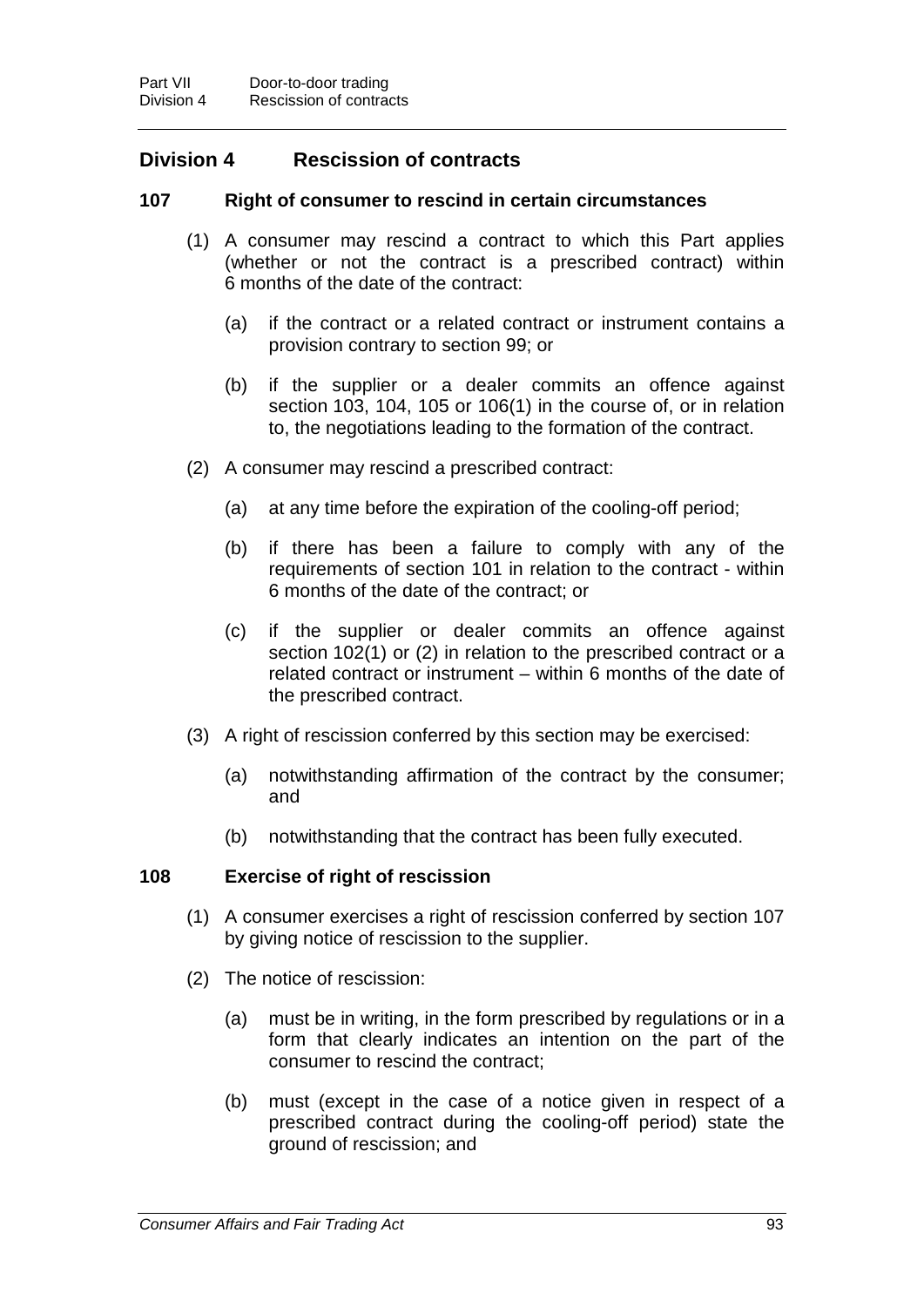- (c) must be given to the supplier:
	- (i) by delivering it personally to the supplier; or
	- (ii) by delivering it, or sending it by post, in an envelope addressed to the supplier, to the supplier's address.
- (3) A notice of rescission sent by post to a supplier in accordance with subsection (2) shall be deemed to have been given to the supplier at the time of posting.
- (4) In this section, a reference to the supplier's address is a reference to:
	- (a) a place at which the supplier resides or carries on business; or
	- (b) the supplier's address as shown on a notice given to the consumer under this Part.

#### **109 Restitution following rescission**

- (1) Where a contract to which this Part applies is rescinded under this Division, restitution shall be made by the parties to the contract as follows:
	- (a) the supplier shall return or refund to the consumer any consideration, or the value of any consideration, given by the consumer under the contract or a related contract or instrument;
	- (b) the consumer shall:
		- (i) return or refund to the supplier any goods, or the value (as at the date of supply) of any goods, received from the supplier under the contract; and
		- (ii) pay to the supplier the value of any services supplied under the contract up to the time of rescission (but not including the value of any such services supplied under a prescribed contract before the expiration of the cooling-off period in contravention of section 102(2)).
- (2) Where the consumer makes goods available for collection by the supplier, at the place at which they were received from the supplier, for the period of 28 days from the date of rescission of the contract and the supplier fails to collect the goods before the expiration of that period, the consumer shall be deemed to have made restitution in respect of those goods as required by subsection (1) and the goods shall become the property of the consumer free of any other right or interest.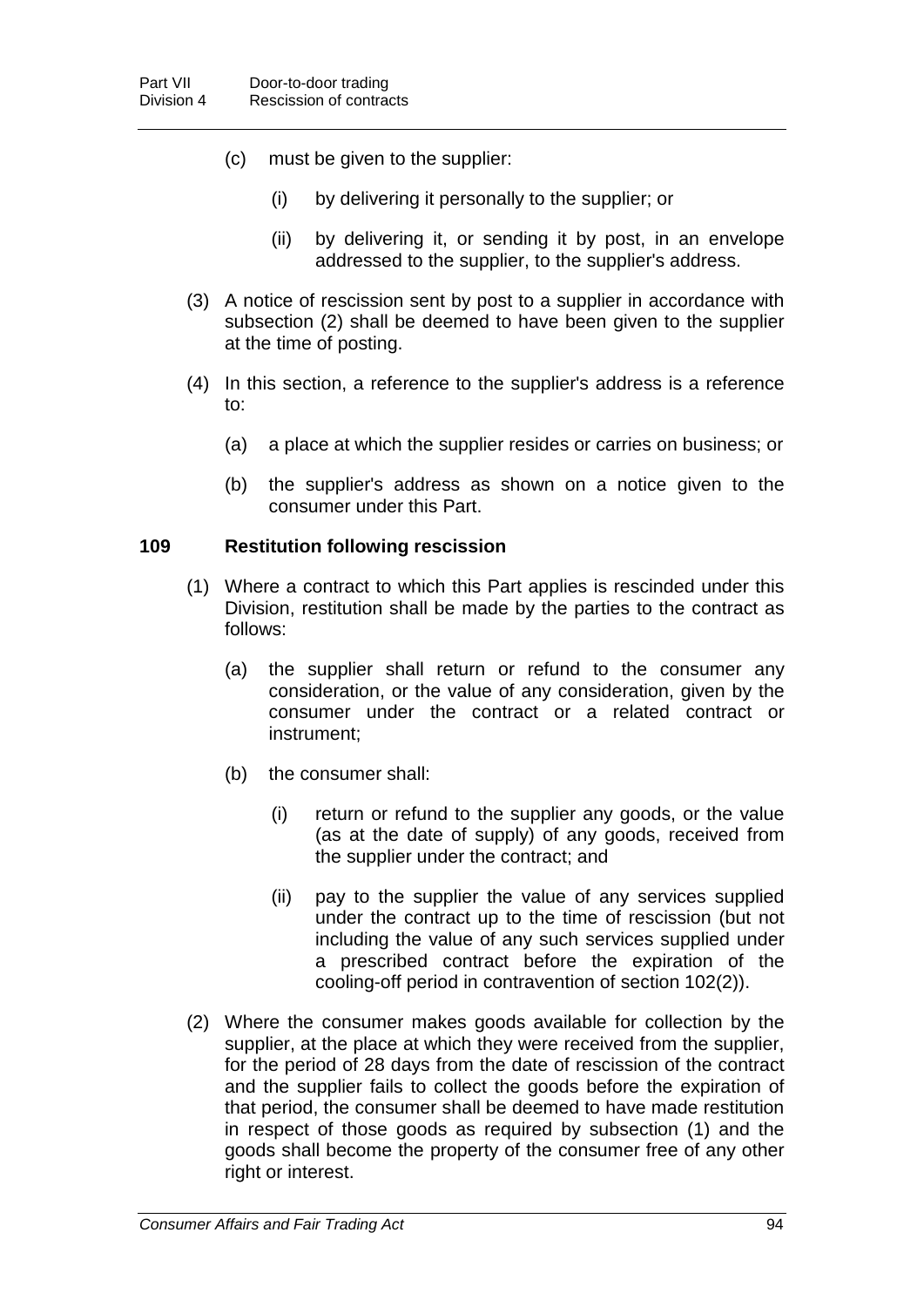- (3) Where the consumer returns goods to the supplier under this section but has failed to take reasonable care of the goods, the consumer is liable to pay compensation to the supplier for the damage to or depreciation in the value of the goods, but the consumer is not liable for any such damage or depreciation attributable to normal use of the goods or circumstances beyond the control of the consumer.
- (4) Where restitution of goods is not possible (because the goods have been consumed or affixed to land, because a third party has acquired an interest in the goods, or for any other reason), the impossibility of restitution of the goods is not a bar to rescission under this Division but, in that event, the consumer is liable to pay to the supplier the value of the goods as at the date of supply.
- (5) The obligations imposed by this section may be enforced by action in any court of competent jurisdiction.
- (6) A court finding guilty a supplier of an offence against this Part is competent to make orders, on the application of the prosecutor, for the enforcement of obligations imposed by this section.
- (7) A person who fails to comply with an order under subsection (6) is guilty of an offence.

Penalty: \$5,000.

#### **110 Rescission avoids related contracts and instruments**

Where a contract to which this Part applies is rescinded under this Division, any related contract or instrument is void.

#### **111 Consumers not competent to waive rights**

The consumer under a contract to which this Part applies is not competent to waive any rights conferred by this Division.

#### **112 Prohibition of certain actions**

- (1) Where a contract to which this Part applies has been rescinded, or is capable of being rescinded, under this Division, no person shall, for the purpose of recovering an amount alleged to be payable by the consumer under the contract or a related contract or instrument:
	- (a) bring, or assert an intention to bring, legal proceedings against the consumer;
	- (b) place the name of the consumer, or cause the name of the consumer to be placed, on any list of defaulters or debtors, or assert an intention of placing the name of the consumer, or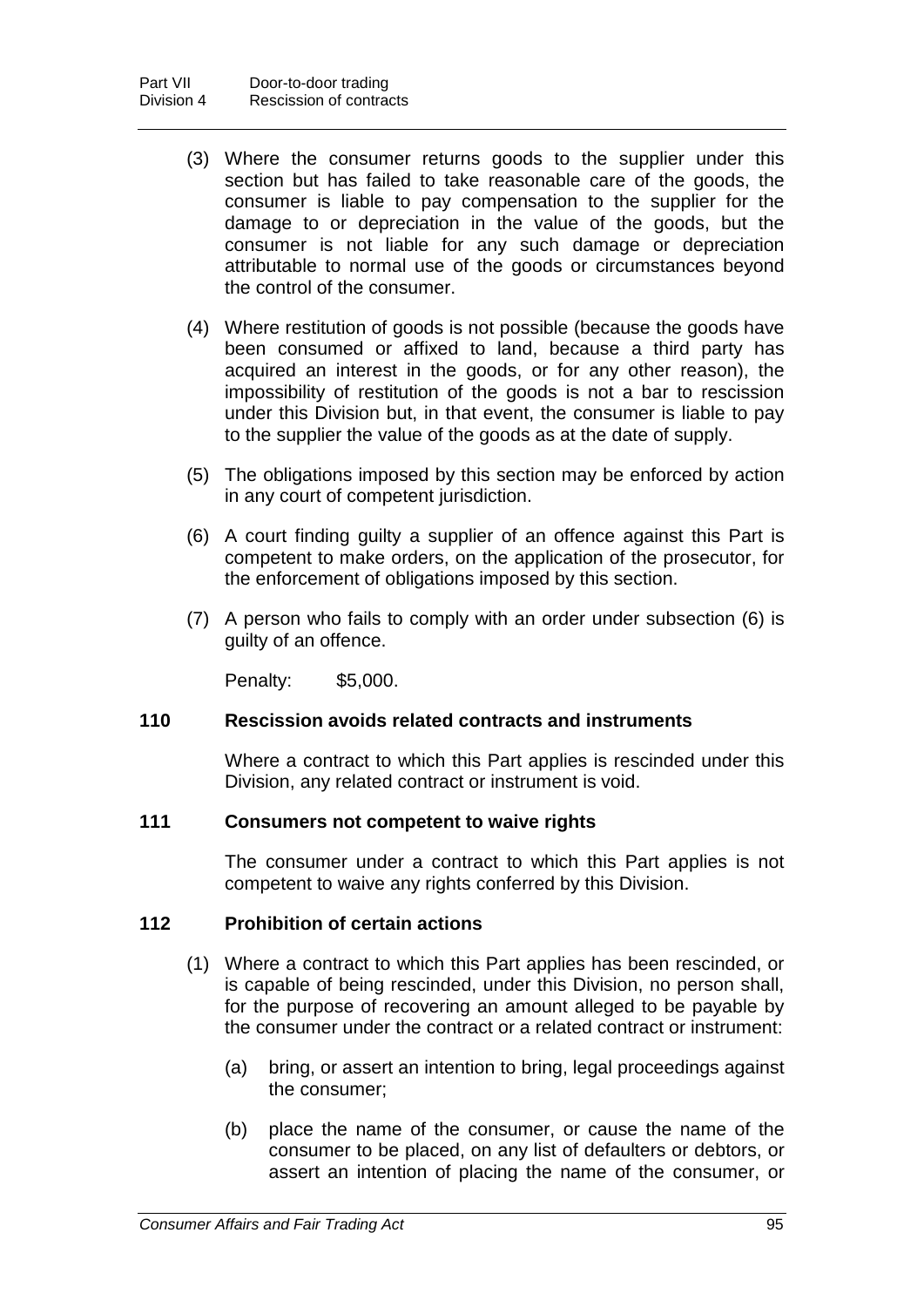causing the name of the consumer to be placed, on any such list; or

(c) take any other action against the consumer.

Penalty: \$5,000.

- (2) Subsection (1)(a) does not prohibit:
	- (a) the bringing of, or the asserting of an intention to bring, legal proceedings to determine whether or not a contract to which this Part applies has been, or is capable of being, rescinded under this Division; or
	- (b) the continuation of such proceedings (for the purpose of recovering an amount alleged to be payable by the consumer under the contract or a related contract or instrument) where it is determined that the contract has not been, or is not capable of being, so rescinded.
- (3) It is a defence to a charge for an offence against subsection (1) to prove that, at the time of the alleged offence, the defendant did not know, and could not reasonably be expected to have known, that the contract had been rescinded or was capable of being rescinded.
- (4) Where a person is found guilty of an offence against subsection (1)(b), the court may order the person responsible for keeping any list on which the name of the consumer has been wrongfully placed to remove the name from that list.
- (5) A person who fails to comply with an order under subsection (4) is guilty of an offence.

Penalty: \$5,000.

### **Division 5 Miscellaneous**

### **113 Evidentiary matters concerning Part VII**

- (1) Where it is alleged in any proceedings that a contract for the supply of goods or services is a contract to which this Part applies or a prescribed contract, it shall be presumed unless the contrary is proved that the contract is one to which this Part applies or, as the case may require, a prescribed contract.
- (2) Where it is alleged in any proceedings that a contract is a related contract to a contract to which this Part applies, it shall be presumed unless the contrary is proved that the contract is such a contract.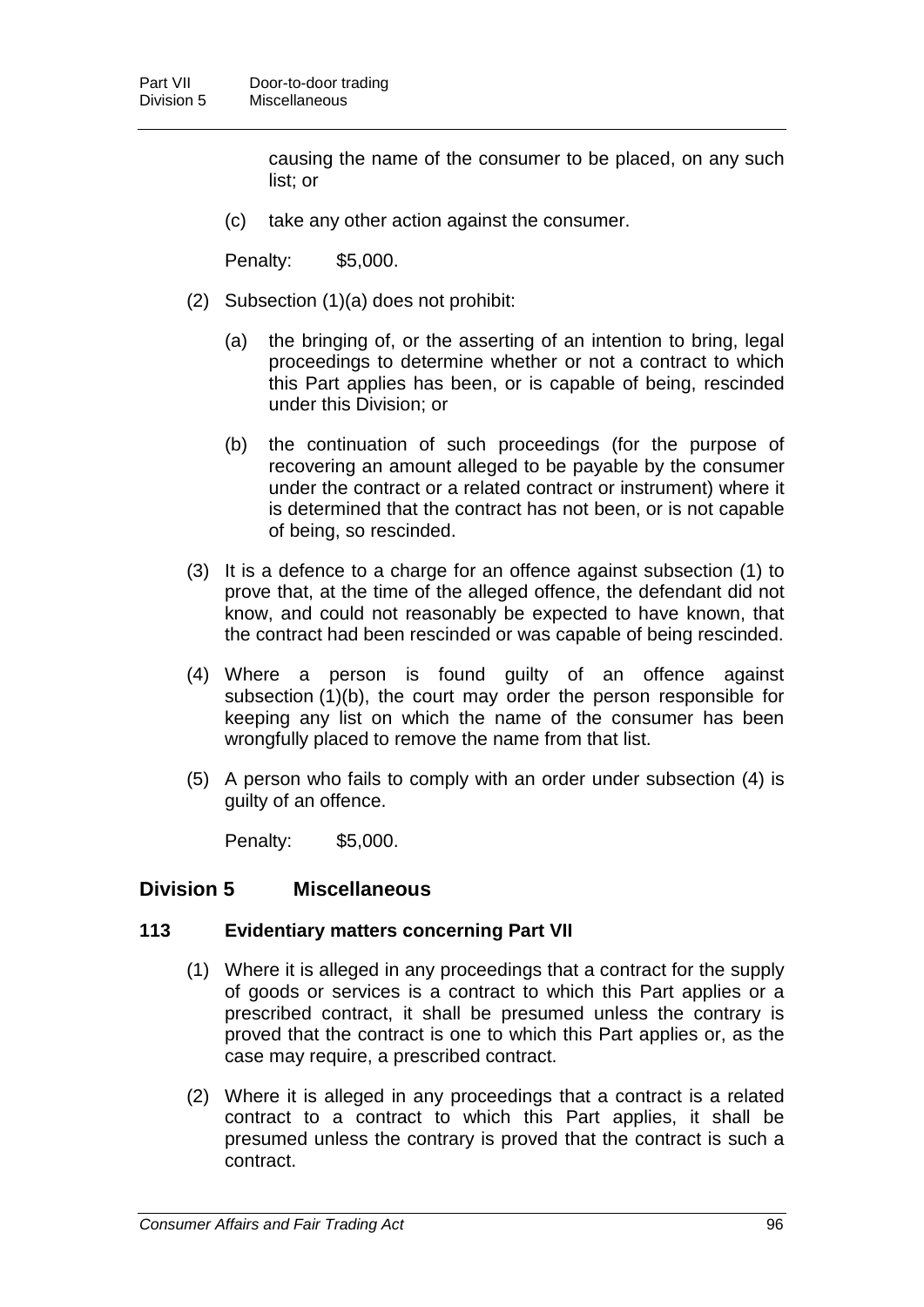(3) Where it is alleged in any proceedings that a person was acting as a dealer within the meaning of this Part, it shall be presumed unless the contrary is proved that the person was so acting.

# **Part VIII Fair reporting**

### **114 Interpretation of Part VIII**

(1) In this Part, unless the contrary intention appears:

*file* means any repository or record in which information relating to any person is recorded or retained, in any manner or form, by a reporting agency.

*premises* includes land.

*prescribed benefit* means:

- (a) a benefit of a commercial nature;
- (b) a benefit in or affecting employment; or
- (c) a lease of premises or a licence conferring a right to occupy premises.

*prescribed report* means a communication made to a trader by a reporting agency or another trader of information relating to a person, not being a communication made with the knowledge of, and of information known to, that person.

*reporting agency* means a person who carries on the business of providing information relating to other persons.

*trader* means a person who, in the course of a business, supplies or offers to supply goods or services, or sells or lets or offers to sell or let premises.

(2) For the purposes of this Part, where a prescribed report consists of a communication by electronic or mechanical means (except by telephone or other means of voice transmission) the report shall be regarded as being written.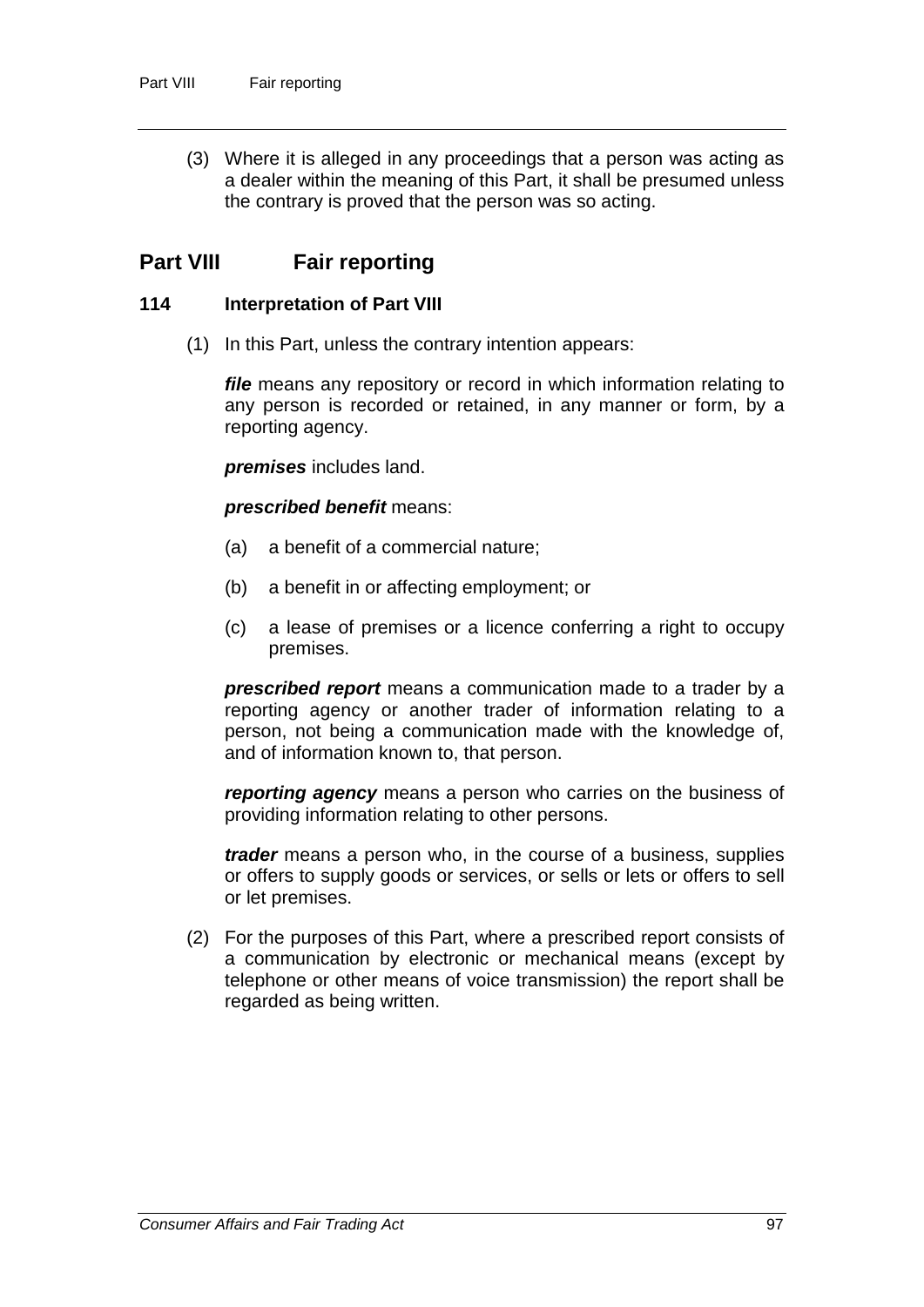### **115 Application of Part VIII**

This Part applies to and in relation to a reporting agency or trader where:

- (a) the reporting agency or trader provides a prescribed report to a person carrying on business or letting premises in the Territory; and
- (b) the person to whom the report relates is domiciled or resident in the Territory.

### **116 Procedures in respect of prescribed reports**

- (1) A reporting agency or trader shall adopt all procedures reasonably practicable for ensuring accuracy and fairness in the contents of prescribed reports provided by the agency or trader.
- (2) A reporting agency or trader shall not include in a prescribed report:
	- (a) any information based on evidence that is not the best evidence reasonably available; or
	- (b) any unfavourable personal information based on hearsay evidence, unless the agency or trader has made reasonable efforts to substantiate the evidence on which the information is based and, where the information is unsubstantiated, the lack of substantiation is stated in the report in which the information is given.
- (3) A reporting agency or trader shall not include in a prescribed report any information as to the race, colour or religious or political belief or affiliation of any person.

#### **117 Duty of trader to disclose receipt of prescribed report**

Where a trader:

- (a) denies a prescribed benefit sought by a person; or
- (b) grants a prescribed benefit sought by a person, but on terms less favourable than those on which the trader grants similar benefits to other persons in the course of the trader's business,

and the trader has during the last preceding 6 months received a prescribed report in relation to that person, the trader shall, if that person asks in writing whether such a report has been so received:

(c) inform the person that the trader has received the report; and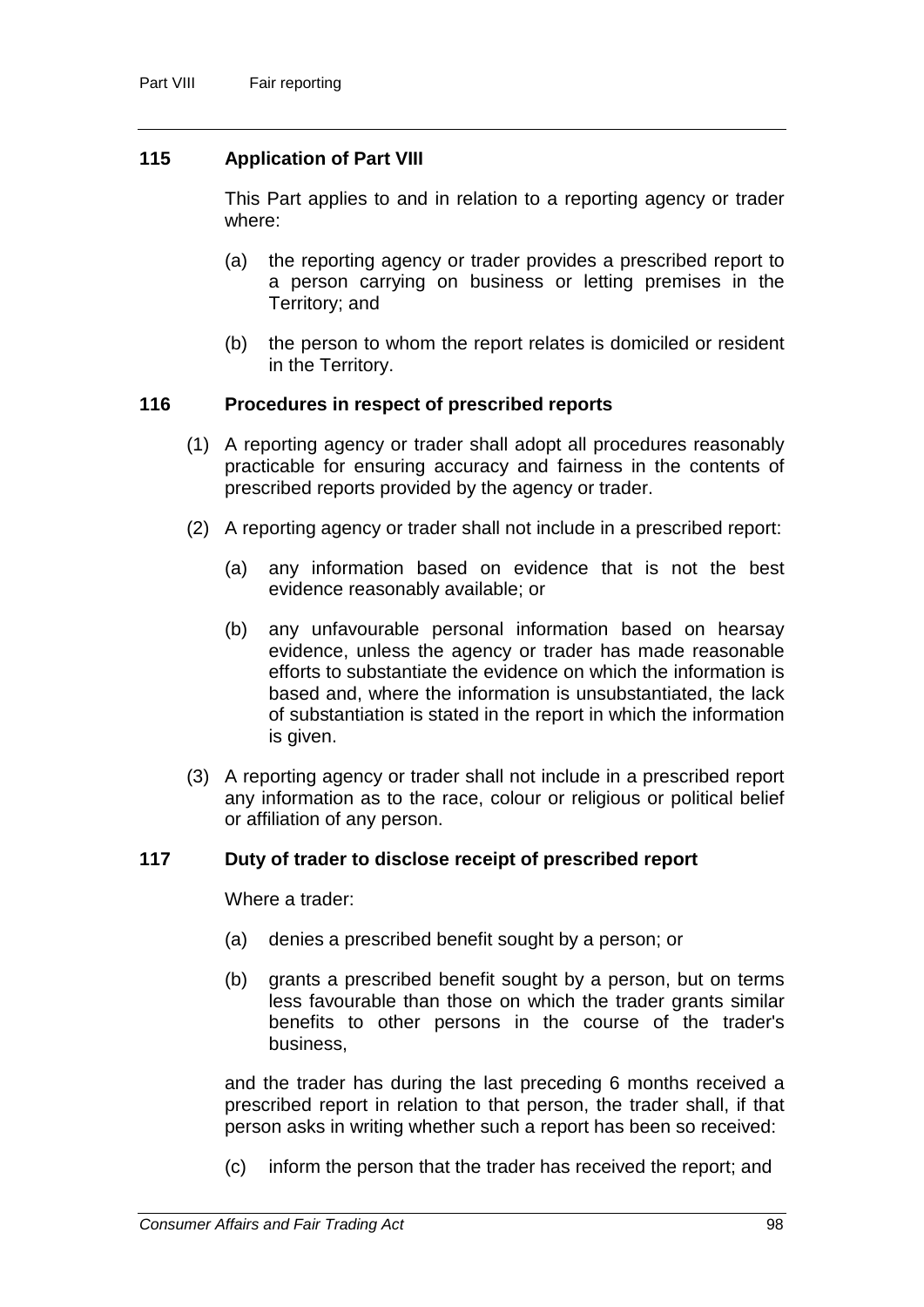(d) give the person the name and address of the reporting agency or trader who provided the report.

### **118 Duty of disclosure of reporting agencies**

- (1) A reporting agency shall, on the written application of a person in relation to whom the agency has recorded information, disclose to that person without charge:
	- (a) all information in its files relating to that person at the time of the request;
	- (b) the name and address of every person to whom a prescribed report relating to that person has been provided within the year preceding the date of the request; and
	- (c) a copy of every such prescribed report that was in writing.
- (2) A reporting agency may require a person seeking disclosure of information under this section to produce reasonable evidence of the person's identity.
- (3) A reporting agency shall take reasonable steps to ensure that information to which a person is entitled under this section is disclosed in a form that is readily intelligible to that person and shall permit that person to make a copy of, or take an extract from, the information so disclosed.
- (4) A reporting agency shall not require a person to give any undertaking, or to waive any right that the person may have, as a condition of disclosing information under this section.

### **119 Correction of errors**

- (1) A person who disputes the accuracy or complete-ness of any information compiled by a reporting agency in relation to the person or included in a prescribed report relating to the person provided by a reporting agency or trader may, by notice in writing served on the agency or trader, object to the inaccuracy or incompleteness of the information.
- (2) Where, pursuant to subsection (1), a person disputes the accuracy or completeness of any information, the reporting agency or trader shall, within a reasonable time, use their best endeavours to verify or supplement the information in accordance with good practice.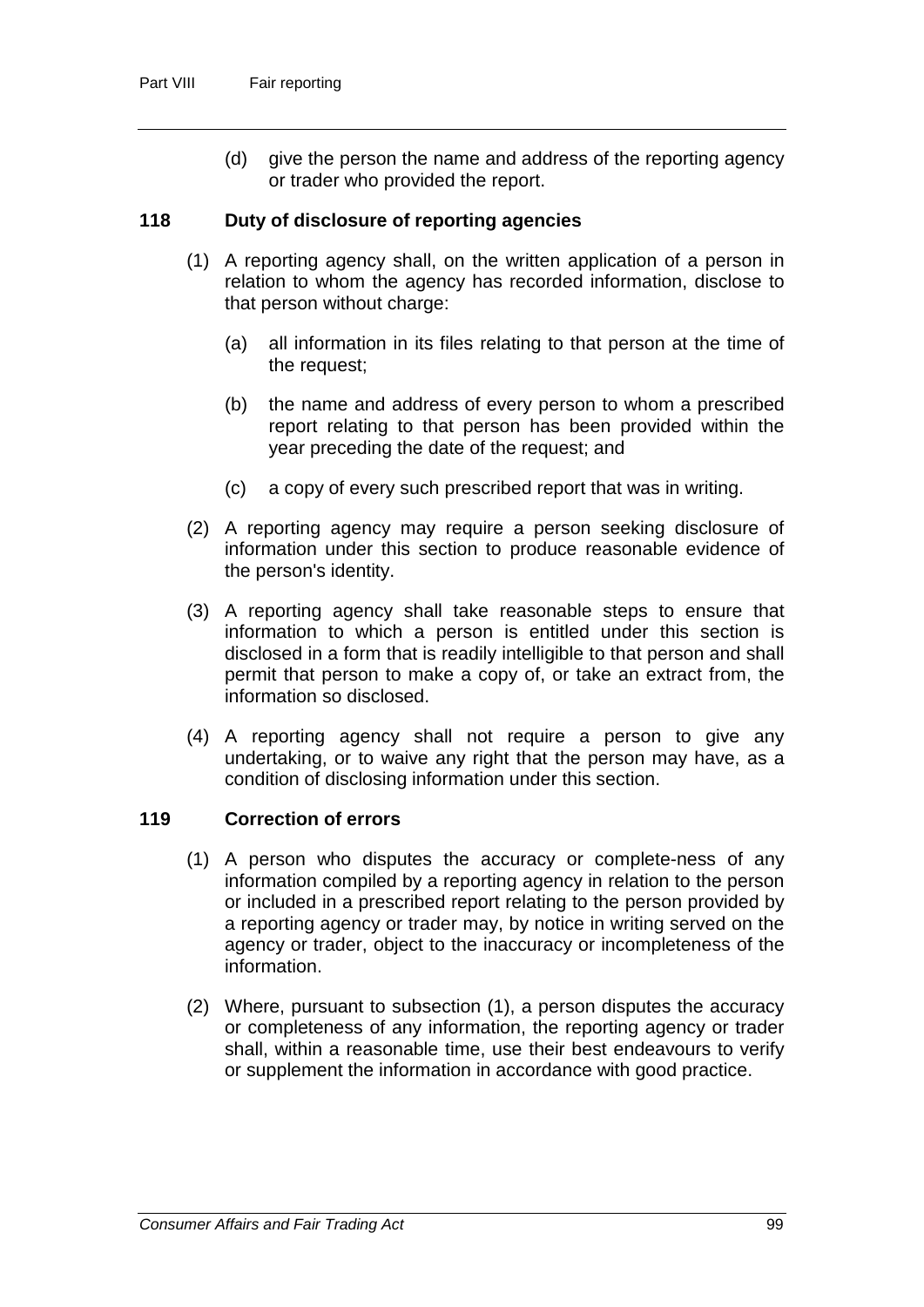- (3) A reporting agency or trader upon whom a notice of objection is served under this section shall, within 30 days after the date of service of the notice, inform the person by whom the objection was made:
	- (a) whether the agency or trader has made any amendment or supplementation to or deletion from the information; and
	- (b) if so, the nature of the amendment, supplementation or deletion.
- (4) Where information is altered under this section by amendment, supplementation or deletion, the following provisions apply:
	- (a) where a reporting agency makes such an alteration, the agency shall give notice in writing of the alteration to:
		- (i) every person provided by the agency with a prescribed report based on the information within 60 days before the making of the alteration; and
		- (ii) every person provided by the agency with such a prescribed report before the commencement of that period and nominated by the person to whom the information relates;
	- (b) where a trader makes such an alteration, the trader shall give notice in writing of the alteration to every person provided by the trader with a prescribed report based on the information and nominated by the person to whom the information relates.
- (5) A person by whom an objection has been made under this section may appeal to the Local Court against any failure on the part of a reporting agency or trader to make any deletion from or amendment or supplementation to information.
- (6) Upon the hearing of an appeal under this section, the Local Court may make such orders as it considers just.
- (7) Where an objection or appeal has been made or instituted under this section and a prescribed report is made by the reporting agency or trader before the determination by the agency or trader or the Local Court of the matters raised in the objection or appeal, the agency or trader shall include in the report a statement to the effect that those matters are subject to an objection or appeal under this Part.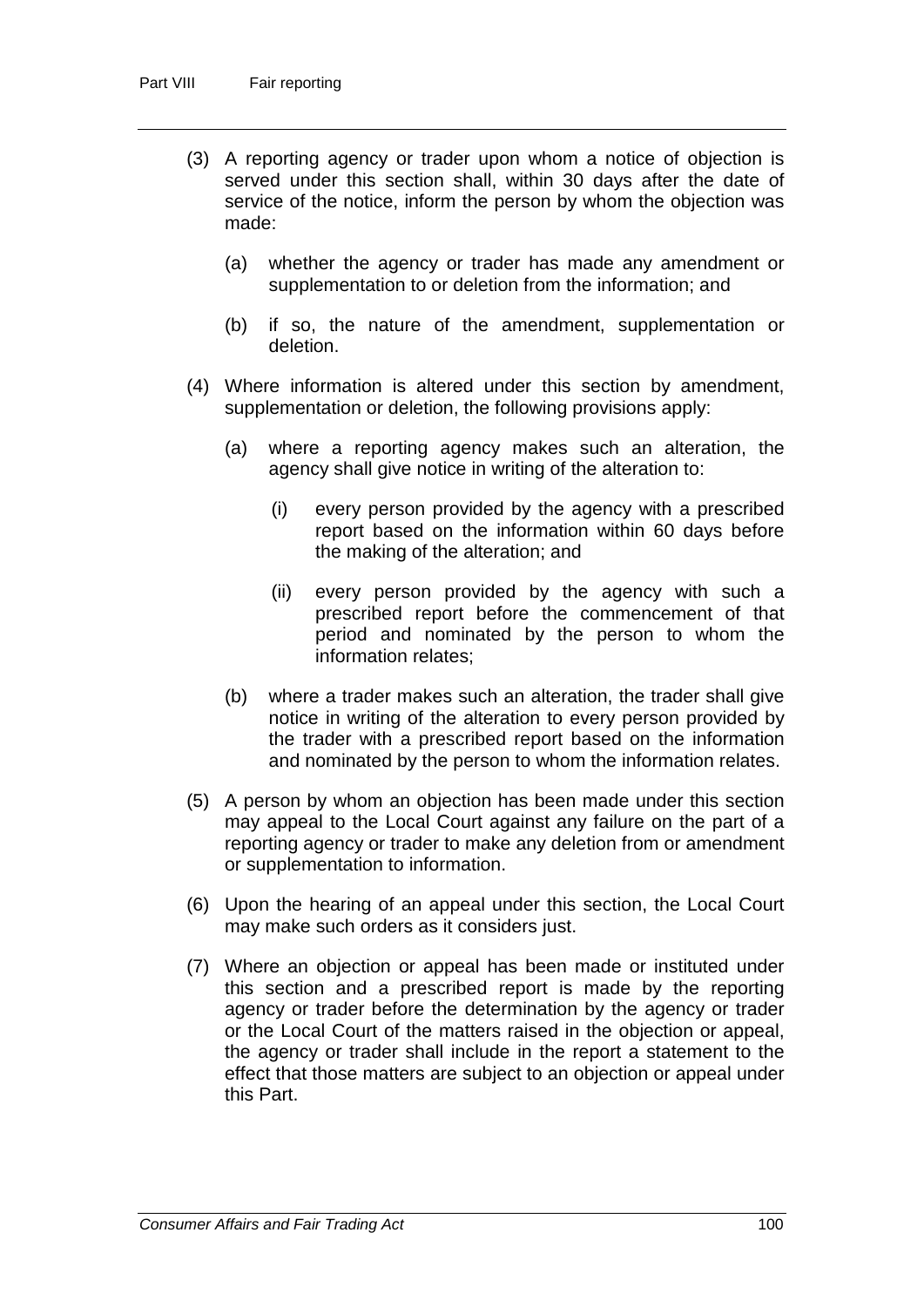### **120 Qualified privilege**

- (1) Subject to subsection (2), a communication of information relating to the credit-worthiness of any person made:
	- (a) to a reporting agency or trader; or
	- (b) to a trader by a reporting agency or another trader,

is protected by qualified privilege.

(2) Subsection (1) does not apply where information is communicated in contravention of an order under this Part.

#### **121 Offences**

A person who:

- (a) contravenes, or fails to comply with, this Part;
- (b) contravenes, or fails to comply with, an order of the Local Court under section 119(6);
- (c) knowingly provides false or misleading information to another person, being a person who is engaged in compiling information for a prescribed report;
- (d) divulges information relating to another person from the files of a reporting agency without proper authority to do so or except for the purposes of legal proceedings; or
- (e) obtains information relating to another person from a reporting agency or trader by false pretences,

is guilty of an offence.

Penalty: \$5,000.

### **122 Powers of Local Court**

- (1) The Local Court may, on the application of the Commissioner or any other person, make such orders against a reporting agency or trader as may be necessary or expedient in the opinion of the Court to ensure that the reporting agency or trader complies with this Part.
- (2) Where a reporting agency or trader:
	- (a) commits an offence against this Part; or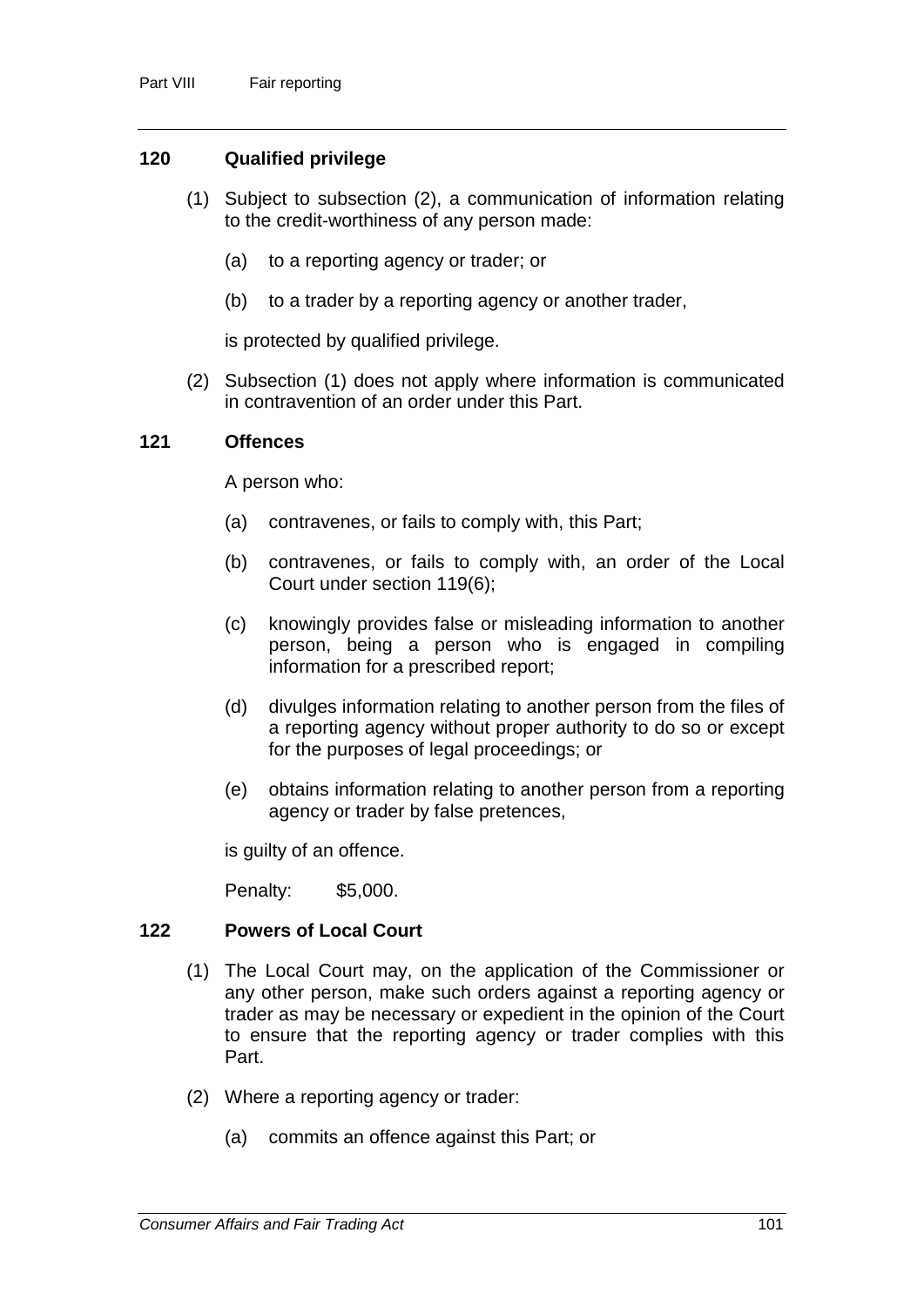(b) does any act which, in the opinion of the Local Court, shows the agency or trader to be unfit to provide prescribed reports,

the Court may, on the application of the Commissioner, make an order:

- (c) prohibiting the agency or trader from providing prescribed reports; or
- (d) requiring the agency or trader to comply with conditions specified in the order in relation to the provision of prescribed reports.
- (3) An order under subsection (1) or (2) is effective for such period as is specified in the order or until further order of the Court.
- (4) A reporting agency or trader that contravenes, or fails to comply with, an order under subsection (1) or (2) is guilty of an offence.

Penalty: \$5,000 or imprisonment for 2 years.

# **Part IX Trading stamps**

#### **123 Definitions for purposes of Part IX**

In this Part, unless the contrary intention appears:

#### *prohibited trading stamp* means:

- (a) a third-party trading stamp which is provided, or intended to be provided, in connection with a third-party trading stamp scheme that does not comply with the prescribed conditions; or
- (b) a trading stamp which is provided or intended to be provided in connection with the sale of, or for the purpose of promoting the sale of, tobacco, cigarettes, cigars or other tobacco products.

*redeem*, in relation to a trading stamp, means to give any form of prize, gift or other benefit in return for, on production of or otherwise in respect of a trading stamp.

*sale*, in relation to services, means the making of a contract under which one party (the vendor) agrees to provide services for another party (the purchaser).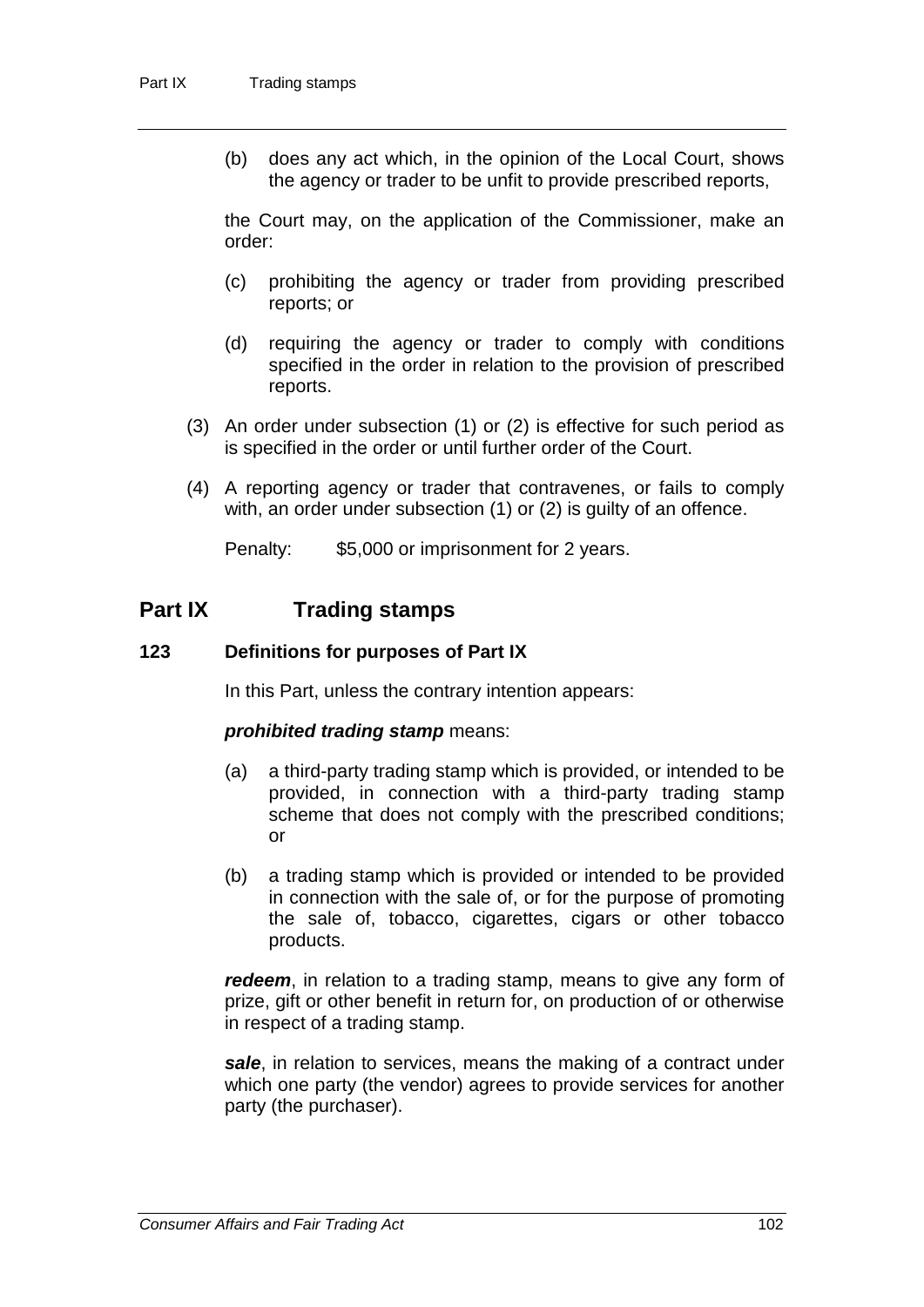*third-party trading stamp* means a trading stamp which is redeemable by a person who is not the manufacturer or a vendor of the goods or services to which the trading stamp relates.

*trading stamp* means a stamp, coupon, token, voucher, ticket or other thing:

- (a) which is provided or intended to be provided in connection with the sale of, or for the purpose of promoting the sale of, goods or services; or
- (b) by virtue of which the purchaser or any other person may become entitled to, or may qualify for, a prize, gift or other benefit (whether the trading stamp constitutes an absolute entitlement or qualification or a conditional one only).

#### **124 Offences**

(1) A person who provides or offers to provide a prohibited trading stamp in connection with the sale of goods or services is guilty of an offence.

Penalty: \$5,000.

(2) A person who redeems a prohibited trading stamp is guilty of an offence.

Penalty: \$5,000.

(3) A person who publishes or causes to be published an advertisement relating to prohibited trading stamps is guilty of an offence.

Penalty: \$5,000.

(4) It is a defence to a charge for an offence against subsection (3) for the defendant to prove that the defendant did not know and could not reasonably be expected to have known that the trading stamps to which the advertisement related were prohibited trading stamps.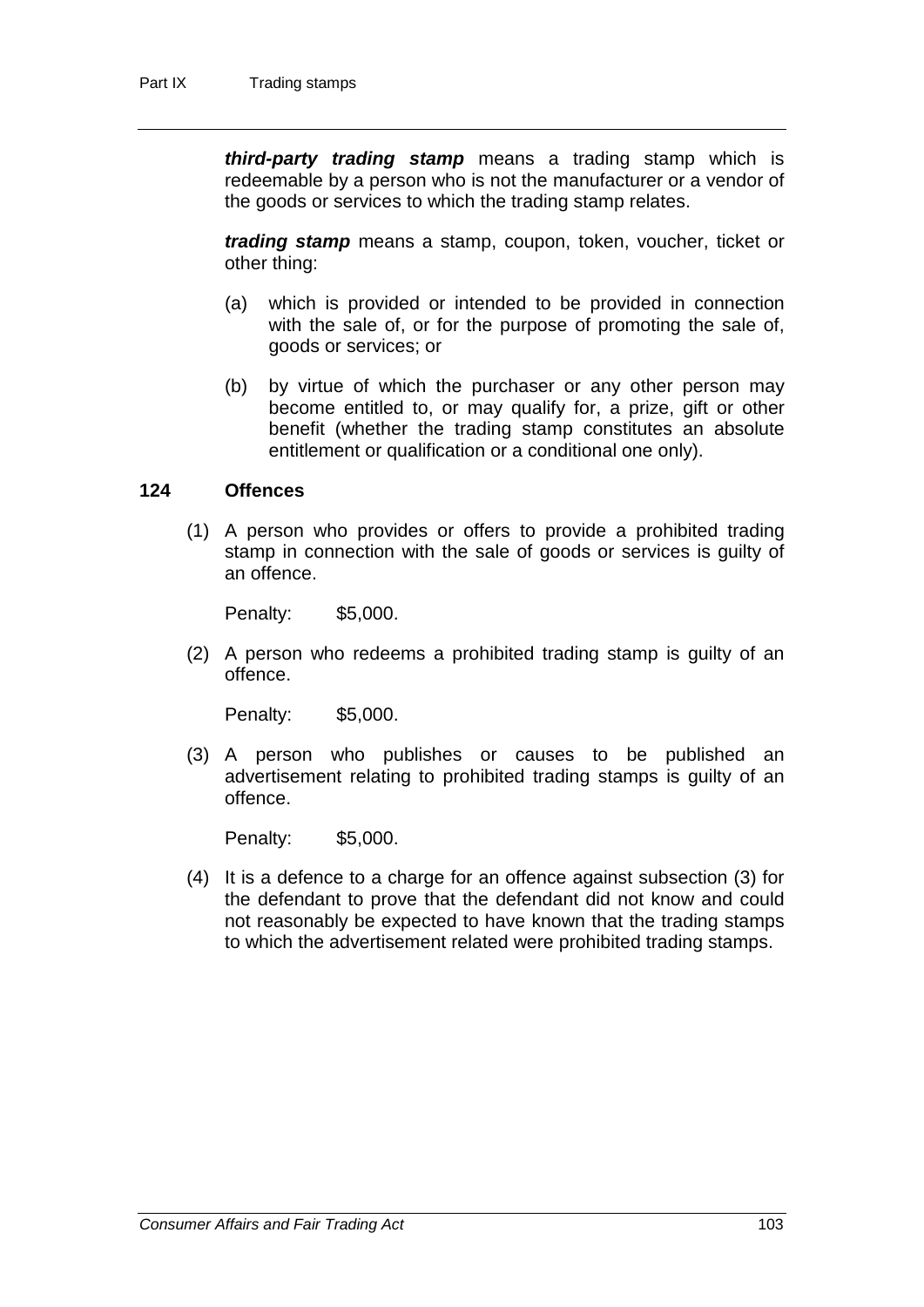# **Part X Motor vehicle dealers**

### **Division 1 Preliminary**

### **125 Definitions for purposes of Part X**

(1) In this Part, unless the contrary intention appears:

*accessories* includes car radios, sound reproducing equipment, air conditioning units, and spare wheels and tools usually carried on motor vehicles.

*body number*, in relation to a motor vehicle, means the figures, letters or other symbols (if any) recorded on the body of the vehicle by its manufacturer as a means of identifying the vehicle.

*commercial vehicle* is to be construed in accordance with subsections (2) and (3).

*consignor*, in relation to a dealer, means a person from whom the dealer receives a motor vehicle for sale on consignment.

*dealer* means a person who buys, sells, offers for sale or exchanges motor vehicles as a business (whether alone or in partnership, and whether or not as the person's sole business) but does not include:

- (a) a person whose business consists exclusively of buying motor vehicles for the purpose of demolishing or dismantling them;
- (b) a financier; or
- (c) an exempt trader.

*dealings register* means a dealings register kept by a licensed dealer in pursuance of section 157.

*demonstration vehicle* means a motor vehicle which has only been used for the purposes of a dealer's business as such, and which is the subject of an unexpired manufacturer's warranty.

*exempt trader* means a person (other than a financier) who carries on the business of buying, selling or exchanging motor vehicles, but does not (otherwise than by an agent who is a licensed dealer) offer or display motor vehicles for sale to the public or hold him or herself out as ready to purchase vehicles from the public.

*financier* is to be construed in accordance with subsections (4) and (5).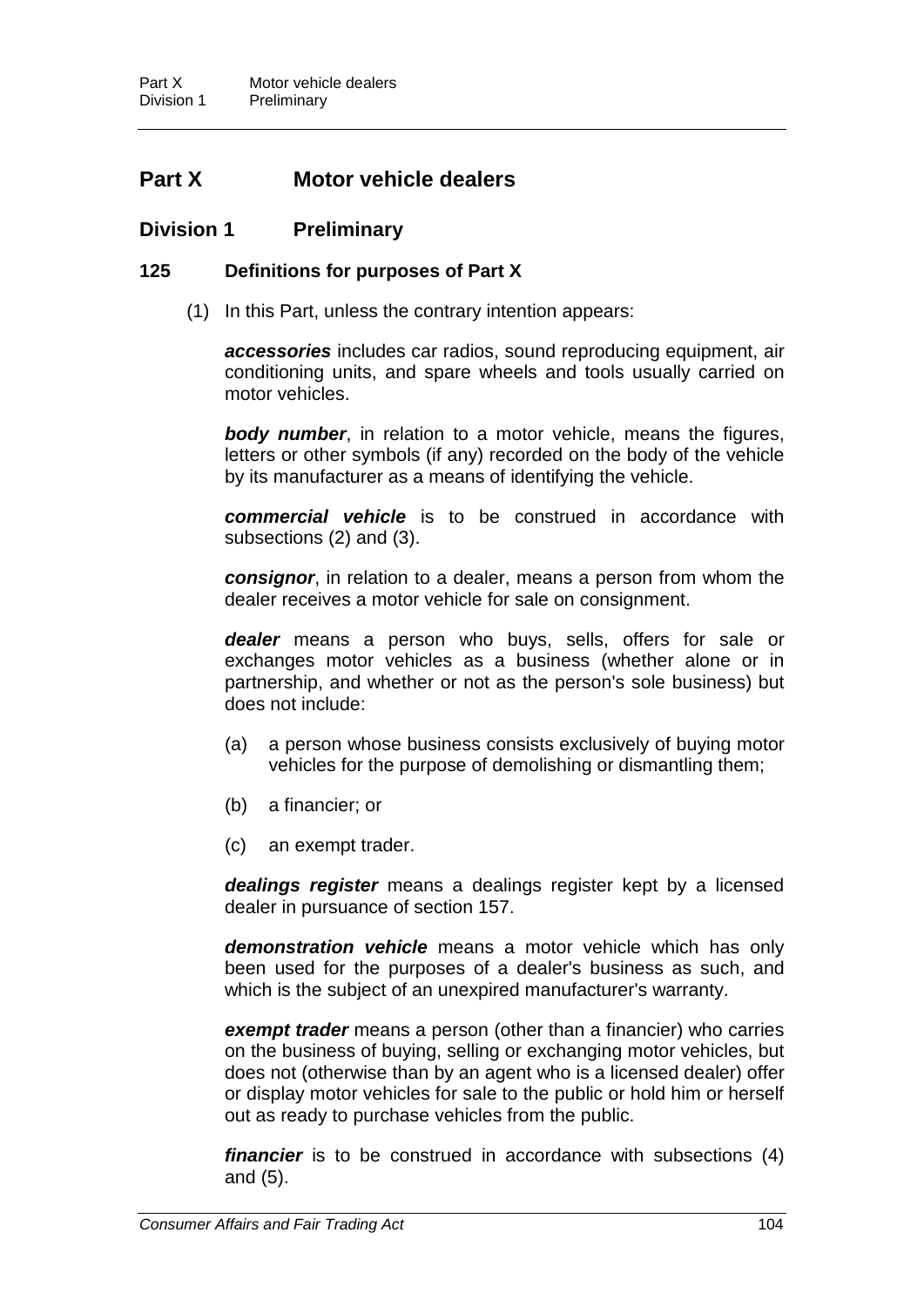*hire-purchase agreement*, in relation to a motor vehicle, includes:

- (a) a letting of the vehicle with an option to purchase; and
- (b) an agreement the object of which is the sale and purchase of the vehicle by instalments (whether described as rent, hire or in any other manner), not being an agreement under which the property in the vehicle passes at the time of the agreement or at any time before delivery of the vehicle.

*licence* means a licence under this Part.

*licensed dealer* means a person holding a current licence under this Part.

*manufacturer* means a person who carries on the business of making or assembling motor vehicles.

*model designation*, in relation to a motor vehicle of a particular model, means the words, figures, letters or other symbols (if any) applied by its manufacturer to describe or identify a vehicle of that model.

*motor vehicle* means any motor car, motor cycle or other vehicle used on land which is propelled wholly or partly by any volatile spirit, by steam, gas, oil or electricity, or by any means other than human or animal power (whether the vehicle is new or used, and whether or not it is in working condition or complete) but does not include:

- (a) a vehicle used on a railway or tramway; or
- (b) a vehicle included in a class or description of vehicles that the Minister has, by notice in the *Gazette*, declared not to be motor vehicles for the purposes of this Part.

*odometer* means an instrument or device which measures and records the distance travelled by a motor vehicle, but does not include one that is designed so as to permit, as part of its normal functioning, manual alteration of the distance so recorded.

*owner*, in relation to a motor vehicle, includes a person who:

- (a) is a joint owner or part owner of the vehicle;
- (b) has possession of the vehicle under or subject to a hire-purchase agreement, bill of sale or similar instrument; or
- (c) has possession of the vehicle under a contract of hire or lease,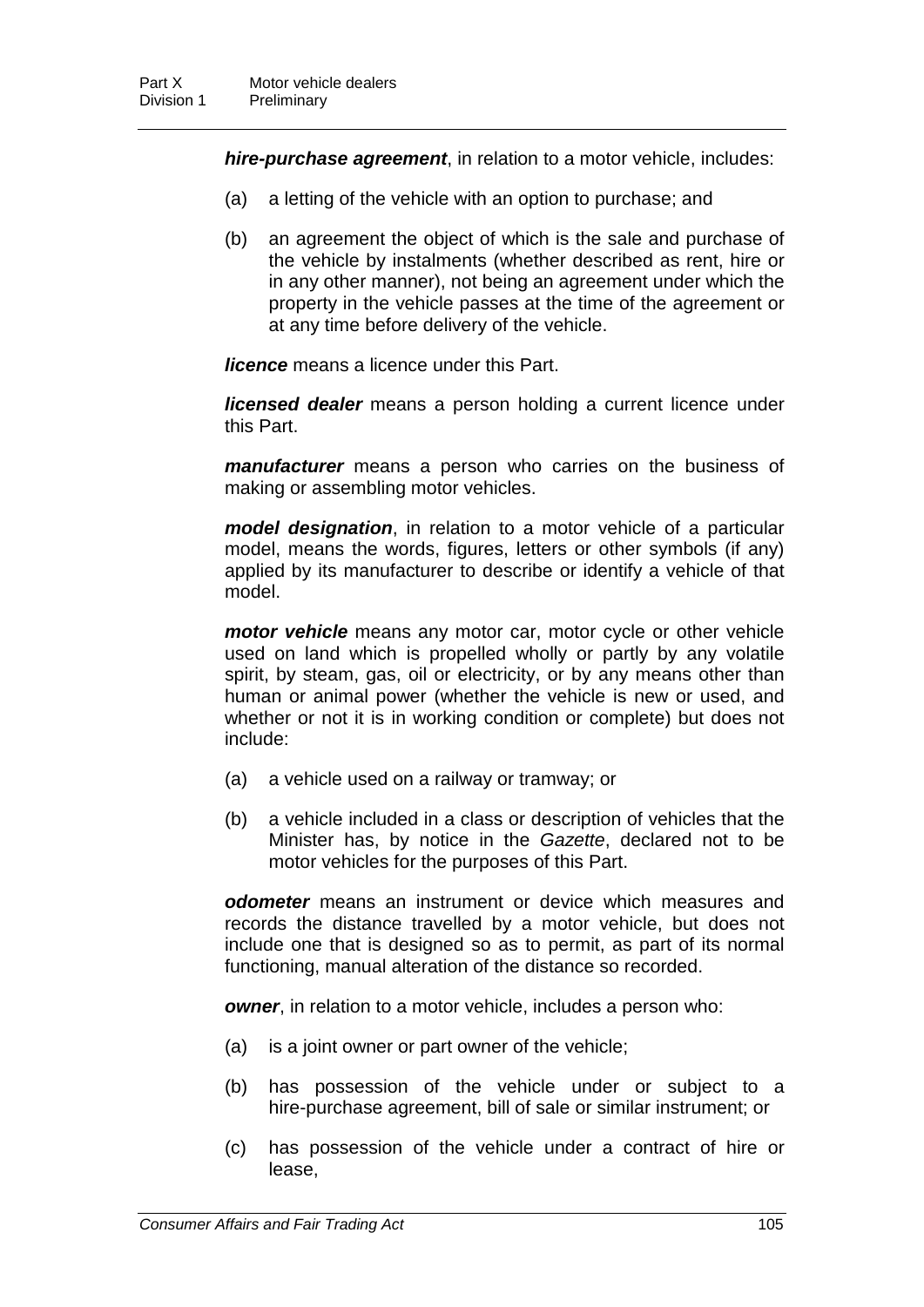but does not include a person in whom the property in the vehicle, or an absolute or conditional right to take possession of the vehicle, is vested under or subject to a contract of hire, a hire-purchase agreement, a bill of sale or any similar instrument, but who does not for the time being have possession of the vehicle.

*sale on consignment*, in relation to a motor vehicle, means its sale by a dealer for or on behalf of another person.

*sell* means to sell as principal or agent.

*trade owner* means a dealer, a financier or an exempt trader.

*vehicle identification number* has the same meaning as in the Motor Vehicles Act.

- (2) Subject to subsection (3), a commercial vehicle is a motor vehicle which is constructed or adapted principally for:
	- (a) the carriage of goods;
	- (b) the carriage of 10 or more adult persons; or
	- (c) industrial or agricultural use,

but does not include, except where (before a contract for its sale is entered into) the prospective purchaser has, by written notice to the dealer in the prescribed form, confirmed that the vehicle is to be used principally for commercial purposes:

- (d) a vehicle of a kind known as a utility, a station waggon or a panel van;
- (e) a vehicle that is adapted for camping use, or is of a type known as a motor home or mobile home; or
- (f) a 4 wheel drive vehicle of a type which is reasonably capable of both commercial use and private recreational and leisure use.
- (3) Regulations may provide that a specified motor vehicle, or a motor vehicle of a specified class or description of motor vehicles, is a commercial vehicle for the purposes of this Part or is not a commercial vehicle for those purposes.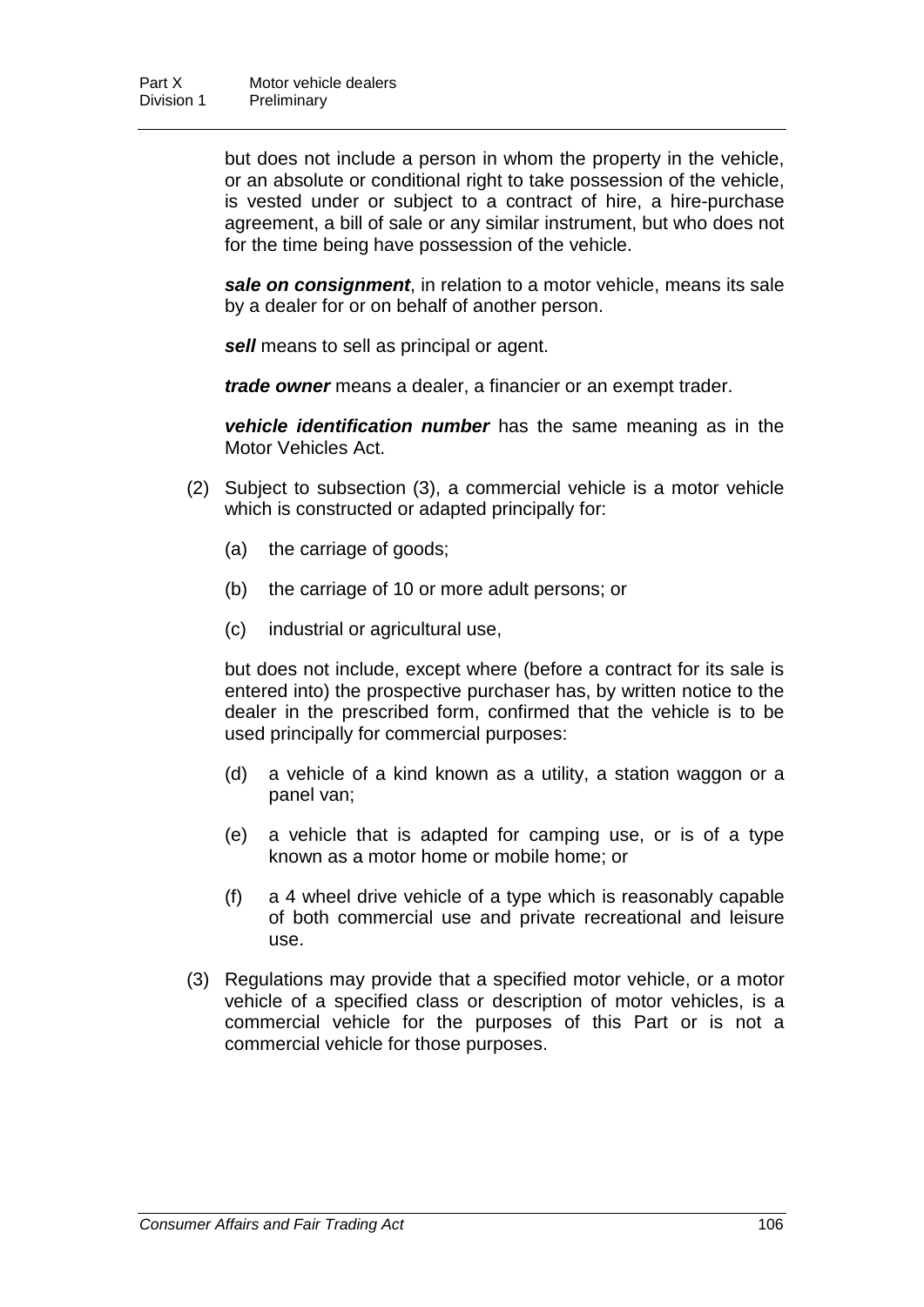- (4) Subject to subsection (5), a financier is a person who carries on the business of buying, selling or exchanging motor vehicles only for one or more of the following purposes:
	- (a) the purpose of hiring motor vehicles under hire-purchase agreements;
	- (b) the purpose of selling motor vehicles on instalment terms;
	- (c) the purpose of taking or enforcing securities over motor vehicles;
	- (d) the purpose of letting out motor vehicles on hire without granting any right to purchase them;
	- (e) any purpose that is for the time being prescribed;
	- (f) the purpose of disposing of motor vehicles which the person has acquired in connection with a purpose falling within any of paragraphs (a) to (e).
- (5) The following persons are not financiers:
	- (a) a person who (except by an agent who is a licensed dealer) offers or displays motor vehicles for sale to the public otherwise than for the purpose specified in subsection (4)(f);
	- (b) a person who holds him or herself out as ready to purchase motor vehicles from the public;
	- (c) a person who is declared by regulations not to be a financier, or who belongs to a class or description of persons declared by regulations not to be financiers.

### **126 Other rules for interpreting Part X**

- (1) For the purposes of this Part, a person who sells 4 or more motor vehicles during any period of 12 months is to be presumed until the contrary is proved as having sold them in the course of carrying on a business of selling motor vehicles.
- (2) Where:
	- (a) a motor vehicle is made the subject of a hire-purchase agreement; or
	- (b) one person enters into an agreement with another for the hire or leasing to that other of a motor vehicle other than a second-hand vehicle,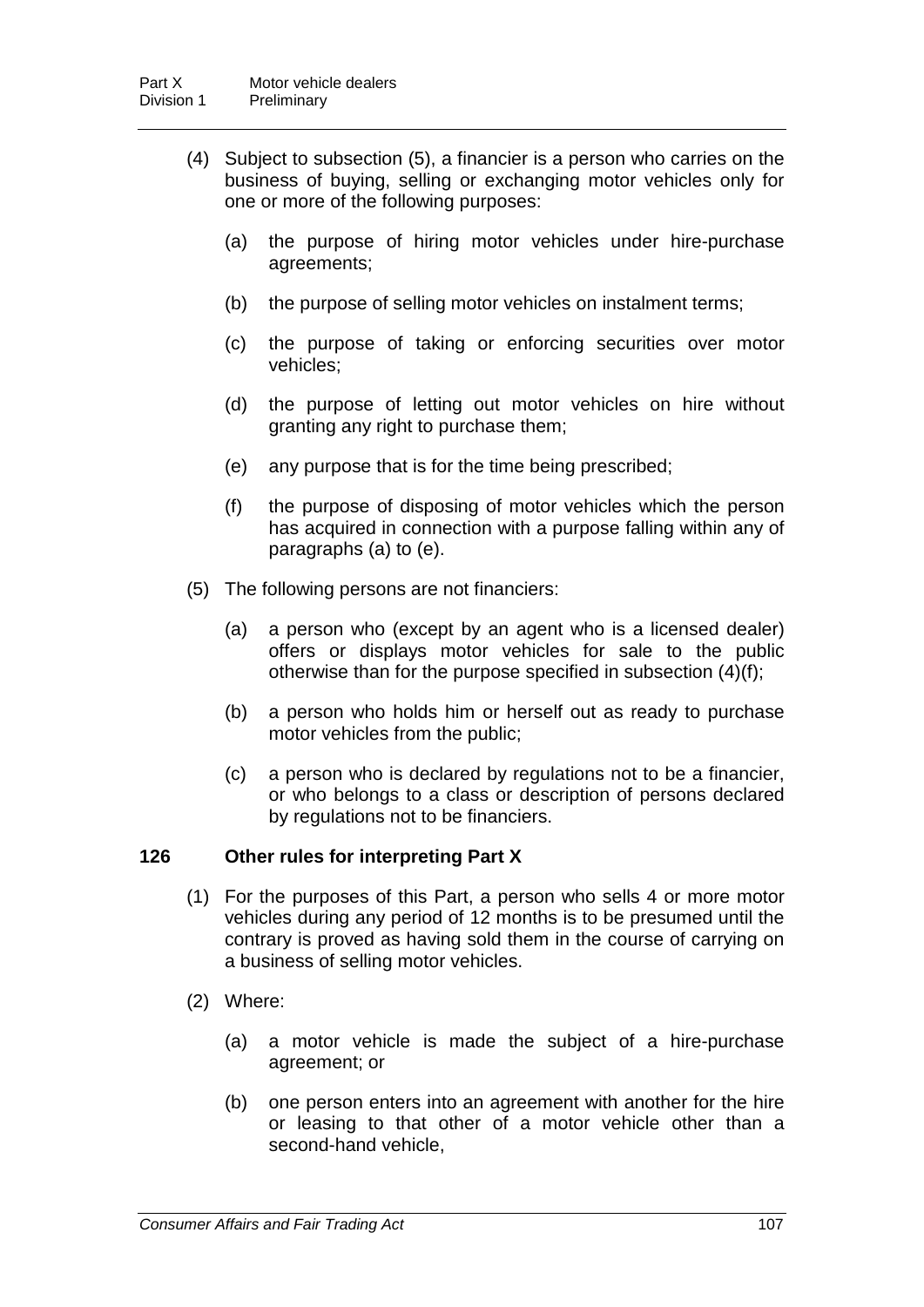the motor vehicle is to be treated for the purposes of this Part as having been sold by its owner to the hirer by a sale made at the time when the agreement was entered into, but this does not by itself constitute the owner a dealer for the purposes of this Part.

- (3) Where:
	- (a) a dealer sells a motor vehicle to a financier in the expectation that the vehicle will be sold, or treated by virtue of subsection (2) as having been sold, by the financier to a particular third person; and
	- (b) the vehicle is so sold or treated as having been so sold,

the dealer shall be treated for the purposes of this Part as having sold the vehicle to that third person.

- (4) Where:
	- (a) a body corporate enters into an agreement with a person for the letting on hire to that person of a motor vehicle other than a second-hand motor vehicle; and
	- (b) that body corporate is not a dealer, but is, for the purposes of the Companies (Northern Territory) Code, to be deemed to be related to another body corporate which is a dealer,

the first-mentioned body corporate is liable to the hirer in all respects as if it were a dealer unless another person who is a dealer is to be treated by virtue of subsection (3) as having sold the vehicle to the hirer.

(5) For the purposes of this Part, a motor vehicle is to be treated as having been sold notwithstanding that all or part of the consideration which passed from the purchaser in respect of the sale is represented by another vehicle or some other thing.

### **127 Application of Part X to partnerships**

- (1) Subject to this Part and regulations made for the purposes of this Part, where a licensed dealer carries on the business of a dealer in partnership with one or more other licensed dealers, this Part applies to and in relation to each of those dealers as if:
	- (a) the business were carried on by that dealer alone; and
	- (b) anything done or omitted to be done in connection with the business by one of the dealers had been done or omitted to be done by each of them.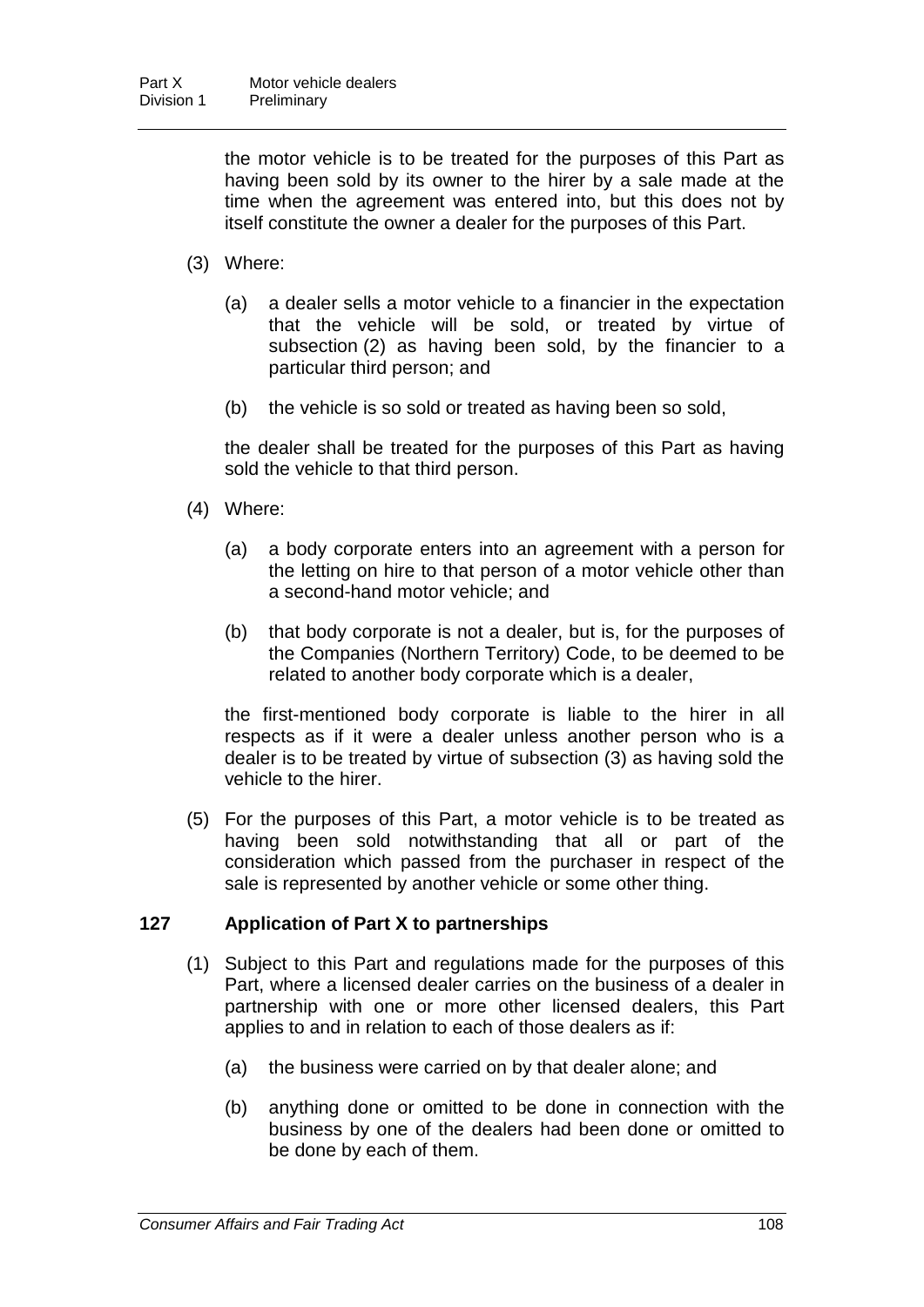(2) Nothing in subsection (1) renders a dealer guilty of an offence as a result of the doing of an act by another dealer in the partnership.

# **Division 2 Offences of unlicensed dealing, dealing from unlicensed premises, &c.**

### **128 Unlicensed dealing**

Subject to this Part, a person other than a licensed dealer shall not:

- (a) carry on the business of a dealer; or
- (b) hold him or herself out as a dealer.

Penalty: \$20,000.

### **129 Dealing from unlicensed premises**

- (1) Subject to subsection (2), a licensed dealer shall not:
	- (a) buy, sell or exchange a motor vehicle in the course of the dealer's business as a dealer, otherwise than at a place of business specified in the licence; or
	- (b) permit a motor vehicle which is offered for sale, or intended to be offered for sale, in the course of the dealer's business as a dealer, to be on land (including a public place) adjacent to the place of business specified in the licence.

Penalty: \$20,000.

(2) Regulations may exempt from subsection (1) (conditionally or unconditionally) transactions of a specified class or description, or transactions taking place in specified circumstances.

### **130 Breach of terms or conditions of licence**

A licensed dealer shall not contravene or fail to comply with any term or condition of the licence.

Penalty: \$5,000.

### **131 Forfeiture of vehicles and proceeds for unlicensed dealing**

- (1) Subject to subsection (9), the court before which a person is found guilty of an offence against section 128 may, in addition to any penalty it may impose, make either or both of the following orders:
	- (a) an order that any specified motor vehicle to which the offence relates be forfeited to the Territory;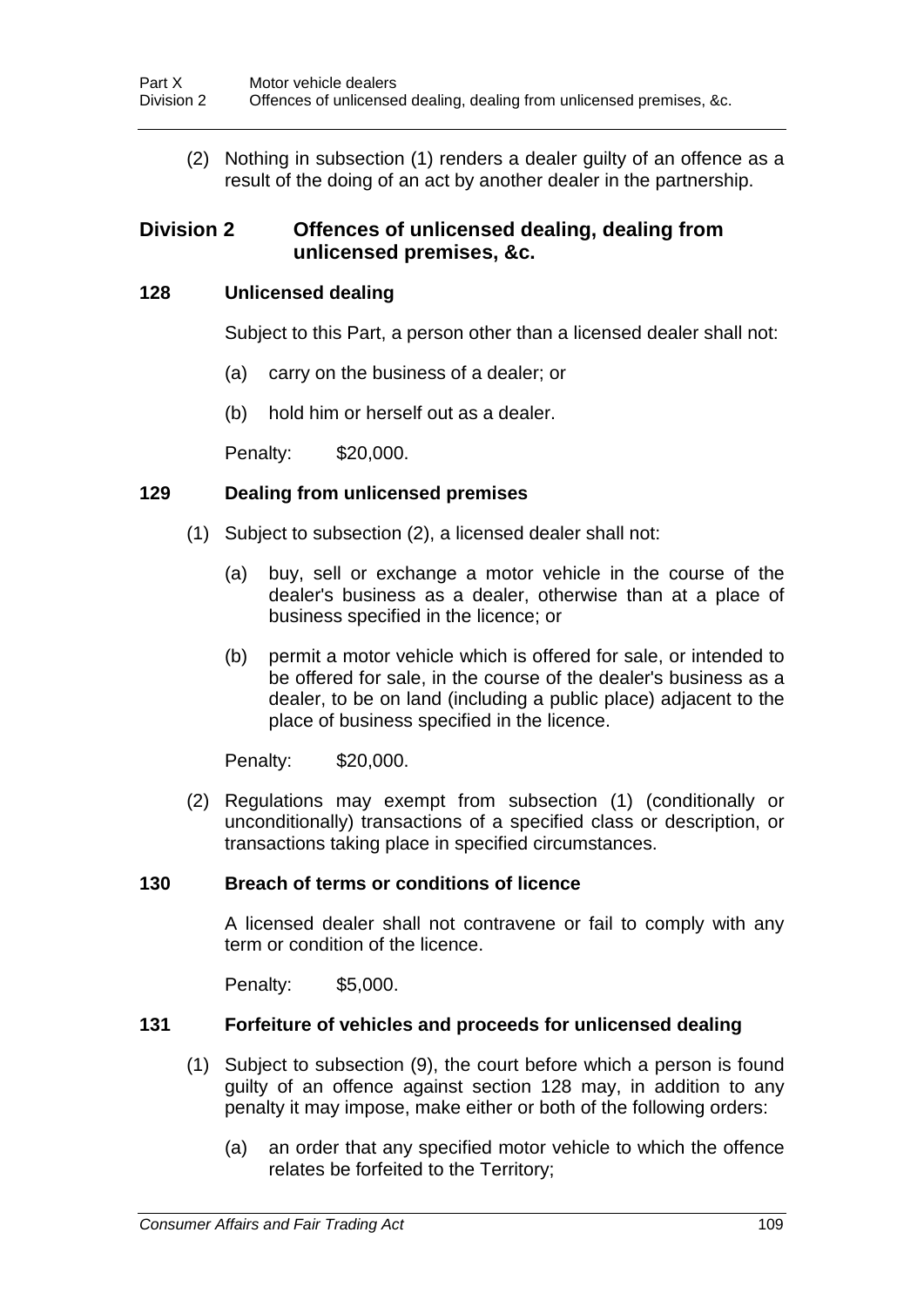- (b) an order that the person pay to the Territory an amount, as assessed by the court, equal to the proceeds derived by the person from the commission of the offence or any other offence against section 128 which the court has taken into account in imposing any such penalty.
- (2) Before making an order under this section, the court may require notice to be given to, and may hear, such persons as the court thinks fit.
- (3) For the purpose of making an order under subsection (1)(b), the court may:
	- (a) treat any interest in property (real or personal) which the found guilty person acquired by means of proceeds derived from the commission of an offence as being, to an extent determined by the court, proceeds so derived; and
	- (b) treat as proceeds derived by the found guilty person from the commission of an offence the equivalent in money terms of any interest in property (real or personal) so derived.
- (4) Without affecting any other right of appeal, an order under subsection (1)(a) in relation to a motor vehicle may be appealed by any person who has an interest in the vehicle:
	- (a) in the case of a person found guilty of the offence in the same manner as if the order were, or were part of, an order imposing a penalty in respect of the offence; and
	- (b) in any other case in the same manner as if the person had been found guilty of an offence against section 128, and the order were, or were part of, an order imposing a penalty in respect of the offence.
- (5) Without affecting any other right of appeal, an order under subsection (1)(b) may be appealed in the same manner as if it were, or were part of, an order imposing a penalty in respect of the offence.
- (6) The court to which an appeal is made in respect of an order under subsection (1)(a) may, pending the hearing and determination of the appeal, make such orders as it thinks fit for the custody of the motor vehicle the subject of the order.
- (7) On appeal, an order under this section may be confirmed, revoked or varied.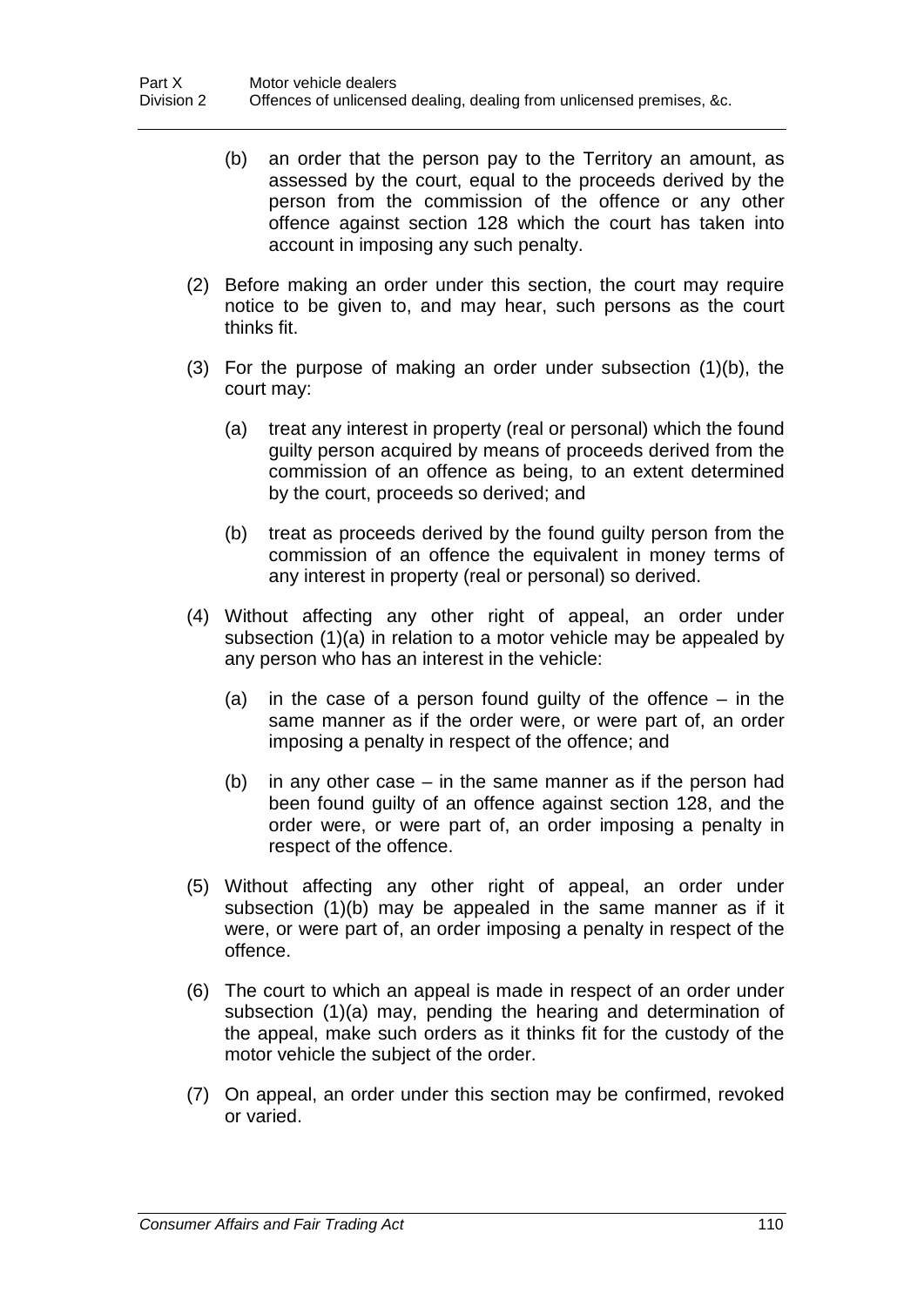- (8) An order under subsection (1)(b) (including an order made by the Court of Summary Jurisdiction) may be enforced as if it were a judgment in a civil matter given by the Supreme Court.
- (9) No order may be made under this section with respect to a vehicle sold by a dealer for or on behalf of another person or with respect to the proceeds derived from the sale.

# **Division 3 Licences**

### **Subdivision A Grant of licence**

### **132 Application for licence**

- (1) A person may apply to the Commissioner for a licence.
- (2) An application must be made in accordance with the prescribed form, giving such details as are indicated by the form or otherwise prescribed, and must be accompanied by the prescribed processing fee.

### **133 Commissioner may require additional information**

- (1) An applicant for a licence shall, if required to do so by the Commissioner, provide the Commissioner with such particulars additional to those included in the application, and with such documents in relation to those particulars, as the Commissioner requires.
- (2) The Commissioner may require the applicant for a licence or, where the applicant is a body corporate, all or any of the directors or other persons concerned in the management of the body corporate, to appear personally before the Commissioner and to furnish such further information as the Commissioner requires in connection with the application.

### **134 Objections to application**

- (1) On receiving an application for a licence, the Commissioner shall:
	- (a) send a copy of it to the Commissioner of Police, together with copies of any accompanying documents other than statements relating to the material and financial resources of the applicant; and
	- (b) publish, in a newspaper circulating throughout the Territory and (if there be one) in a further newspaper circulating in the locality in which the applicant proposes to carry on business as a dealer, notices stating that the application has been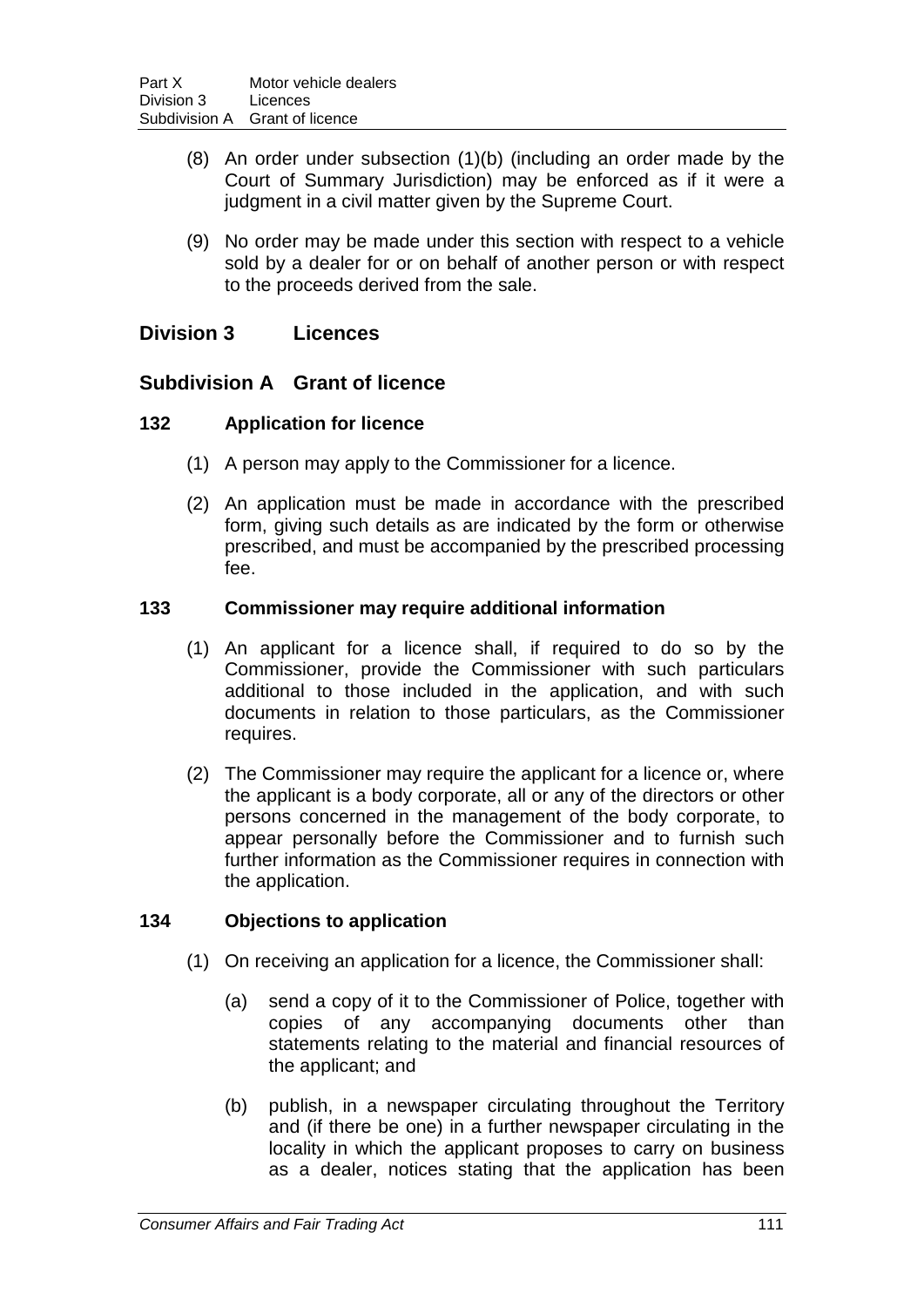made, setting out the prescribed details with respect to the application, and specifying a period during which members of the public may, by notice in writing lodged with the Commissioner, object to the granting of a licence on any of the grounds specified in section 136(1) or 137(1).

- (2) The Commissioner of Police shall, within 28 days of receiving a copy of an application pursuant to subsection (1)(a), lodge with the Commissioner a notice in writing which either supports the application or objects to the grant of a licence on the grounds that the applicant may not be a fit and proper person.
- (3) A notice of objection under subsection (1)(b) or (2) must state the reasons for the objection.
- (4) References in this section to an applicant's not being a fit and proper person are, where the applicant is a body corporate, references to any director or other person concerned in the management of the body corporate not being a fit and proper person.

### **135 Inquiry by Commissioner**

Where an objection to the grant of a licence is duly lodged with the Commissioner under section 134, or it otherwise appears to the Commissioner that there may be grounds for refusing to grant a licence, the Commissioner shall hold an inquiry into the matter.

### **136 Grounds for refusal of licence to individual**

- (1) An application for a licence made by an individual shall be refused if it appears to the Commissioner:
	- (a) that the applicant has not attained the age of 18 years;
	- (b) that the applicant is disqualified from holding a licence;
	- (c) that the applicant is taking the benefit of a law for the relief of bankrupt or insolvent debtors, or is a person whose remuneration is for the time being assigned for the benefit of creditors;
	- (d) that the applicant does not have, or is not likely to continue to have, sufficient material and financial resources to carry on business as a dealer, having regard to the scope of the business operations which the applicant proposes to engage in as such and the liabilities which the applicant may incur in connection therewith;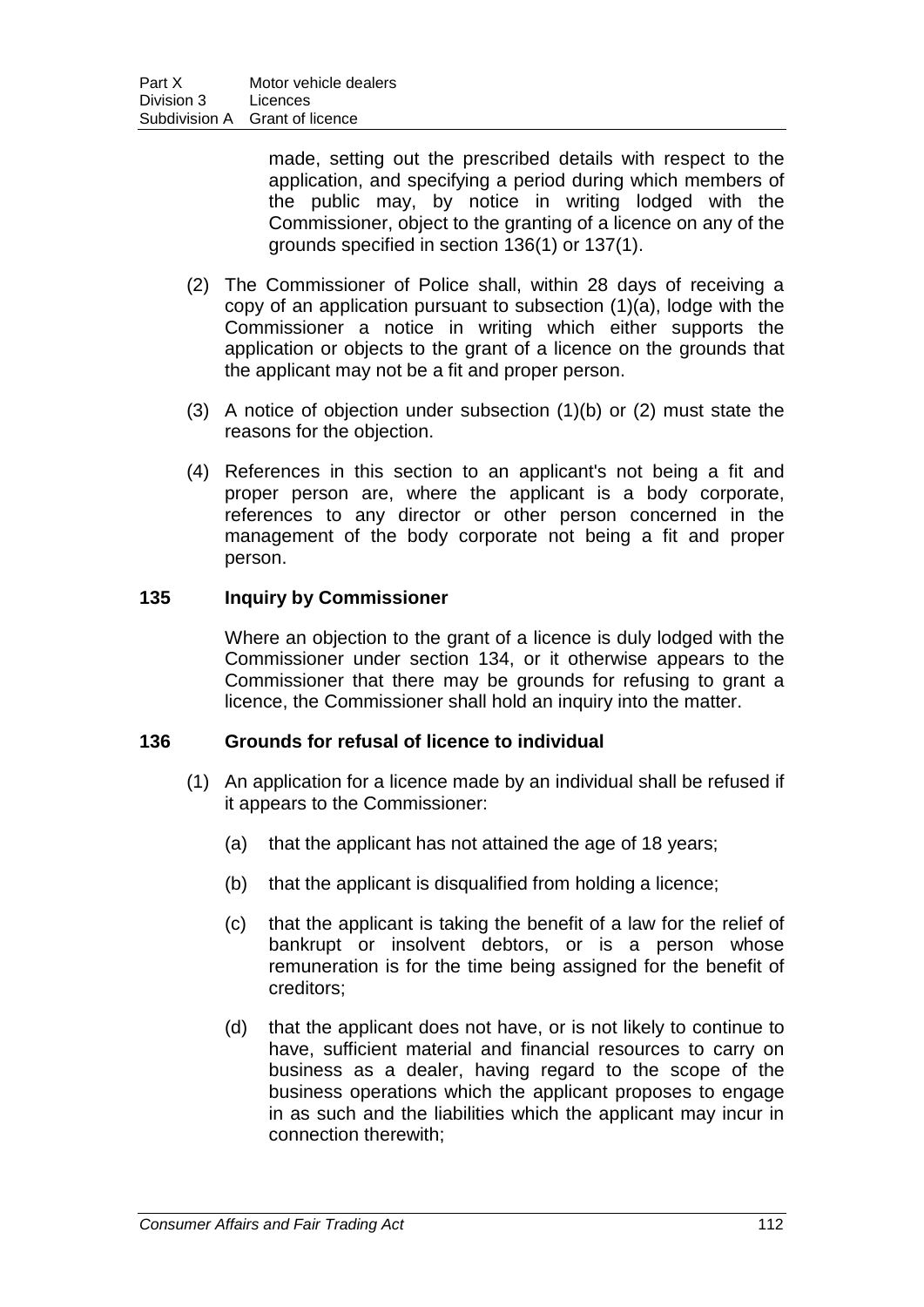- (e) that the applicant is not likely to carry on business as a dealer honestly and fairly;
- (f) that the applicant is in any other way not a fit and proper person to hold a licence; or
- (g) that any person with whom, if the licence is granted, the applicant intends to carry on business as a dealer in partnership is a person in respect of whom the Commissioner would be required to refuse an application for the licence if that person were the applicant.
- (2) The Commissioner shall also refuse an individual's application for a licence if the applicant:
	- (a) fails to provide such banker's or other guarantee (if any) as the Commissioner thinks it desirable to require; or
	- (b) fails to comply with a requirement of the Commissioner under section 133.
- (3) Without affecting the generality of subsection (1)(f), the Commissioner may, in determining whether or not an applicant is a fit and proper person to hold a licence, have regard (if such be the case) to the fact that the applicant, or a person who is associated with the applicant within the meaning of the Companies (Northern Territory) Code:
	- (a) has, during the period of 10 years immediately preceding the making of the application, been found guilty of, or served any part of a term of imprisonment for, an offence (wherever committed) involving fraud, dishonesty or physical violence;
	- (b) was, at the time the application was made, bound in relation to such an offence by a recognizance;
	- (c) was, at the time the application was made, the subject of a charge in relation to such an offence; or
	- (d) has at any time been found guilty of an offence against this Act, the regulations, or any other enactment administered by the Minister.
- (4) An applicant who proposes to carry on the business of a dealer in partnership with another person or other persons shall not be refused a licence on the grounds specified in subsection (1)(d) if the Commissioner is satisfied that the applicant and the other person or persons together have, and are likely to continue to have, sufficient material and financial resources to carry on the business.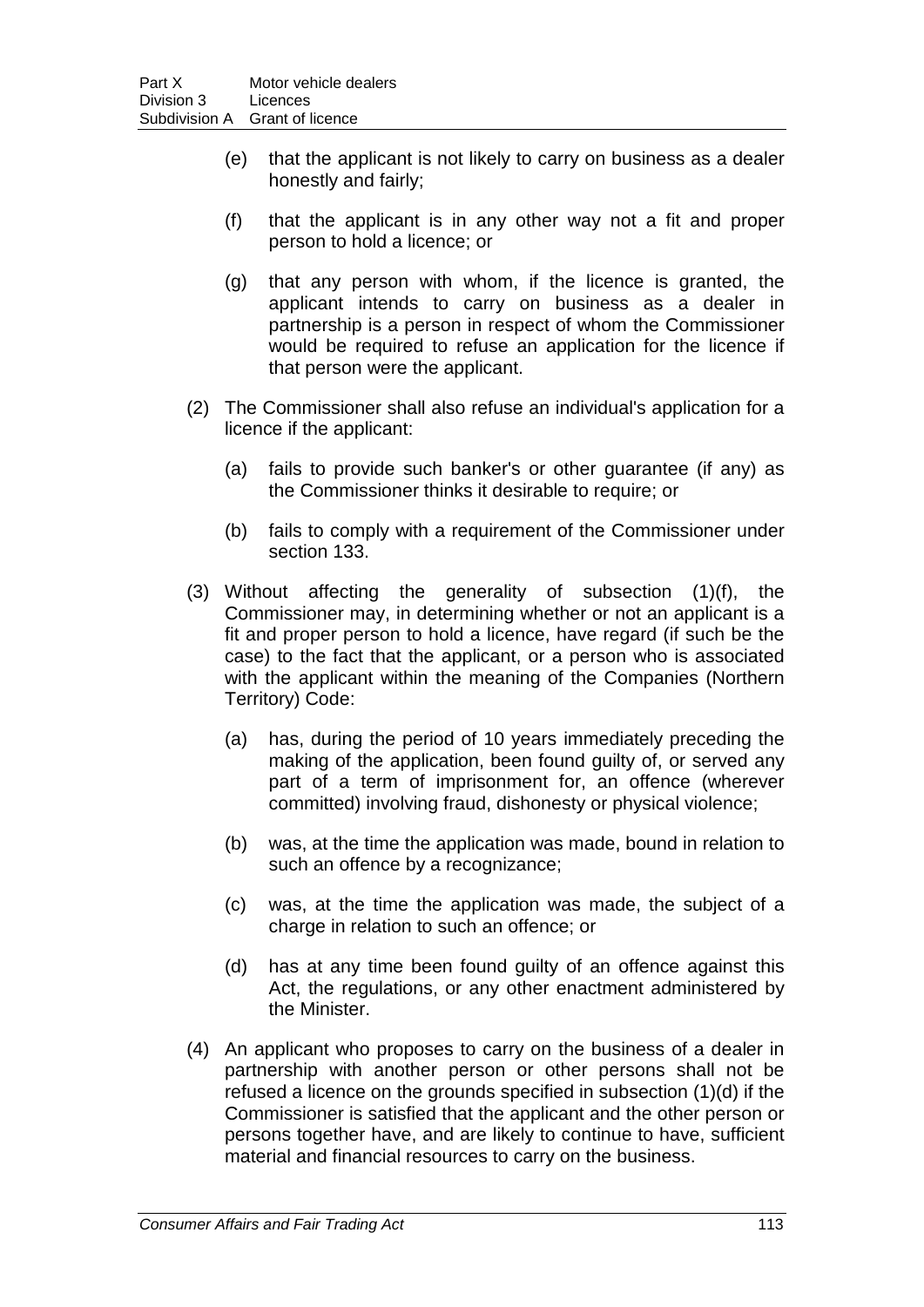(5) Regulations may prescribe criteria to be taken into account by the Commissioner in assessing the adequacy of an applicant's material and financial resources for the purposes of subsection (1)(d) or (as mentioned in subsection (4)) the adequacy for those purposes of the material and financial resources of the applicant and another person or other persons.

### **137 Grounds for refusal of licence to body corporate**

- (1) An application for a licence made by a body corporate shall be refused if it appears to the Commissioner:
	- (a) that a person concerned in the management of the body corporate has not attained the age of 18 years;
	- (b) that the body corporate is disqualified from holding a licence;
	- (c) that the body corporate does not have, or is not likely to continue to have, sufficient material and financial resources to carry on business as a dealer, having regard to the scope of the business operations which the body corporate proposes to engage in as such and the liabilities which the body corporate may incur in connection therewith;
	- (d) that the body corporate is not likely to carry on business as a dealer honestly and fairly;
	- (e) that the reputation of the body corporate is such that it would not be a fit and proper person to hold a licence;
	- (f) that a director of, or a person concerned in the management of, the body corporate is not of good reputation or character or in any other way would not be a fit and proper person to be the holder of a licence if the director or person were to apply for a licence personally;
	- (g) that any person (other than an officer of the body corporate) who, in the opinion of the Commissioner, appears to have control, or substantial control, of the body corporate is not of good reputation and character or is not likely to exercise that control honestly and fairly; or
	- (h) that any person with whom, if the licence is granted, the body corporate intends to carry on business as a dealer in partnership is a person in respect of whom the Commissioner would be required to refuse an application for the licence if that person were the applicant.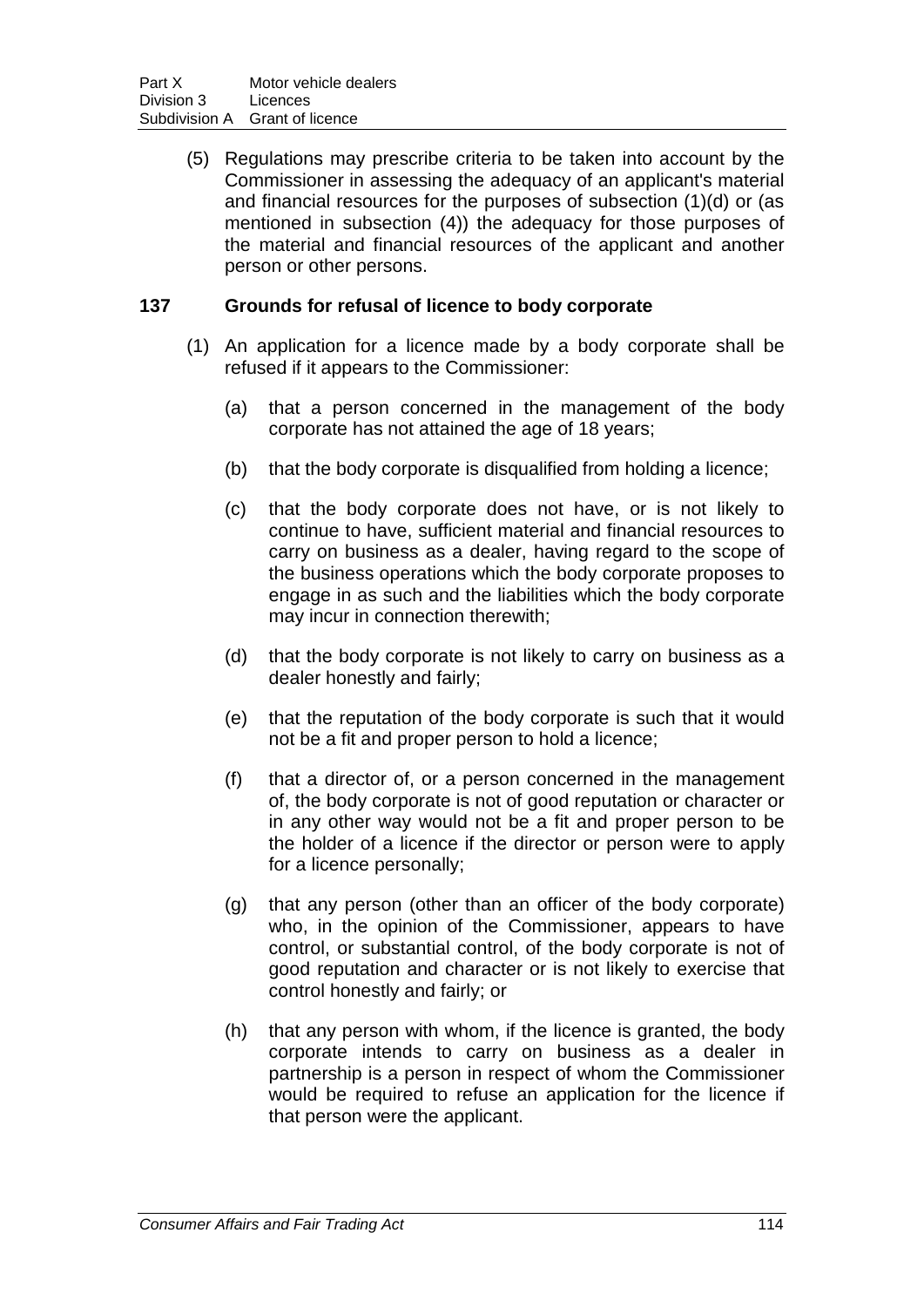- (2) The Commissioner shall also refuse an application for a licence by a body corporate if:
	- (a) the body corporate fails to provide such banker's or other guarantee (if any) as the Commissioner thinks it desirable to require; or
	- (b) a director of, or a person concerned in the management of, the body corporate fails to comply with a requirement of the Commissioner under section 133.
- (3) Without affecting the generality of subsection  $(1)(e)$ ,  $(f)$ ,  $(g)$  or  $(h)$ , the Commissioner may, in determining any matter referred to in those paragraphs, have regard (if such be the case) to the fact that the body corporate, or a person referred to in any of those paragraphs or associated with such a person within the meaning of the Companies (Northern Territory) Code:
	- (a) has, during the period of 10 years immediately preceding the making of the application, been found guilty of, or served any part of a term of imprisonment for, an offence (wherever committed) involving fraud, dishonesty or physical violence;
	- (b) was, at the time the application was made, bound in relation to such an offence by a recognizance;
	- (c) was, at the time the application was made, the subject of a charge in relation to such an offence; or
	- (d) has at any time been found guilty of an offence against this Act, the regulations, or any other enactment administered by the Minister.
- (4) A body corporate which proposes to carry on the business of a dealer in partnership with another person or other persons is not to be refused a licence on the grounds specified in subsection (1)(c) if the Commissioner is satisfied that the body corporate and the other person or persons together have, and are likely to continue to have, sufficient material and financial resources to carry on the business.
- (5) Regulations may prescribe criteria to be taken into account by the Commissioner in assessing the adequacy of a body corporate's material and financial resources for the purposes of subsection (1)(c) or (as mentioned in subsection (4)) the adequacy for those purposes of the material and financial resources of a body corporate and another person or other persons.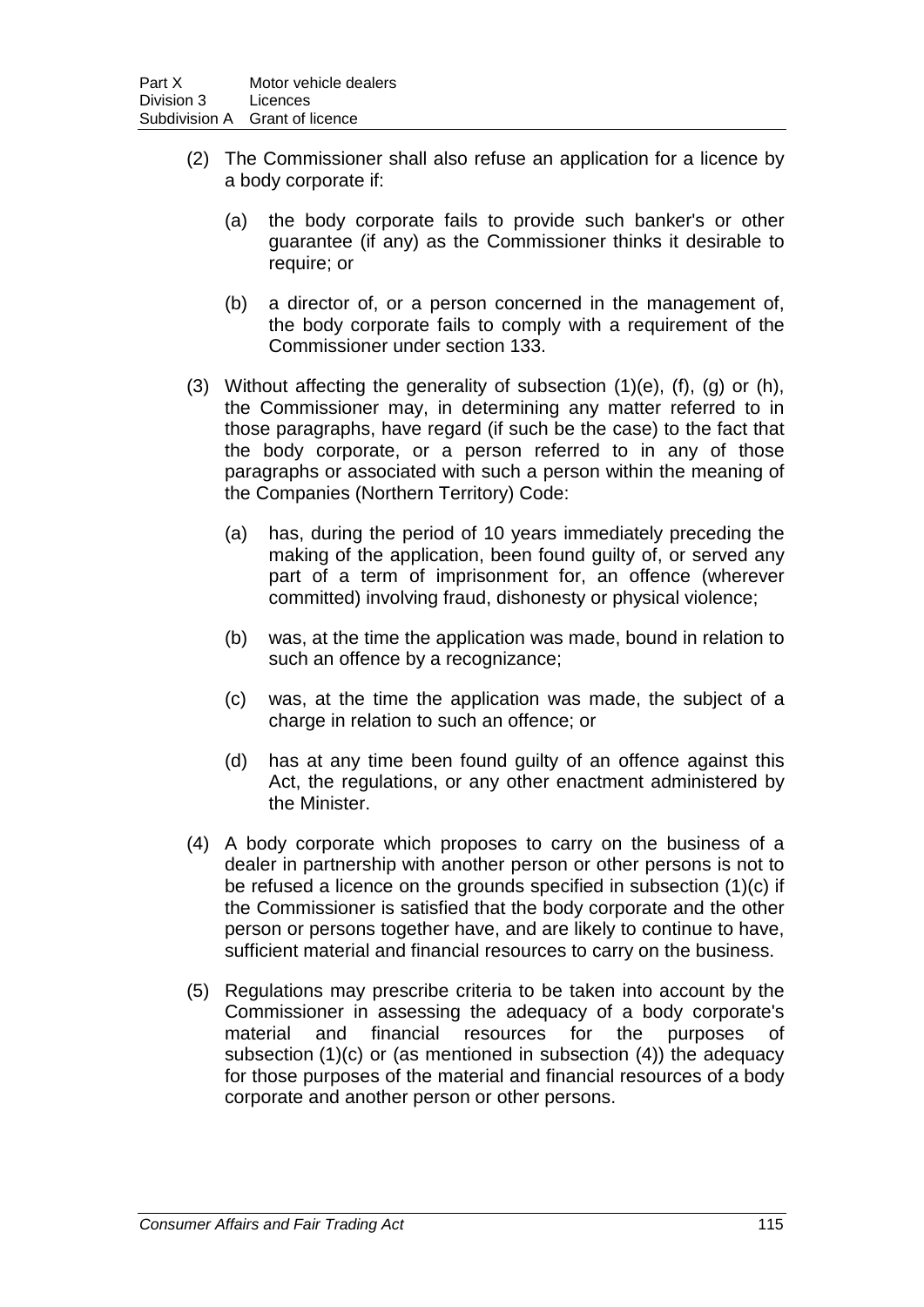### **138 Grant of licence**

- (1) The Commissioner shall, unless required by section 136 or 137 to refuse the application, grant a licence to an applicant on payment of the prescribed fee.
- (2) A licence shall authorize the holder to carry on business as a dealer at a place or places specified in the licence, and, where it specifies 2 or more places, shall state which of them is the holder's principal place of business.
- (3) The Commissioner may grant a licence subject to such terms and conditions as the Commissioner considers necessary or desirable, and any terms or conditions imposed by virtue of this subsection shall be endorsed on the licence.

### **139 Notification of commissioner's decision, appeals, &c.**

- (1) The Commissioner shall, not later than 45 days after the date of receiving an application for a licence conforming with section 132(2), give notice in writing to the applicant either that the application has been refused or that a licence will be granted on payment of the prescribed fee.
- (2) Where the Commissioner proposes to grant a licence subject to any terms or conditions, the notice required by subsection (1) must set these out, and afford to the applicant an opportunity to make submissions with respect to them orally or in writing.
- (3) Where the Commissioner has refused an application, the applicant may, within 14 days after the date on which the notice under subsection (1) is given, appeal to the Local Court against the refusal; and the notice must inform the applicant of this right and record the reasons for the refusal.
- (4) An appeal under subsection (3) shall be by way of rehearing of the application, and the Local Court has on the appeal all the powers of the Commissioner with respect to the matter.

# **Subdivision B Duration of licence, annual fee and return, &c.**

### **140 Duration of licence**

Except while it is suspended by or pursuant to this Part, a dealer's licence continues in force until:

(a) it is cancelled by, or revoked or sur-rendered pursuant to, this Part;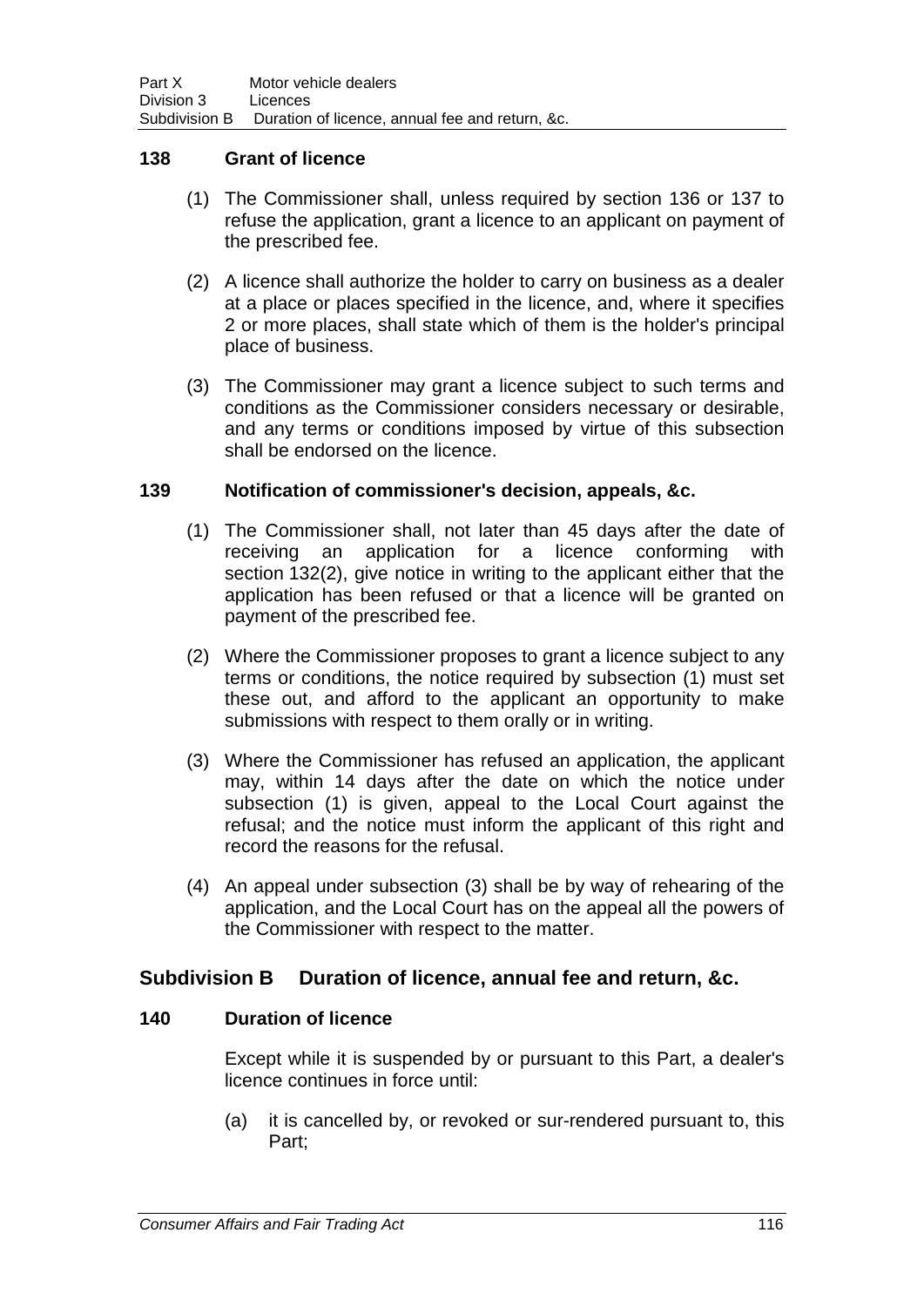- (b) the dealer, being an individual, dies (but subject in that event to section 144); or
- (c) the dealer, being a body corporate, is dissolved.

### **141 Annual fee and return**

- (1) A licensed dealer shall, not later than the prescribed date in each year:
	- (a) pay to the Commissioner the prescribed annual licence fee; and
	- (b) lodge with the Commissioner an annual return containing the prescribed information.
- (2) Where a dealer fails to pay the annual licence fee or lodge the annual return in accordance with subsection (1), the Commissioner may, by notice in writing to the dealer, require the dealer to make good the default and, in addition, to pay to the Commissioner the amount (if any) prescribed as a penalty for default.
- (3) Where a dealer fails to comply with a notice under subsection (2) within 14 days after service of the notice, the dealer's licence shall, by force of this subsection, be suspended until the dealer complies with the notice.
- (4) The Commissioner shall cause notice of a suspension under subsection (3) (being notice in the prescribed form) to be published in a newspaper circulating throughout the Territory.
- (5) Where a licence has been suspended by virtue of subsection (3) for a continuous period of 6 months, the licence shall, by force of this subsection, be cancelled.
- (6) A dealer shall not in, or in relation to, any information in an annual return lodged pursuant to subsection (1)(b) make a statement that is false or misleading by reason of the inclusion therein of any false or misleading matter or the omission therefrom of any material matter.

- (7) It is a defence to a prosecution of a person for an offence against subsection (6) if the person proves that, when the information was provided, the person:
	- (a) believed on reasonable grounds that the false matter was true;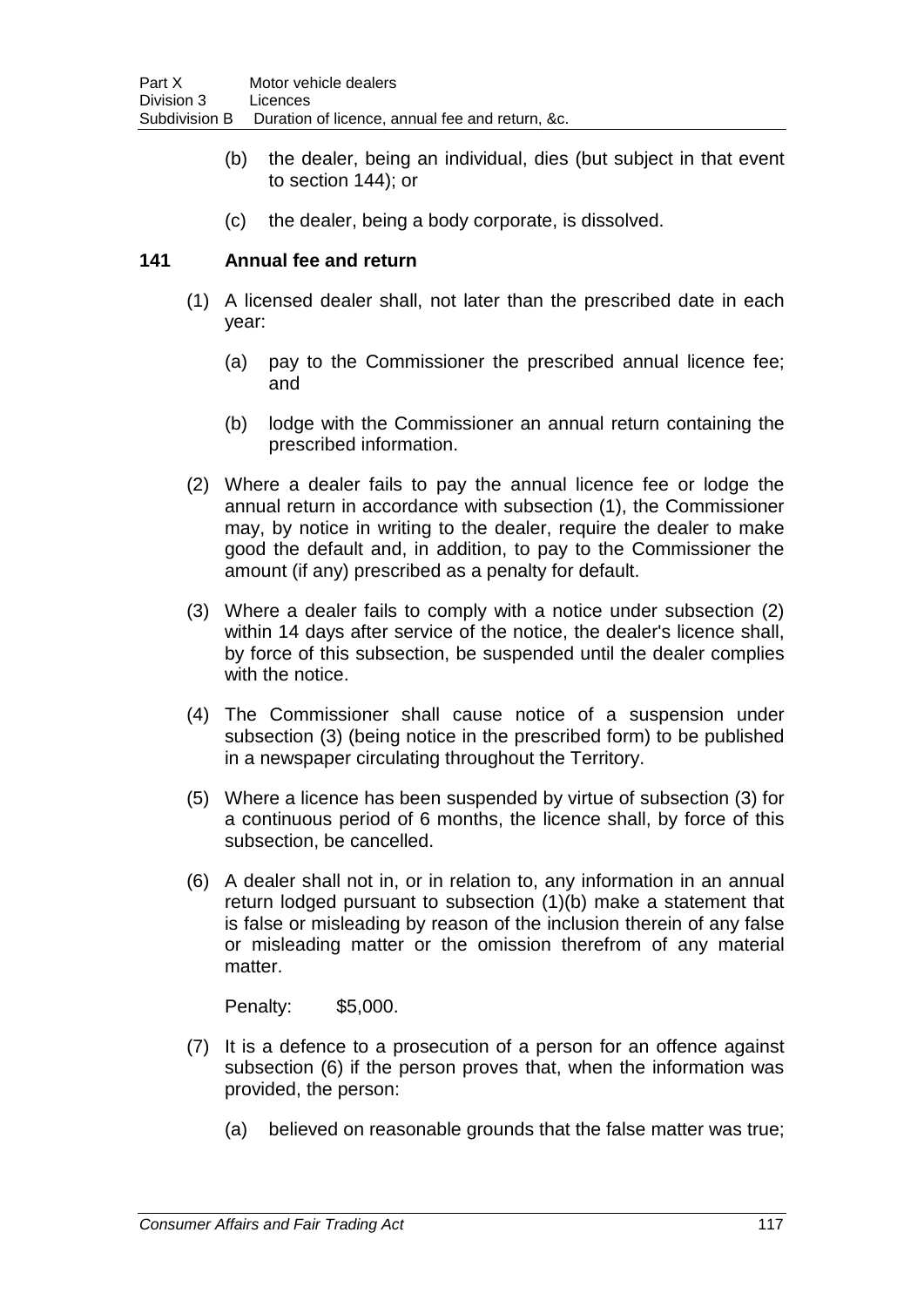- (b) believed on reasonable grounds that the misleading matter was not misleading; or
- (c) in the case of an omission:
	- (i) believed on reasonable grounds that no material matter had been omitted; or
	- (ii) did not know that the omitted matter was material.

### **142 Licence not transferable**

A licence is not transferable.

### **143 Surrender of licence**

A dealer may surrender his or her licence by notice in writing to the Commissioner.

### **144 Death of licensed dealer**

- (1) Where a licensed dealer dies, a person who is, or who is named as, or who intends to apply to become, a legal personal representative of the deceased dealer may, within 28 days after the death or such longer period as the Commissioner allows, apply to the Commissioner to be allowed to carry on the deceased dealer's business as a dealer during:
	- (a) the period that commences with the date of the death and ends 6 months later; or
	- (b) the period that commences with the date of the death and ends immediately before the next succeeding anniversary of the date on which the licence was granted,

whichever is the longer.

- (2) The Commissioner may grant or refuse an application under subsection (1) and, where the Commissioner grants the application, may impose such conditions as the Commissioner thinks fit, being conditions subject to which the business to which the application relates may be carried on.
- (3) A person authorized under this section to carry on the business of a deceased dealer shall, subject to this Part and any conditions imposed under subsection (2), be deemed to be, while so authorized, the holder of the deceased dealer's licence.
- (4) Where, under subsection (2), the Commissioner imposes conditions subject to which a person is authorized to carry on the business to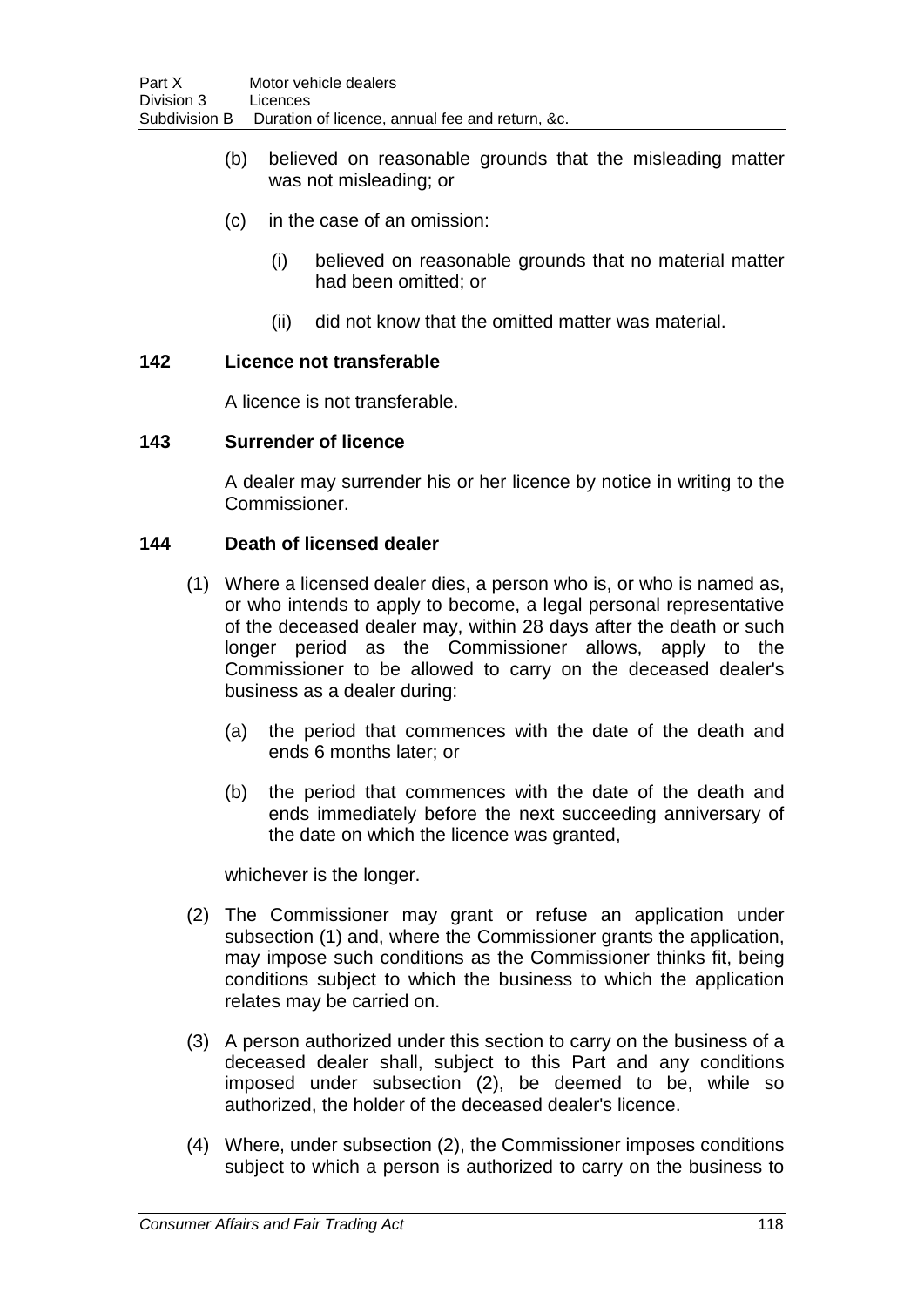which a licence relates, the person shall, on being required by the Commissioner to do so within a specified time, produce the licence to the Commissioner within that time for endorsement of the conditions.

Penalty: \$5,000.

# **Subdivision C Revocation and suspension &c., of licence**

### **145 Powers of Commissioner**

Where any of the grounds specified in section 146 exists, the Commissioner has power, subject to and in accordance with this Subdivision:

- (a) to revoke a licence;
- (b) to suspend a licence for a specified period; or
- (c) to vary any term or condition to which a licence is subject or impose new terms or conditions.

### **146 Grounds for exercise of powers**

The grounds referred to in section 145 are:

- (a) that the licence was obtained by means of misrepresentation;
- (b) that the holder of the licence is a person who, if that person were (instead of being such a holder) an applicant for a licence under section 132, would be refused a licence pursuant to section 136 or 137; and
- (c) that the holder of the licence, being a body corporate, has failed to give notice under section 147(1) of a change in the directors, or persons concerned in the management, of the body corporate.

### **147 Changes in directors, &c., of body corporate**

(1) Where a body corporate is a licensed dealer, and a person becomes a director of the body corporate or otherwise concerned in its management in addition to or in the place of an existing director or person so concerned, the body corporate shall, not later than 28 days after the date on which the event occurs, give to the Commissioner a notice complying with subsection (2).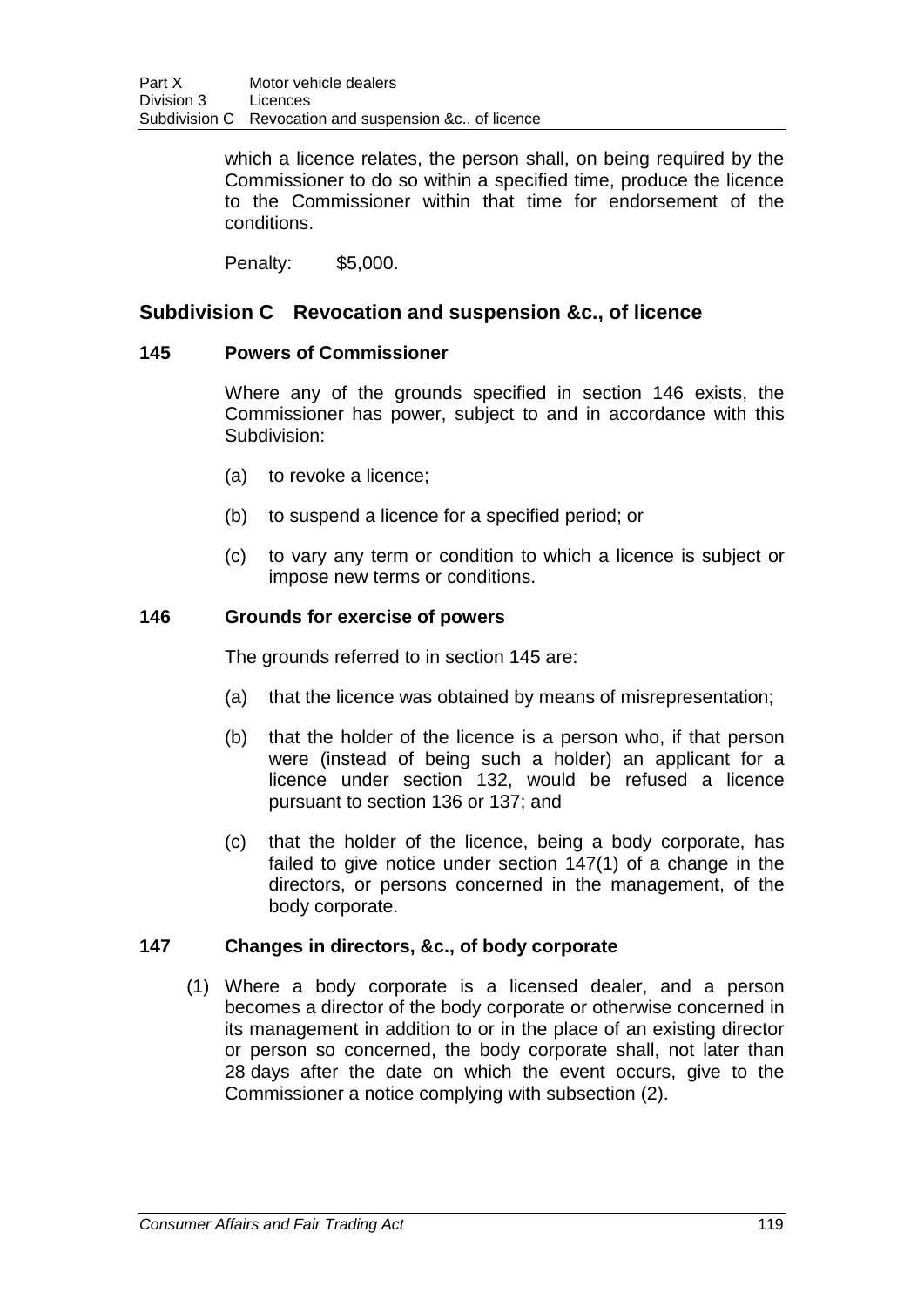- (2) A notice under subsection (1) must:
	- (a) state the full name, date of birth and present residential address of the person who has become a director of the body corporate or otherwise concerned in its management;
	- (b) give the date on which the event in question occurred;
	- (c) state any other addresses at which the person has resided during the period of 3 years immediately preceding the date of the notice;
	- (d) where the person has (whether in the Territory or elsewhere) previously carried on business as a dealer or been employed by a dealer, give particulars of that business or employment; and
	- (e) be accompanied by a certificate signed by 2 others to the effect that the person would be a fit and proper person to hold a licence.
- (3) Where a body corporate gives to the Commissioner a notice under subsection (1), the Commissioner shall send a copy of the notice to the Commissioner of Police, who shall, within 14 days of receiving it, lodge with the Commissioner a notice in writing which either:
	- (a) objects to the continuation in force of the licence held by the body corporate on the grounds that the person who has become a director, or otherwise concerned in its management, would not be a fit and proper person to hold a licence; or
	- (b) states that nothing is known about that person which warrants such an objection.

### **148 Commissioner's discretion**

The Commissioner is not required to exercise a power conferred by section 145 if it appears to the Commissioner that, in the circumstances of a particular case, this is not necessary in the public interest.

### **149 Inquiry before exercise of power**

(1) The Commissioner shall not exercise a power conferred by section 145 without first holding an inquiry under this section.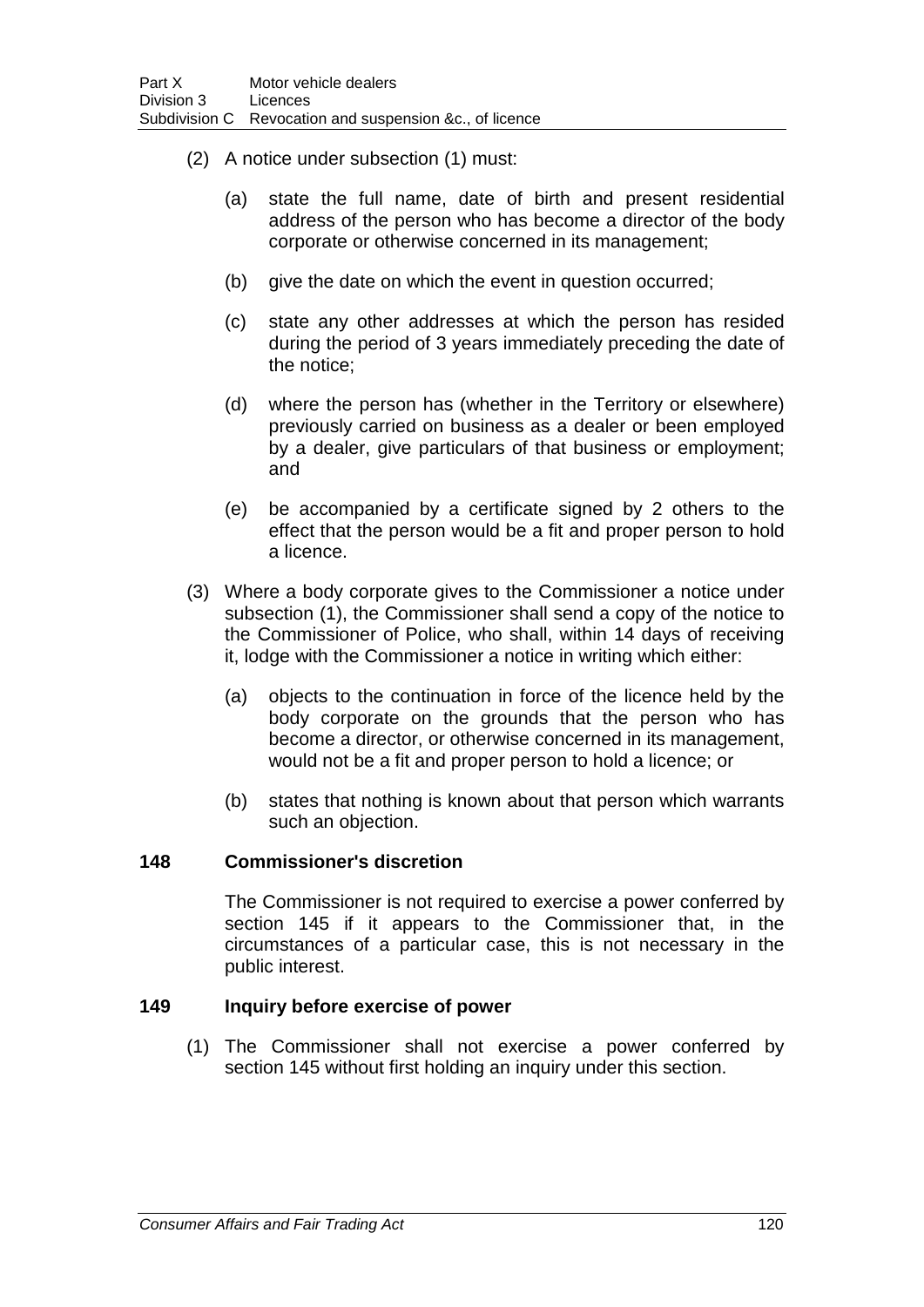- (2) Where the Commissioner proposes to hold an inquiry under this section, the Commissioner shall give written notice of that fact to the holder of the licence, and must in the notice:
	- (a) state the ground or grounds which the Commissioner considers may authorize the exercise of a power conferred by section 145;
	- (b) afford the holder of the licence not less than 7 clear days after the date on which it is given in which to make to the Commissioner written submissions with respect to the matter; and
	- (c) specify a date after the expiry of the period allowed under paragraph (b) on which the Commissioner will be prepared to hear oral submissions from the holder.
- (3) Where it appears to the Commissioner that the exercise of a power conferred by section 145 may also affect a person or persons other than the holder of the licence in respect of which the power is exercised, the Commissioner shall give to that person or each of those persons a like notice to that required by subsection (2), inviting the recipient of the notice to make written and oral submissions.
- (4) The Commissioner may, by a notice under subsection (2), suspend the holder's licence from the date on which the notice is given until the giving of a notice under section 150(1) or (2).

# **150 Result of inquiry**

- (1) Where after holding an inquiry under section 149 the Commissioner decides to take no further action in the matter, the Commissioner shall give written notice to that effect to the holder of the licence.
- (2) Where after holding such an inquiry the Commissioner decides to exercise a power conferred by section 145, the Commissioner shall do so by notice in writing to the holder of the licence, and the notice must:
	- (a) state the ground or grounds on which the power is exercised;
	- (b) where it revokes or suspends the licence, inform the holder of the right of appeal conferred by section 151(1); and
	- (c) where it varies a term or condition of a licence, or imposes new terms or conditions, require the holder, within the time specified in the notice, to produce the licence to the Commissioner for endorsement accordingly.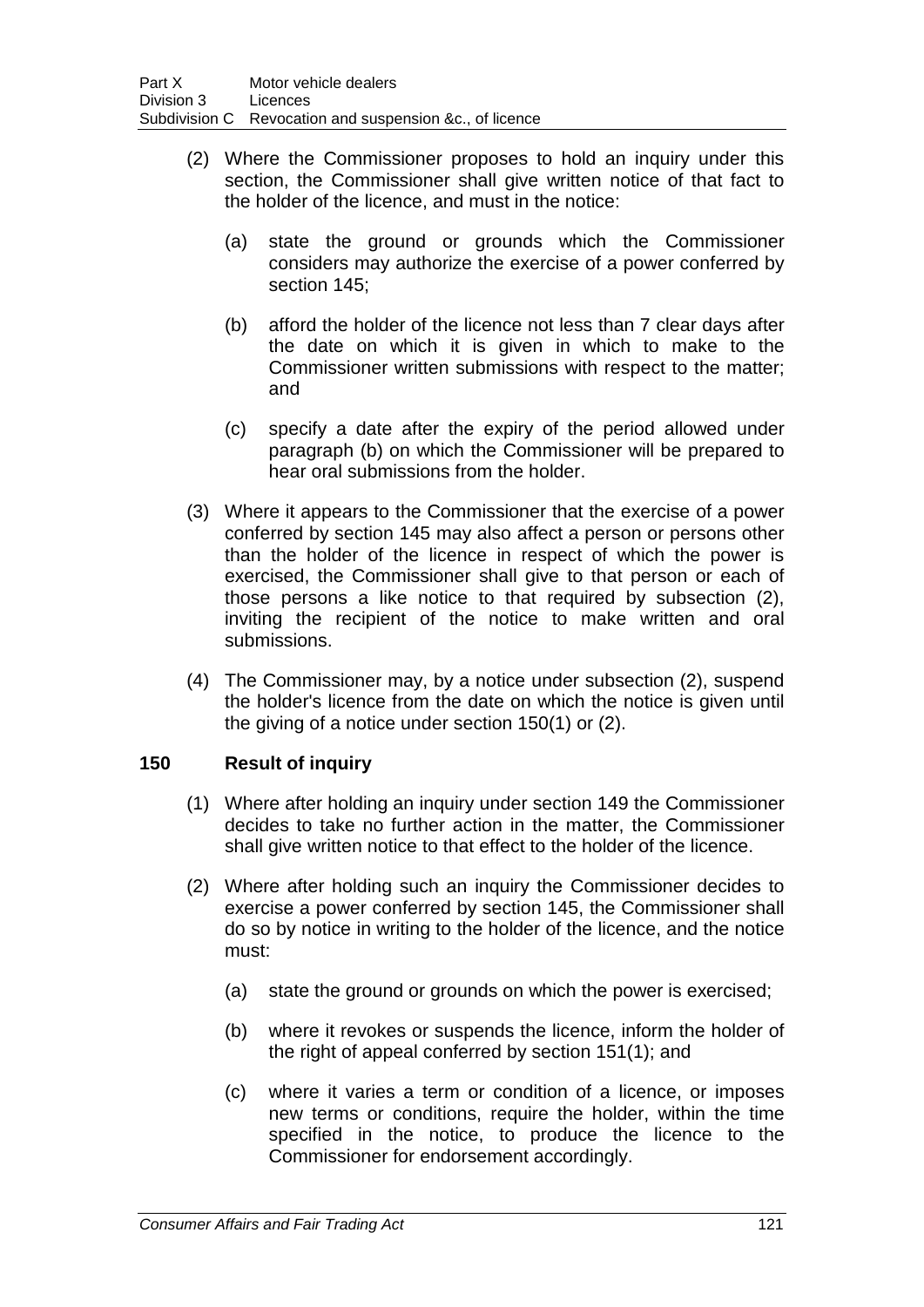(3) A person who fails to produce a licence to the Commissioner in accordance with a requirement in a notice under subsection (2) is guilty of an offence.

Penalty: \$5,000.

### **151 Appeals**

- (1) Where the Commissioner has, by a notice under section 150(2), revoked or suspended a licence, the holder of the licence may, within 14 days after the date on which the notice is given, appeal against the revocation or suspension to the Local Court.
- (2) An appeal under subsection (1) shall be by way of rehearing, and the Local Court has on the appeal all the powers of the Commissioner with respect to the matter.

# **Subdivision D General**

### **152 Application for variation of licence**

The Commissioner may, on an application by the holder of a licence and on payment of the prescribed fee:

- (a) vary any of the terms or conditions endorsed on the licence; or
- (b) amend the licence with respect to the place or places at which the holder is authorized to carry on business as a dealer, or the place which is the holder's principal place of business.

### **153 Licence to be displayed**

- (1) A licensed dealer shall cause the licence held by the dealer to be exhibited at all times in a conspicuous position:
	- (a) at the place where the licence authorizes the dealer to carry on business as such; or
	- (b) where there are 2 or more such places, at the place stated in the licence as the holder's principal place of business.

- (2) Where:
	- (a) the Commissioner has:
		- (i) by a notice under section 150(2), varied a term or condition of a licence or imposed new terms or conditions on a licence; or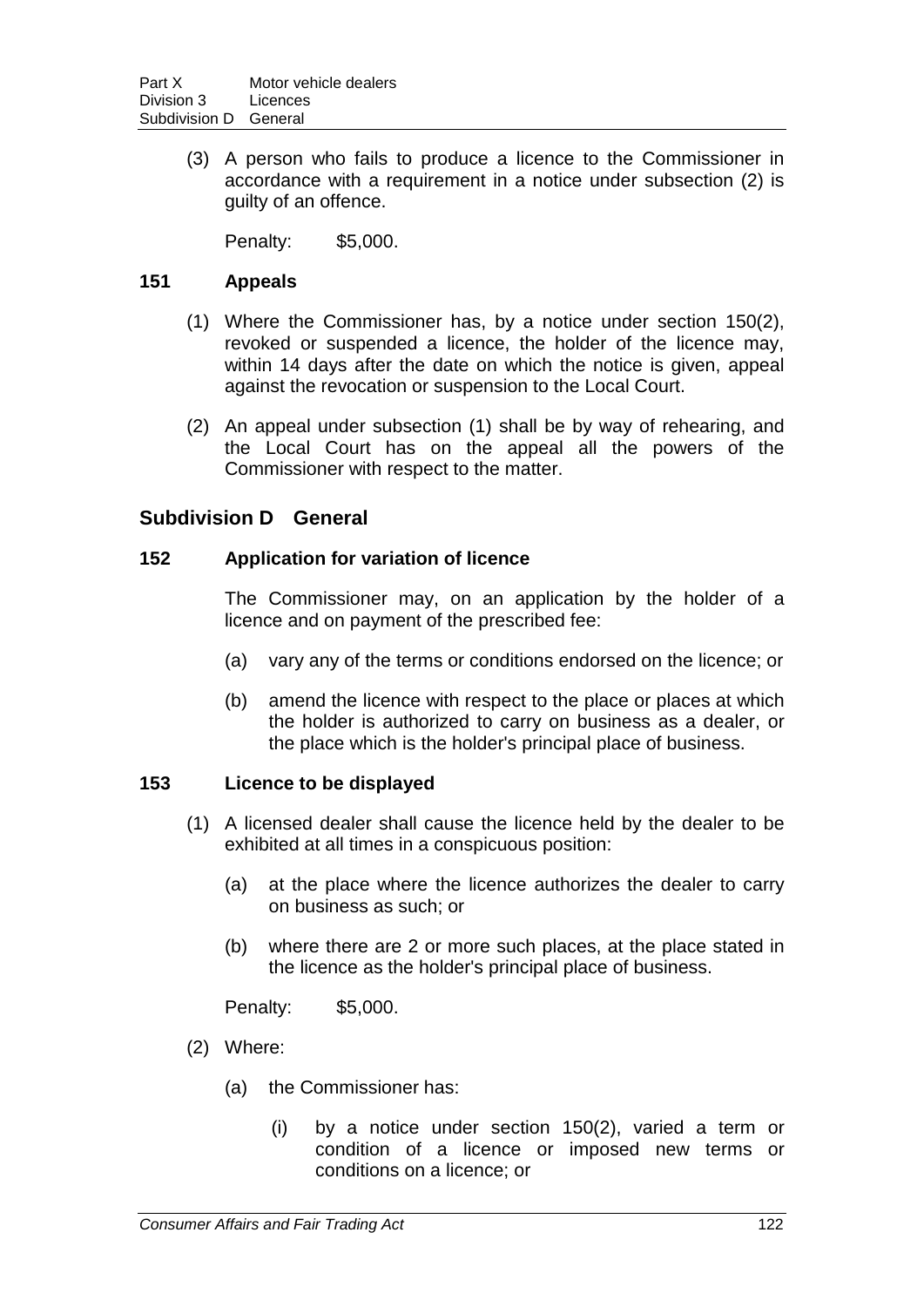- (ii) imposed under section 144(2) conditions subject to which a person may carry on the business to which the licence of a deceased dealer related; and
- (b) the licence has not been produced for endorsement pursuant to a requirement in the notice or, as the case may be, a requirement of the Commissioner under section 144(4),

subsection (1) is not complied with unless a copy of the notice or, as the case may require, of the conditions imposed under section 144(2) is exhibited with the licence.

### **154 Lost, &c., Licences**

Where the Commissioner is satisfied that a licence has been lost, defaced or destroyed, the Commissioner may, on payment of the prescribed fee, issue to the holder of the licence a duplicate licence which shall be of the same force and effect as the original licence.

# **Division 4 Register of Motor Vehicle Dealers**

### **155 Commissioner to keep Register of Motor Vehicle Dealers**

- (1) The Commissioner shall keep a register of licensed dealers to be known as the Register of Motor Vehicle Dealers.
- (2) The Register shall be kept in the prescribed form, and shall contain such particulars as are prescribed.

### **156 Register to be open to public**

A person may, on payment of the prescribed fee, inspect and take extracts from the Register of Motor Vehicle Dealers.

# **Division 5 Dealings in Motor Vehicles**

# **Subdivision A Dealings registers**

### **157 Duty of dealer to maintain dealings register**

- (1) Subject to subsection (2), a licensed dealer shall keep and maintain a dealings register, being a register provided by the Commissioner on payment of the prescribed fee:
	- (a) if the dealer carries on business at one place only at that place; or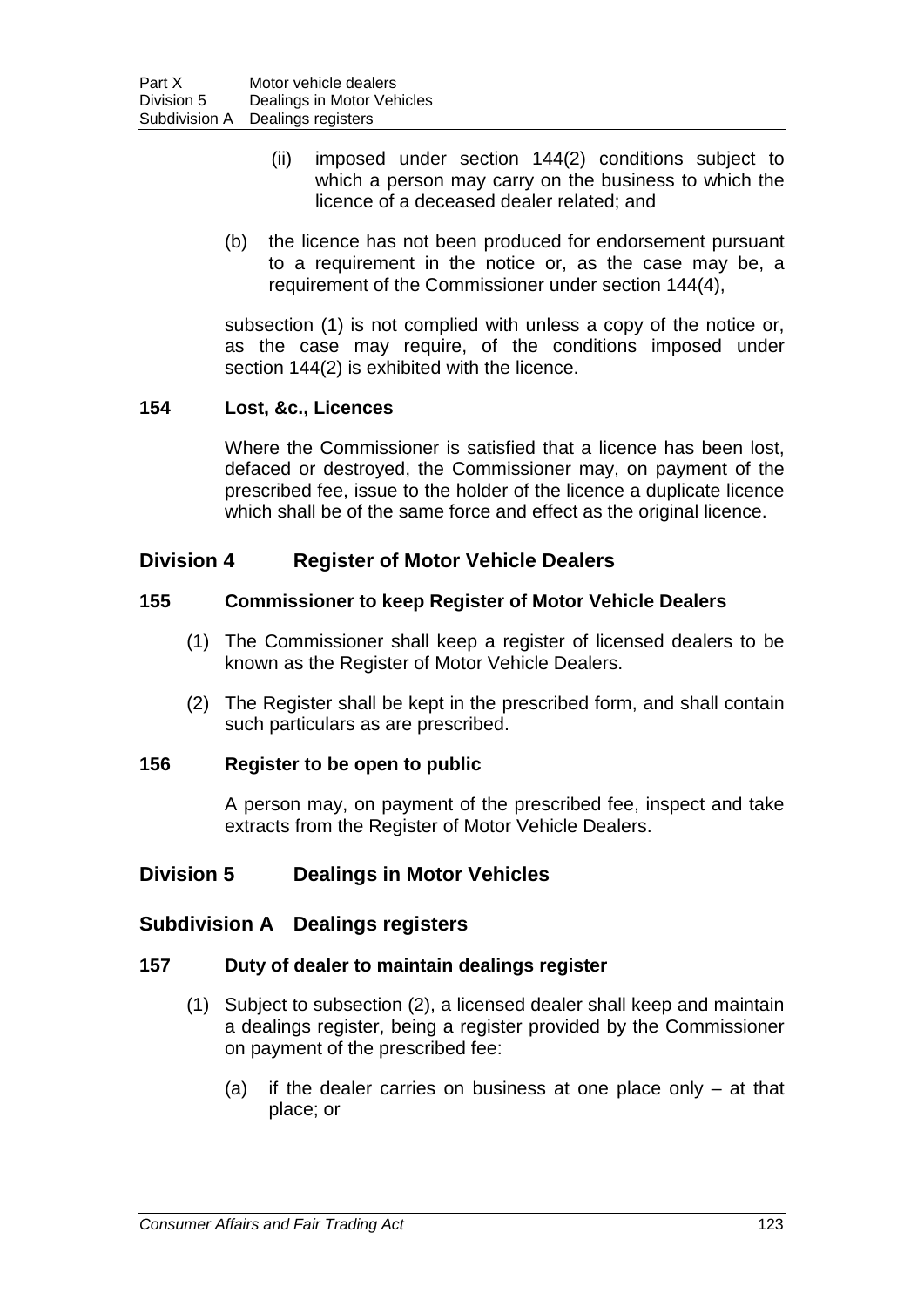- (b) if the dealer has 2 or more places of business:
	- (i) at the dealer's principal place of business, in respect of that place and any other place of business which is within a radius of 20 km (or such other distance as is for the time being prescribed) of that place; and
	- (ii) at each place of business not falling within subparagraph (i).

Penalty: \$5,000.

- (2) Where 2 or more licensed dealers carry on business in partnership, subsection (1) is complied with if the partners keep and maintain one dealings register at each place at which that subsection would require a register to be kept if all of the places at which members of the partnership carry on business were places of business of a sole licensed dealer.
- (3) A dealings register remains the property of the Commissioner, and must be returned to the Commissioner if:
	- (a) the licence of the dealer by whom the register is kept or, as the case may be, of any of the partners by whom the register is kept, is revoked or suspended or expires without renewal; or
	- (b) the dealer by whom the register is kept ceases to carry on business as a dealer or, as the case may be, the partners by whom the register is kept cease to carry on the business of a dealer in partnership.

### **158 Details to be entered in dealings register**

- (1) A licensed dealer shall:
	- (a) within 2 working days after coming into possession of a second-hand motor vehicle which the dealer has purchased or otherwise acquired for the purposes of disposal in the course of the dealer's business (or, where the dealer disposes of a second-hand motor vehicle so purchased or acquired before it comes into the dealer's possession, within 2 working days after the disposal) enter or cause to be entered in the dealings register the particulars specified in subsection (2);
	- (b) within 2 working days after coming into possession of a motor vehicle that the dealer is authorized to sell in accordance with section 172, enter or cause to be entered in the dealings register the particulars specified or referred to in subsection (3);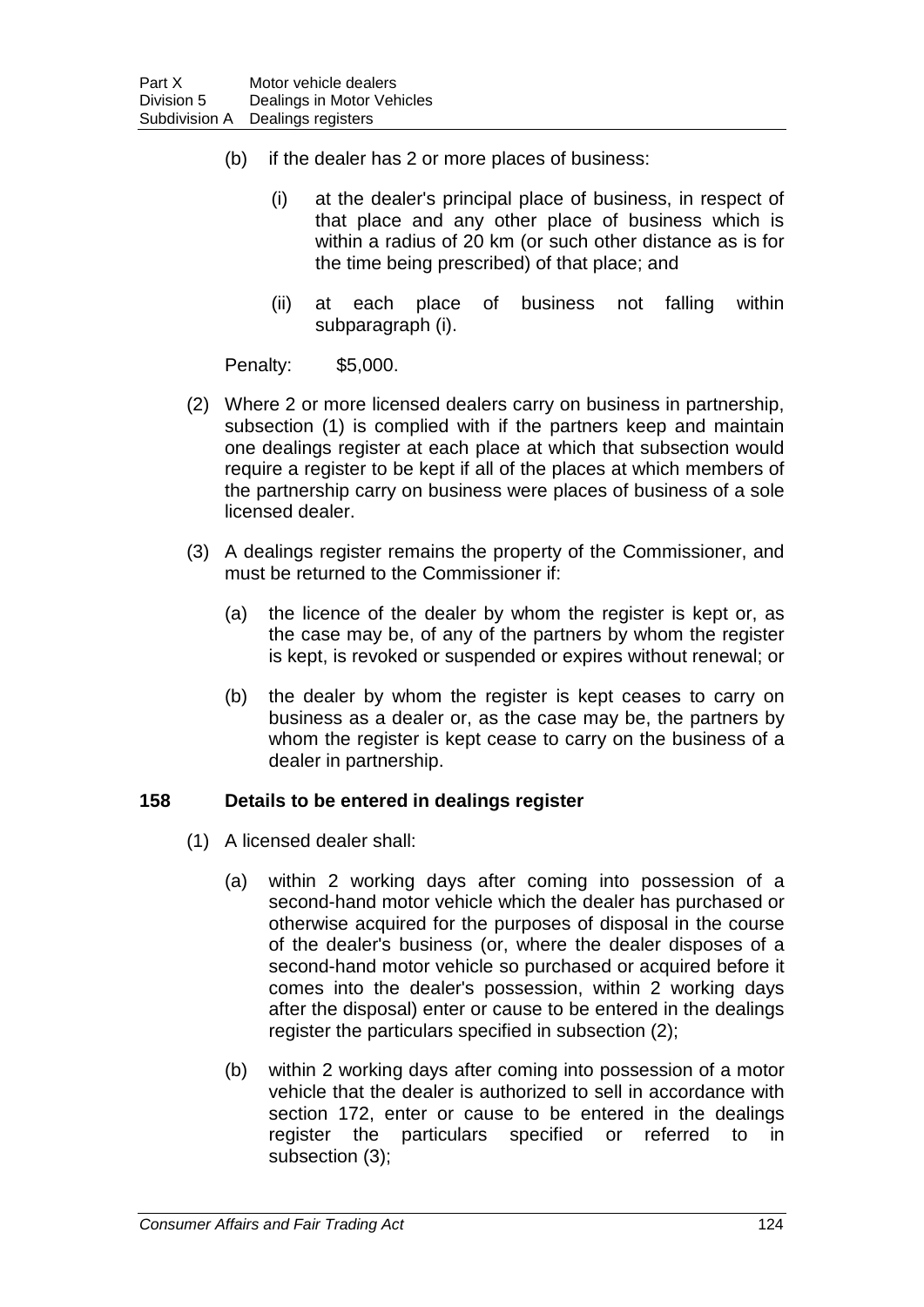- (c) within 2 working days after selling or otherwise disposing of a motor vehicle otherwise than in a demolished or dismantled condition, enter or cause to be entered in the dealings register the particulars specified in subsection (4); and
- (d) within 2 working days after having demolished or permanently dismantled a motor vehicle, enter or cause to be entered in the dealings register a notice of the vehicle's demolition or dismantling and of the date on which the demolition or dismantling began.

- (2) The particulars required by subsection (1)(a) are:
	- (a) the make, model designation and type, and year of manufacture, of the vehicle;
	- (b) the registered number of the vehicle, if any;
	- (c) the engine number of the vehicle and, where known, its vehicle identification number or body number;
	- (d) where the vehicle is fitted with an odometer, the distance travelled by the vehicle as recorded on the odometer when the vehicle came into the dealer's possession or, if the odometer was not then functioning, a statement to that effect;
	- (e) the name and address of the person from whom the dealer purchased or otherwise acquired the vehicle; and
	- (f) the date on which the dealer purchased or otherwise acquired the vehicle.
- (3) The particulars required by subsection (1)(b) are:
	- (a) those specified in subsection  $(2)(a)$ ,  $(b)$ ,  $(c)$  and  $(d)$ ;
	- (b) an indication in the prescribed form that the vehicle is for sale on consignment; and
	- (c) the date on which the vehicle came into the dealer's possession.
- (4) The particulars required by subsection (1)(c) are:
	- (a) the date on which the dealer sold or otherwise disposed of the vehicle;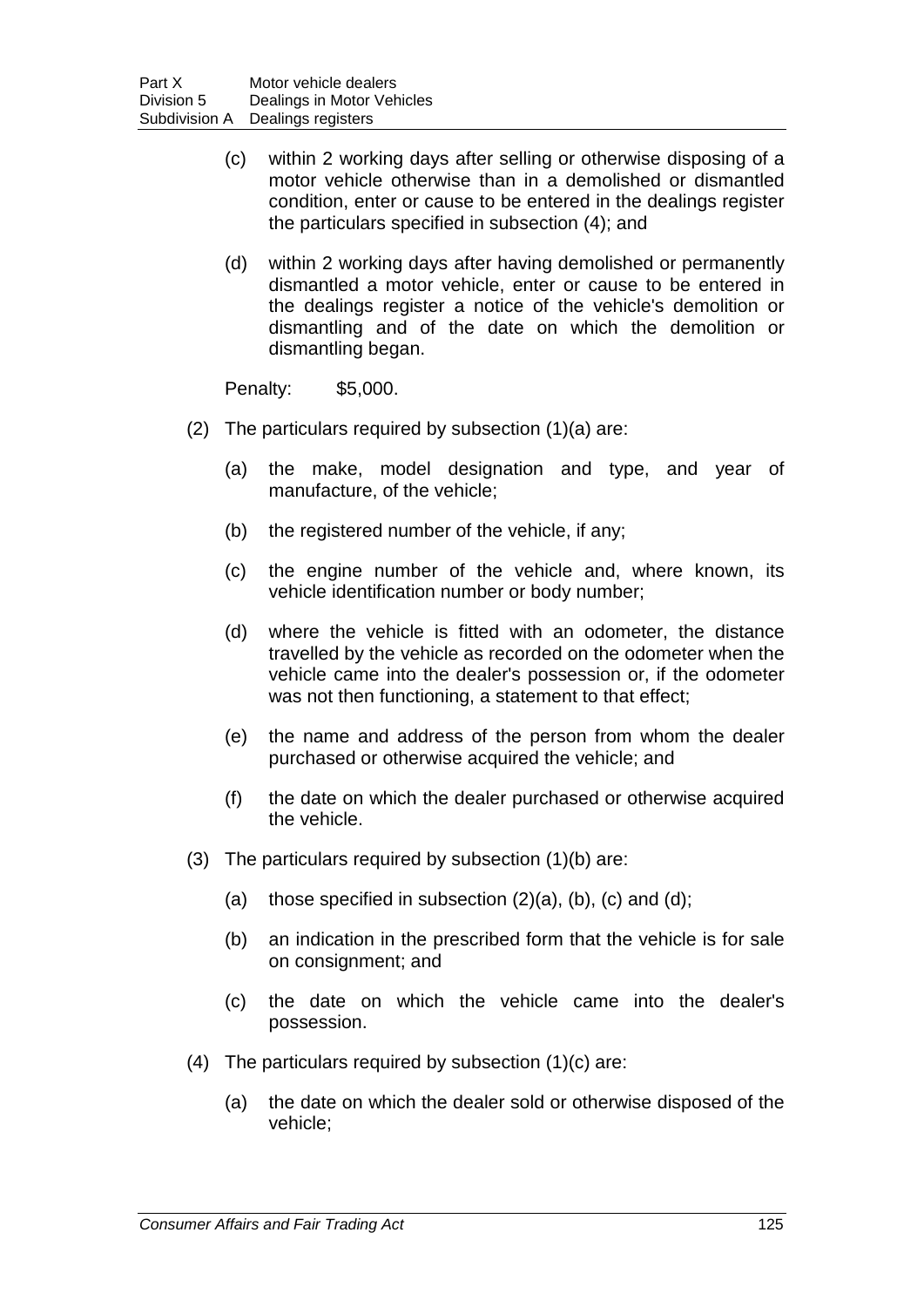- (b) the name and address of the person to whom the dealer sold or otherwise disposed of the vehicle;
- (c) where the vehicle is fitted with an odometer, the distance travelled by the vehicle as recorded on the odometer at the time when the dealer sold or otherwise disposed of it or, if the odometer was not then functioning, a statement to that effect;
- (d) where the vehicle was not in working condition at the time when it was sold or otherwise disposed of, an indication to that effect in the prescribed form; and
- (e) the cash or other consideration given or agreed to be given, and a description of any such other consideration.
- (5) Where a licensed dealer has 2 or more places of business, the particulars required by subsection (1) in respect of a motor vehicle are to be entered in the dealings register kept by the dealer at the place at which the dealing in question takes place or, if by virtue of section 157(1)(b)(i) a dealings register in respect of that place is kept at the dealer's principal place of business, in that register.

### **159 Seller to supply information to dealer**

- (1) A person who disposes of a motor vehicle to a licensed dealer in circumstances such that the dealer is required by section 158(1)(a) to enter particulars concerning the vehicle in a dealings register shall, at the request of the dealer, supply the dealer with the prescribed information in respect of the vehicle so far as known to the person.
- (2) The prescribed information is that indicated by a form prescribed for the purposes of this section, and the person required to supply it shall, if so requested by the dealer, do so by completing and signing a form according with the prescribed form.
- (3) A person who:
	- (a) fails to comply with a request under subsection (1) or (2); or
	- (b) in purported compliance with such a request, gives information which the person knows to be false or misleading in a material particular,

is guilty of an offence.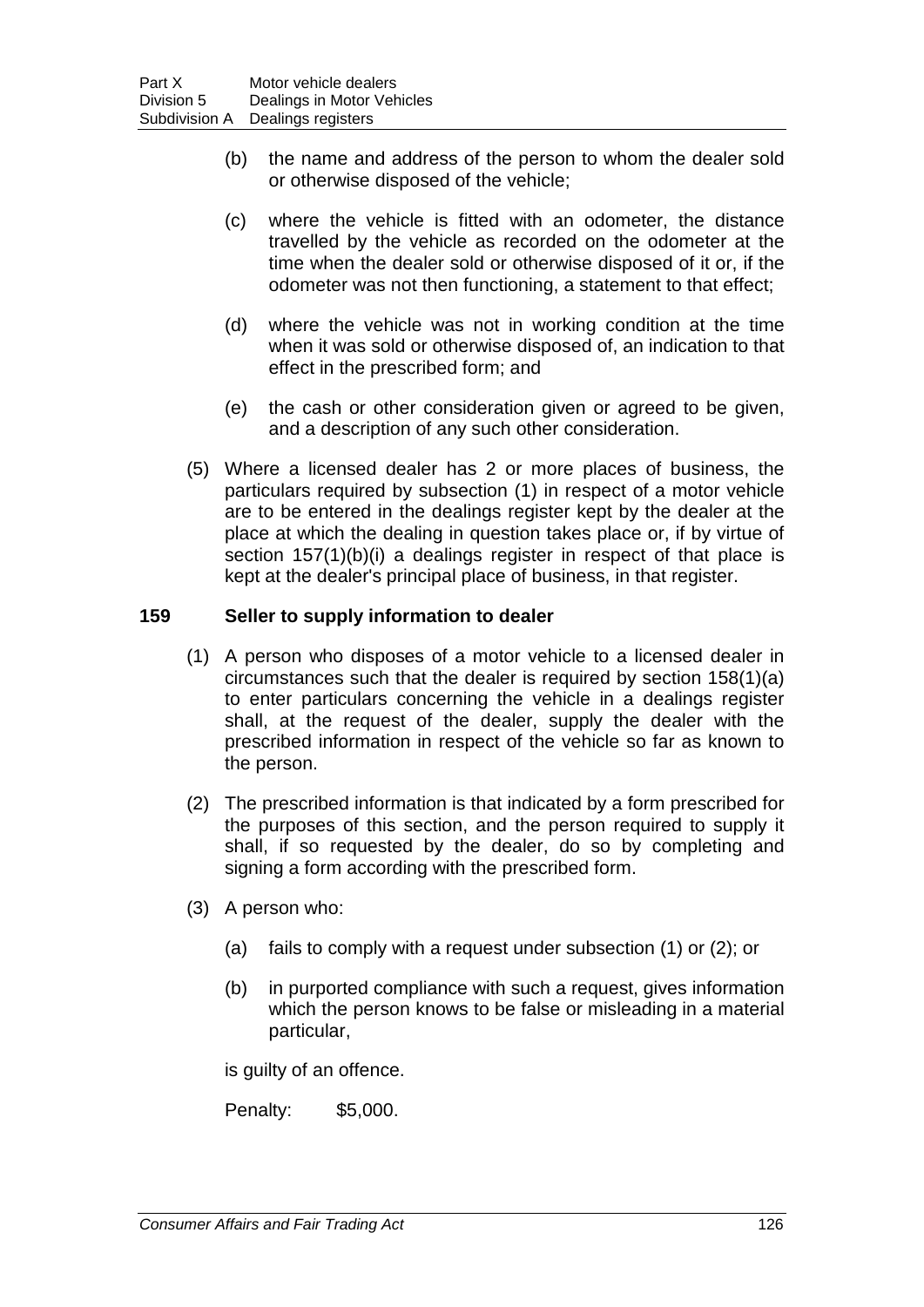# **Subdivision B General provisions with respect to dealings**

### **160 Contract for sale of second-hand vehicle to be in prescribed form**

(1) A contract by a dealer to sell a second-hand motor vehicle must be made in writing in the prescribed form, and a dealer who contracts to sell such a vehicle otherwise than in compliance with this requirement is guilty of an offence.

- (2) Where a dealer contracts to sell a second-hand motor vehicle otherwise than in writing in the prescribed form, the purchaser may rescind the contract by giving a written notice of rescission to the dealer not later than 3 months after the date of the contract.
- (3) Where a contract is rescinded pursuant to subsection (2):
	- (a) the dealer shall return or refund to the purchaser any consideration given by the purchaser under the contract, or the value of any such consideration as at the date of the contract; and
	- (b) the purchaser shall return or refund to the dealer:
		- (i) the vehicle, or its value as at the date of the contract; and
		- (ii) any other consideration given by the dealer under the contract, or the value of any other such consideration as at the date of the contract.
- (4) A person who returns a vehicle or other thing to another pursuant to subsection (3) is liable to pay compensation to the other in respect of any damage to, or depreciation in the value of, the vehicle or thing which is attributable to his or her failure to take reasonable care of it, but is not liable for any damage or depreciation attributable to normal use of the vehicle or thing or to circumstances beyond his or her control.
- (5) The obligations imposed by subsections (3) and (4) may be enforced by action in any court of competent jurisdiction.
- (6) A court finding guilty a dealer of an offence against subsection (1) is competent to make orders, on the application of the prosecutor, for the enforcement of obligations imposed by subsections (3) and (4).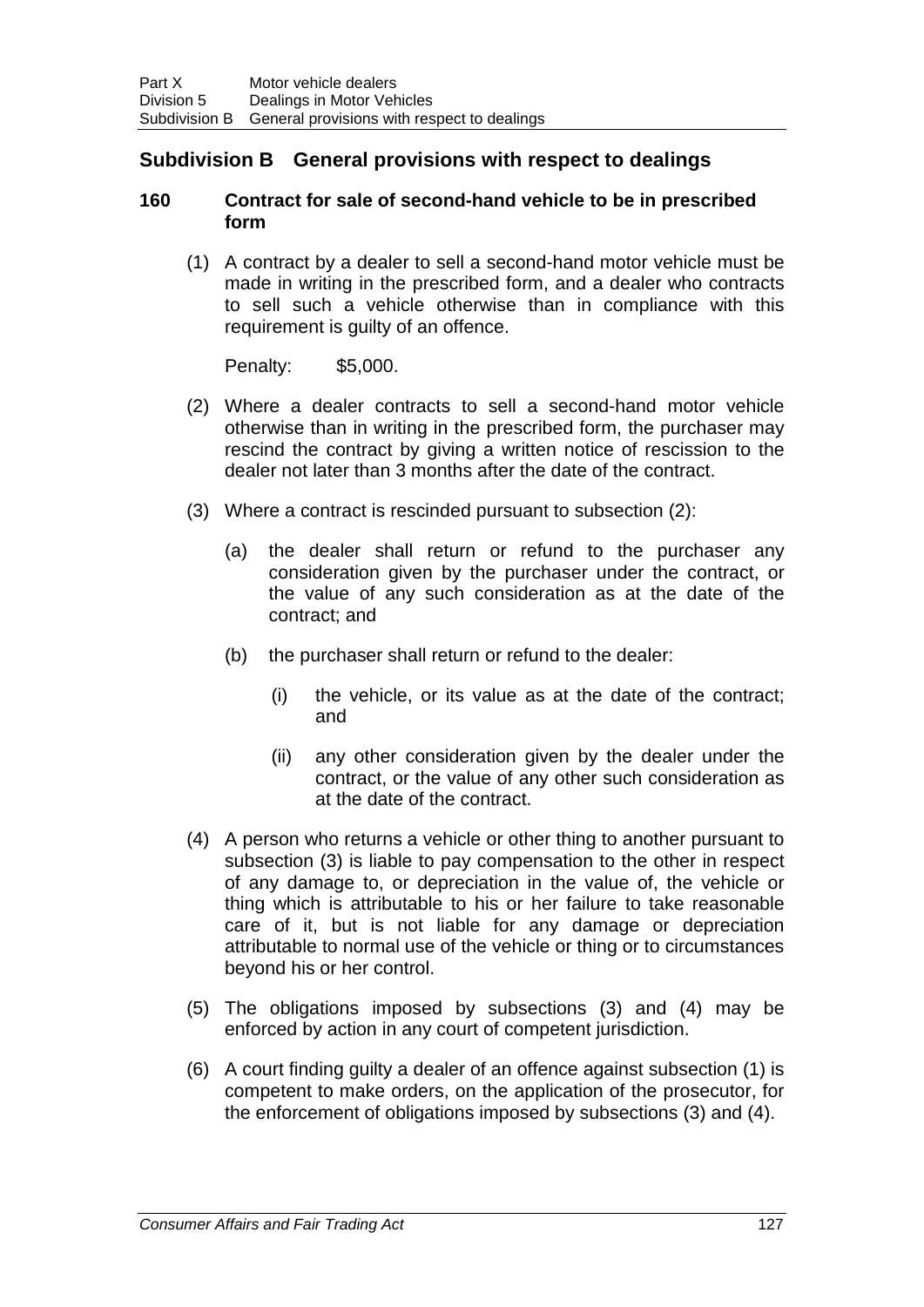(7) A person who fails to comply with an order under subsection (6) is guilty of an offence.

Penalty: \$5,000.

#### **161 Replacement and alteration of odometers**

- (1) A dealer shall not without the consent in writing of the Commissioner offer or display a motor vehicle for sale where the dealer has:
	- (a) replaced, or caused to be replaced, the vehicle's odometer; or
	- (b) altered, or caused to be altered, the distance recorded by the vehicle's odometer.

Penalty: \$5,000.

(2) A person other than a dealer who replaces a motor vehicle's odometer, or alters the distance recorded on a motor vehicle's odometer, shall not offer to sell the vehicle to a dealer without disclosing the replacement or alteration to the dealer.

Penalty: \$5,000.

(3) A dealer who knows that a motor vehicle's odometer has been replaced or altered shall not offer or display the vehicle for sale without disclosing the replacement or alteration to the purchaser or a prospective purchaser of the vehicle.

Penalty: \$5,000.

### **162 Sale price partly recoverable in case of certain offences**

- (1) Where a person has been found guilty of an offence:
	- (a) consisting of a contravention of section 44 committed by falsely stating the year in which a motor vehicle was manufactured or first registered, or the model designation of the vehicle; or
	- (b) against section 161,

a person who purchased the motor vehicle in respect of which the offence was committed relying on the statement or, in the case of an offence against section 161, on the reading on the odometer of the vehicle at the time of the purchase may apply to the Commissioner for an order under subsection (2).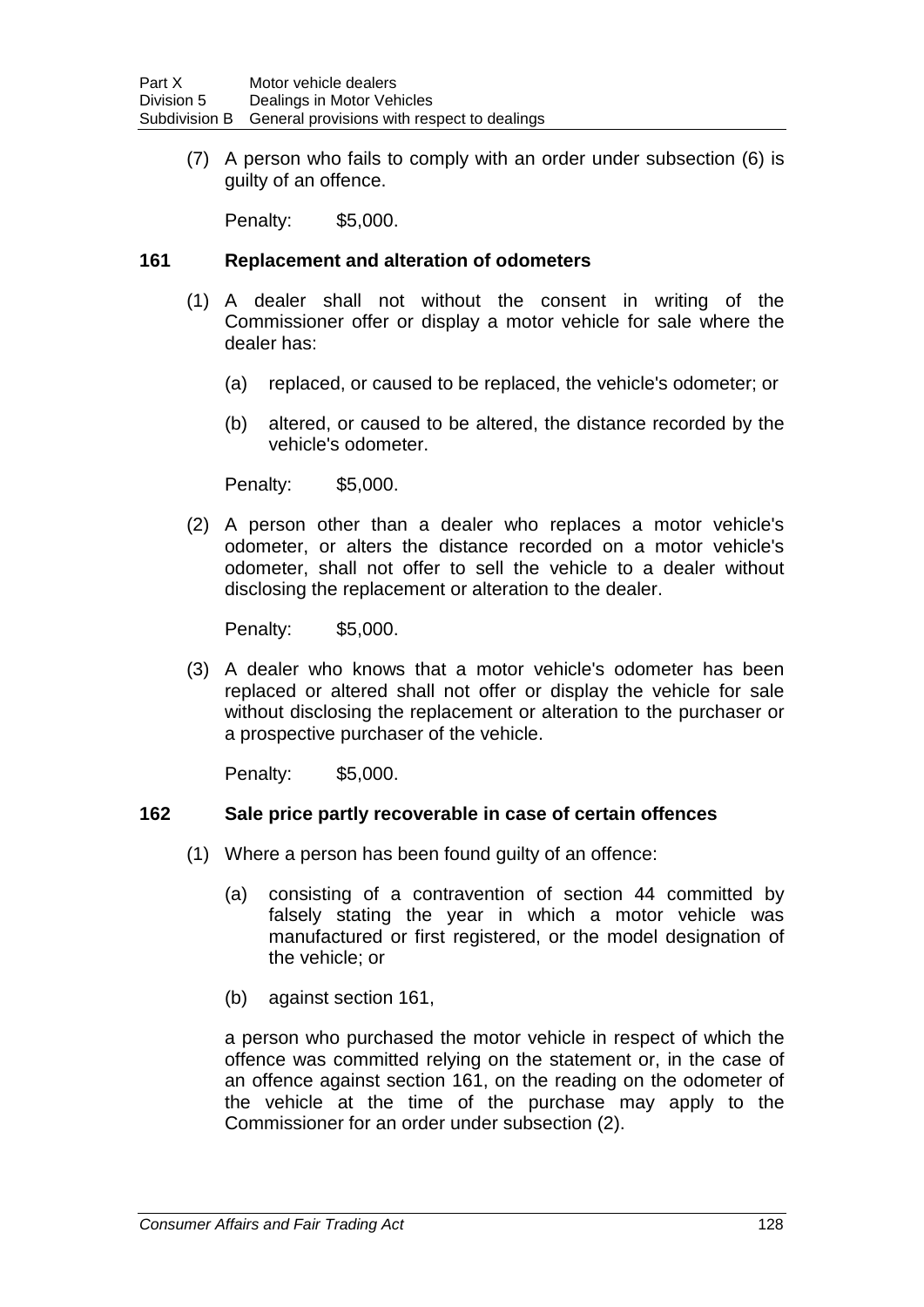- (2) Where on an application under subsection (1) the Commissioner is satisfied that the sale price of the vehicle exceeded its fair value at the time of the sale, the Commissioner shall order the person found guilty of the offence to pay the amount of the excess to the purchaser.
- (3) An order of the Commissioner under subsection (2) is enforceable as if it were an order for the payment of money made by the Local Court.

### **163 Prohibition of sale of vehicles without vehicle identification number**

(1) Subject to subsection (2), a person shall not offer or display for sale a motor vehicle unless the motor vehicle has marked or affixed on it a vehicle identification number which, in pursuance of section 101 of the *Motor Vehicles Act*, would permit the Registrar, within the meaning of that Act, to register or renew the registration of the motor vehicle under that section.

Penalty: \$5,000.

(2) Subsection (1) does not apply to a person offering or displaying a motor vehicle for sale where the motor vehicle is offered or displayed for sale solely for the purpose of the motor vehicle being used as a source of spare parts for other motor vehicles.

### **164 Prohibition on sale of vehicles registered interstate**

A dealer shall not sell, or offer or display for sale, a motor vehicle which:

- (a) is currently registered in a place outside the Territory; or
- (b) has affixed to it a number plate or number plates issued otherwise than under the Motor Vehicles Act.

Penalty: \$5,000.

### **165 Roadworthiness on sale of vehicle**

- (1) Subject to subsection (2), it is a condition of the sale of a motor vehicle by a dealer that the vehicle is of a standard fit to meet the requirements of the Motor Vehicles Act with respect to registration.
- (2) Subsection (1) does not apply to:
	- (a) a motor vehicle sold for wrecking; or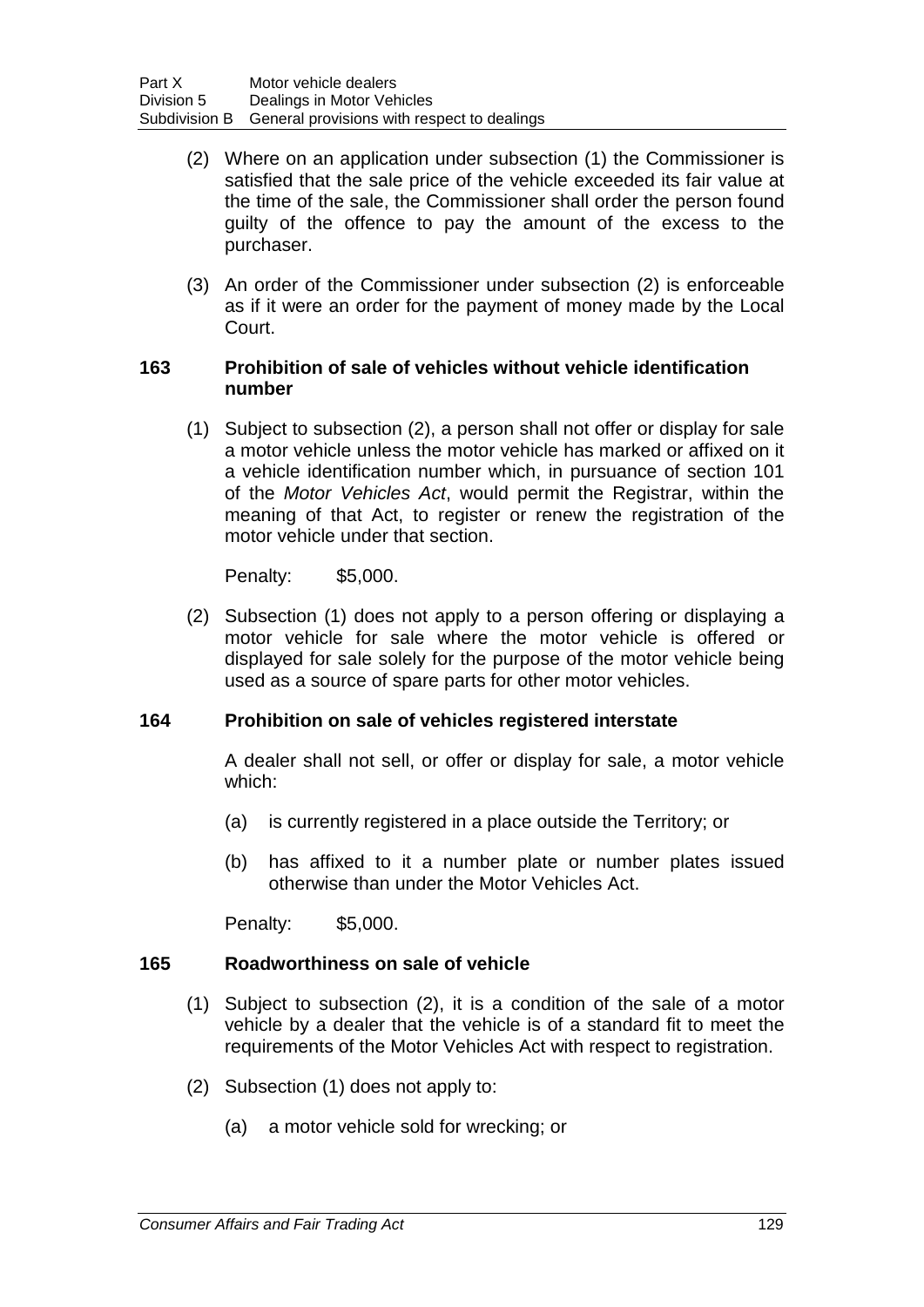(b) a motor vehicle sold under a contract excluding its application, being a contract in the prescribed form.

### **166 Dealings with infants**

- (1) A licensed dealer shall not:
	- (a) purchase or otherwise acquire a second-hand motor vehicle from a person who has not attained the age of 18 years; or
	- (b) sell or otherwise dispose of a second-hand vehicle to such a person,

without the consent in writing of that person's parent or guardian.

Penalty: \$5,000.

(2) In proceedings against a dealer for an offence against subsection (1), it is a defence that the dealer believed, on reasonable grounds, that the person in question had attained the age of 18 years.

### **167 Documents to be complete before signing**

A licensed dealer shall not, in respect of the sale of a motor vehicle, submit a document to a person for signature unless at the time of submitting the document:

- (a) all material particulars in it have been completed; and
- (b) any matter in it which is not relevant to the sale has been deleted.

Penalty: \$5,000.

# **Subdivision C Warranties**

### **168 Obligation of dealer to repair certain defects**

- (1) Where:
	- (a) a dealer sells a motor vehicle, and a defect in the vehicle (including a defect existing or potentially existing at the time of the sale) subsequently appears or occurs; and
	- (b) the circumstances fall within Case 1 or 2 in subsection (2),

the dealer is, subject to sections 169 and 171 and regulations referred to in section 170, liable in respect of the defect to the extent specified in subsection (3).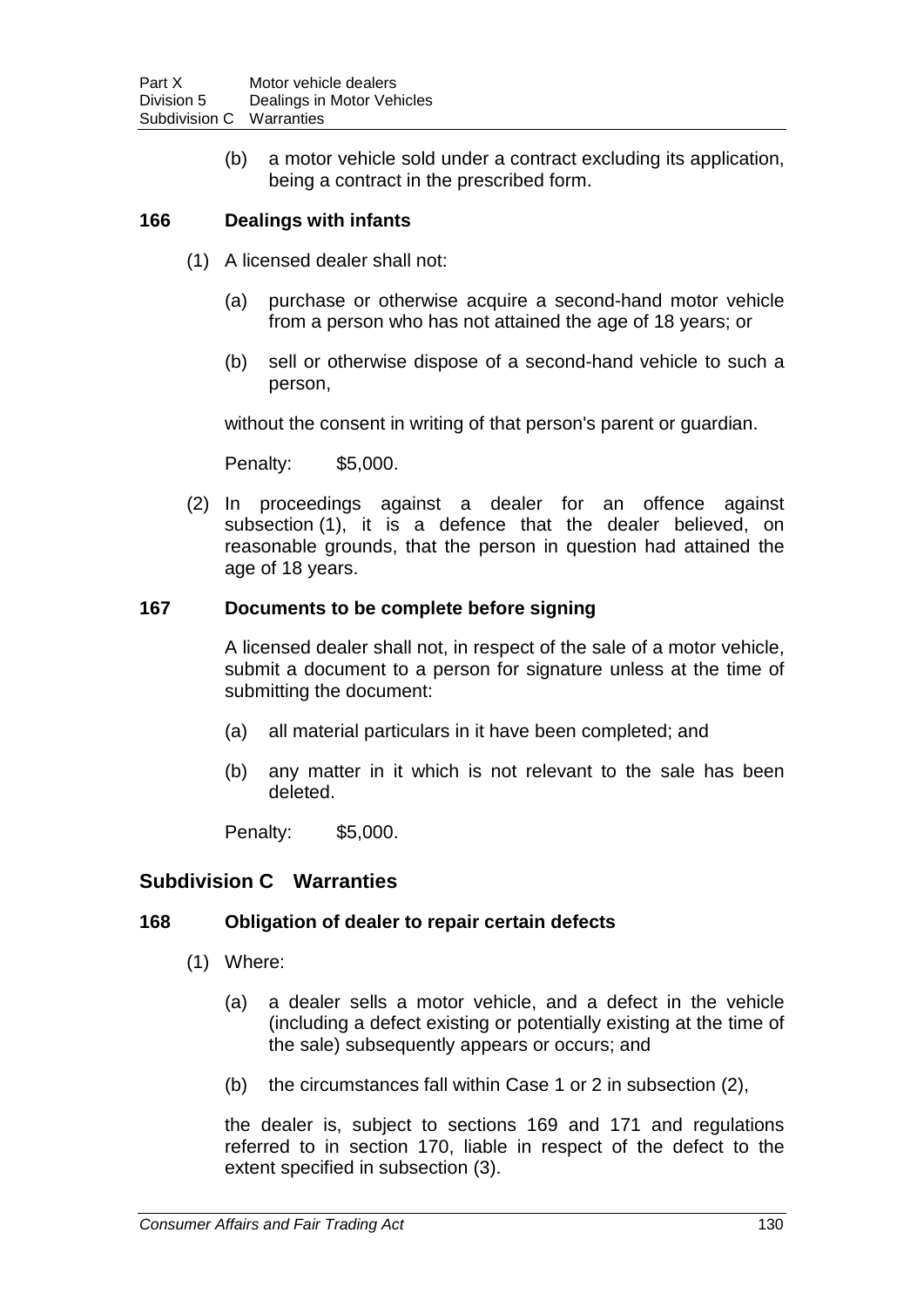- (2) Cases 1 and 2 are as follows:
	- Case 1 The vehicle was sold:
		- (i) otherwise than as a second-hand vehicle; or
		- (ii) as a second-hand vehicle which the dealer represented to the purchaser as being a demonstration vehicle.

The defect appeared or occurred:

- (i) where the vehicle was sold subject to an unexpired manufacturer's warranty – before the expiry of the warranty; or
- $(ii)$  in any other case before the vehicle had been driven 5000 km after the sale or (if earlier) the expiry of 3 months after the sale.
- Case 2 The vehicle was sold as a second-hand vehicle, and:
	- (i) the sale was effected not more than 10 years (or in the case of a motor cycle, not more than 5 years) after the date of manufacture of the vehicle; and
	- (ii) the vehicle had, at the time of the sale, been driven for less than 160 000 km (or, in the case of a motor cycle, less than 30 000 km).

The defect appeared or occurred before the vehicle had been driven 5000 km after the sale or (if earlier) the expiry of 3 months after the date on which the purchaser took possession of the vehicle.

- (3) The liability of a dealer in respect of a defect is, at the dealer's own expense, to repair and make good the defect (or cause the defect to be repaired and made good) so as to place the vehicle in a reasonable condition having regard to its age and the distance it has travelled.
- (4) The liability imposed on a dealer by this section shall be treated as arising under an express term of the contract of sale relating to the vehicle.
- (5) For the purposes of Case 2 in subsection (2), the date of manufacture of a vehicle is the date indicated as such by the manufacturer on the body of the vehicle or, if no date is so indicated, the date specified in the vehicle's certificate plate within the meaning of the *Motor Vehicles Act*.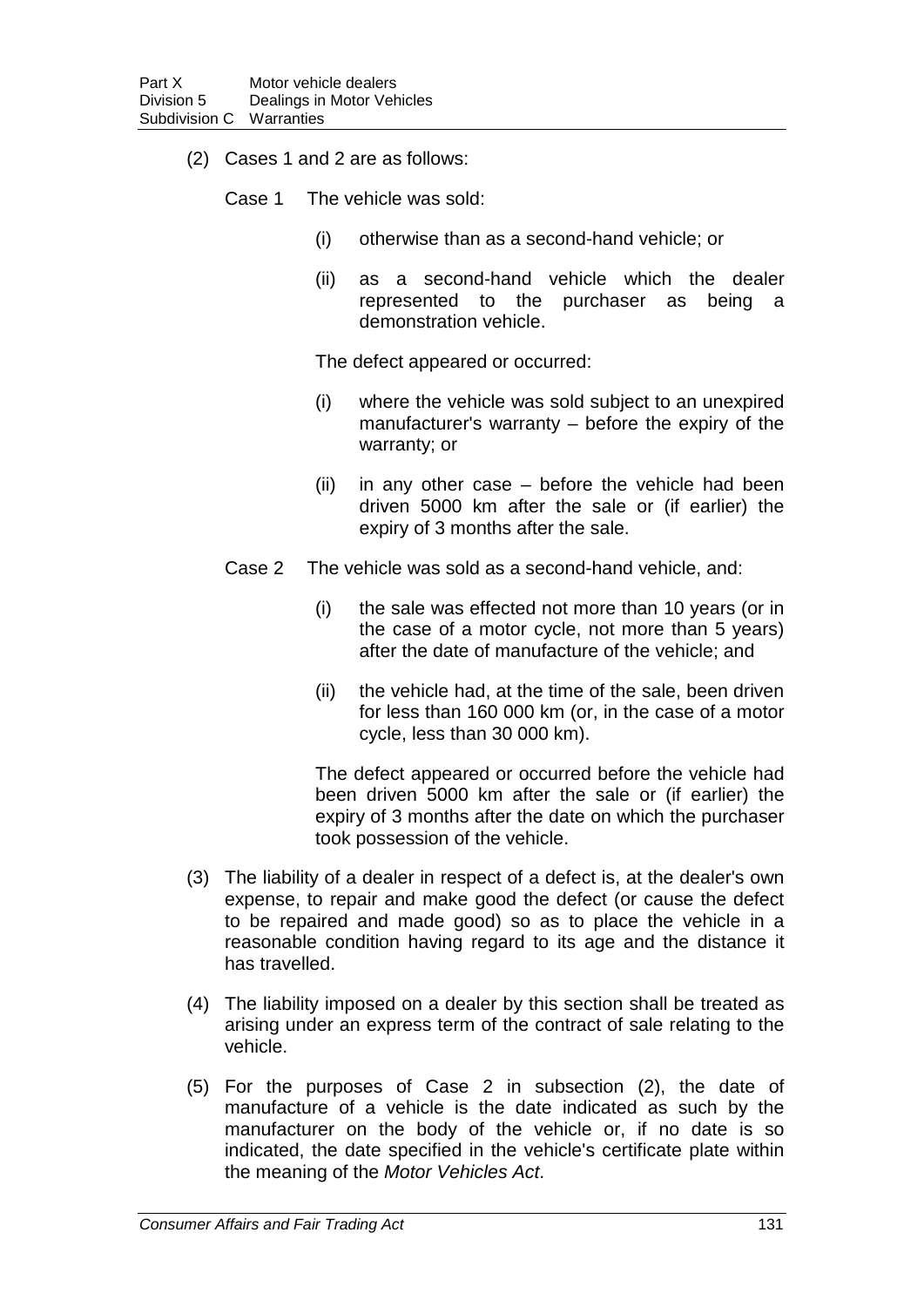- (6) For the avoidance of doubt, it is hereby declared that:
	- (a) this section applies to the sale of a motor vehicle by a dealer notwithstanding that it is a sale on consignment; and
	- (b) nothing in this section derogates from the application of section 64 to the sale of a motor vehicle by a dealer.

#### **169 Exclusions from duty to repair**

- (1) Section 168 does not apply:
	- (a) to defects of a kind described in subsection (2);
	- (b) to vehicles, or sales of vehicles, of a kind described in subsection (3); or
	- (c) where a motor vehicle is purchased under a written contract of sale which provides expressly that the section does not apply to the sale, and the requirements specified in subsection (4) have been met before the contract is signed by the purchaser.
- (2) The defects referred to in subsection (1)(a) are:
	- (a) defects arising from, or incidental to, accidental or malicious damage suffered by the vehicle after the purchaser took delivery of it from the dealer;
	- (b) defects arising from misuse of the vehicle after the purchaser took delivery of it from the dealer, from the negligence of a driver of the vehicle after that time, or from the use of the vehicle after that time for motor racing or motor rallying;
	- (c) defects arising from superficial damage to the vehicle (whether to its paintwork, its upholstery, or of any other nature) which would have been apparent on a reasonable inspection of the vehicle carried out at the time of its sale or (if earlier) its delivery from the dealer to the purchaser; and
	- (d) defects in an accessory which was not fitted to or supplied with the vehicle at the time of its manufacture.
- (3) The vehicles, and sales of vehicles, referred to in subsection (1)(b) are:
	- (a) commercial vehicles (other than one which at the time of its sale is declared, or included in a class or description of commercial vehicles declared, by the Minister by notice in the *Gazette* to be a commercial vehicle or, as the case may be, class or description of commercial vehicles to which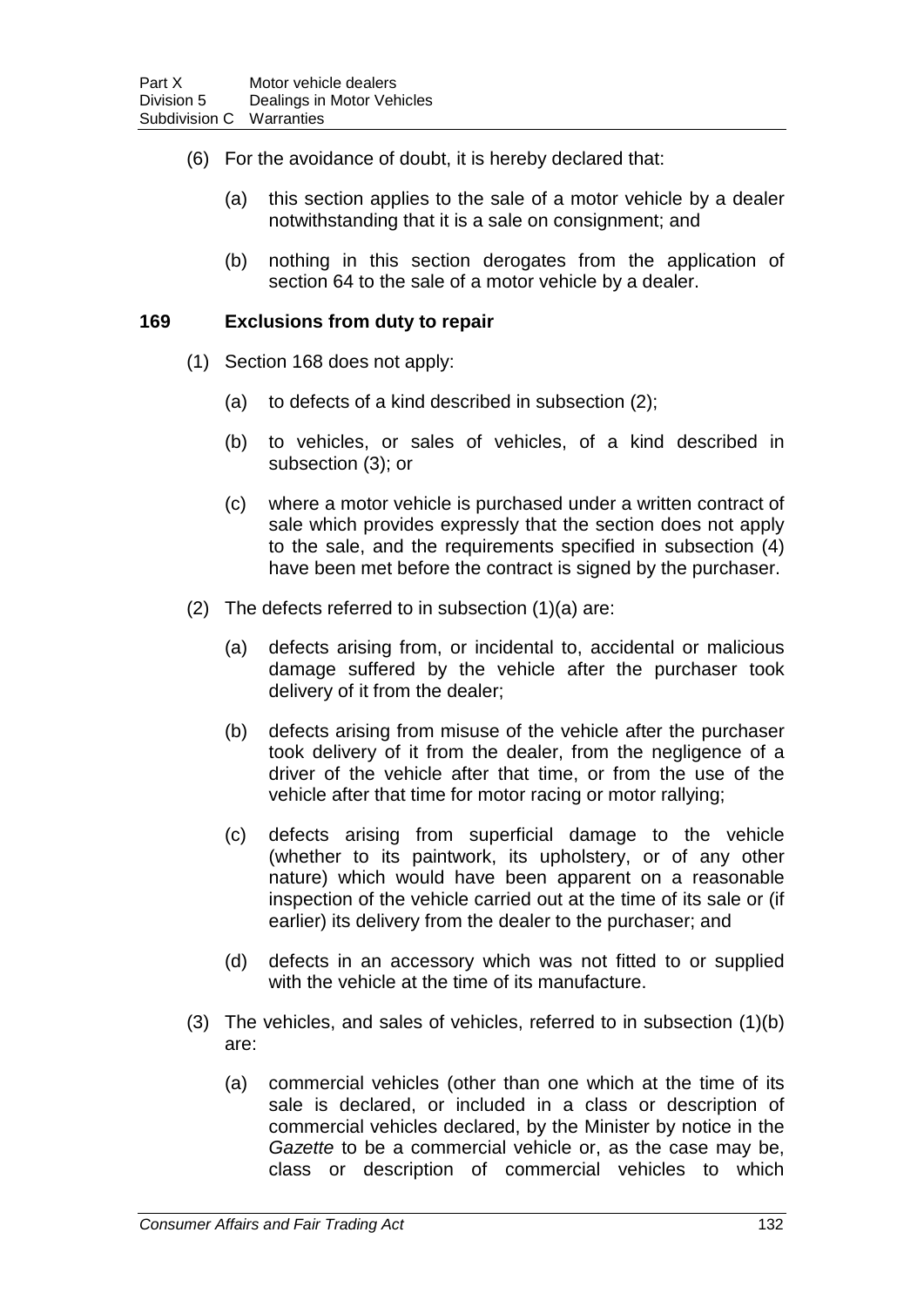section 168 applies notwith-standing this paragraph);

- (b) a vehicle which at the time of its sale is declared, or included in a class or description of vehicles declared, by the Minister by notice in the *Gazette* to be a vehicle or, as the case may be, class or description of vehicles to which section 168 does not apply;
- (c) a used vehicle which has been continuously in the purchaser's possession or under the purchaser's control for a period of not less than 3 months immediately preceding the sale;
- (d) the sale of a vehicle to a trade owner; and
- (e) the sale of a vehicle by auction, where the auction is conducted by a licensed auctioneer in accordance with the *Auctioneers Act*.
- (4) The requirements referred to in subsection (1)(c) are:
	- (a) that the purchaser signs a document in the prescribed form stating that the purchaser:
		- (i) intends to purchase the motor vehicle under a contract of sale which excludes the application of section 168; and
		- (ii) understands the effects of the exclusion;
	- (b) that the purchaser signs the document referred to in paragraph (a):
		- (i) otherwise than at a place at which the dealer carries on business as such; and
		- (ii) in the presence of a person nominated in writing by the Commissioner for the purposes of this subparagraph or a member of the Police Force; and
	- (c) that the person or member of the Police Force referred to in paragraph (b)(ii):
		- (i) before the purchaser signs the document referred to in paragraph (a), reads to the purchaser a prescribed warning about the rights the purchaser is forgoing; and
		- (ii) after the purchaser has signed the document, witnesses the signature.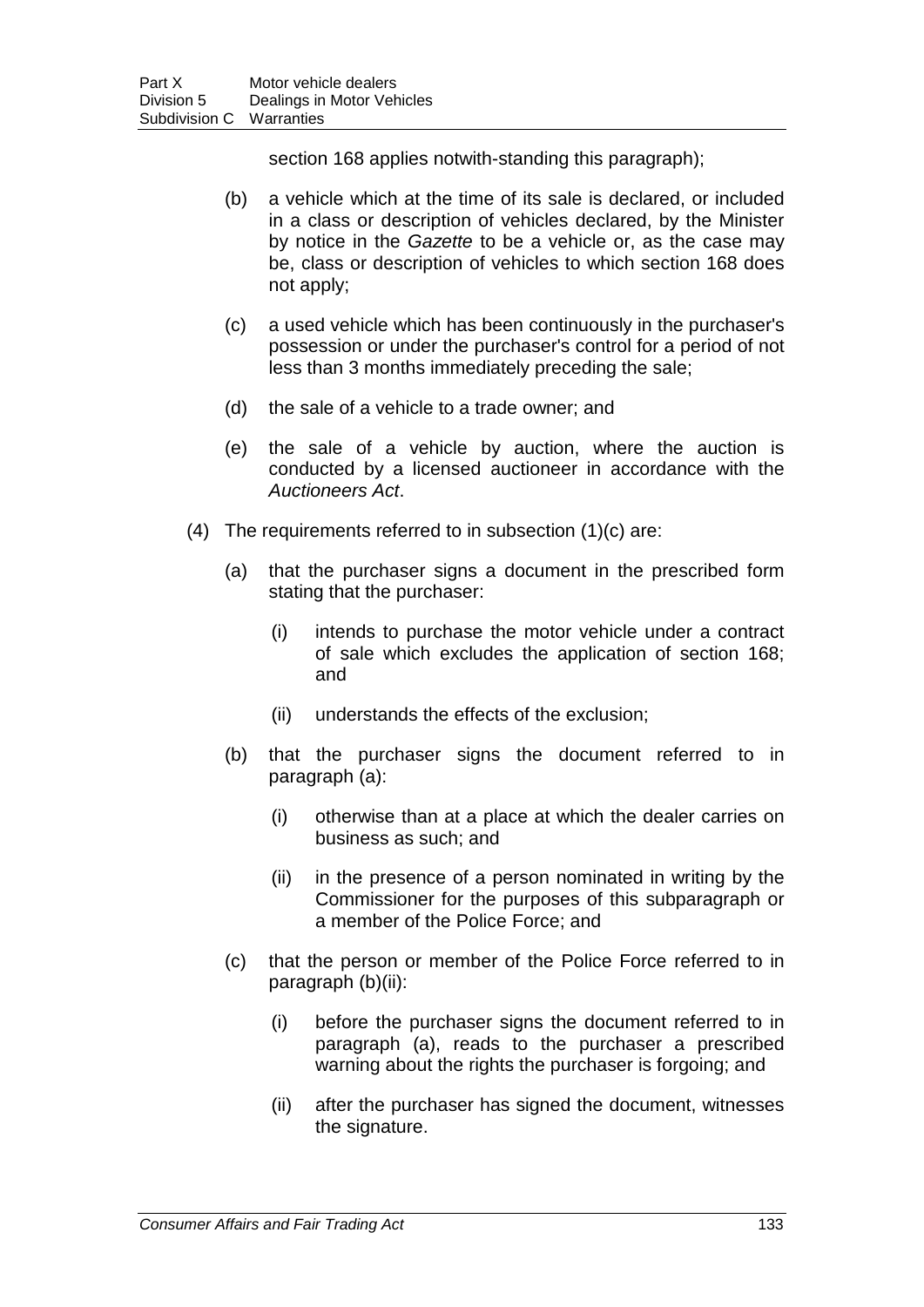### **170 Carrying out of duty to repair**

- (1) Regulations may make ancillary provision with respect to the carrying out by a dealer of the dealer's obligation under section 168 in respect of a defect in a motor vehicle, and may in particular (but without limiting the generality of the foregoing) provide that, according to circumstances specified in the regulations:
	- (a) the obligation is dependent on the person seeking to enforce it delivering the vehicle at that person's expense to a place determined in accordance with the regulations;
	- (b) the obligation is dependent on that person delivering the vehicle to a place so determined, but at the dealer's expense; or
	- (c) the dealer is, for the purpose of carrying out the obligation, under a further obligation to collect, or arrange for the collection of, the vehicle at the dealer's expense.
- (2) Where a person delivers a vehicle to a place in accordance with the regulations, and the regulations provide for the delivery to be at the dealer's expense, the person may recover the cost of the delivery from the dealer as a debt due and payable.

### **171 Other provisions ancillary to section 168**

- (1) For the purpose of calculating in relation to a motor vehicle the period of 3 months referred to in Case 1 or 2 in section 168(2), no account shall be taken of any period during which the vehicle has been in the possession of the dealer, or of a person acting on behalf of the dealer, for the purpose of ascertaining or carrying out the obligations of the dealer under that section.
- (2) Subject to subsection (3), the liability of a dealer under Case 1 in section 168(2) subsists for the benefit of the owner from time to time of the vehicle, and, for that purpose, the owner from time to time of the vehicle shall be deemed to have contracted to buy the vehicle from the dealer who is under the liability on the date of the sale giving rise to the liability.
- (3) The liability of a dealer under Case 1 in section 168(2) is extinguished if, subsequent to the sale giving rise to the liability, the vehicle is acquired by a dealer as owner or repossessed by a financier.
- (4) The liability of a dealer under Case 2 in section 168(2) is a liability only to the person who purchased the vehicle from the dealer.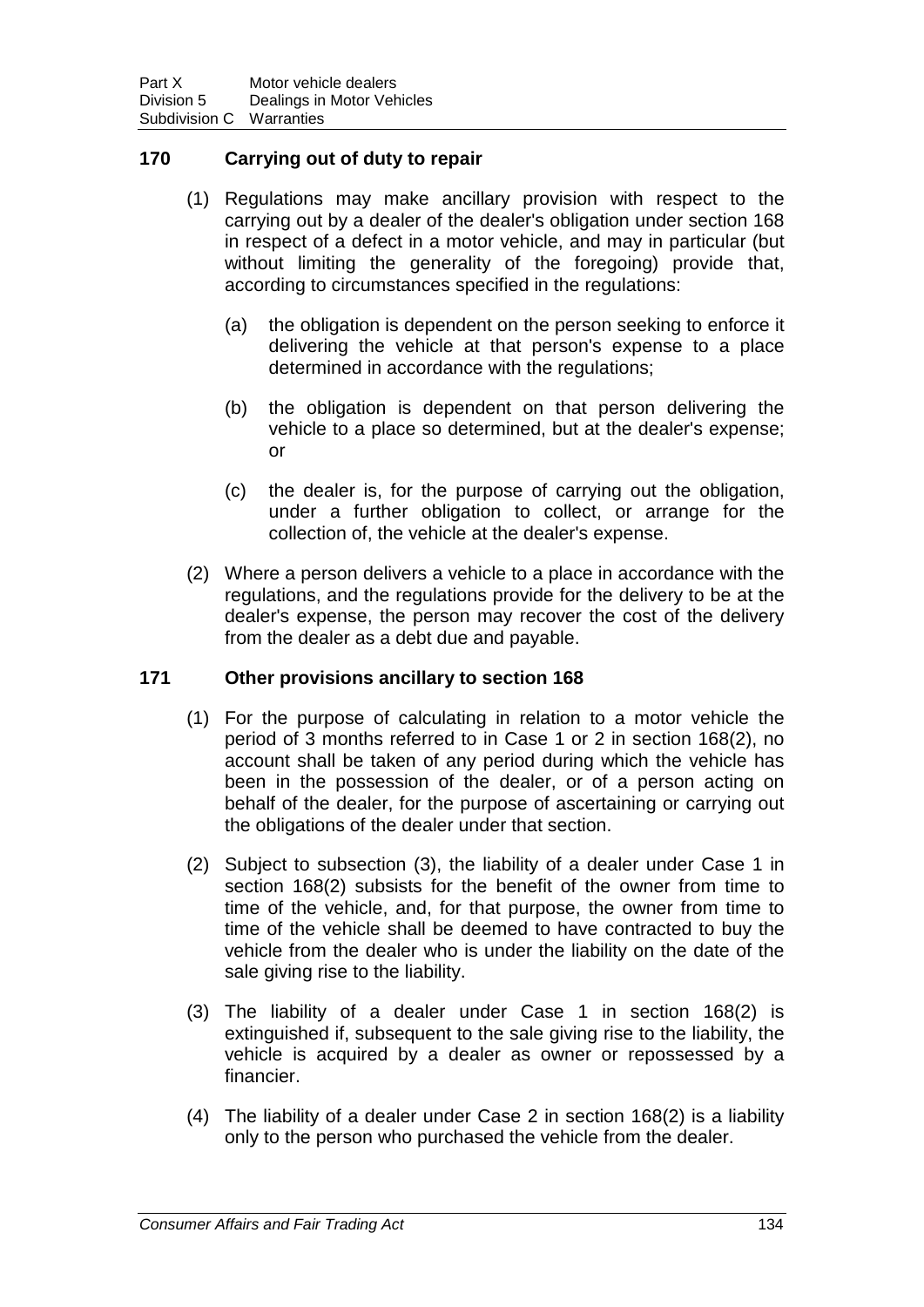## **Subdivision D Sales on consignment**

#### **172 Authority required by dealer for sale of motor vehicle on consignment**

- (1) A dealer shall not:
	- (a) sell a motor vehicle, or an interest in a motor vehicle, for or on behalf of another person; or
	- (b) offer or display a motor vehicle for sale for or on behalf of another person,

unless the dealer is authorized to do so by the owner of the vehicle or interest by writing in the prescribed form.

Penalty: \$5,000.

- (2) An authorization under subsection (1) must be prepared in duplicate, and must:
	- (a) be signed by the owner and by or on behalf of the dealer;
	- (b) bear the date on which it is signed by the owner;
	- (c) contain a full statement of the terms of the authorization;
	- (d) sufficiently describe the vehicle;
	- (e) state whether or not the vehicle is encumbered, and, if encumbered, to whom and in what respect; and
	- (f) contain a full statement of the commission or other remuneration to which the dealer is or is to be entitled.
- (3) A dealer who is given an authorization under subsection (1) shall:
	- (a) return one copy to the owner after it has been signed by or on behalf of the dealer; and
	- (b) where the dealer has effected a sale in reliance on the authorization, retain the other copy for 3 years after the date of the sale.

Penalty: \$5,000.

(4) An authorization under subsection (1) may be varied only by agreement of the parties in writing.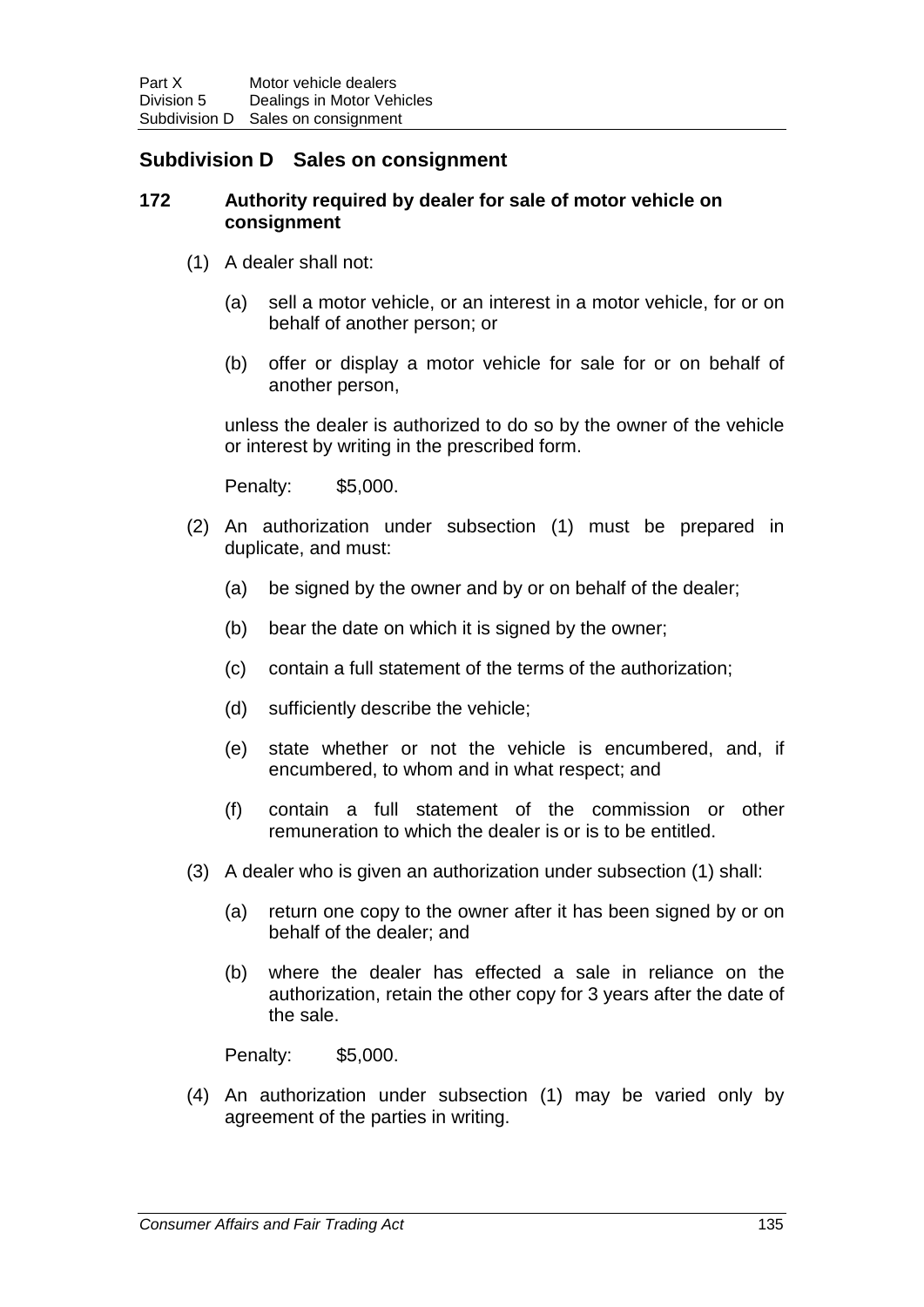- (5) An authorization under subsection (1) ceases to have effect on the expiry of 90 days beginning on the day after that on which it is signed by the owner, or at such earlier time as the parties may have agreed in writing.
- (6) A dealer is not entitled to any commission or other remuneration in respect of the sale of a motor vehicle, or an interest in a motor vehicle, effected by the dealer for or on behalf of another person unless:
	- (a) the sale is effected in accordance with an authorization complying with this section; and
	- (b) the dealer has complied with subsection (3)(a).

### **173 Period for accounting to consignor**

A dealer shall account to a consignor in respect of the proceeds of the sale on consignment of a motor vehicle within 14 days after the date of sale of the vehicle or, where a different period has been prescribed, within that period.

## **Division 6 Miscellaneous**

### **174 Notice to be displayed by licensed dealer**

(1) A licensed dealer shall exhibit, and keep exhibited, at each place of business specified in the dealer's licence and in such a position as to be easily visible by a person entering the place, a notice complying with subsection (2) and any further requirements that are for the time being prescribed.

Penalty: \$5,000.

- (2) The notice required by subsection (1) must:
	- (a) consist of bold black letters on a white background, with the letters being not less than 7 cm high and not less than one centimetre wide;
	- (b) state the dealer's name and, where the dealer carries on business as such under a different name, the name under which the business is carried on; and
	- (c) contain the words "LICENSED MOTOR VEHICLE DEALER NUMBER" or the letters "LMVD", followed in either case by the number of the dealer's licence.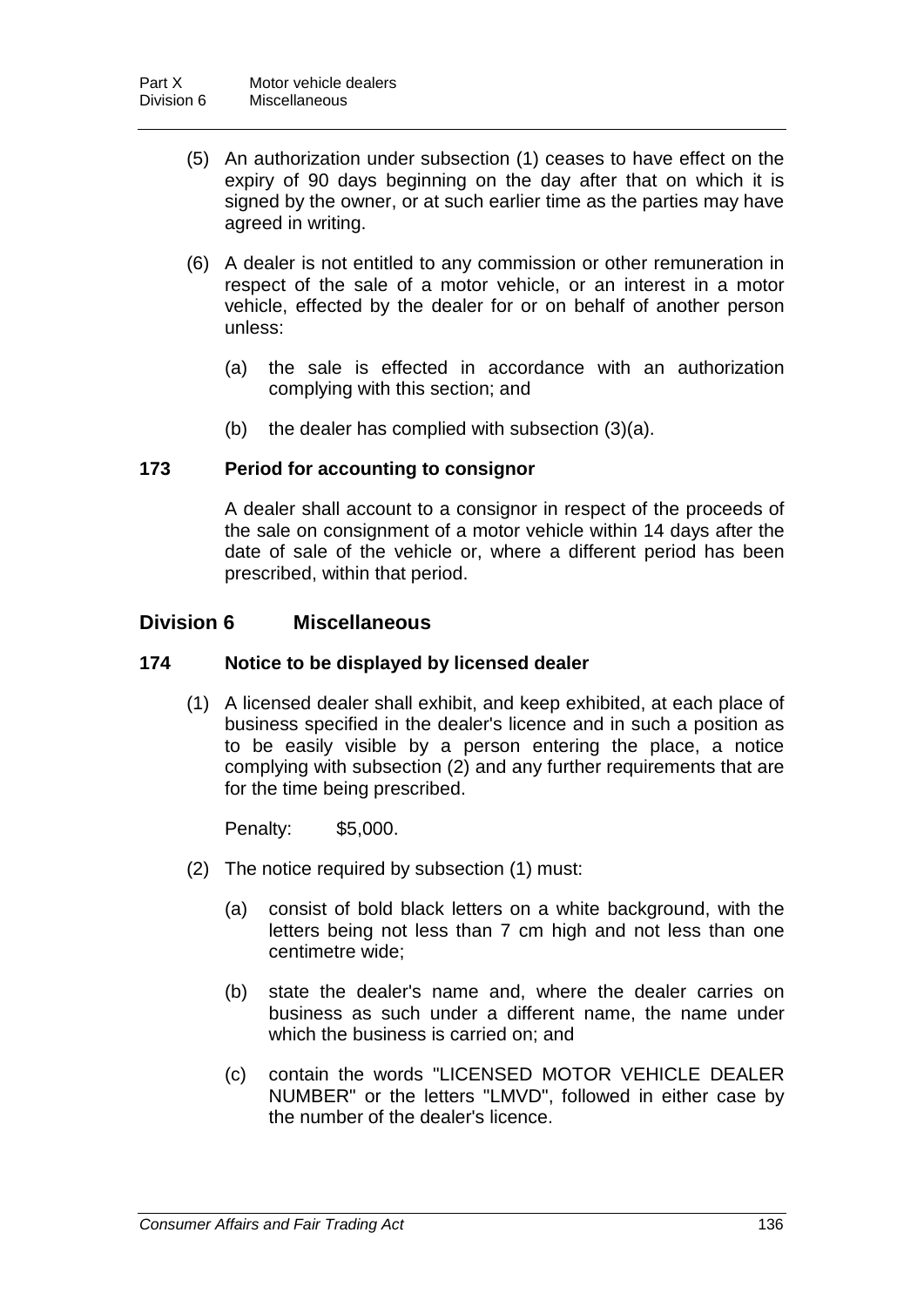## **175 Advertisements by dealers**

A dealer shall not cause or permit to be published an advertisement relating to or connected with the business of the dealer as such unless the advertisement states that the dealer is a licensed dealer, and specifies the dealer's licence number and place of business (or, if the dealer has 2 or more places of business, the dealer's principal place of business).

Penalty: \$5,000.

### **176 Dealers' managers to be approved by Commissioner**

- (1) A licensed dealer shall not carry on business as such at a place unless there is present and in charge of the day-to-day conduct of the business at that place:
	- (a) where the dealer is a body corporate an individual approved by the Commissioner for the purposes of this section; or
	- (b) where the dealer is an individual either the dealer or a person so approved.

Penalty: \$5,000.

- (2) Regulations may:
	- (a) make provision with respect to applications to the Commissioner for approvals for the purposes of this section;
	- (b) require the Commissioner, on an application for approval being duly made, to grant or withhold approval within a specified time;
	- (c) specify the grounds on which the Commissioner is to withhold approvals;
	- (d) enable the Commissioner to grant approvals subject to conditions or restrictions;
	- (e) make provision as to the duration of approvals;
	- (f) empower the Commissioner to revoke approvals on specified grounds;
	- (g) provide for the payment of application fees and fees for the granting of approvals; and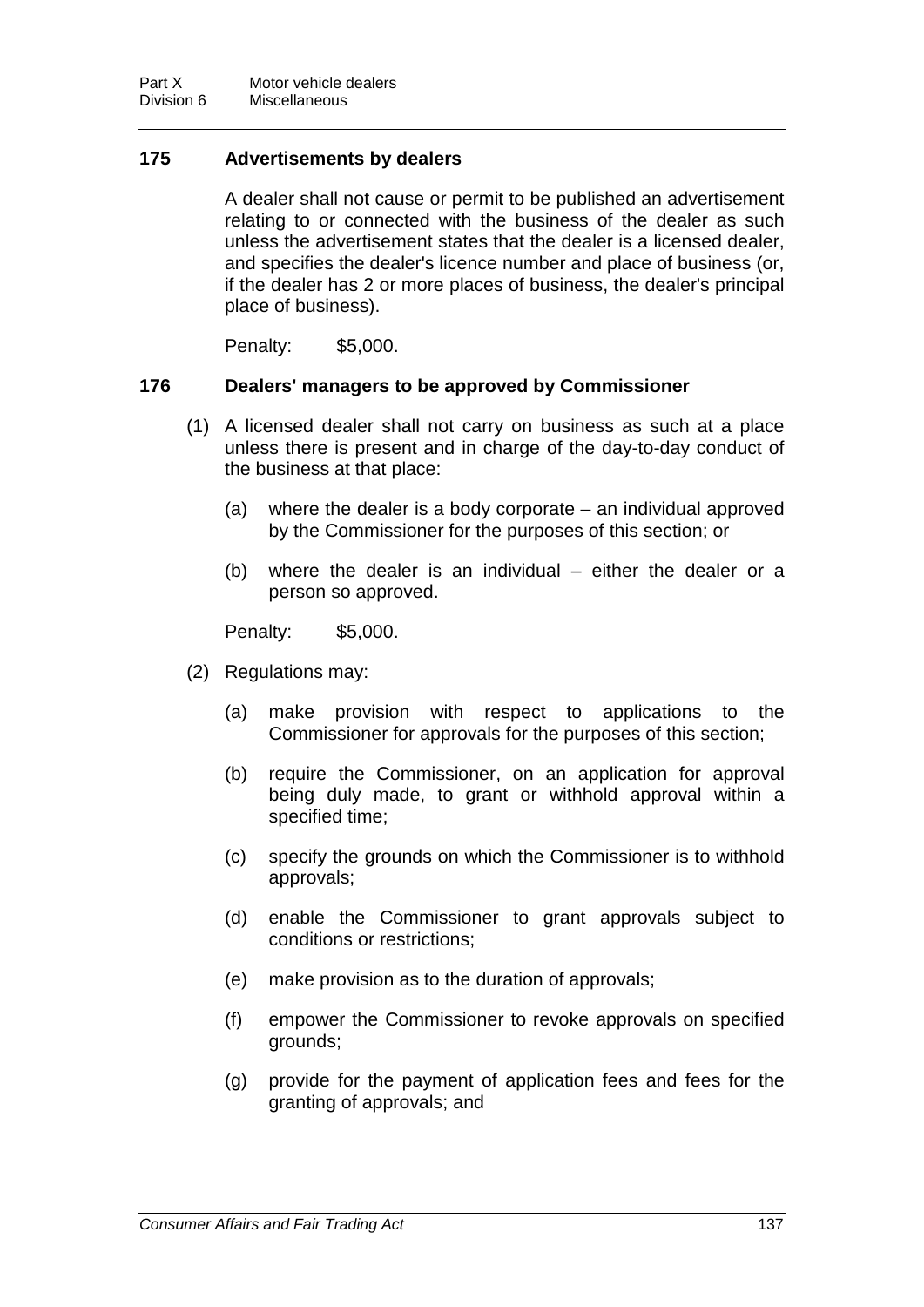(h) enable the Commissioner to seek such information and advice as the Commissioner considers necessary for the purpose of dealing with applications in accordance with the regulations.

### **177 Disqualifications resulting from revocation, cancellation or suspension of licence**

- (1) Where a dealer's licence has been revoked by a notice under section 150(2), or cancelled by the operation of section 141(5), or suspended either by a notice under section 150(2) or by the operation of section 141(3), this section applies to the dealer:
	- (a) in the case of revocation subject to subsection (2), for a period of 12 months from the service of the notice;
	- (b) in the case of cancellation for a period of 12 months from the date when the cancellation took effect; and
	- (c) in the case of suspension until the suspension ends.
- (2) This section ceases to apply to a dealer whose licence has been revoked if the revocation is set aside on appeal.
- (3) Where this section applies to a dealer:
	- (a) the dealer is disqualified from holding a licence; and
	- (b) if the dealer becomes employed or otherwise engaged in the business of another dealer, both the dealer and the other dealer are guilty of an offence against this section.

Penalty: \$5,000.

### **178 Commissioner to be notified of dissolution of partnership**

Where 2 or more licensed dealers have been carrying on business as dealers in partnership with each other and the partnership is dissolved, each of those dealers shall within 14 days after the date of dissolution give written notice thereof to the Commissioner.

Penalty: \$5,000.

#### **179 Dealer not entitled to indemnity by antecedent owner**

(1) Subject to subsection (2), where a licensed dealer incurs any costs or expenses by virtue of the operation of this Part in respect of the sale of a motor vehicle, the dealer is not entitled to be indemnified in respect of those costs or expenses by any antecedent owner, and any contract or agreement providing directly or indirectly for the licensed dealer to be so indemnified is, to the extent that it does so,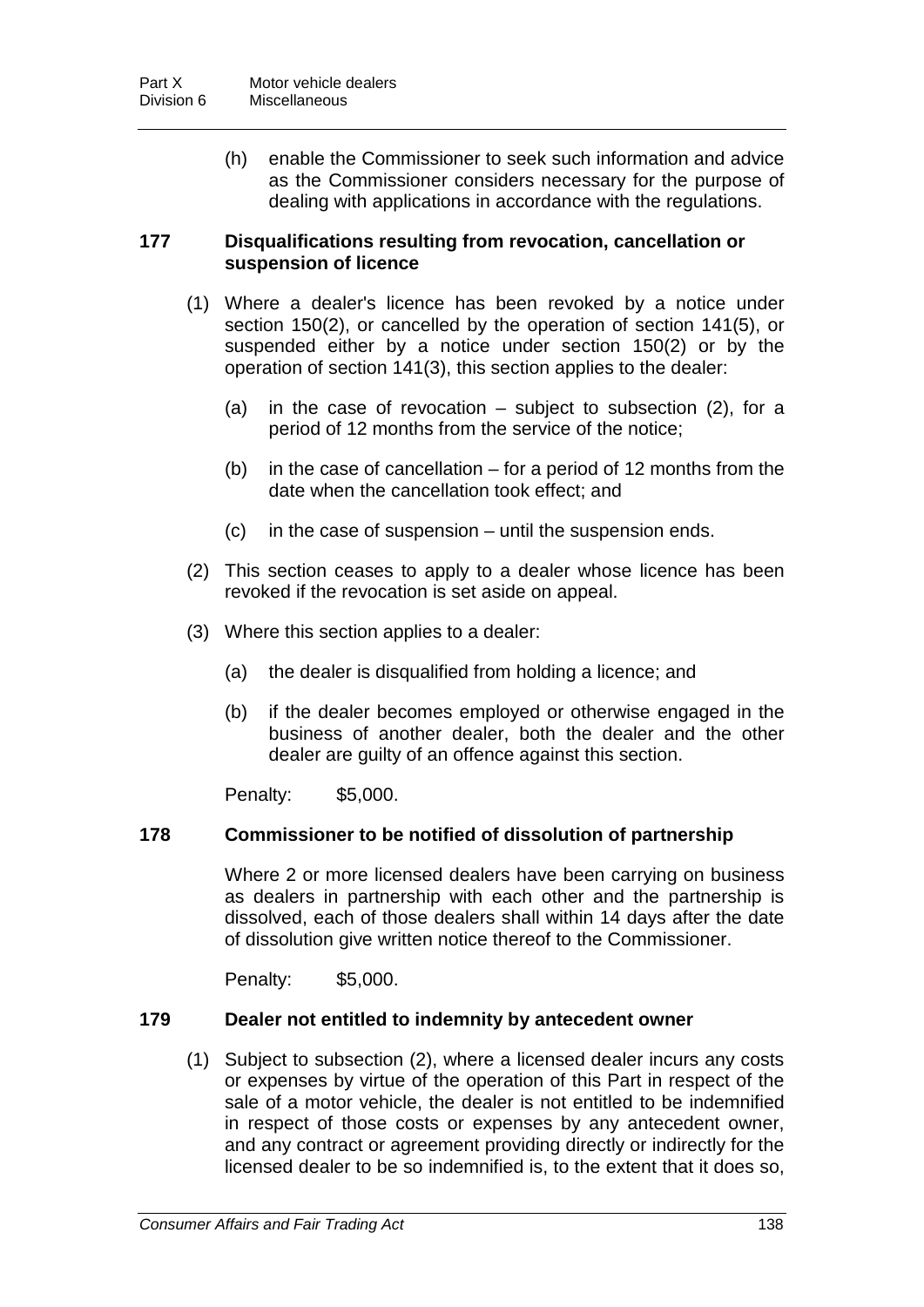void.

(2) Subsection (1) does not apply to a contract or agreement providing for a licensed dealer to be so indemnified where the antecedent owner is a trade owner, a manufacturer, or a manufacturer's distributor.

### **180 Commissioner's certificate as evidence**

- (1) A certificate signed by the Commissioner stating that a person specified in the certificate was or was not, on a date or dates or during a period so specified, the holder of a licence so specified is, in all courts and before all persons and bodies authorized to receive evidence, evidence of the matter so stated.
- (2) For the purposes of subsection (1), a document that purports to have been signed by the Commissioner shall be taken to have been so signed unless the contrary is proved.

#### **181 Contracts not to exclude Part X**

- (1) Subject to subsection (2), a term of an agreement which purports to exclude or limit the operation of this Part, or to preclude any right of action or any defence based on or arising out of any failure to comply with this Part, is void.
- (2) Subsection (1) does not apply in the case of an agreement the parties to which are a licensed dealer and a body corporate.

#### **182 Power of commissioner to grant temporary exemptions**

The Commissioner may, by notice in the *Gazette*, exempt a person specified in the notice, for a period not exceeding 12 months so specified and either conditionally or unconditionally, from the application of this Part or of any provision or provisions of this Part so specified.

### **183 Regulatory offences**

An offence of contravening or failing to comply with section 153(1), 157(1), 160(1), 163, 164, 172(1) or (3) or 174(1) is a regulatory offence.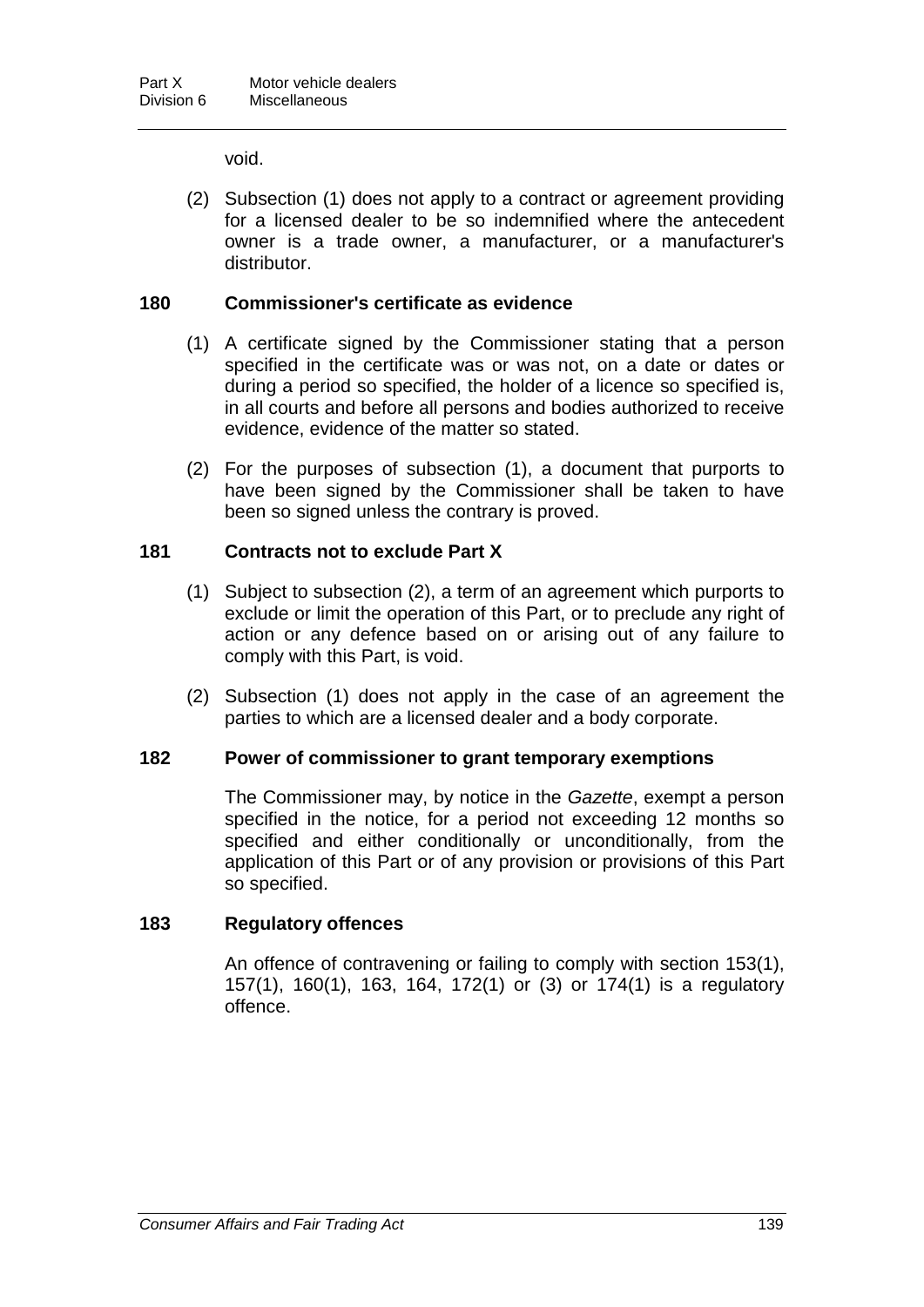## **Division 7 Vehicle rental businesses**

#### **184 Certain provisions of Part X to apply to vehicle rental businesses**

- (1) In this section, *vehicle rental business* means a business of letting or hiring out motor vehicles without granting any right to purchase them which is, for the greater part, comprised of letting or hiring out motor vehicles for periods not exceeding 4 months or for periods as prescribed.
- (2) Subject to subsection (4), the provisions specified in subsection (3) shall have effect as if references therein to licensed dealers and dealers included references to persons carrying on vehicle rental businesses.
- (3) The provisions referred to in subsection (2) are:
	- (a) section 157;
	- (b) section 158, so far as it applies in relation to the disposal of motor vehicles by sale or otherwise;
	- (c) section 160;
	- (d) section 161(3);
	- (e) section 164;
	- (f) section 165;
	- (g) section 166, so far as it applies in relation to the disposal of second-hand motor vehicles by sale or otherwise;
	- (h) section 167; and
	- (j) sections 168 to 171, and regulations making any such provision as is mentioned in section 170(1).
- (4) If regulations so provide, a provision applying to or in relation to persons carrying on vehicle rental businesses by virtue of this section shall do so subject to such adaptations or modifications as are specified in the regulations.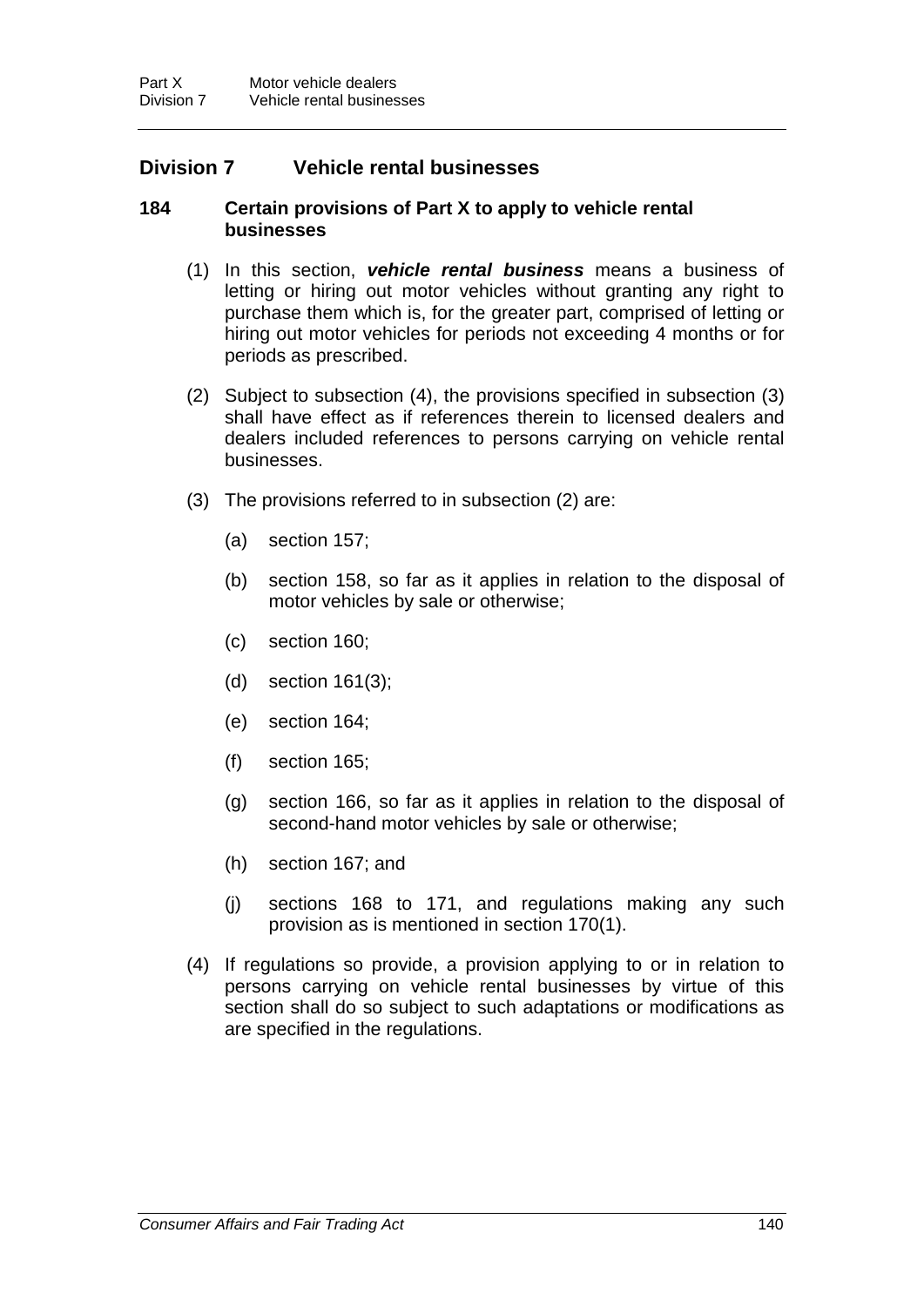# **Part XI Travel agents**

## **Division 1 Preliminary**

#### **185 Definitions for purposes of Part XI**

In this Part, unless the contrary intention appears:

*compensation fund* means the compensation fund established by the trust deed.

*compensation scheme* means the scheme established by the trust deed.

*compensation scheme trustees* means the trustees for the time being by whom the compensation scheme is administered.

*corresponding law* means a law in force in a State, or another Territory of the Commonwealth which provides for the licensing of a person as a travel agent.

*exempted person* means a person who is exempted from holding a licence by section 3(2) (the Crown), by a regulation made for the purposes of section 236A(1), or by a notice under section 236A(2).

*licence* means a licence in force under this Part, and *licensee* means the holder of such a licence.

*sale*, in relation to rights, includes the conferral or assignment of the rights.

*trust deed* means the trust deed approved for the time being under section 220.

*vehicle* includes a boat, aircraft and other means of transport.

#### **186 Meaning of carrying on business as travel agent**

- (1) For the purposes of this Part but subject to this section, a person carries on business as a travel agent if the person, in the course of a business, sells or arranges for the sale of, or advertises that he or she is willing to sell or arrange for the sale of:
	- (a) rights to travel; or
	- (b) rights to travel and accommodation.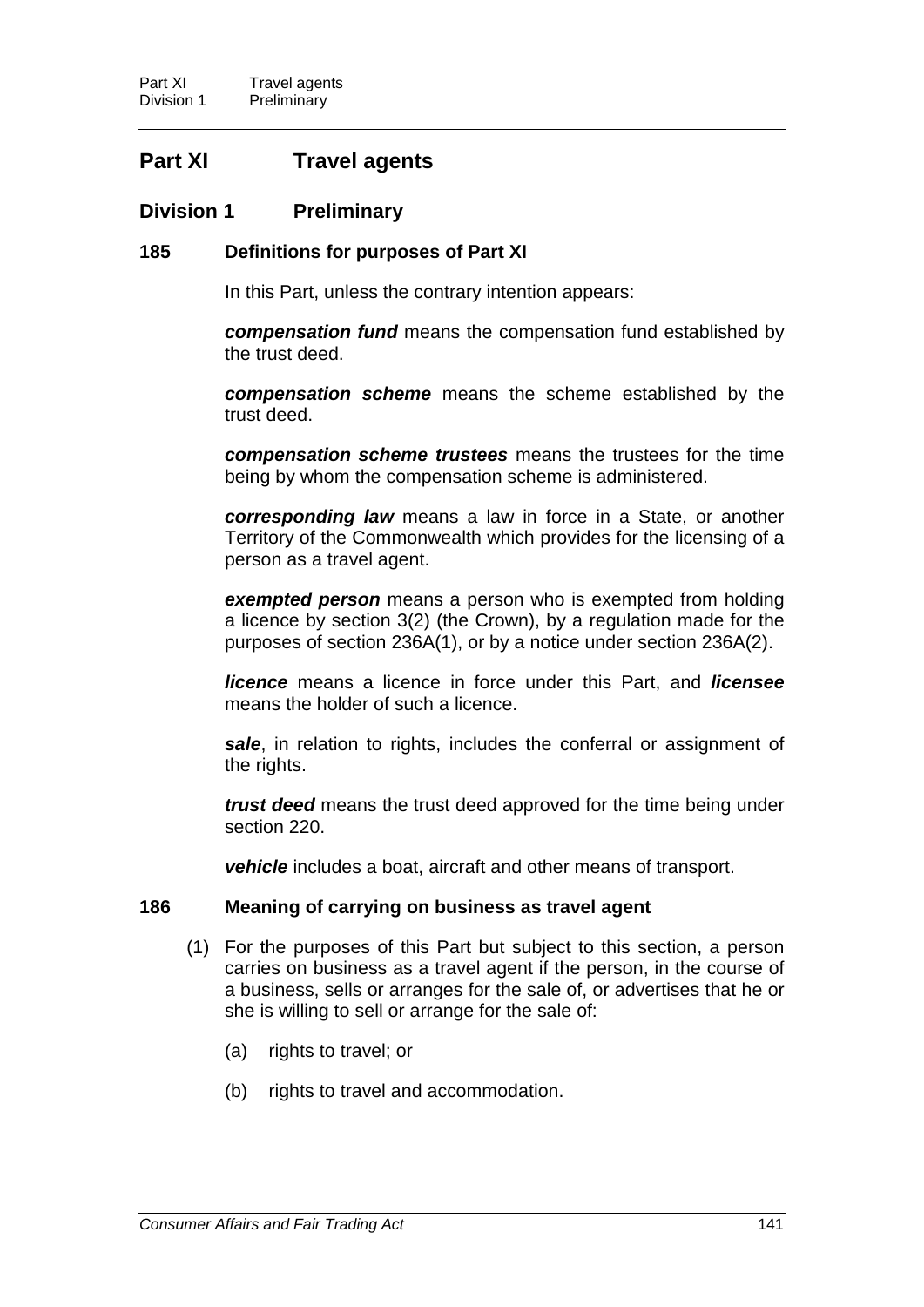- (2) A person does not carry on business as a travel agent:
	- (a) by reason only of anything done by the person in the course of his or her employment;
	- (b) by reason only of selling, or arranging for the sale of, rights to travel in a vehicle owned by the person;
	- (c) by reason only of selling, or arranging for the sale of, rights to accommodation at a place which the person owns; or
	- (d) by reason only of holding out, or advertising, that the person is willing to carry on an activity referred to in paragraph (b) or (c).
- (3) For the purposes of this section, a person is the owner of a vehicle or place of accommodation if he or she has lawful possession of the vehicle or place of accommodation.

### **Division 2 Restriction on carrying on business as travel agent**

#### **188 Travel agents to be licensed**

- (1) A person (other than an exempted person) shall not:
	- (a) carry on business as a travel agent otherwise than in accordance with the authority conferred on that person by a licence; or
	- (b) carry on business as a travel agent in partnership with a person who is not a licensee.

Penalty: \$50,000.

- (2) Where a person is found guilty of an offence against subsection (1), the court by which the finding of guilt is recorded shall order the person to pay to the Territory an amount estimated by the court to be the amount of the profit that has accrued to him or her, or to any other person with whom he or she has a business or personal association, in consequence of the commission of the offence.
- (3) The Territory shall pay into the compensation fund any amount recovered in pursuance of an order under subsection (2) (which may be enforced as if it were a judgment given by the Supreme Court in a civil matter).
- (4) No action lies for the recovery of any fee, commission or other reward for any service done or performed in the course of carrying on business as a travel agent by a person (other than an exempted person) who does not hold a licence.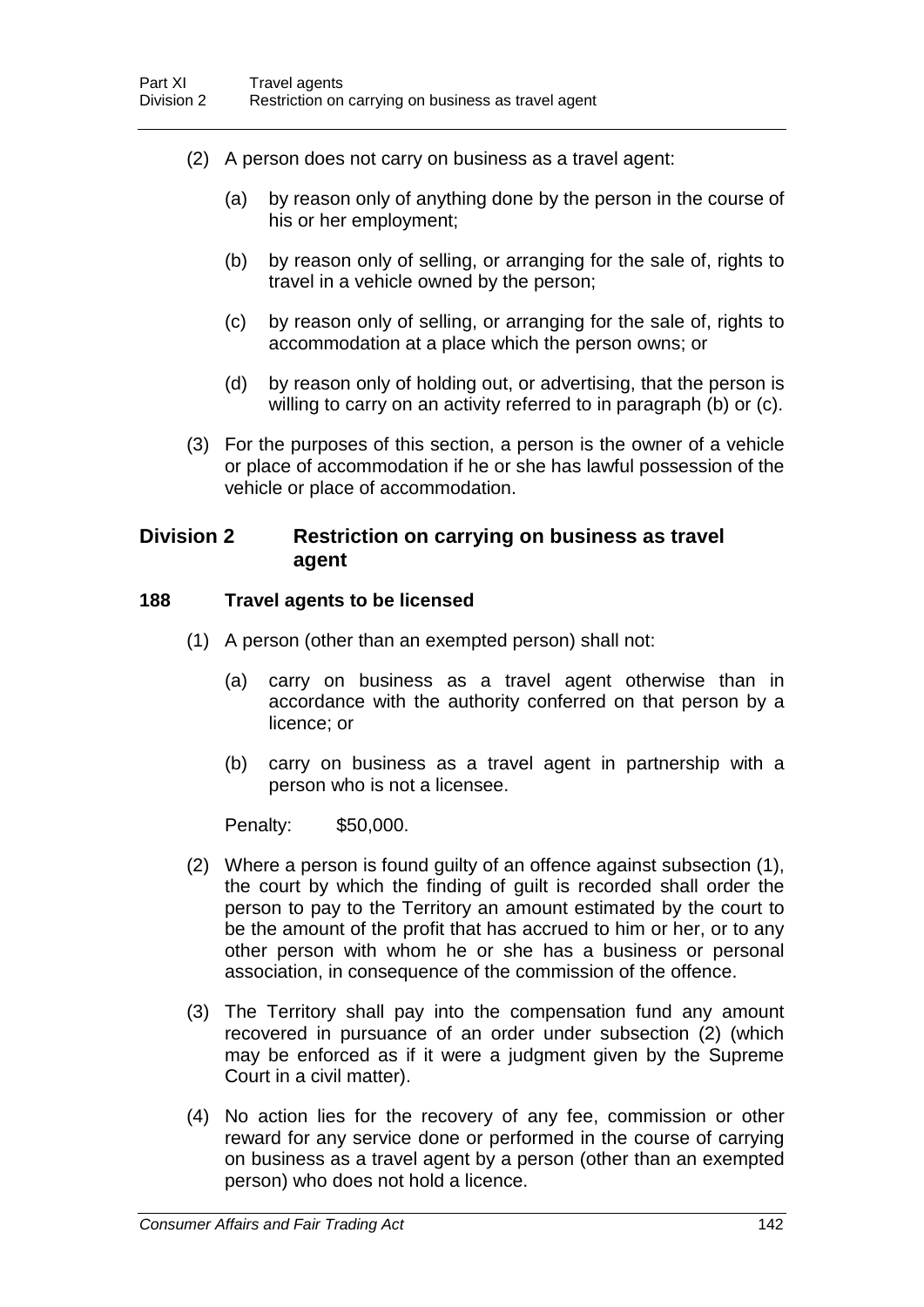## **188A Dealings with unlicensed travel agents**

- (1) A person who carries on a business that supplies rights to travel in an aircraft, vessel or vehicle (including a train) of any kind owned or leased by the person (not being a prescribed aircraft, vessel or vehicle) shall ensure that:
	- (a) rights to travel in the aircraft, vessel or vehicle are not sold by the person, or his or her agent, to a travel agent; or
	- (b) arrangements to sell rights to travel in the aircraft, vessel or vehicle are not made by the person, or his or her agent, with a travel agent,

unless the travel agent holds a licence in force under this Part or is, under section 236A, exempted from the requirement to hold such a licence.

Penalty: \$2,000.

- (2) It is a defence to a prosecution for an offence against subsection (1) if it is proved that the person who supplied the travel:
	- (a) made reasonable inquiries as to whether the travel agent held a licence in force under this Part or was an exempted person; and
	- (b) had no reason to believe that the travel agent did not hold such a licence or was not an exempted person.

### **189 Injunction on application by Commissioner**

The Supreme Court may, if satisfied on an application by the Commissioner that a person who is not an exempted person and is not a licensee has carried on business as a travel agent, issue an injunction restraining that person from carrying on business as a travel agent whilst not an exempted person or a licensee.

## **Division 3 Licences**

### **190 Application for licence**

- (1) A person may apply to the Commissioner for a licence.
- (2) An application must be made in accordance with the prescribed form, and be accompanied by the prescribed processing fee.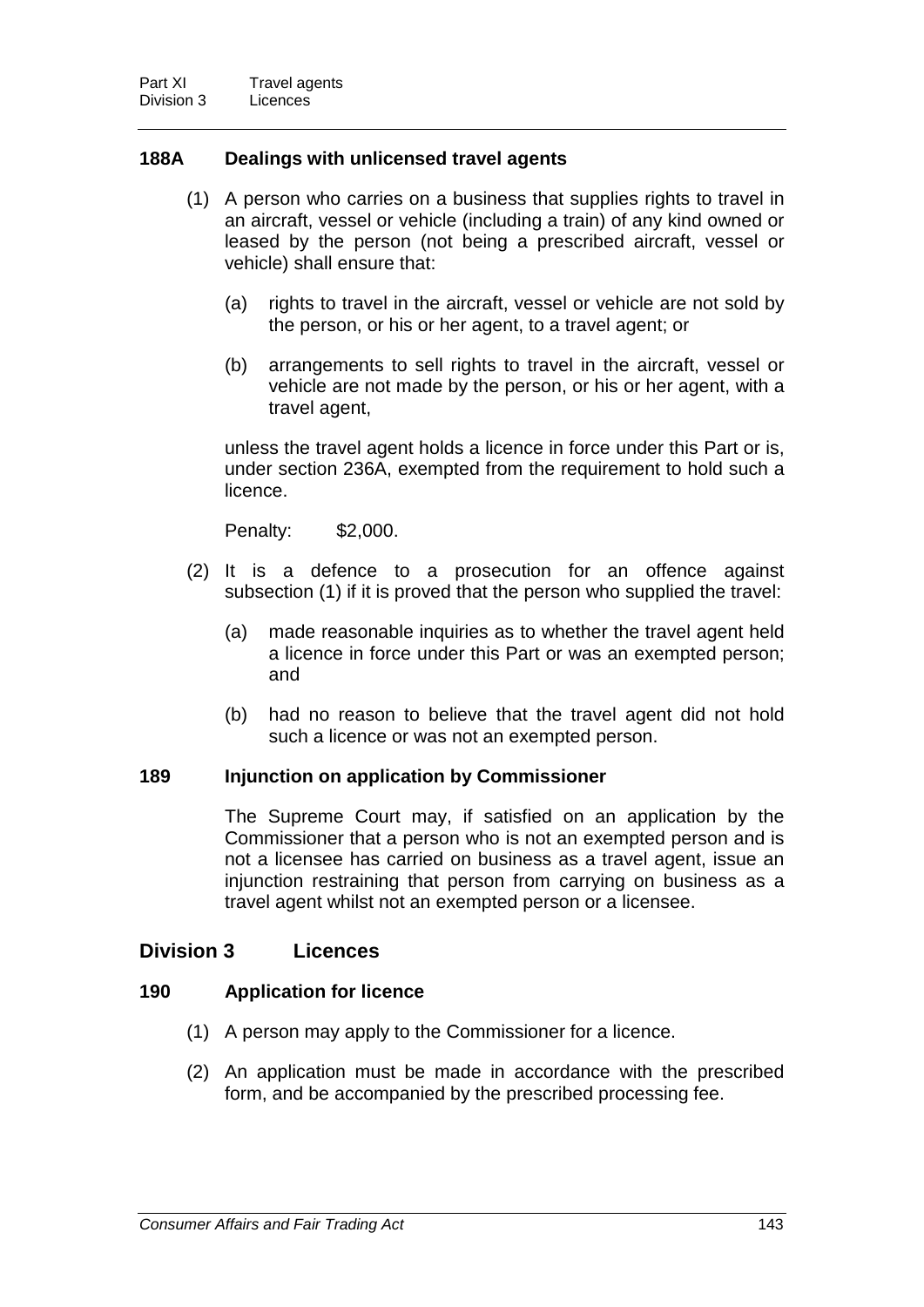- (3) An application shall specify:
	- (a) the name and address:
		- (i) where the application is made by an individual of that person; or
		- (ii) where the application is made by a body corporate  $-$  of each director of the body corporate;
	- (b) where the application is made by a body corporate the date and place of incorporation of the body corporate, its corporate name and the address of its registered office;
	- (c) the name under which the applicant proposes to carry on business as a travel agent;
	- (d) the address of the place that, if a licence were granted pursuant to the application, would be the principal place of business of the licensee;
	- (e) the address of any other place at which, if a licence were granted pursuant to the application, the licensee would carry on business as a travel agent;
	- (f) where the applicant intends to carry on business in partnership – the name and address of each natural person with whom the applicant intends to carry on business in partnership;
	- (g) where the applicant intends to carry on business in partnership with a body corporate:
		- (i) the date and place of incorporation;
		- (ii) the corporate name;
		- (iii) the address of the registered office; and
		- (iv) the name and address of each director,

of each body corporate with which the applicant intends to carry on business in partnership;

- (h) the name, address, and such other particulars as are prescribed, of the persons it is proposed to have in charge (in compliance with section 213) at each place referred to in paragraphs (d) and (e); and
- (j) such other matters as are prescribed.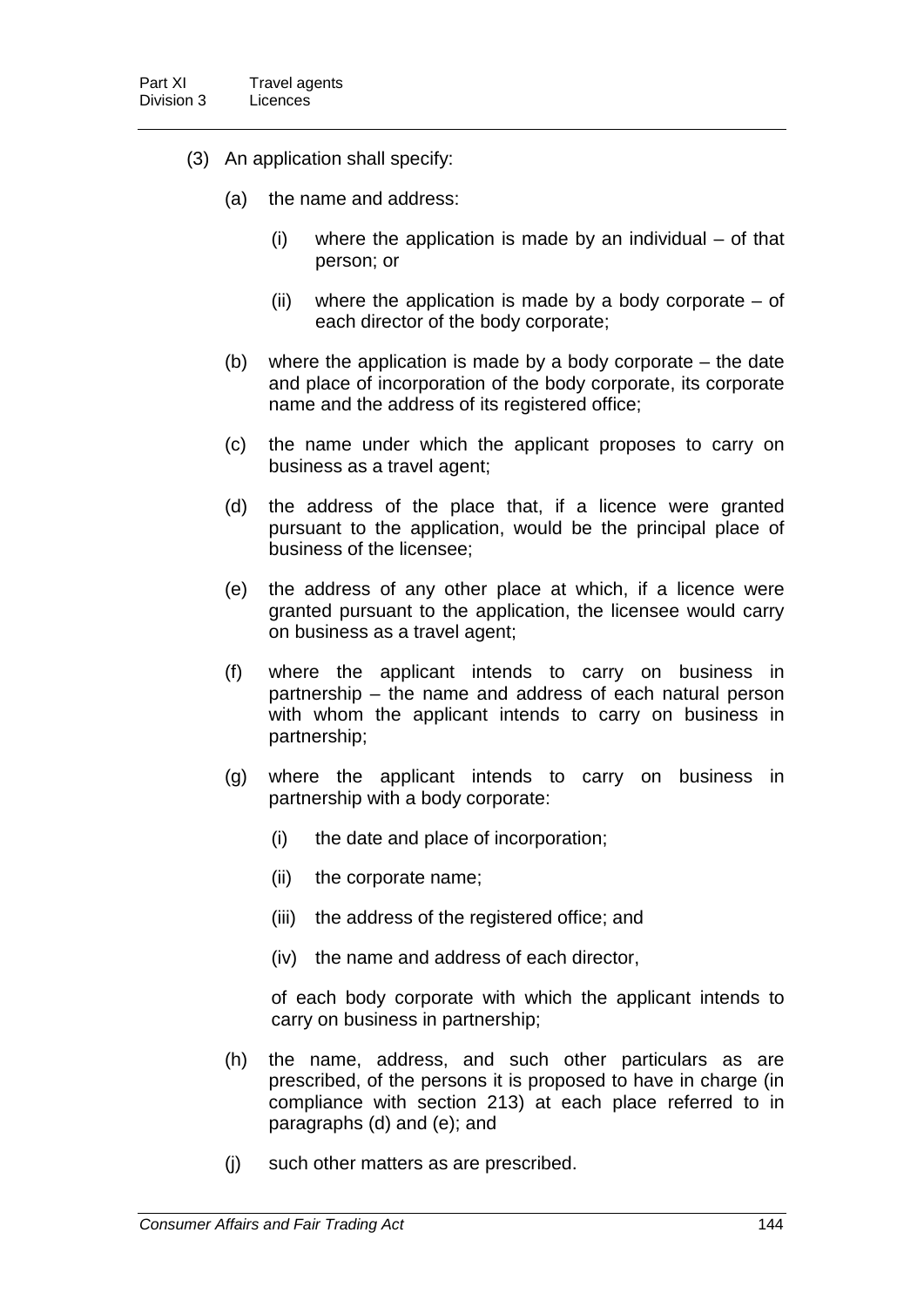(4) Where an application is made for a licence and, before the application is granted or refused, a change occurs in the particulars specified in the application in accordance with subsection (3), the applicant shall, within 14 days after the occurrence of the change, give to the Commissioner notice in writing specifying particulars of the change.

Penalty: \$5,000.

- (5) An applicant for a licence shall, if required to do so by the Commissioner, provide the Commissioner with such particulars additional to those included in the application, and with such documents in relation to those particulars, as the Commissioner requires.
- (6) A person shall not in, or in relation to, an application under this section, a notice under subsection (4) or any particulars provided under subsection (5), make a statement that is false or misleading by reason of the inclusion therein of any false or misleading matter or the omission therefrom of any material matter.

Penalty: \$5,000.

- (7) It is a defence to a prosecution of a person for an offence against subsection (6) if the person proves that, when the application was made, the notice given or the particulars provided, the person:
	- (a) believed on reasonable grounds that the false matter was true;
	- (b) believed on reasonable grounds that the misleading matter was not misleading; or
	- (c) in the case of an omission:
		- (i) believed on reasonable grounds that no material matter had been omitted; or
		- (ii) did not know that the omitted matter was material.

### **191 Objections to application**

- (1) On receiving an application for a licence, the Commissioner shall:
	- (a) send a copy of it to the Commissioner of Police, together with copies of any accompanying documents other than statements relating to the material and financial resources of the applicant; and
	- (b) publish, in a newspaper circulating throughout the Territory and (if there be one) in a further newspaper circulating in the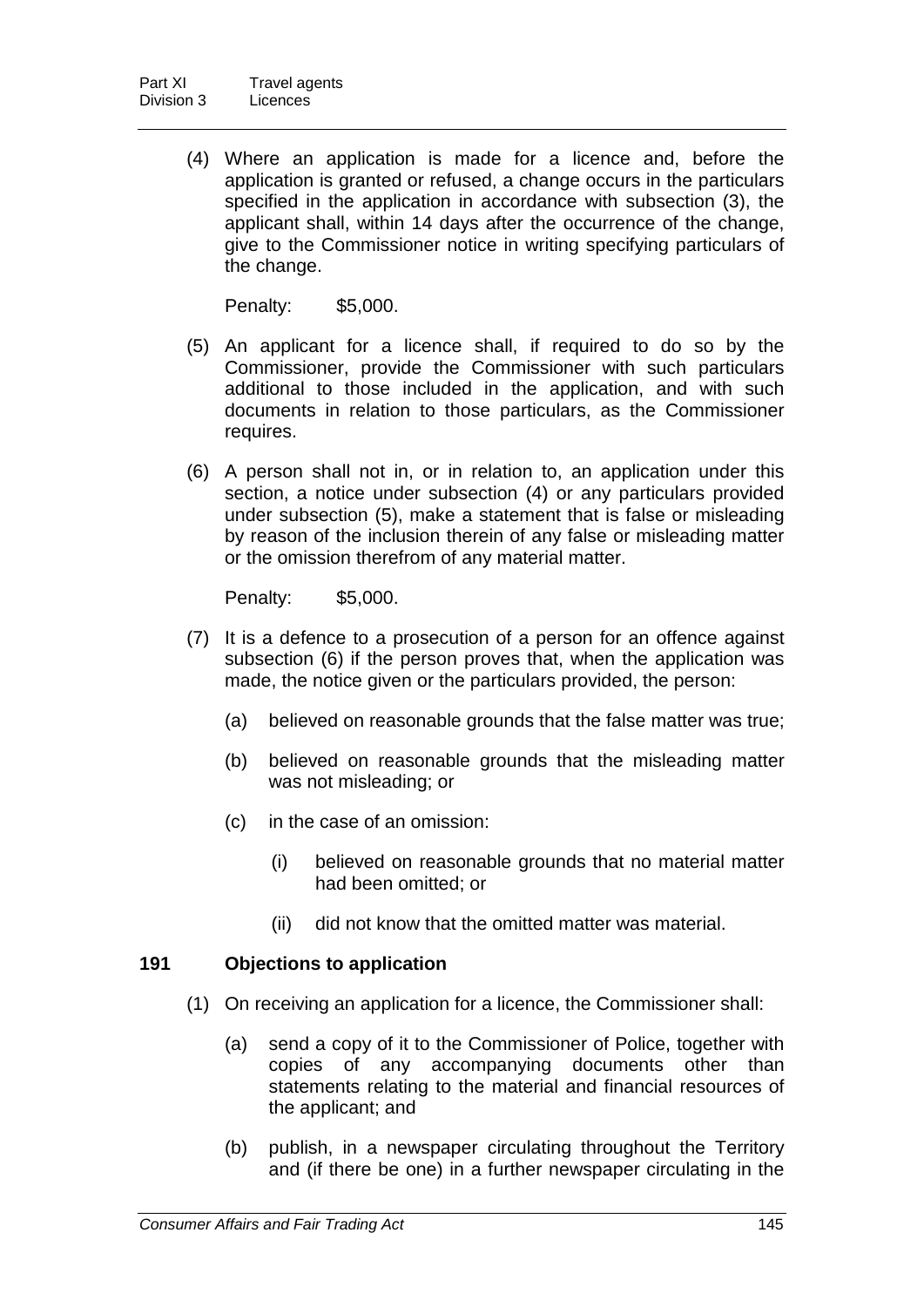locality in which the applicant proposes to carry on business as a travel agent, notices stating that the application has been made, setting out the prescribed details with respect to the application, and specifying a period during which members of the public may, by notice in writing lodged with the Commissioner, object to the granting of a licence on the grounds that the applicant is not a fit and proper person.

- (2) The Commissioner of Police shall, within 28 days of receiving a copy of an application pursuant to subsection (1)(a), lodge with the Commissioner a notice in writing which either supports the application or objects to the grant of a licence on the grounds that the applicant may not be a fit and proper person.
- (3) A notice of objection under subsection (1)(b) or (2) must state the reasons for alleging that the applicant is not or, as the case requires, may not be a fit and proper person.
- (4) References in this section to an applicant's not being a fit and proper person are, where the applicant is a body corporate, references to any director or other person concerned in the management of the body corporate not being a fit and proper person.

### **192 Inquiry by Commissioner**

Where an objection to the grant of a licence is duly lodged with the Commissioner under section 191, or it otherwise appears to the Commissioner that there may be grounds for refusing an application for a licence, the Commissioner shall hold an inquiry into the matter.

### **193 Grant or refusal of licence**

- (1) The Commissioner shall approve an application for a licence except where its refusal is required by this section.
- (2) An application made by an individual shall be refused if it appears to the Commissioner:
	- (a) that the applicant has not attained the age of 18 years;
	- (b) that the applicant is disqualified from holding a licence under this Part or a corresponding law;
	- (c) that the applicant is disqualified under this Part or a corresponding law from being involved in the direction, management or conduct of a business as travel agent;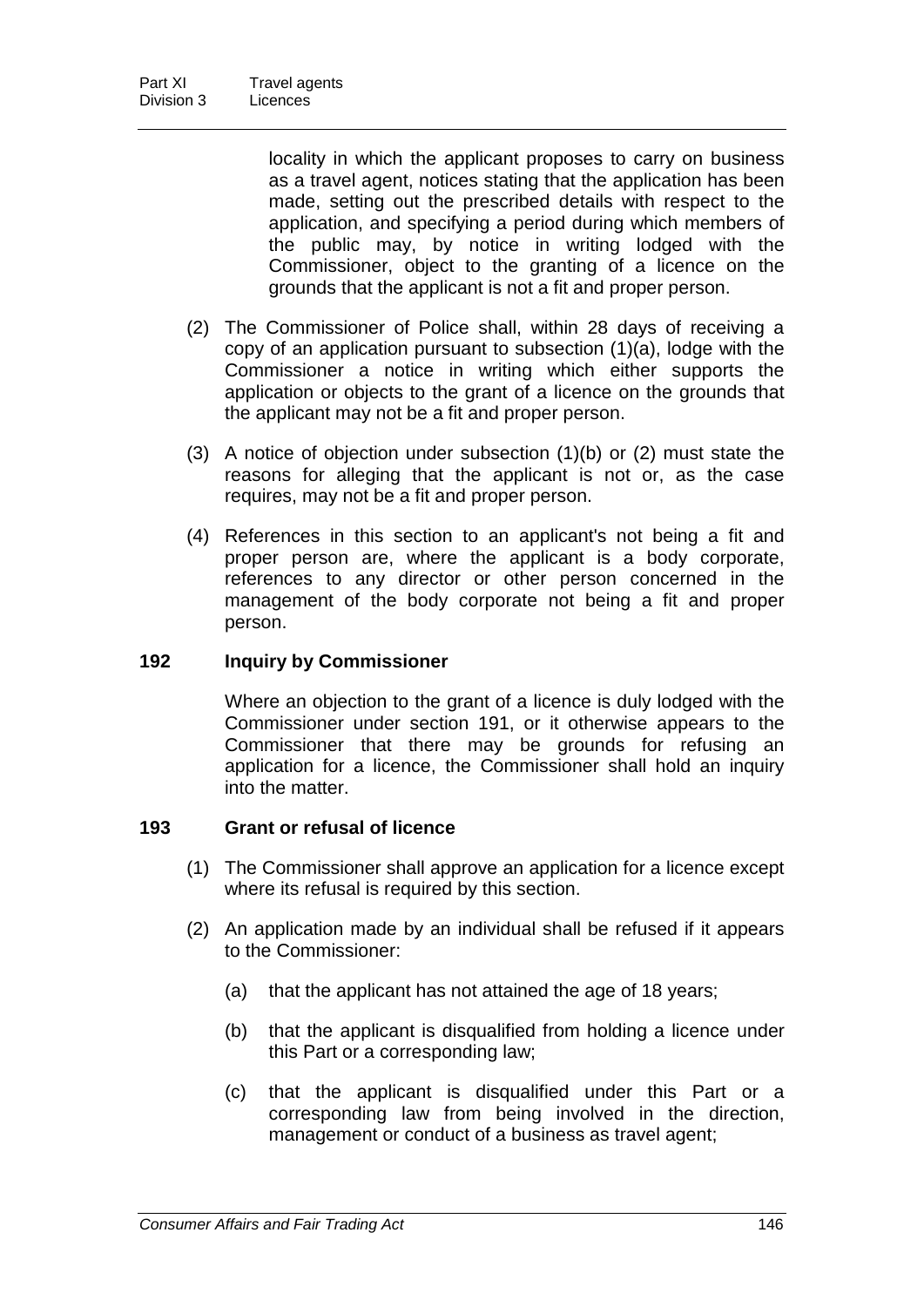- (d) that a person proposed to be employed for the purposes of section 213 has neither the qualifications nor the experience prescribed for the purposes of that section, or is not of good reputation or character or in any other way would not be a fit and proper person to be a licensee if the person were to apply for a licence;
- (e) that the applicant is not a person likely to carry on such a business honestly and fairly; or
- (f) that the applicant is in any other way not a fit and proper person to be a licensee.
- (3) Without affecting the generality of subsection (2)(f), the Commissioner may, in determining whether or not an applicant is a fit and proper person to be a licensee, have regard (if such be the case) to the fact that the applicant, or a person who is associated with the applicant within the meaning of the Companies (Northern Territory) Code:
	- (a) has, during the period of 10 years immediately preceding the making of the application, been found guilty of, or served any part of a term of imprisonment for, an offence in the Territory or elsewhere involving fraud, dishonesty or physical violence;
	- (b) was, at the time of the making of the application, bound in relation to such an offence by a recognizance;
	- (c) was, at the time of the making of the application, the subject of a charge pending in relation to such an offence;
	- (d) has, at any time, been found guilty of an offence against this Act, the regulations or any other enactment administered by the Minister;
	- (e) has been refused a licence under a corresponding law; or
	- (f) has been the subject of action that, under a corresponding law, had an effect similar to the effect under this Part of action under section 205(1)(a), (b), (c), (d) or (g).
- (4) An application for a licence made by a body corporate shall be refused if it appears to the Commissioner:
	- (a) that a person concerned in the management of the body corporate has not attained the age of 18 years;
	- (b) that the body corporate is disqualified from holding a licence under this Part or a corresponding law;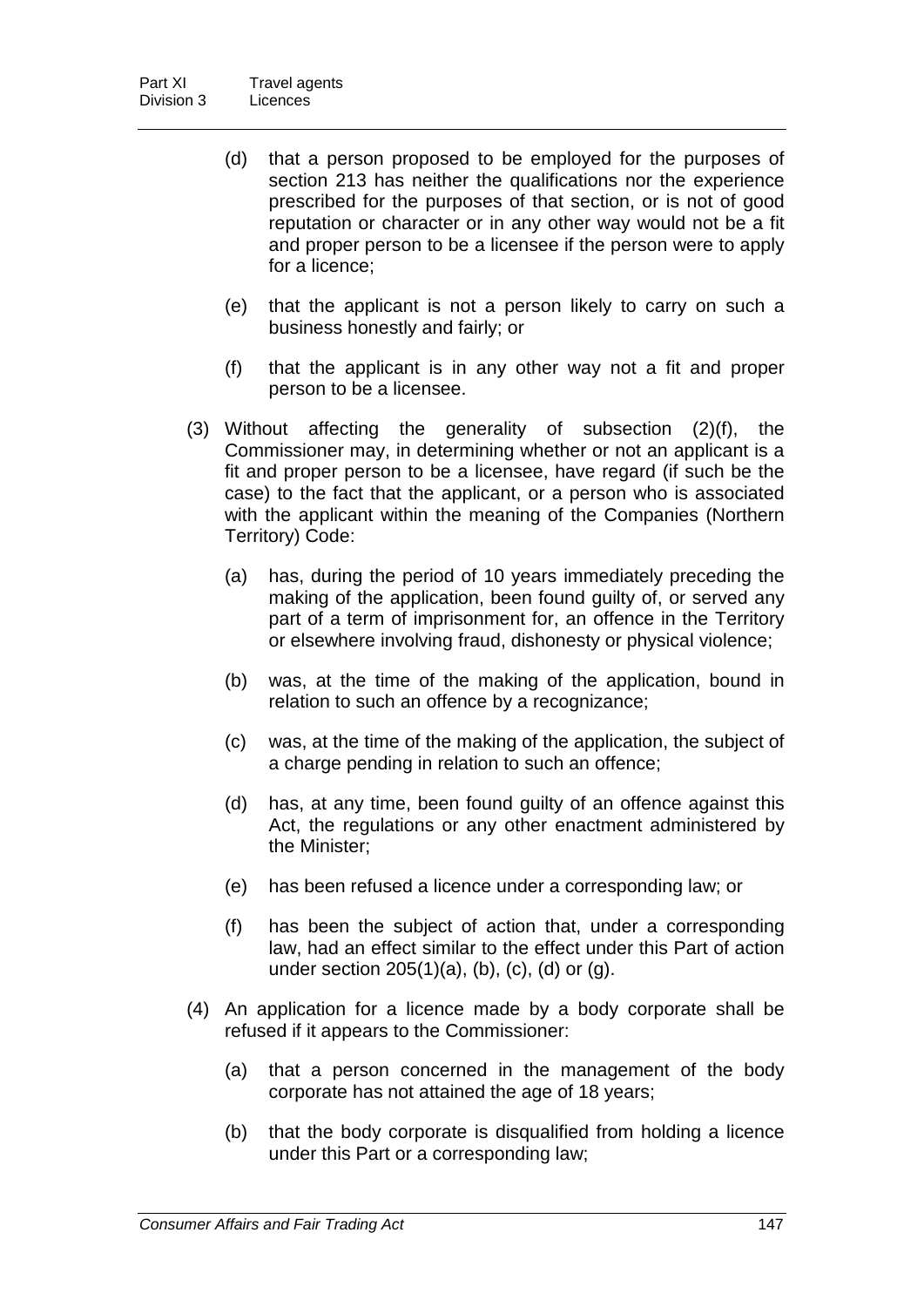- (c) that the body corporate is disqualified under this Part or a corresponding law from being involved in the direction, management or control of a business as a travel agent;
- (d) that a person proposed to be employed for the purposes of section 213 has neither the qualifications nor the experience prescribed for the purposes of that section, or is not of good reputation or character or in any other way would not be a fit and proper person to be a licensee if the person were to apply for a licence;
- (e) that the body corporate is not likely to carry on such a business honestly and fairly;
- (f) that the reputation of the body corporate is such that it would not be a fit and proper person to be a licensee;
- (g) that an officer of the body corporate is disqualified from being involved in the direction, management or conduct of the business of a travel agent;
- (h) that a director of, or a person concerned in the management of, the body corporate is not of good reputation or character or in any other way would not be a fit and proper person to be a licensee if the director or person were to apply for the licence personally; or
- (j) that any person (other than an officer of the body corporate) who, in the opinion of the Commissioner, appears to have control, or substantial control, of the body corporate is not of good reputation and character or is not likely to exercise that control honestly and fairly.
- (5) Without affecting the generality of subsection  $(4)(f)$ ,  $(h)$  or  $(j)$ , the Commissioner may, in determining any matter referred to in those paragraphs, have regard (if such be the case) to the fact that the body corporate, or a person so referred to or associated with such a person within the meaning of the Companies (Northern Territory) Code:
	- (a) has, during the period of 10 years immediately preceding the making of the application, been found guilty of, or served any part of a term of imprisonment for, an offence in the Territory or elsewhere involving fraud, dishonesty or physical violence;
	- (b) was, at the time of the making of the application, bound in relation to such an offence by a recognizance;
	- (c) was, at the time of the making of the application, the subject of a charge pending in relation to such an offence;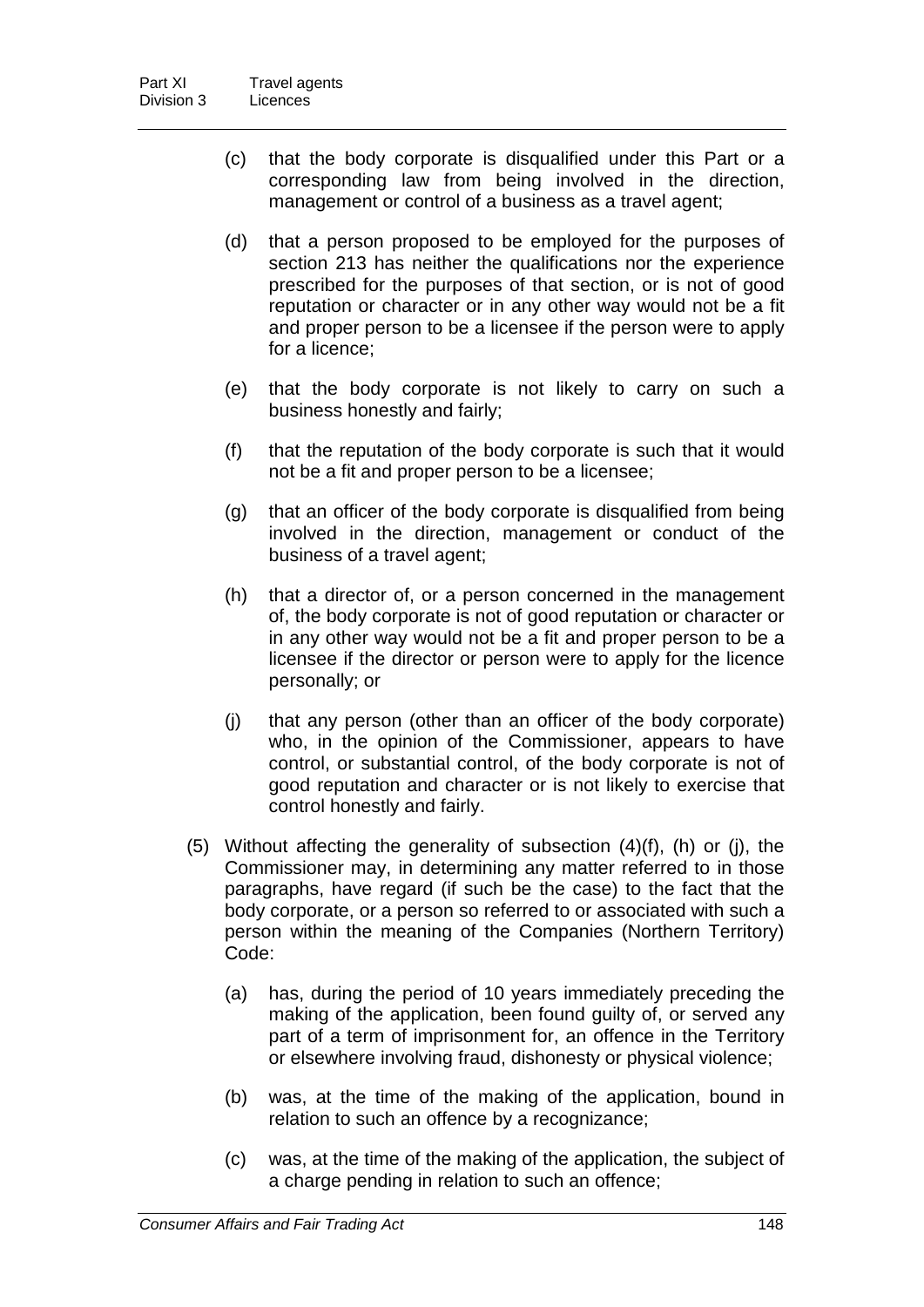- (d) has, at any time, been found guilty of an offence against this Act, the regulations or any other enactment administered by the Minister;
- (e) has been refused a licence under a corresponding law; or
- (f) has been the subject of action that, under a corresponding law, had an effect similar to the effect under this Act of action under section 205(1)(a), (b), (c), (d) or (g).
- (6) An application for a licence, whether made by an individual or by a body corporate, shall also be refused unless the compensation scheme trustees have certified:
	- (a) that the applicant is eligible to become a participant in the compensation scheme; and
	- (b) that the applicant will be admitted as a participant in the compensation scheme on becoming licensed.
- (7) Where an application for a licence is refused, the Commissioner shall forthwith, by notice in writing served on the applicant, inform the applicant of the refusal, and of the ground on which the refusal is based.
- (8) Where an application for a licence is approved, the Commissioner shall notify the applicant accordingly but shall not grant the licence until the prescribed fee for the licence is paid to the Commissioner.
- (9) The Commissioner may refrain from approving or refusing an application for a licence until:
	- (a) the individual or individuals to whom the application relates; and
	- (b) the director and officers of any body corporate to which the application relates,

or such of them as the Commissioner specifies or refers to, has or have appeared personally before the Commissioner and satisfied the Commissioner as to such relevant matters referred to in this section as the Commissioner thinks appropriate.

#### **194 Licence to state licensee's name, business name and place of business**

- (1) A licence:
	- (a) shall state the name of the licensee;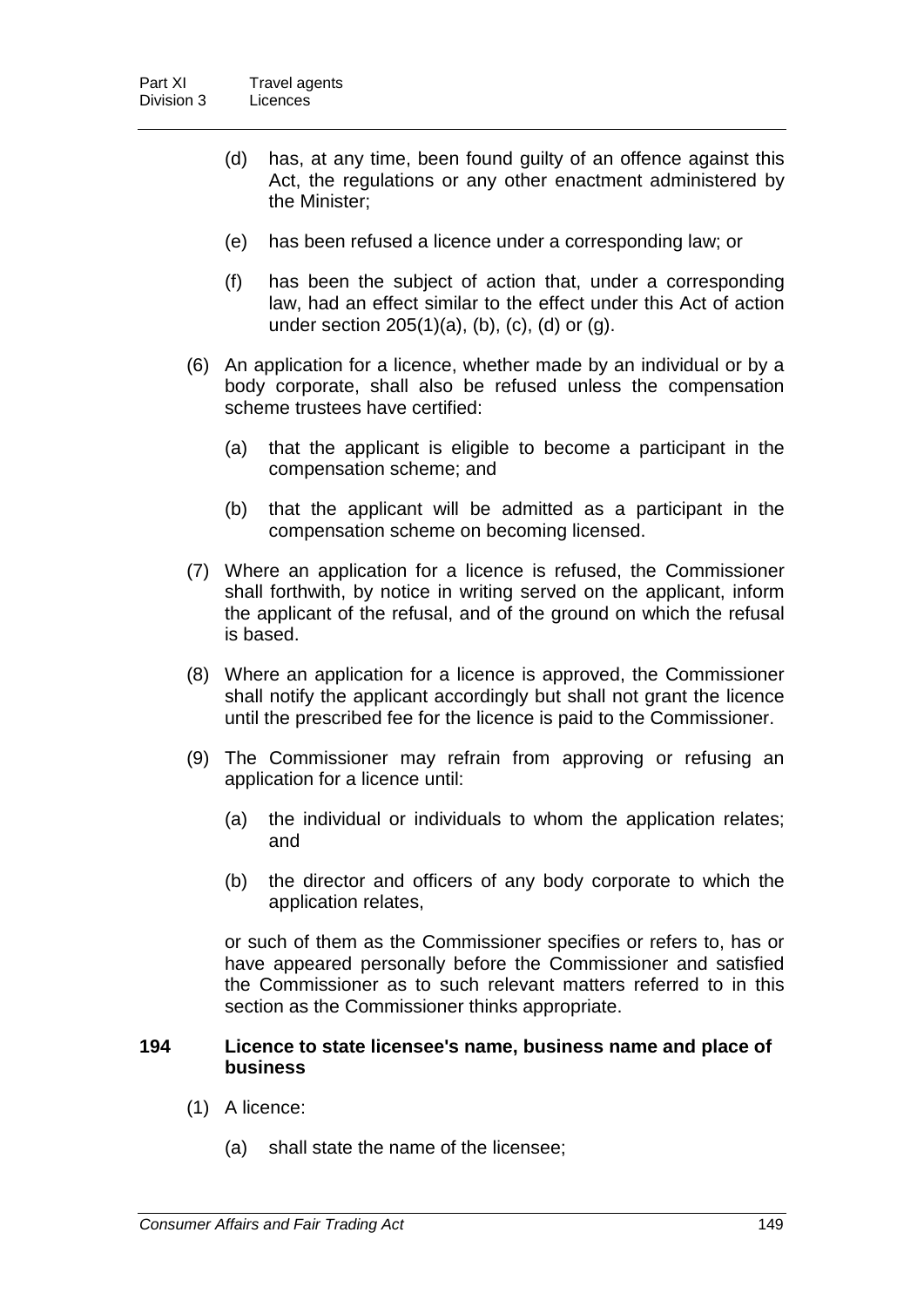- (b) may authorize the licensee to carry on business as a travel agent under a different name; and
- (c) shall specify the place or places at which the licensee is authorized to carry on business as a travel agent.
- (2) A licensee shall not carry on business as a travel agent:
	- (a) under a name other than that of the licensee, or that under which the licensee is authorized by the licence to carry on business; or
	- (b) subject to subsection (3), at a place other than one authorized by the licence.

Penalty: \$5,000.

- (3) Regulations may exempt (conditionally or unconditionally) from the application of subsection (2)(b) transactions of a specified class or description, or transactions taking place in specified circumstances.
- (4) An offence against subsection (2) is a regulatory offence.
- (5) The Commissioner may, on the application of a licensee and payment of the prescribed fee (if any), vary the licence:
	- (a) so as to authorize the licensee to carry on business under a name different from that of the licensee, or different from that previously authorized by the licence; or
	- (b) with respect to the place or places at which the licensee is authorized to carry on business,

but shall not make a variation mentioned in paragraph (b) unless satisfied that the variation has been approved by the compensation scheme trustees.

### **195 Conditions of, and restrictions on, licence**

- (1) A licence is subject to:
	- (a) a condition that each place at which the licensee carries on business as a travel agent shall at all times comply with such standards, and such other requirements, as are prescribed;
	- (b) a condition that the licensee shall, at all times during the currency of the licence, be a participant in the compensation scheme;
	- (c) any prescribed conditions or restrictions; and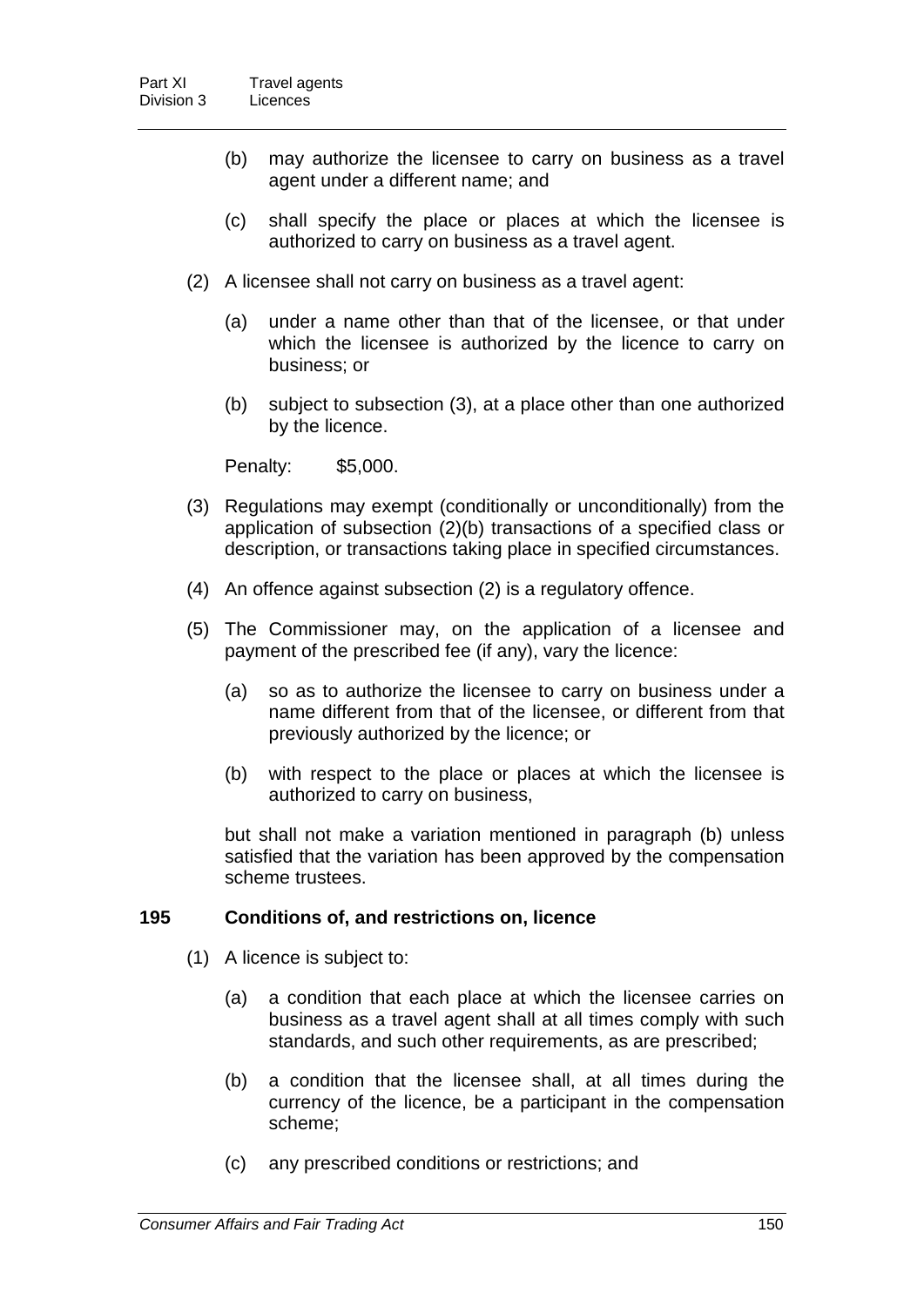- (d) any conditions and restrictions imposed under this section or any other provision of this Part.
- (2) The Commissioner may grant a licence subject to such conditions and restrictions as the Commissioner thinks fit, and any conditions and restrictions imposed by virtue of this subsection shall be endorsed on the licence.
- (3) The Commissioner may at any time, either on the application of a licensee or of the Commissioner's own motion, by notice in writing served on the licensee vary the conditions or restrictions to which a licence is subject or impose new conditions or restrictions.
- (4) The Commissioner shall not exercise the power conferred by subsection (2) or (except on the application of a licensee) that conferred by subsection (3) unless the Commissioner has first given the applicant for the licence or, as the case may be, the licensee an opportunity to make (as the Commissioner thinks fit) oral or written submissions with respect to the conditions or restrictions proposed to be imposed or the variation proposed to be made.
- (5) The variation of a condition or restriction, or imposition of a new condition or restriction, by a notice under subsection (3) has effect notwithstanding that the variation or new condition or restriction is not endorsed on the licence; but the licensee shall, if the Commissioner so directs, produce the licence to the Commissioner for endorsement in accordance with the notice.
- (6) A licensee shall not contravene or fail to comply with a condition or restriction to which the licence is for the time being subject.

Penalty: \$5,000.

### **196 Licence not transferable**

A licence is not transferable.

#### **197 Duration of licence**

Except while it is suspended by or pursuant to this Part, a licence continues in force until:

- (a) it is surrendered by the licensee or cancelled by or pursuant to this Part;
- (b) the licensee, being an individual, dies (but subject in that event to section 203); or
- (c) the licensee, being a body corporate, is dissolved.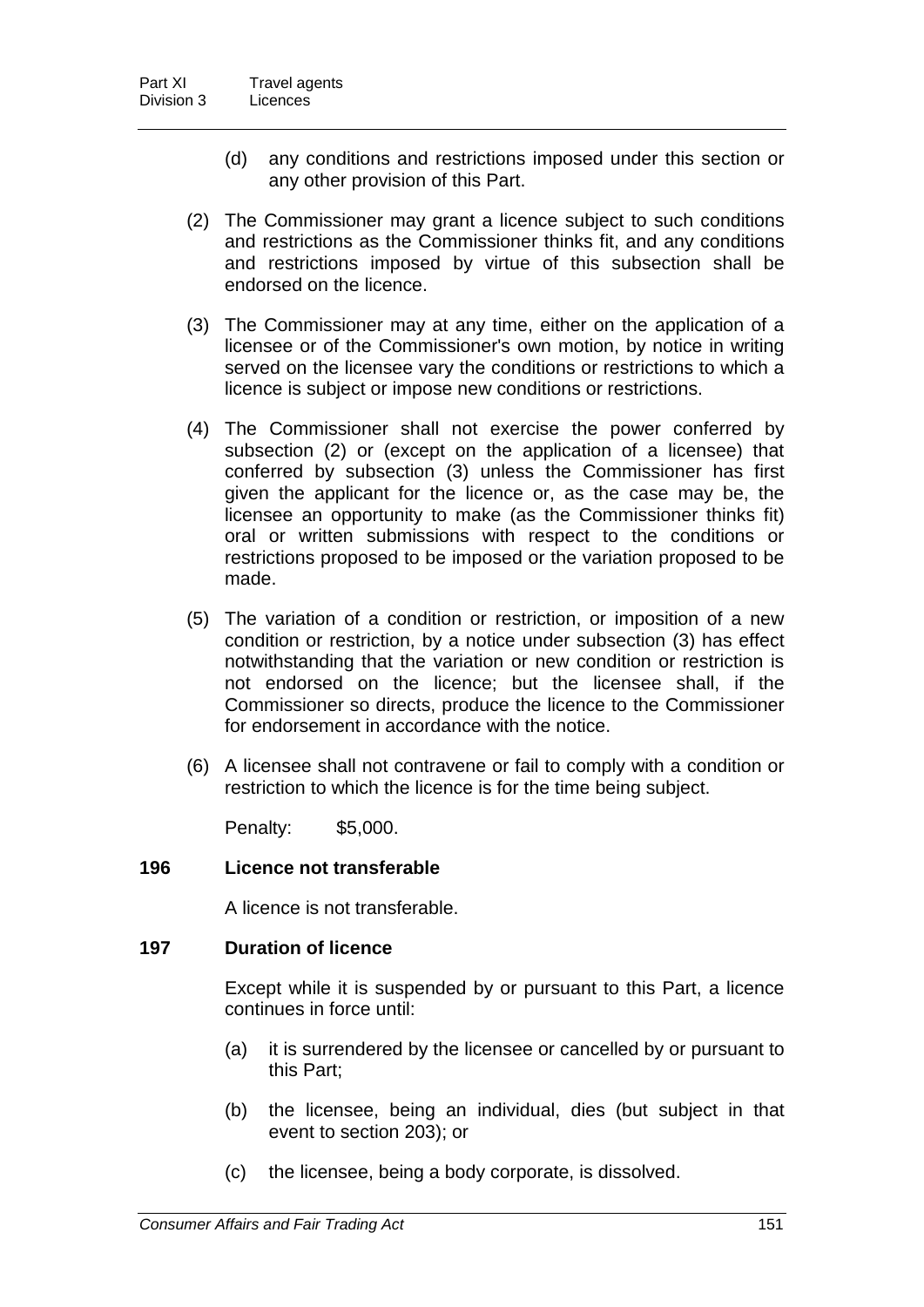#### **198 Annual fee and return**

- (1) A licensee shall, not later than the prescribed date in each year:
	- (a) pay to the Commissioner the prescribed annual licence fee; and
	- (b) lodge with the Commissioner an annual return containing the prescribed information.
- (2) Where a licensee fails to pay the annual licence fee or lodge the annual return in accordance with subsection (1), the Commissioner may, by notice in writing to the licensee, require the licensee to make good the default and, in addition, to pay to the Commissioner the amount (if any) prescribed as a penalty for default.
- (3) Where a licensee fails to comply with a notice under subsection (2) within 14 days after service of the notice, the licence shall, by force of this subsection, be suspended until he or she complies with the notice.
- (4) The Commissioner shall cause notice of a suspension under subsection (3) (being notice in the prescribed form) to be published in a newspaper circulating throughout the Territory.
- (5) Where a licence has been suspended by virtue of subsection (3) for a continuous period of 6 months, the licence shall, by force of this subsection, be cancelled.
- (6) A licensee shall not in, or in relation to, any information provided in an annual return lodged pursuant to subsection (1)(b) make a statement that is false or misleading by reason of the inclusion therein of any false or misleading matter or the omission therefrom of any material matter.

Penalty: \$5,000.

- (7) It is a defence to a prosecution of a person for an offence against subsection (6) if the person proves that, when the information was provided, the person:
	- (a) believed on reasonable grounds that the false matter was true; or
	- (b) believed on reasonable grounds that the misleading matter was not misleading; or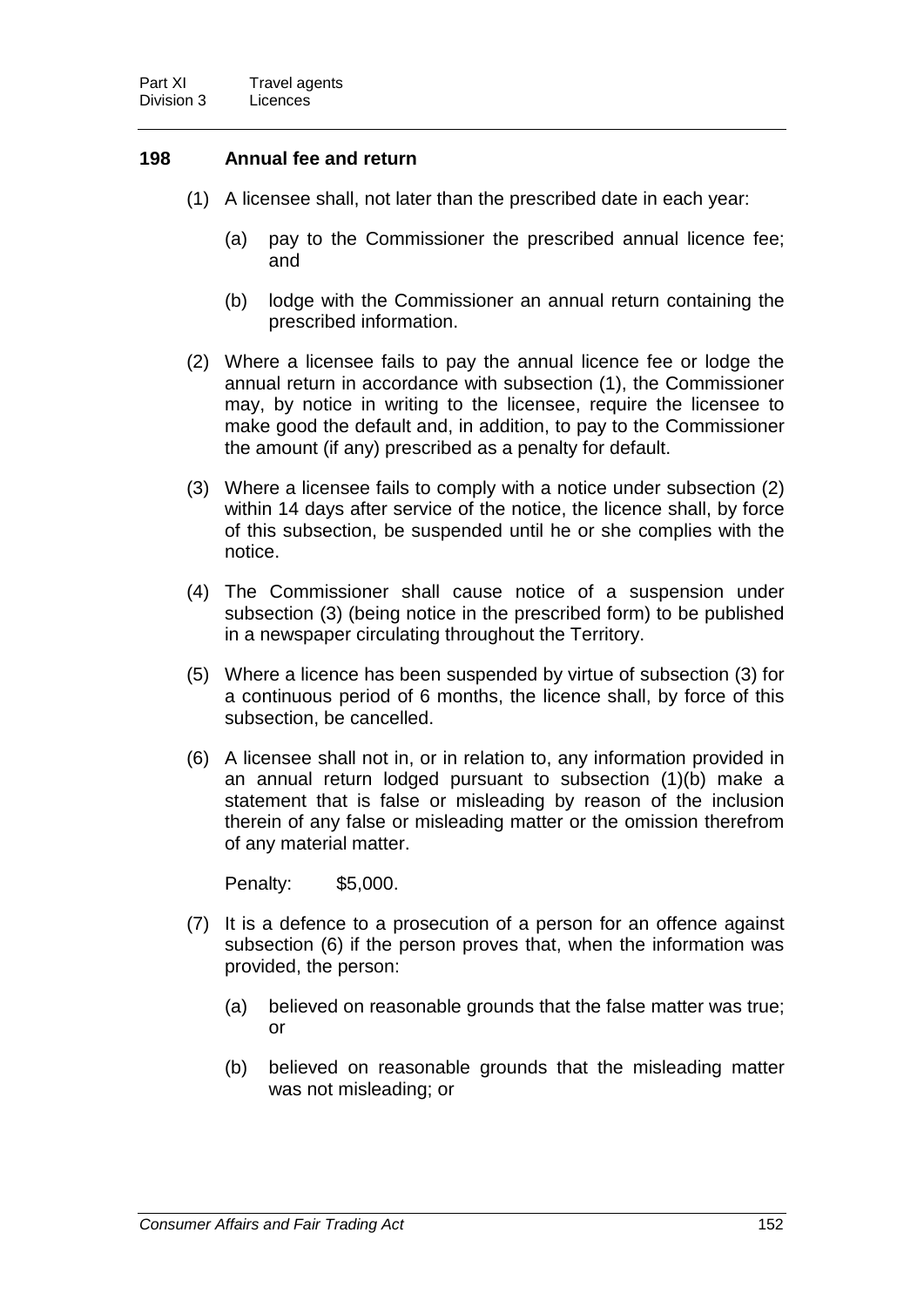- (c) in the case of an omission:
	- (i) believed on reasonable grounds that no material matter had been omitted; or
	- (ii) did not know that the omitted matter was material.

#### **199 Register of licences**

- (1) For the purposes of this Part, the Commissioner shall keep a register of licences which, without limiting the operation of subsection (2), includes the addresses of the principal and other places at which each licensee is authorized to carry on business as a travel agent and the name and address last notified to the Commissioner of the person in charge at each of those places in compliance with section 213.
- (2) The register shall contain the prescribed particulars and shall be kept in such form and manner as the Commissioner thinks fit.
- (3) The register shall be made available at all reasonable times for inspection by any person at the office of the Commissioner.
- (4) The Commissioner may, on the application of a person, issue to the person a certificate stating whether or not a person specified in the certificate is or was, on a date or during a period specified in the certificate, a licensee.
- (5) The Commissioner may charge the prescribed fee, if any, for the issue of a certificate under subsection (4).

#### **200 Surrender of licence**

The holder of a licence may, by notice in writing given to the Commissioner, surrender the licence.

#### **201 Return of licence on suspension or cancellation**

Where a licence is suspended or cancelled by or pursuant to this Part, the licensee or former licensee shall at the direction of the Commissioner return the licence to the Commissioner.

Penalty: \$5,000.

### **202 Lost, &c., Licences**

(1) If the Commissioner is satisfied that a licence has been lost, defaced or destroyed, the Commissioner may, on payment of the prescribed fee, issue a duplicate licence.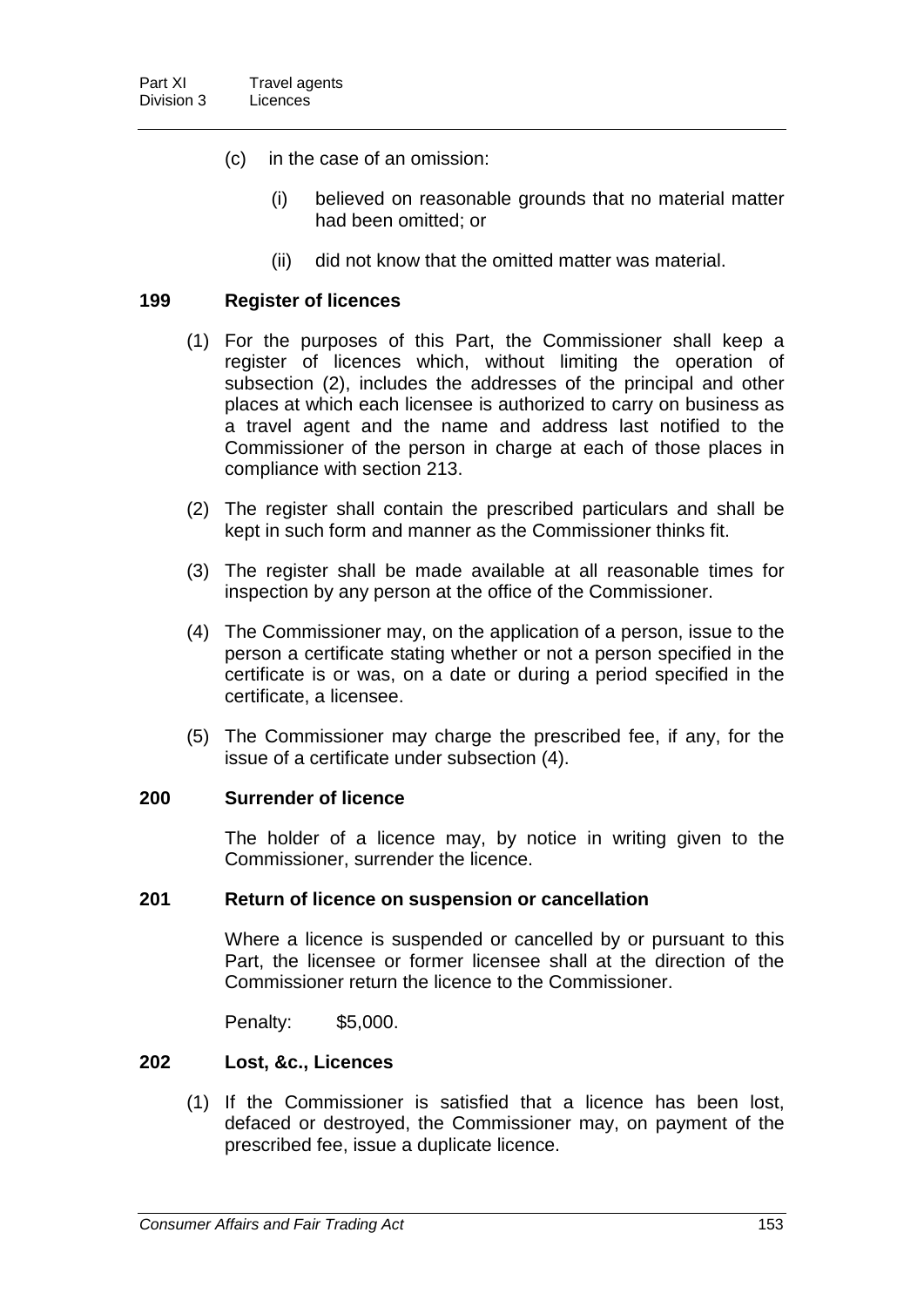(2) A duplicate licence issued under subsection (1) has the same effect as the original licence.

## **203 Death of licensee**

- (1) Where a licensee dies, a person who is, or who is named as, or who intends to apply to become, a legal personal representative of the deceased licensee may, within 28 days after the death or such longer period as the Commissioner allows, apply to the Commissioner to be allowed to carry on the business as a travel agent of the deceased licensee during:
	- (a) the period that commences with the date of death of the licensee and ends 6 months later; or
	- (b) the period that commences with the date of death of the licensee and ends immediately before the next succeeding anniversary of the date on which the licence was granted,

whichever is the longer.

- (2) The Commissioner may grant or refuse an application under this section and, where the Commissioner grants the application, may impose such conditions as the Commissioner thinks fit, being conditions subject to which the business to which the application relates may be carried on.
- (3) A person authorized under this section to carry on the business of a deceased licensee shall, subject to this Part and any conditions imposed under subsection (2), be deemed to be, while so authorized, the holder of the licence of the deceased licensee.
- (4) Where, under subsection (2), the Commissioner imposes conditions subject to which a person is authorized to carry on the business to which a licence relates, the person shall, upon being required by the Commissioner to do so within a specified time, produce the licence to the Commissioner within that time for endorsement of the conditions.

Penalty: \$5,000.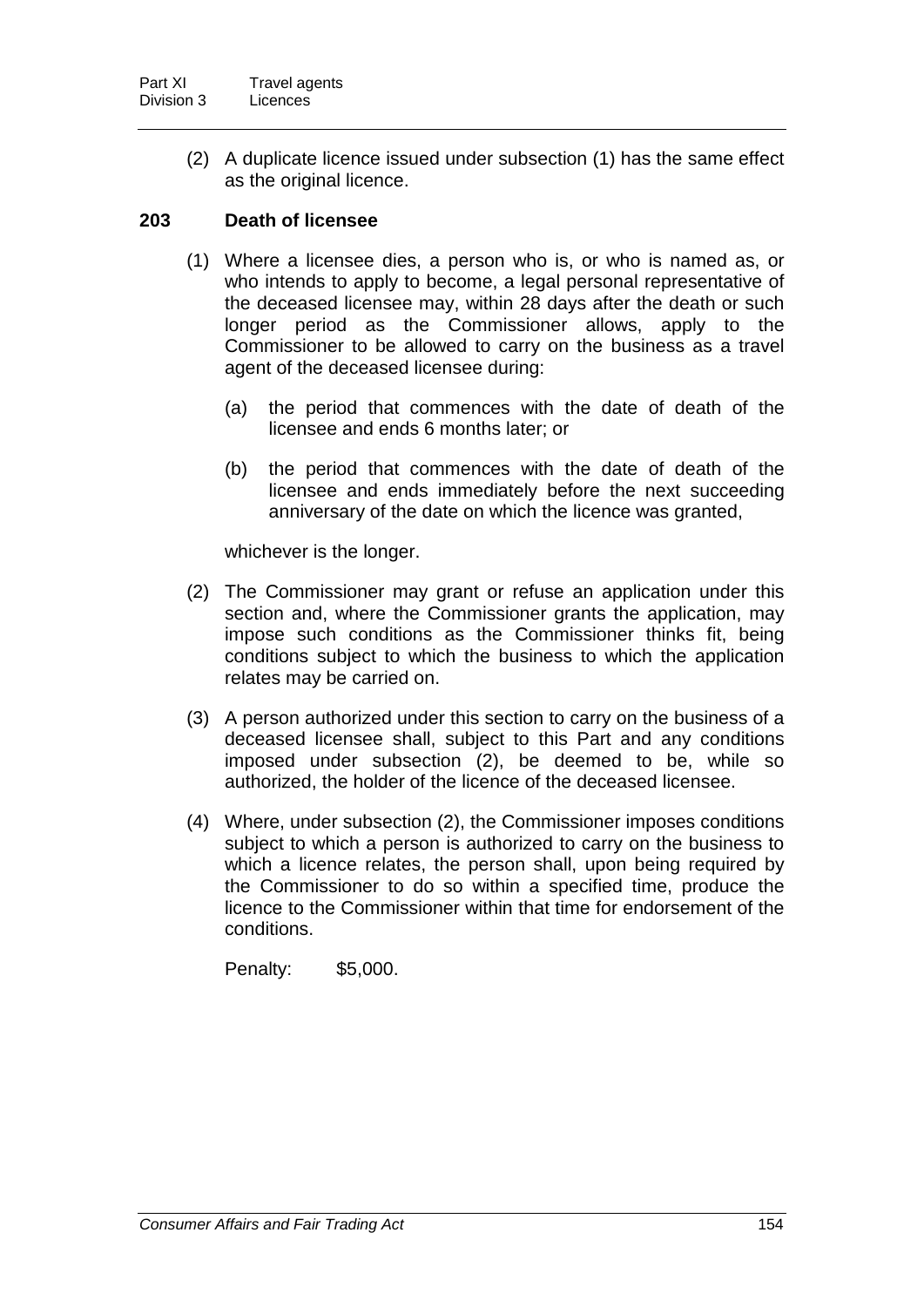# **Division 4 Disciplinary proceedings**

### **204 Notice to show cause**

- (1) Where, at any time, the Commissioner is of the opinion that there are reasonable grounds for believing that:
	- (a) a licence has been improperly obtained or, at the time a licence was granted, there were grounds for refusing to grant it;
	- (b) a licensee has been found guilty of an offence against this Act, the regulations or any other enactment administered by the Minister;
	- (c) a licensee has failed to comply with this Act, a condition or restriction to which the licence is subject or a requirement under section 205(1)(b) applicable to the licensee;
	- (d) a licensee has been found guilty of an offence involving fraud or dishonesty punishable on a finding of guilt by imprisonment for 3 months or more;
	- (e) a licensee does not have, or is not likely to continue to have, sufficient financial resources to enable the licensee to continue to carry on business as a travel agent;
	- (f) the business to which a licence relates is being carried on in a dishonest or unfair manner;
	- (g) if a person were not a licensee, the Commissioner would refuse an application by the person for a licence;
	- (h) a licensee has, for a period of one month or more, ceased to carry on the business to which the licence relates;
	- (j) a person (other than the licensee) involved in the direction, management or conduct of a business to which the licence relates is not a fit and proper person to be so involved;
	- (k) a licensee has been refused a licence under a corresponding law;
	- (m) a licensee has been the subject of action that, under a corresponding law, had an effect similar to the effect under this Part of action under section  $205(1)(a)$ , (b), (c), (d) or (g); or
	- (n) a licensee is not, for any other reason, a fit and proper person to continue to hold a licence,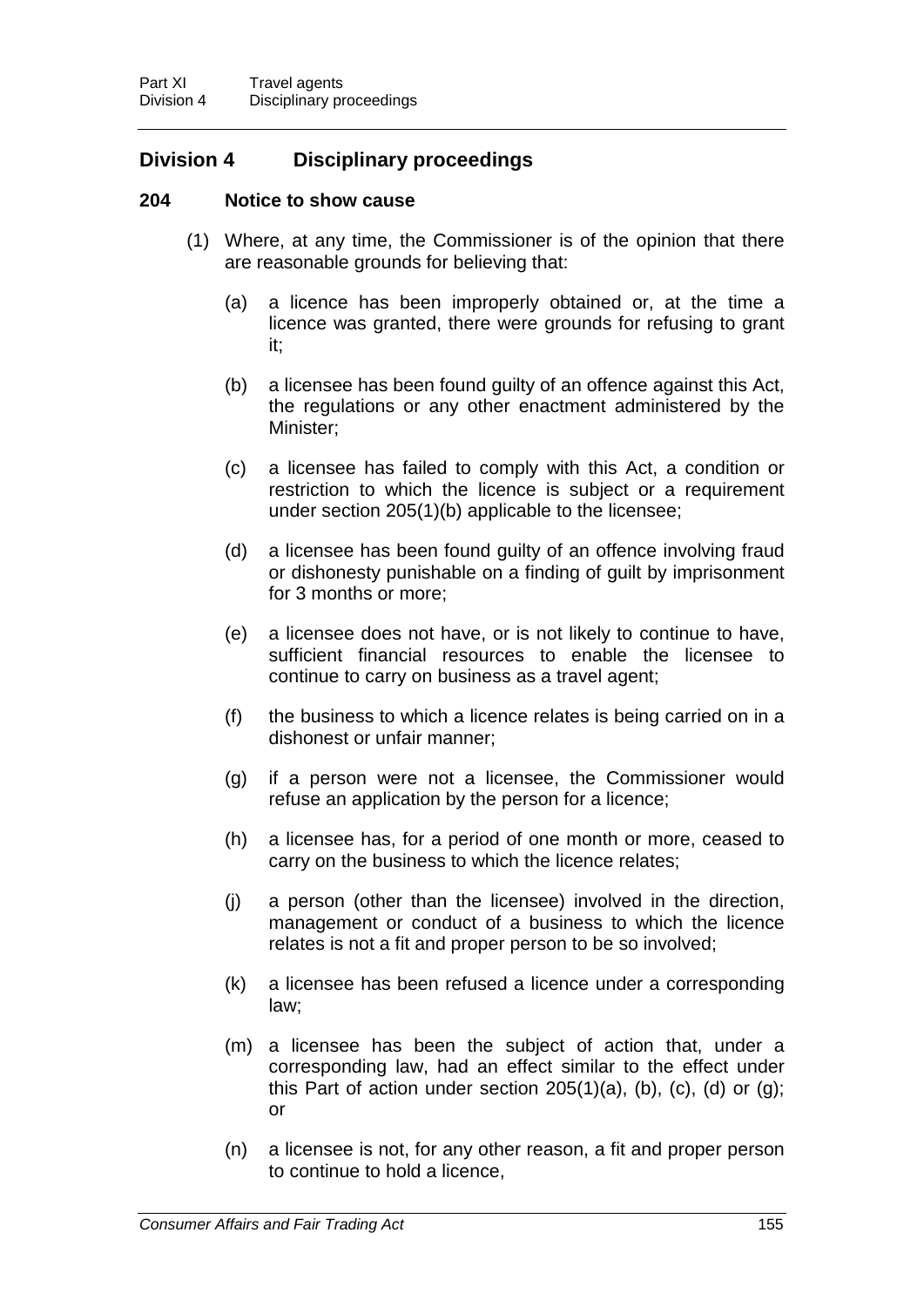the Commissioner may, by notice in writing served on the licensee, call upon the licensee to show cause, within such period, being not less than 14 days, as is specified in the notice, why the licensee should not, for such of the reasons referred to in paragraphs (a) to (n) as are specified in the notice, be dealt with in accordance with section 205(1).

- (2) A notice may not be served on a licensee for the reason specified in subsection (1)(j) unless:
	- (a) the notice specifies the reasons why it is considered that the person involved in the direction, management or conduct of the business to which the licence relates is not a fit and proper person to be so involved; and
	- (b) a notice in writing is also served on the person so involved calling on the person to show cause, within the same period as is specified in the notice served on the licensee, why the person should not, for reasons specified in the notice (being the same as those specified under paragraph (a)) be disqualified in accordance with section 205(2).
- (3) A notice may not be served on a licensee for the reason specified in subsection (1)(n) unless the notice specifies the reasons why it is considered that the licensee is not a fit and proper person to continue to hold a licence.
- (4) A licensee on whom a notice under subsection (1) has been served, a person with whom the licensee carries on in partnership the business to which the licence relates and, where the licensee is a body corporate, an officer of the body corporate, may, within the period specified in the notice, make submissions in writing with respect to the matters to which the notice relates.
- (5) A person on whom a notice under subsection (2)(b) has been served may, within the period specified in the notice, make submissions in writing with respect to the matter to which the notice relates.
- (6) In order to determine:
	- (a) whether or not to serve a notice under subsection (1); or
	- (b) whether or not to take action under section 205,

the Commissioner may make such investigations as the Commissioner thinks fit.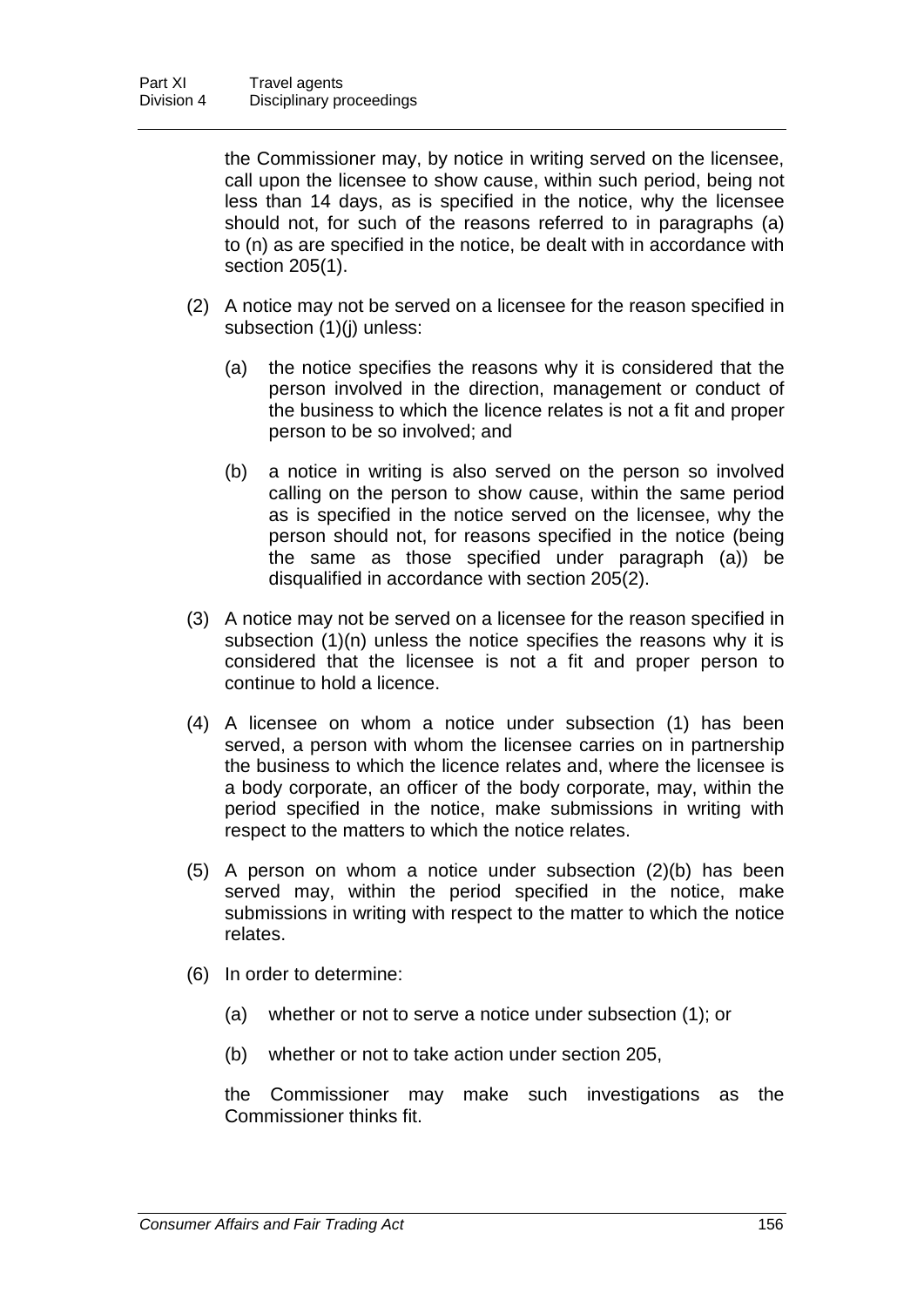- (7) The Commissioner of Police shall, if the Commissioner for Consumer Affairs so requests, make such investigations for the purposes of subsection (6) as are specified by the Commissioner for Consumer Affairs, and shall, as soon as practicable after completing the investigations, make a report thereon to the Commissioner for Consumer Affairs.
- (8) The Commissioner may suspend a licence for any one or more of the following periods:
	- (a) a period of not more than 14 days pending a determination as to whether or not a notice should be served on the licensee under subsection (1);
	- (b) where such a notice is so served, the period specified under subsection (1) in the notice;
	- (c) pending a determination as to whether or not action is to be taken under section 205, a period of not more than 14 days.

### **205 Determination of disciplinary measures by commissioner**

- (1) If, after compliance with section 204, the Commissioner is satisfied that any matter referred to in section 204(1) has been established in relation to a licence, a licensee or the business carried on pursuant to a licence, the Commissioner may, by notice in writing served on the licensee or, in the case of action under paragraph (f), on the person referred to in that paragraph, do any one or more of the following:
	- (a) reprimand the licensee;
	- (b) require the licensee to comply with a specified requirement within a specified time;
	- (c) suspend the licence for a specified period not exceeding 12 months;
	- (d) impose a condition or restriction on the licence;
	- (e) disqualify the licensee (or, if the licence has been surrendered, the former licensee) in accordance with subsection (2);
	- (f) where a notice was served on a person under section 204(2)(b), disqualify the person in accordance with subsection (2);
	- (g) except where the Commissioner acts in accordance with paragraph (a), (b), (c) or (d), cancel the licence.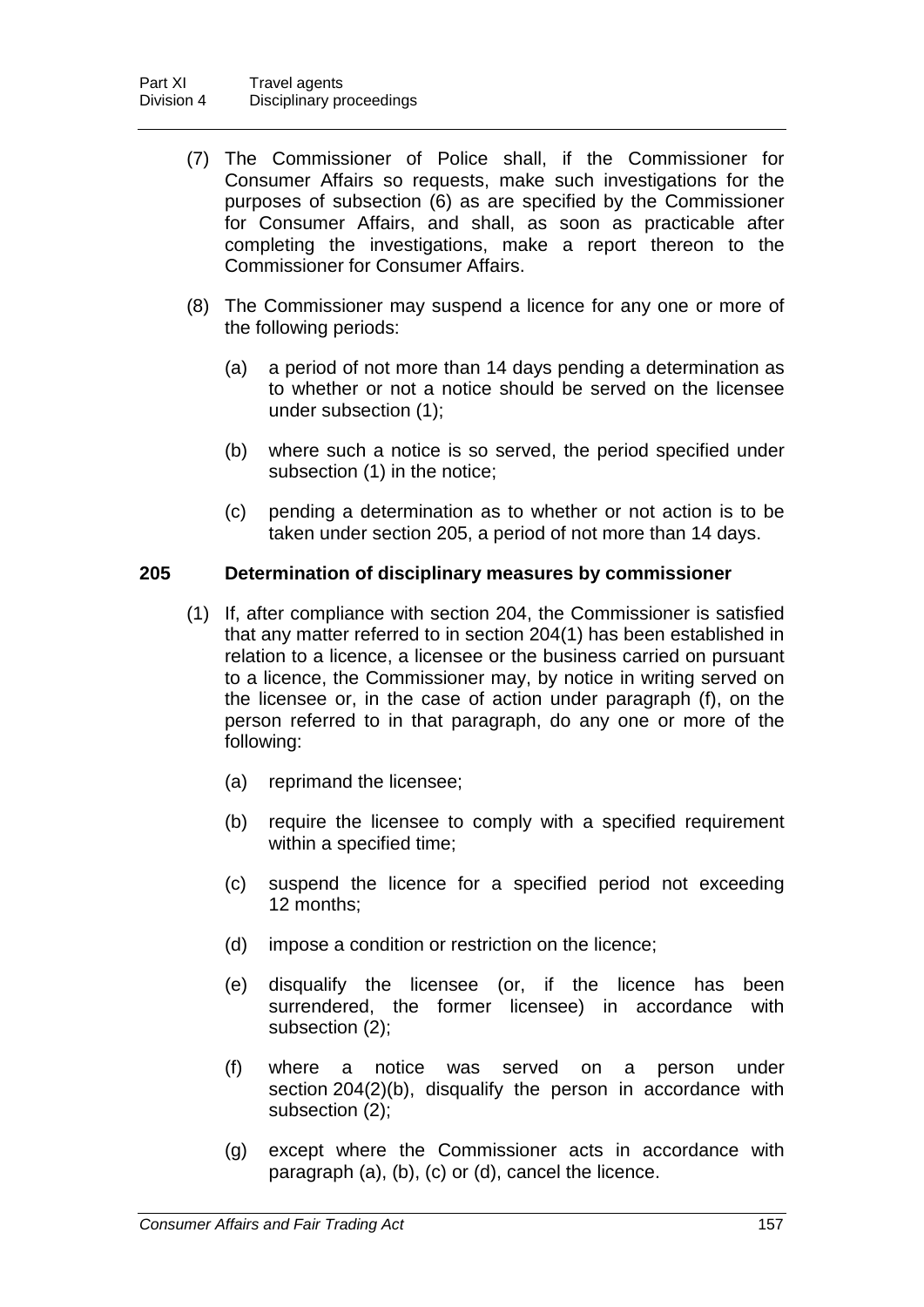- (2) A person is disqualified in accordance with this subsection if either or both of the following disqualifications is or are imposed, either permanently or for such period as is specified by the Commissioner when imposing the disqualification:
	- (a) a disqualification from holding a licence;
	- (b) a disqualification from being involved in the direction, management or conduct of business as a travel agent.
- (3) Where by a notice under subsection (1) a licensee is required to comply with a specified requirement within a specified time, the licensee shall comply with that requirement within that time.

Penalty: \$5,000.

- (4) Where the Commissioner disqualifies a licensee in accordance with subsection (2), the Commissioner shall cancel the licence.
- (5) A person disqualified in accordance with subsection (2) in the manner mentioned in subsection (2)(b) shall not, while so disqualified, act in contravention of the disqualification.

Penalty: \$5,000.

## **Division 5 Appeals**

### **206 Appeals to local court**

- (1) Where the Commissioner:
	- (a) refuses an application for a licence;
	- (b) imposes conditions or restrictions to which a licence is to be subject; or
	- (c) varies (otherwise than on the application of the licensee) the conditions or restrictions to which a licence is subject,

the applicant or licensee as the case may be may, within 28 days beginning with the day after that on which the Commissioner serves notice of the decision in question on the applicant or licensee (or, where a licence is granted subject to conditions or restrictions in the first place, beginning with the day after that on which it is granted) appeal against the decision to the Local Court, and the Local Court may:

(d) dismiss the appeal; or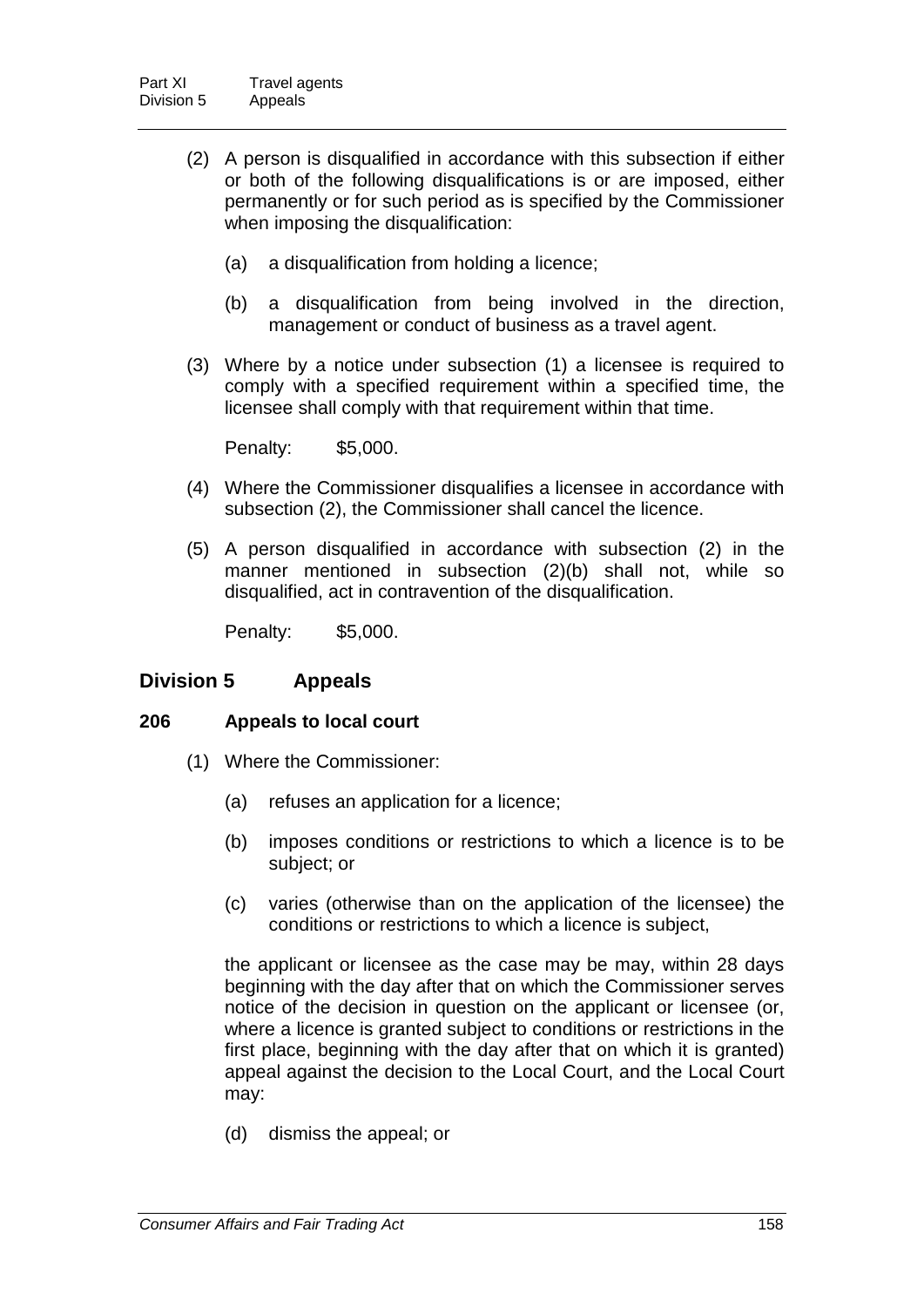- (e) make any determination in relation to the matter of the appeal that could have been made by the Commissioner, which determination shall be deemed for the purposes of this Part to be a decision of the Commissioner instead of the decision appealed against.
- (2) Where the Commissioner suspends or cancels a licence, or imposes a disqualification in accordance with section 205(2), the former licensee or the person disqualified may, within 28 days beginning with the day after that on which the Commissioner serves notice of the suspension, cancellation or disqualification pursuant to section 205(1), appeal against the decision of the Commissioner to the Local Court, and section 207 applies.
- (3) Where the compensation scheme trustees:
	- (a) determine that a person is not eligible, or is no longer eligible, to be a contributor to the compensation fund; or
	- (b) make their determination that a person is eligible, or is to remain eligible, to be such a contributor conditional on any conduct,

the person may, within 28 days after service of notice of the determination, appeal against the determination or condition to the Local Court, and section 208 applies.

- (4) Subject to the rules of the Court an appellant under this section shall, within 7 days after lodging the appeal, give notice in writing of the appeal, together with the grounds of the appeal, to the Commissioner and, in the case of an appeal under subsection (3), to the compensation scheme trustees.
- (5) An appeal under subsection (1) or (2) does not operate to stay the action appealed against unless the Court otherwise orders and any conditions imposed by the Court when ordering the stay are complied with.

### **207 Determination of appeal concerning disciplinary action**

- (1) Where the Local Court, after hearing an appeal under section 206(2), is satisfied that any matter referred to in section 204(1) has been established, the Court may:
	- (a) dismiss the appeal; or
	- (b) exercise any one or more of the powers conferred on the Commissioner by section 205(1), which powers shall, for the purposes of this paragraph, be deemed to include a power to fine an appellant licensee an amount not exceeding \$5,000,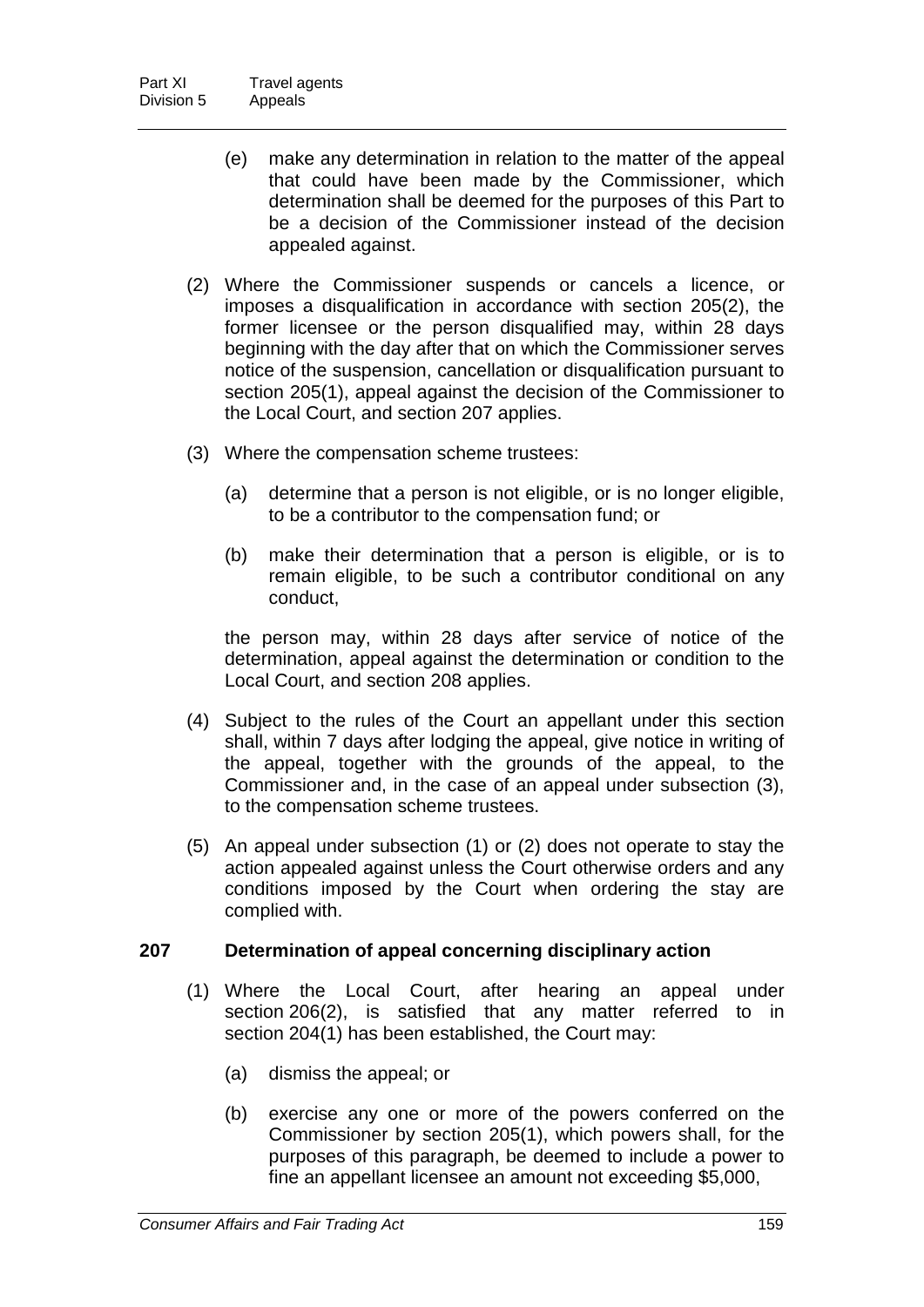but, if the Court declares that it is not so satisfied, the decision of the Commissioner appealed against shall be deemed not to have been made.

(2) Where the Local Court acts under subsection (1)(b), the decision of the Court shall (except to the extent that the Court imposes a fine) be deemed to be a decision of the Commissioner under section 205(1) instead of the decision appealed against and shall be given effect accordingly.

### **208 Determination of appeal regarding compensation scheme**

On an appeal under section 206(3), the Local Court may:

- (a) confirm or reverse a determination of the compensation scheme trustees; or
- (b) confirm, vary or quash a condition to which a determination is subject,

and may in either case make consequential or ancillary orders.

## **Division 6 Conduct of business**

### **209 Certain particulars to be displayed**

A licensee shall cause to be displayed at each place at which business is carried on pursuant to the licence a legible notice in the prescribed form that contains the prescribed particulars and is clearly visible to persons entering the place of business.

Penalty: \$5,000.

## **210 Advertisements**

A licensee shall not cause or permit to be published an advertisement relating to the business carried on pursuant to the licence unless the advertisement legibly specifies the number of the licence and:

- (a) the name of the licensee; or
- (b) where the licence authorizes the licensee to carry on business under a different name, that name.

Penalty: \$5,000.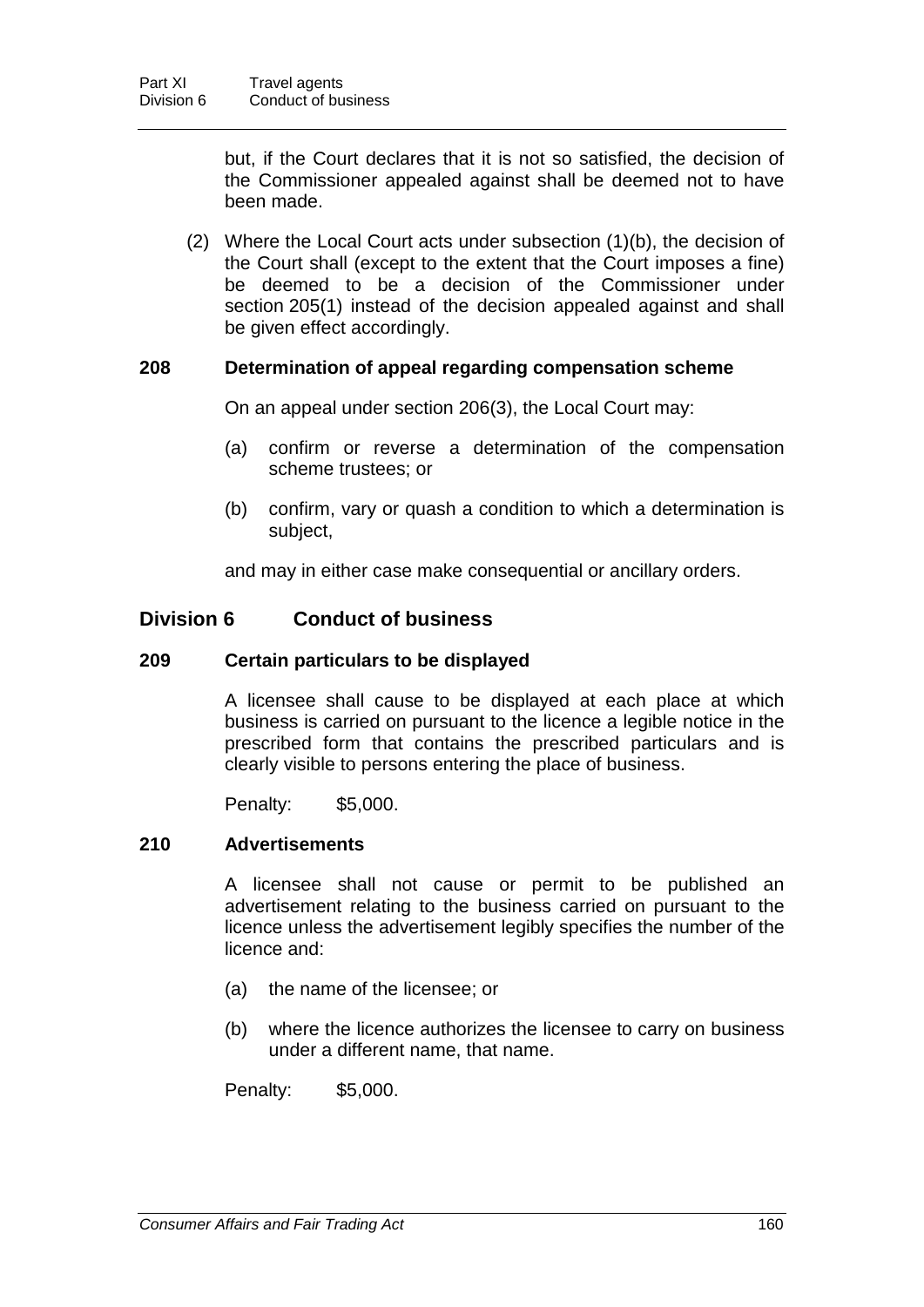#### **211 Name to appear on documents**

A licensee shall not, in the course of carrying on business pursuant to the licence, issue a letter, statement, invoice, cheque, receipt or other document on which there does not appear in legible characters the name of the licensee or, where the licence authorizes the licensee to carry on business under a different name, that name.

Penalty: \$5,000.

### **212 Accounts to be kept**

(1) A person who carries on business as a travel agent shall keep such accounting records as are necessary correctly to record and explain the financial transactions and financial position of the business and shall retain those records for 7 years.

Penalty: \$5,000.

- (2) The accounting records referred to in subsection (1) shall:
	- (a) contain sufficient information for the preparation and audit of true and fair profit and loss accounts and balance sheets;
	- (b) be kept at the person's principal place of business in the Territory; and
	- (c) be kept in the English language or, where not kept in writing, be kept in such manner as will enable them to be readily converted into writing in the English language.

### **213 Supervision of day-to-day conduct of business**

A licensee shall not carry on business as a travel agent at a place unless there is present and in charge of the day-to-day conduct of the business at that place a person (whether or not the licensee) who has the prescribed qualifications or experience.

Penalty: \$5,000.

### **214 Employment of disqualified person**

- (1) Except with the approval of the Commissioner, a licensee shall not employ a person for the purposes of the business carried on pursuant to the licence if the person:
	- (a) is disqualified under this Part from holding a licence or is disqualified under a corresponding law from holding a licence under the corresponding law;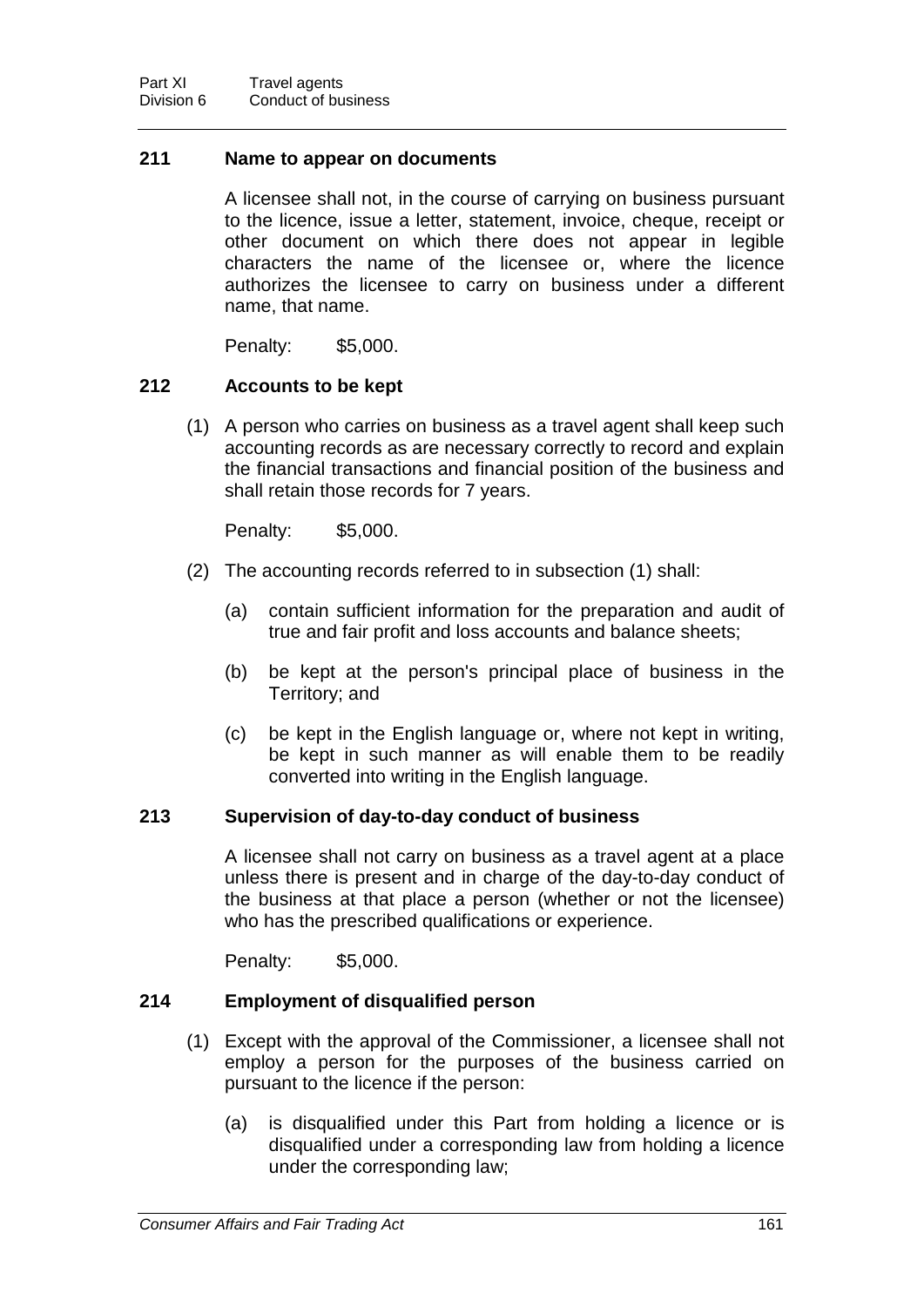- (b) is disqualified under this Part or a corresponding law from being involved in any capacity in the carrying on of business as a travel agent;
- (c) has been refused a licence under this Part on a ground referred to in section 193(2)(e) or (f), or a licence under a corresponding law on a similar ground; or
- (d) is a person whose adverse qualities were responsible for a body corporate being refused a licence on a ground referred to in section 193(4)(h) or (j), or a licence under a corresponding law on a similar ground.

Penalty: \$5,000.

(2) It is a defence to a prosecution for an offence against subsection (1) if it is proved that the person responsible for the prohibited employment had made reasonable inquiries regarding the person employed and had no reason to believe that the person employed was within the prohibition.

## **Division 7 Unjust conduct by travel agents**

### **215 Meaning of** *unjust conduct*

For the purposes of this Division, conduct of a person who carries on business as a travel agent (including an exempted person) is unjust if it is conduct:

- (a) that is dishonest or unfair;
- (b) that consists of anything done, or omitted to be done, in breach of contract, whether or not proceedings in respect of the breach have been brought;
- (c) that consists of a contravention of this Act or the regulations or any other enactment administered by the Minister; or
- (d) that, in the case of a licensee, consists of the failure to comply with a condition or restriction to which the licence is subject.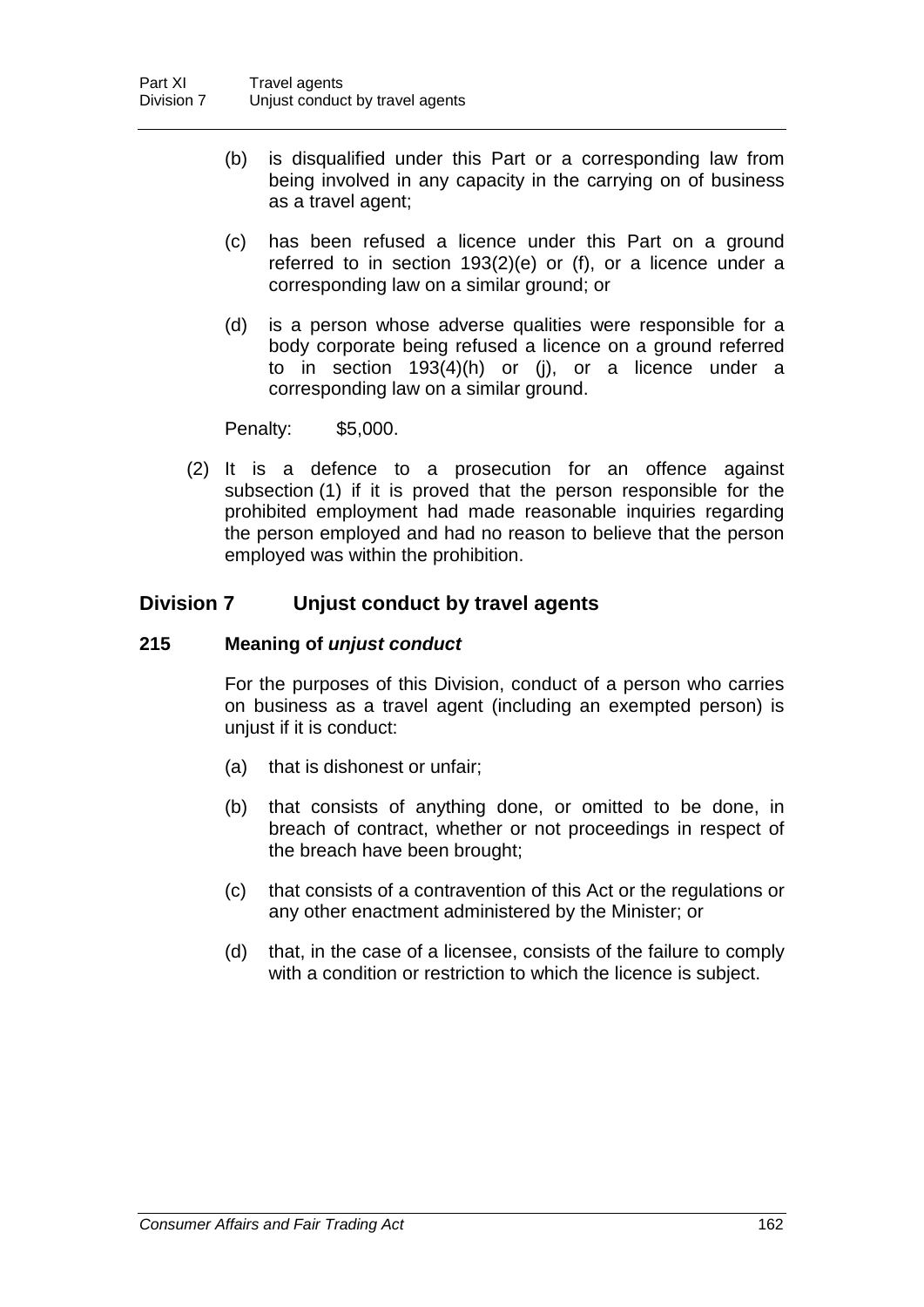## **216 Undertakings regarding unjust conduct**

- (1) Where it appears to the Commissioner that a person who carries on business as a travel agent has, in the course of that business, repeatedly engaged in unjust conduct, the Commissioner may:
	- (a) request the person to execute a deed in terms approved by the Commissioner whereby the person gives undertakings as to:
		- (i) the discontinuance of the unjust conduct;
		- (ii) the person's future conduct; and
		- (iii) the action the person will take to rectify the consequences of the person's unjust conduct,

or any of those matters; or

- (b) apply to the Local Court for an order under section 218(1).
- (2) Where a person executes a deed under subsection (1)(a) and observes the undertakings given in the deed:
	- (a) a notice may not be served under section 204 or any thing done under section 205; and
	- (b) the Commissioner may not apply for an order under section 218(1),

in respect of any conduct to which the undertakings relate.

(3) A person who fails to observe an undertaking given in a deed executed under subsection (1)(a) is guilty of an offence.

Penalty: \$5,000.

(4) A prosecution for an offence under subsection (3) shall not be instituted except by the Commissioner with the leave of the Local Court given when making an order in accordance with section 218(2).

### **217 Register of undertakings**

(1) The Commissioner shall maintain in such form and manner as the Commissioner thinks fit a register of undertakings given pursuant to section 216(1)(a).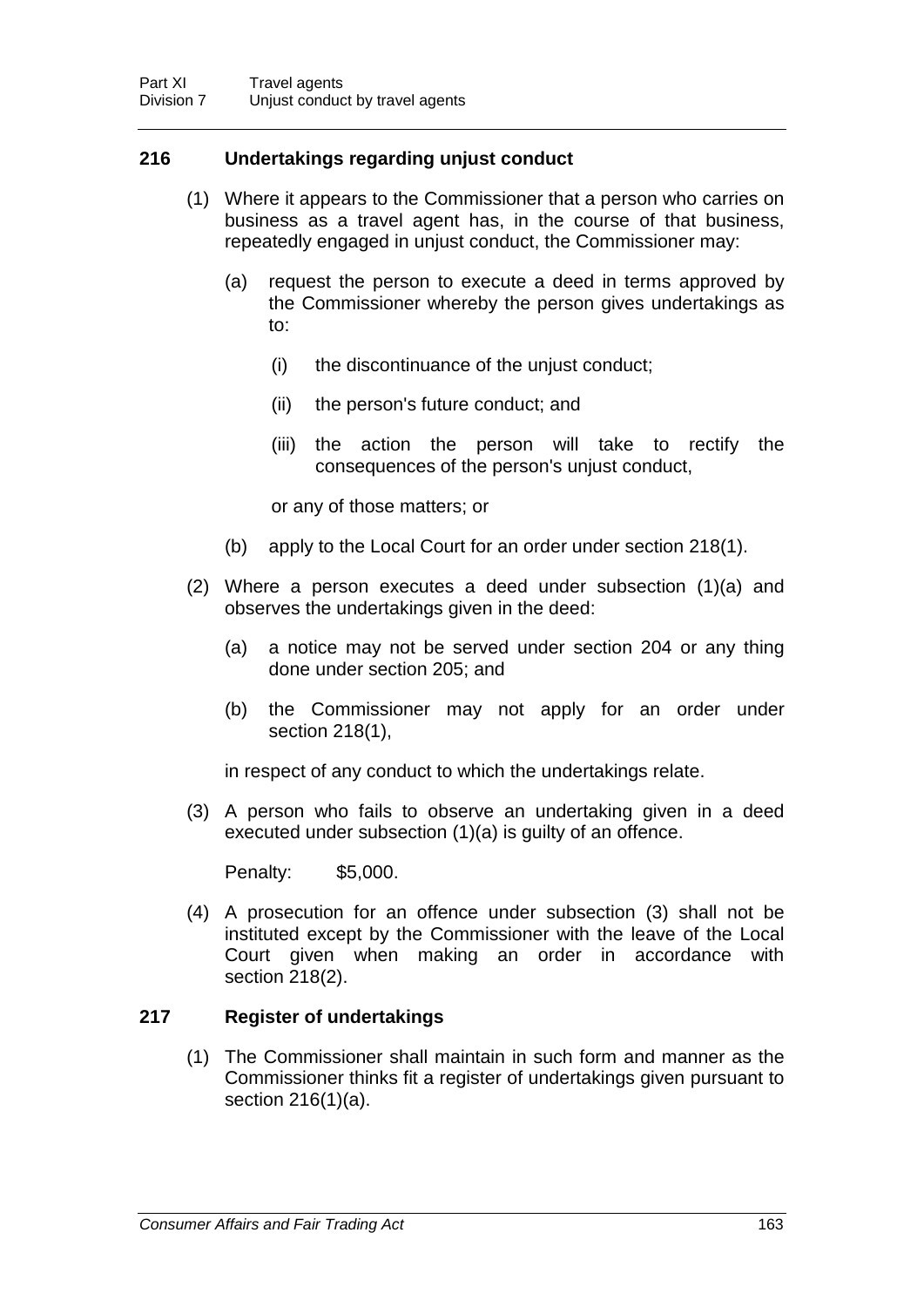- (2) Where a person executes a deed containing undertakings pursuant to section 216(1)(a), the Commissioner shall:
	- (a) retain the deed and enter in the register of undertakings the prescribed particulars with respect to the deed; and
	- (b) give a copy of the deed to the person who executed it.
- (3) The register of undertakings may, at any reason-able time, be inspected by any person free of charge.

### **218 Restraining, &c., orders**

(1) Where, on the application of the Commissioner, the Local Court is satisfied that a person who carries on business as a travel agent has in the course of that business repeatedly engaged in unjust conduct, the Court may order the person to refrain from engaging in unjust conduct in the course of carrying on that business and the person shall comply with the order.

Penalty: \$5,000.

- (2) Where, on the application of the Commissioner, the Local Court is satisfied that a person has failed to observe an undertaking given by the person in a deed executed pursuant to section 216(1)(a), the Court may make an order under subsection (1) against the person and, in the case of an undertaking referred to in section 216(1)(a)(iii), may by such an order require the person to observe that undertaking within a time specified by the Court when making the order.
- (3) Where:
	- (a) the Commissioner applies under subsection (1) or (2) for an order under subsection (1) against a body corporate; and
	- (b) the Local Court is satisfied that the unjust conduct or breach of undertaking to which the application relates was engaged in with the consent or connivance of a person who was at the time of the conduct or breach a director of, or otherwise concerned in the management of, the body corporate,

the Court may, in addition to any other order, make an order prohibiting that person from consenting to or conniving at engagement in unjust conduct, or in a breach of an undertaking under section 216(1)(a), by the body corporate or by any other body corporate of which the person is a director or in the management of which the person is otherwise concerned.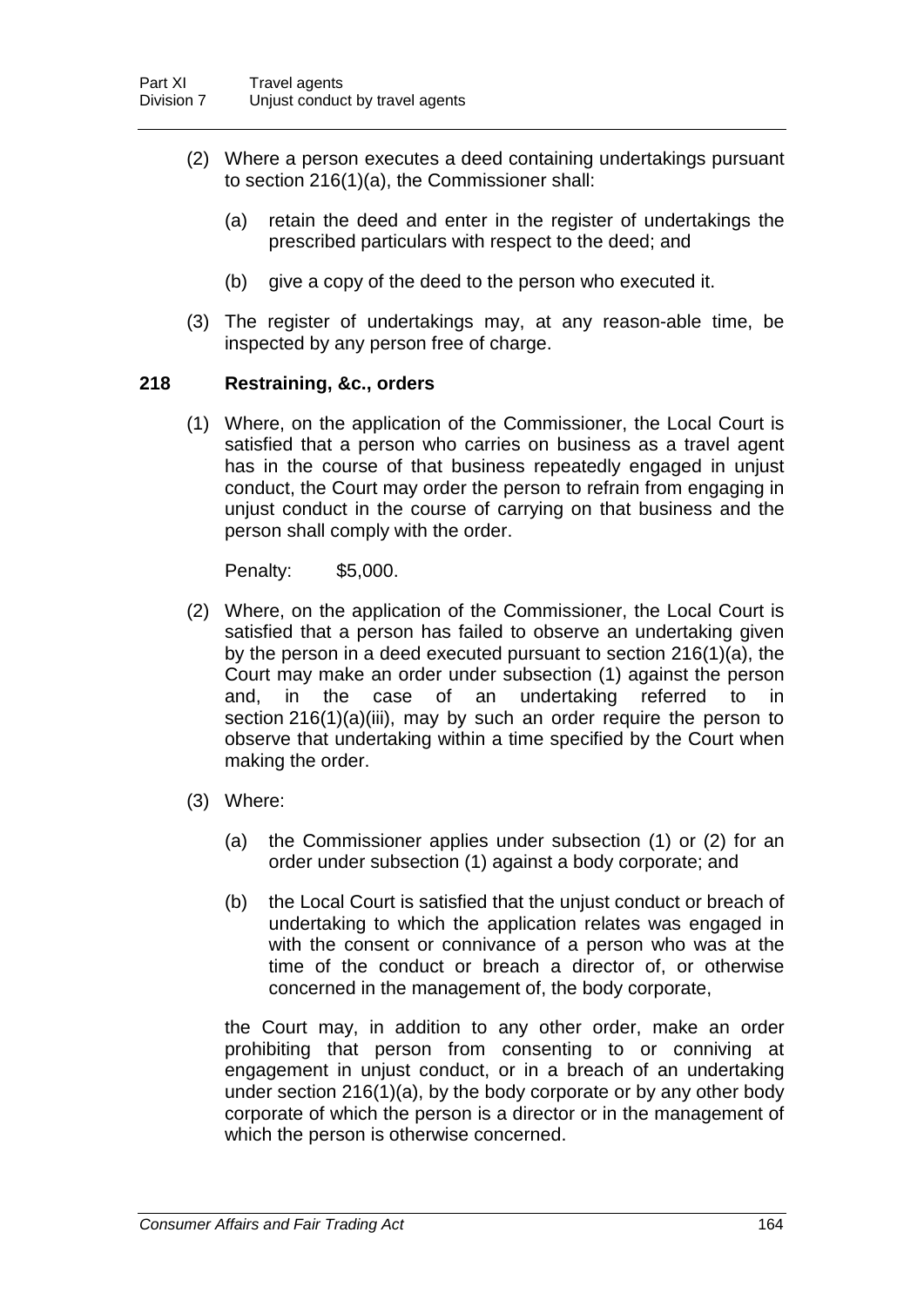(4) A person who contravenes an order under subsection (3) is guilty of an offence.

Penalty: \$5,000.

(5) An order under this section may be made subject to such conditions (whether as to the duration of the order or otherwise) as the Court thinks fit, including conditions as to the future conduct of a licensee and conditions specifying the action to be taken by a licensee to rectify the consequences of the licensee's unjust conduct.

### **219 Variation and discharge of orders**

The Local Court may on the application of the Commissioner vary or discharge an order made under section 218.

### **Division 8 The compensation scheme**

### **220 Approval of the trust deed**

- (1) The Minister may for the purposes of this Part:
	- (a) approve an instrument as the trust deed; and
	- (b) approve any amendment to the trust deed.
- (2) The Minister shall give notice in the *Gazette* of any approval under subsection (1), and a notice under this subsection shall state where copies of the trust deed, or the trust deed as for the time being in force, may be obtained or inspected.

### **221 Obligation of licensee to participate in compensation scheme**

- (1) A licensee must be a contributor to the compensation fund.
- (2) If the compensation scheme trustees determine that a licensee is no longer eligible to be a contributor to the compensation fund, the licence is cancelled by force of this subsection, but the licence revives if the determination is reversed on appeal under section 208.

#### **222 Compensation scheme trustees to have certain rights by subrogation and otherwise**

(1) Where a payment is made to a claimant under the compensation scheme by reason of an act or omission by a person carrying on business as a travel agent, the compensation scheme trustees are subrogated to the rights of the claimant in relation to that act or omission.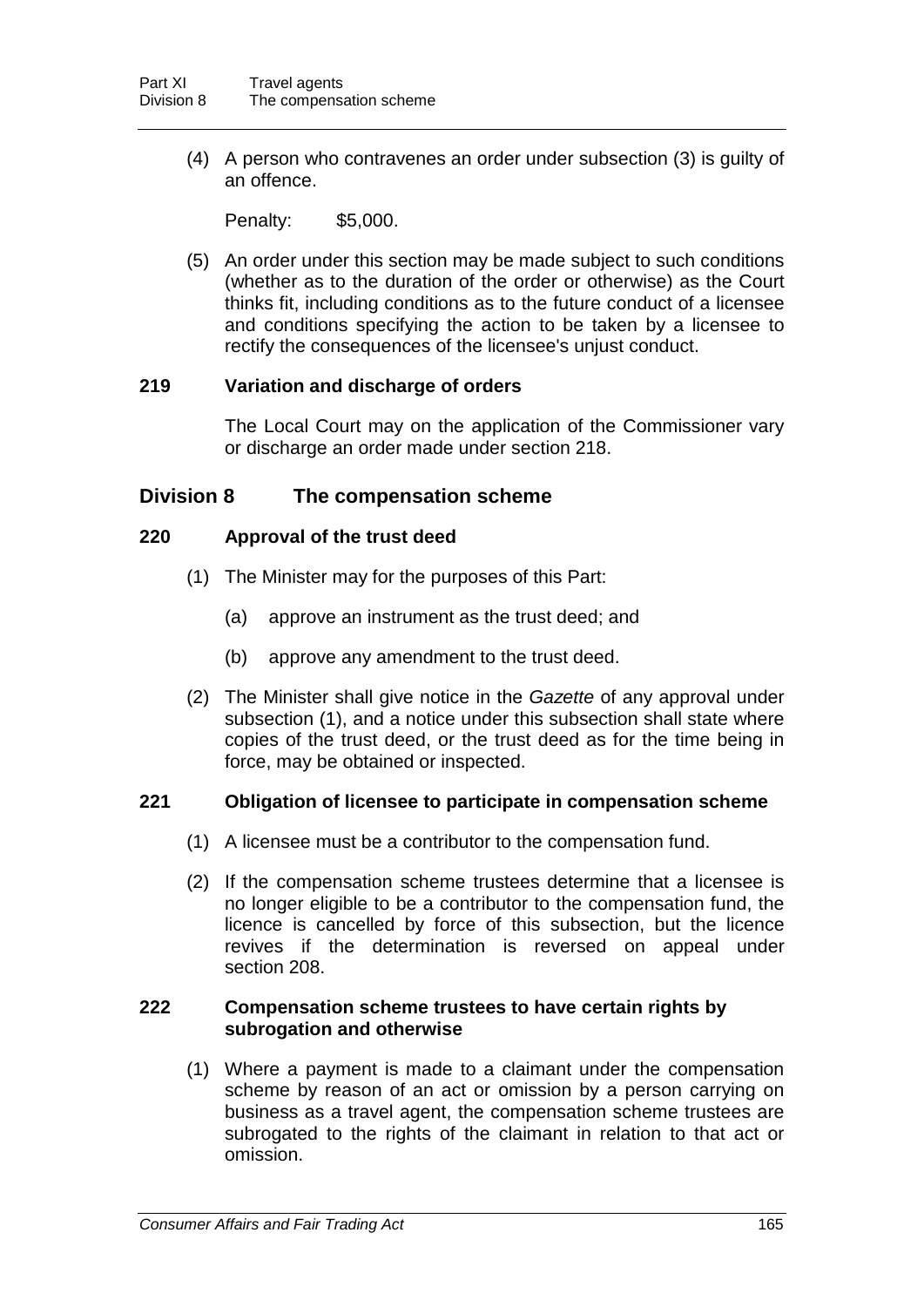- (2) Where the rights conferred by subsection (1) on the compensation scheme trustees are exercisable against a body corporate, those rights are, subject to subsection (3), enforceable jointly against the body corporate and the persons who were its directors at the time of the act or omission and severally against the body corporate and each of those directors.
- (3) Where it is proved that an act or omission by a body corporate occurred without the knowledge or consent of a director of the body corporate, rights are not enforceable as provided by subsection (2) against that director in relation to that act or omission.
- (4) Where an act or omission referred to in subsection (1) was the act or omission of a person who, at the time of the act or omission, was neither a licensee nor an exempted person (in this section called *the unlicensed person*) a person who aided, counselled or procured the carrying on by the unlicensed person of the business of a travel agent shall be deemed for the purposes of subsections (1), (2) and (3) to have, at the time of the act or omission, carried on business in partnership with the unlicensed person.
- (5) Subsection (4) has effect whether or not the person who aided, counselled or procured the carrying on of the business by the unlicensed person has been found guilty of an offence by virtue of section 12 of the Criminal Code.

### **223 Name in which trustees may sue and be sued**

- (1) The compensation scheme trustees may sue and be sued under the name "The Travel Compensation Fund".
- (2) In proceedings brought by the trustees it shall be presumed, in the absence of proof to the contrary, that any provisions of the trust deed in relation to the bringing of proceedings have been satisfied.

## **Division 9 Miscellaneous**

### **224 Commissioner's certificate as evidence**

- (1) A certificate signed by the Commissioner stating that a person specified in the certificate was or was not, on a date or dates or during a period so specified, the holder of a licence so specified is, in all courts and before all persons and bodies authorized to receive evidence, evidence of the matters so stated.
- (2) For the purposes of subsection (1), a document that purports to have been signed by the Commissioner shall be taken to have been so signed unless the contrary is proved.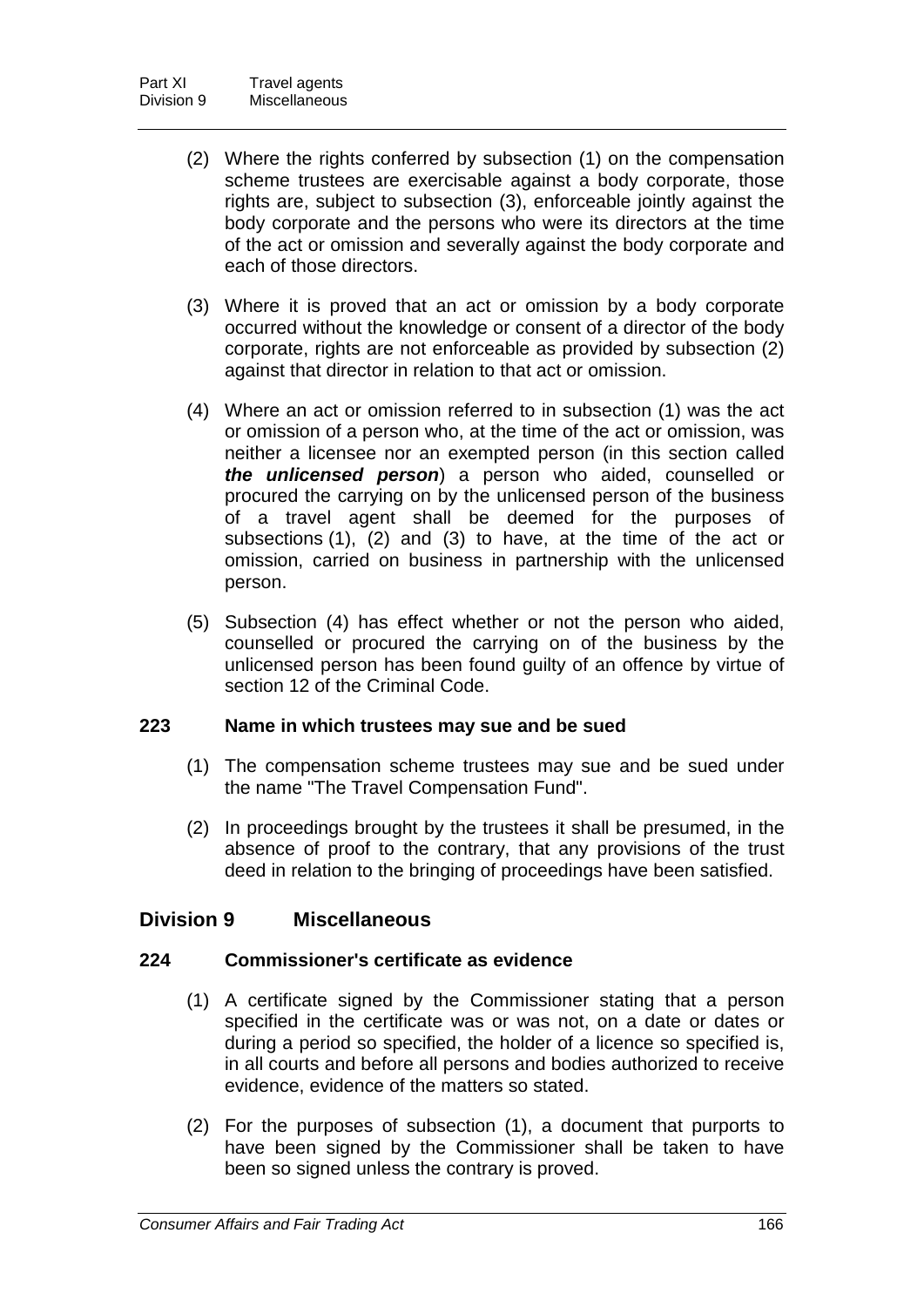### **225 Regulations for purposes of Part XI**

Regulations made for the purposes of this Part may:

- (a) provide for different categories of licences for different classes or descriptions of business specified in the regulations, and prescribe different fees in relation to different categories of licences;
- (b) prescribe as a fee either a specified sum or a sum to be calculated in a specified manner;
- (c) prescribe a procedure for the making of claims for compensation in relation to anything done or omitted to be done by a person exempted under section 236A from the application of section 221; and
- (d) provide for rights of appeal to the Local Court against decisions made in respect of such claims for compensation and the powers of the Local Court in relation to such appeals.

# **Part XIA Credit providers**

### **Division 1 Preliminary**

### **225A Definitions for purposes of Part XIA**

In this Part, unless the contrary intention appears:

*Consumer Credit Code* means the Consumer Credit Code within the meaning of the *Consumer Credit (Northern Territory) Act*.

*Court* means the court established by the *Local Court Act*.

*credit* means credit provided under a contract where:

- (a) payment of a debt owed by one person (the debtor) to another (the credit provider) is deferred; or
- (b) one person (the debtor) incurs a deferred debt to another (the credit provider).

*credit provider* means a person who provides credit and includes a prospective credit provider.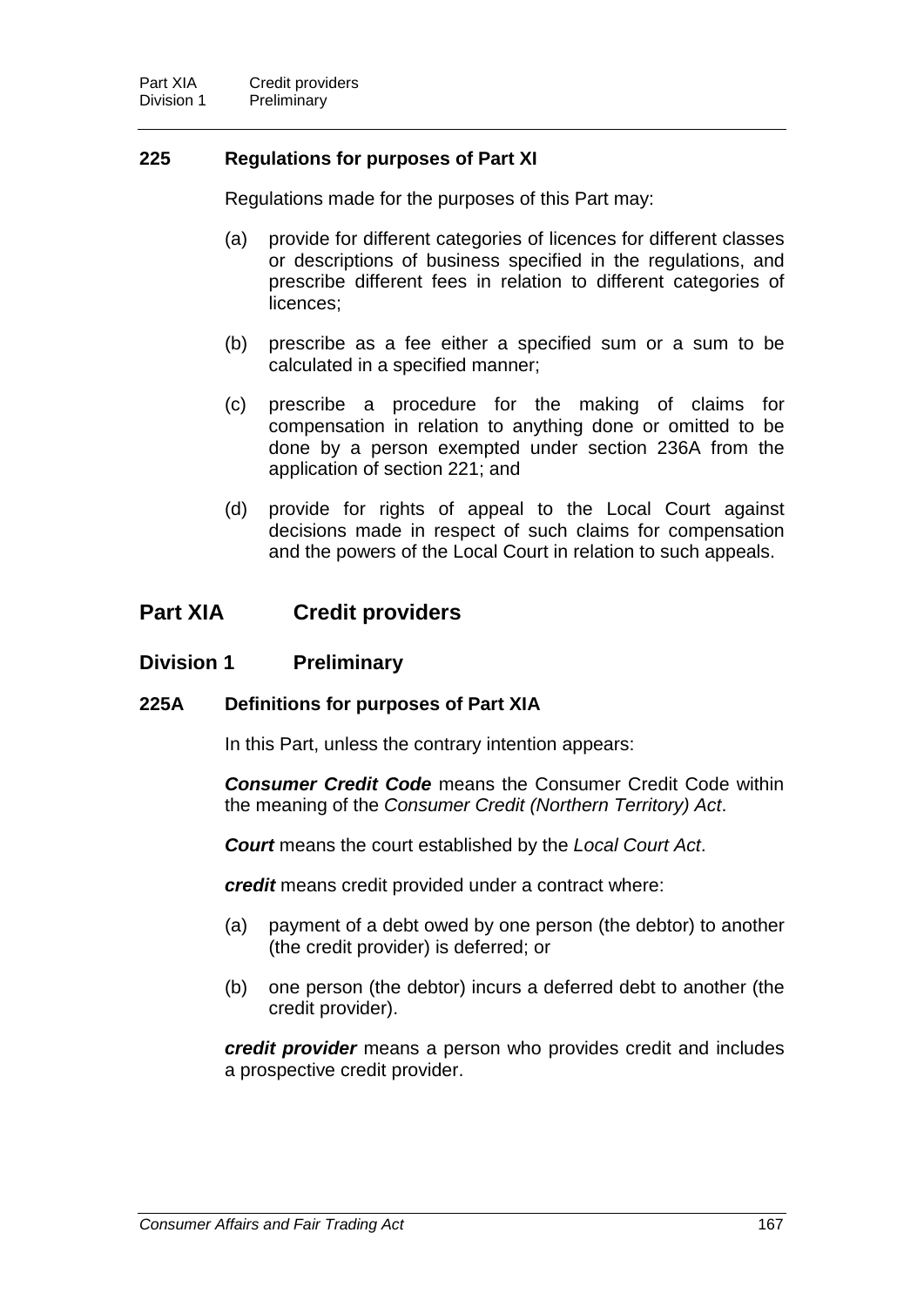*director* of a body corporate includes:

- (a) a person occupying or acting in the position of director or member of the governing body of the body corporate, by whatever name called, and whether or not validly appointed to occupy or duly authorized to act in the position; and
- (b) a person in accordance with whose directions or instructions the directors or members of the governing body of the body corporate are accustomed to act.

*Fund* means the Consumer Credit Fund established by Division 3.

## **Division 2 Control of credit providers**

### **225B Assurances**

- (1) Where the Commissioner is of the opinion that a credit provider:
	- (a) has engaged in conduct that constitutes a contravention of, or a failure to comply with, a provision of the Consumer Credit Code or a provision of this Act relating to the provision of credit; or
	- (b) has acted improperly, negligently or unfairly in the course of conducting the business of the credit provider,

(*unacceptable activity*) the Commissioner may serve on the credit provider a notice specifying the unacceptable activity and requesting the credit provider to execute within a time specified in the notice a deed of assurance in terms approved by the Commissioner.

- (2) A deed executed under subsection (1) shall contain assurances by the credit provider as to:
	- (a) his or her discontinuance of the unacceptable activity;
	- (b) his or her future compliance with this Act;
	- (c) his or her future compliance with the Consumer Credit Code; and
	- (d) the action the person will take to rectify the consequences of his or her unacceptable activity,

or any of those matters.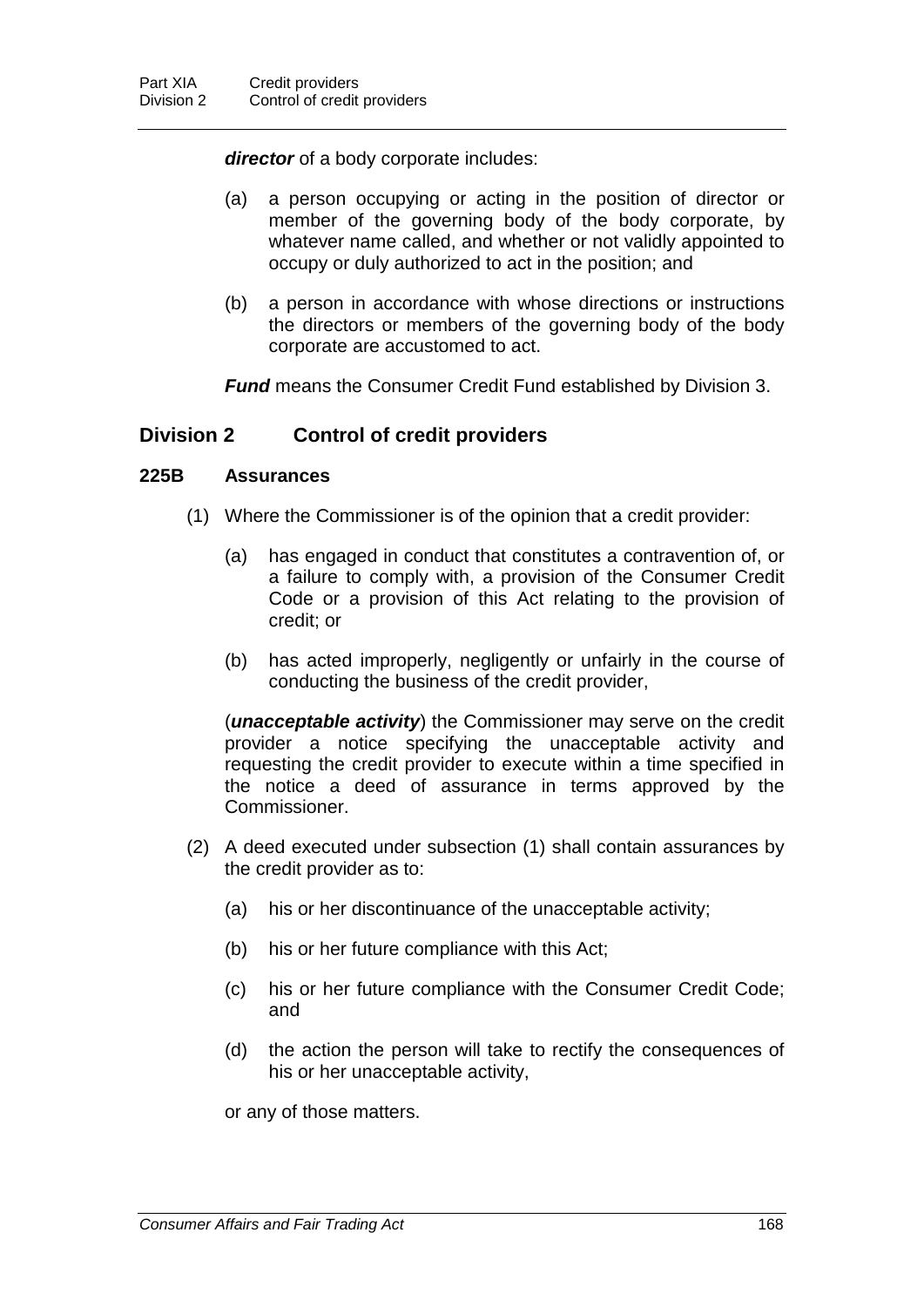(3) A person who fails to observe an assurance given in a deed executed under subsection (2) is guilty of an offence.

Penalty: \$5,000.

- (4) Action against a credit provider who has given an assurance under this section shall not be taken in relation to the particular incident of unacceptable activity specified in the notice under subsection (1) served on the credit provider.
- (5) This section applies to conduct occurring before or after the commencement of this Part but a person shall not be held to be in breach of a deed of assurance by virtue of an activity that occurred before the deed of assurance was executed.

### **225C Basis of disciplinary action**

- (1) There is a proper basis for disciplinary action against a credit provider if:
	- (a) the credit provider has acted contrary to an assurance accepted by the Commissioner under section 225B;
	- (b) the credit provider or any other person has acted unlawfully, improperly, negligently or unfairly in the course of conducting, or being employed or otherwise engaged in, the business of the credit provider; or
	- (c) the credit provider has failed to execute a deed of assurance as requested and within the time specified under section 225B(1) by the Commissioner.
- (2) A proper basis for disciplinary action against a corporate credit provider is also a proper basis for disciplinary action against each of its directors.
- (3) Notwithstanding subsection (1) or (2), disciplinary action may not be taken against a credit provider or a director for the act or default of another if the credit provider or director could not reasonably be expected to have prevented that act or default.
- (4) This section applies to conduct occurring before or after the commencement of this Part but a person shall not be held to be in breach of a deed of assurance by virtue of an activity that occurred before the deed of assurance was executed.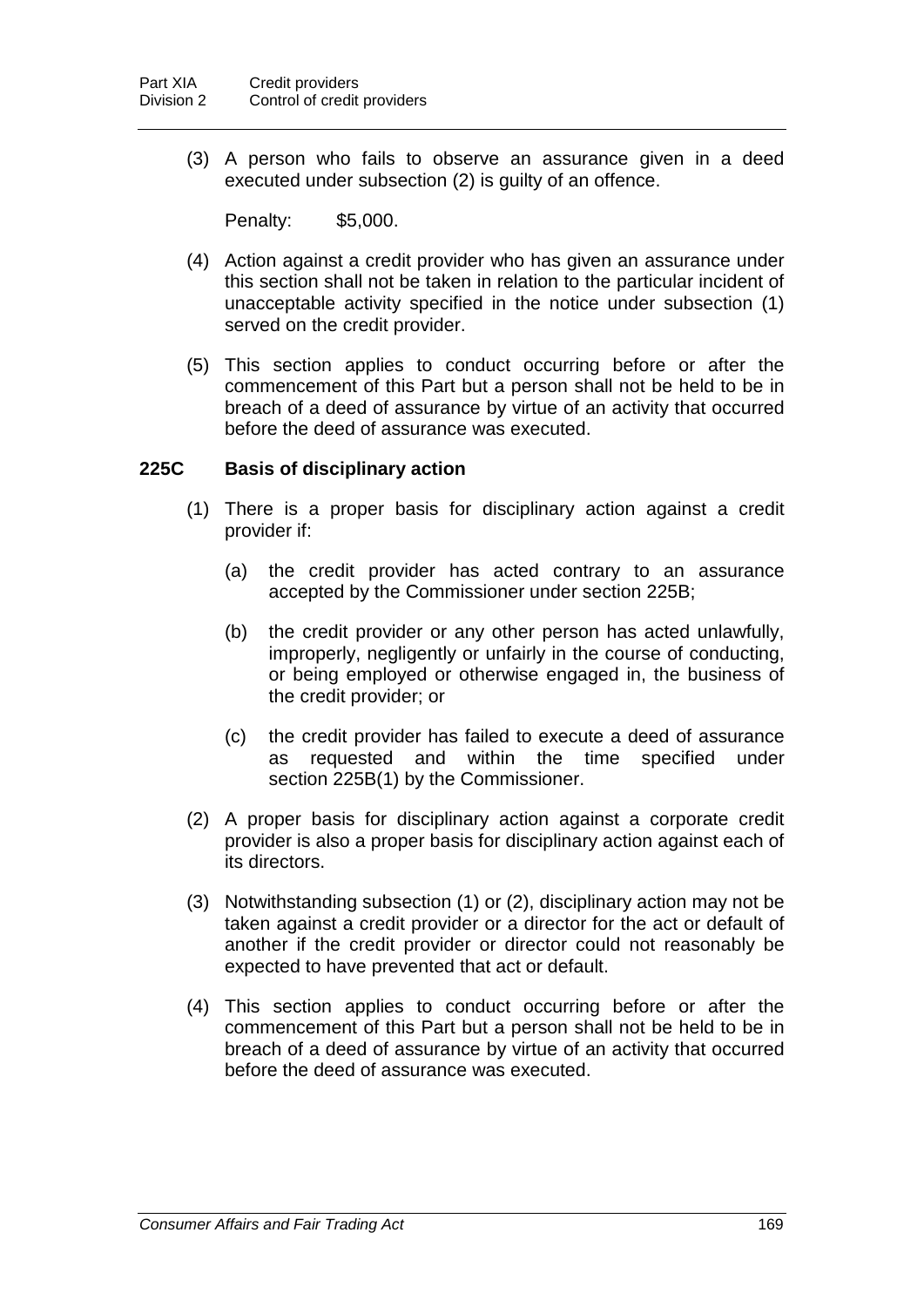### **225D Complaints**

The Commissioner or any other person may lodge with the Court a complaint setting out matters that are alleged to constitute a proper basis for disciplinary action under this Part.

### **225E Hearing by court**

- (1) On the lodging of a complaint, the Court may conduct a hearing for the purpose of determining whether the matters alleged in the complaint constitute a proper basis for disciplinary action under this Act.
- (2) Without limiting the usual powers of the Court, the Court may during the hearing:
	- (a) allow an adjournment to enable the Commissioner to investigate or further investigate matters to which the complaint relates; and
	- (b) allow the modification of the complaint or additional allegations to be included in the complaint subject to such conditions as to adjournment and notice to parties and other conditions as the Court thinks fit.

#### **225F Disciplinary action**

- (1) On the hearing of a complaint, the Court may, if satisfied on the balance of probabilities that there is a proper basis for disciplinary action against the defendant, make an order or orders exercising one or more of the following powers:
	- (a) reprimanding the defendant;
	- (b) imposing a fine not exceeding \$8,000;
	- (c) prohibiting the defendant from carrying on the business of a credit provider;
	- (d) prohibiting the defendant from being employed or otherwise engaged in the business of a credit provider;
	- (e) prohibiting the defendant from being a director of a corporate credit provider.
- (2) The Court may:
	- (a) order that a prohibition is to apply:
		- (i) permanently;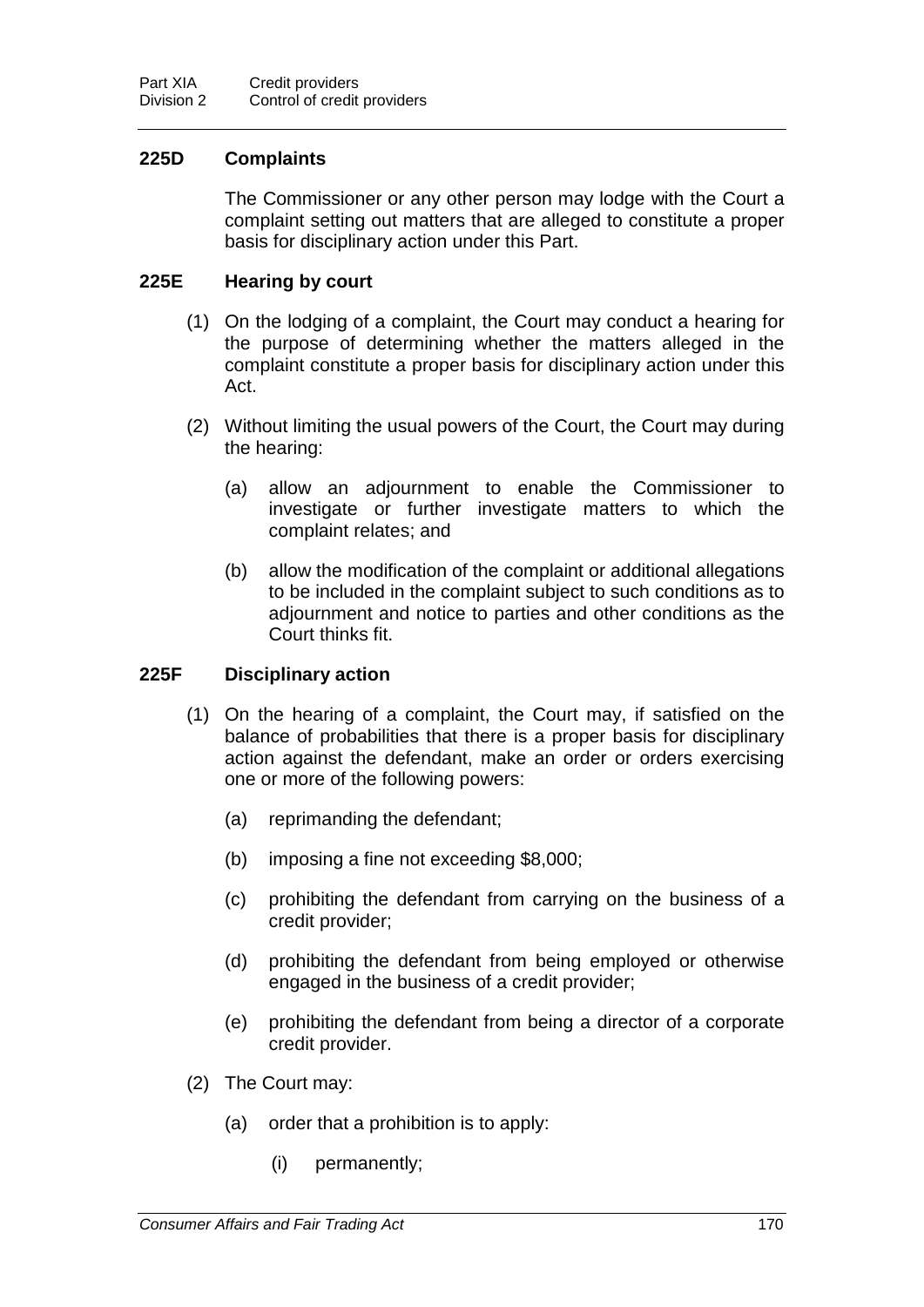- (ii) for a specified period;
- (iii) until the fulfilment of stipulated conditions; or
- (iv) until further order; or
- (b) impose conditions about the conduct of the person or the person's business until a time fixed in the order.
- (3) Before making an order against a credit provider, the Court shall consider the effect the order would have on the prudential standing of the credit provider.
- (4) If:
	- (a) a person has been found guilty of an offence; and
	- (b) the circumstances of the offence form, in whole or in part, the subject matter of the complaint,

the person is not liable to a fine under this section for conduct giving rise to the offence.

#### **225G Contravention of prohibition order**

(1) If a person carries on the business of a credit provider in contravention of an order of the Court, the person is guilty of an offence.

Penalty: \$30,000 or imprisonment for 6 months.

- (2) If a person:
	- (a) is employed, or otherwise engages, in the business of a credit provider; or
	- (b) becomes a director of a corporate credit provider,

in contravention of an order of the Court, that person and the credit provider are each guilty of an offence.

Penalty: \$8,000.

# **225H Register of disciplinary action**

- (1) The Commissioner shall keep a register of disciplinary action taken under this Act and shall make a note on the register of any assurance given by a credit provider under section 225B.
- (2) A person may inspect the register on payment of the prescribed fee.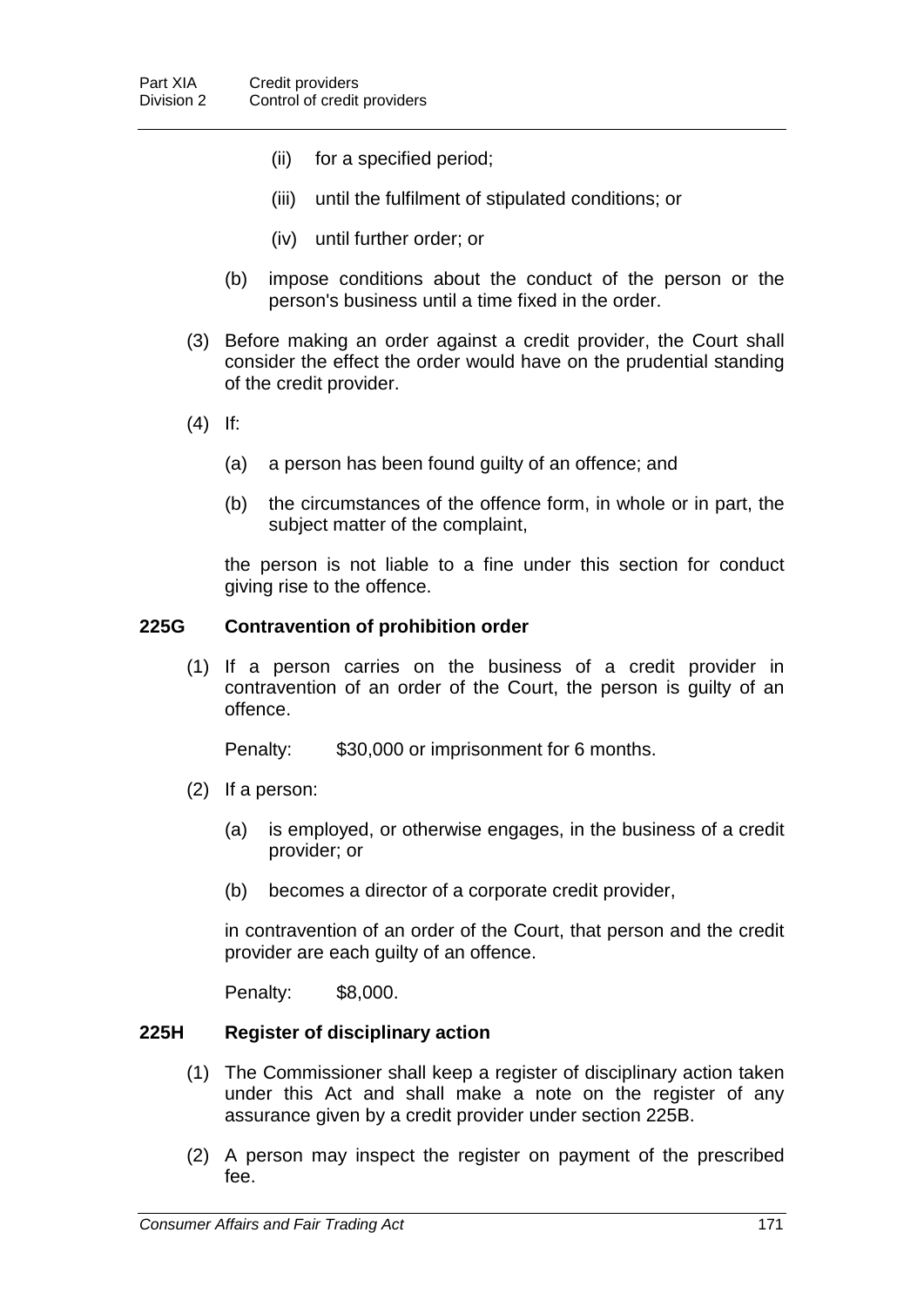# **225J Commissioner and proceedings before court**

- (1) The Commissioner is entitled to be joined as a party to proceedings under this Part.
- (2) The Commissioner may appear personally in the proceedings or may be represented at the proceedings by a legal practitioner or an employee, as defined in the *Public Sector Employment and Management Act*.

# **225K Investigations**

The Commissioner of Police shall, at the request of the Commissioner, investigate and report on matters that might constitute a proper basis for disciplinary action under this Part.

# **Division 3 Consumer Credit Fund**

# **225L Consumer Credit Fund**

- (1) The Consumer Credit Fund is established for the purposes of section 106 of the Consumer Credit Code.
- (2) The Fund will be administered by the Commissioner and will consist of:
	- (a) money paid by a credit provider as a civil penalty under section 106 of the Consumer Credit Code;
	- (b) interest accruing from investment of the Fund; and
	- (c) money required to be paid into the Fund under this or any other Act.
- (3) The Commissioner may invest money constituting, or forming part of, the Fund, in accordance with the Regulations.
- (4) Money standing to the credit of the Fund is to be applied by the Commissioner:
	- (a) in payment of the costs of administering the Fund; and
	- (b) in making any other payment authorized by the Minister.

# **Division 4 Miscellaneous**

# **225M Prosecutions**

(1) Proceedings for an offence against this Part shall be commenced within 2 years after the date on which the offence is alleged to have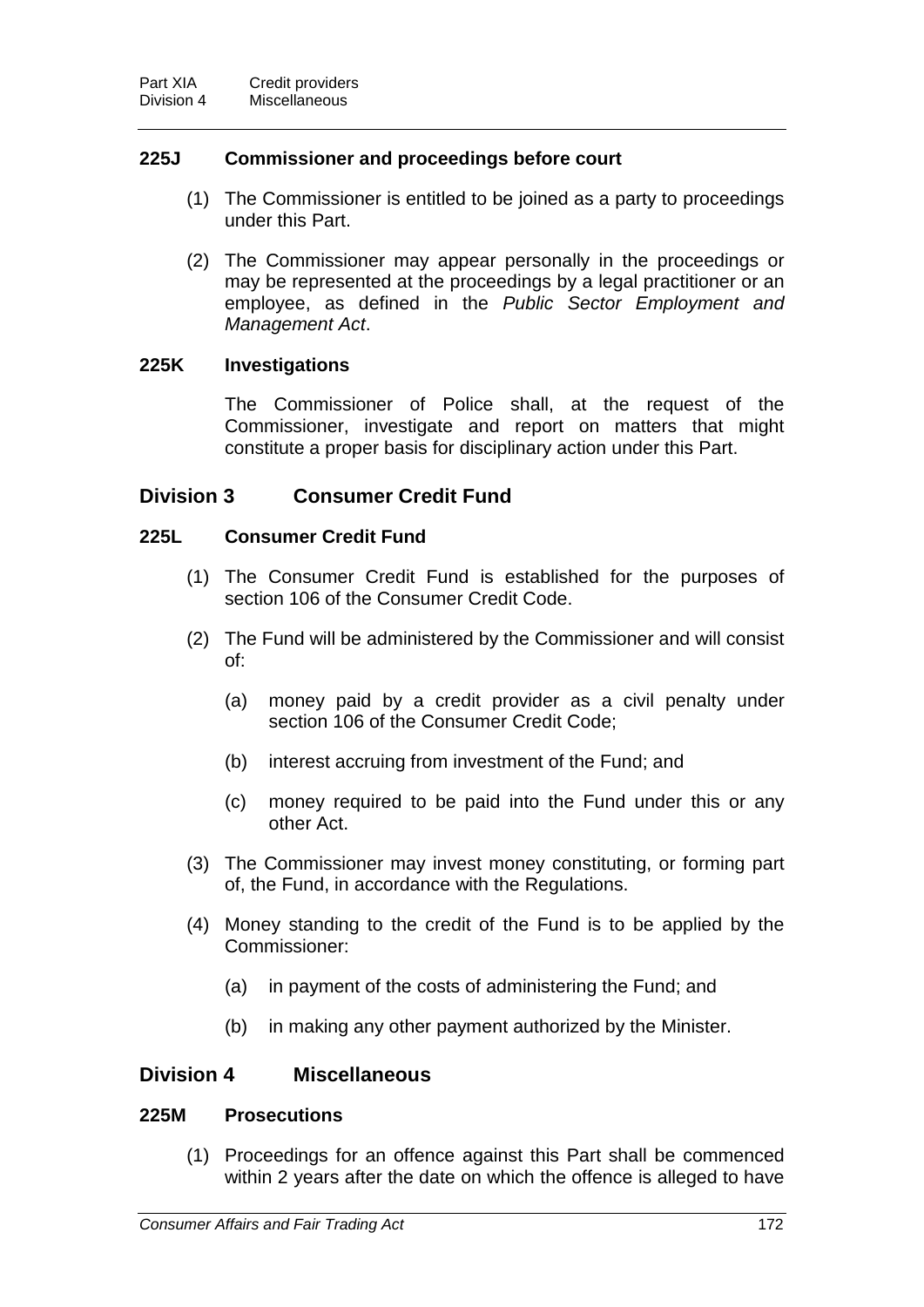been committed or, with the authorization of the Minister, at a later time within 5 years after the date on which the offence is alleged to have been committed.

- (2) A prosecution for an offence against this Part cannot be commenced except by:
	- (a) the Commissioner;
	- (b) an authorized officer; or
	- (c) a person who has the consent of the Minister to commence the prosecution.
- (3) In any proceedings, an apparently genuine document purporting to be a certificate of the Minister certifying authorization of, or consent to, a prosecution for an offence against this Part will be accepted, in the absence of proof to the contrary, as proof of the authorization or consent.

# **Part XII Codes of practice**

### **226 Preparation of draft codes of practice**

- (1) The Commissioner may with the approval of the Minister, and shall if the Minister so directs, prepare and submit to the Minister for consideration a draft code of practice for fair dealing:
	- (a) between a particular class of suppliers and consumers; or
	- (b) by a particular class of persons in relation to consumers.
- (2) For the purpose of preparing a draft code of practice, the Commissioner shall:
	- (a) arrange for consultation with, and invite submissions from, such persons and organizations as, in the opinion of the Commissioner, would have an interest in the terms of the proposed code; and
	- (b) give notice in a newspaper circulating in the Territory that a draft code is in course of preparation, and invite members of the public to make written submissions with respect to its terms.
- (3) If the Commissioner is satisfied that associated persons in a field of trade or commerce have, in consultation with organizations representing consumers and other interested persons, agreed to abide by a particular code of practice in their dealings with or in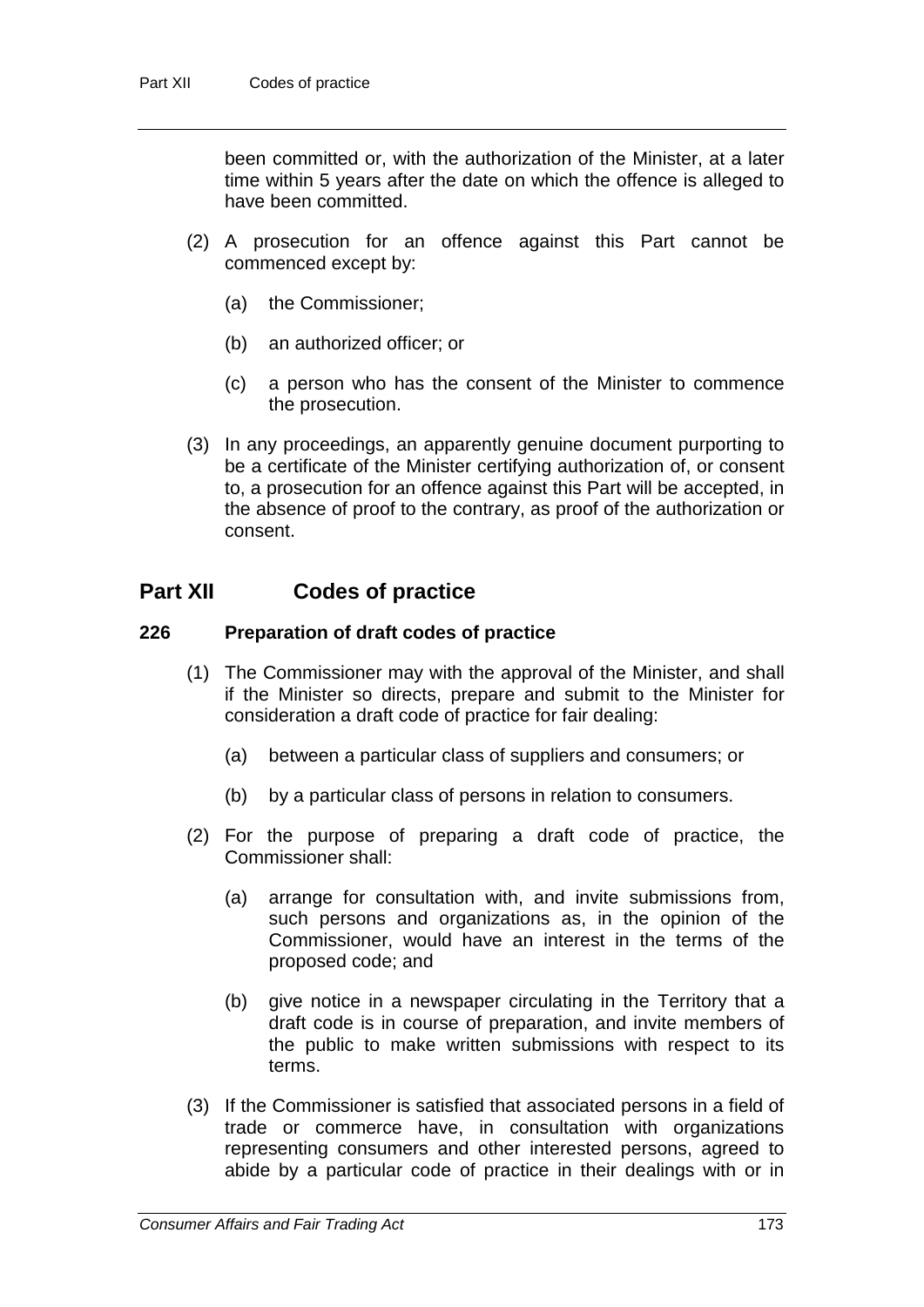relation to consumers, the Commissioner may submit the code to the Minister for consideration, together with any recommendations by the Commissioner with respect to amendments to the code.

### **227 Regulations may prescribe code approved by Minister**

Regulations may prescribe a code of practice which has been:

- (a) submitted to the Minister in accordance with section 226; and
- (b) approved by the Minister with or without amendments.

### **228 Undertakings by persons contravening code**

- (1) Where it appears to the Commissioner that a person has carried on business in contravention of a code of practice applicable to the person, the Commissioner may request the person to execute within a specified time a deed in terms approved by the Commissioner under which the person gives undertakings as to:
	- (a) discontinuance of the conduct;
	- (b) future compliance with the code of practice; and
	- (c) the action the person will take to rectify the consequences of the contravention,

or any of those matters.

(2) A person who fails to observe an undertaking given in a deed executed under subsection (1) is guilty of an offence.

Penalty: \$5,000.

#### **229 Registers of undertakings**

- (1) The Commissioner shall maintain in such form as the Commissioner thinks fit registers of undertakings given pursuant to section 228(1).
- (2) Where a person executes a deed containing undertakings pursuant to section 228(1), the Commissioner shall:
	- (a) retain the deed and enter in a register of undertakings the prescribed particulars with respect to the deed; and
	- (b) give a copy of the deed to the person who executed it.
- (3) A register of undertakings may, at any reasonable time, be inspected by any person free of charge.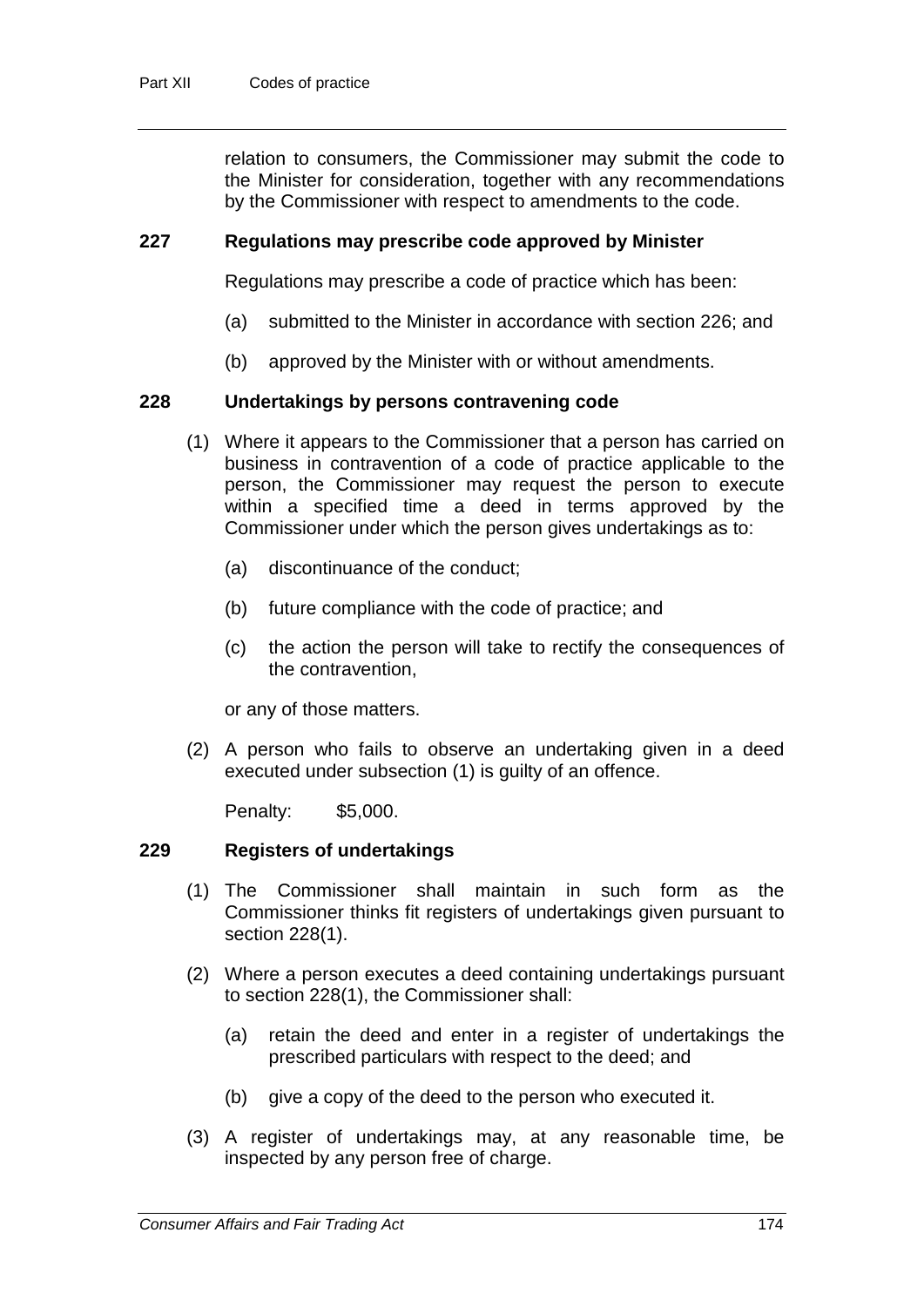#### **230 Orders by local court where undertaking refused or breached**

- (1) Where a person fails to comply with a request by the Commissioner for the giving of an undertaking under section 228(1), the Local Court may, on the application of the Commissioner or any other person, and on being satisfied that there were grounds for requesting the undertaking, order the first-mentioned person:
	- (a) to act in a manner that would have been required; or
	- (b) to refrain from acting in a manner that would have been prohibited,

by the undertaking if it had been given.

- (2) Where, on the application of the Commissioner or any other person, the Local Court is satisfied that a person has failed to observe an undertaking given by that person under section 228(1), the Local Court may make an order under subsection (3).
- (3) The Local Court may order the person by whom the undertaking was given:
	- (a) to observe the undertaking; and
	- (b) in the case of an undertaking to rectify the consequences of a contravention of a code of practice – to observe the undertaking within a time specified in the order.
- (4) Where:
	- (a) the failure on which an application under subsection (1) or (2) is based is a failure by a body corporate; and
	- (b) the Local Court is satisfied that the failure occurred with the consent or connivance of a person who, at the time of the failure, was a director of the body corporate or a person otherwise concerned in its management,

the Court may, in addition to any other order, make an order under subsection (5).

- (5) The Local Court may, in a case falling within subsection (4), make an order prohibiting the person from:
	- (a) continuing to consent to, or connive at, the failure; or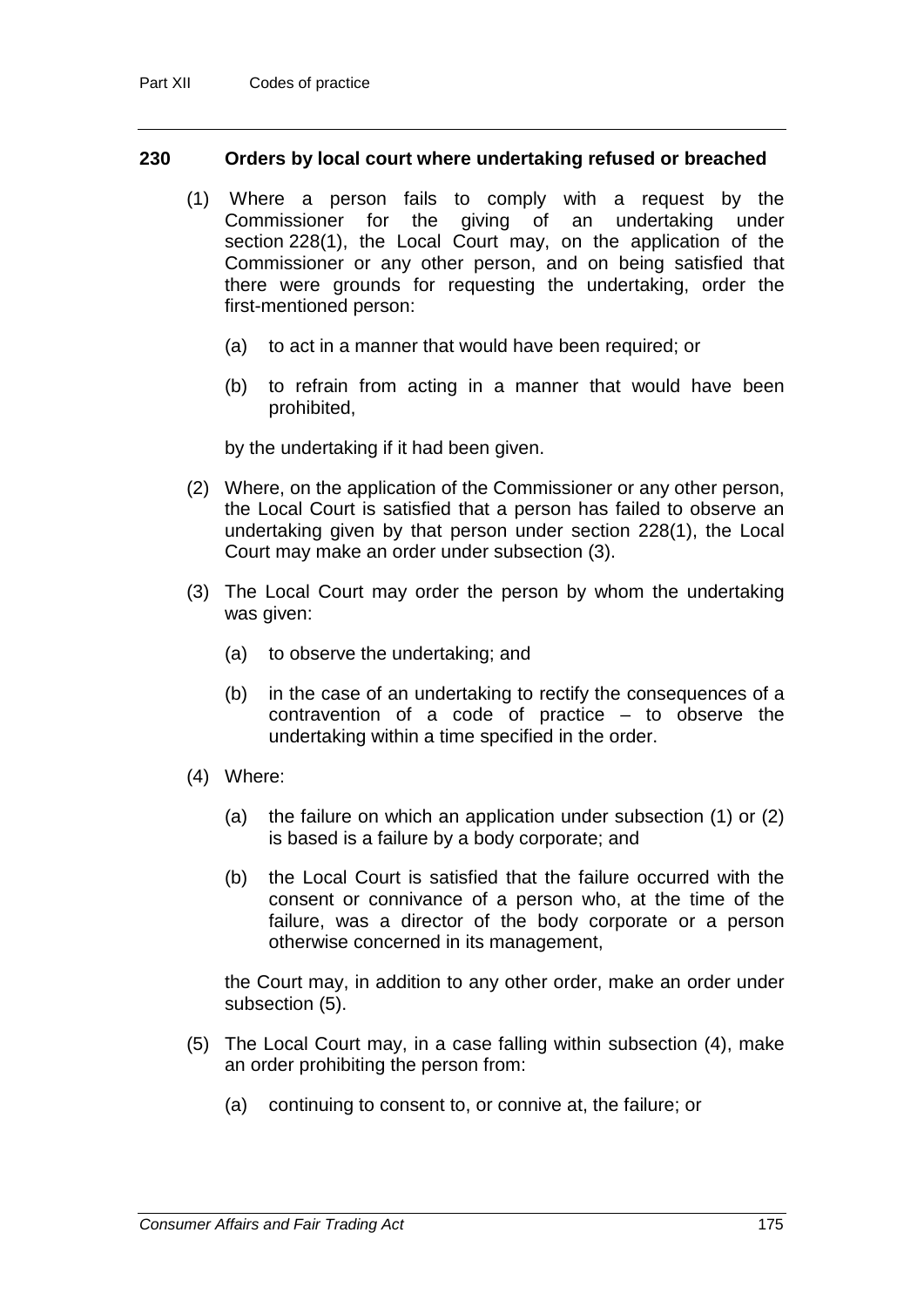- (b) consenting to, or conniving at, a like failure by any other body corporate of which the person is a director or in the management of which the person is concerned.
- (6) An order under this section may be made subject to such conditions (whether as to the duration of the order of otherwise) as the Court thinks fit including:
	- (a) conditions as to the future conduct of the person affected; and
	- (b) conditions specifying the action to be taken by the person to rectify the consequences of the failure the subject of the application under this section.
- (7) A person who contravenes or fails to comply with an order under this section is guilty of an offence.

Penalty: \$5,000.

# **231 Variation and discharge of orders**

The Local Court may on the application of the Commissioner vary or discharge an order made under section 230.

# **Part XIII Miscellaneous**

# **232 Offences by bodies corporate**

- (1) Subject to subsection (2), where a body corporate is found guilty of an offence under this Act, each person who is a director of the body corporate or otherwise concerned in its management shall be deemed to have committed that offence, and is liable to be proceeded against and punished accordingly.
- (2) In proceedings brought against a person by virtue of subsection (1), it is a defence for that person to prove that he or she could not by the exercise of reasonable diligence have prevented the commission of the offence by the body corporate.

# **232A Liability for act or default of officer, employee or agent**

For the purposes of this Act, an act or default of an officer, employee or agent of a person carrying on a business will be taken to be an act or default of that person unless it is proved that the officer, employee or agent acted outside the scope of his or her actual, usual and ostensible authority.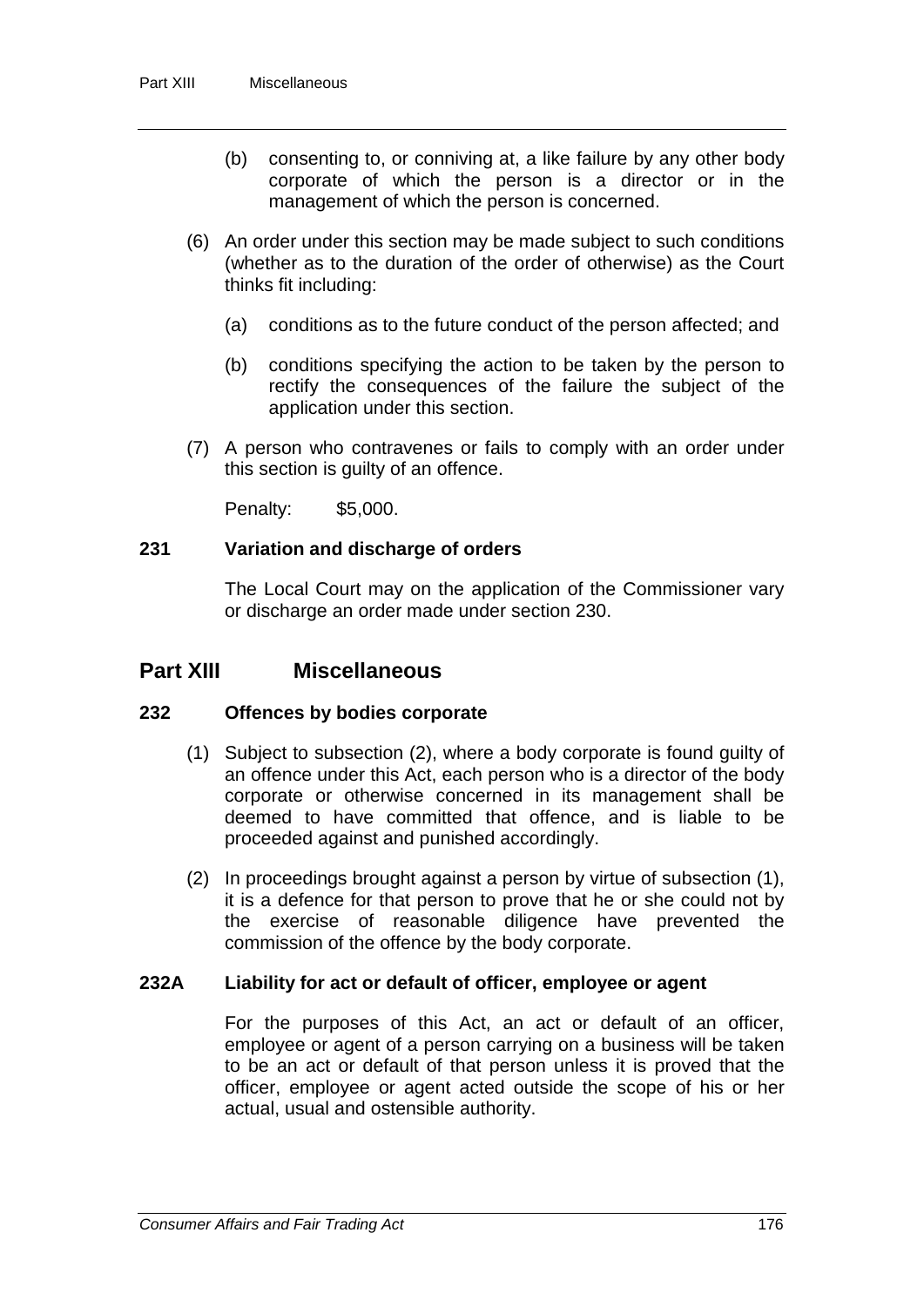## **233 Allegation that person was a consumer**

If it is alleged in any proceedings under this Act, or in any other proceedings in respect of a matter arising under this Act, that a person was a consumer in relation to particular goods or services, it shall be presumed until the contrary is established that that person was a consumer in relation to those goods or services.

## **234 Service of notices, &c.**

- (1) Where by this Act a notice or other document is required to be given to or served on a person, it may, subject to this Act, be given or served:
	- (a) to or on an individual as mentioned in subsection  $(2)$ ; or
	- (b) to or on a body corporate as mentioned in subsection (3).
- (2) In the case of an individual, the notice or other document may be given or served:
	- (a) by delivering it to the individual personally;
	- (b) by leaving it at the individual's place of residence last known to the person who issued it with a person who apparently resides there and who has, or apparently has, attained the age of 16 years;
	- (c) without limiting the other provisions of this subsection, where the individual is the holder of a licence under Part X or XI, by leaving it at a place at which the holder is authorized to carry on the business to which the licence relates with a person who is apparently employed at that place and who has, or apparently has, attained the age of 16 years; or
	- (d) by sending it by prepaid post addressed to the individual at the place of residence referred to in paragraph (b) or, where the individual is the holder of a licence under Part X or XI, a place referred to in paragraph (c).
- (3) In the case of a body corporate, the notice or other document may be given or served:
	- (a) by delivering it to a person who is, or apparently is, concerned in the management of the body corporate;
	- (b) by leaving it at the registered office of the body corporate with a person who is apparently employed there and who has, or apparently has, attained the age of 16 years;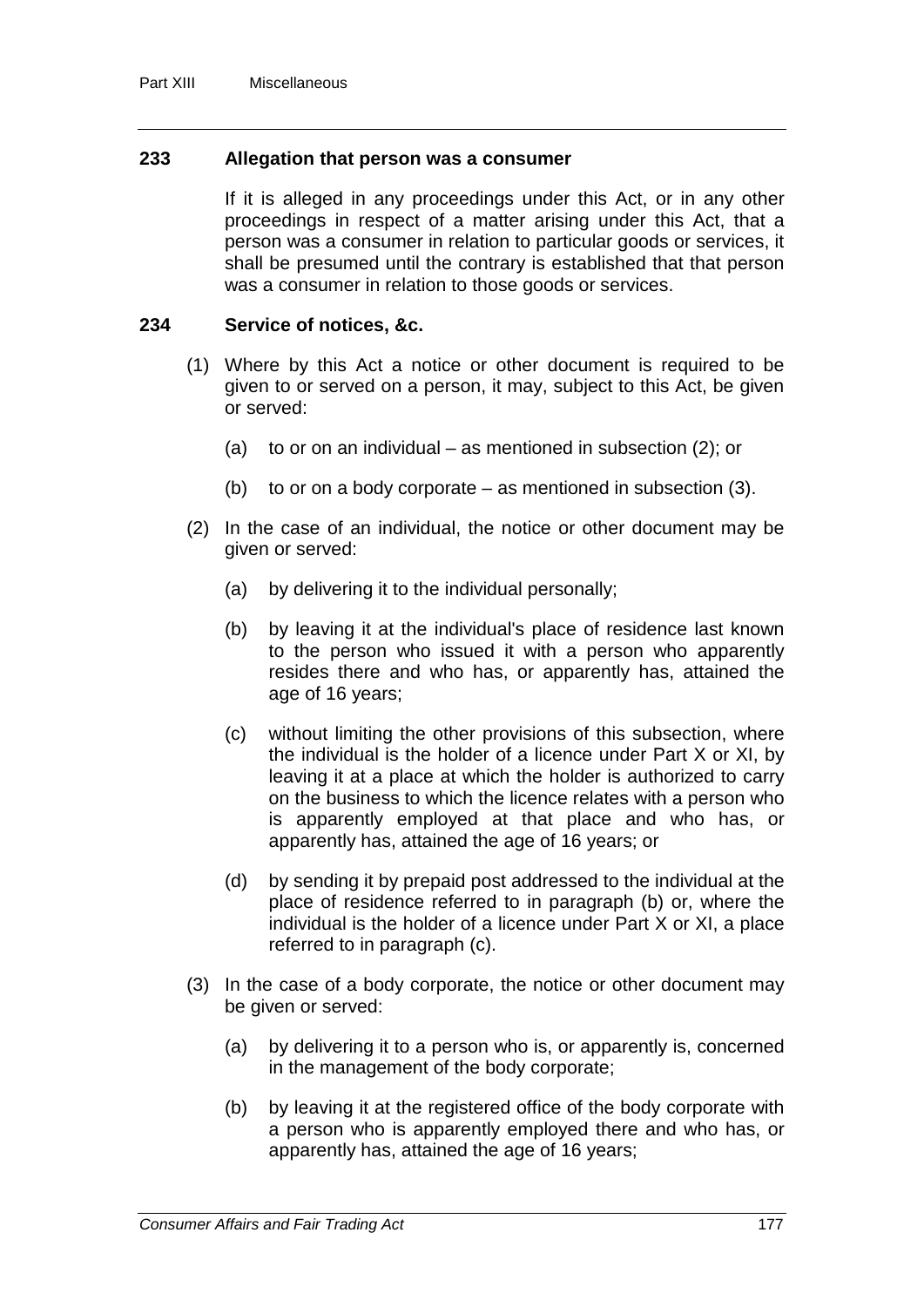- (c) without limiting the other provisions of this subsection, where the body corporate is the holder of a licence under Part X or XI, by leaving it at a place at which the holder is authorized to carry on the business to which the licence relates with a person who is apparently employed at that place and who has, or apparently has, attained the age of 16 years; or
- (d) by sending it by prepaid post addressed to the body corporate at its registered office or, where the body corporate is the holder of a licence under Part X or XI, a place referred to in paragraph (c).
- (4) Nothing in this section affects:
	- (a) the operation of any other law of the Territory that authorizes the service of a document in any other way; or
	- (b) the power of a court to authorize service of a document in any other way.

# **235 Secrecy**

- (1) Subject to subsection (2), a person shall not divulge or communicate information which the person acquires by reason of being employed or engaged or otherwise concerned in or in connection with the administration or enforcement of this Act except:
	- (a) with the consent of the person from whom the information was obtained;
	- (b) in connection with the administration or enforcement of this Act;
	- (c) to the Commissioner of Police; or
	- (d) for the purposes of legal proceedings.

Penalty: \$5,000.

(2) Notwithstanding subsection (1), the Commissioner or a person authorized by the Commissioner may communicate to the appropriate Minister or official of the Crown in right of the Commonwealth or of the Territory or of any State or other Territory of the Commonwealth information which the Commissioner considers should be communicated for the purpose of the administration or enforcement of any law of the Commonwealth, of the Territory, or of any State or other Territory of the Commonwealth.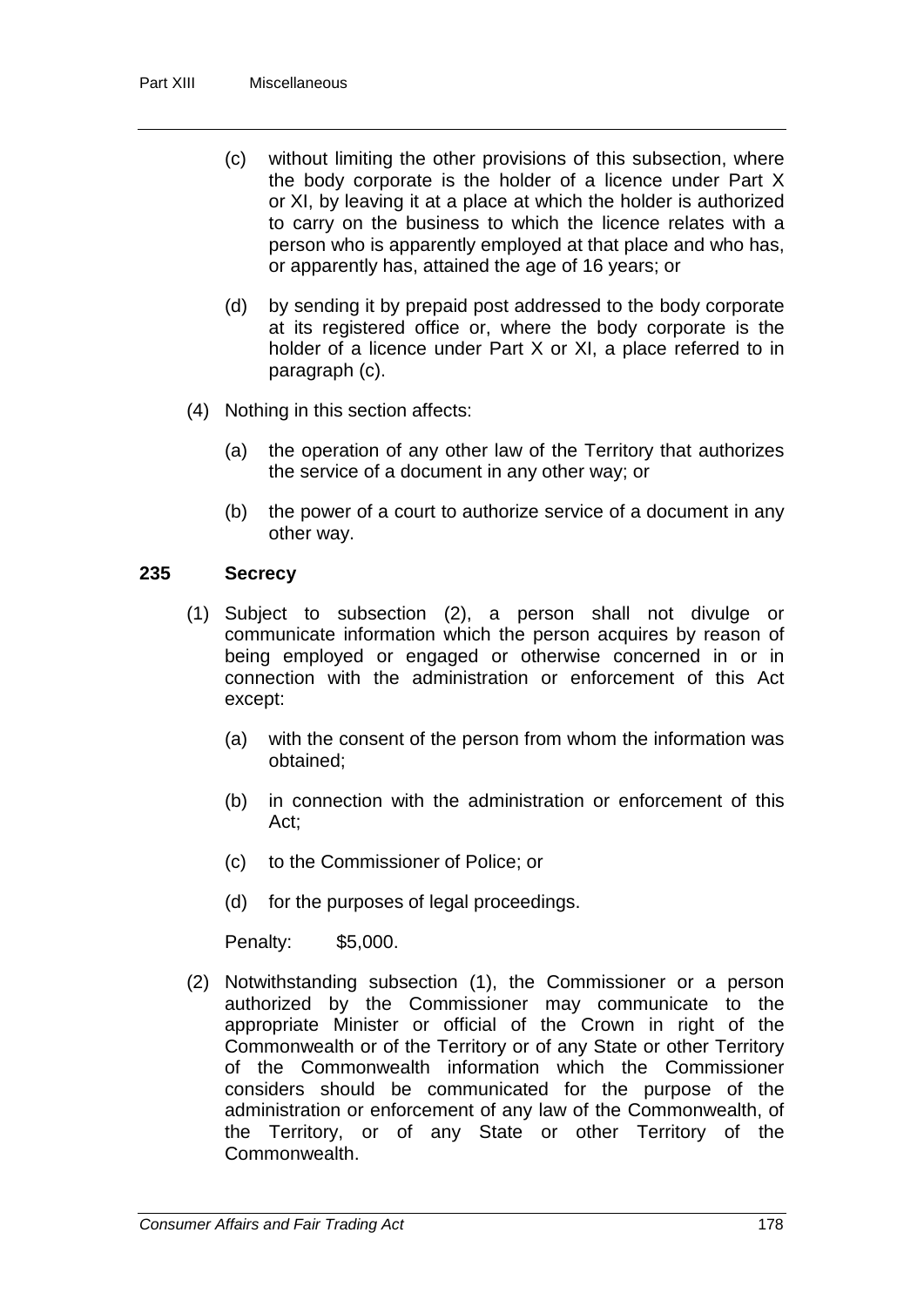## **236 Protection of commissioner, council members, officers, &c.**

No action or proceeding, civil or criminal, shall be commenced or lie against the Commissioner, the Chairman of the Council, any other member of the Council, a member of any committee appointed or established under this Act or any person otherwise employed or engaged in or in connection with the administration or enforcement of this Act for or in respect of any act or thing done or omitted to be done by him or her in good faith in the exercise or purported exercise of a power, or the performance or purported performance of a function, under this Act.

### **236A Power to grant exemptions**

- (1) Regulations may provide that a statutory body specified in the regulations is not required to hold a licence under Part XI.
- (2) The Minister may, by notice in the *Gazette*, exempt (conditionally or unconditionally) from the application of a specified provision of this Act:
	- (a) a specified person or persons of a specified class or description;
	- (b) specified goods or goods of a specified class or description; or
	- (c) specified transactions or transactions of a specified class or description.
- (3) The Minister may, by instrument in writing, delegate to a named person or the holder from time to time of a specified designation, office or position, his or her power of exemption under subsection (2).

#### **237 Regulations**

- (1) The Administrator may make regulations, not inconsistent with this Act, prescribing matters:
	- (a) required or permitted by this Act to be prescribed; or
	- (b) necessary or convenient to be prescribed for carrying out or giving effect to this Act.
- (2) A provision of a regulation may be of general application or limited application, or may apply with variations as between different classes or descriptions of persons, matters or things.
- (3) A regulation may provide for an offence punishable by a penalty not exceeding \$2,000.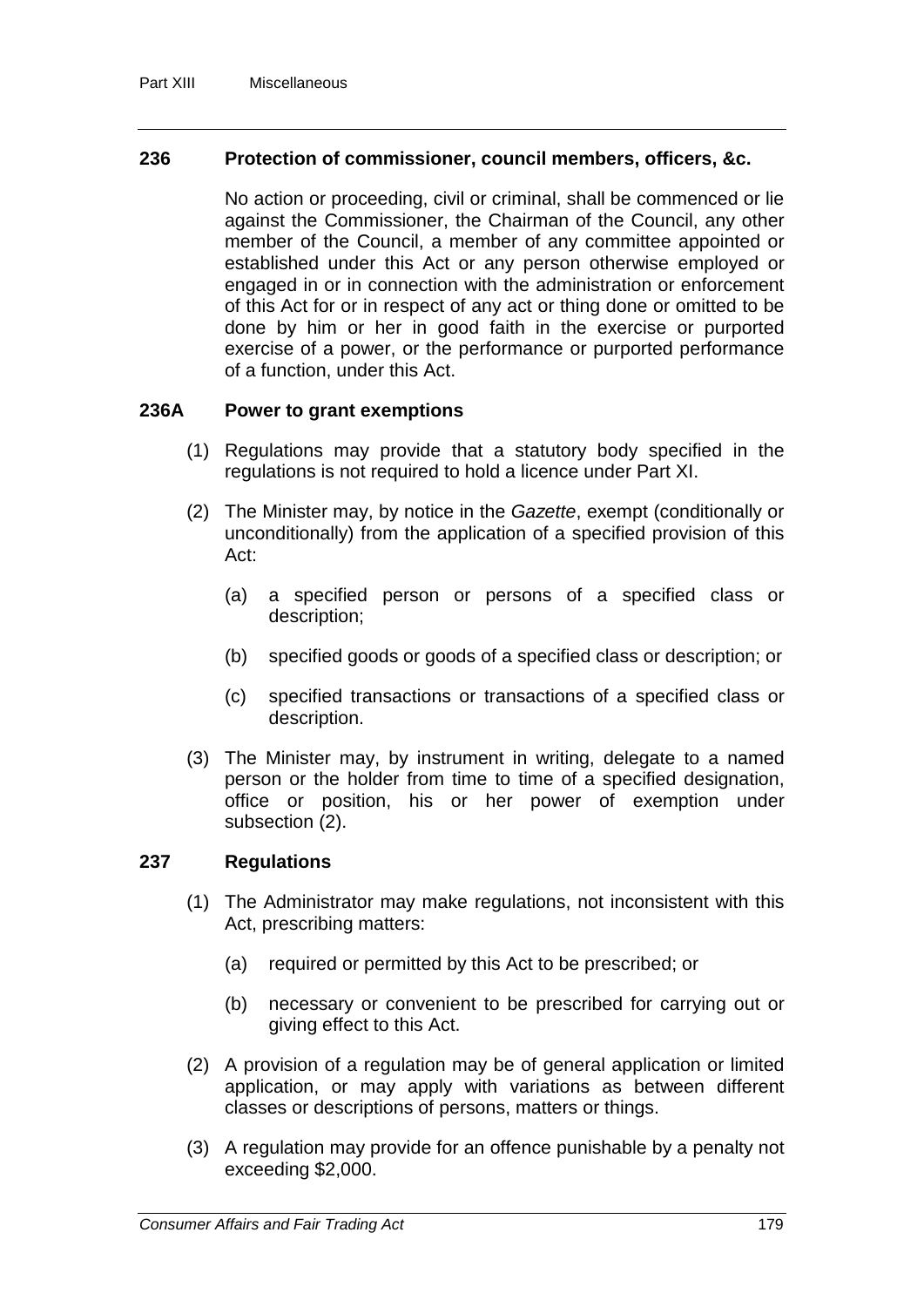# **Part XIV Repeals, savings and transitional provisions**

# **238 Repeals**

The enactments specified in Schedule 2 are repealed.

# **239 Savings and transitional provisions**

Schedule 3 has effect.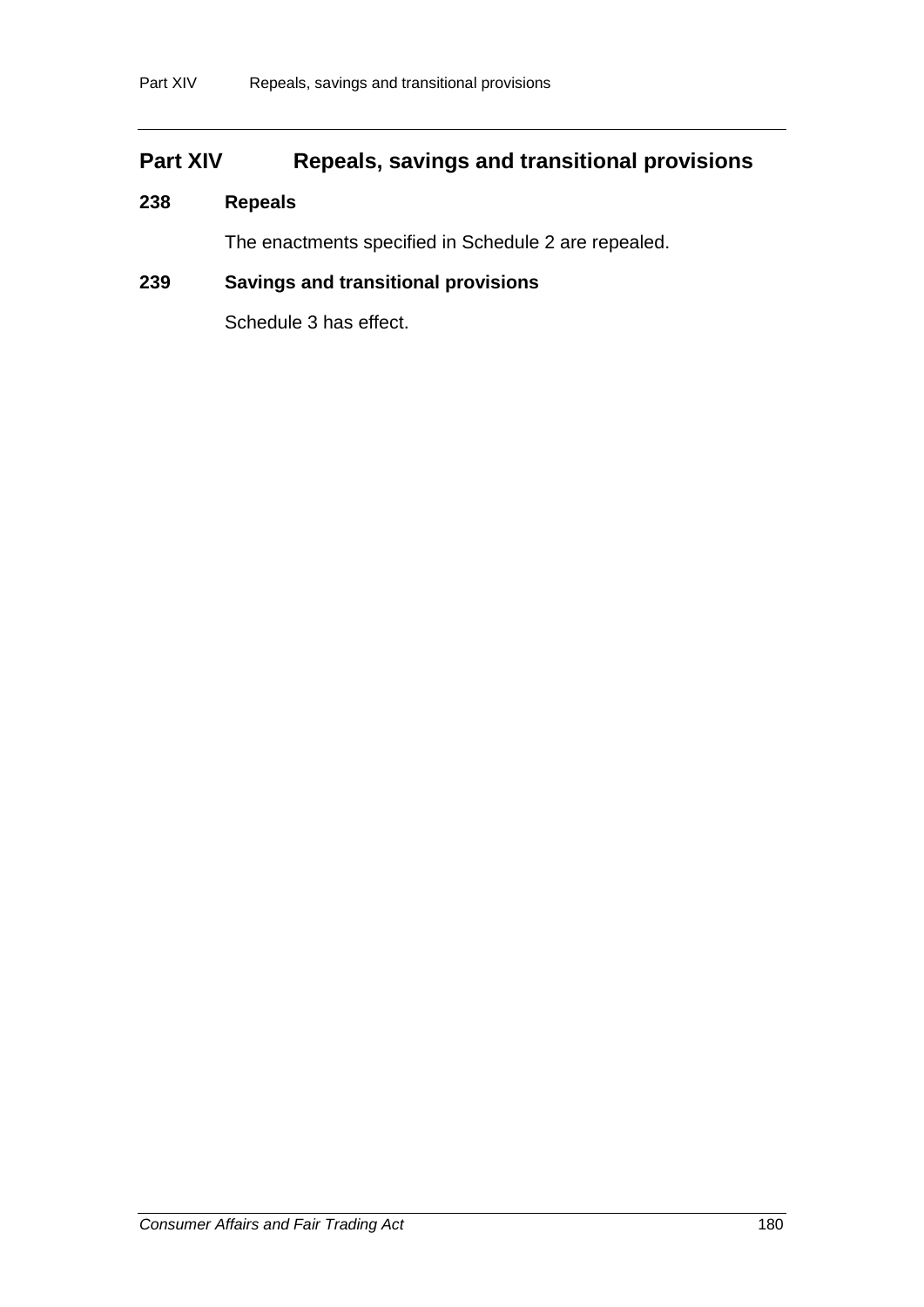# **Schedule 1 Further provisions with respect to the Council and its committees**

sections 14(4), 17

# **Part I Members of the Council**

- 1. Vacation of office
	- (1) The office of a member of the Council becomes vacant:
		- (a) on the expiry of the term for which the member was appointed;
		- (b) if the member dies;
		- (c) if the member resigns as such by writing signed by the member and delivered to the Minister;
		- (d) if the member, except with the leave of the Minister, is absent from 3 consecutive meetings of the Council of which reasonable notice has been given to the member either personally or by post;
		- (e) if the member is found guilty in the Territory of an offence punishable by imprisonment for 12 months or more, or is found guilty elsewhere of an offence which, if committed in the Territory, would be an offence so punishable;
		- (f) if the member becomes bankrupt, applies to take the benefit of a law for the relief of bankrupt or insolvent debtors, or compounds with his or her creditors or makes an assignment of his or her remuneration for their benefit;
		- (g) if the member becomes a voluntary patient within the meaning of, or is ordered to be kept in custody under section 13 of, the *Mental Health Act*, or is similarly confined, controlled or restricted under a law of a State or another Territory of the Commonwealth which provides for the care and control of persons who are mentally ill; or
		- (h) if the member is removed from office by the Minister under subsection (2).
	- (2) The Minister may remove a member of the Council from office:
		- (a) for misbehaviour or incapacity;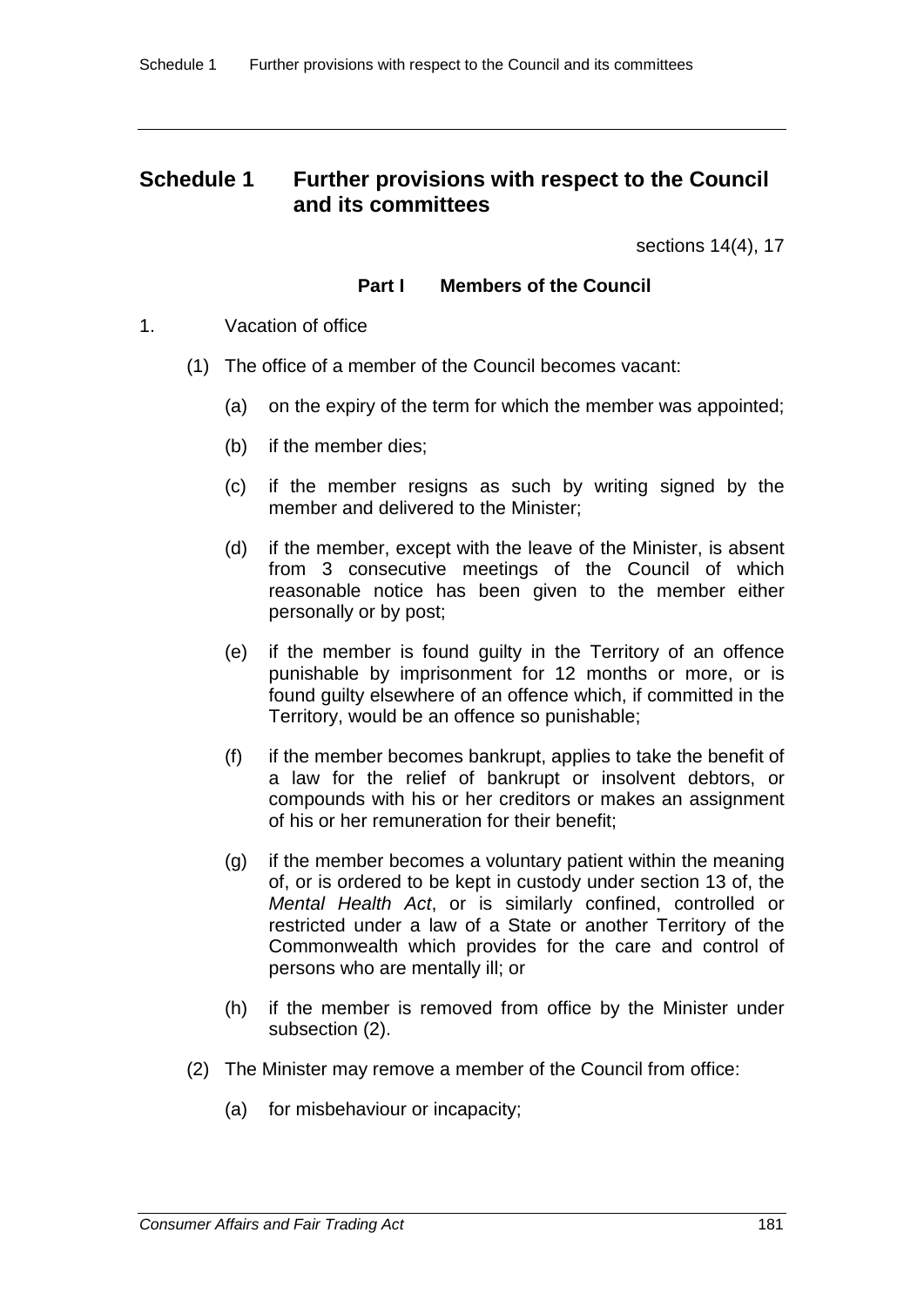- (b) if it appears to the Minister, after consultation with the Chairman of the Council, that, by reason of a change in the member's circumstances, it is no longer appropriate for the member to continue as such; or
- (c) if the member appears to the Minister to have contravened or failed to comply with paragraph 7(1).
- 2. Filling of casual vacancies

Where a vacancy occurs in the office of a member of the Council otherwise than by the expiry of the term for which the member was appointed, the Minister shall by notice in the *Gazette* appoint a person to fill the vacancy, and the person so appointed shall hold office as a member for the unexpired period of office of the member in whose stead he or she is appointed.

# **Part II Meetings and Proceedings of the Council and its Committees**

- 3. Convening and frequency of council meetings
	- (1) The Chairman of the Council shall convene such meetings of the Council as are necessary for the exercise of its powers and the performance of its functions, and so that the interval between one meeting and the next does not exceed 6 months.
	- (2) The Chairman shall convene a meeting of the Council whenever requested by the Minister to do so.
	- (3) The Chairman shall convene a meeting by notice in writing to the other members of the Council specifying the time and place at which the meeting is to be held.
- 4. Presiding at council meetings
	- (1) The Chairman of the Council or, in the absence of the Chairman, its Deputy Chairman (if present) shall preside at meetings of the Council.
	- (2) If the Chairman and the Deputy Chairman are both absent from a meeting, the members of the Council present at the meeting shall elect one of their number to preside for so long as both continue to be absent, and the person elected has during that time all the powers of the Chairman.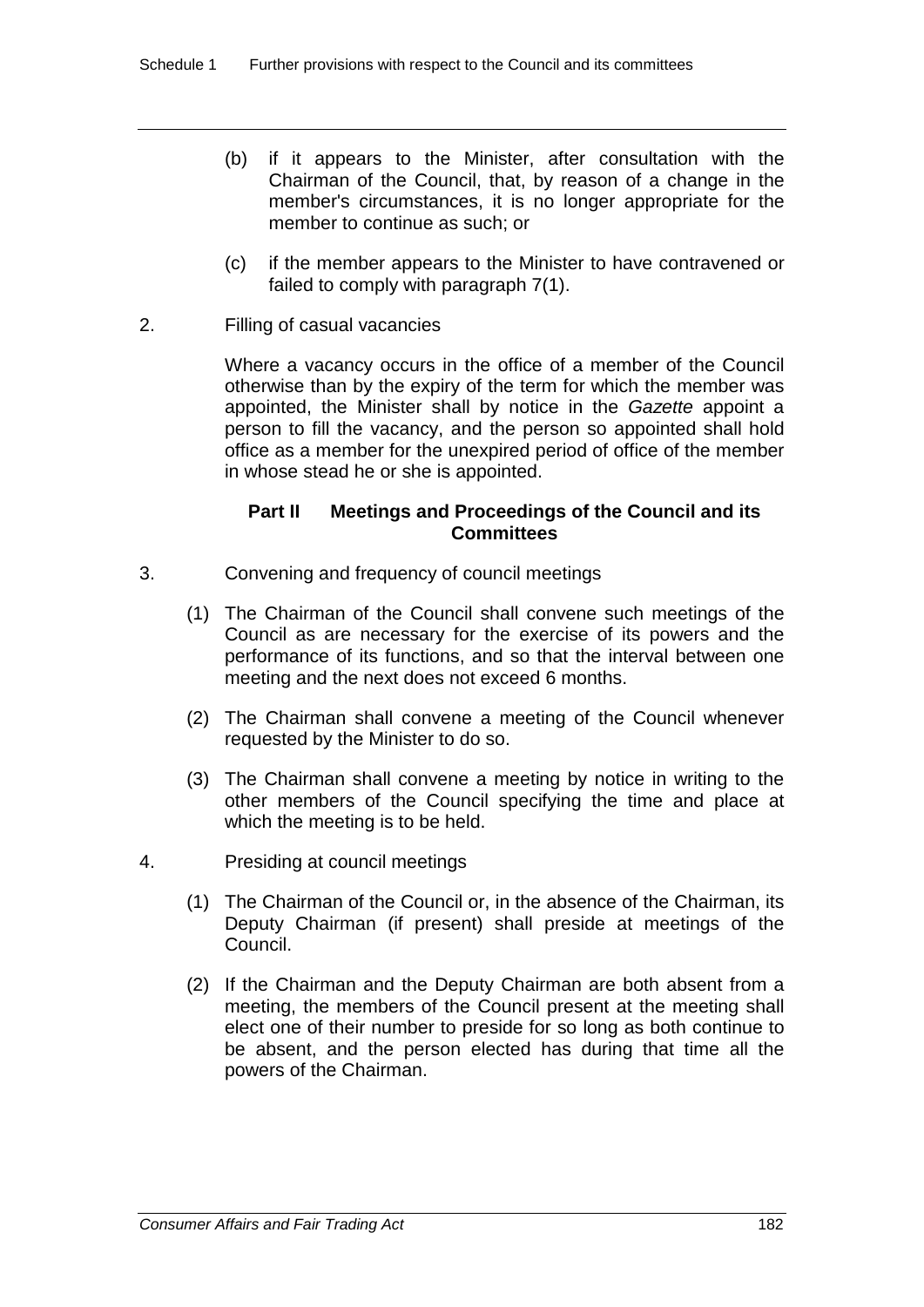- 5. Procedure at council meetings
	- (1) At a meeting of the Council:
		- (a) 50% of the members of the Council for the time being holding office constitute a quorum;
		- (b) questions arising shall be decided by a majority of the votes of the members present and voting; and
		- (c) in the event of an equality of votes on a question, the question shall be taken to have been decided in the negative.
	- (2) The Council must keep a full and accurate record of its proceedings.
	- (3) Subject to this Part, the procedure at meetings of the Council shall be as decided by the Council.
- 6. Committees

Meetings of a committee of the Council shall be convened and conducted in accordance with any directions given by the Council and, subject thereto, in such manner as the committee decides.

- 7. Members to declare interests
	- (1) Subject to subparagraph (2), a member of the Council, or of a committee of the Council, who has an interest in any matter before the Council or that committee as the case may be, must declare that interest to the Chairman of the Council (or, in the Chairman's absence, to the Deputy Chairman) and shall not take part in any decision of the Council or committee in respect of that matter.
	- (2) Subparagraph (1) does not apply to a person's interest in any matter as a consumer.
- 8. Validity of proceedings

No action or proceeding of the Council or a committee of the Council, or of a member of either, is invalid by reason only of:

- (a) a defect in the appointment of a member of the Council or a committee;
- (b) a disqualification of such a member;
- (c) a defect in the convening or conduct of a meeting of the Council or a committee;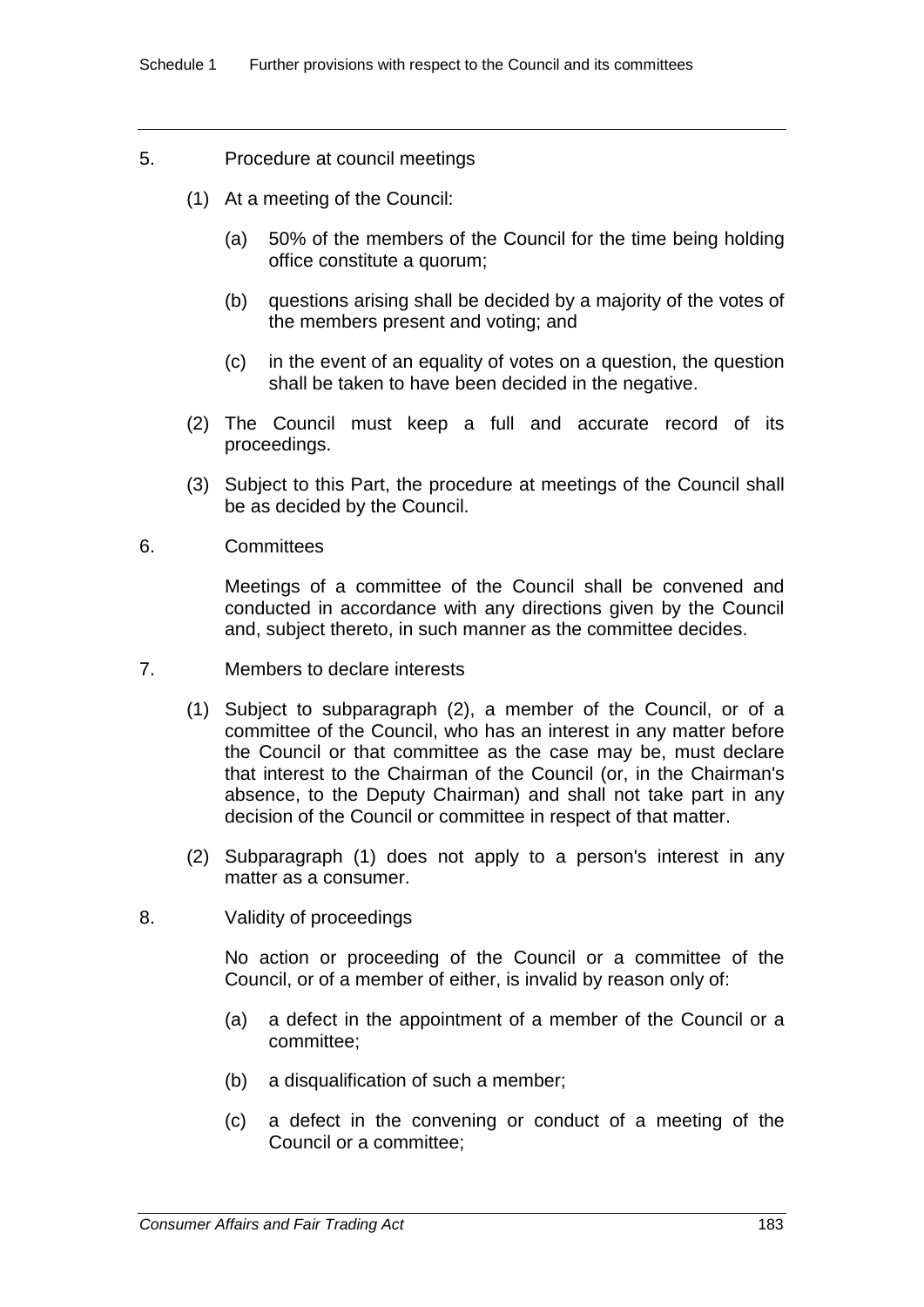- (d) there being a vacancy in the membership of the Council or a committee; or
- (e) a contravention of, or failure to comply with, paragraph 7(1).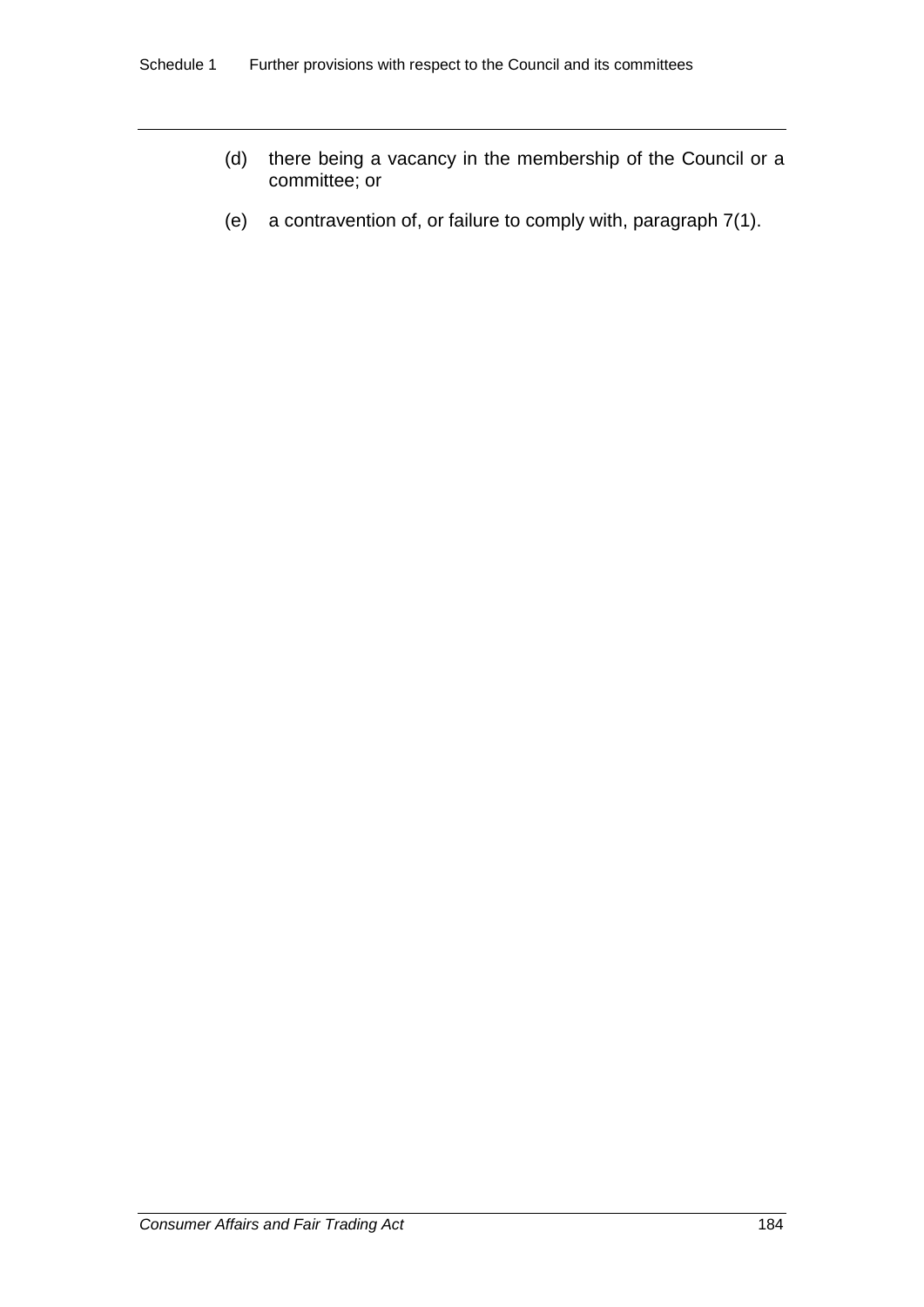# **Schedule 2 Repeals**

|    |                                                                                                      | section 238  |
|----|------------------------------------------------------------------------------------------------------|--------------|
| 1. | <b>Consumer Protection</b>                                                                           |              |
|    | <b>Consumer Protection Ordinance 1978</b>                                                            | No. 41, 1978 |
|    | <b>Consumer Protection Amendment Act 1983</b>                                                        | No. 17, 1983 |
| 2. | Door-to-Door Sales                                                                                   |              |
|    | Door to Door Sales Ordinance 1967                                                                    | No. 47, 1967 |
|    | Door to Door Sales Ordinance 1973                                                                    | No. 14, 1973 |
|    | Door to Door Sales Ordinance (No. 2) 1973                                                            | No. 62, 1973 |
| 3. | <b>False Advertising</b>                                                                             |              |
|    | <b>False Advertising Ordinance 1970</b>                                                              | No. 58, 1970 |
| 4. | <b>Motor Vehicle Dealers</b>                                                                         |              |
|    | <b>Motor Vehicle Dealers Act 1979</b>                                                                | No. 85, 1979 |
|    | <b>Motor Vehicle Dealers Regulations</b><br>(comprising Regulations No. 22, 1980 and<br>No. 4, 1981) |              |
| 5. | <b>Unordered Goods and Services</b>                                                                  |              |
|    | Unordered Goods and Services Ordinance 1972 No. 74, 1972                                             |              |
| 6. | <b>Trading Stamps</b>                                                                                |              |
|    | Trading Stamp Act, 1904 of the State of South Australia (No. 859                                     |              |

*Trading Stamp Act, 1904* of the State of South Australia (No. 859 of 1904) so far as that Act applies to the Territory as a law of the **Territory**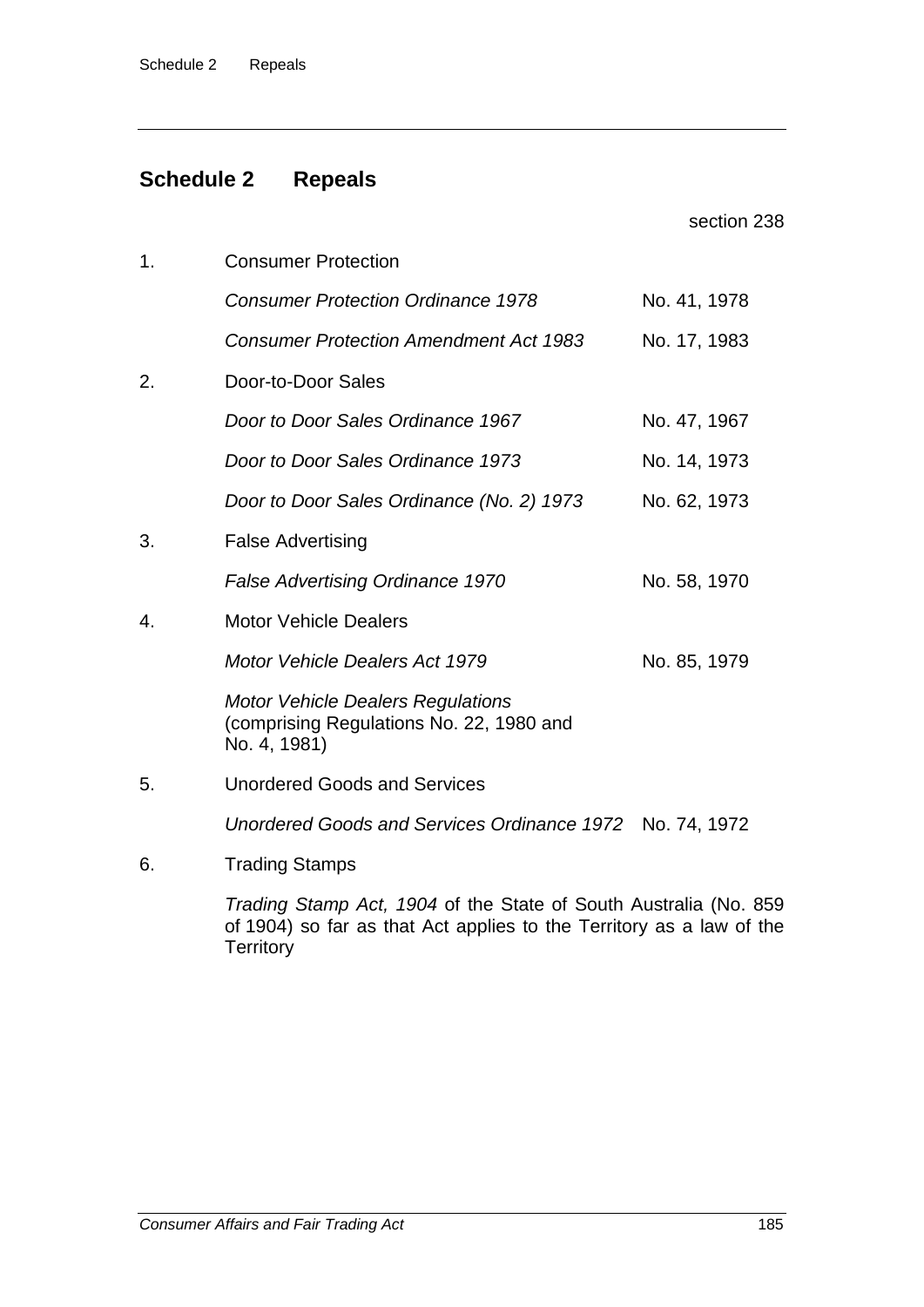# **Schedule 3 Savings and transitional provisions**

section 239

# **1. Application of** *Interpretation Act*

The provisions of this Schedule do not prejudice the operation in relation to the repeals effected by this Act of section 12 of the *Interpretation Act* so far as that section is consistent with those provisions.

# **2. Consumer Protection**

(1) In this paragraph:

*appointed day* means the day on which the repeal of the enactments specified in paragraph 1 of Schedule 2 takes effect.

*new Council* means the Consumer Affairs Council established by this Act.

*old Council* means the Consumer Affairs Council established by the *Consumer Protection Ordinance 1978*.

- (2) The person who, immediately before the appointed day, holds office under the *Consumer Protection Ordinance 1978* (as amended) as Commissioner of Consumer Affairs for the Northern Territory shall, as from that day, be deemed to have been appointed under this Act as Commissioner of Consumer Affairs.
- (3) The persons who, immediately before the appointed day, are members of the old Council shall, as from that day, be deemed to have been appointed under this Act as members of the new Council, and, subject to this Act, shall hold office as such for the balance of the terms of their appointments to the old Council; and the Chairman and Deputy Chairman of the old Council immediately before the appointed day shall, as from that day, be deemed to have been appointed or elected as the case may require as Chairman and Deputy Chairman respectively of the new Council, and, subject to this Act, shall hold office as such for the balance of the terms of their appointments as members of the old Council.
- (4) Where, immediately before the appointed day, a person then holding office under the *Consumer Protection Ordinance 1978* (as amended) as Commissioner of Consumer Affairs for the Northern Territory or Deputy Commissioner of Consumer Affairs for the Northern Territory is engaged in any investigation, consultation or other matter arising under or undertaken by virtue of that Ordinance as amended (including the conduct or defence of any proceedings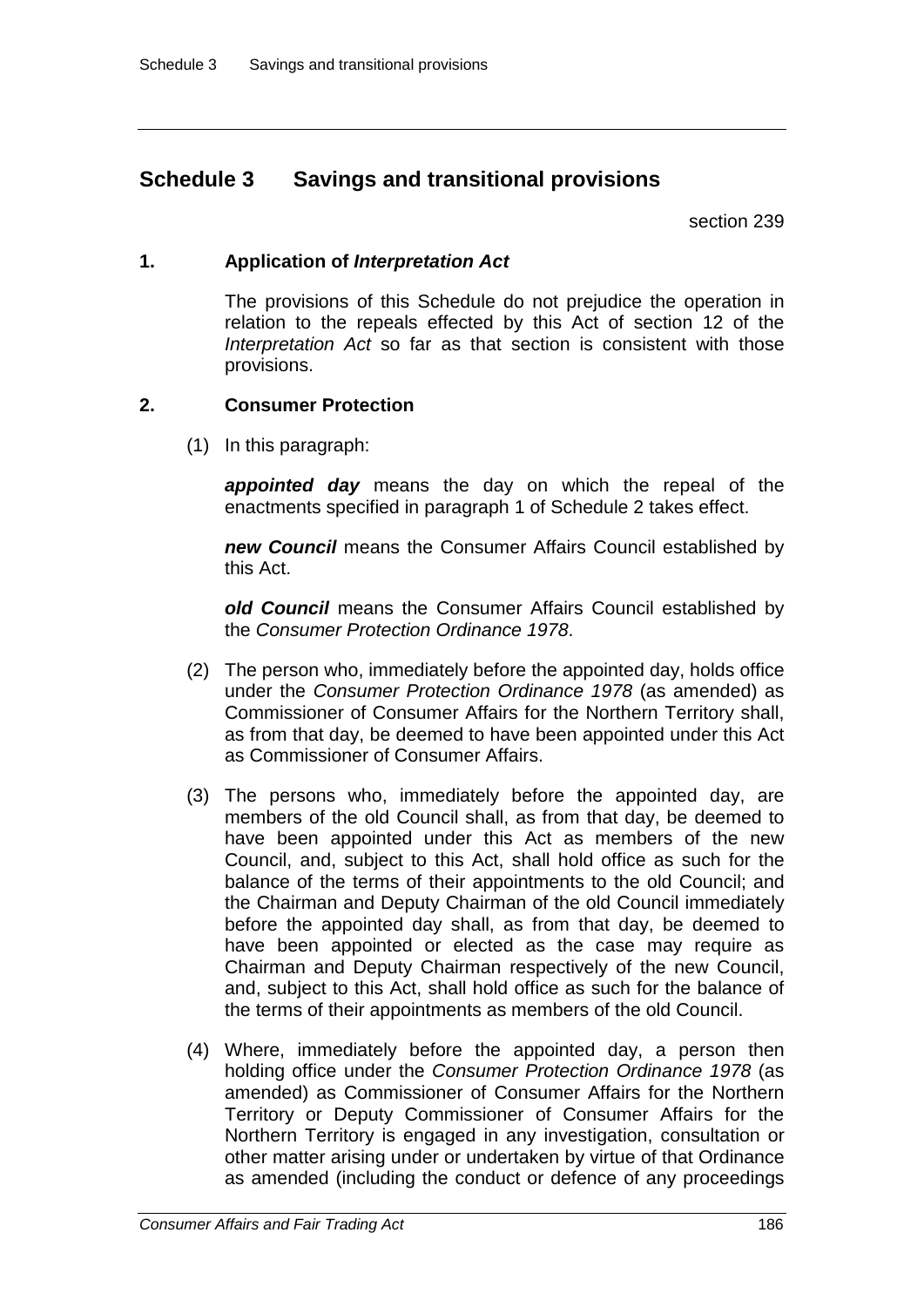and acting as an arbitrator), the matter shall be treated as from that day as having been initiated in accordance with this Act by the person holding the office of Commissioner of Consumer Affairs by virtue of subparagraph (2), and may be continued by that person accordingly.

- (5) An order in force immediately before the appointed day under section 19 of the *Consumer Protection Ordinance 1978* as amended shall, as from that day, have effect:
	- (a) in the case of an order under section 19(2), as if it were a notice in force under section 30(1) of this Act; and
	- (b) in the case of an order under section 19(3), as if it were a notice in force under section 30(3) of this Act.

# **3. Door to Door Sales**

Notwithstanding the repeal of the enactments specified in paragraph 2 of Schedule 2, the *Door to Door Sales Ordinance 1967* as amended shall, on and after the day on which the repeal takes effect, continue to have effect in relation to agreements to which it applied immediately before that day.

# **4. Motor Vehicle Dealers**

- (1) In this paragraph, *appointed day* means the day on which the repeal of the enactments specified in paragraph 4 of Schedule 2 takes effect.
- (2) If it appears to the Commissioner to be desirable to do so having regard to the length of time between:
	- (a) the end of the period covered by the report on the operation of the *Motor Vehicle Dealers Act 1979* last submitted to the Minister pursuant to section 45 of that Act; and
	- (b) the appointed day,

the Commissioner shall, as soon as practicable after the appointed day, submit to the Minister a report on the operation of the Act from the end of that period to the appointed day; and section 12(4) of this Act shall apply to the report as it applies to a report under that section.

(3) Licences of individual dealers in force under the *Motor Vehicle Dealers Act 1979* immediately before the appointed day shall be treated as from that day as having been granted under Part X of this Act (and shall be so treated, and of full force and effect under Part X, notwithstanding that they do not comply as to form or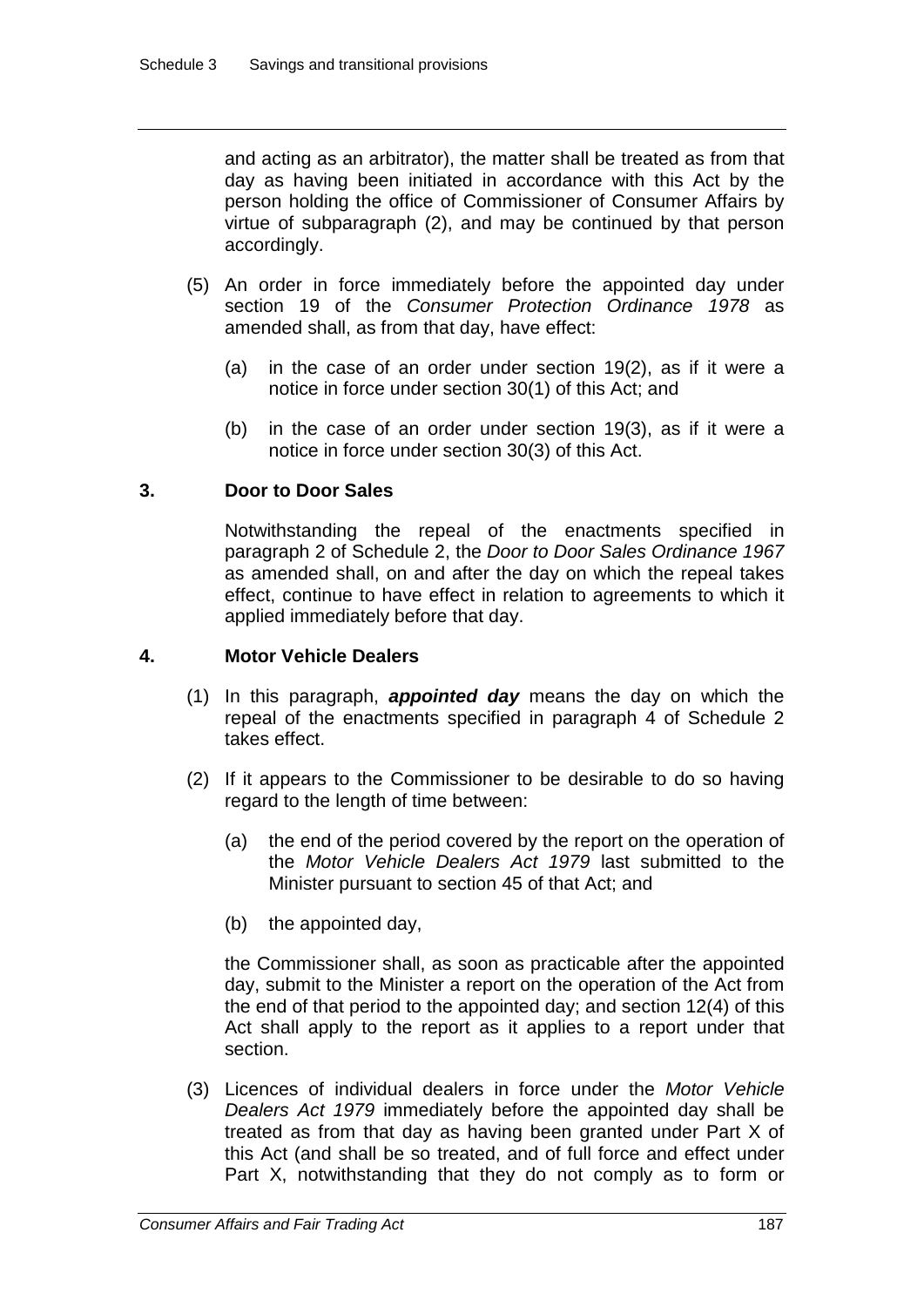content with the requirements of that Part); and where, immediately before the appointed day, a single licence under the Act of 1979 is held by 2 or more dealers carrying on business as such in partnership, each of those dealers shall be treated as from that day as holding a licence granted under Part X in the terms of that licence.

- (4) The Commissioner may issue to a dealer referred to in subparagraph (3) a licence in a form issued under Part X endorsed with the terms to which the licence, by virtue of that subparagraph, is subject.
- (5) For the purposes of section 129(1), a place at which a licensed dealer carries on business as such immediately before the appointed day shall be treated as from that day as specified in the dealer's licence as it has effect by virtue of subparagraph (3).
- (6) In relation to a licence to which subparagraph (3) applies, section 153 shall have effect as if it required the dealer to cause the licence to be exhibited at all times in a conspicuous position at the place where the dealer carries on business as such or, if the dealer carries on business as such at 2 or more places, at whichever of those is the dealer's principal place of business.
- (7) Where subparagraph (3) has effect, section 174 shall have effect as if the reference in subsection (1) to each place of business specified in a dealer's licence were a reference to each place of business at which the dealer carries on business as such.
- (8) The Register of Motor Vehicle Dealers kept immediately before the appointed day pursuant to section 6 of the *Motor Vehicle Dealers Act 1979* shall be treated as from that day as the Register of Motor Vehicle Dealers kept pursuant to section 155 of this Act.
- (9) As from the appointed day, all authorities given for the purposes of section 21 of the *Motor Vehicle Dealers Act 1979* shall cease to have effect.

# **5. Unordered Goods and Services**

Notwithstanding its repeal, the *Unordered Goods and Services Ordinance 1972* as amended shall, on and after the day on which the repeal takes effect, continue to have effect in relation to events and matters to which it applied immediately before that day.

# **6. Regulations**

(1) Regulations may make further provision of a savings or transitional nature consequential on the repeal of any of the enactments specified in Schedule 2.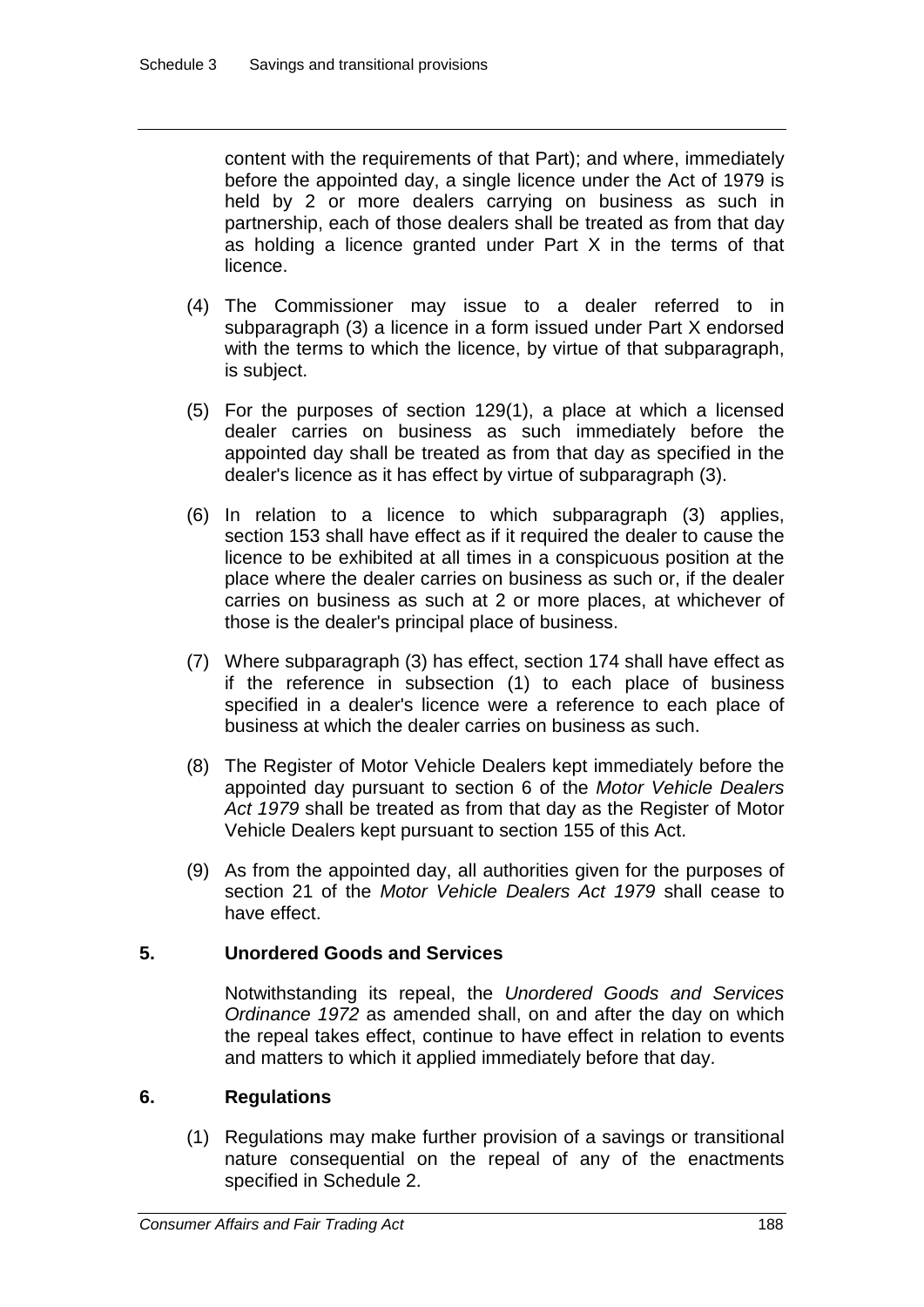(2) A provision referred to in subparagraph (1) shall, if the regulations so provide, have effect despite any other paragraph of this Schedule.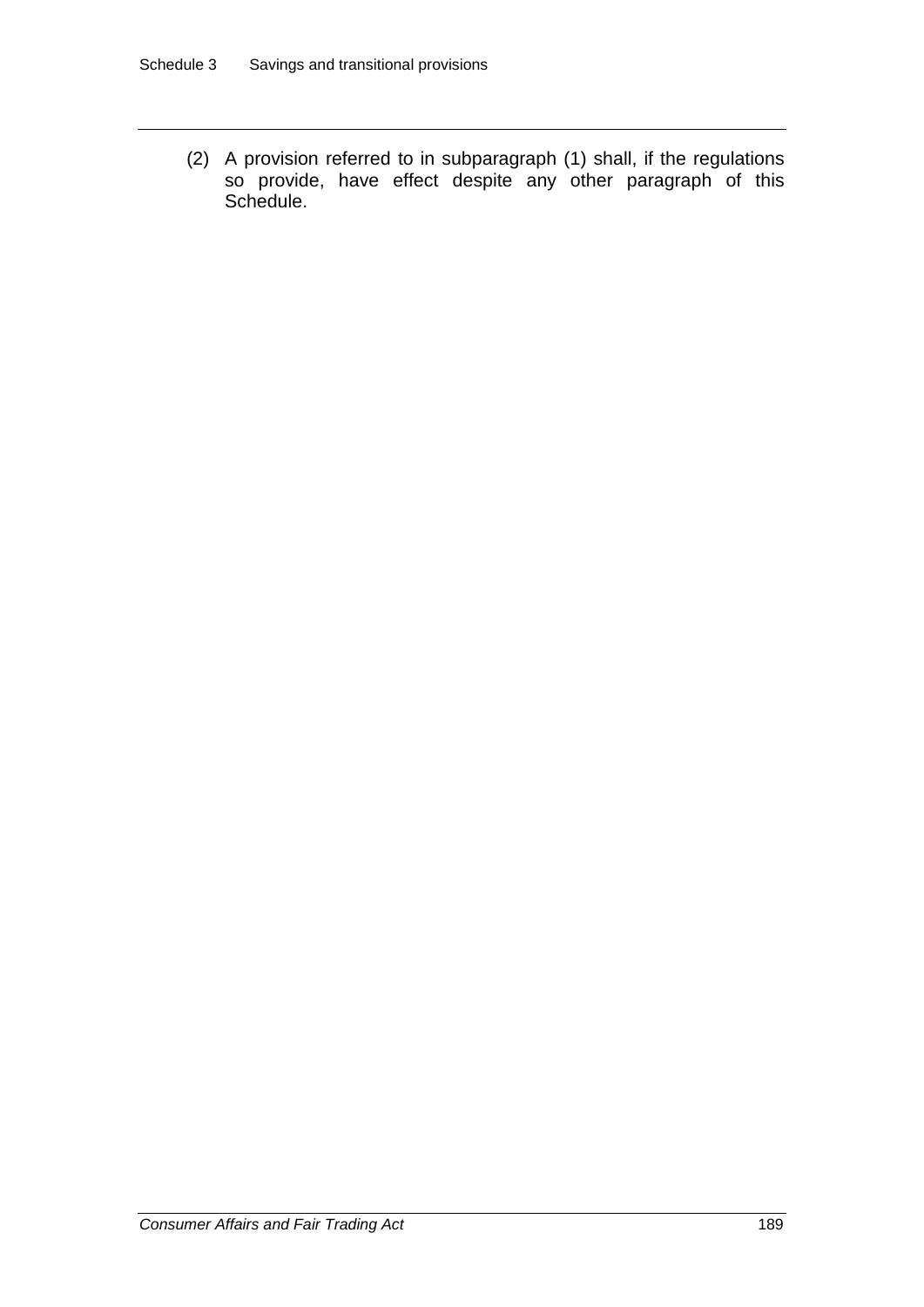#### **ENDNOTES**

**1 KEY**

Key to abbreviations

| $amd = amended$       |
|-----------------------|
| $app = appendix$      |
| $bl = by-law$         |
| $ch = Chapter$        |
| cl = clause           |
| div = Division        |
| exp = expires/expired |
| $f =$ forms           |
| Gaz = Gazette         |
| hdg = heading         |
| ins = inserted        |
| It = $long$ title     |
| nc = not commenced    |

**ad = order app = appendix om = omitted** *pt* **= Part**  $\mathbf{r}$  = regulation/rule **cl = clause rem = remainder div = Division renum = renumbered exp = expires/expired rep = repealed f = forms s = section** *Gaz* **=** *Gazette* **sch = Schedule hdg = heading sdiv = Subdivision ins = inserted SL = Subordinate Legislation lt = long title sub = substituted**

# **2 LIST OF LEGISLATION**

# *Consumer Affairs and Fair Trading Act 1990* **(Act No. 49, 1990)**

Assent date 4 October 1990<br>Commenced ss 1 to 96, 123. ss 1 to 96, 123, 124, 232, 239 and sch 2 paras 1, 3, 5 and 6: 1 April 1991 (*Gaz* S20, 28 March 1991); ss 226 to 231: 1 April 1992 (*Gaz* G12, 25 March 1992, p 2); ss 97 to 113: 1 July 1992 (*Gaz* G23, 10 June 1992, p 3); sch 2 para 2: 9 September 1992 (*Gaz* G36, 9 September 1992, p 3); ss 125 to 175, 177 to 184, sch 2 para 4: 14 December 1992 (*Gaz* G49, 9 December 1992, p 6); s 176: 26 February 1993 (*Gaz* S19, 26 February 1993); ss 114 to 122: 1 May 1993 (*Gaz* G17, 28 April 1993, p 2); ss 185 to 225: 1 July 1995 (*Gaz* G26, 28 June 1995, p 2)

*Public Sector Employment and Management (Consequential Amendments) Act 1993* **(Act No. 28, 1993)**

| Assent date | 30 June 1993                                        |
|-------------|-----------------------------------------------------|
| Commenced   | 1 July 1993 (s 2, s 2 Public Sector Employment and  |
|             | Management Act 1993 (Act No. 11, 1993) and Gaz S53, |
|             | 29 June 1993)                                       |

*Consumer Affairs and Fair Trading Amendment Act 1993* **(Act No. 43, 1993)**

| Assent date | 22 September 1993 |
|-------------|-------------------|
| Commenced   | 22 September 1993 |

#### *Local Government (Consequential Amendments) Act 1993* **(Act No. 84, 1993)**

| Assent date | 31 December 1993                                     |
|-------------|------------------------------------------------------|
| Commenced   | 1 June 1994 (s 2, s 2 Local Government Act 1993 (Act |
|             | No. 83, 1993) and <i>Gaz</i> S35, 20 May 1994)       |

#### *Statute Law Revision Act 1994* **(Act No. 50, 1994)**

| Assent date | 20 September 1994 |
|-------------|-------------------|
| Commenced   | 20 September 1994 |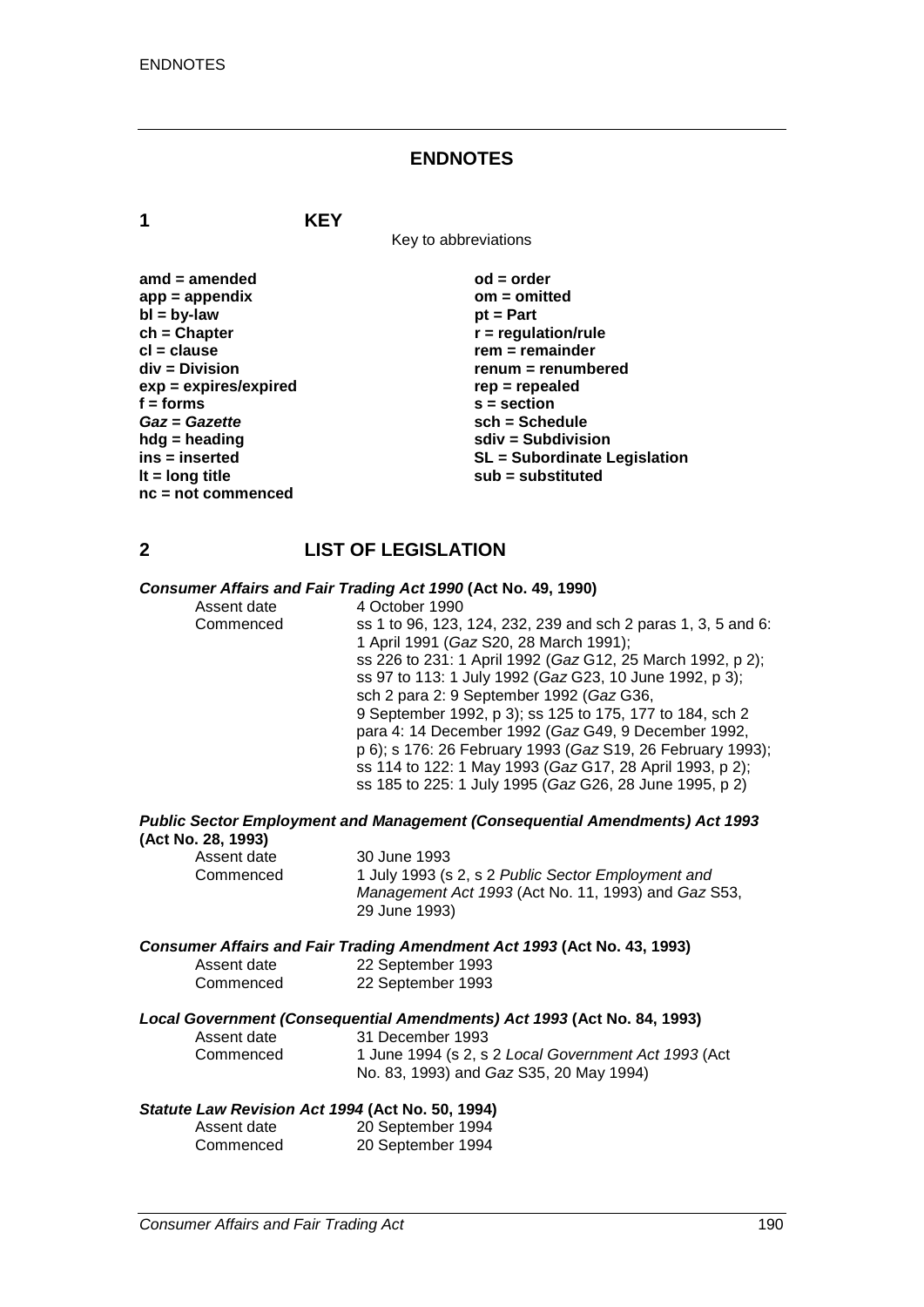| <b>Consumer Affairs and Fair Trading Amendment Act 1996 (Act No. 9, 1996)</b> |                                                             |  |
|-------------------------------------------------------------------------------|-------------------------------------------------------------|--|
| Assent date                                                                   | 20 March 1996                                               |  |
| Commenced                                                                     | s 15: 1 November 1996; rem: 17 April 1996 (Gaz G35,         |  |
|                                                                               | 28 August 1996, p 2 and <i>Gaz</i> G16, 17 April 1996, p 5) |  |

#### *Sentencing (Consequential Amendments) Act 1996* **(Act No. 17, 1996)**

| Assent date | 19 April 1996                                             |
|-------------|-----------------------------------------------------------|
| Commenced   | s 7: 19 April 1996; rem: 1 July 1996 (s 2, s 2 Sentencing |
|             | Act 1995 (Act No. 39, 1995) and Gaz S15, 13 June 1996)    |

# **3 SAVINGS AND TRANSITIONAL PROVISIONS**

s 16 *Consumer Affairs and Fair Trading Amendment Act 1996* (Act No. 9, 1996)

# **4 LIST OF AMENDMENTS**

| lt.            | amd No. 9, 1996, s 4                                                                             |
|----------------|--------------------------------------------------------------------------------------------------|
| s <sub>6</sub> |                                                                                                  |
| s <sub>8</sub> |                                                                                                  |
| s 9            |                                                                                                  |
| $ss 10 - 11$   | amd No. 28, 1993, s 3<br>amd No. 17, 1996, s 6<br>amd No. 84, 1993, s 6<br>amd No. 28, 1993, s 3 |
| s 12           | amd No. 9, 1996, s 5                                                                             |
| s 21           | amd No. 17, 1996, s 6                                                                            |
| s 88           | amd No. 17, 1996, s 6                                                                            |
| s 96           | amd No. 17, 1996, s 6                                                                            |
| s 109          | amd No. 17, 1996, s 6                                                                            |
| s 112          | amd No. 17, 1996, s 6                                                                            |
| s 123          | amd No. 9, 1996, s 6                                                                             |
| s 129          | amd No. 9, 1996, s 7                                                                             |
| s 131          |                                                                                                  |
| $ss 136 - 137$ | amd No. 17, 1996, s 6<br>amd No. 17, 1996, s 6<br>amd No. 17, 1996, s 6                          |
| s 160          |                                                                                                  |
| s 162          | amd No. 17, 1996, s 6                                                                            |
| s 163          | sub No. 43, 1993, s 2                                                                            |
| s 165          | amd No. 50, 1994, s 5                                                                            |
| s 184          | amd No. 50, 1994, s 5                                                                            |
| s 185          | amd No. 9, 1996, s 8                                                                             |
| s 187          | rep No. 9, 1996, s 9                                                                             |
| s 188          | amd No. 17, 1996, s 6                                                                            |
| s 188A         | ins No. 9, 1996, s 10                                                                            |
| s 193          | amd No. 17, 1996, s 6<br>amd No. 17, 1996, s 6<br>amd No. 17, 1996, s 6                          |
| s 204          |                                                                                                  |
| s 222          |                                                                                                  |
| s 225          | amd No. 9, 1996, s 11                                                                            |
| pt XIA hdg     | ins No. 9, 1996, s 12                                                                            |
| pt XIA         |                                                                                                  |
| div 1 hdg      | ins No. 9, 1996, s 12                                                                            |
| s 225A         | ins No. 9, 1996, s 12                                                                            |
| pt XIA         |                                                                                                  |
| div 2 hdg      | ins No. 9, 1996, s 12                                                                            |
| ss 225B-       |                                                                                                  |
| 225K           | ins No. 9, 1996, s 12                                                                            |
| pt XIA         |                                                                                                  |
| div 3 hdg      | ins No. 9, 1996, s 12<br>ins No. 9, 1996, s 12                                                   |
| s 225L         |                                                                                                  |